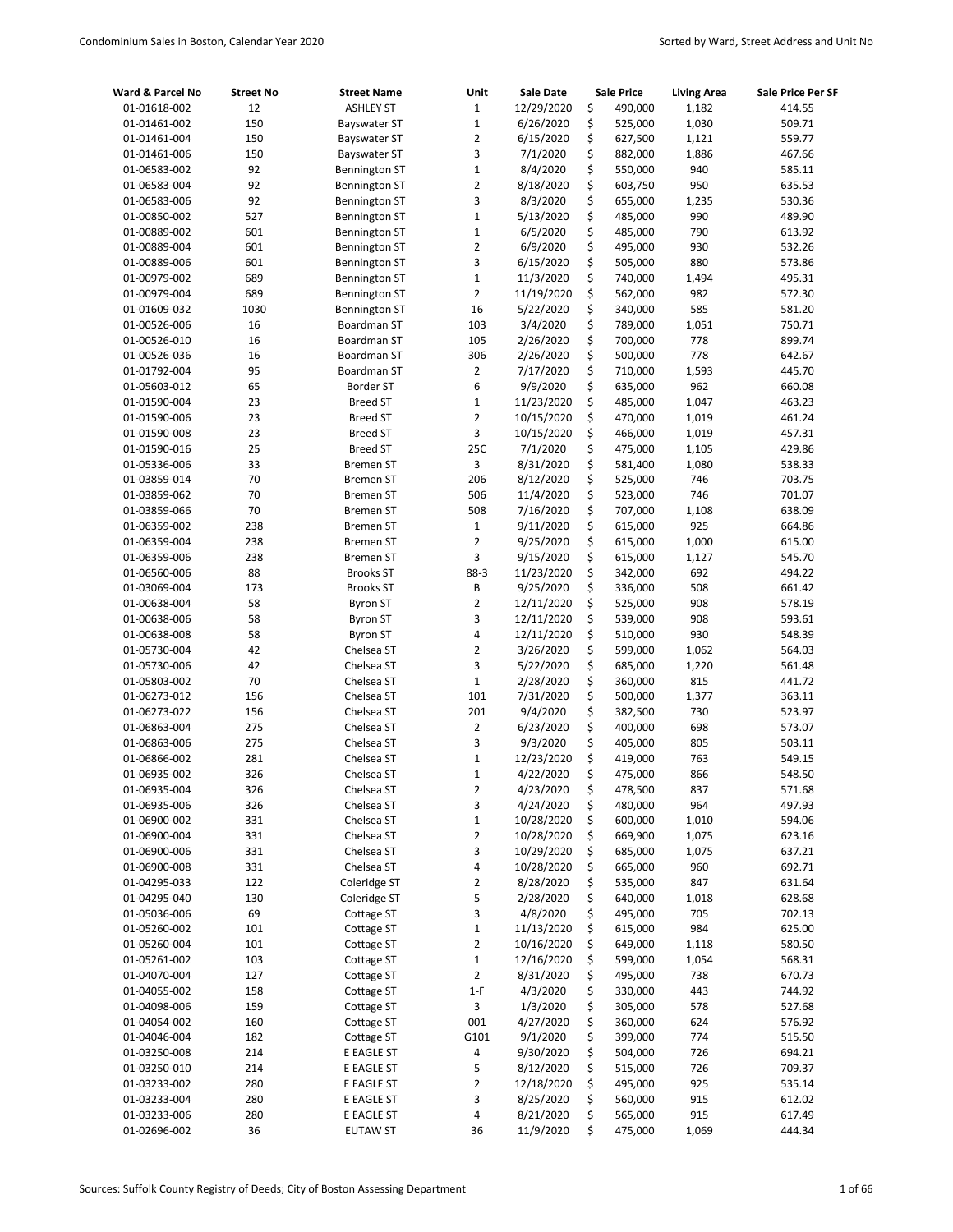| Ward & Parcel No             | <b>Street No</b> | <b>Street Name</b>     | Unit           | Sale Date              |          | Sale Price         | <b>Living Area</b> | Sale Price Per SF |
|------------------------------|------------------|------------------------|----------------|------------------------|----------|--------------------|--------------------|-------------------|
| 01-02696-004                 | 36               | <b>EUTAW ST</b>        | 38             | 10/6/2020              | \$       | 480,000            | 1,077              | 445.68            |
| 01-02801-006                 | 86               | <b>EUTAW ST</b>        | 3              | 10/28/2020             | \$       | 540,000            | 830                | 650.60            |
| 01-03085-002                 | 135              | <b>EUTAW ST</b>        | $\mathbf{1}$   | 10/19/2020             | \$       | 700,000            | 1,474              | 474.90            |
| 01-04938-002                 | 23               | Everett ST             | $\mathbf{1}$   | 6/5/2020               | \$       | 490,000            | 558                | 878.14            |
| 01-04938-004                 | 23               | Everett ST             | $\overline{2}$ | 5/6/2020               | \$       | 805,000            | 1,406              | 572.55            |
| 01-05286-002                 | 58               | Everett ST             | $\mathbf{1}$   | 11/30/2020             | \$       | 607,500            | 1,042              | 583.01            |
| 01-05248-002                 | 80               | Everett ST             | $\mathbf{1}$   | 12/30/2020             | \$       | 640,000            | 958                | 668.06            |
| 01-05248-004                 | 80               | Everett ST             | $\overline{2}$ | 3/10/2020              | \$       | 772,000            | 1,037              | 744.46            |
| 01-05225-002                 | 124              | Everett ST             | $\mathbf{1}$   | 10/15/2020             | \$       | 610,000            | 997                | 611.84            |
| 01-05046-002                 | 153              | Everett ST             | $\mathbf{1}$   | 6/22/2020              | \$       | 460,000            | 609                | 755.34            |
| 01-05046-004                 | 153              | Everett ST             | $\overline{2}$ | 6/19/2020              | \$       | 499,900            | 661                | 756.28            |
| 01-05046-006                 | 153              | Everett ST             | 3              | 6/19/2020              | \$       | 559,000            | 736                | 759.51            |
| 01-05082-002                 | 247              | Everett ST             | $\mathbf{1}$   | 7/17/2020              | \$       | 474,900            | 826                | 574.94            |
| 01-05082-004                 | 247              | Everett ST             | $\overline{2}$ | 5/5/2020               | \$       | 420,000            | 725                | 579.31            |
| 01-05123-010                 | 258              | Everett ST             | 3              | 1/24/2020              | \$       | 426,000            | 614                | 693.81            |
| 01-03548-004                 | 24               | <b>FALCON ST</b>       | $\mathbf{1}$   | 6/23/2020              | \$       | 560,000            | 1,046              | 535.37            |
| 01-03548-006                 | 24               | <b>FALCON ST</b>       | $\overline{2}$ | 2/19/2020              | \$       | 560,000            | 1,099              | 509.55            |
| 01-03548-008                 | 24               | <b>FALCON ST</b>       | 3              | 3/6/2020               | \$       | 599,000            | 1,013              | 591.31            |
| 01-03548-002                 | 24               | <b>FALCON ST</b>       | GARDEN         | 2/26/2020              | \$       | 450,000            | 865                | 520.23            |
| 01-03530-006                 | 66               | <b>FALCON ST</b>       | 3              | 5/29/2020              | \$       | 625,000            | 872                | 716.74            |
| 01-03530-008                 | 66               | <b>FALCON ST</b>       | 4              | 5/6/2020               | \$       | 599,000            | 774                | 773.90            |
| 01-03403-006                 | 123              | <b>FALCON ST</b>       | 3              | 5/29/2020              | \$       | 490,000            | 1,294              | 378.67            |
| 01-03302-004                 | 156              | <b>FALCON ST</b>       | $\overline{2}$ | 7/30/2020              | \$       | 570,000            | 1,017              | 560.47            |
| 01-03298-004                 | 166              | <b>FALCON ST</b>       | $\mathbf{1}$   | 6/5/2020               | \$       | 550,000            | 1,106              | 497.29            |
| 01-03298-006                 | 166              | <b>FALCON ST</b>       | $\overline{2}$ | 5/6/2020               | \$       | 590,000            | 1,555              | 379.42            |
| 01-03298-002                 | 166              | <b>FALCON ST</b>       | A              | 5/28/2020              | \$       | 480,000            | 926                | 518.36            |
| 01-03970-032                 | 48               | Frankfort ST           | 16             | 10/30/2020             | \$       | 720,000            | 1,502              | 479.36            |
| 01-01828-004                 | 82               | Gladstone ST           | $\overline{2}$ | 7/30/2020              | \$       | 446,000            | 923                | 483.21            |
| 01-01828-006                 | 82               | Gladstone ST           | 3              | 7/30/2020              | \$       | 485,000            | 1,480              | 327.70            |
| 01-01970-002                 | 195              | Gladstone ST           | $\mathbf{1}$   | 2/26/2020              | \$       | 480,000            | 1,007              | 476.66            |
| 01-01970-004                 | 195              | Gladstone ST           | $\overline{2}$ | 2/11/2020              | \$       | 570,000            | 1,715              | 332.36            |
| 01-03815-002                 | 64               | <b>GOVE ST</b>         | $\mathbf{1}$   | 3/13/2020              | \$       | 530,000            | 745                | 711.41            |
| 01-03815-004                 | 64               | <b>GOVE ST</b>         | $\overline{2}$ | 4/16/2020              | \$       | 535,000            | 745                | 718.12            |
| 01-03815-006                 | 64               | <b>GOVE ST</b>         | 3              | 3/18/2020              | \$       | 560,000            | 765                | 732.03            |
| 01-03815-008                 | 64               | <b>GOVE ST</b>         | 4              | 7/7/2020               | \$       | 550,000            | 765                | 718.95            |
| 01-03815-010                 | 64               | <b>GOVE ST</b>         | 5              | 3/26/2020              | \$       | 580,000            | 765                | 758.17            |
| 01-03815-012                 | 64               | <b>GOVE ST</b>         | 6              | 3/27/2020              | \$       | 580,000            | 765                | 758.17            |
| 01-05505-002                 | 90               | Havre ST               | $\mathbf{1}$   | 6/5/2020               | \$       | 457,000            | 755                | 605.30            |
| 01-05505-004                 | 90               | Havre ST               | $\overline{2}$ | 7/10/2020              | \$       | 480,000            | 776                | 618.56            |
| 01-05505-006                 | 90               | Havre ST               | 3              | 12/7/2020              | \$       | 484,500            | 867                | 558.82            |
| 01-04536-002                 | 14               | Haynes ST              | 101            | 11/3/2020              | \$       | 669,000            | 1,126              | 594.14            |
| 01-04536-004                 | 14               | Haynes ST              | 102<br>202     | 9/29/2020              | \$<br>\$ | 701,500            | 1,123              | 624.67            |
| 01-04536-008                 | 14               | Haynes ST              |                | 10/2/2020              | \$       | 742,500            | 1,172<br>1,294     | 633.53            |
| 01-04536-010                 | 14               | Haynes ST              | 301            | 10/22/2020             |          | 875,000            |                    | 676.20            |
| 01-04536-012                 | 14<br>20         | Haynes ST              | 302<br>101     | 11/6/2020<br>9/18/2020 | \$<br>\$ | 850,000            | 1,294              | 656.88<br>637.52  |
| 01-04536-014<br>01-04536-016 | 20               | Haynes ST<br>Haynes ST | 102            | 10/6/2020              | \$       | 649,000<br>649,000 | 1,018<br>1,016     | 638.78            |
| 01-04536-020                 | 20               | Haynes ST              | 202            | 9/30/2020              | \$       | 451,500            | 606                | 745.05            |
| 01-04536-022                 | 20               | Haynes ST              | 301            | 10/15/2020             | \$       | 925,000            | 1,370              | 675.18            |
| 01-00870-004                 | 36               | <b>HORACE ST</b>       | 2              | 11/30/2020             | \$       | 562,000            | 1,101              | 510.45            |
| 01-01124-002                 | 97               | <b>HORACE ST</b>       | $\mathbf 1$    | 8/28/2020              | \$       | 419,900            | 905                | 463.98            |
| 01-01124-004                 | 97               | <b>HORACE ST</b>       | $\overline{2}$ | 9/1/2020               | \$       | 539,900            | 1,385              | 389.82            |
| 01-04991-002                 | $\mathbf 1$      | LAMSON CT              | $\mathbf 1$    | 3/2/2020               | \$       | 780,000            | 1,580              | 493.67            |
| 01-04991-008                 | $\mathbf 1$      | LAMSON CT              | 3A             | 2/3/2020               | \$       | 830,000            | 1,602              | 518.10            |
| 01-04991-010                 | $\mathbf{1}$     | LAMSON CT              | 5              | 3/6/2020               | \$       | 830,000            | 1,602              | 518.10            |
| 01-04706-022                 | 3                | <b>LAMSON ST</b>       | 4              | 7/31/2020              | \$       | 910,000            | 1,364              | 667.16            |
| 01-05043-004                 | 21               | <b>LAMSON ST</b>       | $\overline{2}$ | 4/16/2020              | \$       | 435,000            | 716                | 607.54            |
| 01-01399-144                 | 16               | LEVERETT AV            | $10-A$         | 9/29/2020              | \$       | 397,000            | 1,014              | 391.52            |
| 01-01399-104                 | 20               | LEVERETT AV            | $2 - B$        | 8/24/2020              | \$       | 435,000            | 948                | 458.86            |
| 01-05400-052                 | 65               | <b>LEWIS ST</b>        | 202            | 1/29/2020              | \$       | 505,000            | 594                | 850.17            |
| 01-05400-122                 | 65               | <b>LEWIS ST</b>        | 209            | 9/30/2020              | \$       | 690,000            | 747                | 923.69            |
| 01-05400-192                 | 65               | <b>LEWIS ST</b>        | 216            | 1/13/2020              | \$       | 645,000            | 787                | 819.57            |
| 01-05400-164                 | 65               | <b>LEWIS ST</b>        | 313            | 6/19/2020              | \$       | 560,000            | 747                | 749.67            |
| 01-05400-166                 | 65               | <b>LEWIS ST</b>        | 413            | 2/27/2020              | \$       | 740,000            | 747                | 990.63            |
| 01-05400-196                 | 65               | <b>LEWIS ST</b>        | 416            | 12/8/2020              | \$       | 618,888            | 787                | 786.39            |
| 01-02548-002                 | 39               | Lexington ST           | $\mathbf{1}$   | 6/1/2020               | \$       | 655,000            | 985                | 664.97            |
| 01-02548-006                 | 39               | Lexington ST           | 3              | 6/2/2020               | \$       | 625,000            | 968                | 645.66            |
|                              |                  |                        |                |                        |          |                    |                    |                   |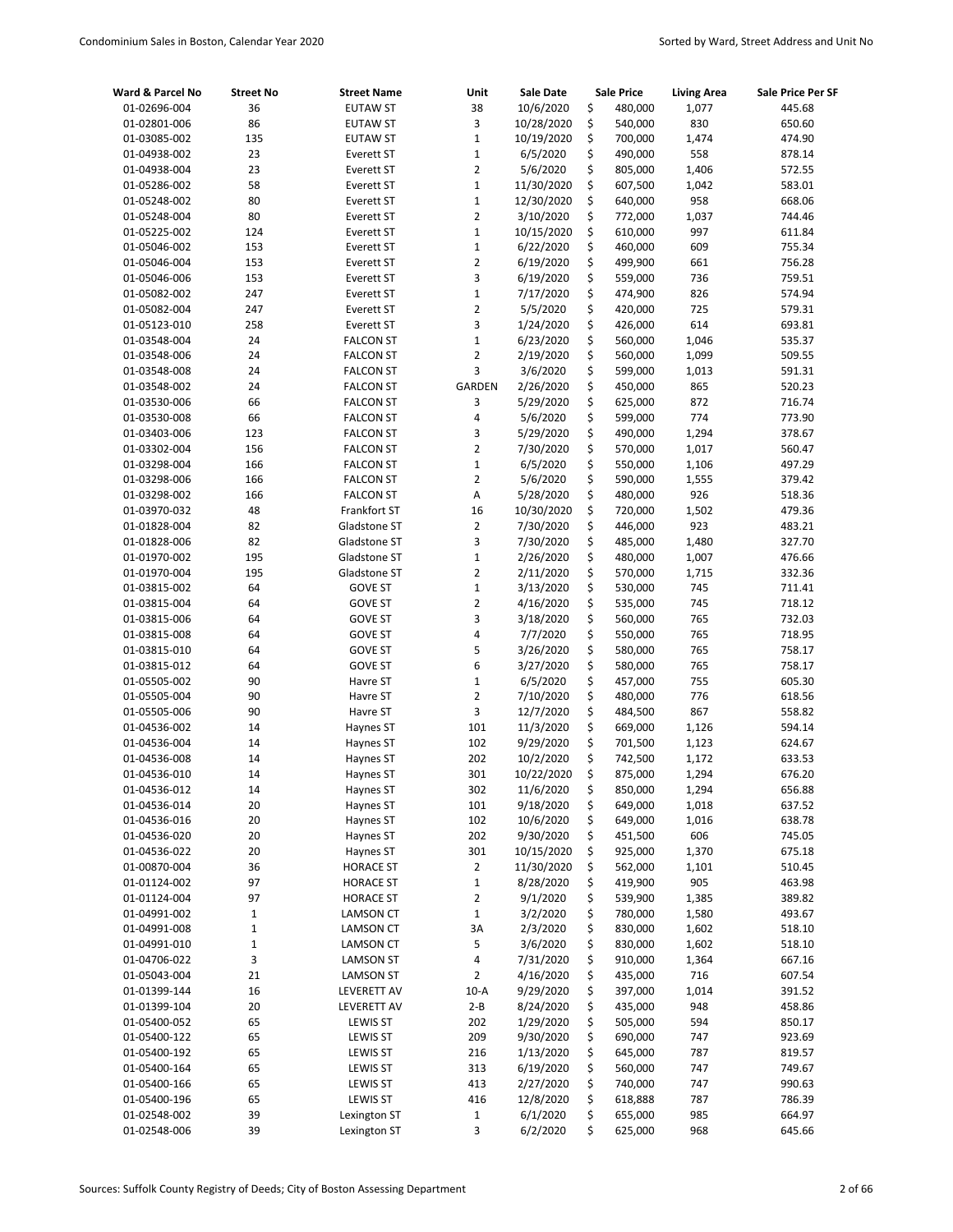| Ward & Parcel No             | <b>Street No</b> | <b>Street Name</b>                   | Unit                    | Sale Date             |          | <b>Sale Price</b>  | <b>Living Area</b> | Sale Price Per SF |
|------------------------------|------------------|--------------------------------------|-------------------------|-----------------------|----------|--------------------|--------------------|-------------------|
| 01-02548-008                 | 39               | Lexington ST                         | 4                       | 7/23/2020             | \$       | 650,000            | 985                | 659.90            |
| 01-02548-010                 | 39               | Lexington ST                         | 5                       | 7/13/2020             | \$       | 625,000            | 983                | 635.81            |
| 01-02548-012                 | 39               | Lexington ST                         | 6                       | 5/11/2020             | \$       | 630,000            | 968                | 650.83            |
| 01-02548-014                 | 39               | Lexington ST                         | 7                       | 5/8/2020              | \$       | 690,000            | 951                | 725.55            |
| 01-02548-018                 | 39               | Lexington ST                         | 9                       | 5/11/2020             | \$       | 700,000            | 1,033              | 677.64            |
| 01-02614-002                 | 70               | Lexington ST                         | $\mathbf 1$             | 3/12/2020             | \$       | 455,000            | 835                | 544.91            |
| 01-02614-004                 | 70               | Lexington ST                         | 2                       | 3/24/2020             | \$       | 465,000            | 883                | 526.61            |
| 01-02614-006                 | 70               | Lexington ST                         | 3                       | 3/12/2020             | \$       | 487,000            | 938                | 519.19            |
| 01-03057-002                 | 154              | Lexington ST                         | $\mathbf 1$             | 6/5/2020              | \$       | 530,000            | 784                | 676.02            |
| 01-03057-004                 | 154              | Lexington ST                         | 2                       | 5/28/2020             | \$       | 545,000            | 793                | 687.26            |
| 01-03057-006                 | 154              | Lexington ST                         | 3                       | 5/15/2020             | \$       | 450,000            | 643                | 699.84            |
| 01-03052-002                 | 170              | Lexington ST                         | $\mathbf 1$             | 2/27/2020             | \$       | 537,000            | 1,167              | 460.15            |
| 01-03047-004                 | 182              | Lexington ST                         | $\overline{2}$          | 12/11/2020            | \$       | 682,000            | 1,485              | 459.26            |
| 01-00018-008                 | 239              | Lexington ST                         | 4                       | 11/20/2020            | \$       | 730,000            | 1,374              | 531.30            |
| 01-00153-006                 | 265              | Lexington ST                         | 3                       | 5/14/2020             | \$       | 380,000            | 630                | 603.17            |
| 01-01794-020                 | 39               | Leyden ST                            | 5                       | 5/14/2020             | \$       | 655,000            | 1,393              | 470.21            |
| 01-01794-016                 | 43               | Leyden ST                            | 3                       | 12/15/2020            | \$       | 620,000            | 1,397              | 443.81            |
| 01-02040-014                 | 44               | Leyden ST                            | A4                      | 11/30/2020            | \$       | 550,000            | 1,135              | 484.58            |
| 01-01893-002                 | 152              | Leyden ST                            | $\mathbf 1$             | 4/3/2020              | \$       | 367,500            | 775                | 474.19            |
| 01-01893-004                 | 152              | Leyden ST                            | $\overline{2}$          | 4/2/2020              | \$       | 430,000            | 1,018              | 422.40            |
| 01-01893-006                 | 152              | Leyden ST                            | 3                       | 2/28/2020             | \$       | 525,000            | 1,346              | 390.04            |
| 01-01675-002                 | 161              | Leyden ST                            | 161-1A                  | 3/31/2020             | \$       | 660,000            | 1,183              | 557.90            |
| 01-01675-014                 | 161              | Leyden ST                            | $163-1$                 | 4/7/2020              | \$       | 615,000            | 1,086              | 566.30            |
| 01-01863-002                 | 204              | Leyden ST                            | $\overline{2}$          | 7/31/2020             | \$       | 441,000            | 1,141              | 386.50            |
| 01-06156-002                 | 179              | London ST                            | $\mathbf 1$             | 10/28/2020            | \$       | 570,000            | 851                | 669.80            |
| 01-06156-004                 | 179              | London ST                            | $\overline{2}$          | 10/28/2020            | \$       | 576,000            | 893                | 645.02            |
| 01-06156-008                 | 179              | London ST                            | 4                       | 10/27/2020            | \$       | 570,000            | 871                | 654.42            |
| 01-06177-002                 | 211              | London ST                            | $\mathbf 1$             | 3/27/2020             | \$       | 490,000            | 996                | 491.97            |
| 01-04007-010                 | 62               | LUBEC ST                             | 301                     | 5/1/2020              | \$       | 312,000            | 436                | 715.60            |
| 01-04029-004                 | 67               | <b>LUBEC ST</b>                      | $\overline{2}$          | 3/12/2020             | \$       | 640,000            | 1,097              | 583.41            |
| 01-04029-008                 | 67               | LUBEC ST                             | 4                       | 3/31/2020             | \$       | 670,000            | 1,130              | 592.92            |
| 01-04031-012                 | 71               | LUBEC ST                             | 6                       | 3/31/2020             | \$       | 405,000            | 610                | 663.93            |
| 01-04675-004                 | 282              | <b>Marginal ST</b>                   | 2                       | 10/29/2020            | \$       | 735,000            | 1,217              | 603.94            |
| 01-04668-002                 | 298              | <b>Marginal ST</b>                   | $\mathbf 1$             | 2/14/2020             | \$       | 999,139            | 1,455              | 686.69            |
| 01-04668-004                 | 298              | <b>Marginal ST</b>                   | 2                       | 2/6/2020              | \$       | 955,000            | 1,235              | 773.28            |
| 01-04668-006                 | 298              | <b>Marginal ST</b>                   | 3                       | 2/14/2020             | \$       | 358,000            | 490                | 730.61            |
| 01-04668-008                 | 298              | <b>Marginal ST</b>                   | 4                       | 2/24/2020             | \$       | 549,000            | 815                | 673.62            |
| 01-04668-010                 | 298              | <b>Marginal ST</b>                   | 5                       | 2/14/2020             | \$       | 765,330            | 1,255              | 609.82            |
| 01-04668-012                 | 298              | <b>Marginal ST</b>                   | 6                       | 2/7/2020              | \$       | 780,000            | 1,310              | 595.42            |
| 01-04668-014                 | 298              | <b>Marginal ST</b>                   | 7                       | 2/6/2020              | \$       | 789,000            | 1,270              | 621.26            |
| 01-02730-004                 | 22               | <b>Marion ST</b>                     | $\overline{2}$          | 9/10/2020             | \$       | 446,000            | 796                | 560.30            |
| 01-02822-002                 | 64<br>201        | <b>Marion ST</b><br><b>Marion ST</b> | 64<br>$\mathbf 1$       | 5/8/2020              | \$<br>\$ | 1,500,000          | 3,594<br>596       | 417.36            |
| 01-06192-002<br>01-05212-002 | 337              |                                      | $\mathbf{1}$            | 8/7/2020              | \$       | 396,500            | 901                | 665.27<br>754.72  |
| 01-05212-004                 |                  | Maverick ST<br>Maverick ST           |                         | 4/30/2020             |          | 680,000            |                    |                   |
|                              | 337<br>337       | Maverick ST                          | 2<br>3                  | 6/9/2020<br>6/17/2020 | \$       | 640,000<br>699,000 | 880                | 727.27<br>641.28  |
| 01-05212-006<br>01-05152-002 | 361              | Maverick ST                          | 1                       | 10/19/2020            | \$<br>\$ | 630,000            | 1,090<br>866       | 727.48            |
| 01-05157-004                 | 375              | Maverick ST                          | 2                       | 1/31/2020             | \$       | 630,000            | 1,079              | 583.87            |
| 01-05157-006                 | 375              | Maverick ST                          | 3                       | 2/26/2020             | \$       | 757,475            | 1,269              | 596.91            |
| 01-05937-054                 | 250              | Meridian ST                          | 310                     | 3/12/2020             | \$       | 528,000            | 675                | 782.22            |
| 01-05937-064                 | 250              | Meridian ST                          | 401                     | 5/29/2020             | \$       | 685,000            | 1,168              | 586.47            |
| 01-05937-076                 | 250              | Meridian ST                          | 407                     | 6/26/2020             | \$       | 545,000            | 717                | 760.11            |
| 01-05937-084                 | 250              | Meridian ST                          | 411                     | 12/15/2020            | \$       | 600,000            | 1,030              | 582.52            |
| 01-05937-102                 | 250              | Meridian ST                          | 506                     | 9/9/2020              | \$       | 720,000            | 1,222              | 589.20            |
| 01-02600-016                 | 321              | Meridian ST                          | 3                       | 11/6/2020             | \$       | 320,000            | 522                | 613.03            |
| 01-03627-004                 | 364              | Meridian ST                          | $\mathbf 2$             | 4/29/2020             | \$       | 615,000            | 1,272              | 483.49            |
| 01-02703-006                 | 379              | Meridian ST                          | 201                     | 4/15/2020             | \$       | 320,000            | 503                | 636.18            |
| 01-03612-004                 | 412              | Meridian ST                          | 2                       | 5/18/2020             | \$       | 595,000            | 1,110              | 536.04            |
| 01-06417-004                 | 40               | Morris ST                            | 2                       | 7/2/2020              | \$       | 460,000            | 673                | 683.51            |
| 01-06417-006                 | 40               | Morris ST                            | 3                       | 7/7/2020              | \$       | 490,000            | 766                | 639.69            |
| 01-04849-002                 | 14               | <b>MURRAY CT</b>                     | $\mathbf 1$             | 5/18/2020             | \$       | 719,000            | 1,025              | 701.46            |
| 01-04849-004                 | 14               | <b>MURRAY CT</b>                     | $\overline{\mathbf{c}}$ | 6/15/2020             | \$       | 720,000            | 980                | 734.69            |
| 01-04849-006                 | 14               | <b>MURRAY CT</b>                     | 3                       | 6/23/2020             | \$       | 749,000            | 1,254              | 597.29            |
| 01-05392-010                 | 10               | Orleans ST                           | 203                     | 7/17/2020             | \$       | 600,000            | 1,068              | 561.80            |
| 01-03894-034                 | 150              | Orleans ST                           | 206                     | 11/24/2020            | \$       | 525,000            | 948                | 553.80            |
| 01-03894-062                 | 150              | Orleans ST                           | 406                     | 7/8/2020              | \$       | 640,000            | 948                | 675.11            |
| 01-03894-074                 | 150              | Orleans ST                           | 505                     | 9/1/2020              | \$       | 537,000            | 840                | 639.29            |
|                              |                  |                                      |                         |                       |          |                    |                    |                   |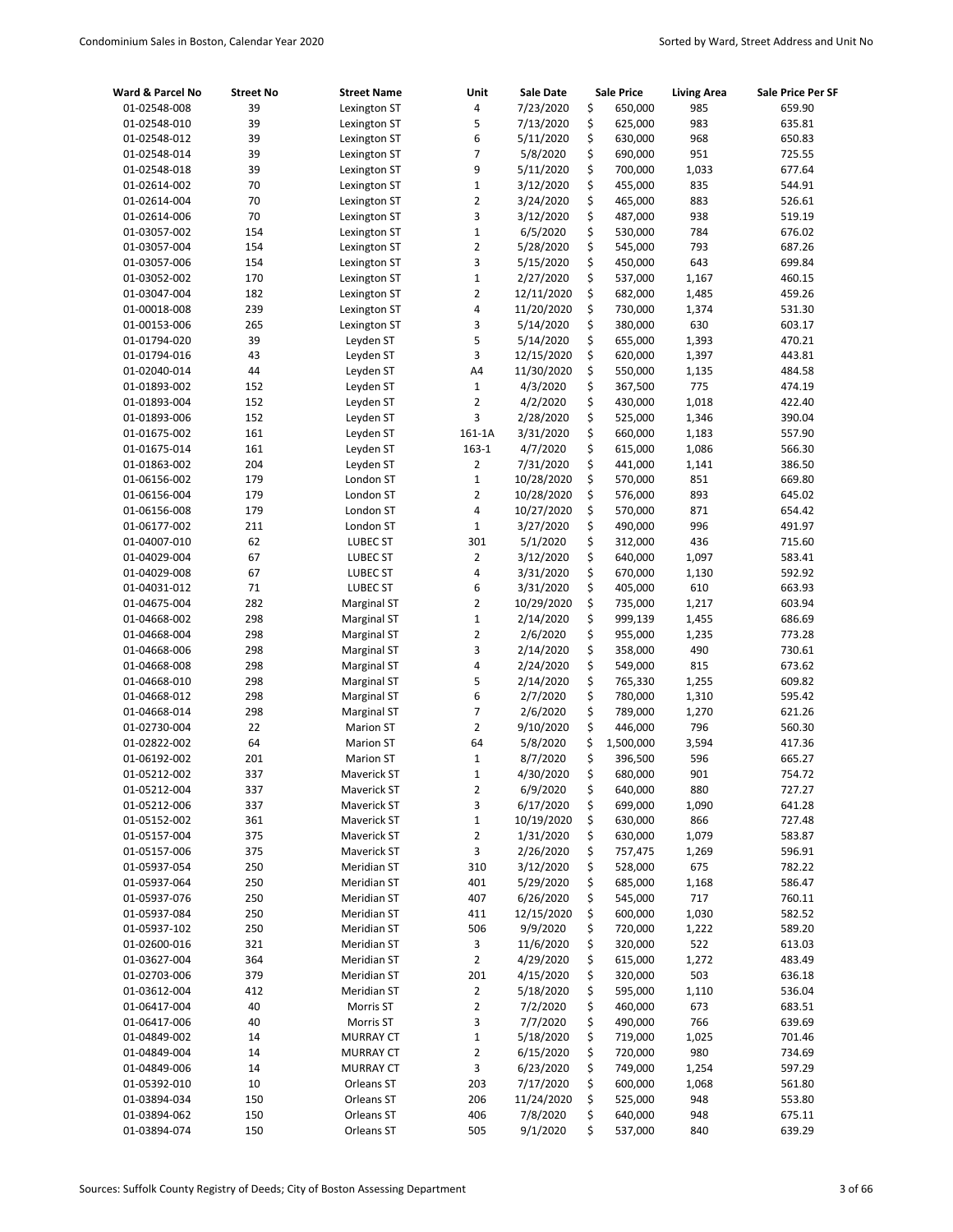| Ward & Parcel No | <b>Street No</b> | <b>Street Name</b> | Unit           | Sale Date  | <b>Sale Price</b> | <b>Living Area</b> | Sale Price Per SF |
|------------------|------------------|--------------------|----------------|------------|-------------------|--------------------|-------------------|
| 01-03894-092     | 150              | Orleans ST         | 607            | 4/29/2020  | \$<br>716,500     | 1,131              | 633.51            |
| 01-05634-004     | 36               | Paris ST           | $\overline{2}$ | 1/2/2020   | \$<br>481,000     | 780                | 616.67            |
| 01-06316-002     | 217              | Paris ST           | $\mathbf 1$    | 3/27/2020  | \$<br>460,000     | 596                | 771.81            |
| 01-06316-004     | 217              | Paris ST           | $\overline{2}$ | 4/10/2020  | \$<br>620,000     | 912                | 679.82            |
| 01-06316-006     | 217              | Paris ST           | 3              | 4/30/2020  | \$<br>519,995     | 705                | 737.58            |
| 01-06316-008     | 217              | Paris ST           | 4              | 4/10/2020  | \$<br>645,000     | 920                | 701.09            |
| 01-06316-010     | 217              | Paris ST           | 5              | 3/30/2020  | \$<br>780,000     | 1,357              | 574.80            |
| 01-06757-002     | 308              | Paris ST           | $\mathbf{1}$   | 10/23/2020 | \$<br>450,000     | 1,110              | 405.41            |
| 01-06757-004     | 308              | Paris ST           | $\overline{2}$ | 8/14/2020  | \$<br>416,000     | 738                | 563.69            |
| 01-04164-100     | 156              | PORTER ST          | 147            | 3/27/2020  | \$<br>480,000     | 713                | 673.21            |
| 01-04164-192     | 156              | PORTER ST          | 236            | 1/24/2020  | \$<br>453,500     | 860                | 527.08            |
| 01-04164-232     | 156              | PORTER ST          | 256            | 3/24/2020  | \$<br>346,627     | 758                | 457.29            |
| 01-04164-236     | 156              | PORTER ST          | 301            | 8/3/2020   | \$<br>860,000     | 1,191              | 722.20            |
| 01-04164-312     | 156              | PORTER ST          | 339            | 12/14/2020 | \$<br>600,000     | 836                | 718.05            |
| 01-04164-354     | 156              | PORTER ST          | 403            | 6/15/2020  | \$<br>655,000     | 1,021              | 641.53            |
| 01-04164-360     | 156              | PORTER ST          | 406            | 6/8/2020   | \$<br>635,000     | 1,071              | 592.90            |
| 01-04164-362     | 156              | PORTER ST          | 407            | 3/10/2020  | \$<br>670,000     | 985                | 680.20            |
| 01-04164-368     | 156              | PORTER ST          | 410            | 6/16/2020  | \$<br>712,500     | 1,260              | 565.48            |
| 01-04164-372     | 156              | <b>PORTER ST</b>   | 412            | 1/3/2020   | \$<br>660,000     | 1,070              | 616.82            |
| 01-04164-428     | 156              | PORTER ST          | 441            | 4/2/2020   | \$<br>1,200,000   | 2,017              | 594.94            |
| 01-04164-430     | 156              | <b>PORTER ST</b>   | 442            | 2/21/2020  | \$<br>520,000     | 931                | 558.54            |
| 01-04164-432     | 156              | PORTER ST          | 443            | 7/10/2020  | \$<br>759,000     | 1,203              | 630.92            |
| 01-02950-008     | 118              | PRINCETON ST       | 3              | 2/3/2020   | \$<br>415,000     | 685                | 605.84            |
| 01-06647-002     | 135              | PRINCETON ST       | $\mathbf 1$    | 4/3/2020   | \$<br>499,000     | 979                | 509.70            |
| 01-06647-004     | 135              | PRINCETON ST       | $\overline{2}$ | 3/31/2020  | \$<br>529,000     | 1,108              | 477.44            |
| 01-06647-006     | 135              | PRINCETON ST       | 3              | 4/1/2020   | \$<br>555,000     | 706                | 786.12            |
| 01-06662-002     | 173              | PRINCETON ST       | $\mathbf{1}$   | 8/25/2020  | \$<br>522,000     | 1,102              | 473.68            |
| 01-06662-004     | 173              | PRINCETON ST       | $\overline{2}$ | 9/16/2020  | \$<br>539,000     | 1,104              | 488.22            |
| 01-06662-006     | 173              | PRINCETON ST       | 3              | 7/31/2020  | \$<br>560,000     | 1,116              | 501.79            |
| 01-07020-002     | 229              | PRINCETON ST       | $\mathbf 1$    | 11/12/2020 | \$<br>460,000     | 827                | 556.23            |
| 01-00192-004     | 288              | PRINCETON ST       | $\overline{2}$ | 7/31/2020  | \$<br>475,000     | 802                | 592.27            |
| 01-00192-006     | 288              | PRINCETON ST       | 3              | 8/31/2020  | \$<br>479,000     | 660                | 725.76            |
| 01-03220-002     | 50               | <b>PUTNAM ST</b>   | $\mathbf{1}$   | 10/13/2020 | \$<br>570,000     | 948                | 601.27            |
| 01-03380-004     | 63               | PUTNAM ST          | $\overline{2}$ | 3/19/2020  | \$<br>620,000     | 1,152              | 538.19            |
| 01-06686-002     | 230              | Saratoga ST        | $\mathbf 1$    | 11/12/2020 | \$<br>520,000     | 995                | 522.61            |
| 01-07044-002     | 336              | Saratoga ST        | $\mathbf{1}$   | 12/4/2020  | \$<br>675,261     | 1,840              | 366.99            |
| 01-07044-014     | 336              | Saratoga ST        | $\overline{7}$ | 7/31/2020  | \$<br>531,000     | 1,435              | 370.03            |
| 01-00835-002     | 631              | Saratoga ST        | $\mathbf 1$    | 11/20/2020 | \$<br>445,000     | 685                | 649.64            |
| 01-00835-004     | 631              | Saratoga ST        | $\overline{2}$ | 11/17/2020 | \$<br>485,000     | 775                | 625.81            |
| 01-00835-008     | 631              | Saratoga ST        | 4              | 11/23/2020 | \$<br>627,500     | 825                | 760.61            |
| 01-00554-004     | 816              | Saratoga ST        | $\overline{2}$ | 9/4/2020   | \$<br>540,000     | 1,228              | 439.74            |
| 01-01026-006     | 841              | Saratoga ST        | 3              | 10/26/2020 | \$<br>538,000     | 1,278              | 420.97            |
| 01-01026-014     | 845              | Saratoga ST        | $\overline{2}$ | 12/29/2020 | \$<br>570,000     | 1,280              | 445.31            |
| 01-01026-062     | 849              | Saratoga ST        | $\mathbf 1$    | 7/21/2020  | \$<br>375,000     | 1,129              | 332.15            |
| 01-01052-002     | 867              | Saratoga ST        | $\mathbf{1}$   | 10/9/2020  | \$<br>508,000     | 1,109              | 458.07            |
| 01-04379-006     | 997              | Saratoga ST        | 3              | 8/14/2020  | \$<br>330,000     | 724                | 455.80            |
| 01-01339-002     | 1062             | Saratoga ST        | $\mathbf 1$    | 2/7/2020   | \$<br>362,500     | 1,240              | 292.34            |
| 01-00281-006     | 6                | Shelby ST          | 3              | 8/27/2020  | \$<br>395,000     | 654                | 603.98            |
| 01-01213-004     | 61               | ST ANDREW RD       | 2              | 7/16/2020  | \$<br>725,000     | 1,754              | 413.34            |
| 01-04919-002     | 278              | Sumner ST          | $\mathbf 1$    | 9/18/2020  | \$<br>605,000     | 1,023              | 591.40            |
| 01-04919-004     | 278              | Sumner ST          | 2              | 9/25/2020  | \$<br>715,000     | 1,010              | 707.92            |
| 01-04919-006     | 278              | Sumner ST          | 3              | 9/11/2020  | \$<br>799,000     | 1,173              | 681.16            |
| 01-04916-002     | 286              | Sumner ST          | $\mathbf 1$    | 6/5/2020   | \$<br>600,000     | 1,072              | 559.70            |
| 01-04916-004     | 286              | Sumner ST          | 2              | 6/16/2020  | \$<br>690,000     | 1,147              | 601.57            |
| 01-04916-006     | 286              | Sumner ST          | 3              | 6/5/2020   | \$<br>799,000     | 1,367              | 584.49            |
| 01-04873-006     | 299              | Sumner ST          | 3              | 6/30/2020  | \$<br>820,000     | 1,347              | 608.76            |
| 01-04874-008     | 303              | Sumner ST          | 3F             | 3/30/2020  | \$<br>849,000     | 1,278              | 664.32            |
| 01-05022-002     | 364              | Sumner ST          | $\mathbf{1}$   | 7/31/2020  | \$<br>500,000     | 823                | 607.53            |
| 01-05022-004     | 364              | Sumner ST          | $\overline{2}$ | 8/3/2020   | \$<br>655,000     | 872                | 751.15            |
| 01-05011-002     | 408              | Sumner ST          | $\mathbf 1$    | 9/11/2020  | \$<br>460,000     | 995                | 462.31            |
| 01-04714-002     | 463              | Sumner ST          | $\mathbf 1$    | 3/26/2020  | \$<br>477,500     | 765                | 624.18            |
| 01-04422-012     | 545              | Sumner ST          | 545-B          | 7/21/2020  | \$<br>950,000     | 1,454              | 653.37            |
| 01-04389-014     | 5                | <b>THURSTON ST</b> | 2              | 7/28/2020  | \$<br>605,000     | 2,228              | 271.54            |
| 01-03109-002     | 138              | <b>Trenton ST</b>  | $\mathbf 1$    | 5/7/2020   | \$<br>527,500     | 664                | 794.43            |
| 01-03109-004     | 138              | <b>Trenton ST</b>  | 2              | 5/14/2020  | \$<br>472,000     | 647                | 729.52            |
| 01-03109-006     | 138              | <b>Trenton ST</b>  | 3              | 5/5/2020   | \$<br>485,000     | 703                | 689.90            |
| 01-03033-004     | 147              | <b>Trenton ST</b>  | 2              | 11/3/2020  | \$<br>490,000     | 1,007              | 486.59            |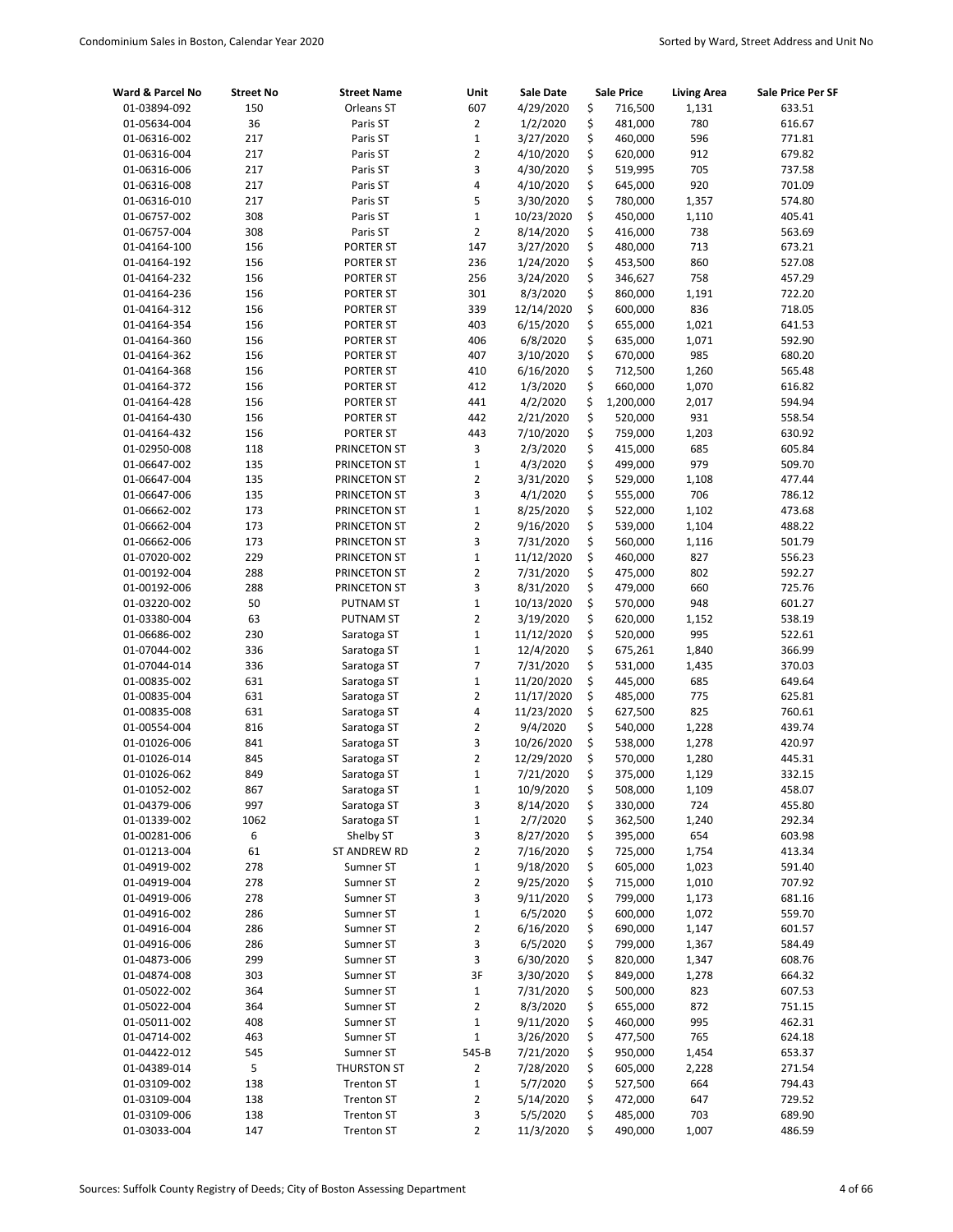| Ward & Parcel No | <b>Street No</b> | <b>Street Name</b>    | Unit                    | Sale Date  | <b>Sale Price</b> | <b>Living Area</b> | Sale Price Per SF |
|------------------|------------------|-----------------------|-------------------------|------------|-------------------|--------------------|-------------------|
| 01-03486-022     | 42               | W EAGLE ST            | $\mathbf 1$             | 11/20/2020 | \$                | 477,000<br>794     | 600.76            |
| 01-03486-016     | 46               | W EAGLE ST            | 3                       | 5/15/2020  | \$                | 570,000<br>923     | 617.55            |
| 01-05392-038     | 35               | Webster ST            | 302                     | 12/15/2020 | \$                | 540,000<br>883     | 611.55            |
| 01-04487-008     | 61               | Webster ST            | 4                       | 9/15/2020  | \$                | 337,000<br>500     | 674.00            |
| 01-04490-002     | 67               | Webster ST            | $\mathbf 1$             | 2/26/2020  | \$                | 479,000<br>586     | 817.41            |
| 01-04490-004     | 67               | Webster ST            | 2                       | 2/7/2020   | \$                | 485,000<br>586     | 827.65            |
| 01-04490-006     | 67               | Webster ST            | 3                       | 2/3/2020   | \$                | 759<br>525,000     | 691.70            |
| 01-04833-002     | 70               | Webster ST            | $\mathbf 1$             | 8/26/2020  | \$                | 989<br>723,000     | 731.04            |
| 01-04507-008     | 109              | Webster ST            | 4                       | 3/19/2020  | \$                | 610,000<br>1,466   | 416.10            |
| 01-04725-006     | 188              | Webster ST            | 3                       | 7/13/2020  | \$                | 930<br>525,000     | 564.52            |
| 01-04700-004     | 228              | Webster ST            | 2                       | 2/28/2020  | \$                | 793,000<br>1,256   | 631.37            |
| 01-04700-008     | 228              | Webster ST            | 4                       | 4/1/2020   | \$<br>1,030,000   | 1,505              | 684.39            |
| 01-04700-010     | 228              | Webster ST            | A                       | 5/26/2020  | \$                | 958,000<br>1,610   | 595.03            |
| 01-04646-002     | 263              | Webster ST            | $\mathbf 1$             | 10/9/2020  | \$                | 870,000<br>1,544   | 563.47            |
| 01-04654-006     | 281              | Webster ST            | 3                       | 7/17/2020  | \$                | 565,000<br>937     | 602.99            |
| 01-04655-004     | 283              | Webster ST            | $\overline{2}$          | 3/24/2020  | \$                | 730,000<br>907     | 804.85            |
| 01-03411-002     | 74               | White ST              | 101                     | 9/4/2020   | \$                | 595,000<br>862     | 690.26            |
| 01-03411-004     | 74               | White ST              | 102                     | 9/10/2020  | \$                | 940<br>645,000     | 686.17            |
| 01-03411-006     | 74               | White ST              | 201                     | 9/4/2020   | \$                | 822<br>575,000     | 699.51            |
| 01-03411-010     | 74               | White ST              | 301                     | 10/30/2020 | \$                | 1,590<br>930,000   | 584.91            |
| 02-03368-002     | 6                | <b>ADAMS ST</b>       | $\mathbf{1}$            | 12/21/2020 | \$<br>1,455,000   | 1,867              | 779.33            |
| 02-01132-006     | $\mathbf 1$      | Albion PL             | 3                       | 1/17/2020  | \$<br>1,040,000   | 1,728              | 601.85            |
| 02-01721-002     | 8                | <b>ALLSTON ST</b>     | $\mathbf{1}$            | 5/1/2020   | \$                | 696<br>575,000     | 826.15            |
| 02-01721-006     | 8                | <b>ALLSTON ST</b>     | 3                       | 6/25/2020  | \$                | 455,000<br>478     | 951.88            |
| 02-01720-004     | 10               | <b>ALLSTON ST</b>     | $\overline{2}$          | 7/27/2020  | \$                | 670,000<br>925     | 724.32            |
| 02-01715-004     | 20               | <b>ALLSTON ST</b>     | 2                       | 6/16/2020  | \$                | 1,227<br>839,000   | 683.78            |
| 02-01743-014     | 37               | <b>ALLSTON ST</b>     | $\overline{2}$          | 7/22/2020  | \$                | 805,000<br>1,393   | 577.89            |
| 02-01109-002     | $\overline{2}$   | <b>AUBURN SQ</b>      | $\mathbf 1$             | 7/15/2020  | \$                | 665,000<br>742     | 896.23            |
| 02-01093-002     | 13               | <b>AUBURN ST</b>      | 1                       | 7/31/2020  | \$                | 966<br>675,000     | 698.76            |
| 02-01113-002     | 32               | <b>AUBURN ST</b>      | $\mathbf{1}$            | 11/17/2020 | \$                | 859,000<br>1,245   | 689.96            |
| 02-03857-004     | 34               | Austin ST             | $\overline{2}$          | 9/9/2020   | \$                | 660,000<br>936     | 705.13            |
| 02-01183-004     | 65               | <b>BALDWIN ST</b>     | 2                       | 1/17/2020  | \$                | 705<br>633,000     | 897.87            |
| 02-01183-006     | 65               | <b>BALDWIN ST</b>     | 3                       | 10/30/2020 | \$                | 575,250<br>674     | 853.49            |
| 02-01189-002     | 68               | <b>BALDWIN ST</b>     | 01                      | 8/24/2020  | \$                | 770,000<br>1,025   | 751.22            |
| 02-01333-002     | 93               | <b>BALDWIN ST</b>     | $\mathbf 1$             | 10/1/2020  | \$                | 927<br>669,000     | 721.68            |
| 02-01318-004     | 102              | <b>BALDWIN ST</b>     | $\overline{2}$          | 10/8/2020  | \$                | 499,000<br>511     | 976.52            |
| 02-03074-009     | $\mathbf 1$      | <b>Bartlett ST</b>    | 4                       | 8/27/2020  | \$                | 755,000<br>1,070   | 705.61            |
| 02-03149-018     | 6                | <b>Bartlett ST</b>    | 4                       | 4/17/2020  | \$                | 685,000<br>872     | 785.55            |
| 02-00195-004     | 39               | <b>Bartlett ST</b>    | $\overline{2}$          | 6/30/2020  | \$                | 770,000<br>977     | 788.13            |
| 02-00250-010     | 57               | <b>Bartlett ST</b>    | 5                       | 3/31/2020  | \$                | 785<br>615,000     | 783.44            |
| 02-00250-012     | 57               | <b>Bartlett ST</b>    | 6                       | 8/5/2020   | \$<br>1,139,000   | 1,690              | 673.96            |
| 02-00250-016     | 57               | <b>Bartlett ST</b>    | 8                       | 8/17/2020  | \$                | 785<br>710,000     | 904.46            |
| 02-00642-002     | 79               | <b>Bartlett ST</b>    | $\mathbf{1}$            | 12/30/2020 | \$                | 815,000<br>1,085   | 751.15            |
| 02-00870-004     | 97               | <b>Bartlett ST</b>    | $\overline{2}$          | 8/13/2020  | \$                | 722,500<br>852     | 848.00            |
| 02-00873-004     | 103              | <b>Bartlett ST</b>    | 2                       | 9/23/2020  | \$                | 965,000<br>1,680   | 574.40            |
| 02-00874-004     | 105              | <b>Bartlett ST</b>    | 2                       | 1/7/2020   | \$                | 678<br>510,000     | 752.21            |
| 02-03177-002     | 4                | <b>BOYLE ST</b>       | $\mathbf 1$             | 7/31/2020  | \$                | 585,000<br>676     | 865.38            |
| 02-02044-002     | 18               | <b>BRIGHTON ST</b>    | $\mathbf 1$             | 11/23/2020 | \$                | 430,000<br>770     | 558.44            |
| 02-03011-024     | 124              | <b>Bunker Hill ST</b> | 2                       | 7/9/2020   | \$<br>1,070,000   | 1,851              | 578.07            |
| 02-00143-016     | 191              | <b>Bunker Hill ST</b> | 202                     | 8/14/2020  | \$                | 485,000<br>560     | 866.07            |
| 02-00299-002     | 232              | <b>Bunker Hill ST</b> | $\mathbf 1$             | 11/17/2020 | \$                | 929,500<br>1,225   | 758.78            |
| 02-00299-004     | 232              | <b>Bunker Hill ST</b> | 2                       | 12/3/2020  | \$<br>1,025,000   | 1,380              | 742.75            |
| 02-00298-008     | 236              | <b>Bunker Hill ST</b> | 4                       | 12/10/2020 | \$                | 825,000<br>1,104   | 747.28            |
| 02-00687-008     | 256              | <b>Bunker Hill ST</b> | $\mathbf 1$             | 6/26/2020  | \$                | 867,000<br>1,257   | 689.74            |
| 02-01660-004     | 275              | <b>Bunker Hill ST</b> | 2                       | 1/31/2020  | \$                | 871,000<br>1,260   | 691.27            |
| 02-01587-002     | 287              | <b>Bunker Hill ST</b> | $\mathbf 1$             | 10/27/2020 | \$                | 899,000<br>1,543   | 582.63            |
| 02-00773-004     | 288              | <b>Bunker Hill ST</b> | 2                       | 9/8/2020   | \$                | 580<br>575,940     | 993.00            |
| 02-00771-002     | 294              | <b>Bunker Hill ST</b> | $\mathbf{1}$            | 10/29/2020 | \$                | 875,000<br>1,493   | 586.07            |
| 02-00824-008     | 340              | <b>Bunker Hill ST</b> | $1D$                    | 11/10/2020 | \$                | 953,500<br>1,267   | 752.57            |
| 02-00824-024     | 340              | <b>Bunker Hill ST</b> | 3B                      | 9/9/2020   | \$<br>1,035,000   | 1,450              | 713.79            |
| 02-00823-004     | 356              | <b>Bunker Hill ST</b> | 2                       | 8/4/2020   | \$<br>1,060,000   | 1,561              | 679.05            |
| 02-00821-004     | 360              | <b>Bunker Hill ST</b> | $\overline{\mathbf{c}}$ | 7/1/2020   | \$                | 800<br>695,000     | 868.75            |
| 02-00819-006     | 364              | <b>Bunker Hill ST</b> | 3                       | 1/15/2020  | \$                | 745,000<br>1,238   | 601.78            |
| 02-01187-002     | 372              | <b>Bunker Hill ST</b> | $\mathbf 1$             | 9/11/2020  | \$                | 390,000<br>520     | 750.00            |
| 02-01460-012     | 377              | <b>Bunker Hill ST</b> | 377-3                   | 8/17/2020  | \$                | 450,000<br>523     | 860.42            |
| 02-01185-002     | 402              | <b>Bunker Hill ST</b> | 1                       | 2/14/2020  | \$                | 459,000<br>855     | 536.84            |
| 02-02012-004     | 83               | Cambridge ST          | 2                       | 11/24/2020 | \$                | 475,000<br>700     | 678.57            |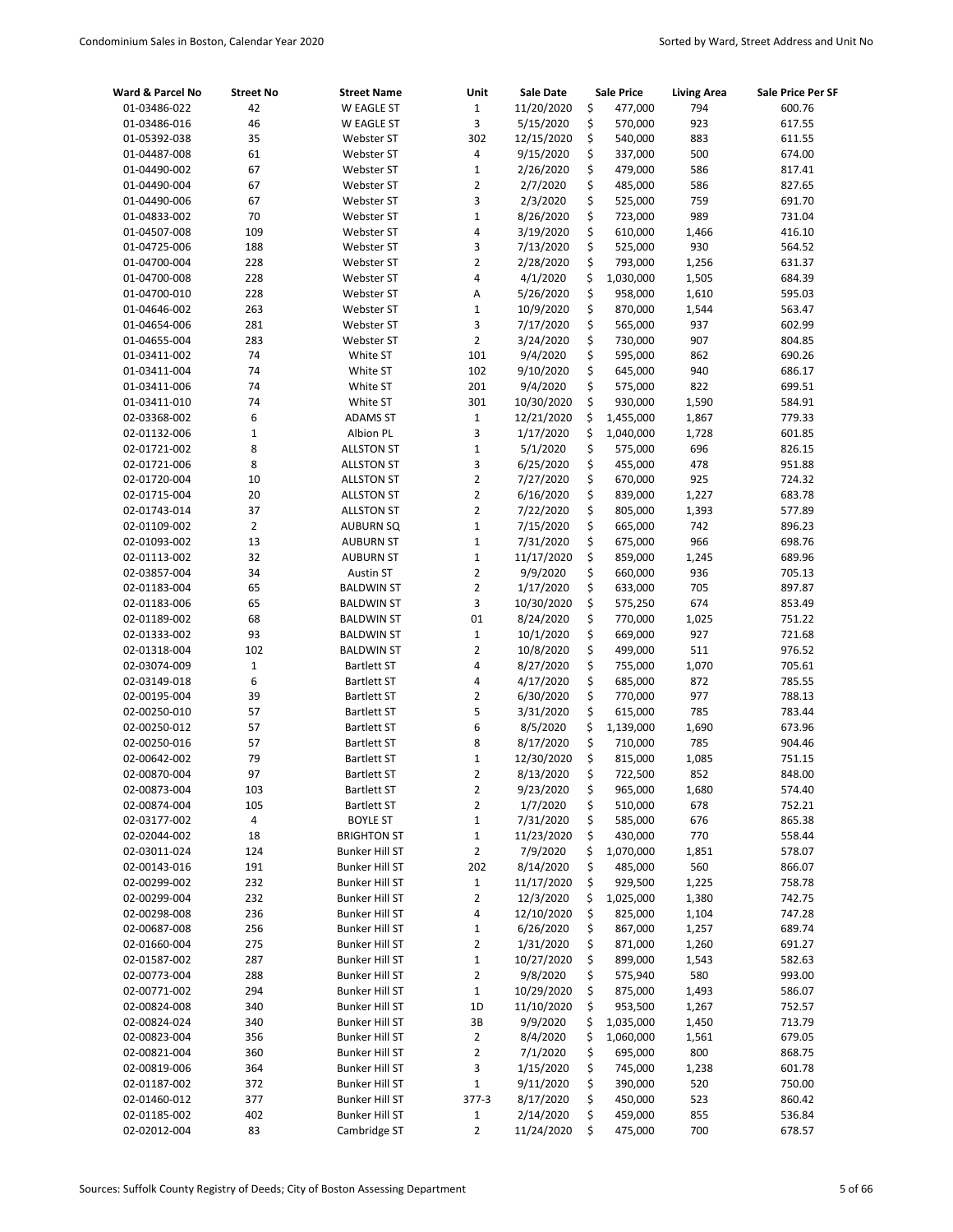| Ward & Parcel No             | <b>Street No</b> | <b>Street Name</b>           | Unit                          | <b>Sale Date</b>       |          | <b>Sale Price</b>  | <b>Living Area</b> | Sale Price Per SF |
|------------------------------|------------------|------------------------------|-------------------------------|------------------------|----------|--------------------|--------------------|-------------------|
| 02-00916-014                 | 3                | <b>CARY PL</b>               | 3                             | 9/15/2020              | \$       | 1,035,000          | 1,580              | 655.06            |
| 02-03163-006                 | 5                | <b>CEDAR ST</b>              | 3                             | 1/3/2020               | \$       | 645,000            | 755                | 854.30            |
| 02-03520-046                 | 45               | Chelsea ST                   | $B-45$                        | 8/7/2020               | \$       | 1,300,000          | 1,849              | 703.08            |
| 02-03520-050                 | 49               | Chelsea ST                   | $B-49$                        | 9/9/2020               | \$       | 1,330,000          | 1,849              | 719.31            |
| 02-03520-130                 | 65               | Chelsea ST                   | $C1-406$                      | 12/23/2020             | \$       | 890,000            | 1,051              | 846.81            |
| 02-03520-132                 | 65               | Chelsea ST                   | $C1 - 407$                    | 11/16/2020             | \$       | 940,000            | 1,052              | 893.54            |
| 02-03520-170                 | 73               | Chelsea ST                   | $C2 - 209$                    | 7/23/2020              | \$       | 939,000            | 1,179              | 796.44            |
| 02-03520-202                 | 73               | Chelsea ST                   | $C2 - 407$                    | 11/12/2020             | \$       | 886,000            | 1,119              | 791.78            |
| 02-03405-014                 | 27               | <b>CHESTNUT ST</b>           | 106                           | 2/26/2020              | \$       | 880,000            | 1,057              | 832.54            |
| 02-03405-016                 | 27               | <b>CHESTNUT ST</b>           | 107                           | 9/1/2020               | \$       | 875,000            | 1,109              | 789.00            |
| 02-03405-040                 | 27               | <b>CHESTNUT ST</b>           | 209                           | 4/28/2020              | \$       | 1,009,500          | 1,572              | 642.18            |
| 02-03399-006                 | 36               | <b>CHESTNUT ST</b>           | $\overline{2}$                | 6/5/2020               | \$       | 1,260,000          | 1,422              | 886.08            |
| 02-03390-066                 | 64               | <b>CHESTNUT ST</b>           | $64 - 4$                      | 11/3/2020              | \$       | 760,000            | 955                | 795.81            |
| 02-01655-010                 | 4                | Cook ST                      | $1\,$                         | 4/10/2020              | \$       | 665,000            | 774                | 859.17            |
| 02-01683-002                 | 7                | Cook ST                      | $\mathbf 1$                   | 12/22/2020             | \$       | 965,000            | 1,290              | 748.06            |
| 02-01683-004                 | $\overline{7}$   | Cook ST                      | $\overline{2}$                | 12/15/2020             | \$       | 1,100,000          | 1,330              | 827.07            |
| 02-01617-002                 | 36<br>17         | Cook ST                      | $\mathbf{1}$<br>$17-1$        | 7/29/2020              | \$       | 435,000            | 440<br>702         | 988.64            |
| 02-03186-002                 | 24               | Cordis ST                    |                               | 4/15/2020              | \$<br>\$ | 575,000            |                    | 819.09            |
| 02-00425-006                 | 30               | Cordis ST                    | 3<br>$\overline{2}$           | 8/28/2020<br>8/25/2020 | \$       | 995,000<br>910,000 | 1,250<br>1,426     | 796.00<br>638.15  |
| 02-00403-004                 | 3                | Cross ST<br><b>DEVENS ST</b> | $\mathbf 1$                   | 8/7/2020               | \$       | 620,000            | 660                | 939.39            |
| 02-03778-048<br>02-00972-006 | 13               | <b>EDEN ST</b>               | 3                             | 7/17/2020              | \$       | 781,000            |                    | 629.33            |
| 02-03506-074                 | 42               | Eighth ST                    | 1308                          | 7/2/2020               | \$       | 530,000            | 1,241<br>682       | 777.13            |
| 02-03506-086                 | 42               | Eighth ST                    | 1314                          | 5/15/2020              | \$       | 605,000            | 940                | 643.62            |
| 02-03506-098                 | 42               | Eighth ST                    | 1402                          | 10/19/2020             | \$       | 605,000            | 913                | 662.65            |
| 02-03506-228                 | 42               | Eighth ST                    | 2205                          | 4/9/2020               | \$       | 529,000            | 674                | 784.87            |
| 02-03506-254                 | 42               | Eighth ST                    | 2310                          | 8/21/2020              | \$       | 609,500            | 844                | 722.16            |
| 02-03506-288                 | 42               | Eighth ST                    | 2327                          | 6/12/2020              | \$       | 460,000            | 685                | 671.53            |
| 02-03506-340                 | 42               | Eighth ST                    | 3106                          | 1/9/2020               | \$       | 385,000            | 455                | 846.15            |
| 02-03506-346                 | 42               | Eighth ST                    | 3109                          | 4/30/2020              | \$       | 500,000            | 682                | 733.14            |
| 02-03506-396                 | 42               | Eighth ST                    | 3306                          | 8/7/2020               | \$       | 379,500            | 457                | 830.42            |
| 02-03506-418                 | 42               | Eighth ST                    | 3317                          | 3/12/2020              | \$       | 582,500            | 934                | 623.66            |
| 02-03506-424                 | 42               | Eighth ST                    | 3401                          | 7/20/2020              | \$       | 670,000            | 915                | 732.24            |
| 02-03506-494                 | 42               | Eighth ST                    | 3522                          | 7/2/2020               | \$       | 800,000            | 1,327              | 602.86            |
| 02-03506-516                 | 42               | Eighth ST                    | 4104                          | 8/13/2020              | \$       | 505,000            | 720                | 701.39            |
| 02-03506-548                 | 42               | Eighth ST                    | 4206                          | 10/15/2020             | \$       | 396,500            | 462                | 858.23            |
| 02-03506-554                 | 42               | Eighth ST                    | 4209                          | 11/20/2020             | \$       | 585,000            | 793                | 737.70            |
| 02-03506-558                 | 42               | Eighth ST                    | 4211                          | 4/16/2020              | \$       | 514,000            | 693                | 741.70            |
| 02-03506-566                 | 42               | Eighth ST                    | 4301                          | 10/16/2020             | \$       | 762,500            | 1,149              | 663.62            |
| 02-03506-604                 | 42               | Eighth ST                    | 4406                          | 7/30/2020              | \$       | 370,000            | 466                | 793.99            |
| 02-03506-738                 | 42               | Eighth ST                    | 5409                          | 6/12/2020              | \$       | 690,000            | 1,012              | 681.82            |
| 02-03506-760                 | 42               | Eighth ST                    | 5506                          | 11/5/2020              | \$       | 870,000            | 1,277              | 681.28            |
| 02-03506-776                 | 42               | Eighth ST                    | 5514                          | 5/20/2020              | \$       | 890,000            | 1,217              | 731.31            |
| 02-03506-798                 | 42               | Eighth ST                    | 5525                          | 7/29/2020              | \$       | 749,000            | 971                | 771.37            |
| 02-03505-106                 | 197              | Eighth ST                    | 212                           | 12/11/2020             | \$       | 745,000            | 975                | 764.10            |
| 02-03505-116                 | 197              | Eighth ST                    | 230                           | 1/31/2020              | \$       | 1,020,000          | 1,291              | 790.09            |
| 02-03505-402                 | 197              | Eighth ST                    | 504                           | 12/23/2020             | \$       | 867,500            | 852                | 1,018.19          |
| 02-03505-214                 | 197              | Eighth ST                    | 524                           | 3/31/2020              | \$       | 1,049,000          | 1,162              | 902.75            |
| 02-03505-474                 | 197              | Eighth ST                    | 606                           | 4/23/2020              | \$       | 1,087,000          | 1,369              | 794.01            |
| 02-03505-258                 | 197              | Eighth ST                    | 625                           | 10/5/2020              | \$       | 1,299,000          | 1,720              | 755.23            |
| 02-03505-266                 | 197              | Eighth ST                    | 630                           | 4/30/2020              | \$       | 1,210,000          | 1,360              | 889.71            |
| 02-03505-418                 | 197              | Eighth ST                    | 704                           | 9/3/2020               | \$       | 840,000            | 847                | 991.74            |
| 02-03505-286                 | 197              | Eighth ST                    | 718                           | 4/2/2020               | \$       | 925,000            | 1,134              | 815.70            |
| 02-03505-314                 | 197              | Eighth ST                    | 732                           | 11/17/2020             | \$       | 856,000            | 994                | 861.17            |
| 02-03505-344                 | 197              | Eighth ST                    | PH226                         | 12/22/2020             | \$       | 1,550,000          | 2,097              | 739.15            |
| 02-03479-006                 | 7                | ELLWOOD ST                   | 3                             | 1/9/2020               | \$       | 765,000            | 842                | 908.55            |
| 02-00340-012                 | 9                | <b>ELM ST</b>                | 3                             | 10/30/2020             | \$       | 962,250            | 1,080              | 890.97            |
| 02-00348-004                 | 17               | <b>ELM ST</b>                | $\overline{2}$                | 11/6/2020              | \$       | 729,000            | 1,061              | 687.09            |
| 02-00334-002                 | 18               | <b>ELM ST</b>                | $\mathbf{1}$                  | 8/28/2020              | \$       | 565,000            | 587                | 962.52            |
| 02-00331-002                 | 28               | <b>ELM ST</b>                | $\mathbf 1$                   | 7/23/2020              | \$       | 1,135,000          | 1,587              | 715.19            |
| 02-00356-004                 | 33               | <b>ELM ST</b>                | $\overline{2}$                | 12/1/2020              | \$       | 689,000            | 896                | 768.97            |
| 02-00357-002                 | 35               | <b>ELM ST</b>                | 35                            | 12/31/2020             | \$       | 1,815,000          | 2,218              | 818.30            |
| 02-00248-006                 | 42               | <b>ELM ST</b>                | 3                             | 7/1/2020               | \$       | 803,385            | 1,098              | 731.68            |
| 02-00202-002                 | 59               | <b>ELM ST</b>                | $\mathbf 1$                   | 3/4/2020               | \$       | 799,000            | 1,049              | 761.68            |
| 02-00202-004                 | 59               | <b>ELM ST</b>                | 2                             | 12/7/2020              | \$<br>\$ | 740,000            | 1,151              | 642.92            |
| 02-00240-002                 | 62               | <b>ELM ST</b>                | $\mathbf 1$<br>$\overline{2}$ | 8/14/2020              | \$       | 850,000            | 1,396              | 608.88            |
| 02-00240-004                 | 62               | ELM ST                       |                               | 7/15/2020              |          | 785,000            | 908                | 864.54            |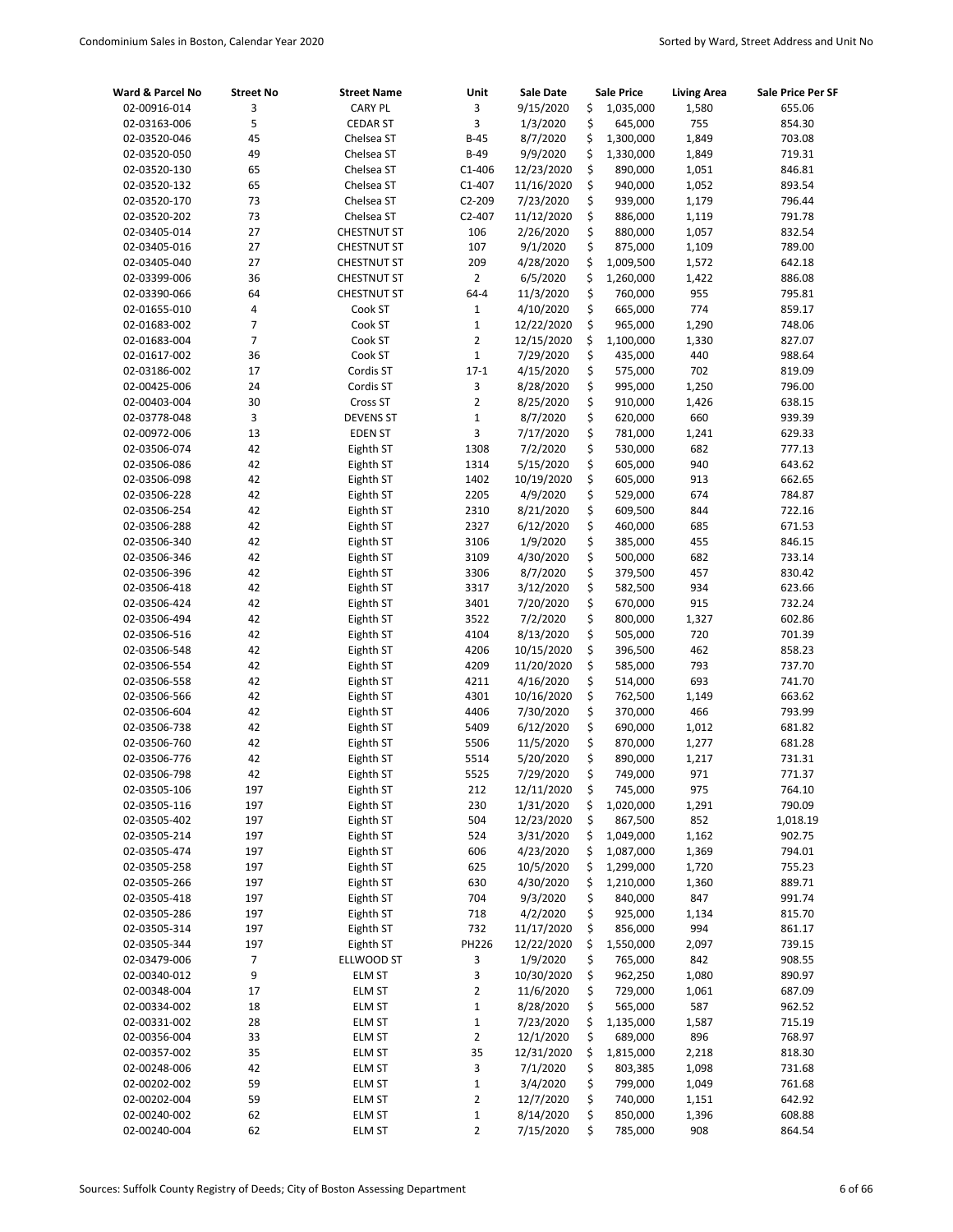| Ward & Parcel No             | <b>Street No</b> | <b>Street Name</b>  | Unit                  | Sale Date             |          | Sale Price           | <b>Living Area</b> | Sale Price Per SF |
|------------------------------|------------------|---------------------|-----------------------|-----------------------|----------|----------------------|--------------------|-------------------|
| 02-00111-006                 | 85               | <b>ELM ST</b>       | 3                     | 11/30/2020            | \$       | 759,000              | 1,033              | 734.75            |
| 02-00100-004                 | 90               | <b>ELM ST</b>       | $\overline{2}$        | 7/17/2020             | \$       | 1,125,000            | 1,349              | 833.95            |
| 02-00081-004                 | 126              | <b>ELM ST</b>       | $\overline{2}$        | 8/13/2020             | \$       | 735,000              | 1,005              | 731.34            |
| 02-03511-420                 | 45               | <b>FIRST AV</b>     | 110                   | 9/28/2020             | \$       | 727,000              | 1,036              | 701.74            |
| 02-03511-438                 | 45               | <b>FIRST AV</b>     | 207                   | 3/31/2020             | \$       | 410,000              | 500                | 820.00            |
| 02-03511-490                 | 45               | <b>FIRST AV</b>     | 405                   | 7/30/2020             | \$       | 600,000              | 799                | 750.94            |
| 02-00563-006                 | 5                | <b>FRANKLIN ST</b>  | 3                     | 3/31/2020             | \$       | 780,000              | 935                | 834.22            |
| 02-00576-014                 | 6                | <b>FRANKLIN ST</b>  | $\overline{2}$        | 1/21/2020             | \$       | 1,200,000            | 2,053              | 584.51            |
| 02-00572-002                 | 12               | <b>FRANKLIN ST</b>  | $\mathbf 1$           | 7/30/2020             | \$       | 635,000              | 794                | 799.75            |
| 02-00572-004                 | 12               | <b>FRANKLIN ST</b>  | $\overline{2}$        | 8/13/2020             | \$       | 705,000              | 895                | 787.71            |
| 02-00396-002                 | 52               | Green ST            | $1\,$                 | 7/10/2020             | \$       | 559,900              | 660                | 848.33            |
| 02-00208-004                 | 77               | Green ST            | $\overline{2}$        | 6/26/2020             | \$       | 929,000              | 1,330              | 698.50            |
| 02-00221-002                 | 5                | <b>HANCOCK ST</b>   | $\mathbf 1$           | 5/15/2020             | \$       | 632,000              | 935                | 675.94            |
| 02-00221-004                 | 5                | <b>HANCOCK ST</b>   | $\overline{2}$        | 1/23/2020             | \$       | 580,000              | 772                | 751.30            |
| 02-03730-004                 | $\overline{2}$   | <b>HARVARD PL</b>   | $\overline{2}$        | 12/29/2020            | \$       | 470,000              | 500                | 940.00            |
| 02-03732-002                 | 18               | Harvard ST          | $\mathbf{1}$          | 12/11/2020            | \$       | 640,000              | 760                | 842.11            |
| 02-03724-002                 | 28               | Harvard ST          | $1\,$                 | 5/1/2020              | \$       | 939,000              | 1,430              | 656.64            |
| 02-03629-006                 | 15               | <b>HENLEY ST</b>    | 15C                   | 10/13/2020            | \$       | 565,000              | 678                | 833.33            |
| 02-03169-002                 | 30               | High ST             | $1\,$                 | 12/15/2020            | \$       | 1,199,000            | 1,577              | 760.30            |
| 02-03169-006                 | 30               | High ST             | 3                     | 12/21/2020            | \$       | 790,000              | 1,088              | 726.10            |
| 02-03140-008                 | 33               | High ST             | 4                     | 6/5/2020              | \$       | 815,000              | 879                | 927.19            |
| 02-03141-002                 | 35               | High ST             | $\mathbf{1}$          | 5/6/2020              | \$       | 910,000              | 1,310              | 694.66            |
| 02-03141-008                 | 35               | High ST             | 4                     | 9/1/2020              | \$       | 850,000              | 983                | 864.70            |
| 02-00414-006                 | 45               | High ST             | $\overline{2}$        | 6/1/2020              | \$       | 675,000              | 845                | 798.82            |
| 02-00446-002                 | 56               | High ST             | $\mathbf 1$           | 8/6/2020              | \$       | 750,000              | 937                | 800.43            |
| 02-00458-008                 | 58               | High ST             | 4                     | 5/21/2020             | \$       | 1,195,000            | 1,459              | 819.05            |
| 02-00338-006                 | 69               | High ST             | 3                     | 8/7/2020              | \$       | 1,575,000            | 1,924              | 818.61            |
| 02-00310-004                 | 85               | High ST             | $\overline{2}$        | 8/31/2020             | \$       | 800,000              | 855                | 935.67            |
| 02-00487-002                 | 86               | High ST             | $\mathbf 1$           | 1/15/2020             | \$       | 1,025,000            | 1,431              | 716.28            |
| 02-00486-002                 | 88               | High ST             | $\mathbf 1$           | 9/28/2020             | \$       | 935,000              | 1,343              | 696.20            |
| 02-00481-002                 | 98               | High ST             | $\mathbf{1}$          | 11/12/2020            | \$       | 810,000              | 1,130              | 716.81            |
| 02-00591-026                 | 140              | High ST             | 140-2                 | 8/3/2020              | \$       | 670,000              | 789                | 849.18            |
| 02-00938-006                 | 141              | High ST             | 3                     | 10/22/2020            | \$       | 505,000              | 615                | 821.14            |
| 02-00499-002                 | $\overline{2}$   | LAWNWOOD PL         | $\mathbf 1$           | 12/4/2020             | \$       | 850,000              | 1,407              | 604.12            |
| 02-00499-004                 | $\overline{2}$   | LAWNWOOD PL         | $\overline{2}$        | 12/3/2020             | \$       | 949,000              | 1,583              | 599.49            |
| 02-00510-002                 | 5                | LAWNWOOD PL         | $\mathbf 1$           | 8/12/2020             | \$       | 837,000              | 1,305              | 641.38            |
| 02-02991-004                 | 13               | <b>LEXINGTON ST</b> | $\overline{2}$        | 1/15/2020             | \$       | 727,500              | 947                | 768.22            |
| 02-00351-004                 | $\overline{2}$   | LINCOLN PL          | 4                     | 6/1/2020              | \$       | 1,200,000            | 1,400              | 857.14            |
| 02-03628-016                 | 11               | Main ST             | 11A                   | 12/30/2020            | \$       | 575,000              | 645                | 891.47            |
| 02-03628-030                 | 15               | Main ST             | 15B                   | 7/16/2020             | \$       | 580,000              | 671                | 864.38            |
| 02-03628-034                 | 15               | Main ST             | 15D                   | 7/7/2020              | \$       | 749,000              | 1,224              | 611.93            |
| 02-03702-024                 | 20               | Main ST             | $\overline{2}$<br>21C | 5/15/2020             | \$<br>\$ | 460,000              | 480                | 958.33            |
| 02-03645-006<br>02-03645-042 | 21               | Main ST             | 33                    | 6/25/2020             | \$       | 587,800              | 679                | 865.68            |
| 02-03702-006                 | 33               | Main ST             |                       | 9/10/2020             |          | 905,000              | 1,333              | 678.92            |
|                              | 34<br>55         | Main ST             | 14                    | 8/4/2020<br>1/31/2020 | \$<br>\$ | 699,000              | 1,410<br>758       | 495.74            |
| 02-03652-012<br>02-03778-028 | 100              | Main ST<br>Main ST  | 6<br>5                | 8/31/2020             | \$       | 625,000<br>1,085,000 | 1,425              | 824.54<br>761.40  |
| 02-03778-002                 | 102              | Main ST             | $\mathbf{1}$          | 8/31/2020             | \$       | 589,000              | 660                | 892.42            |
| 02-03810-004                 | 114              | Main ST             | 2                     | 12/8/2020             | \$       | 1,050,000            | 1,124              | 934.16            |
| 02-03810-006                 | 114              | Main ST             | 3                     | 12/14/2020            | \$       | 725,000              | 902                | 803.77            |
| 02-03810-008                 | 114              | Main ST             | 4                     | 11/17/2020            | \$       | 700,000              | 852                | 821.60            |
| 02-03680-006                 | 121              | Main ST             | $121 - 3$             | 7/1/2020              | \$       | 1,090,000            | 1,801              | 605.22            |
| 02-03682-008                 | 137              | Main ST             | $M-4$                 | 8/24/2020             | \$       | 1,750,000            | 2,540              | 688.98            |
| 02-00475-012                 | 229              | Main ST             | $\mathbf{1}$          | 9/25/2020             | \$       | 880,000              | 1,575              | 558.73            |
| 02-00475-016                 | 229              | Main ST             | 3                     | 12/16/2020            | \$       | 736,000              | 1,000              | 736.00            |
| 02-02549-026                 | 358              | Main ST             | 32                    | 1/14/2020             | \$       | 515,000              | 1,095              | 470.32            |
| 02-02549-032                 | 358              | Main ST             | 40                    | 4/23/2020             | \$       | 686,000              | 854                | 803.28            |
| 02-01086-002                 | 399              | Main ST             | $\mathbf{1}$          | 11/18/2020            | \$       | 880,000              | 1,439              | 611.54            |
| 02-01086-006                 | 399              | Main ST             | 3                     | 9/14/2020             | \$       | 725,000              | 935                | 775.40            |
| 02-01126-002                 | 403              | Main ST             | $\mathbf{1}$          | 5/15/2020             | \$       | 495,000              | 1,025              | 482.93            |
| 02-01202-006                 | 443              | Main ST             | 3                     | 10/28/2020            | \$       | 805,000              | 1,350              | 596.30            |
| 02-01203-004                 | 445              | Main ST             | $\overline{2}$        | 8/11/2020             | \$       | 565,000              | 527                | 1,072.11          |
| 02-01009-002                 | 35               | MEAD ST             | $35 - 1$              | 2/27/2020             | \$       | 635,000              | 690                | 920.29            |
| 02-01466-008                 | 428              | Medford ST          | A-4                   | 8/14/2020             | \$       | 1,050,000            | 2,043              | 513.95            |
| 02-01344-024                 | 496              | Medford ST          | В                     | 5/1/2020              | \$       | 1,225,000            | 1,900              | 644.74            |
| 02-01344-026                 | 498              | Medford ST          | С                     | 6/18/2020             | \$       | 1,200,000            | 1,900              | 631.58            |
| 02-03231-008                 | 22               | <b>MONUMENT AV</b>  | 4                     | 5/28/2020             | \$       | 795,000              | 1,176              | 676.02            |
|                              |                  |                     |                       |                       |          |                      |                    |                   |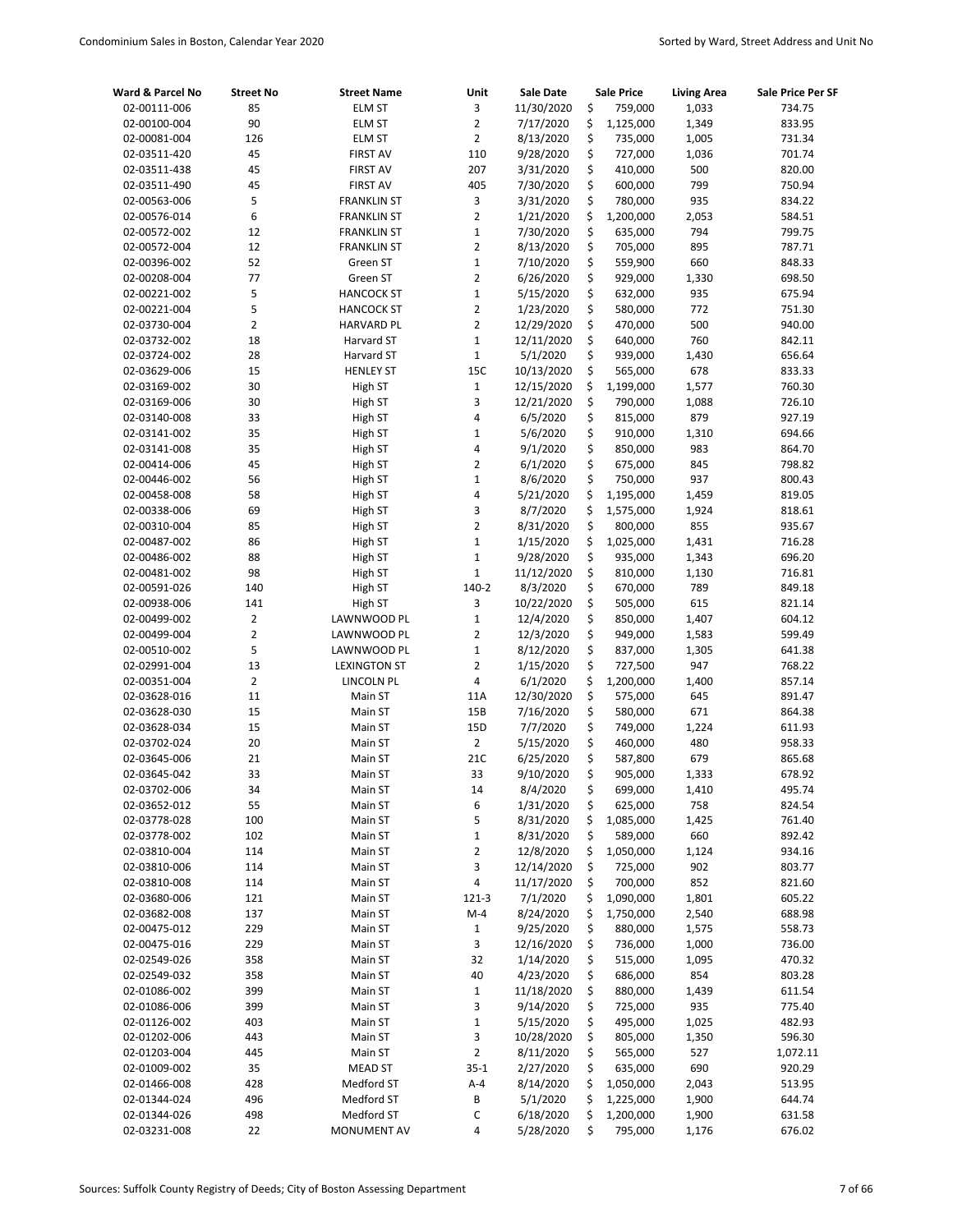| Ward & Parcel No             | <b>Street No</b> | <b>Street Name</b>               | Unit                    | Sale Date               |          | <b>Sale Price</b>    | <b>Living Area</b> | Sale Price Per SF |
|------------------------------|------------------|----------------------------------|-------------------------|-------------------------|----------|----------------------|--------------------|-------------------|
| 02-03216-002                 | 54               | <b>MONUMENT AV</b>               | $\mathbf 1$             | 11/23/2020              | \$       | 625,000              | 928                | 673.49            |
| 02-03215-004                 | 56               | <b>MONUMENT AV</b>               | $\overline{2}$          | 11/5/2020               | \$       | 916,000              | 1,087              | 842.69            |
| 02-03215-006                 | 56               | <b>MONUMENT AV</b>               | 3                       | 5/1/2020                | \$       | 1,549,900            | 1,812              | 855.35            |
| 02-03386-010                 | $\overline{2}$   | Monument SQ                      | <b>FIVE</b>             | 6/30/2020               | \$       | 650,000              | 655                | 992.37            |
| 02-03034-010                 | 16               | Monument SQ                      | 5                       | 5/28/2020               | \$       | 1,111,000            | 1,075              | 1,033.49          |
| 02-03041-004                 | 23               | Monument SQ                      | $\overline{2}$          | 7/30/2020               | \$       | 940,000              | 1,200              | 783.33            |
| 02-03041-006                 | 23               | Monument SQ                      | 3                       | 4/29/2020               | \$       | 935,000              | 1,200              | 779.17            |
| 02-03042-002                 | 24               | Monument SQ                      | $\mathbf 1$             | 6/5/2020                | \$       | 1,075,000            | 1,608              | 668.53            |
| 02-03045-002                 | 27               | Monument SQ                      | 1                       | 9/25/2020               | \$       | 639,000              | 591                | 1,081.22          |
| 02-03045-008                 | 27               | Monument SQ                      | 4                       | 9/1/2020                | \$       | 1,550,000            | 1,785              | 868.35            |
| 02-03150-018                 | 30               | Monument SQ                      | 109                     | 12/16/2020              | \$       | 639,000              | 1,068              | 598.31            |
| 02-03207-004                 | 37               | Monument SQ                      | 2                       | 5/26/2020               | \$       | 2,180,000            | 3,181              | 685.32            |
| 02-03305-008                 | 48               | Monument SQ                      | 3                       | 12/29/2020              | \$       | 848,000              | 908                | 933.92            |
| 02-03307-004                 | 50               | Monument SQ                      | $\mathbf 1$             | 11/19/2020              | \$       | 710,000              | 1,017              | 698.13            |
| 02-03024-014                 | 13               | <b>MONUMENT ST</b>               | 2                       | 12/14/2020              | \$       | 505,000              | 576                | 876.74            |
| 02-03024-016                 | 13               | <b>MONUMENT ST</b>               | 3                       | 12/10/2020              | \$       | 612,000              | 675                | 906.67            |
| 02-03064-006                 | 14               | <b>MONUMENT ST</b>               | $\overline{\mathbf{c}}$ | 11/24/2020              | \$       | 435,000              | 629                | 691.57            |
| 02-03061-006                 | 26               | <b>MONUMENT ST</b>               | 3                       | 12/11/2020              | \$       | 965,200              | 1,425              | 677.33            |
| 02-02788-006                 | 4                | MT VERNON AV                     | 3                       | 7/8/2020                | \$       | 1,100,000            | 1,332              | 825.83            |
| 02-02786-002                 | 4                | MT VERNON ST                     | $\mathbf{1}$            | 12/30/2020              | \$       | 589,000              | 746                | 789.54            |
| 02-02786-004                 | 4                | MT VERNON ST                     | $\overline{2}$          | 9/18/2020               | \$       | 1,100,000            | 1,382              | 795.95            |
| 02-03418-002                 | 12               | MT VERNON ST                     | $\mathbf{1}$            | 6/26/2020               | \$       | 700,000              | 836                | 837.32            |
| 02-03418-004                 | 12               | MT VERNON ST                     | $\overline{2}$          | 7/1/2020                | \$       | 499,000              | 518                | 963.32            |
| 02-03418-006                 | 12               | MT VERNON ST                     | 3<br>$\overline{2}$     | 6/26/2020               | \$<br>\$ | 920,000              | 1,084              | 848.71            |
| 02-03420-004                 | 14               | MT VERNON ST                     |                         | 11/3/2020               |          | 970,000              | 1,108              | 875.45            |
| 02-03428-006                 | 30               | MT VERNON ST                     | 3<br>3                  | 7/2/2020                | \$       | 1,410,000            | 1,595              | 884.01            |
| 02-02764-006                 | 37               | MT VERNON ST                     | 3                       | 12/30/2020              | \$<br>\$ | 592,500              | 660                | 897.73            |
| 02-03430-006                 | 38<br>46         | MT VERNON ST                     | Α                       | 12/15/2020<br>1/10/2020 | \$       | 899,000              | 1,120<br>1,725     | 802.68<br>727.54  |
| 02-03434-002                 | 48               | MT VERNON ST                     | $\overline{2}$          | 11/23/2020              | \$       | 1,255,000<br>815,000 | 1,063              | 766.70            |
| 02-03435-004<br>02-00060-004 | 7                | MT VERNON ST<br><b>MYSTIC ST</b> | $\overline{2}$          | 6/30/2020               | \$       | 1,140,000            | 1,539              | 740.74            |
| 02-00061-004                 | 9                | <b>MYSTIC ST</b>                 | $\overline{2}$          | 2/13/2020               | \$       | 1,180,000            | 1,473              | 801.09            |
| 02-00047-004                 | 16               | <b>MYSTIC ST</b>                 | 2                       | 9/25/2020               | \$       | 625,000              | 758                | 824.54            |
| 02-00066-002                 | 19               | <b>MYSTIC ST</b>                 | $\mathbf{1}$            | 10/7/2020               | \$       | 449,000              | 621                | 723.03            |
| 02-00066-004                 | 19               | <b>MYSTIC ST</b>                 | $\overline{2}$          | 9/3/2020                | \$       | 425,000              | 649                | 654.85            |
| 02-00067-002                 | 21               | <b>MYSTIC ST</b>                 | $\mathbf 1$             | 12/11/2020              | \$       | 555,000              | 628                | 883.76            |
| 02-00038-002                 | 34               | <b>MYSTIC ST</b>                 | $\mathbf{1}$            | 5/14/2020               | \$       | 899,000              | 1,527              | 588.74            |
| 02-00074-002                 | 35               | <b>MYSTIC ST</b>                 | $\mathbf{1}$            | 12/10/2020              | \$       | 565,000              | 780                | 724.36            |
| 02-00037-002                 | 36               | <b>MYSTIC ST</b>                 | $\mathbf 1$             | 11/20/2020              | \$       | 734,500              | 922                | 796.64            |
| 02-00031-006                 | 48               | <b>MYSTIC ST</b>                 | 3                       | 8/17/2020               | \$       | 497,000              | 546                | 910.26            |
| 02-03516-006                 | 5                | <b>NINTH ST</b>                  | 5                       | 5/1/2020                | \$       | 1,712,500            | 2,500              | 685.00            |
| 02-03516-034                 | 19               | <b>NINTH ST</b>                  | 19                      | 7/23/2020               | \$       | 1,500,000            | 2,513              | 596.90            |
| 02-03516-050                 | 27               | <b>NINTH ST</b>                  | 27                      | 9/25/2020               | \$       | 1,309,000            | 1,804              | 725.61            |
| 02-03516-052                 | 28               | <b>NINTH ST</b>                  | 28                      | 7/20/2020               | Ś        | 1,149,000            | 1,850              | 621.08            |
| 02-03516-080                 | 42               | <b>NINTH ST</b>                  | 42                      | 10/16/2020              | \$       | 1,600,000            | 2,513              | 636.69            |
| 02-03516-086                 | 45               | <b>NINTH ST</b>                  | 45                      | 9/2/2020                | \$       | 1,625,000            | 2,506              | 648.44            |
| 02-03516-106                 | 55               | NINTH ST                         | 55                      | 9/1/2020                | \$       | 1,471,500            | 2,506              | 587.19            |
| 02-01066-002                 | 19               | OAK ST                           | 19                      | 8/21/2020               | \$       | 960,000              | 1,470              | 653.06            |
| 02-01070-014                 | 32               | OAK ST                           | В                       | 12/18/2020              | \$       | 1,010,000            | 1,963              | 514.52            |
| 02-03632-012                 | 22               | <b>PARK ST</b>                   | 3                       | 8/21/2020               | \$       | 610,000              | 726                | 840.22            |
| 02-02084-004                 | 19               | <b>PARKER ST</b>                 | 2                       | 9/3/2020                | \$       | 585,000              | 912                | 641.45            |
| 02-02084-006                 | 19               | <b>PARKER ST</b>                 | 3                       | 5/22/2020               | \$       | 587,000              | 1,012              | 580.04            |
| 02-02091-002                 | 35               | <b>PARKER ST</b>                 | 35                      | 12/18/2020              | \$       | 690,000              | 1,395              | 494.62            |
| 02-00291-004                 | 39               | PEARL ST                         | 2                       | 11/17/2020              | \$       | 615,000              | 770                | 798.70            |
| 02-00291-006                 | 39               | PEARL ST                         | 3                       | 11/30/2020              | \$       | 605,000              | 667                | 907.05            |
| 02-00294-002                 | 45               | PEARL ST                         | $\mathbf 1$             | 8/31/2020               | \$       | 832,000              | 1,172              | 709.90            |
| 02-00012-006                 | 79               | PEARL ST                         | 3                       | 1/24/2020               | \$       | 610,000              | 969                | 629.51            |
| 02-00021-022                 | 99               | PEARL ST                         | 11                      | 8/10/2020               | \$       | 539,000              | 692                | 778.90            |
| 02-01755-002                 | 100              | PEARL ST                         | $\mathbf 1$             | 12/29/2020              | \$       | 395,000              | 438                | 901.83            |
| 02-03239-008                 | 27               | Pleasant ST                      | $27-1$                  | 12/7/2020               | \$       | 575,000              | 650                | 884.62            |
| 02-03193-006                 | 28               | Pleasant ST                      | 3                       | 7/23/2020               | \$       | 599,900              | 674                | 890.06            |
| 02-03251-004                 | 43               | Pleasant ST                      | $\overline{2}$          | 8/31/2020               | \$       | 1,050,000            | 1,210              | 867.77            |
| 02-00136-026                 | 30               | POLK ST                          | 202                     | 7/14/2020               | \$       | 610,000              | 812                | 751.23            |
| 02-02821-002                 | 8                | PROSPECT ST                      | $\mathbf 1$             | 7/28/2020               | \$       | 822,000              | 1,131              | 726.79            |
| 02-02833-002                 | 9                | PROSPECT ST                      | $\mathbf 1$             | 3/16/2020               | \$       | 1,150,000            | 1,831              | 628.07            |
| 02-02833-004                 | 9                | PROSPECT ST                      | 2                       | 6/16/2020               | \$       | 810,000              | 1,105              | 733.03            |
| 02-02820-004                 | 10               | PROSPECT ST                      | 2                       | 4/1/2020                | \$       | 770,000              | 1,152              | 668.40            |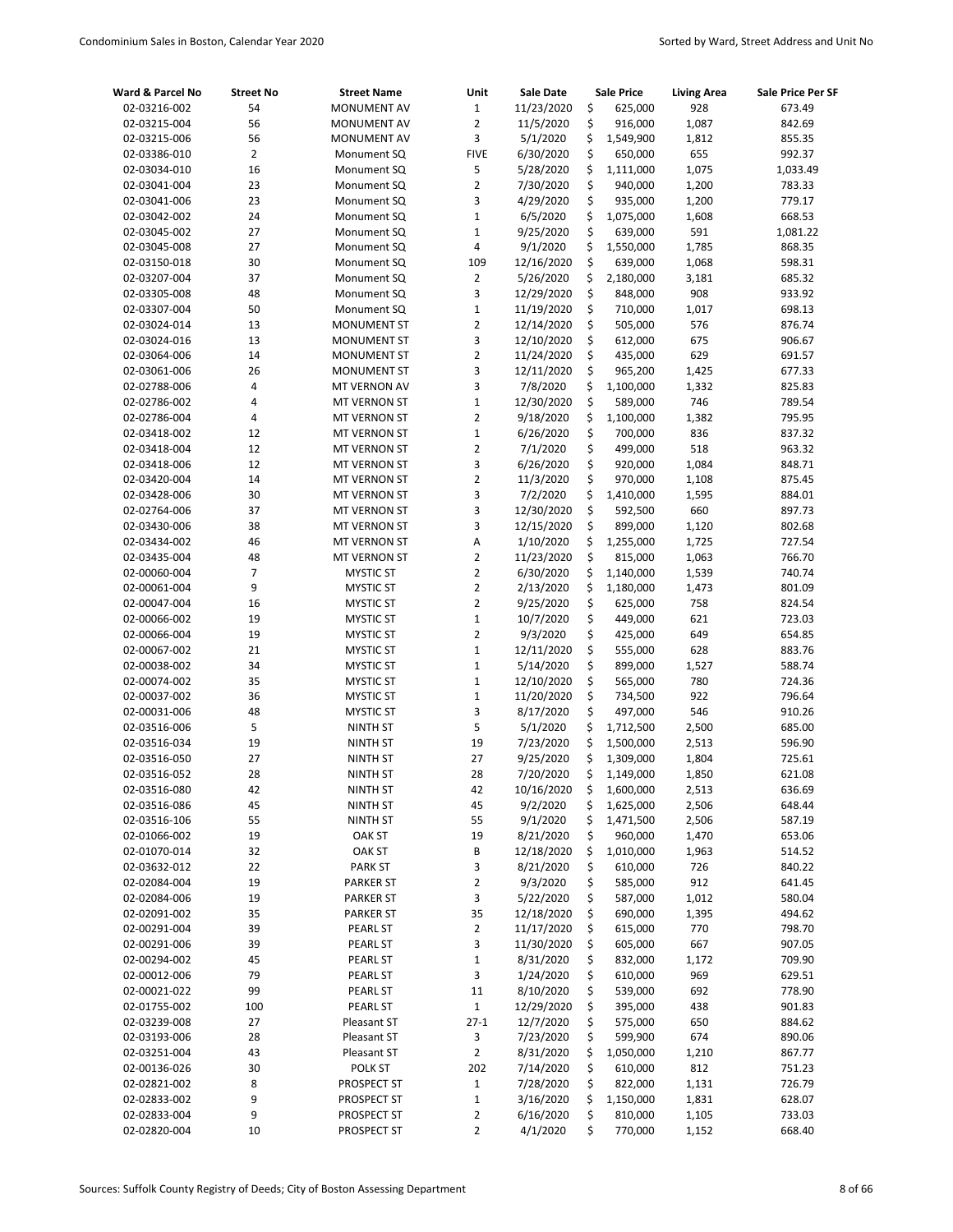| Ward & Parcel No | <b>Street No</b> | <b>Street Name</b>   | Unit           | Sale Date  | Sale Price      | <b>Living Area</b> | Sale Price Per SF |
|------------------|------------------|----------------------|----------------|------------|-----------------|--------------------|-------------------|
| 02-02820-006     | 10               | PROSPECT ST          | 3              | 7/31/2020  | \$<br>835,000   | 1,190              | 701.68            |
| 02-02834-006     | 11               | PROSPECT ST          | 3              | 12/2/2020  | \$<br>1,247,000 | 1,426              | 874.47            |
| 02-02840-004     | 21               | PROSPECT ST          | $\overline{2}$ | 8/27/2020  | \$<br>879,000   | 995                | 883.42            |
| 02-03475-006     | $\overline{7}$   | <b>PUTNAM ST</b>     | 9              | 2/24/2020  | \$<br>1,137,500 | 2,607              | 436.33            |
| 02-00710-002     | 51               | <b>Russell ST</b>    | $\mathbf 1$    | 12/30/2020 | \$<br>740,000   | 963                | 768.43            |
| 02-03744-002     | 45               | RUTHERFORD AV        | $\mathbf 1$    | 5/8/2020   | \$<br>825,000   | 915                | 901.64            |
| 02-02572-028     | 463              | RUTHERFORD AV        | 402            | 11/30/2020 | \$<br>660,000   | 850                | 776.47            |
| 02-02158-012     | 610              | <b>RUTHERFORD AV</b> | 201            | 9/16/2020  | \$<br>765,000   | 1,267              | 603.79            |
| 02-02158-014     | 610              | RUTHERFORD AV        | 202            | 9/15/2020  | \$<br>515,000   | 682                | 755.13            |
| 02-02158-016     | 610              | <b>RUTHERFORD AV</b> | 203            | 10/15/2020 | \$<br>599,000   | 938                | 638.59            |
| 02-02158-020     | 610              | RUTHERFORD AV        | 205            | 9/28/2020  | \$<br>649,000   | 1,007              | 644.49            |
| 02-02158-024     | 610              | <b>RUTHERFORD AV</b> | 301            | 10/15/2020 | \$<br>799,000   | 1,267              | 630.62            |
| 02-02158-026     | 610              | RUTHERFORD AV        | 302            | 9/14/2020  | \$<br>489,000   | 682                | 717.01            |
| 02-02158-030     | 610              | RUTHERFORD AV        | 304            | 10/1/2020  | \$<br>494,000   | 682                | 724.34            |
| 02-02158-032     | 610              | RUTHERFORD AV        | 305            | 10/1/2020  | \$<br>549,000   | 813                | 675.28            |
| 02-02158-034     | 610              | RUTHERFORD AV        | 306            | 8/27/2020  | \$<br>635,000   | 848                | 748.82            |
| 02-02158-036     | 610              | RUTHERFORD AV        | 401            | 8/21/2020  | \$<br>830,000   | 1,267              | 655.09            |
| 02-02158-038     | 610              | RUTHERFORD AV        | 402            | 9/18/2020  | \$<br>499,000   | 682                | 731.67            |
| 02-02158-042     | 610              | RUTHERFORD AV        | 404            | 8/21/2020  | \$<br>499,000   | 682                | 731.67            |
| 02-02158-044     | 610              | RUTHERFORD AV        | 405            | 9/8/2020   | \$<br>559,000   | 813                | 687.58            |
| 02-02158-048     | 610              | <b>RUTHERFORD AV</b> | 501            | 8/26/2020  | \$<br>849,000   | 1,209              | 702.23            |
| 02-02158-050     | 610              | RUTHERFORD AV        | 502            | 8/25/2020  | \$<br>685,000   | 938                | 730.28            |
| 02-02158-052     | 610              | RUTHERFORD AV        | 503            | 8/28/2020  | \$<br>780,000   | 1,068              | 730.34            |
| 02-02158-054     | 610              | <b>RUTHERFORD AV</b> | 504            | 8/24/2020  | \$<br>685,000   | 898                | 762.81            |
| 02-01582-002     | 12               | SACKVILLE ST         | $\mathbf 1$    | 11/5/2020  | \$<br>815,000   | 1,687              | 483.11            |
| 02-01578-004     | 20               | SACKVILLE ST         | $\overline{2}$ | 7/17/2020  | \$<br>835,000   | 1,008              | 828.37            |
| 02-00539-002     | 4                | <b>SALEM ST</b>      | $\overline{2}$ | 6/25/2020  | \$<br>775,000   | 982                | 789.21            |
| 02-00523-006     | 17               | <b>SALEM ST</b>      | 3              | 10/29/2020 | \$<br>785,000   | 870                | 902.30            |
| 02-00533-004     | 10               | SALEM STREET AV      | $\overline{2}$ | 5/8/2020   | \$<br>875,000   | 1,308              | 668.96            |
| 02-00532-004     | 12               | SALEM STREET AV      | $\overline{2}$ | 8/12/2020  | \$<br>623,000   | 696                | 895.11            |
| 02-00492-002     | 12               | <b>SCHOOL ST</b>     | $\mathbf{1}$   | 7/21/2020  | \$<br>847,500   | 1,247              | 679.63            |
| 02-00273-002     | 70               | <b>SCHOOL ST</b>     | $\mathbf 1$    | 12/10/2020 | \$<br>1,240,000 | 1,505              | 823.92            |
| 02-03831-004     | $\mathbf{1}$     | <b>SEMINARY ST</b>   | $\overline{2}$ | 4/15/2020  | \$<br>1,326,000 | 2,165              | 612.47            |
| 02-03515-633     | 32               | Shipway PL           | 32             | 9/11/2020  | \$<br>1,080,000 | 1,521              | 710.06            |
| 02-03277-004     | 14               | <b>SOLEY ST</b>      | 14             | 11/12/2020 | \$<br>882,500   | 1,060              | 832.55            |
| 02-03266-008     | 40               | <b>SOLEY ST</b>      | $40 - 2$       | 1/23/2020  | \$<br>870,000   | 1,235              | 704.45            |
| 02-03337-002     | 47               | <b>SOLEY ST</b>      | $1\,$          | 7/17/2020  | \$<br>1,115,000 | 1,677              | 664.88            |
| 02-00560-006     | 14               | Sullivan ST          | 3              | 5/28/2020  | \$<br>851,000   | 1,085              | 784.33            |
| 02-00558-006     | 18               | Sullivan ST          | 3              | 7/2/2020   | \$<br>615,000   | 642                | 957.94            |
| 02-00557-002     | 20               | Sullivan ST          | $\mathbf 1$    | 2/19/2020  | \$<br>784,000   | 1,074              | 729.98            |
| 02-00550-004     | 21               | Sullivan ST          | $\overline{2}$ | 11/24/2020 | \$<br>777,000   | 1,224              | 634.80            |
| 02-00551-014     | 23               | Sullivan ST          | 3              | 6/8/2020   | \$<br>623,000   | 756                | 824.07            |
| 02-00866-004     | 64               | Sullivan ST          | $\overline{2}$ | 3/11/2020  | \$<br>690,000   | 807                | 855.02            |
| 02-00866-008     | 64               | Sullivan ST          | 4              | 4/10/2020  | \$<br>723,800   | 866                | 835.80            |
| 02-00648-004     | 73               | Sullivan ST          | 2              | 3/19/2020  | \$<br>590,000   | 733                | 804.91            |
| 02-00648-006     | 73               | Sullivan ST          | 3              | 9/29/2020  | \$<br>618,000   | 733                | 843.11            |
| 02-03510-212     | 106              | Thirteenth ST        | 118            | 11/30/2020 | \$<br>480,000   | 826                | 581.11            |
| 02-03510-248     | 106              | Thirteenth ST        | 213            | 2/19/2020  | \$<br>475,000   | 766                | 620.10            |
| 02-03510-280     | 106              | Thirteenth ST        | 229            | 1/24/2020  | \$<br>470,500   | 766                | 614.23            |
| 02-03510-286     | 106              | Thirteenth ST        | 232            | 6/18/2020  | \$<br>475,000   | 766                | 620.10            |
| 02-03510-326     | 106              | Thirteenth ST        | 313            | 10/30/2020 | \$<br>507,500   | 805                | 630.43            |
| 02-03510-334     | 106              | Thirteenth ST        | 317            | 7/9/2020   | \$<br>583,750   | 1,077              | 542.01            |
| 02-03510-338     | 106              | Thirteenth ST        | 319            | 8/17/2020  | \$<br>390,000   | 656                | 594.51            |
| 02-03510-342     | 106              | Thirteenth ST        | 321            | 8/5/2020   | \$<br>599,000   | 1,070              | 559.81            |
| 02-02802-006     | 13               | <b>TREMONT ST</b>    | 3              | 7/10/2020  | \$<br>597,000   | 811                | 736.13            |
| 02-03104-004     | 13               | <b>TRENTON ST</b>    | $\overline{2}$ | 11/12/2020 | \$<br>1,050,000 | 1,349              | 778.35            |
| 02-03109-002     | 23               | <b>TRENTON ST</b>    | $\mathbf{1}$   | 5/5/2020   | \$<br>800,000   | 1,130              | 707.96            |
| 02-00157-002     | 24               | <b>TRENTON ST</b>    | $\mathbf 1$    | 8/5/2020   | \$<br>657,000   | 794                | 827.46            |
| 02-03790-004     | 31               | Union ST             | $\overline{2}$ | 6/16/2020  | \$<br>930,000   | 1,239              | 750.61            |
| 02-03949-004     | 56               | Union ST             | $\overline{2}$ | 7/10/2020  | \$<br>899,000   | 1,335              | 673.41            |
| 02-03381-004     | 4                | <b>WALLACE CT</b>    | $\overline{2}$ | 12/14/2020 | \$<br>720,000   | 884                | 814.48            |
| 02-03520-218     | $\mathbf 1$      | <b>WARREN ST</b>     | $D-107$        | 9/3/2020   | \$<br>1,040,000 | 1,264              | 822.78            |
| 02-03520-234     | $\mathbf{1}$     | <b>WARREN ST</b>     | $D-206$        | 11/20/2020 | \$<br>1,125,000 | 1,353              | 831.49            |
| 02-03520-238     | $\mathbf{1}$     | <b>WARREN ST</b>     | D-208          | 10/30/2020 | \$<br>1,135,000 | 1,267              | 895.82            |
| 02-03596-110     | 27               | <b>WARREN ST</b>     | 27             | 10/30/2020 | \$<br>1,699,000 | 2,119              | 801.79            |
| 02-03682-018     | 98               | <b>WARREN ST</b>     | $W-4$          | 7/31/2020  | \$<br>1,340,000 | 1,730              | 774.57            |
| 02-03927-040     | 30               | <b>Washington ST</b> | $30-2B$        | 5/8/2020   | \$<br>550,000   | 670                | 820.90            |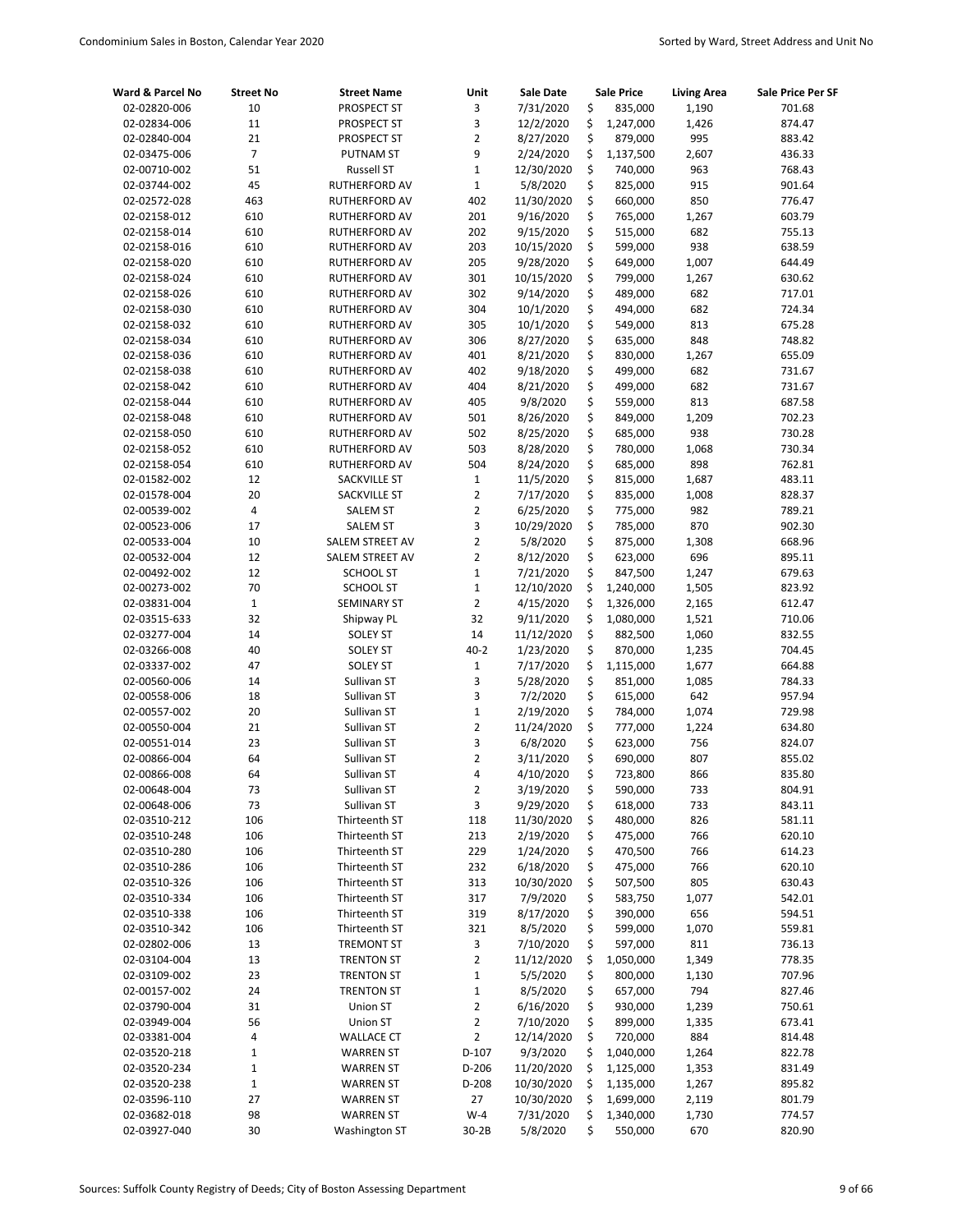| Ward & Parcel No | <b>Street No</b> | <b>Street Name</b>   | Unit              | <b>Sale Date</b> |    | Sale Price | <b>Living Area</b> | <b>Sale Price Per SF</b> |
|------------------|------------------|----------------------|-------------------|------------------|----|------------|--------------------|--------------------------|
| 02-03927-030     | 32               | <b>Washington ST</b> | $32 - 2$          | 9/1/2020         | \$ | 545,500    | 590                | 924.58                   |
| 02-03927-020     | 34               | <b>Washington ST</b> | 34-2B             | 8/21/2020        | \$ | 500,000    | 590                | 847.46                   |
| 02-03646-004     | 3                | <b>WINTHROP ST</b>   | $3 - 2$           | 4/10/2020        | \$ | 640,000    | 659                | 971.17                   |
| 03-03029-352     | 28               | <b>ATLANTIC AV</b>   | 322               | 8/3/2020         | \$ | 895,000    | 825                | 1,084.85                 |
| 03-03029-454     | 28               | <b>ATLANTIC AV</b>   | 534               | 9/1/2020         | \$ | 864,000    | 850                | 1,016.47                 |
| 03-03029-435     | 28               | <b>ATLANTIC AV</b>   | 537               | 8/28/2020        | \$ | 1,125,000  | 1,115              | 1,008.97                 |
| 03-03547-118     | 45               | <b>ATLANTIC AV</b>   | 10 <sub>D</sub>   | 5/21/2020        | \$ | 760,000    | 800                | 950.00                   |
| 03-03547-066     | 45               | <b>ATLANTIC AV</b>   | 5D                | 6/3/2020         | \$ | 890,000    | 1,102              | 807.62                   |
| 03-03547-068     | 45               | <b>ATLANTIC AV</b>   | 5E                | 6/16/2020        | \$ | 649,000    | 591                | 1,098.14                 |
| 03-02953-050     | 500              | <b>ATLANTIC AV</b>   | 14R               | 5/8/2020         | \$ | 627,500    | 426                | 1,473.00                 |
| 03-02953-074     | 500              | <b>ATLANTIC AV</b>   | 15H               | 4/2/2020         | \$ | 1,092,500  | 1,189              | 918.84                   |
| 03-02953-104     | 500              | <b>ATLANTIC AV</b>   | 16C               | 3/31/2020        | \$ | 1,340,000  | 1,132              | 1,183.75                 |
| 03-02953-148     | 500              | <b>ATLANTIC AV</b>   | 17H               | 9/23/2020        | \$ | 1,110,000  | 1,184              | 937.50                   |
| 03-02953-166     | 500              | <b>ATLANTIC AV</b>   | $17-5$            | 1/30/2020        | \$ | 1,060,000  | 864                | 1,226.85                 |
| 03-02953-190     | 500              | <b>ATLANTIC AV</b>   | 18M               | 6/25/2020        | \$ | 1,810,000  | 1,483              | 1,220.50                 |
| 03-02953-198     | 500              | <b>ATLANTIC AV</b>   | 18R               | 5/29/2020        | \$ | 850,000    | 858                | 990.68                   |
| 03-04310-022     | 717              | <b>ATLANTIC AV</b>   | 3C                | 7/14/2020        | \$ | 830,000    | 1,143              | 726.16                   |
| 03-04310-039     | 717              | <b>ATLANTIC AV</b>   | 5D                | 2/28/2020        | \$ | 782,000    | 1,110              | 704.50                   |
| 03-04832-142     | $\mathbf 1$      | Avery ST             | 20A               | 4/13/2020        | \$ | 2,150,000  | 2,242              | 958.97                   |
| 03-04832-162     | $\mathbf{1}$     | Avery ST             | 22C               | 9/2/2020         | \$ | 1,400,000  | 1,504              | 930.85                   |
| 03-04832-202     | 1                | Avery ST             | 27C               | 8/31/2020        | \$ | 1,500,000  | 1,504              | 997.34                   |
| 03-04832-204     | 1                | Avery ST             | 27D               | 3/31/2020        | \$ | 2,200,000  | 2,036              | 1,080.55                 |
| 03-04832-274     | 1                | Avery ST             | PH <sub>1C</sub>  | 7/31/2020        | \$ | 1,700,000  | 1,504              | 1,130.32                 |
| 03-04832-280     | 1                | Avery ST             | PH <sub>2B</sub>  | 3/16/2020        | \$ | 3,500,000  | 2,971              | 1,178.05                 |
| 03-04870-130     | 2                | Avery ST             | 24A               | 3/26/2020        | \$ | 1,000,000  | 803                | 1,245.33                 |
| 03-04870-142     | 2                | Avery ST             | 24G               | 3/6/2020         | \$ | 1,180,000  | 1,257              | 938.74                   |
| 03-04870-172     | 2                | Avery ST             | 26F               | 4/1/2020         | \$ | 1,105,000  | 884                | 1,250.00                 |
| 03-04870-302     | 2                | Avery ST             | 35D               | 3/16/2020        | \$ | 2,275,000  | 1,596              | 1,425.44                 |
| 03-04870-358     | 2                | Avery ST             | PH <sub>2</sub> B | 9/18/2020        | \$ | 6,900,000  | 4,270              | 1,615.93                 |
| 03-04832-474     | 3                | Avery ST             | 601               | 8/6/2020         | \$ | 890,000    | 1,460              | 609.59                   |
| 03-04832-536     | 3                | Avery ST             | 904               | 6/5/2020         | \$ | 750,000    | 1,751              | 428.33                   |
| 03-03089-034     | 8                | <b>BATTERY ST</b>    | 12                | 11/19/2020       | \$ | 435,000    | 475                | 915.79                   |
| 03-03093-020     | 9                | <b>BATTERY ST</b>    | 10                | 9/25/2020        | \$ | 760,000    | 854                | 889.93                   |
| 03-03093-014     | 9                | <b>BATTERY ST</b>    | $\overline{7}$    | 4/1/2020         | \$ | 767,000    | 849                | 903.42                   |
| 03-03093-016     | 9                | <b>BATTERY ST</b>    | 8                 | 3/25/2020        | \$ | 760,000    | 854                | 889.93                   |
| 03-03040-042     | 40               | <b>BATTERY ST</b>    | 401               | 4/10/2020        | \$ | 1,595,000  | 1,025              | 1,556.10                 |
| 03-03040-048     | 40               | <b>BATTERY ST</b>    | 502               | 9/2/2020         | \$ | 2,700,000  | 1,488              | 1,814.52                 |
| 03-03040-142     | 40               | <b>BATTERY ST</b>    | 606               | 12/30/2020       | \$ | 2,600,000  | 1,747              | 1,488.27                 |
| 03-03040-084     | 50               | <b>BATTERY ST</b>    | 106               | 12/18/2020       | \$ | 1,950,000  | 1,566              | 1,245.21                 |
| 03-03040-120     | 50               | <b>BATTERY ST</b>    | 502               | 10/15/2020       | \$ | 2,400,000  | 1,814              | 1,323.04                 |
| 03-03041-028     | $\overline{2}$   | <b>Battery Wharf</b> | 2401              | 8/20/2020        | \$ | 850,000    | 932                | 912.02                   |
| 03-03041-042     | 2                | <b>Battery Wharf</b> | 2410              | 11/18/2020       | \$ | 2,600,000  | 2,281              | 1,139.85                 |
| 03-03041-076     | 2                | <b>Battery Wharf</b> | 3309              | 1/31/2020        | \$ | 1,750,000  | 1,371              | 1,276.44                 |
| 03-03041-080     | 2                | <b>Battery Wharf</b> | 3311              | 11/10/2020       | Ś  | 3,650,000  | 2,039              | 1,790.09                 |
| 03-03041-132     | 2                | <b>Battery Wharf</b> | 3606              | 8/25/2020        | \$ | 1,750,000  | 1,478              | 1,184.03                 |
| 03-03041-174     | 2                | <b>Battery Wharf</b> | 4409              | 1/3/2020         | \$ | 1,800,000  | 1,375              | 1,309.09                 |
| 03-03041-202     | 2                | <b>Battery Wharf</b> | 4602              | 6/5/2020         | \$ | 1,625,000  | 1,486              | 1,093.54                 |
| 03-04326-014     | 106              | Beach ST             | $\mathbf{1}$      | 10/7/2020        | \$ | 1,650,000  | 2,585              | 638.30                   |
| 03-05344-184     | 109              | Beach ST             | $1\mathsf{F}$     | 5/8/2020         | \$ | 698,000    | 1,185              | 589.03                   |
| 03-05346-024     | 121              | Beach ST             | 501               | 7/1/2020         | \$ | 1,225,000  | 1,512              | 810.19                   |
| 03-05346-042     | 121              | Beach ST             | 801               | 7/7/2020         | \$ | 1,500,000  | 1,536              | 976.56                   |
| 03-04313-038     | 134              | Beach ST             | 2B                | 12/22/2020       | \$ | 769,000    | 1,130              | 680.53                   |
| 03-02807-022     | 21               | <b>BEACON ST</b>     | $2-J$             | 10/21/2020       | \$ | 501,000    | 588                | 852.04                   |
| 03-02807-082     | 21               | <b>BEACON ST</b>     | 4-H               | 9/30/2020        | \$ | 850,000    | 929                | 914.96                   |
| 03-02807-100     | 21               | <b>BEACON ST</b>     | 4-R               | 7/20/2020        | \$ | 575,000    | 560                | 1,026.79                 |
| 03-02807-126     | 21               | <b>BEACON ST</b>     | 5-K               | 8/3/2020         | \$ | 325,000    | 262                | 1,240.46                 |
| 03-02807-164     | 21               | <b>BEACON ST</b>     | $6 - K$           | 11/2/2020        | \$ | 369,000    | 262                | 1,408.40                 |
| 03-02807-262     | 21               | <b>BEACON ST</b>     | $9-F$             | 9/1/2020         | \$ | 475,000    | 427                | 1,112.41                 |
| 03-02807-268     | 21               | <b>BEACON ST</b>     | $9-1$             | 4/23/2020        | \$ | 975,000    | 861                | 1,132.40                 |
| 03-02726-034     | 10               | <b>BOWDOIN ST</b>    | 202               | 7/29/2020        | \$ | 749,000    | 706                | 1,060.91                 |
| 03-00028-022     | 13               | <b>BOWDOIN ST</b>    | 13-5C             | 12/16/2020       | \$ | 530,000    | 569                | 931.46                   |
| 03-00028-062     | 21               | <b>BOWDOIN ST</b>    | $21 - 1C$         | 6/30/2020        | \$ | 617,500    | 619                | 997.58                   |
| 03-00028-084     | 27               | <b>BOWDOIN ST</b>    | $27-1B$           | 4/27/2020        | \$ | 685,000    | 619                | 1,106.62                 |
| 03-00028-102     | 27               | <b>BOWDOIN ST</b>    | 27-3CD            | 6/24/2020        | \$ | 875,000    | 977                | 895.60                   |
| 03-00038-008     | 31               | <b>BOWDOIN ST</b>    | 4                 | 7/15/2020        | \$ | 1,775,000  | 1,856              | 956.36                   |
| 03-05982-004     | 12               | <b>Bradford ST</b>   | $\overline{2}$    | 3/27/2020        | \$ | 1,313,000  | 1,037              | 1,266.15                 |
| 03-05970-004     | 36               | <b>Bradford ST</b>   | $\overline{2}$    | 7/24/2020        | \$ | 595,000    | 485                | 1,226.80                 |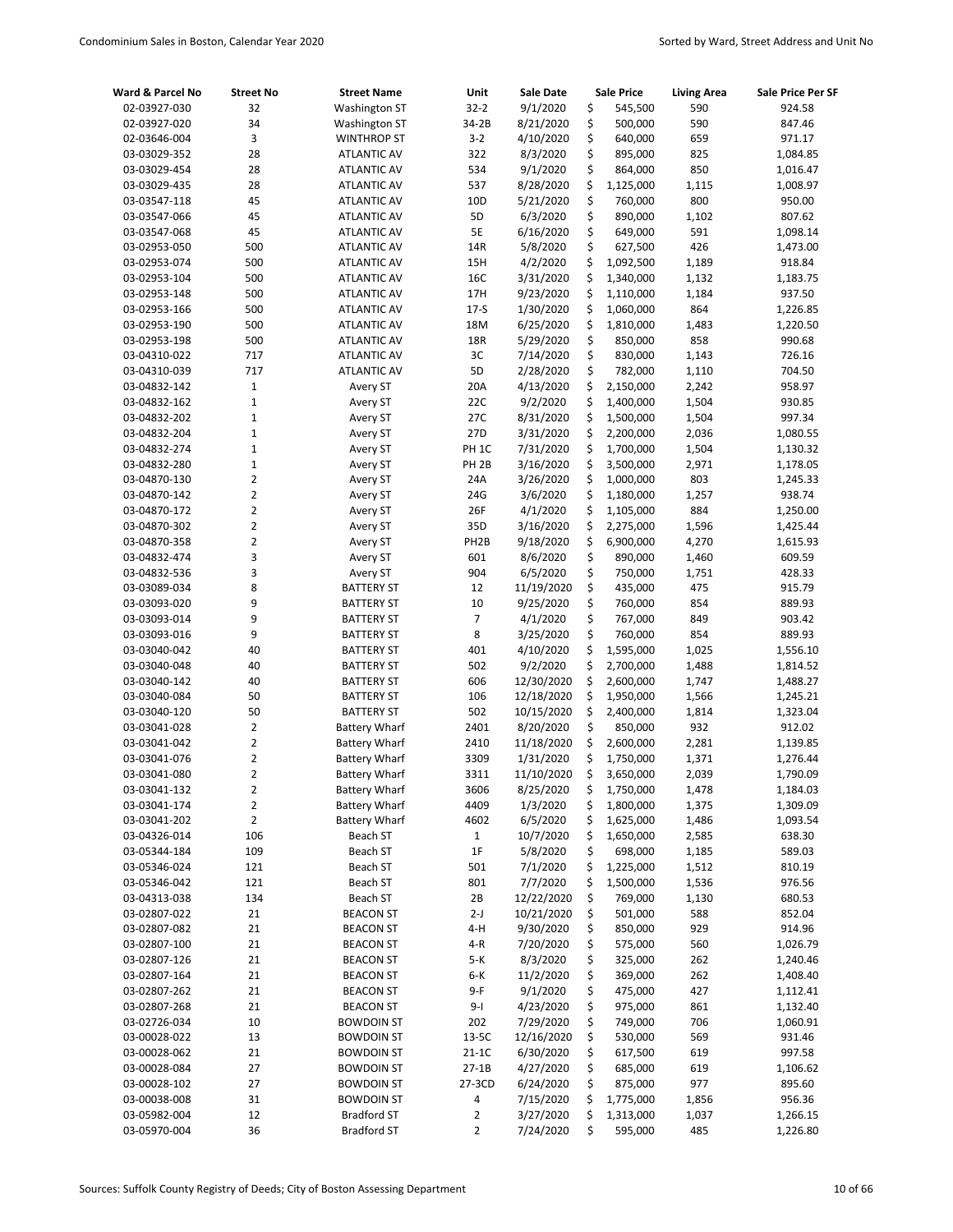| Ward & Parcel No             | <b>Street No</b> | <b>Street Name</b>                                    | Unit              | Sale Date               |          | <b>Sale Price</b>    | <b>Living Area</b> | Sale Price Per SF    |
|------------------------------|------------------|-------------------------------------------------------|-------------------|-------------------------|----------|----------------------|--------------------|----------------------|
| 03-04018-008                 | 65               | <b>BROAD ST</b>                                       | 4                 | 6/19/2020               | \$       | 624,500              | 643                | 971.23               |
| 03-03990-046                 | 80               | <b>BROAD ST</b>                                       | 306               | 4/7/2020                | \$       | 720,000              | 760                | 947.37               |
| 03-03990-068                 | 80               | <b>BROAD ST</b>                                       | 408               | 8/20/2020               | \$       | 602,500              | 708                | 850.99               |
| 03-03990-150                 | 80               | <b>BROAD ST</b>                                       | 904               | 2/19/2020               | \$       | 1,360,000            | 1,282              | 1,060.84             |
| 03-04033-022                 | 99               | <b>BROAD ST</b>                                       | 2D                | 2/26/2020               | \$       | 680,000              | 705                | 964.54               |
| 03-04033-074                 | 99               | <b>BROAD ST</b>                                       | 6E                | 2/21/2020               | \$       | 715,000              | 759                | 942.03               |
| 03-03975-034                 | 110              | <b>BROAD ST</b>                                       | 503               | 12/24/2020              | \$       | 1,500,000            | 1,300              | 1,153.85             |
| 03-03975-060                 | 110              | <b>BROAD ST</b>                                       | 902               | 8/26/2020               | \$       | 1,750,000            | 1,367              | 1,280.18             |
| 03-03061-166                 | 234              | Causeway ST                                           | 1004              | 6/5/2020                | \$       | 1,125,000            | 1,351              | 832.72               |
| 03-03061-202                 | 234              | Causeway ST                                           | 1107              | 9/1/2020                | \$       | 1,150,000            | 1,197              | 960.74               |
| 03-03061-038                 | 234              | Causeway ST                                           | 709               | 9/10/2020               | \$       | 1,450,000            | 1,661              | 872.97               |
| 03-03061-104                 | 234              | Causeway ST                                           | 819               | 2/14/2020               | \$       | 799,000              | 987                | 809.52               |
| 03-02126-006                 |                  | <b>CHARTER ST</b>                                     | $\overline{2}$    | 9/3/2020                | \$       | 490,000              | 478                | 1,025.10             |
| 03-04556-038                 | 42               | Chauncy ST                                            | $7 - C$           | 7/29/2020               | \$       | 1,080,000            | 1,590              | 679.25               |
| 03-04556-044                 | 42               | Chauncy ST                                            | 9-A               | 6/25/2020               | \$       | 1,330,000            | 1,826              | 728.37               |
| 03-03161-012                 | 17               | <b>CLARK ST</b>                                       | $\mathbf 1$       | 6/16/2020               | \$       | 660,000              | 857                | 770.13               |
| 03-03165-016<br>03-03166-006 | 25<br>27         | <b>CLARK ST</b><br><b>CLARK ST</b>                    | 8<br>3            | 10/20/2020<br>5/1/2020  | \$<br>\$ | 500,000<br>606,000   | 601<br>610         | 831.95<br>993.44     |
|                              | 27               | <b>CLARK ST</b>                                       | $\overline{7}$    | 10/23/2020              | \$       | 568,000              | 610                | 931.15               |
| 03-03166-014<br>03-03618-004 | 90               | <b>Commercial ST</b>                                  | $1 - B$           | 12/24/2020              | \$       | 630,000              | 867                | 726.64               |
| 03-03614-010                 | 106              | <b>Commercial ST</b>                                  | $\mathbf 1$       | 12/11/2020              | \$       | 975,000              | 1,388              | 702.45               |
| 03-03610-004                 | 120              | Commercial ST                                         | $1 - 2$           | 4/14/2020               | \$       | 845,000              | 1,135              | 744.49               |
| 03-03575-052                 | 142              | <b>Commercial ST</b>                                  | 506               | 2/28/2020               | \$       | 745,500              | 875                | 852.00               |
| 03-03575-054                 | 142              | <b>Commercial ST</b>                                  | 601               | 4/30/2020               | \$       | 907,500              | 1,120              | 810.27               |
| 03-03543-034                 | 300              | Commercial ST                                         | 213               | 12/14/2020              | \$       | 690,000              | 769                | 897.27               |
| 03-03543-122                 | 300              | <b>Commercial ST</b>                                  | 509               | 4/30/2020               | \$       | 720,000              | 738                | 975.61               |
| 03-03543-164                 | 300              | Commercial ST                                         | 703               | 12/15/2020              | \$       | 1,370,000            | 1,063              | 1,288.81             |
| 03-03543-176                 | 300              | Commercial ST                                         | 709               | 9/4/2020                | \$       | 723,000              | 770                | 938.96               |
| 03-03543-188                 | 300              | Commercial ST                                         | 805               | 12/15/2020              | \$       | 1,795,000            | 1,358              | 1,321.80             |
| 03-03540-018                 | 328              | Commercial ST                                         | 25                | 9/2/2020                | \$       | 707,500              | 759                | 932.15               |
| 03-03038-326                 | 343              | Commercial ST                                         | 209               | 8/21/2020               | \$       | 2,100,000            | 1,582              | 1,327.43             |
| 03-03038-344                 | 343              | Commercial ST                                         | 304               | 7/10/2020               | \$       | 2,350,000            | 1,783              | 1,318.00             |
| 03-03038-382                 | 343              | Commercial ST                                         | 501               | 7/30/2020               | \$       | 1,500,000            | 1,363              | 1,100.51             |
| 03-03039-018                 | 357              | <b>Commercial ST</b>                                  | 004               | 10/19/2020              | \$       | 570,000              | 835                | 682.63               |
| 03-03039-020                 | 357              | <b>Commercial ST</b>                                  | 005               | 8/17/2020               | \$       | 487,500              | 706                | 690.51               |
| 03-03039-026                 | 357              | Commercial ST                                         | 008               | 2/21/2020               | \$       | 585,000              | 779                | 750.96               |
| 03-03039-030                 | 357              | <b>Commercial ST</b>                                  | 010               | 8/14/2020               | \$       | 550,000              | 803                | 684.93               |
| 03-03039-106                 | 357              | Commercial ST                                         | 209               | 7/31/2020               | \$       | 840,000              | 740                | 1,135.14             |
| 03-03039-274                 | 357              | <b>Commercial ST</b>                                  | 609               | 7/1/2020                | \$       | 1,050,000            | 1,182              | 888.32               |
| 03-03039-338                 | 357              | <b>Commercial ST</b>                                  | 720               | 9/1/2020                | \$       | 1,195,000            | 1,519              | 786.70               |
| 03-03039-380                 | 357              | Commercial ST                                         | 816               | 9/11/2020               | \$       | 915,275              | 1,131              | 809.26               |
| 03-03095-058                 | 376              | Commercial ST                                         | $4-C$             | 1/31/2020               | \$       | 1,025,000            | 1,234              | 830.63               |
| 03-03095-064                 | 376              | <b>Commercial ST</b>                                  | 4-F               | 5/1/2020                | \$       | 1,115,000            | 1,218              | 915.44               |
| 03-03072-004                 | 406              | Commercial ST                                         | 1                 | 7/23/2020               | \$       | 800,000              | 1,220              | 655.74               |
| 03-03072-018                 | 406              | Commercial ST                                         | 8                 | 8/6/2020                | \$       | 570,000              | 680                | 838.24               |
| 03-01991-008                 | 480              | Commercial ST                                         | $2 - B$           | 12/29/2020              | \$       | 527,000              | 542                | 972.32               |
| 03-01991-010                 | 480              | Commercial ST                                         | $3-A$             | 9/15/2020               | \$       | 462,500              | 459                | 1,007.63             |
| 03-01991-012                 | 480              | Commercial ST                                         | 3-B               | 9/17/2020               | \$       | 485,000              | 542                | 894.83               |
| 03-03028-306                 | 33               | COMMERCIAL WHARF EAST                                 | $33 - 1$          | 10/20/2020              | \$       | 1,859,150            | 1,957              | 950.00               |
| 03-03028-314                 | 33               | COMMERCIAL WHARF EAST                                 | 33-33             | 3/16/2020               | \$       | 710,000              | 744                | 954.30               |
| 03-03028-304                 | 33               | COMMERCIAL WHARF EAST                                 | 33A               | 8/3/2020                | \$       | 1,920,000            | 1,902              | 1,009.46             |
| 03-03028-344                 | 38               | COMMERCIAL WHARF EAST                                 | 38                | 10/26/2020              | \$       | 1,150,000            | 1,246              | 922.95               |
| 03-03028-438                 | 55               | COMMERCIAL WHARF EAST<br><b>COMMERCIAL WHARF EAST</b> | $55-6$            | 5/1/2020                | \$       | 1,500,000            | 1,280              | 1,171.88             |
| 03-03028-486                 | 65               | Derne ST                                              | $65 - 1$          | 7/14/2020               | \$       | 2,565,000            | 1,943              | 1,320.12             |
| 03-00069-012                 | 32               |                                                       | 3C                | 4/1/2020                | \$<br>\$ | 1,775,000            | 1,840              | 964.67               |
| 03-05816-002<br>03-05729-002 | 8<br>21          | Dwight ST<br>Dwight ST                                | $\mathbf{1}$<br>1 | 8/14/2020<br>12/29/2020 | \$       | 665,000<br>2,350,000 | 646<br>2,208       | 1,029.41<br>1,064.31 |
| 03-05795-002                 | 30               | Dwight ST                                             | $\mathbf 1$       | 4/3/2020                | \$       | 1,400,000            | 1,358              | 1,030.93             |
| 03-05738-002                 | 37               | Dwight ST                                             | $\mathbf 1$       | 9/30/2020               | \$       | 3,100,000            | 2,366              | 1,310.23             |
| 03-05738-004                 | 37               | Dwight ST                                             | 2                 | 9/29/2020               | \$       | 2,150,000            | 1,661              | 1,294.40             |
| 03-05746-002                 | 53               | Dwight ST                                             | $\mathbf 1$       | 12/18/2020              | \$       | 2,295,000            | 2,179              | 1,053.24             |
| 03-06030-110                 | 69               | E Berkeley ST                                         | 69-5              | 5/11/2020               | \$       | 520,000              | 617                | 842.79               |
| 03-06386-016                 | 139              | E Berkeley ST                                         | 201               | 8/28/2020               | \$       | 760,000              | 840                | 904.76               |
| 03-06386-040                 | 139              | E Berkeley ST                                         | 601               | 1/21/2020               | \$       | 1,001,000            | 1,259              | 795.08               |
| 03-06386-042                 | 139              | E Berkeley ST                                         | 602               | 12/11/2020              | \$       | 1,020,000            | 1,272              | 801.89               |
| 03-02970-200                 | 65               | E INDIA ROW                                           | 14C               | 1/17/2020               | \$       | 815,000              | 1,230              | 662.60               |
| 03-02970-264                 | 65               | E INDIA ROW                                           | 18C               | 10/1/2020               | \$       | 850,000              | 1,231              | 690.50               |
|                              |                  |                                                       |                   |                         |          |                      |                    |                      |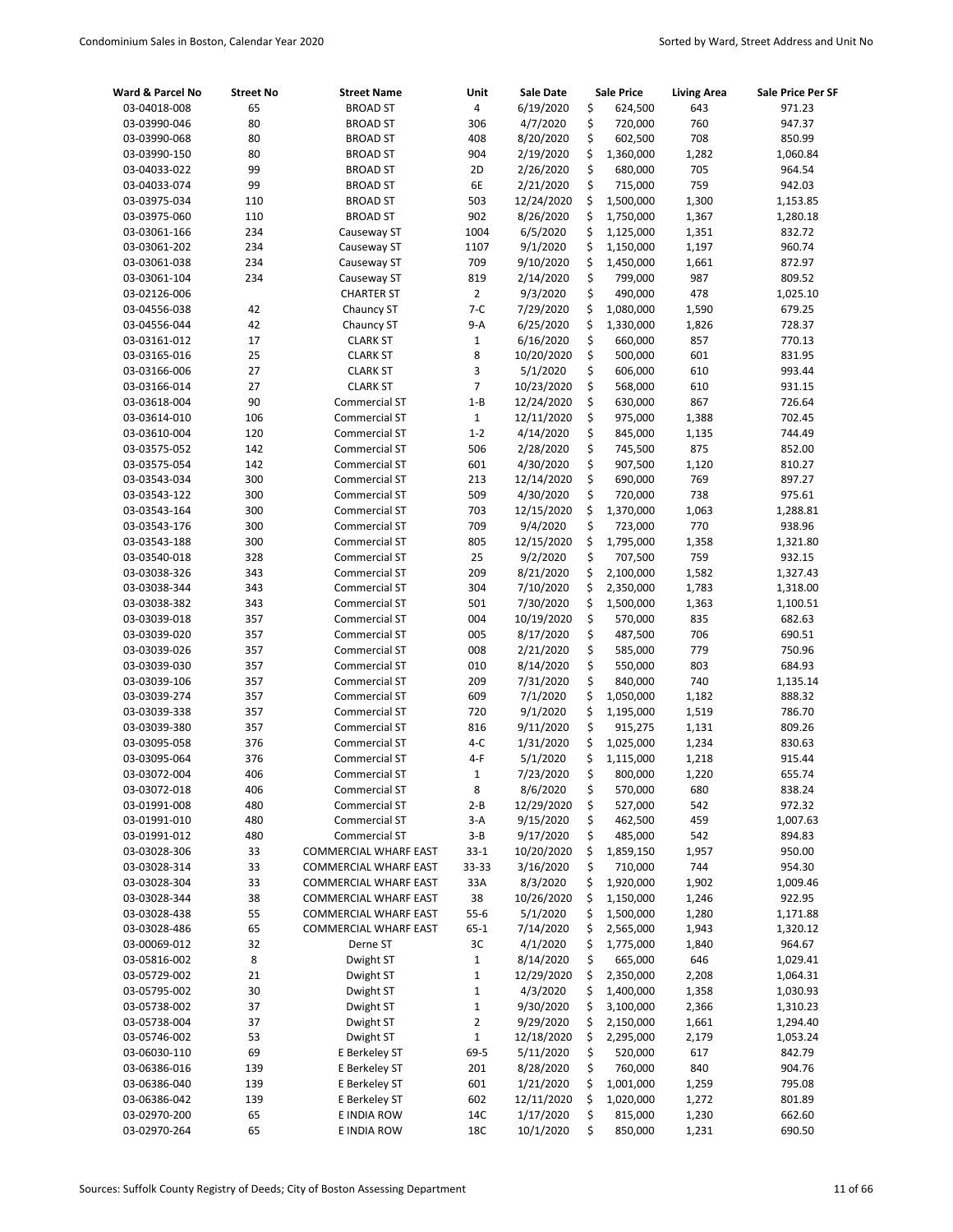| Ward & Parcel No             | <b>Street No</b> | <b>Street Name</b> | Unit                        | Sale Date             |          | <b>Sale Price</b>  | <b>Living Area</b> | Sale Price Per SF  |
|------------------------------|------------------|--------------------|-----------------------------|-----------------------|----------|--------------------|--------------------|--------------------|
| 03-02970-360                 | 65               | E INDIA ROW        | 24C                         | 6/9/2020              | \$       | 1,155,000          | 1,223              | 944.40             |
| 03-02970-442                 | 65               | E INDIA ROW        | 29D                         | 10/14/2020            | \$       | 685,000            | 749                | 914.55             |
| 03-02970-446                 | 65               | E INDIA ROW        | 29F                         | 4/7/2020              | \$       | 1,625,000          | 1,633              | 995.10             |
| 03-02970-478                 | 65               | E INDIA ROW        | 31F                         | 10/15/2020            | \$       | 1,610,000          | 1,636              | 984.11             |
| 03-02970-498                 | 65               | E INDIA ROW        | 32H                         | 1/31/2020             | \$       | 660,000            | 909                | 726.07             |
| 03-02970-600                 | 65               | E INDIA ROW        | 39C                         | 11/17/2020            | \$       | 1,112,425          | 1,174              | 947.55             |
| 03-02970-058                 | 65               | E INDIA ROW        | 4D                          | 5/4/2020              | \$       | 611,000            | 750                | 814.67             |
| 03-02970-060                 | 65               | E INDIA ROW        | 4E                          | 2/14/2020             | \$       | 710,000            | 838                | 847.26             |
| 03-02970-100                 | 65               | E INDIA ROW        | 7A                          | 3/31/2020             | \$       | 649,000            | 747                | 868.81             |
| 03-02970-108                 | 65               | E INDIA ROW        | 7E                          | 6/5/2020              | \$       | 735,000            | 860                | 854.65             |
| 03-02970-120                 | 65               | E INDIA ROW        | 8C                          | 3/6/2020              | \$       | 869,000            | 1,224              | 709.97             |
| 03-02975-154                 | 85               | E INDIA ROW        | $10-D$                      | 8/31/2020             | \$       | 675,000            | 744                | 907.26             |
| 03-02975-266                 | 85               | E INDIA ROW        | $18-D$                      | 8/26/2020             | \$       | 675,000            | 745                | 906.04             |
| 03-02975-344                 | 85               | E INDIA ROW        | $23-C$                      | 3/19/2020             | \$       | 980,000            | 1,227              | 798.70             |
| 03-02975-398                 | 85               | E INDIA ROW        | $26-F$                      | 8/31/2020             | \$       | 1,460,000          | 1,633              | 894.06             |
| 03-02975-402                 | 85               | E INDIA ROW        | $26-H$                      | 8/31/2020             | \$       | 779,000            | 875                | 890.29             |
| 03-02975-412                 | 85               | E INDIA ROW        | $27-E$                      | 10/1/2020             | \$       | 650,000            | 870                | 747.13             |
| 03-02975-436                 | 85               | E INDIA ROW        | $29-A$                      | 7/1/2020              | \$       | 647,000            | 762                | 849.08             |
| 03-02975-034                 | 85               | E INDIA ROW        | $2-H$                       | 1/13/2020             | \$       | 624,000            | 875                | 713.14             |
| 03-02975-554                 | 85               | E INDIA ROW        | $36-D$                      | 3/31/2020             | \$       | 665,000            | 749                | 887.85             |
| 03-02975-610                 | 85               | E INDIA ROW        | 39-H                        | 2/12/2020             | \$       | 700,000            | 881                | 794.55             |
| 03-02975-106                 | 85               | E INDIA ROW        | $7-D$                       | 12/4/2020             | \$       | 700,000            | 744                | 940.86             |
| 03-01386-008                 | 163              | <b>ENDICOTT ST</b> | 4                           | 10/15/2020            | \$       | 635,000            | 714                | 889.36             |
| 03-01418-004                 | 183              | <b>ENDICOTT ST</b> | $\overline{2}$<br>$E - 204$ | 5/11/2020             | \$<br>\$ | 530,000            | 545                | 972.48             |
| 03-04304-114                 | 181<br>35        | Essex ST           |                             | 7/1/2020              | \$       | 700,000<br>605,000 | 757                | 924.70             |
| 03-06396-152<br>03-03213-022 | 23               | Fay ST<br>Fleet ST | $E-405$<br>11               | 12/4/2020<br>9/2/2020 | \$       | 503,000            | 703<br>491         | 860.60<br>1,024.44 |
| 03-03175-038                 | 32               | Fleet ST           | 6                           | 10/28/2020            | \$       | 535,000            | 592                | 903.72             |
| 03-03228-004                 | 37               | Fleet ST           | 2                           | 4/3/2020              | \$       | 755,000            | 731                | 1,032.83           |
| 03-03175-002                 |                  | Fleet ST           | A                           | 8/28/2020             | \$       | 465,000            | 522                | 890.80             |
| 03-04590-018                 | 1                | Franklin ST        | 1004                        | 3/31/2020             | \$       | 1,775,000          | 1,498              | 1,184.91           |
| 03-04590-032                 | $\mathbf 1$      | Franklin ST        | 1011                        | 6/22/2020             | \$       | 1,030,000          | 948                | 1,086.50           |
| 03-04590-042                 | $\mathbf 1$      | Franklin ST        | 1103                        | 1/15/2020             | \$       | 1,730,000          | 1,406              | 1,230.44           |
| 03-04590-122                 | 1                | Franklin ST        | 1504                        | 1/17/2020             | \$       | 1,900,000          | 1,498              | 1,268.36           |
| 03-04590-156                 | $\mathbf{1}$     | Franklin ST        | 1608                        | 4/30/2020             | \$       | 1,750,000          | 1,566              | 1,117.50           |
| 03-04590-174                 | $\mathbf 1$      | Franklin ST        | 1704                        | 2/28/2020             | \$       | 2,090,000          | 1,498              | 1,395.19           |
| 03-04590-214                 | $\mathbf{1}$     | Franklin ST        | 1811                        | 3/20/2020             | \$       | 1,275,000          | 948                | 1,344.94           |
| 03-04590-312                 | 1                | Franklin ST        | 2208                        | 10/2/2020             | \$       | 2,250,000          | 1,566              | 1,436.78           |
| 03-04590-324                 | $\mathbf 1$      | Franklin ST        | 2301                        | 9/18/2020             | \$       | 1,990,000          | 1,426              | 1,395.51           |
| 03-04590-372                 | $\mathbf{1}$     | Franklin ST        | 2504                        | 7/29/2020             | \$       | 2,300,000          | 1,498              | 1,535.38           |
| 03-04590-402                 | $\mathbf 1$      | Franklin ST        | 2608                        | 6/11/2020             | \$       | 2,175,000          | 1,566              | 1,388.89           |
| 03-04590-414                 | $\mathbf 1$      | Franklin ST        | 2703                        | 8/3/2020              | \$       | 2,815,000          | 1,741              | 1,616.89           |
| 03-04590-598                 | $\mathbf{1}$     | Franklin ST        | 3702                        | 12/1/2020             | \$       | 2,600,000          | 1,486              | 1,749.66           |
| 03-04590-650                 | $\mathbf 1$      | Franklin ST        | 4001                        | 4/1/2020              | Ś        | 2,875,000          | 1,589              | 1,809.31           |
| 03-04590-698                 | $\mathbf{1}$     | Franklin ST        | 4208                        | 5/21/2020             | \$       | 2,765,000          | 1,637              | 1,689.07           |
| 03-04590-748                 | $\mathbf 1$      | Franklin ST        | 4606                        | 2/28/2020             | \$       | 4,880,000          | 2,663              | 1,832.52           |
| 03-04590-838                 | $\mathbf{1}$     | Franklin ST        | 5403                        | 12/3/2020             | \$       | 4,925,000          | 2,773              | 1,776.05           |
| 03-03598-014                 | 57               | Fulton ST          | $\mathbf{1}$                | 12/11/2020            | \$       | 619,000            | 983                | 629.70             |
| 03-03601-008                 | 75               | Fulton ST          | 21                          | 10/30/2020            | \$       | 999,000            | 1,115              | 895.96             |
| 03-03478-056                 | 100              | Fulton ST          | 4T                          | 8/13/2020             | \$       | 940,000            | 1,263              | 744.26             |
| 03-03474-030                 | 120              | Fulton ST          | 2Β                          | 12/29/2020            | \$       | 825,000            | 1,030              | 800.97             |
| 03-03474-076                 | 120              | Fulton ST          | 6C                          | 8/26/2020             | \$       | 810,000            | 860                | 941.86             |
| 03-03474-082                 | 120              | Fulton ST          | 7Α                          | 6/15/2020             | \$       | 2,450,000          | 1,707              | 1,435.27           |
| 03-03581-010                 | 121              | Fulton ST          | 5                           | 7/15/2020             | \$       | 755,000            | 830                | 909.64             |
| 03-03471-026                 | 126              | Fulton ST          | 18                          | 2/12/2020             | \$       | 795,000            | 1,020              | 779.41             |
| 03-03470-002                 | 134              | Fulton ST          | 2                           | 4/7/2020              | \$       | 1,315,000          | 1,609              | 817.28             |
| 03-03470-006                 | 134              | Fulton ST          | 4                           | 3/26/2020             | \$       | 1,310,000          | 1,609              | 814.17             |
| 03-00082-006                 | 18               | Hancock ST         | 3                           | 10/27/2020            | \$       | 1,030,000          | 1,211              | 850.54             |
| 03-00081-004                 | 20               | Hancock ST         | 2                           | 8/7/2020              | \$       | 1,099,000          | 930                | 1,181.72           |
| 03-00081-006                 | 20               | Hancock ST         | 3                           | 12/3/2020             | \$       | 980,000            | 930                | 1,053.76           |
| 03-00076-006                 | 30               | Hancock ST         | 2                           | 3/18/2020             | \$       | 1,205,000          | 909                | 1,325.63           |
| 03-00075-034                 | 32               | Hancock ST         | 5B                          | 11/6/2020             | \$       | 865,000            | 900                | 961.11             |
| 03-00075-008                 | 34               | Hancock ST         | 1E                          | 4/24/2020             | \$       | 590,000            | 550                | 1,072.73           |
| 03-00075-016                 | 34               | Hancock ST         | 5A                          | 6/19/2020             | \$       | 1,170,000          | 1,100              | 1,063.64           |
| 03-00072-002                 | 38               | Hancock ST         | $\mathbf{1}$                | 4/16/2020             | \$       | 786,000            | 895                | 878.21             |
| 03-00135-018                 | 49               | Hancock ST         | 49-7                        | 1/17/2020             | \$       | 970,000            | 920                | 1,054.35           |
| 03-00136-022                 | 51               | Hancock ST         | $11\,$                      | 1/31/2020             | \$       | 560,000            | 419                | 1,336.52           |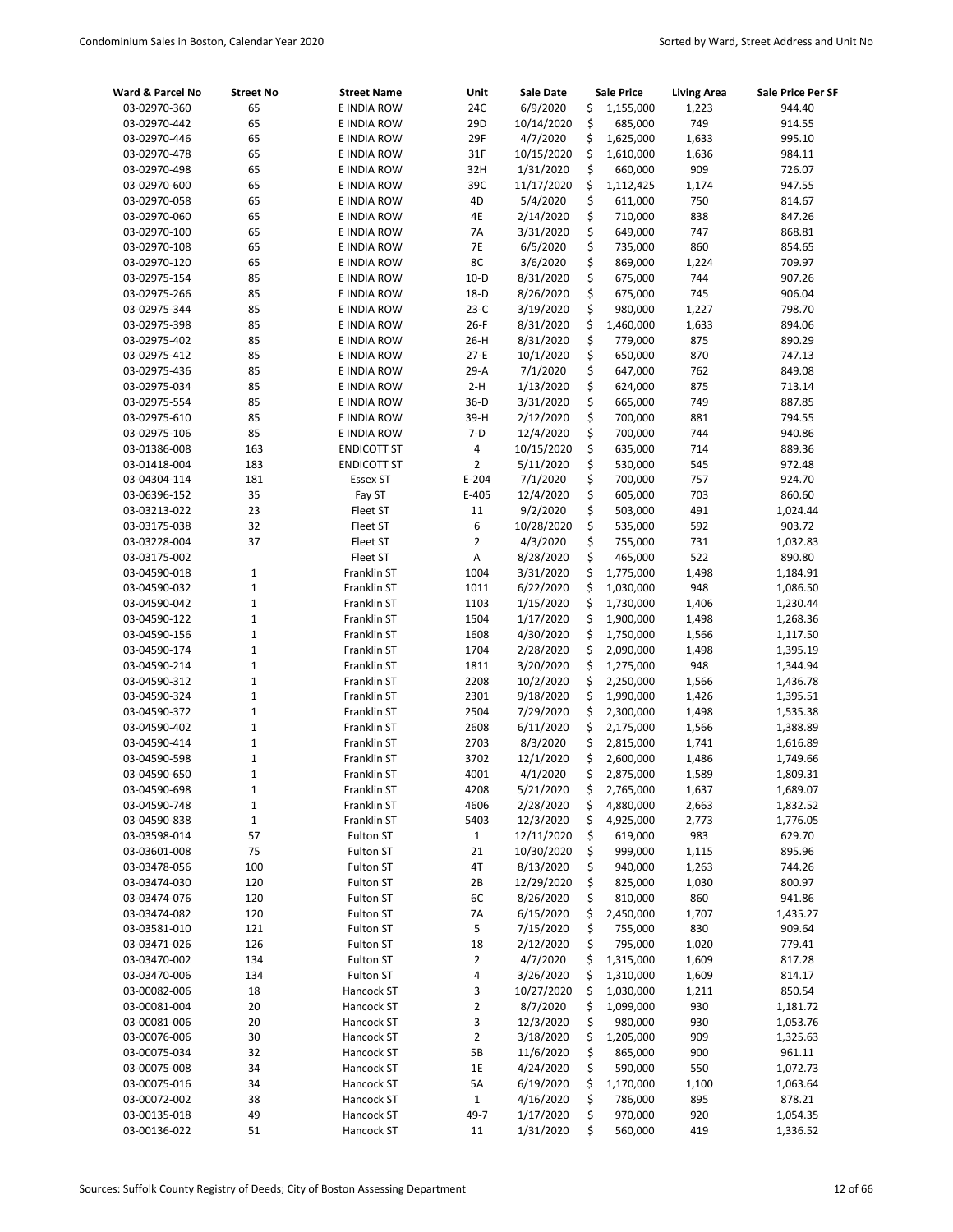| Ward & Parcel No | <b>Street No</b> | <b>Street Name</b> | Unit                    | <b>Sale Date</b> | <b>Sale Price</b> | <b>Living Area</b> | Sale Price Per SF |
|------------------|------------------|--------------------|-------------------------|------------------|-------------------|--------------------|-------------------|
| 03-03117-008     | 10               | <b>HANOVER AV</b>  | $\overline{3}$          | 10/2/2020        | \$<br>1,137,500   | 1,150              | 989.13            |
| 03-03277-058     | 287              | Hanover ST         | $5-5$                   | 4/30/2020        | \$<br>735,000     | 816                | 900.74            |
| 03-03153-006     | 371              | Hanover ST         | 3                       | 8/5/2020         | \$<br>620,000     | 680                | 911.76            |
| 03-02049-012     | 440              | Hanover ST         | $1-D$                   | 12/18/2020       | \$<br>570,000     | 672                | 848.21            |
| 03-02048-016     | 454              | <b>HANOVER ST</b>  | 2B                      | 8/6/2020         | \$<br>532,000     | 545                | 976.15            |
| 03-02048-020     | 454              | <b>HANOVER ST</b>  | 4B                      | 9/9/2020         | \$<br>552,000     | 546                | 1,010.99          |
| 03-02048-024     | 454              | <b>HANOVER ST</b>  | 6B                      | 8/3/2020         | \$<br>535,000     | 550                | 972.73            |
| 03-02048-026     | 454              | <b>HANOVER ST</b>  | <b>7B</b>               | 3/10/2020        | \$<br>585,000     | 645                | 906.98            |
| 03-02048-040     | 464              | <b>HANOVER ST</b>  | 5A                      | 7/31/2020        | \$<br>470,000     | 500                | 940.00            |
| 03-02048-048     | 464              | <b>HANOVER ST</b>  | <b>9A</b>               | 8/3/2020         | \$<br>492,500     | 500                | 985.00            |
| 03-03066-010     | 465              | Hanover ST         | $\overline{4}$          | 4/9/2020         | \$<br>502,000     | 564                | 890.07            |
| 03-05832-016     | 5                | Hanson ST          | $5 - 2$                 | 8/14/2020        | \$<br>918,000     | 755                | 1,215.89          |
| 03-05832-022     | 5                | Hanson ST          | $5-5$                   | 12/11/2020       | \$<br>900,000     | 855                | 1,052.63          |
| 03-05834-002     | 7                | Hanson ST          | $\mathbf 1$             | 8/7/2020         | \$<br>1,515,000   | 1,255              | 1,207.17          |
| 03-05835-008     | 9                | Hanson ST          | $\overline{\mathbf{4}}$ | 6/17/2020        | \$<br>1,860,000   | 1,559              | 1,193.07          |
| 03-05843-002     | 25               | Hanson ST          | $\mathbf 1$             | 10/9/2020        | \$<br>1,301,000   | 1,217              | 1,069.02          |
| 03-05846-010     | 31               | Hanson ST          | 5                       | 12/3/2020        | \$<br>770,000     | 690                | 1,115.94          |
| 03-06445-030     | 485              | <b>HARRISON AV</b> | 208                     | 3/27/2020        | \$<br>1,225,000   | 1,254              | 976.87            |
| 03-06445-032     | 485              | <b>HARRISON AV</b> | 209                     | 7/10/2020        | \$<br>1,353,000   | 1,363              | 992.66            |
| 03-06445-074     | 485              | <b>HARRISON AV</b> | 502                     | 8/3/2020         | \$<br>1,199,000   | 1,770              | 677.40            |
| 03-06455-032     | 535              | <b>HARRISON AV</b> | A-205                   | 6/19/2020        | \$<br>1,150,000   | 990                | 1,161.62          |
| 03-00475-173     | 2                | Hawthorne PL       | $10 - B$                | 11/5/2020        | \$<br>406,000     | 546                | 743.59            |
| 03-00475-234     | 2                | Hawthorne PL       | $14-J$                  | 1/22/2020        | \$<br>569,000     | 833                | 683.07            |
| 03-00475-245     | 2                | Hawthorne PL       | $15 - B$                | 3/20/2020        | \$<br>450,000     | 546                | 824.18            |
| 03-00475-262     | 2                | Hawthorne PL       | $16-A$                  | 8/13/2020        | \$<br>616,000     | 847                | 727.27            |
| 03-00475-042     | 2                | Hawthorne PL       | $2-N$                   | 10/26/2020       | \$<br>715,000     | 1,225              | 583.67            |
| 03-00475-485     | 9                | Hawthorne PL       | $11-D$                  | 6/2/2020         | \$<br>760,000     | 1,225              | 620.41            |
| 03-00475-515     | 9                | Hawthorne PL       | $12-R$                  | 8/6/2020         | \$<br>499,000     | 847                | 589.14            |
| 03-00475-527     | 9                | Hawthorne PL       | $14-K$                  | 3/6/2020         | \$<br>422,000     | 545                | 774.31            |
| 03-00475-569     | 9                | Hawthorne PL       | $16-R$                  | 9/28/2020        | \$<br>605,000     | 941                | 642.93            |
| 03-00475-385     | 9                | Hawthorne PL       | $5-M$                   | 2/28/2020        | \$<br>740,000     | 1,197              | 618.21            |
| 03-00475-417     | 9                | Hawthorne PL       | $7-H$                   | 3/6/2020         | \$<br>525,000     | 805                | 652.17            |
| 03-00475-454     | 9                | Hawthorne PL       | 9-K                     | 12/29/2020       | \$<br>420,000     | 545                | 770.64            |
| 03-02015-048     | 10               | Henchman ST        | 3R                      | 11/12/2020       | \$<br>385,000     | 352                | 1,093.75          |
| 03-02015-004     | 14               | Henchman ST        | 1M                      | 1/3/2020         | \$<br>379,000     | 474                | 799.58            |
| 03-02015-020     | 14               | Henchman ST        | 4F                      | 3/3/2020         | \$<br>533,000     | 619                | 861.07            |
| 03-03074-004     | 5                | <b>HOLDEN CT</b>   | $\overline{2}$          | 10/14/2020       | \$<br>424,000     | 593                | 715.01            |
| 03-02213-002     | 34               | Hull ST            | $\mathbf{1}$            | 11/19/2020       | \$<br>440,000     | 444                | 990.99            |
| 03-02213-004     | 34               | Hull ST            | $\overline{2}$          | 11/19/2020       | \$<br>485,000     | 547                | 886.65            |
| 03-02213-006     | 34               | Hull ST            | 3                       | 11/6/2020        | \$<br>1,110,000   | 1,502              | 739.01            |
| 03-02212-026     | 36               | Hull ST            | 11                      | 12/7/2020        | \$<br>644,500     | 528                | 1,220.64          |
| 03-00227-002     | 22               | <b>IRVING ST</b>   | $\mathbf 1$             | 3/27/2020        | \$<br>427,000     | 452                | 944.69            |
| 03-00227-010     | 22               | <b>IRVING ST</b>   | 5                       | 5/1/2020         | \$<br>791,000     | 686                | 1,153.06          |
| 03-00165-002     | 42               | Joy ST             | 8                       | 9/18/2020        | \$<br>1,600,000   | 1,400              | 1,142.86          |
| 03-00100-006     | 47               | Joy ST             | $\mathbf 2$             | 11/16/2020       | \$<br>765,000     | 733                | 1,043.66          |
| 03-00166-016     |                  | Joy ST             | 36 1/4                  | 8/12/2020        | \$<br>490,000     | 405                | 1,209.88          |
| 03-00166-022     |                  | Joy ST             | 36R-3                   | 7/30/2020        | \$<br>331,500     | 200                | 1,657.50          |
| 03-03280-002     | 4                | LATHROP PL         | $\mathbf{1}$            | 3/11/2020        | \$<br>634,000     | 840                | 754.76            |
| 03-04304-190     | 70               | Lincoln ST         | $L-213$                 | 8/26/2020        | \$<br>795,000     | 1,055              | 753.55            |
| 03-04304-224     | 70               | Lincoln ST         | $L-410$                 | 7/7/2020         | \$<br>253,409     | 511                | 495.91            |
| 03-04304-238     | 70               | Lincoln ST         | $L-417$                 | 10/30/2020       | \$<br>560,000     | 667                | 839.58            |
| 03-04304-262     | 70               | Lincoln ST         | L-519                   | 10/30/2020       | \$<br>836,000     | 1,019              | 820.41            |
| 03-04304-274     | 70               | Lincoln ST         | $L-615$                 | 4/15/2020        | \$<br>635,000     | 651                | 975.42            |
| 03-05336-018     | 210              | Lincoln ST         | 302                     | 7/30/2020        | \$<br>850,750     | 1,318              | 645.49            |
| 03-05336-036     | 210              | Lincoln ST         | 503                     | 4/7/2020         | \$<br>925,000     | 1,402              | 659.77            |
| 03-03063-258     | 100              | LOVEJOY WH         | 12B                     | 4/7/2020         | \$<br>1,545,000   | 1,256              | 1,230.10          |
| 03-03063-262     | 100              | LOVEJOY WH         | 12D                     | 3/9/2020         | \$<br>2,500,000   | 1,642              | 1,522.53          |
| 03-03063-264     | 100              | LOVEJOY WH         | 12E                     | 6/12/2020        | \$<br>1,174,000   | 903                | 1,300.11          |
| 03-03063-274     | 100              | LOVEJOY WH         | 12K                     | 12/7/2020        | \$<br>1,550,000   | 1,351              | 1,147.30          |
| 03-03063-012     | 100              | LOVEJOY WH         | 3A                      | 1/10/2020        | \$<br>1,044,200   | 873                | 1,196.11          |
| 03-03063-014     | 100              | LOVEJOY WH         | 3B                      | 10/27/2020       | \$<br>1,280,000   | 1,256              | 1,019.11          |
| 03-03063-016     | 100              | LOVEJOY WH         | 3F                      | 7/24/2020        | \$<br>1,163,000   | 1,143              | 1,017.50          |
| 03-03063-024     | 100              | LOVEJOY WH         | 3K                      | 7/15/2020        | \$<br>1,050,000   | 1,114              | 942.55            |
| 03-03063-052     | 100              | LOVEJOY WH         | 5B                      | 9/25/2020        | \$<br>1,400,000   | 1,256              | 1,114.65          |
| 03-03063-110     | 100              | LOVEJOY WH         | 7B                      | 12/4/2020        | \$<br>1,425,000   | 1,256              | 1,134.55          |
| 03-03063-150     | 100              | LOVEJOY WH         | 8H                      | 5/18/2020        | \$<br>1,095,000   | 795                | 1,377.36          |
| 03-03063-166     | 100              | LOVEJOY WH         | <b>9A</b>               | 6/11/2020        | \$<br>944,000     | 873                | 1,081.33          |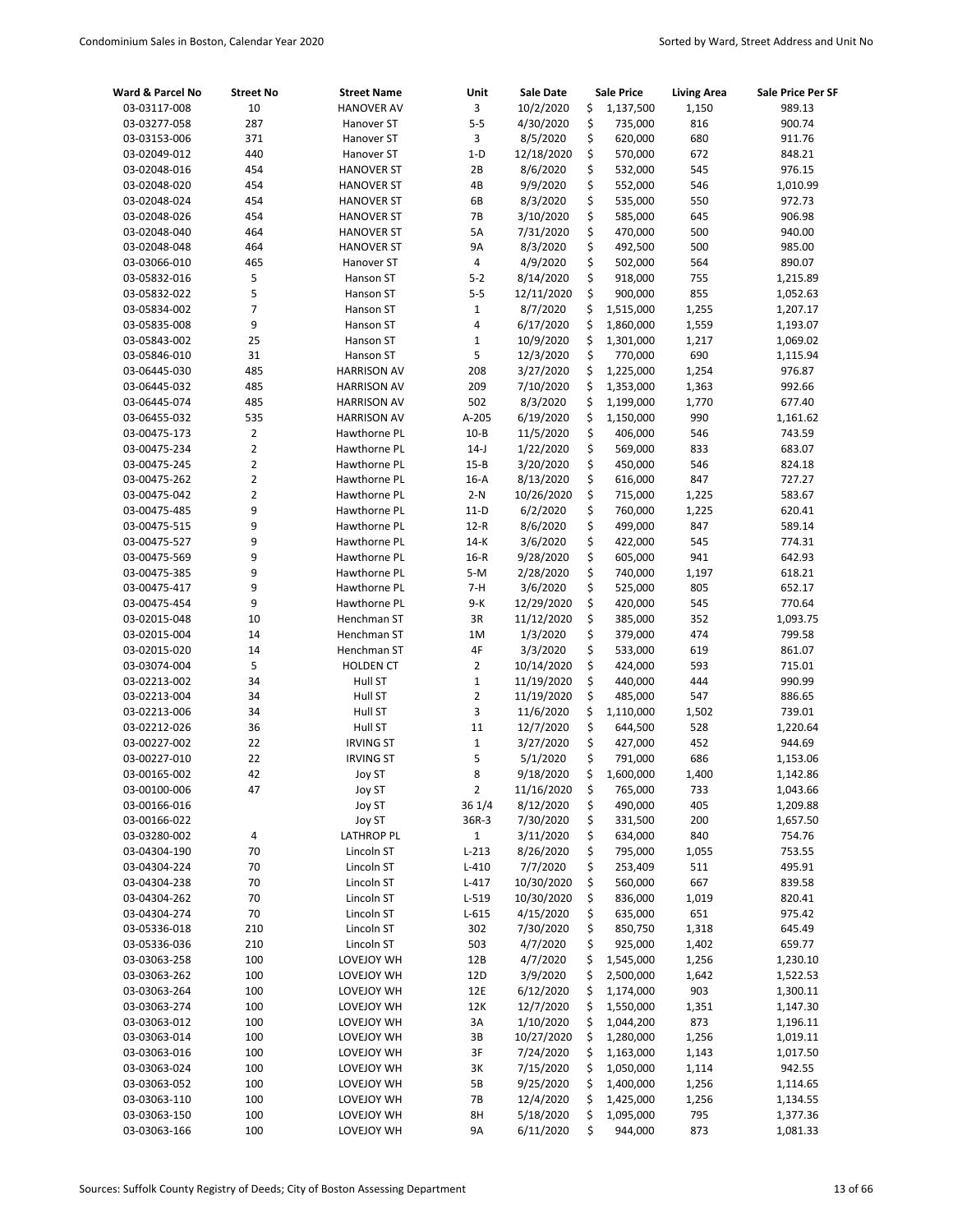| Ward & Parcel No             | <b>Street No</b> | <b>Street Name</b>     | Unit                      | <b>Sale Date</b>     |          | <b>Sale Price</b>    | <b>Living Area</b> | Sale Price Per SF |
|------------------------------|------------------|------------------------|---------------------------|----------------------|----------|----------------------|--------------------|-------------------|
| 03-03063-172                 | 100              | LOVEJOY WH             | 9D                        | 3/5/2020             | \$       | 2,150,000            | 1,661              | 1,294.40          |
| 03-03063-304                 | 100              | LOVEJOY WH             | PH1E                      | 4/16/2020            | \$       | 2,895,000            | 1,644              | 1,760.95          |
| 03-05866-002                 | 6                | Milford ST             | $\mathbf{1}$              | 4/10/2020            | \$       | 1,750,000            | 1,501              | 1,165.89          |
| 03-05862-004                 | 14               | Milford ST             | $\overline{2}$            | 6/18/2020            | \$       | 1,995,000            | 1,534              | 1,300.52          |
| 03-05760-008                 | 19               | Milford ST             | 4                         | 6/30/2020            | \$       | 951,000              | 935                | 1,017.11          |
| 03-05761-006                 | 21               | Milford ST             | 3                         | 7/24/2020            | \$       | 1,639,000            | 1,350              | 1,214.07          |
| 03-05762-002                 | 23               | Milford ST             | $\mathbf 1$               | 10/26/2020           | \$       | 1,590,000            | 1,416              | 1,122.88          |
| 03-05857-002                 | 24               | Milford ST             | $\mathbf 1$               | 8/17/2020            | \$       | 1,470,000            | 1,189              | 1,236.33          |
| 03-05765-006                 | 29               | Milford ST             | 3                         | 6/12/2020            | \$       | 1,325,000            | 1,290              | 1,027.13          |
| 03-05767-006                 | 33               | Milford ST             | 3                         | 9/25/2020            | \$       | 1,650,000            | 1,453              | 1,135.58          |
| 03-05769-002                 | 37               | Milford ST             | $\mathbf 1$               | 6/12/2020            | \$       | 1,662,500            | 1,486              | 1,118.78          |
| 03-05770-004                 | 39               | Milford ST             | $\overline{2}$            | 7/31/2020            | \$       | 3,100,000            | 2,589              | 1,197.37          |
| 03-05774-006                 | 47               | Milford ST             | 3                         | 2/28/2020            | \$       | 2,150,000            | 1,680              | 1,279.76          |
| 03-02338-002                 | 4                | N BENNET CT            | $\mathbf 1$               | 2/19/2020            | \$       | 460,000              | 464                | 991.38            |
| 03-02303-050                 | 21               | N BENNET ST            | 2J                        | 10/15/2020           | \$       | 1,395,000            | 1,234              | 1,130.47          |
| 03-02303-036                 | 21               | N BENNET ST            | 2L                        | 10/1/2020            | \$       | 1,150,000            | 1,034              | 1,112.19          |
| 03-02303-062                 | 21               | N BENNET ST            | 3HI                       | 8/20/2020            | \$       | 2,200,000            | 2,070              | 1,062.80          |
| 03-02335-006                 | 38               | N BENNET ST            | 3                         | 10/16/2020           | \$       | 655,000              | 788                | 831.22            |
| 03-01394-012                 | 69               | N MARGIN ST            | 4                         | 7/29/2020            | \$       | 480,000              | 506                | 948.62            |
| 03-01392-028                 | 76               | N MARGIN ST            | 4                         | 7/3/2020             | \$       | 645,200              | 647                | 997.22            |
| 03-05424-088                 | $\mathbf 1$      | Nassau ST              | 1302                      | 2/12/2020            | \$       | 525,000              | 488                | 1,075.82          |
| 03-05424-122                 | 1                | Nassau ST              | 1501                      | 7/10/2020            | \$       | 870,000              | 1,302              | 668.20            |
| 03-05424-210                 | 1                | Nassau ST              | 1909                      | 12/29/2020           | \$       | 1,225,000            | 1,290              | 949.61            |
| 03-05424-254                 | $\mathbf 1$      | Nassau ST              | 2204                      | 6/1/2020             | \$       | 1,185,000            | 1,749              | 677.53            |
| 03-03505-004                 | 229              | <b>NORTH ST</b>        | $\overline{2}$            | 8/28/2020            | \$       | 770,000              | 840                | 916.67            |
| 03-03243-018                 | 248              | <b>NORTH ST</b>        | 4                         | 4/1/2020             | \$       | 640,000              | 670                | 955.22            |
| 03-03135-030                 | 350              | <b>NORTH ST</b>        | 401                       | 10/7/2020            | \$       | 1,000,000            | 1,115              | 896.86            |
| 03-01633-006                 | 121              | Portland ST            | 203                       | 4/10/2020            | \$       | 800,000              | 878                | 911.16            |
| 03-01633-044                 | 121              | Portland ST            | 404                       | 7/23/2020            | \$       | 640,000              | 601                | 1,064.89          |
| 03-02347-010                 | 44<br>56         | PRINCE ST              | 106<br>$\overline{2}$     | 12/21/2020           | \$<br>\$ | 950,000              | 1,027<br>704       | 925.02            |
| 03-02345-004                 |                  | PRINCE ST              |                           | 7/17/2020            | \$       | 675,000              |                    | 958.81            |
| 03-02321-038<br>03-02282-006 | 61<br>81         | PRINCE ST              | $4 - B$<br>$\overline{2}$ | 3/6/2020<br>5/7/2020 | \$       | 1,175,000<br>930,000 | 1,272<br>1,049     | 923.74<br>886.56  |
| 03-02282-008                 | 81               | PRINCE ST<br>PRINCE ST | 3                         | 7/2/2020             | \$       | 930,000              | 1,049              | 886.56            |
| 03-02282-010                 | 81               | PRINCE ST              | 4                         | 2/18/2020            | \$       | 965,000              | 1,049              | 919.92            |
| 03-01316-002                 | 88               | PRINCE ST              | $1-A$                     | 10/21/2020           | \$       | 430,000              | 515                | 834.95            |
| 03-01315-006                 | 90               | PRINCE ST              | 3                         | 7/27/2020            | \$       | 778,500              | 791                | 984.20            |
| 03-02258-010                 | 101              | PRINCE ST              | 5                         | 3/20/2020            | \$       | 699,000              | 740                | 944.59            |
| 03-01402-004                 | 138              | PRINCE ST              | $\overline{2}$            | 6/5/2020             | \$       | 521,000              | 596                | 874.16            |
| 03-01402-006                 | 138              | PRINCE ST              | 3                         | 6/2/2020             | \$       | 504,000              | 670                | 752.24            |
| 03-01437-026                 | 152              | PRINCE ST              | 6                         | 11/30/2020           | \$       | 580,000              | 718                | 807.80            |
| 03-01437-030                 | 152              | PRINCE ST              | 8                         | 6/10/2020            | \$       | 560,000              | 718                | 779.94            |
| 03-04705-204                 | 45               | Province ST            | 2107                      | 7/17/2020            | \$       | 1,100,000            | 966                | 1,138.72          |
| 03-04705-238                 | 45               | Province ST            | 2406                      | 8/24/2020            | \$       | 995,000              | 728                | 1,366.76          |
| 03-04705-260                 | 45               | Province ST            | 2901                      | 3/9/2020             | \$       | 3,900,000            | 2,628              | 1,484.02          |
| 03-04705-028                 | 45               | Province ST            | 708                       | 7/31/2020            | \$       | 958,500              | 1,126              | 851.24            |
| 03-04705-054                 | 45               | Province ST            | 910                       | 7/7/2020             | \$       | 1,080,000            | 1,235              | 874.49            |
| 03-03273-008                 | 147              | Richmond ST            | 4                         | 5/27/2020            | \$       | 610,000              | 726                | 840.22            |
| 03-02961-046                 | 20               | ROWES WHARF            | 309                       | 1/21/2020            | \$       | 2,690,938            | 1,973              | 1,363.88          |
| 03-02961-066                 | 20               | ROWES WHARF            | 409                       | 12/21/2020           | \$       | 3,650,000            | 1,761              | 2,072.69          |
| 03-02961-100                 | 20               | <b>ROWES WHARF</b>     | 607                       | 10/30/2020           | \$       | 2,300,000            | 1,463              | 1,572.11          |
| 03-02961-102                 | 20               | <b>ROWES WHARF</b>     | 608                       | 1/15/2020            | \$       | 2,600,000            | 1,451              | 1,791.87          |
| 03-02476-018                 | 64               | Salem ST               | 5R                        | 10/30/2020           | \$       | 765,000              | 850                | 900.00            |
| 03-02476-022                 | 64               | Salem ST               | PH <sub>2</sub>           | 11/6/2020            | \$       | 820,000              | 850                | 964.71            |
| 03-02408-048                 | 77               | Salem ST               | $6 - B$                   | 2/26/2020            | \$       | 805,000              | 993                | 810.67            |
| 03-02370-134                 | 121              | Salem ST               | C5                        | 6/30/2020            | \$       | 430,000              | 465                | 924.73            |
| 03-02370-136                 | 121              | Salem ST               | D <sub>5</sub>            | 2/6/2020             | \$       | 435,000              | 495                | 878.79            |
| 03-01333-014                 | 124              | Salem ST               | $\mathbf 1$               | 5/29/2020            | \$       | 550,000              | 397                | 1,385.39          |
| 03-01333-028                 | 124              | Salem ST               | PH <sub>8</sub>           | 10/1/2020            | \$       | 1,250,000            | 1,033              | 1,210.07          |
| 03-02373-014                 | 135              | Salem ST               | $\overline{2}$            | 9/17/2020            | \$       | 798,750              | 1,196              | 667.85            |
| 03-06171-026                 | 136              | SHAWMUT AV             | $2-F$                     | 5/13/2020            | \$       | 1,250,000            | 1,109              | 1,127.14          |
| 03-06006-010                 | 258              | SHAWMUT AV             | 3                         | 12/2/2020            | \$       | 835,000              | 700                | 1,192.86          |
| 03-05954-010                 | 298              | SHAWMUT AV             | 5                         | 11/30/2020           | \$       | 1,950,000            | 1,628              | 1,197.79          |
| 03-06896-006                 | 301              | SHAWMUT AV             | 12                        | 6/15/2020            | \$       | 1,175,000            | 1,071              | 1,097.11          |
| 03-06896-024                 | 301              | SHAWMUT AV             | 25                        | 9/21/2020            | \$       | 1,170,000            | 1,088              | 1,075.37          |
| 03-05946-024                 | 314              | SHAWMUT AV             | 5В                        | 7/15/2020            | \$       | 917,500              | 769                | 1,193.11          |
| 03-02269-008                 | 8                | Sheafe ST              | 4                         | 3/27/2020            | \$       | 437,000              | 388                | 1,126.29          |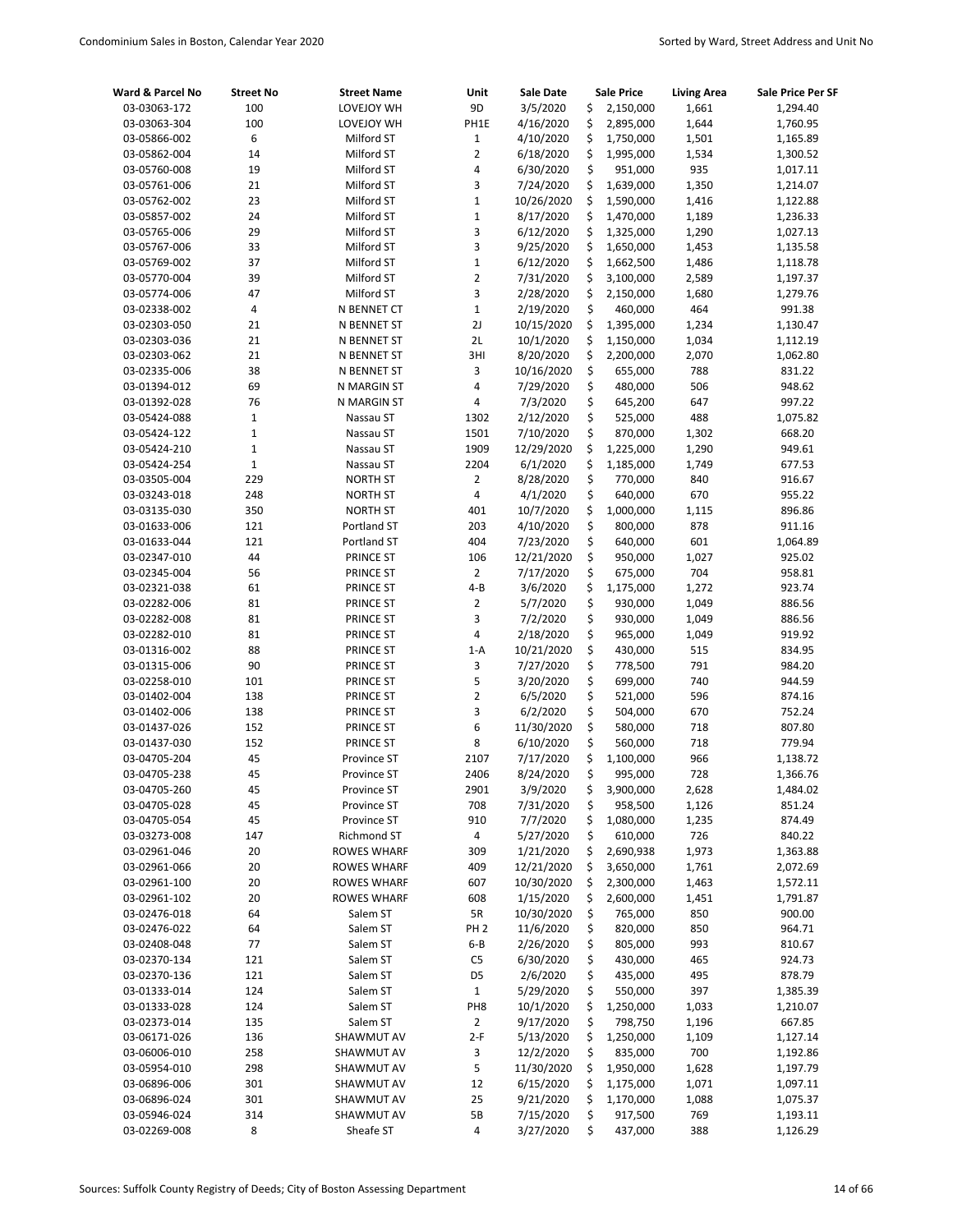| Ward & Parcel No             | <b>Street No</b> | <b>Street Name</b>                     | Unit            | Sale Date              |          | <b>Sale Price</b>    | <b>Living Area</b> | Sale Price Per SF    |
|------------------------------|------------------|----------------------------------------|-----------------|------------------------|----------|----------------------|--------------------|----------------------|
| 03-02263-004                 | 17               | <b>SNOW HILL ST</b>                    | $\overline{2}$  | 4/24/2020              | \$       | 515,000              | 636                | 809.75               |
| 03-02263-010                 | 17               | SNOW HILL ST                           | 5               | 11/6/2020              | \$       | 712,500              | 680                | 1,047.79             |
| 03-01962-002                 | 47               | <b>SNOW HILL ST</b>                    | 47              | 6/9/2020               | \$       | 825,000              | 1,328              | 621.23               |
| 03-01959-004                 | 51               | SNOW HILL ST                           | $\overline{2}$  | 8/24/2020              | \$       | 325,000              | 305                | 1,065.57             |
| 03-04317-012                 | 96               | South ST                               | $96 - 4$        | 7/1/2020               | \$       | 1,000,000            | 1,710              | 584.80               |
| 03-05358-212                 | 210              | South ST                               | $2 - 5$         | 6/5/2020               | \$       | 952,000              | 1,667              | 571.09               |
| 03-05358-266                 | 210              | South ST                               | $8 - 2$         | 3/17/2020              | \$       | 917,000              | 1,343              | 682.80               |
| 03-03747-018                 | 100              | State ST                               | 5               | 8/21/2020              | \$       | 1,635,000            | 2,563              | 637.92               |
| 03-02535-012                 | 7                | STILLMAN PL                            | 6               | 8/24/2020              | \$       | 700,000              | 746                | 938.34               |
| 03-02535-018                 | 7                | <b>STILLMAN PL</b>                     | 9               | 7/23/2020              | \$       | 740,000              | 726                | 1,019.28             |
| 03-02469-016                 | 26               | <b>STILLMAN ST</b>                     | $1 - 3$         | 1/24/2020              | \$       | 900,000              | 1,689              | 532.86               |
| 03-02469-018                 | 26               | STILLMAN ST                            | $1 - 4$         | 5/5/2020               | \$       | 825,000              | 1,309              | 630.25               |
| 03-02469-040                 | 26               | STILLMAN ST                            | $4 - 1$         | 3/2/2020               | \$       | 850,000              | 978                | 869.12               |
| 03-04623-008                 | 80               | <b>SUMMER ST</b>                       | 4               | 10/29/2020             | \$       | 1,500,000            | 2,224              | 674.46               |
| 03-00017-002                 | 28               | Temple ST                              | 5               | 9/25/2020              | \$       | 1,438,125            | 1,491              | 964.54               |
| 03-00015-004                 | 32               | Temple ST                              | $32 - 2$        | 3/31/2020              | \$       | 640,000              | 630                | 1,015.87             |
| 03-00050-018                 | 45               | Temple ST                              | 104             | 11/12/2020             | \$       | 1,025,000            | 901                | 1,137.62             |
| 03-00050-028                 | 45               | Temple ST                              | 203             | 11/10/2020             | \$       | 5,315,000            | 2,838              | 1,872.80             |
| 03-00050-030                 | 45               | Temple ST                              | 204             | 11/19/2020             | \$       | 1,400,000            | 1,187              | 1,179.44             |
| 03-00050-040                 | 45               | Temple ST                              | 211             | 12/11/2020             | \$       | 2,400,000            | 1,588              | 1,511.34             |
| 03-00050-042                 | 45               | Temple ST                              | 212             | 11/16/2020             | \$       | 1,500,000            | 1,460              | 1,027.40             |
| 03-00050-048                 | 45               | Temple ST                              | 302             | 11/5/2020              | \$       | 3,400,000            | 1,818              | 1,870.19             |
| 03-00050-054                 | 45               | Temple ST                              | 305             | 11/6/2020              | \$       | 2,300,000            | 1,418              | 1,622.00             |
| 03-00050-074                 | 45               | Temple ST                              | 405             | 11/18/2020             | \$       | 2,025,000            | 1,420              | 1,426.06             |
| 03-00050-082                 | 45               | Temple ST                              | 410             | 11/16/2020             | \$       | 1,800,000            | 1,166              | 1,543.74             |
| 03-00050-098                 | 45               | Temple ST                              | 507             | 11/10/2020             | \$       | 1,535,000            | 1,195              | 1,284.52             |
| 03-00050-102                 | 45               | Temple ST                              | 509             | 11/12/2020             | \$       | 2,900,000            | 1,765              | 1,643.06             |
| 03-00050-104                 | 45               | Temple ST                              | 510             | 11/9/2020              | \$       | 1,700,000            | 1,186              | 1,433.39             |
| 03-00050-124                 | 45               | Temple ST                              | 610             | 11/9/2020              | \$       | 1,600,000            | 1,117              | 1,432.41             |
| 03-00050-126                 | 45               | Temple ST                              | 611             | 11/6/2020              | \$       | 4,800,000            | 2,543              | 1,887.53             |
| 03-00050-132                 | 45               | Temple ST                              | PH <sub>2</sub> | 11/9/2020              | \$       | 8,000,000            | 3,010              | 2,657.81             |
| 03-02109-006                 | 47               | <b>TILESTON ST</b>                     | 3               | 6/1/2020               | \$       | 440,000              | 465                | 946.24               |
| 03-06624-094                 | 32               | <b>Traveler ST</b>                     | 503             | 7/15/2020              | \$       | 1,030,000            | 878                | 1,173.12             |
| 03-04850-252                 | 151              | <b>Tremont ST</b>                      | $11-S$          | 7/10/2020              | \$       | 632,000              | 735                | 859.86               |
| 03-04850-370                 | 151              | <b>Tremont ST</b>                      | $16-C$          | 11/23/2020             | \$       | 595,000              | 735                | 809.52               |
| 03-04850-380                 | 151              | <b>Tremont ST</b>                      | $16-H$          | 10/23/2020             | \$       | 695,000              | 605                | 1,148.76             |
| 03-04850-460                 | 151              | <b>Tremont ST</b>                      | 18-M            | 9/1/2020               | \$       | 675,000              | 590                | 1,144.07             |
| 03-04850-466                 | 151              | <b>Tremont ST</b>                      | $18-R$          | 9/30/2020              | \$       | 1,149,000            | 1,065<br>740       | 1,078.87             |
| 03-04850-508                 | 151              | <b>Tremont ST</b>                      | $19-U$          | 8/31/2020              | \$       | 640,000              |                    | 864.86<br>992.01     |
| 03-04850-696                 | 151<br>151       | <b>Tremont ST</b><br><b>Tremont ST</b> | $25-D$<br>7-M   | 6/30/2020<br>6/30/2020 | \$<br>\$ | 1,071,375<br>650,000 | 1,080<br>590       |                      |
| 03-04850-100<br>03-04847-092 | 165              | <b>Tremont ST</b>                      | 1002            | 11/24/2020             | \$       | 1,250,000            | 1,054              | 1,101.69<br>1,185.96 |
| 03-04842-176                 | 170              | <b>Tremont ST</b>                      | 1701            | 5/15/2020              | \$       | 1,630,000            | 1,430              | 1,139.86             |
| 03-06925-004                 | 588              | <b>Tremont ST</b>                      | $\overline{2}$  | 9/30/2020              | Ś        | 2,350,000            | 1,810              | 1,298.34             |
| 03-05960-014                 | 30               | Union Park ST                          | 205             | 9/22/2020              | \$       | 1,345,000            | 1,630              | 825.15               |
| 03-05960-026                 | 30               | Union Park ST                          | 305             | 10/26/2020             | \$       | 1,395,000            | 1,430              | 975.52               |
| 03-06526-004                 | 106              | Union Park ST                          | 1               | 12/11/2020             | \$       | 715,500              | 787                | 909.15               |
| 03-06902-002                 | 11               | <b>UNION PK</b>                        | 1               | 12/22/2020             | \$       | 780,000              | 896                | 870.54               |
| 03-06941-032                 | 20               | <b>UNION PK</b>                        | $\mathbf 1$     | 9/29/2020              | \$       | 1,195,000            | 1,151              | 1,038.23             |
| 03-06941-006                 | 22               | <b>UNION PK</b>                        | 3               | 3/16/2020              | \$       | 975,000              | 786                | 1,240.46             |
| 03-06941-008                 | 22               | <b>UNION PK</b>                        | 4               | 7/9/2020               | \$       | 1,005,000            | 779                | 1,290.12             |
| 03-06936-008                 | 32               | <b>UNION PK</b>                        | 4               | 9/29/2020              | \$       | 1,470,000            | 1,028              | 1,429.96             |
| 03-06918-004                 | 43               | <b>UNION PK</b>                        | 2               | 7/10/2020              | \$       | 1,825,000            | 1,779              | 1,025.86             |
| 03-06918-006                 | 43               | <b>UNION PK</b>                        | 3               | 7/14/2020              | \$       | 1,626,800            | 1,943              | 837.26               |
| 03-06929-008                 | 46               | <b>UNION PK</b>                        | 4               | 5/15/2020              | \$       | 1,250,000            | 948                | 1,318.57             |
| 03-06928-002                 | 48               | <b>UNION PK</b>                        | $\mathbf 1$     | 4/8/2020               | \$       | 3,150,000            | 2,299              | 1,370.16             |
| 03-06927-012                 | 52               | <b>UNION PK</b>                        | $4 - 5$         | 12/11/2020             | \$       | 3,436,875            | 2,198              | 1,563.64             |
| 03-03038-233                 | 13               | <b>UNION WH</b>                        | 13              | 3/23/2020              | \$       | 3,464,020            | 2,313              | 1,497.63             |
| 03-02137-020                 | 7                | <b>UNITY ST</b>                        | $10\,$          | 7/29/2020              | \$       | 700,000              | 660                | 1,060.61             |
| 03-06953-002                 | $\overline{7}$   | Upton ST                               | $\mathbf{1}$    | 1/14/2020              | \$       | 1,300,000            | 1,750              | 742.86               |
| 03-06954-004                 | 9                | Upton ST                               | 2               | 7/28/2020              | \$       | 985,000              | 765                | 1,287.58             |
| 03-06955-002                 | $11\,$           | Upton ST                               | $\mathbf 1$     | 7/31/2020              | \$       | 2,900,000            | 2,484              | 1,167.47             |
| 03-06957-006                 | 15               | Upton ST                               | 3               | 8/27/2020              | \$       | 1,056,000            | 800                | 1,320.00             |
| 03-06957-010                 | 15               | Upton ST                               | 5               | 8/11/2020              | \$       | 1,217,500            | 916                | 1,329.15             |
| 03-06960-004                 | 21               | Upton ST                               | 2               | 1/10/2020              | \$       | 2,050,000            | 1,675              | 1,223.88             |
| 03-06965-004                 | 31               | Upton ST                               | 2               | 12/15/2020             | \$       | 954,000              | 888                | 1,074.32             |
| 03-06966-004                 | 33               | Upton ST                               | 2               | 2/13/2020              | \$       | 2,250,000            | 1,595              | 1,410.66             |
|                              |                  |                                        |                 |                        |          |                      |                    |                      |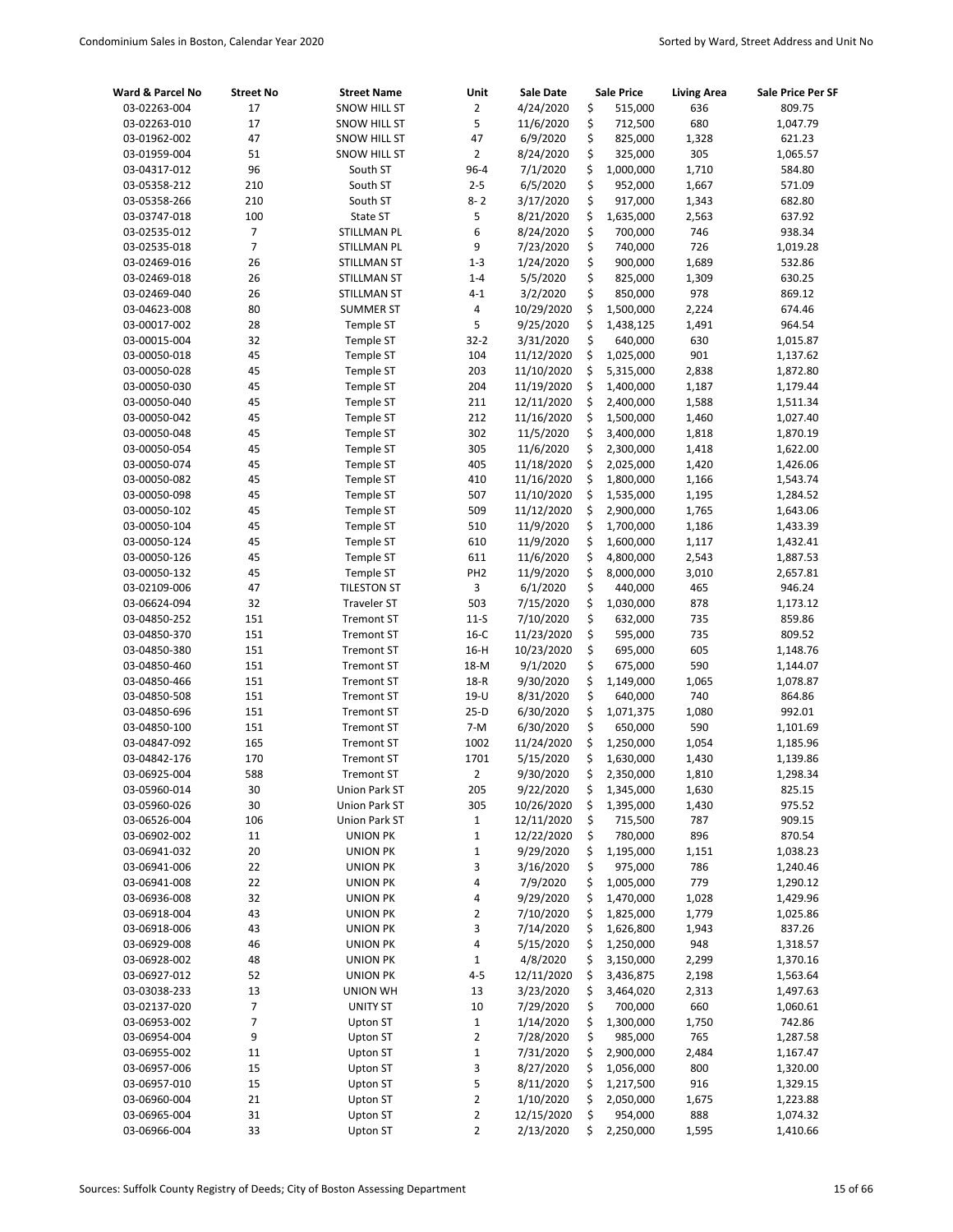| Ward & Parcel No | <b>Street No</b> | <b>Street Name</b>   | Unit            | Sale Date  | <b>Sale Price</b> | <b>Living Area</b> | Sale Price Per SF |
|------------------|------------------|----------------------|-----------------|------------|-------------------|--------------------|-------------------|
| 03-06968-002     | 37               | Upton ST             | $\mathbf 1$     | 9/9/2020   | \$<br>1,670,000   | 1,711              | 976.04            |
| 03-06969-004     | 39               | Upton ST             | $\overline{2}$  | 3/17/2020  | \$<br>920,000     | 750                | 1,226.67          |
| 03-05956-004     | 52               | Waltham ST           | $\overline{2}$  | 6/1/2020   | \$<br>790,000     | 740                | 1,067.57          |
| 03-05916-002     | 79               | Waltham ST           | $\mathbf 1$     | 9/8/2020   | \$<br>1,300,000   | 1,464              | 887.98            |
| 03-05916-006     | 79               | Waltham ST           | 3               | 8/18/2020  | \$<br>912,500     | 712                | 1,281.60          |
| 03-06889-002     | 80               | Waltham ST           | $\mathbf 1$     | 11/13/2020 | \$<br>795,000     | 845                | 940.83            |
| 03-06887-012     | 82               | Waltham ST           | 6               | 6/26/2020  | \$<br>910,000     | 790                | 1,151.90          |
| 03-06887-014     | 82               | Waltham ST           | 7               | 8/10/2020  | \$<br>961,000     | 823                | 1,167.68          |
| 03-05918-002     | 83               | Waltham ST           | $\mathbf 1$     | 7/1/2020   | \$<br>1,750,000   | 1,669              | 1,048.53          |
| 03-05922-006     | 91               | Waltham ST           | 3               | 1/16/2020  | \$<br>775,000     | 655                | 1,183.21          |
| 03-05922-010     | 91               | Waltham ST           | 5               | 12/16/2020 | \$<br>690,000     | 676                | 1,020.71          |
| 03-05923-006     | 93               | Waltham ST           | 3               | 10/23/2020 | \$<br>650,000     | 655                | 992.37            |
| 03-06882-004     | 94               | Waltham ST           | $\overline{2}$  | 3/3/2020   | \$<br>875,000     | 870                | 1,005.75          |
| 03-06881-004     | 96               | Waltham ST           | $\overline{2}$  | 7/14/2020  | \$<br>1,597,000   | 1,696              | 941.63            |
| 03-06879-002     | 100              | Waltham ST           | $\mathbf 1$     | 9/9/2020   | \$<br>1,615,000   | 1,496              | 1,079.55          |
| 03-04782-086     | 449              | <b>Washington ST</b> | 10 <sub>B</sub> | 3/18/2020  | \$<br>1,580,000   | 2,065              | 765.13            |
| 03-04782-066     | 449              | <b>Washington ST</b> | 8B              | 9/10/2020  | \$<br>800,000     | 932                | 858.37            |
| 03-04488-330     | 580              | <b>Washington ST</b> | 1001            | 4/16/2020  | \$<br>1,600,000   | 1,478              | 1,082.54          |
| 03-04488-348     | 580              | <b>Washington ST</b> | 1012            | 8/10/2020  | \$<br>1,200,000   | 1,166              | 1,029.16          |
| 03-04488-320     | 580              | <b>Washington ST</b> | $10 - B$        | 3/16/2020  | \$<br>2,600,000   | 1,908              | 1,362.68          |
| 03-04488-400     | 580              | <b>Washington ST</b> | 1202            | 11/10/2020 | \$<br>1,900,000   | 1,710              | 1,111.11          |
| 03-04488-402     | 580              | <b>Washington ST</b> | 1203            | 1/17/2020  | \$<br>1,880,000   | 1,625              | 1,156.92          |
| 03-04488-392     | 580              | <b>Washington ST</b> | $12-E$          | 1/9/2020   | \$<br>1,425,000   | 1,301              | 1,095.31          |
| 03-04488-452     | 580              | <b>Washington ST</b> | 1414            | 9/30/2020  | \$<br>792,500     | 799                | 991.86            |
| 03-04488-468     | 580              | <b>Washington ST</b> | 1502            | 3/24/2020  | \$<br>2,150,000   | 1,710              | 1,257.31          |
| 03-04488-104     | 580              | <b>Washington ST</b> | 404             | 10/27/2020 | \$<br>800,000     | 777                | 1,029.60          |
| 03-04488-168     | 580              | <b>Washington ST</b> | 6C              | 2/25/2020  | \$<br>1,525,000   | 1,420              | 1,073.94          |
| 03-04488-224     | 580              | <b>Washington ST</b> | 704             | 6/1/2020   | \$<br>925,000     | 777                | 1,190.48          |
| 03-04488-238     | 580              | <b>Washington ST</b> | 711             | 9/18/2020  | \$<br>945,000     | 875                | 1,080.00          |
| 03-04488-206     | 580              | <b>Washington ST</b> | <b>7B</b>       | 4/1/2020   | \$<br>2,225,000   | 1,908              | 1,166.14          |
| 03-04488-276     | 580              | <b>Washington ST</b> | 810             | 11/25/2020 | \$<br>875,000     | 835                | 1,047.90          |
| 03-04488-492     | 580              | <b>Washington ST</b> | PH-C            | 1/27/2020  | \$<br>3,900,000   | 2,113              | 1,845.72          |
| 03-06395-048     | 1180             | <b>Washington ST</b> | 201             | 5/29/2020  | \$<br>1,025,000   | 1,125              | 911.11            |
| 03-06395-098     | 1180             | <b>Washington ST</b> | 302             | 9/15/2020  | \$<br>1,200,000   | 1,065              | 1,126.76          |
| 03-06395-108     | 1180             | <b>Washington ST</b> | 307             | 1/17/2020  | \$<br>840,000     | 985                | 852.79            |
| 03-06395-124     | 1180             | <b>Washington ST</b> | 315             | 7/21/2020  | \$<br>1,499,000   | 1,411              | 1,062.37          |
| 03-06395-134     | 1180             | <b>Washington ST</b> | 320             | 7/15/2020  | \$<br>1,100,000   | 1,412              | 779.04            |
| 03-06395-160     | 1180             | <b>Washington ST</b> | 413             | 5/8/2020   | \$<br>1,109,000   | 1,122              | 988.41            |
| 03-06395-162     | 1180             | <b>Washington ST</b> | 414             | 6/5/2020   | \$<br>1,170,000   | 1,105              | 1,058.82          |
| 03-06010-226     | 1313             | <b>Washington ST</b> | 503             | 11/5/2020  | \$<br>1,145,000   | 1,095              | 1,045.66          |
| 03-06973-040     | 1387             | <b>Washington ST</b> | 306             | 6/26/2020  | \$<br>685,000     | 702                | 975.78            |
| 03-06973-058     | 1387             | <b>Washington ST</b> | 503             | 8/14/2020  | \$<br>999,000     | 1,055              | 946.92            |
| 03-06978-050     | 1411             | <b>Washington ST</b> | 24              | 6/26/2020  | \$<br>655,000     | 823                | 795.87            |
| 03-00450-322     | 6                | <b>Whittier PL</b>   | 11A-6           | 7/24/2020  | \$<br>536,500     | 802                | 668.95            |
| 03-00450-332     | 6                | <b>Whittier PL</b>   | 11F-6           | 11/12/2020 | \$<br>440,000     | 542                | 811.81            |
| 03-00450-354     | 6                | <b>Whittier PL</b>   | 12A-6           | 6/17/2020  | \$<br>599,000     | 802                | 746.88            |
| 03-00450-380     | 6                | <b>Whittier PL</b>   | $12 - 0$        | 11/6/2020  | \$<br>585,000     | 742                | 788.41            |
| 03-00450-048     | 6                | <b>Whittier PL</b>   | $2H-6$          | 7/27/2020  | \$<br>496,000     | 802                | 618.45            |
| 03-00450-170     | 6                | <b>Whittier PL</b>   | 6E-6            | 4/27/2020  | \$<br>750,000     | 1,179              | 636.13            |
| 03-00450-192     | 6                | <b>Whittier PL</b>   | 6R-6            | 6/18/2020  | \$<br>600,000     | 802                | 748.13            |
| 03-00450-214     | 6                | <b>Whittier PL</b>   | 7L-6            | 9/8/2020   | \$<br>408,500     | 542                | 753.69            |
| 03-00450-694     | 8                | <b>Whittier PL</b>   | 10F-8           | 2/4/2020   | \$<br>490,000     | 806                | 607.94            |
| 03-00450-730     | 8                | <b>Whittier PL</b>   | 12D-8           | 12/1/2020  | \$<br>528,000     | 871                | 606.20            |
| 03-00450-744     | 8                | <b>Whittier PL</b>   | 14A-8           | 2/27/2020  | \$<br>605,000     | 833                | 726.29            |
| 03-00450-860     | 8                | <b>Whittier PL</b>   | $19J-8$         | 3/6/2020   | \$<br>590,000     | 871                | 677.38            |
| 03-00450-530     | 8                | <b>Whittier PL</b>   | $2D-8$          | 1/28/2020  | \$<br>525,000     | 871                | 602.76            |
| 03-00450-554     | 8                | <b>Whittier PL</b>   | $3F-8$          | 2/3/2020   | \$<br>435,000     | 806                | 539.70            |
| 03-00450-630     | 8                | <b>Whittier PL</b>   | 7D-8            | 1/3/2020   | \$<br>550,000     | 961                | 572.32            |
| 03-00450-646     | 8                | <b>Whittier PL</b>   | 8B-8            | 6/25/2020  | \$<br>582,500     | 833                | 699.28            |
| 03-02499-038     | 19               | <b>WIGET ST</b>      | 305             | 8/28/2020  | \$<br>599,000     | 690                | 868.12            |
| 04-00056-002     | 71               | Appleton ST          | $\mathbf 1$     | 10/2/2020  | \$<br>1,425,600   | 1,256              | 1,135.03          |
| 04-00068-002     | 95               | Appleton ST          | $\mathbf 1$     | 10/16/2020 | \$<br>1,725,000   | 1,394              | 1,237.45          |
| 04-00076-004     | 111              | Appleton ST          | 2               | 10/19/2020 | \$<br>604,000     | 500                | 1,208.00          |
| 04-00357-068     | 130              | Appleton ST          | $R-2C$          | 8/21/2020  | \$<br>1,000,000   | 1,043              | 958.77            |
| 04-00357-078     | 130              | Appleton ST          | $R-2I$          | 9/25/2020  | \$<br>1,675,000   | 1,155              | 1,450.22          |
| 04-00357-010     | 150              | Appleton ST          | $B-1E$          | 9/25/2020  | \$<br>935,000     | 815                | 1,147.24          |
| 04-01037-848     | 776              | <b>Boylston ST</b>   | E10-G           | 7/16/2020  | \$<br>3,300,000   | 1,879              | 1,756.25          |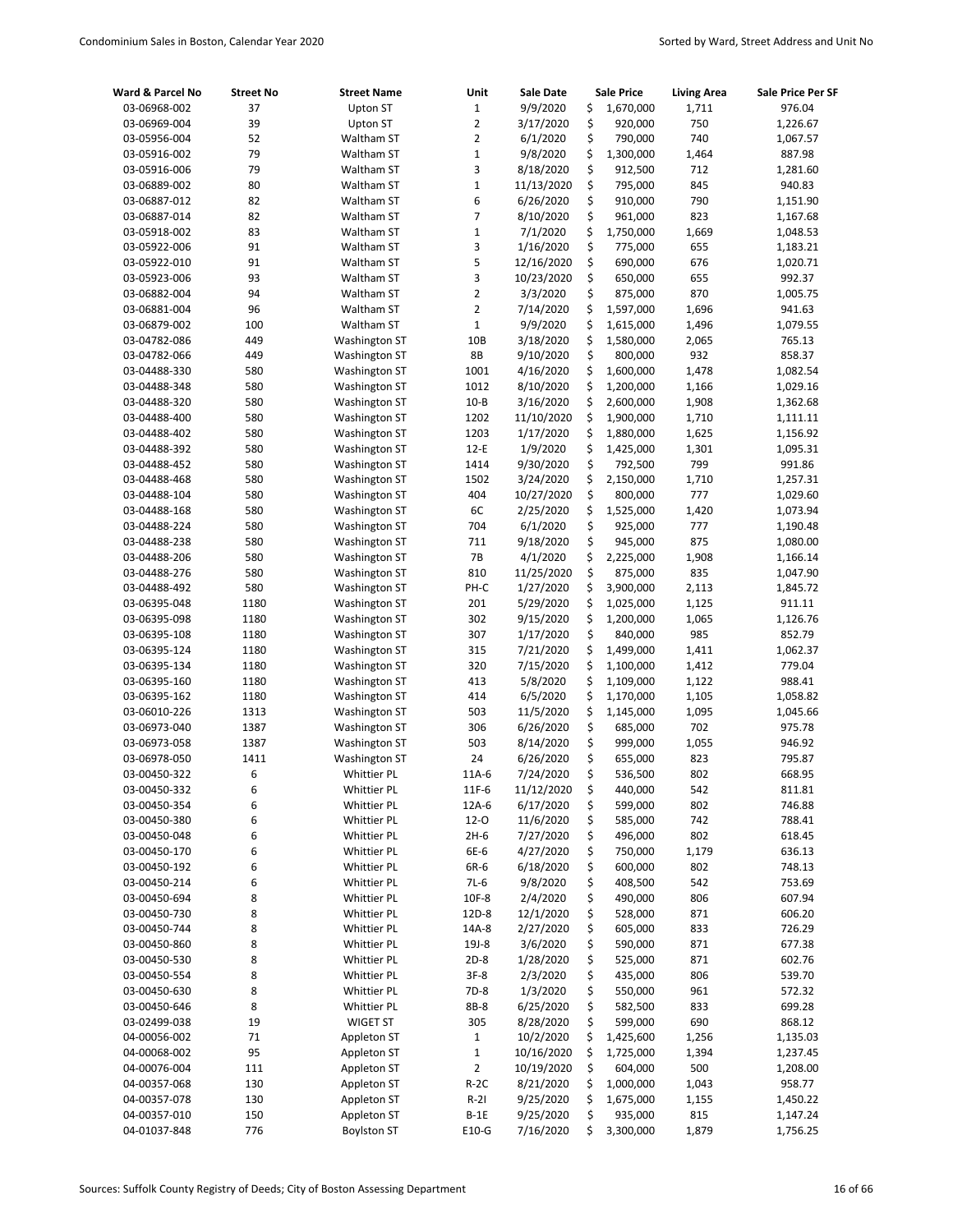| Ward & Parcel No             | <b>Street No</b> | <b>Street Name</b>                | Unit             | <b>Sale Date</b>        | <b>Sale Price</b>        | <b>Living Area</b> | Sale Price Per SF    |
|------------------------------|------------------|-----------------------------------|------------------|-------------------------|--------------------------|--------------------|----------------------|
| 04-00787-002                 | 12               | <b>BRADDOCK PK</b>                | $\mathbf 1$      | 12/4/2020               | \$<br>1,410,000          | 1,460              | 965.75               |
| 04-00759-006                 | 17               | <b>BRADDOCK PK</b>                | 3                | 6/2/2020                | \$<br>1,968,200          | 1,505              | 1,307.77             |
| 04-00777-004                 | 32               | <b>BRADDOCK PK</b>                | $\overline{2}$   | 3/16/2020               | \$<br>1,407,000          | 1,385              | 1,015.88             |
| 04-01446-030                 | 63               | <b>Burbank ST</b>                 | 63-15            | 7/31/2020               | \$<br>385,000            | 411                | 936.74               |
| 04-01448-020                 | 75               | <b>Burbank ST</b>                 | 301              | 7/10/2020               | \$<br>480,000            | 425                | 1,129.41             |
| 04-01448-030                 | 75               | <b>Burbank ST</b>                 | 401              | 3/31/2020               | \$<br>495,000            | 425                | 1,164.71             |
| 04-00012-008                 | 117              | Chandler ST                       | 4                | 4/27/2020               | \$<br>1,390,000          | 1,242              | 1,119.16             |
| 04-00045-008                 | 118              | Chandler ST                       | 4                | 8/14/2020               | \$<br>715,000            | 670                | 1,067.16             |
| 04-00029-010                 | 150              | Chandler ST                       | 5                | 10/27/2020              | \$<br>700,000            | 646                | 1,083.59             |
| 04-02525-002                 | $\overline{2}$   | <b>CLAREMONT PK</b>               | $\mathbf 1$      | 11/20/2020              | \$<br>625,000            | 836                | 747.61               |
| 04-02494-004                 | 11               | <b>CLAREMONT PK</b>               | PH               | 12/31/2020              | \$<br>4,150,000          | 2,963              | 1,400.61             |
| 04-02496-002                 | 17               | <b>CLAREMONT PK</b>               | $\mathbf 1$      | 8/17/2020               | \$<br>2,895,000          | 2,415              | 1,198.76             |
| 04-02497-002                 | 19               | <b>CLAREMONT PK</b>               | $\mathbf{1}$     | 10/30/2020              | \$<br>1,700,000          | 2,122              | 801.13               |
| 04-02513-002                 | 26               | <b>CLAREMONT PK</b>               | $\mathbf 1$      | 11/19/2020              | \$<br>1,600,000          | 1,464              | 1,092.90             |
| 04-00206-002                 | $\overline{2}$   | Clarendon ST                      | 101              | 3/24/2020               | \$<br>975,000            | 796                | 1,224.87             |
| 04-00206-082                 | $\overline{2}$   | Clarendon ST                      | 506              | 9/30/2020               | \$<br>810,000            | 750                | 1,080.00             |
| 04-00206-094                 | 2                | Clarendon ST                      | 603              | 8/13/2020               | \$<br>755,000            | 602                | 1,254.15             |
| 04-00213-018                 | 6                | Clarendon ST                      | 401              | 7/27/2020               | \$<br>1,031,000          | 952                | 1,082.98             |
| 04-00118-004                 | 36               | Clarendon ST                      | $\overline{2}$   | 9/24/2020               | \$<br>523,000            | 409                | 1,278.73             |
| 04-00114-002                 | 44               | Clarendon ST                      | $\mathbf 1$      | 10/13/2020              | \$<br>995,000            | 885                | 1,124.29             |
| 04-00004-006                 | 66               | Clarendon ST                      | 3                | 5/15/2020               | \$<br>660,000            | 550                | 1,200.00             |
| 04-00002-004                 | 70               | Clarendon ST                      | $\overline{2}$   | 12/4/2020               | \$<br>735,000            | 780                | 942.31               |
| 04-00548-088                 | 285              | <b>COLUMBUS AV</b>                | 604              | 4/14/2020               | \$<br>800,000            | 753                | 1,062.42             |
| 04-00548-090                 | 285              | <b>COLUMBUS AV</b>                | 605              | 10/30/2020              | \$<br>1,675,000          | 1,578              | 1,061.47             |
| 04-00548-098                 | 285              | <b>COLUMBUS AV</b>                | 609              | 12/31/2020              | \$<br>1,290,000          | 1,324              | 974.32               |
| 04-00750-004                 | 429              | <b>COLUMBUS AV</b>                | $\overline{2}$   | 3/27/2020               | \$<br>1,974,000          | 1,893              | 1,042.79             |
| 04-00751-012                 | 431              | <b>COLUMBUS AV</b>                | 6                | 4/22/2020               | \$<br>831,000            | 765                | 1,086.27             |
| 04-00753-004                 | 435              | <b>COLUMBUS AV</b>                | $\mathbf{1}$     | 12/11/2020              | \$<br>850,000            | 1,024              | 830.08               |
| 04-00753-006                 | 435              | <b>COLUMBUS AV</b>                | $\overline{2}$   | 12/18/2020              | \$<br>799,000            | 799                | 1,000.00             |
| 04-00753-008                 | 435              | <b>COLUMBUS AV</b>                | 3                | 7/13/2020               | \$<br>825,000            | 812                | 1,016.01             |
| 04-00753-010                 | 435              | <b>COLUMBUS AV</b>                | 4                | 9/1/2020                | \$<br>954,000            | 905                | 1,054.14             |
| 04-02767-006                 | 474              | <b>COLUMBUS AV</b>                | 3                | 6/25/2020               | \$<br>1,550,000          | 1,375              | 1,127.27             |
| 04-02762-008                 | 484              | <b>COLUMBUS AV</b>                | 4                | 6/10/2020               | \$<br>1,065,000          | 910                | 1,170.33             |
| 04-02760-002                 | 488              | <b>COLUMBUS AV</b>                | $\mathbf 1$      | 3/19/2020               | \$<br>1,046,120          | 1,025              | 1,020.60             |
| 04-02692-008                 | 496              | <b>COLUMBUS AV</b>                | 4                | 10/2/2020               | \$<br>829,000            | 721                | 1,149.79             |
| 04-02438-012                 | 499              | <b>COLUMBUS AV</b>                | 6                | 5/29/2020               | \$<br>962,500            | 900                | 1,069.44             |
| 04-02442-004                 | 507              | <b>COLUMBUS AV</b>                | $\overline{2}$   | 7/10/2020               | \$<br>1,054,000          | 844                | 1,248.82             |
| 04-02444-018                 | 511              | <b>COLUMBUS AV</b>                | 9                | 12/22/2020              | \$<br>1,018,000          | 1,043              | 976.03               |
| 04-02627-006                 | 524              | <b>COLUMBUS AV</b>                | 3                | 9/1/2020                | \$<br>815,000            | 726                | 1,122.59             |
| 04-02483-044                 | 529              | <b>COLUMBUS AV</b>                | 22               | 6/26/2020               | \$<br>395,000            | 295                | 1,338.98             |
| 04-02576-006                 | 542              | <b>COLUMBUS AV</b>                | 3                | 5/20/2020               | \$<br>845,000            | 836                | 1,010.77             |
| 04-02836-002                 | 9                | COLUMBUS SQ                       | $\mathbf{1}$     | 5/11/2020               | \$<br>2,020,000          | 1,945              | 1,038.56             |
| 04-02664-008                 | $\overline{7}$   | Concord SQ                        | 4                | 7/8/2020                | \$<br>1,350,000          | 1,150              | 1,173.91             |
| 04-02668-004                 | 15               | Concord SQ                        | 2                | 7/16/2020               | \$<br>1,375,000          | 1,270              | 1,082.68             |
| 04-02669-002                 | 17               | Concord SQ                        | $\mathbf 1$      | 9/25/2020               | \$<br>1,650,000          | 1,530              | 1,078.43             |
| 04-02640-002                 | 28<br>28         | Concord SQ                        | $\mathbf 1$<br>2 | 7/30/2020               | \$<br>3,625,000          | 2,619              | 1,384.12             |
| 04-02640-004<br>04-00897-004 | 12               | Concord SQ                        | $12 - 1$         | 7/10/2020<br>11/12/2020 | \$<br>2,620,000<br>\$    | 1,778              | 1,473.57             |
|                              | 21               | <b>Cumberland ST</b>              |                  | 8/28/2020               | 1,125,000<br>\$          | 1,000              | 1,125.00             |
| 04-02394-004<br>04-01149-042 | 1                | <b>Cumberland ST</b><br>Dalton ST | 2<br>2411        | 1/10/2020               | 876,000<br>\$<br>899,000 | 790<br>684         | 1,108.86<br>1,314.33 |
| 04-01149-050                 | 1                | Dalton ST                         | 2602             | 9/14/2020               | \$<br>2,500,000          | 1,425              | 1,754.39             |
| 04-01149-058                 | 1                | Dalton ST                         | 2606             | 1/24/2020               | \$<br>1,800,000          | 897                | 2,006.69             |
| 04-01149-060                 | 1                | Dalton ST                         | 2701             | 8/3/2020                | \$<br>5,195,000          | 2,630              | 1,975.29             |
| 04-01149-078                 | $\mathbf 1$      | Dalton ST                         | 2804             | 3/17/2020               | \$<br>2,800,000          | 1,363              | 2,054.29             |
| 04-01149-106                 | $\mathbf 1$      | Dalton ST                         | 3101             | 12/14/2020              | \$<br>8,100,000          | 4,048              | 2,000.99             |
| 04-01149-150                 | $\mathbf 1$      | Dalton ST                         | 3406             | 2/3/2020                | \$<br>1,796,250          | 897                | 2,002.51             |
| 04-01149-154                 | $\mathbf 1$      | Dalton ST                         | 3502             | 4/27/2020               | \$<br>4,100,000          | 1,425              | 2,877.19             |
| 04-01149-170                 | $\mathbf 1$      | Dalton ST                         | 3608             | 9/15/2020               | \$<br>3,475,000          | 1,363              | 2,549.52             |
| 04-01149-178                 | $\mathbf 1$      | Dalton ST                         | 3702             | 12/11/2020              | \$<br>3,500,000          | 1,425              | 2,456.14             |
| 04-01149-186                 | $\mathbf 1$      | Dalton ST                         | 3801             | 1/29/2020               | \$<br>10,650,000         | 3,219              | 3,308.48             |
| 04-01149-194                 | 1                | Dalton ST                         | 3805             | 9/10/2020               | \$<br>6,050,000          | 2,186              | 2,767.61             |
| 04-01149-198                 | 1                | Dalton ST                         | 3902             | 10/14/2020              | \$<br>5,400,000          | 1,841              | 2,933.19             |
| 04-01149-210                 | 1                | Dalton ST                         | 4003             | 2/21/2020               | \$<br>4,860,000          | 2,226              | 2,183.29             |
| 04-01149-226                 | 1                | Dalton ST                         | 4201             | 3/10/2020               | \$.<br>10,625,000        | 3,219              | 3,300.71             |
| 04-01149-230                 | 1                | Dalton ST                         | 4203             | 1/30/2020               | \$<br>6,000,000          | 2,226              | 2,695.42             |
| 04-01149-238                 | 1                | Dalton ST                         | 4302             | 2/5/2020                | \$<br>4,180,000          | 1,425              | 2,933.33             |
| 04-01149-242                 | 1                | Dalton ST                         | 4304             | 7/30/2020               | \$<br>2,810,000          | 1,362              | 2,063.14             |
|                              |                  |                                   |                  |                         |                          |                    |                      |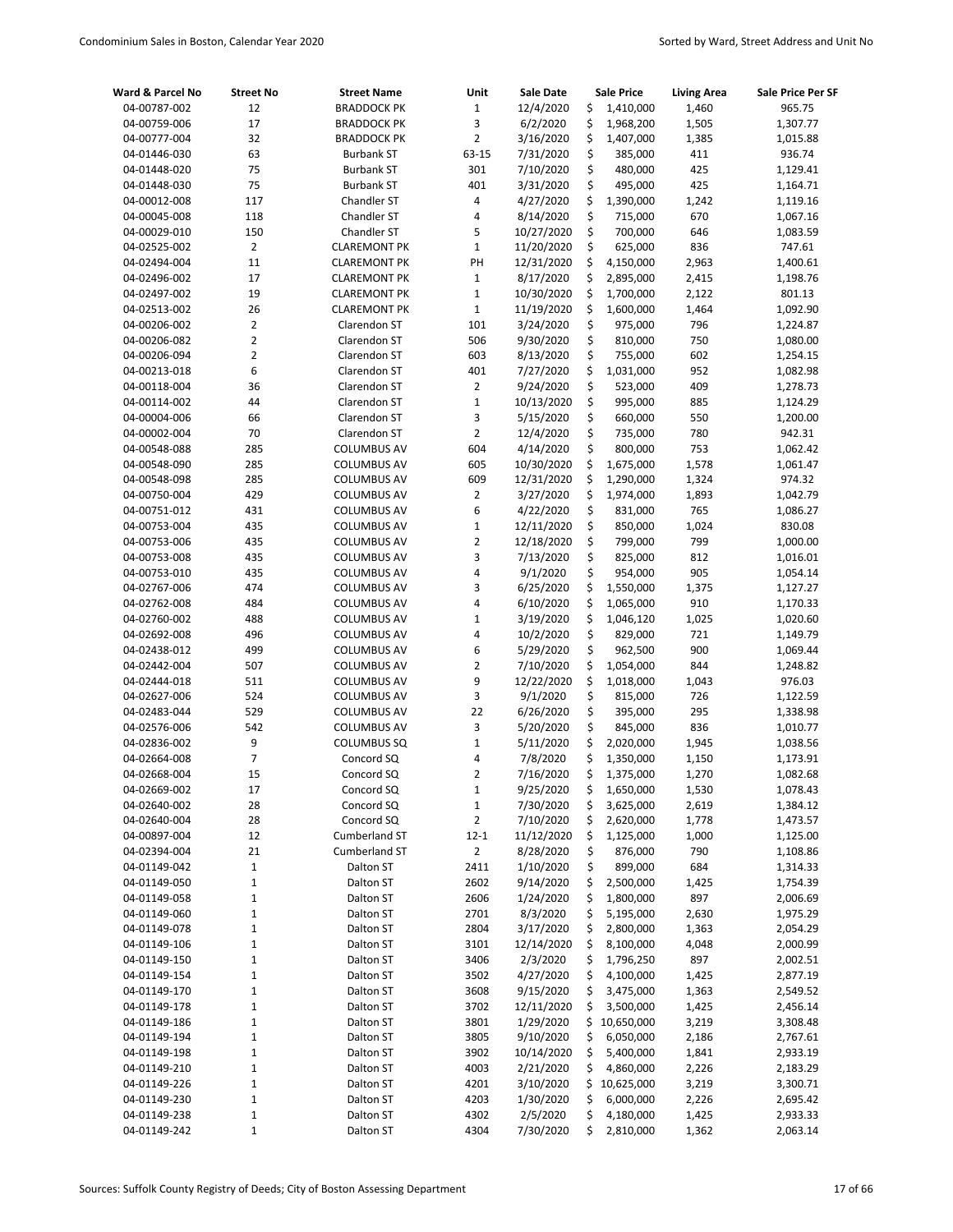| Ward & Parcel No             | <b>Street No</b>            | <b>Street Name</b>                 | Unit           | <b>Sale Date</b>       | <b>Sale Price</b>                   | <b>Living Area</b> | Sale Price Per SF    |
|------------------------------|-----------------------------|------------------------------------|----------------|------------------------|-------------------------------------|--------------------|----------------------|
| 04-01149-244                 | $\mathbf 1$                 | Dalton ST                          | 4305           | 8/21/2020              | \$<br>5,520,000                     | 2,188              | 2,522.85             |
| 04-01149-248                 | $\mathbf 1$                 | Dalton ST                          | 4502           | 8/3/2020               | \$<br>9,250,000                     | 2,943              | 3,143.05             |
| 04-01149-250                 | 1                           | Dalton ST                          | 4503           | 3/23/2020              | \$<br>3,700,000                     | 1,407              | 2,629.71             |
| 04-01149-252                 | 1                           | Dalton ST                          | 4504           | 3/23/2020              | \$<br>7,300,000                     | 2,558              | 2,853.79             |
| 04-01149-258                 | 1                           | Dalton ST                          | 4602           | 3/2/2020               | \$<br>12,280,000                    | 4,361              | 2,815.87             |
| 04-01149-260                 | 1                           | Dalton ST                          | 4604           | 11/3/2020              | \$<br>7,725,000                     | 2,562              | 3,015.22             |
| 04-01149-266                 | 1                           | Dalton ST                          | 4702           | 8/27/2020              | \$<br>9,569,000                     | 2,943              | 3,251.44             |
| 04-01149-268                 | $\mathbf 1$                 | Dalton ST                          | 4703           | 3/26/2020              | \$<br>3,950,000                     | 1,407              | 2,807.39             |
| 04-01149-272                 | 1                           | Dalton ST                          | 4705           | 1/6/2020               | \$<br>3,895,000                     | 1,288              | 3,024.07             |
| 04-01149-280                 | $\mathbf 1$                 | Dalton ST                          | 4804           | 6/1/2020               | \$<br>7,300,000                     | 2,558              | 2,853.79             |
| 04-01149-292                 | 1                           | Dalton ST                          | 5001           | 10/20/2020             | \$<br>7,000,000                     | 2,644              | 2,647.50             |
| 04-01149-294                 | $\mathbf 1$                 | Dalton ST                          | 5004           | 5/20/2020              | \$<br>12,286,900                    | 4,122              | 2,980.81             |
| 04-01149-302                 | $\mathbf 1$                 | Dalton ST                          | 5103           | 1/15/2020              | \$<br>4,100,000                     | 1,403              | 2,922.31             |
| 04-01149-308                 | 1                           | Dalton ST                          | 5202           | 1/14/2020              | \$<br>9,750,000                     | 2,945              | 3,310.70             |
| 04-01149-310                 | $\mathbf{1}$<br>$\mathbf 1$ | Dalton ST                          | 5203<br>5502   | 1/14/2020<br>1/17/2020 | \$<br>4,000,000<br>\$<br>16,650,000 | 1,403<br>4,147     | 2,851.03             |
| 04-01149-332<br>04-01149-336 | 1                           | Dalton ST<br>Dalton ST             | 5601           | 10/1/2020              | \$<br>13,500,000                    | 3,696              | 4,014.95<br>3,652.60 |
| 04-01149-344                 | 1                           | Dalton ST                          | 5702           | 7/30/2020              | \$<br>16,905,000                    | 4,152              | 4,071.53             |
| 04-01149-360                 | $\mathbf 1$                 | Dalton ST                          | 6102           | 1/10/2020              | \$<br>34,000,000                    | 7,557              | 4,499.14             |
| 04-00167-006                 | 11                          | Dartmouth PL                       | $11-3$         | 6/15/2020              | \$<br>1,195,000                     | 1,090              | 1,096.33             |
| 04-00167-008                 | 12                          | Dartmouth PL                       | $12 - 1$       | 7/13/2020              | \$<br>870,000                       | 930                | 935.48               |
| 04-00174-002                 | 18                          | Dartmouth PL                       | $18 - 1$       | 6/11/2020              | \$<br>1,032,500                     | 826                | 1,250.00             |
| 04-00174-004                 | 18                          | Dartmouth PL                       | $18 - 2$       | 12/10/2020             | \$<br>519,000                       | 435                | 1,193.10             |
| 04-00238-006                 | 11                          | DARTMOUTH ST                       | 3              | 8/24/2020              | \$<br>1,379,000                     | 1,110              | 1,242.34             |
| 04-00321-008                 | 26                          | DARTMOUTH ST                       | 4              | 11/16/2020             | \$<br>715,000                       | 705                | 1,014.18             |
| 04-00154-004                 | 61                          | DARTMOUTH ST                       | $\overline{2}$ | 8/21/2020              | \$<br>2,445,000                     | 1,894              | 1,290.92             |
| 04-00155-006                 | 63                          | DARTMOUTH ST                       | 3              | 9/30/2020              | \$<br>1,555,000                     | 1,215              | 1,279.84             |
| 04-00181-016                 | 71                          | DARTMOUTH ST                       | $71 - 4$       | 8/28/2020              | \$<br>849,000                       | 623                | 1,362.76             |
| 04-00082-006                 | 79                          | DARTMOUTH ST                       | <b>THREE</b>   | 1/3/2020               | \$<br>1,135,000                     | 1,020              | 1,112.75             |
| 04-00084-004                 | 83                          | DARTMOUTH ST                       | $\overline{2}$ | 7/24/2020              | \$<br>1,355,000                     | 1,185              | 1,143.46             |
| 04-02417-008                 | 3                           | <b>DURHAM ST</b>                   | 4              | 6/18/2020              | \$<br>1,200,000                     | 1,275              | 941.18               |
| 04-02418-008                 | 5                           | <b>DURHAM ST</b>                   | 4              | 10/1/2020              | \$<br>1,530,000                     | 1,250              | 1,224.00             |
| 04-02421-002                 | 11                          | DURHAM ST                          | $\mathbf 1$    | 3/31/2020              | \$<br>1,225,000                     | 1,200              | 1,020.83             |
| 04-02423-014                 | 17                          | <b>DURHAM ST</b>                   | $\overline{2}$ | 10/15/2020             | \$<br>1,210,000                     | 1,016              | 1,190.94             |
| 04-01780-010                 | 50                          | Fenway ST                          | $\overline{2}$ | 2/28/2020              | \$<br>815,000                       | 1,127              | 723.16               |
| 04-01719-100                 | 70                          | Fenway ST                          | 70-42          | 5/19/2020              | \$<br>439,000                       | 425                | 1,032.94             |
| 04-01719-004                 | 74                          | Fenway ST                          | 74-12          | 1/7/2020               | \$<br>421,000                       | 425                | 990.59               |
| 04-01707-008                 | 114                         | Fenway ST                          | 4              | 3/13/2020              | \$<br>936,000                       | 1,175              | 796.60               |
| 04-01707-013                 | 114                         | Fenway ST                          | 9              | 9/4/2020               | \$<br>1,375,000                     | 1,655              | 830.82               |
| 04-00945-068                 | 11                          | Follen ST                          | $11-3F$        | 5/29/2020              | \$<br>540,000                       | 404                | 1,336.63             |
| 04-00980-006                 | 14                          | Follen ST                          | 3              | 12/11/2020             | \$<br>1,425,000                     | 1,205              | 1,182.57             |
| 04-00945-014                 | 23                          | Follen ST                          | $23-1$         | 9/22/2020              | \$<br>1,675,000                     | 1,464              | 1,144.13             |
| 04-01599-068                 | 79                          | Gainsborough ST                    | 406            | 4/1/2020               | \$<br>753,000                       | 789                | 954.37               |
| 04-01603-026                 | 87                          | Gainsborough ST                    | 201            | 3/27/2020              | \$<br>590,000                       | 612                | 964.05               |
| 04-01646-094                 | 90                          | Gainsborough ST                    | 304E           | 7/29/2020              | \$<br>775,000                       | 1,008              | 768.85               |
| 04-01607-048                 | 95                          | Gainsborough ST                    | 304            | 10/23/2020             | \$<br>500,000                       | 688                | 726.74               |
| 04-01646-030                 | 96                          | Gainsborough ST                    | 205W           | 5/1/2020               | \$<br>790,000                       | 805                | 981.37               |
| 04-01611-058                 | 103                         | Gainsborough ST                    | 402            | 3/27/2020              | \$<br>590,000                       | 522                | 1,130.27             |
| 04-01615-032                 | 111<br>111                  | Gainsborough ST<br>Gainsborough ST | 203<br>208     | 7/6/2020               | \$<br>552,000<br>\$                 | 512<br>1,020       | 1,078.13             |
| 04-01615-042<br>04-02478-006 | 8                           | <b>GREENWICH PK</b>                | 3              | 3/13/2020<br>8/28/2020 | 785,000<br>\$                       |                    | 769.61               |
| 04-02445-010                 | 9                           | <b>GREENWICH PK</b>                | 5              | 8/12/2020              | 2,000,000<br>\$<br>1,335,000        | 1,667<br>906       | 1,199.76<br>1,473.51 |
| 04-02476-008                 | 12                          | <b>GREENWICH PK</b>                | 4              | 11/20/2020             | \$<br>1,050,000                     | 831                | 1,263.54             |
| 04-02450-002                 | 19                          | <b>GREENWICH PK</b>                | $\mathbf 1$    | 12/18/2020             | \$<br>710,000                       | 800                | 887.50               |
| 04-02454-002                 | 27                          | <b>GREENWICH PK</b>                | $\mathbf 1$    | 1/2/2020               | \$<br>1,080,000                     | 1,365              | 791.21               |
| 04-02468-006                 | 28                          | <b>GREENWICH PK</b>                | 3              | 12/10/2020             | \$<br>2,030,000                     | 1,589              | 1,277.53             |
| 04-00965-022                 | 9                           | Harcourt ST                        | 401            | 7/22/2020              | \$<br>1,165,000                     | 899                | 1,295.88             |
| 04-00965-044                 | 15                          | Harcourt ST                        | 306            | 11/23/2020             | \$<br>1,565,000                     | 1,237              | 1,265.16             |
| 04-01765-008                 | 39                          | Hemenway ST                        | 4              | 7/1/2020               | \$<br>470,000                       | 500                | 940.00               |
| 04-01774-008                 | 59                          | Hemenway ST                        | 4              | 3/13/2020              | \$<br>869,000                       | 847                | 1,025.97             |
| 04-00720-002                 | 19                          | Holyoke ST                         | $\mathbf 1$    | 3/13/2020              | \$<br>772,000                       | 781                | 988.48               |
| 04-00734-006                 | 38                          | Holyoke ST                         | C              | 11/19/2020             | \$<br>600,000                       | 566                | 1,060.07             |
| 04-01053-170                 | $\mathbf 1$                 | <b>HUNTINGTON AV</b>               | 1203           | 7/31/2020              | \$<br>3,175,000                     | 2,100              | 1,511.90             |
| 04-01053-018                 | $\mathbf 1$                 | <b>HUNTINGTON AV</b>               | 202            | 1/15/2020              | \$<br>1,200,000                     | 810                | 1,481.48             |
| 04-00106-002                 | 30                          | <b>LAWRENCE ST</b>                 | $\mathbf 1$    | 4/28/2020              | \$<br>1,176,000                     | 1,025              | 1,147.32             |
| 04-00097-006                 | 40                          | LAWRENCE ST                        | 3              | 7/1/2020               | \$<br>665,000                       | 556                | 1,196.04             |
| 04-01420-032                 | 183                         | MASSACHUSETTS AV                   | 304            | 6/1/2020               | \$<br>1,200,000                     | 1,187              | 1,010.95             |
|                              |                             |                                    |                |                        |                                     |                    |                      |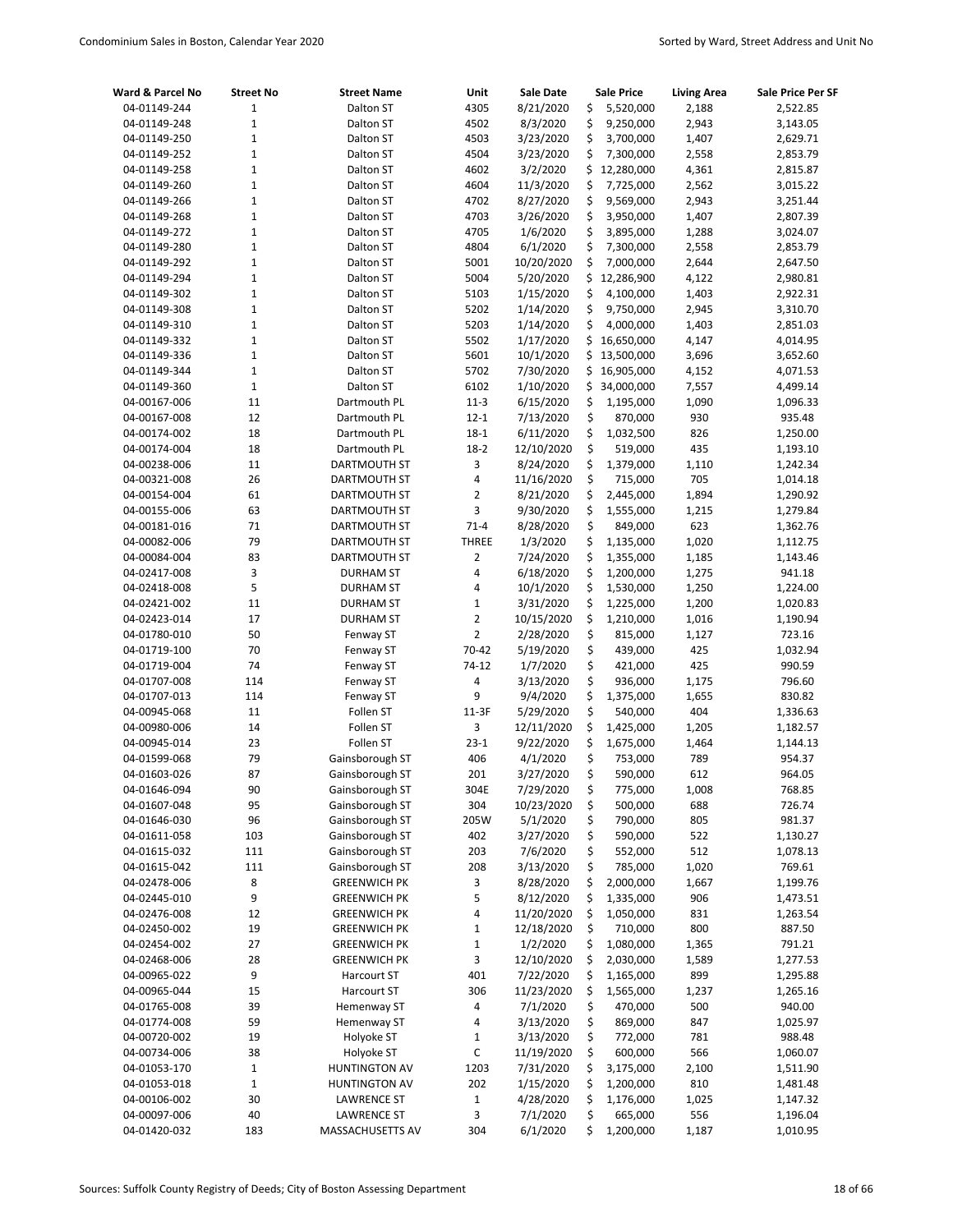| Ward & Parcel No             | <b>Street No</b> | <b>Street Name</b>                     | Unit                       | <b>Sale Date</b>       |          | <b>Sale Price</b>      | <b>Living Area</b> | <b>Sale Price Per SF</b> |
|------------------------------|------------------|----------------------------------------|----------------------------|------------------------|----------|------------------------|--------------------|--------------------------|
| 04-01420-038                 | 183              | MASSACHUSETTS AV                       | 403                        | 4/15/2020              | \$       | 1,347,500              | 1,355              | 994.46                   |
| 04-01420-048                 | 183              | <b>MASSACHUSETTS AV</b>                | 504                        | 3/16/2020              | \$       | 1,155,000              | 1,187              | 973.04                   |
| 04-00256-006                 | 26               | Montgomery ST                          | 3                          | 8/20/2020              | \$       | 680,000                | 626                | 1,086.26                 |
| 04-00256-010                 | 26               | Montgomery ST                          | 5                          | 4/10/2020              | \$       | 680,000                | 626                | 1,086.26                 |
| 04-00256-012                 | 26               | Montgomery ST                          | 6                          | 8/21/2020              | \$       | 875,000                | 760                | 1,151.32                 |
| 04-00322-008                 | 67               | Montgomery ST                          | $\mathbf 1$                | 4/16/2020              | \$       | 1,165,125              | 1,400              | 832.23                   |
| 04-00494-006                 | 105              | Pembroke ST                            | 3                          | 12/22/2020             | \$       | 1,260,000              | 972                | 1,296.30                 |
| 04-00508-008                 | 133              | Pembroke ST                            | 4                          | 6/1/2020               | \$       | 850,000                | 685                | 1,240.88                 |
| 04-00508-010                 | 133              | Pembroke ST                            | 5                          | 6/30/2020              | \$       | 799,999                | 685                | 1,167.88                 |
| 04-02717-010                 | 8                | Rutland SQ                             | $\mathbf 1$                | 4/24/2020              | \$       | 2,325,000              | 1,744              | 1,333.14                 |
| 04-02715-006                 | 12               | Rutland SQ                             | $\overline{2}$             | 8/21/2020              | \$       | 924,000                | 772                | 1,196.89                 |
| 04-02710-002                 | 22               | Rutland SQ                             | $\mathbf 1$                | 6/29/2020              | \$       | 1,500,010              | 1,507              | 995.36                   |
| 04-02708-004                 | 26               | Rutland SQ                             | $\overline{2}$             | 8/28/2020              | \$       | 800,000                | 696                | 1,149.43                 |
| 04-02699-002                 | 44               | Rutland SQ                             | $\mathbf{1}$               | 5/26/2020              | \$       | 1,550,000              | 1,564              | 991.05                   |
| 04-02698-002                 | 46               | Rutland SQ                             | $\mathbf 1$                | 4/30/2020              | \$       | 1,675,000              | 1,500              | 1,116.67                 |
| 04-02698-004                 | 46               | Rutland SQ                             | $\overline{2}$             | 3/18/2020              | \$       | 805,000                | 670                | 1,201.49                 |
| 04-02695-012                 | 50               | Rutland SQ                             | $\mathbf{1}$               | 4/28/2020              | \$       | 1,645,000              | 1,574              | 1,045.11                 |
| 04-02695-016                 | 50               | Rutland SQ                             | 3                          | 12/11/2020             | \$       | 1,510,000              | 1,411              | 1,070.16                 |
| 04-02755-002                 | 51               | Rutland SQ<br>Rutland SQ               | $\mathbf 1$<br>$\mathbf 1$ | 11/5/2020              | \$       | 2,392,575              | 2,137              | 1,119.60                 |
| 04-02694-002<br>04-01008-010 | 54               |                                        |                            | 10/21/2020             | \$<br>\$ | 1,860,000              | 1,615              | 1,151.70                 |
| 04-00930-006                 | 45<br>79         | St Botolph ST                          | 201<br>3                   | 4/22/2020              | \$       | 975,000                | 1,076<br>990       | 906.13                   |
|                              | 92               | St Botolph ST<br>St Botolph ST         | 4                          | 1/22/2020              | \$       | 1,238,000              |                    | 1,250.51                 |
| 04-00951-010                 | 109              |                                        | $\overline{2}$             | 9/30/2020              | \$       | 1,420,000              | 1,408              | 1,008.52                 |
| 04-00884-004<br>04-00895-002 | 131              | St Botolph ST<br>St Botolph ST         | $\mathbf{1}$               | 11/12/2020<br>1/8/2020 | \$       | 2,638,000<br>2,365,000 | 2,482<br>1,991     | 1,062.85<br>1,187.85     |
| 04-02328-002                 | 175              | St Botolph ST                          | $\mathbf{1}$               | 7/29/2020              | \$       | 844,000                | 914                | 923.41                   |
| 04-02337-008                 | 193              | St Botolph ST                          | 4                          | 12/22/2020             | \$       | 1,085,000              | 1,010              | 1,074.26                 |
| 04-02338-008                 | 195              | St Botolph ST                          | 4                          | 5/28/2020              | \$       | 1,200,000              | 1,025              | 1,170.73                 |
| 04-02339-004                 | 197              | St Botolph ST                          | $\overline{2}$             | 9/18/2020              | \$       | 705,000                | 640                | 1,101.56                 |
| 04-02339-006                 | 197              | St Botolph ST                          | 3                          | 4/29/2020              | \$       | 710,000                | 805                | 881.99                   |
| 04-02342-006                 | 203              | St Botolph ST                          | 3                          | 6/23/2020              | \$       | 1,310,000              | 962                | 1,361.75                 |
| 04-01530-020                 | 25               | St Stephen ST                          | $25 - 1$                   | 4/1/2020               | \$       | 680,000                | 875                | 777.14                   |
| 04-01491-008                 | 46               | St Stephen ST                          | 4                          | 7/29/2020              | \$       | 769,000                | 948                | 811.18                   |
| 04-01490-008                 | 48               | St Stephen ST                          | 4                          | 8/3/2020               | \$       | 755,000                | 760                | 993.42                   |
| 04-01404-044                 | 12               | Stoneholm ST                           | 322                        | 10/15/2020             | \$       | 460,000                | 443                | 1,038.37                 |
| 04-01404-192                 | 12               | Stoneholm ST                           | 532                        | 3/6/2020               | \$       | 479,500                | 358                | 1,339.39                 |
| 04-01404-202                 | 12               | Stoneholm ST                           | 605                        | 2/3/2020               | \$       | 655,000                | 634                | 1,033.12                 |
| 04-01404-212                 | 12               | Stoneholm ST                           | 610                        | 9/1/2020               | \$       | 683,000                | 633                | 1,078.99                 |
| 04-01404-220                 | 12               | Stoneholm ST                           | 614                        | 6/24/2020              | \$       | 729,000                | 641                | 1,137.29                 |
| 04-01404-224                 | 12               | Stoneholm ST                           | 616                        | 2/24/2020              | \$       | 681,000                | 647                | 1,052.55                 |
| 04-01404-234                 | 12               | Stoneholm ST                           | 621                        | 12/4/2020              | \$       | 670,000                | 639                | 1,048.51                 |
| 04-01129-012                 | 400              | <b>Stuart ST</b>                       | $15-A$                     | 12/28/2020             | \$       | 2,195,000              | 1,409              | 1,557.84                 |
| 04-01129-084                 | 400              | Stuart ST                              | $18-D$                     | 1/31/2020              | \$       | 1,885,000              | 1,150              | 1,639.13                 |
| 04-01129-098                 | 400              | <b>Stuart ST</b>                       | $18-L$                     | 12/10/2020             | Ś        | 860,000                | 589                | 1,460.10                 |
| 04-01129-102                 | 400              | <b>Stuart ST</b>                       | $19 - B$                   | 4/3/2020               | \$       | 2,085,000              | 1,372              | 1,519.68                 |
| 04-01129-110                 | 400              | Stuart ST                              | $20 - B$                   | 3/5/2020               | \$       | 2,125,000              | 1,371              | 1,549.96                 |
| 04-01129-162                 | 400              | Stuart ST                              | $25-D$                     | 4/24/2020              | \$       | 2,950,000              | 1,514              | 1,948.48                 |
| 04-01129-180                 | 400              | Stuart ST                              | $27-E$                     | 4/23/2020              | \$       | 5,400,000              | 2,508              | 2,153.11                 |
| 04-01578-006                 | 16               | Symphony RD                            | 3                          | 5/22/2020              | \$       | 749,000                | 754                | 993.37                   |
| 04-01547-004                 | 35               | Symphony RD                            | 35B                        | 3/26/2020              | \$       | 550,000                | 614                | 895.77                   |
| 04-01567-022                 | 44               | Symphony RD                            | 303                        | 12/29/2020             | \$       | 1,325,000              | 985                | 1,345.18                 |
| 04-00231-020                 | 597<br>603       | <b>Tremont ST</b>                      | 5                          | 6/29/2020<br>4/21/2020 | \$<br>\$ | 790,000                | 679                | 1,163.48                 |
| 04-00234-008<br>04-00541-024 | 655              | <b>Tremont ST</b><br><b>Tremont ST</b> | 4<br>5                     | 1/10/2020              | \$       | 1,535,000<br>765,000   | 1,380<br>738       | 1,112.32<br>1,036.59     |
| 04-02869-002                 | 675              | <b>Tremont ST</b>                      | $\mathbf 1$                | 7/17/2020              | \$       | 1,125,000              | 1,188              | 946.97                   |
| 04-00430-008                 | 157              | W Brookline ST                         | 4                          | 4/29/2020              | \$       | 1,250,000              | 1,174              | 1,064.74                 |
| 04-00431-004                 | 159              | W Brookline ST                         | $\overline{2}$             | 4/15/2020              | \$       | 595,000                | 506                | 1,175.89                 |
| 04-00535-002                 | 164              | W Brookline ST                         | $\mathbf 1$                | 7/31/2020              | \$       | 1,872,500              | 1,729              | 1,083.00                 |
| 04-00349-004                 | 183              | W Canton ST                            | $\overline{2}$             | 9/25/2020              | \$       | 740,000                | 640                | 1,156.25                 |
| 04-00353-004                 | 191              | W Canton ST                            | $\mathbf 2$                | 7/30/2020              | \$       | 665,000                | 701                | 948.64                   |
| 04-00354-004                 | 193              | W Canton ST                            | $\mathbf 2$                | 12/4/2020              | \$       | 652,500                | 594                | 1,098.48                 |
| 04-00699-010                 | 216              | W Canton ST                            | $216 - 1$                  | 1/31/2020              | \$       | 1,450,000              | 1,580              | 917.72                   |
| 04-00675-002                 | 221              | W Canton ST                            | $\mathbf{1}$               | 5/19/2020              | \$       | 950,000                | 1,010              | 940.59                   |
| 04-00697-002                 | 222              | W Canton ST                            | $\mathbf 1$                | 12/18/2020             | \$       | 2,855,000              | 2,534              | 1,126.68                 |
| 04-00676-006                 | 223              | W Canton ST                            | 223-3                      | 4/30/2020              | \$       | 1,625,000              | 1,343              | 1,209.98                 |
| 04-00689-018                 | 236              | W Canton ST                            | 236-4                      | 10/7/2020              | \$       | 959,000                | 840                | 1,141.67                 |
| 04-00687-014                 | 245              | W Canton ST                            | 2                          | 2/5/2020               | \$       | 2,125,000              | 2,142              | 992.06                   |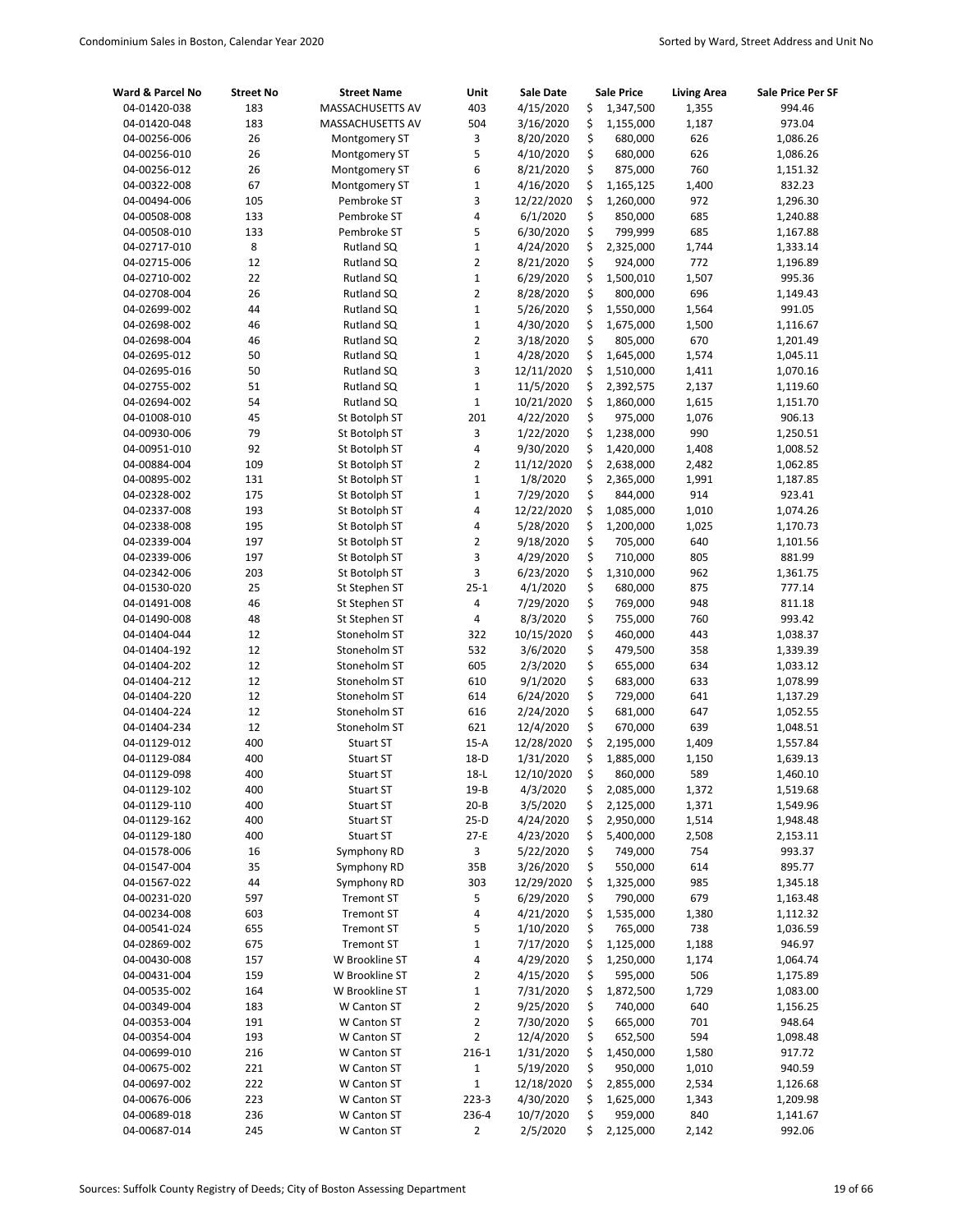| Ward & Parcel No             | <b>Street No</b> | <b>Street Name</b>         | Unit                | <b>Sale Date</b>       | Sale Price                 | <b>Living Area</b> | Sale Price Per SF    |
|------------------------------|------------------|----------------------------|---------------------|------------------------|----------------------------|--------------------|----------------------|
| 04-02809-002                 | 123              | W Newton ST                | 1                   | 6/12/2020              | \$<br>2,575,000            | 1,903              | 1,353.13             |
| 04-02792-002                 | 124              | W Newton ST                | $\mathbf{1}$        | 1/8/2020               | \$<br>1,750,000            | 1,550              | 1,129.03             |
| 04-02789-004                 | 130              | W Newton ST                | 2                   | 12/28/2020             | \$<br>850,000              | 681                | 1,248.16             |
| 04-00839-004                 | 234              | W Newton ST                | $\overline{2}$      | 1/13/2020              | \$<br>685,000              | 635                | 1,078.74             |
| 04-00958-010                 | 243              | W Newton ST                | 5                   | 12/22/2020             | \$<br>975,000              | 855                | 1,140.35             |
| 04-00845-004                 | 246              | W Newton ST                | $\overline{2}$      | 6/4/2020               | \$<br>2,140,000            | 1,566              | 1,366.54             |
| 04-00955-012                 | 247              | W Newton ST                | 247                 | 7/15/2020              | \$<br>864,000              | 845                | 1,022.49             |
| 04-00955-018                 | 249              | W Newton ST                | 249-3               | 12/1/2020              | \$<br>875,000              | 860                | 1,017.44             |
| 04-02431-002                 | 66               | W RUTLAND SQ               | 1                   | 1/13/2020              | \$<br>3,420,000            | 2,674              | 1,278.98             |
| 04-02563-012                 | 221              | W Springfield ST           | $\mathbf{1}$        | 11/2/2020              | \$<br>1,700,000            | 1,703              | 998.24               |
| 04-00308-004                 | 146              | <b>WARREN AV</b>           | $\overline{2}$      | 7/15/2020              | \$<br>625,000              | 730                | 856.16               |
| 04-00307-004                 | 148              | <b>WARREN AV</b>           | 2                   | 3/25/2020              | \$<br>759,000              | 771                | 984.44               |
| 04-00395-010                 | 171              | <b>WARREN AV</b>           | 5                   | 7/30/2020              | \$<br>675,000              | 530                | 1,273.58             |
| 04-00396-002                 | 173              | <b>WARREN AV</b>           | $\mathbf{1}$        | 6/2/2020               | \$<br>1,485,000            | 1,250              | 1,188.00             |
| 04-00396-004                 | 173              | <b>WARREN AV</b>           | 2                   | 5/1/2020               | \$<br>2,500,000            | 1,920              | 1,302.08             |
| 04-00400-002                 | 181              | <b>WARREN AV</b>           | $\mathbf{1}$        | 11/9/2020              | \$<br>1,250,000            | 1,112              | 1,124.10             |
| 04-00400-008                 | 181              | <b>WARREN AV</b>           | 4                   | 3/17/2020              | \$<br>710,000              | 613                | 1,158.24             |
| 04-00403-004                 | 187              | <b>WARREN AV</b>           | $\overline{2}$      | 7/9/2020               | \$<br>1,050,000            | 959                | 1,094.89             |
| 04-00403-006                 | 187              | <b>WARREN AV</b>           | 3                   | 4/30/2020              | \$<br>1,175,000            | 1,056              | 1,112.69             |
| 04-00404-004                 | 189              | <b>WARREN AV</b>           | $\overline{2}$      | 10/15/2020             | \$<br>660,000              | 625                | 1,056.00             |
| 04-02534-004                 | $\mathbf{1}$     | Wellington ST              | $\overline{2}$      | 8/28/2020              | \$<br>750,000              | 736                | 1,019.02             |
| 04-01461-028                 | 43               | <b>WESTLAND AV</b>         | 204                 | 8/24/2020              | \$<br>1,065,000            | 1,334              | 798.35               |
| 04-01461-040                 | 43               | <b>WESTLAND AV</b>         | 302                 | 12/29/2020             | \$<br>701,000              | 756                | 927.25               |
| 04-01461-056                 | 43               | <b>WESTLAND AV</b>         | 401                 | 3/2/2020               | \$<br>810,000              | 845                | 958.58               |
| 04-02614-004                 | 141              | Worcester ST               | $\overline{2}$      | 11/2/2020              | \$<br>813,500              | 627                | 1,297.45             |
| 04-02580-010                 | 148              | Worcester ST               | 5                   | 6/5/2020               | \$<br>859,000              | 1,012              | 848.81               |
| 04-02577-002                 | 154              | Worcester ST               | $\mathbf 1$         | 1/31/2020              | \$<br>708,500              | 746                | 949.73               |
| 04-02577-010                 | 156              | <b>Worcester ST</b>        | 4                   | 9/10/2020              | \$<br>1,180,000            | 1,079              | 1,093.61             |
| 05-02099-018<br>05-01941-002 | 27<br>51         | Anderson ST                | $\overline{7}$<br>B | 8/28/2020              | \$<br>490,000              | 408                | 1,200.98             |
|                              | 65               | Anderson ST                | $3-A$               | 12/16/2020             | \$<br>485,000<br>\$        | 465<br>1,290       | 1,043.01<br>1,220.93 |
| 05-01830-018<br>05-00695-030 | 5                | Anderson ST<br>Appleton ST | 3D                  | 4/15/2020<br>11/2/2020 | 1,575,000<br>\$<br>888,000 | 1,045              | 849.76               |
| 05-00695-058                 | 5                | Appleton ST                | 6C                  | 7/7/2020               | \$<br>1,199,000            |                    | 1,147.37             |
| 05-00697-008                 | 9                | Appleton ST                | 102                 | 6/18/2020              | \$<br>975,000              | 1,045<br>800       | 1,218.75             |
| 05-00697-018                 | 9                | Appleton ST                | 201                 | 10/30/2020             | \$<br>615,000              | 610                | 1,008.20             |
| 05-00697-012                 | 9                | Appleton ST                | $M-1$               | 7/31/2020              | \$<br>750,000              | 940                | 797.87               |
| 05-00909-002                 | 22               | Appleton ST                | $\mathbf 1$         | 8/19/2020              | \$<br>1,512,500            | 1,300              | 1,163.46             |
| 05-00923-004                 | 25               | Appleton ST                | 2                   | 9/1/2020               | \$<br>1,115,000            | 1,016              | 1,097.44             |
| 05-00904-002                 | 32               | Appleton ST                | $\mathbf{1}$        | 8/31/2020              | \$<br>1,640,000            | 1,234              | 1,329.01             |
| 05-00927-002                 | 33               | Appleton ST                | $\mathbf{1}$        | 4/15/2020              | \$<br>1,070,000            | 1,005              | 1,064.68             |
| 05-00893-006                 | 54               | Appleton ST                | 3                   | 8/11/2020              | \$<br>417,000              | 323                | 1,291.02             |
| 05-00942-006                 | 63               | Appleton ST                | 3                   | 6/25/2020              | \$<br>1,089,500            | 1,019              | 1,069.19             |
| 05-00892-016                 | 66               | Appleton ST                | 3                   | 11/23/2020             | \$<br>607,500              | 531                | 1,144.07             |
| 05-02823-008                 | 4                | Arlington ST               | 4                   | 1/3/2020               | \$<br>5,000,000            | 2,567              | 1,947.80             |
| 05-01125-010                 | 141              | Arlington ST               | 4                   | 5/29/2020              | \$<br>431,000              | 357                | 1,207.28             |
| 05-03707-030                 | $\overline{7}$   | Bay State RD               | $3-C$               | 1/30/2020              | \$<br>1,600,000            | 1,500              | 1,066.67             |
| 05-03722-012                 | 37               | <b>Bay State RD</b>        | 6                   | 6/23/2020              | \$<br>865,000              | 848                | 1,020.05             |
| 05-01484-008                 | 40               | <b>BEACON ST</b>           | 4                   | 1/31/2020              | \$<br>8,500,000            | 4,352              | 1,953.13             |
| 05-01490-036                 | 48               | <b>BEACON ST</b>           | $11-R$              | 8/31/2020              | \$<br>1,775,000            | 1,302              | 1,363.29             |
| 05-01490-006                 | 48               | <b>BEACON ST</b>           | $1 - R$             | 10/2/2020              | \$<br>1,452,000            | 1,448              | 1,002.76             |
| 05-01490-030                 | 48               | <b>BEACON ST</b>           | $9-R$               | 1/6/2020               | \$<br>1,690,000            | 1,302              | 1,298.00             |
| 05-02288-002                 | 75               | <b>BEACON ST</b>           | $\mathbf 1$         | 10/9/2020              | \$<br>8,300,000            | 3,373              | 2,460.72             |
| 05-02550-004                 | 87               | <b>BEACON ST</b>           | $\mathbf 1$         | 11/10/2020             | \$<br>1,900,000            | 1,500              | 1,266.67             |
| 05-02551-010                 | 88               | <b>BEACON ST</b>           | 5                   | 7/2/2020               | \$<br>1,320,000            | 1,045              | 1,263.16             |
| 05-02552-004                 | 89               | <b>BEACON ST</b>           | 2                   | 2/11/2020              | \$15,750,000               | 5,703              | 2,761.70             |
| 05-02559-008                 | 94               | <b>BEACON ST</b>           | 4                   | 11/24/2020             | \$<br>2,000,000            | 1,439              | 1,389.85             |
| 05-02560-010                 | 95               | <b>BEACON ST</b>           | 5                   | 9/10/2020              | \$<br>1,600,000            | 1,130              | 1,415.93             |
| 05-02561-004                 | 96               | <b>BEACON ST</b>           | 2                   | 2/5/2020               | \$<br>5,200,000            | 2,831              | 1,836.81             |
| 05-02815-008                 | 109              | <b>BEACON ST</b>           | 4                   | 10/7/2020              | \$<br>1,225,000            | 1,133              | 1,081.20             |
| 05-02811-004                 | 117              | <b>BEACON ST</b>           | 2                   | 10/16/2020             | \$<br>9,250,000            | 5,118              | 1,807.35             |
| 05-02809-008                 | 121              | <b>BEACON ST</b>           | 4                   | 11/9/2020              | \$<br>1,265,000            | 1,340              | 944.03               |
| 05-02577-042                 | 124              | <b>BEACON ST</b>           | 6F                  | 2/27/2020              | \$<br>860,000              | 922                | 932.75               |
| 05-02807-044                 | 127              | <b>BEACON ST</b>           | 32                  | 7/30/2020              | \$<br>592,500              | 534                | 1,109.55             |
| 05-02583-012                 | 136              | <b>BEACON ST</b>           | $10\,$              | 12/30/2020             | \$<br>4,000,000            | 2,450              | 1,632.65             |
| 05-02583-010                 | 136              | <b>BEACON ST</b>           | 9                   | 9/2/2020               | \$<br>3,085,000            | 2,210              | 1,395.93             |
| 05-02586-002                 | 142              | <b>BEACON ST</b>           | $\mathbf 1$         | 7/9/2020               | \$<br>4,650,000            | 2,488              | 1,868.97             |
| 05-02586-004                 | 142              | <b>BEACON ST</b>           | 2                   | 3/2/2020               | \$<br>6,375,000            | 2,530              | 2,519.76             |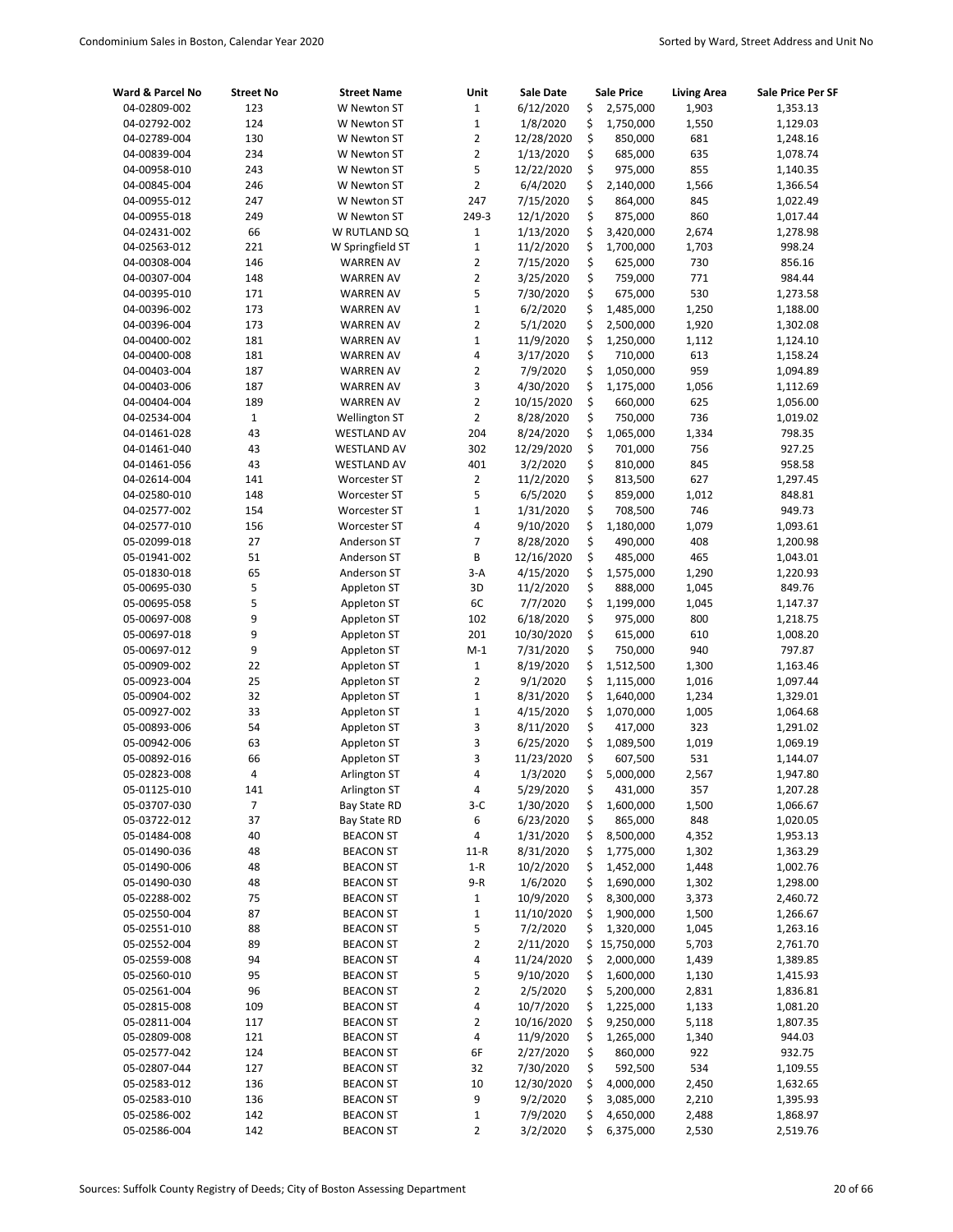| Ward & Parcel No             | <b>Street No</b> | <b>Street Name</b>                   | Unit           | <b>Sale Date</b>       |          | <b>Sale Price</b>      | <b>Living Area</b> | Sale Price Per SF    |
|------------------------------|------------------|--------------------------------------|----------------|------------------------|----------|------------------------|--------------------|----------------------|
| 05-02587-026                 | 144              | <b>BEACON ST</b>                     | 14             | 9/4/2020               | \$       | 2,550,000              | 1,509              | 1,689.86             |
| 05-02752-008                 | 149              | <b>BEACON ST</b>                     | 4              | 3/30/2020              | \$       | 1,075,000              | 901                | 1,193.12             |
| 05-02748-002                 | 157              | <b>BEACON ST</b>                     | $\mathbf 1$    | 10/1/2020              | \$       | 637,500                | 680                | 937.50               |
| 05-02745-022                 | 163              | <b>BEACON ST</b>                     | 9              | 7/1/2020               | \$       | 563,000                | 450                | 1,251.11             |
| 05-02594-002                 | 166              | <b>BEACON ST</b>                     | 1R             | 1/30/2020              | \$       | 560,000                | 626                | 894.57               |
| 05-02741-028                 | 169              | <b>BEACON ST</b>                     | $B-4$          | 4/3/2020               | \$       | 595,000                | 552                | 1,077.90             |
| 05-02738-008                 | 177              | <b>BEACON ST</b>                     | 4              | 2/21/2020              | \$       | 1,900,000              | 1,690              | 1,124.26             |
| 05-02598-104                 | 180              | <b>BEACON ST</b>                     | 16E            | 8/20/2020              | \$       | 1,900,000              | 1,409              | 1,348.47             |
| 05-02598-031                 | 180              | <b>BEACON ST</b>                     | 5В             | 10/30/2020             | \$       | 1,475,000              | 1,293              | 1,140.76             |
| 05-02605-002                 | 190              | <b>BEACON ST</b>                     | 1A             | 9/30/2020              | \$       | 390,000                | 365                | 1,068.49             |
| 05-02730-002                 | 193              | <b>BEACON ST</b>                     | $\mathbf{1}$   | 2/27/2020              | \$       | 2,900,000              | 2,062              | 1,406.40             |
| 05-02729-010                 | 195              | <b>BEACON ST</b>                     | 5              | 12/18/2020             | \$       | 580,000                | 529                | 1,096.41             |
| 05-02729-014                 | 195              | <b>BEACON ST</b>                     | $\overline{7}$ | 8/26/2020              | \$       | 640,000                | 559                | 1,144.90             |
| 05-02626-018                 | 234              | <b>BEACON ST</b>                     | 5В             | 6/5/2020               | \$       | 685,000                | 477                | 1,436.06             |
| 05-02630-004                 | 242              | <b>BEACON ST</b>                     | $\overline{2}$ | 9/4/2020               | \$       | 550,000                | 535                | 1,028.04             |
| 05-02630-016                 | 242              | <b>BEACON ST</b>                     | 8              | 6/26/2020              | \$       | 2,200,000              | 1,986              | 1,107.75             |
| 05-02631-010                 | 244              | <b>BEACON ST</b>                     | 244-2B         | 12/3/2020              | \$       | 680,000                | 639                | 1,064.16             |
| 05-02684-006                 | 247              | <b>BEACON ST</b>                     | 3              | 11/10/2020             | \$       | 415,000                | 410                | 1,012.20             |
| 05-02681-002                 | 255              | <b>BEACON ST</b>                     | $\overline{2}$ | 12/1/2020              | \$       | 663,000                | 661                | 1,003.03             |
| 05-02677-044                 | 259              | <b>BEACON ST</b>                     | 51             | 8/17/2020              | \$       | 775,000                | 854                | 907.49               |
| 05-02676-012                 | 261              | <b>BEACON ST</b>                     | 31             | 7/16/2020              | \$       | 636,000                | 535                | 1,188.79             |
| 05-02641-022                 | 280              | <b>BEACON ST</b>                     | 34             | 3/10/2020              | \$       | 1,550,000              | 1,312              | 1,181.40             |
| 05-02641-035                 | 280              | <b>BEACON ST</b>                     | 51             | 11/19/2020             | \$       | 1,400,000              | 1,530              | 915.03               |
| 05-02666-016                 | 281              | <b>BEACON ST</b>                     | 17             | 6/10/2020              | \$       | 535,000                | 541                | 988.91               |
| 05-03273-004                 | 290              | <b>BEACON ST</b>                     | $\overline{2}$ | 12/1/2020              | \$       | 560,000                | 615                | 910.57               |
| 05-03281-004                 | 306              | <b>BEACON ST</b>                     | $\overline{2}$ | 7/16/2020              | \$       | 1,200,000              | 1,230              | 975.61               |
| 05-03281-006                 | 306              | <b>BEACON ST</b>                     | 3              | 7/16/2020              | \$       | 4,150,000              | 2,864              | 1,449.02             |
| 05-03309-014                 | 315              | <b>BEACON ST</b>                     | 3              | 7/27/2020              | \$       | 1,175,000              | 903                | 1,301.22             |
| 05-03288-014                 | 322              | <b>BEACON ST</b>                     | 6<br>46        | 12/18/2020             | \$       | 840,000                | 715                | 1,174.83             |
| 05-03289-056                 | 324<br>324       | <b>BEACON ST</b>                     | 81             | 1/29/2020<br>1/30/2020 | \$<br>\$ | 2,241,900<br>2,100,000 | 1,745<br>1,337     | 1,284.76             |
| 05-03289-088<br>05-03303-004 | 329              | <b>BEACON ST</b><br><b>BEACON ST</b> | $\overline{2}$ | 1/31/2020              | \$       | 808,000                | 690                | 1,570.68<br>1,171.01 |
| 05-03482-002                 | 340              | <b>BEACON ST</b>                     | $\mathbf 1$    | 12/22/2020             | \$       | 4,000,000              | 2,694              | 1,484.78             |
| 05-03485-020                 | 346              | <b>BEACON ST</b>                     | 10             | 1/29/2020              | \$       | 710,000                | 557                | 1,274.69             |
| 05-03471-002                 | 361              | <b>BEACON ST</b>                     | $\mathbf 1$    | 4/30/2020              | \$       | 2,050,000              | 1,562              | 1,312.42             |
| 05-03467-010                 | 371              | <b>BEACON ST</b>                     | 5              | 4/22/2020              | \$       | 680,000                | 592                | 1,148.65             |
| 05-03495-002                 | 398              | <b>BEACON ST</b>                     | $\mathbf 1$    | 6/16/2020              | \$       | 6,000,000              | 3,494              | 1,717.23             |
| 05-03522-006                 | 409              | <b>BEACON ST</b>                     | 3              | 10/30/2020             | \$       | 655,000                | 684                | 957.60               |
| 05-03501-004                 | 412              | <b>BEACON ST</b>                     | $\overline{2}$ | 12/23/2020             | \$       | 1,100,000              | 1,107              | 993.68               |
| 05-03502-010                 | 414              | <b>BEACON ST</b>                     | 4              | 1/15/2020              | \$       | 2,475,000              | 2,118              | 1,168.56             |
| 05-03662-002                 | 445              | <b>BEACON ST</b>                     | $\mathbf 1$    | 1/10/2020              | \$       | 2,150,000              | 1,964              | 1,094.70             |
| 05-03676-012                 | 458              | <b>BEACON ST</b>                     | 6              | 5/29/2020              | \$       | 1,560,000              | 1,252              | 1,246.01             |
| 05-03654-002                 | 461              | <b>BEACON ST</b>                     | $\mathbf 1$    | 4/28/2020              | \$       | 760,000                | 916                | 829.69               |
| 05-03654-004                 | 461              | <b>BEACON ST</b>                     | 2              | 12/21/2020             | \$       | 950,000                | 1,178              | 806.45               |
| 05-03654-008                 | 461              | <b>BEACON ST</b>                     | 4              | 9/25/2020              | \$       | 1,149,000              | 1,060              | 1,083.96             |
| 05-03654-010                 | 461              | <b>BEACON ST</b>                     | 5              | 6/10/2020              | \$       | 1,367,500              | 1,032              | 1,325.10             |
| 05-03685-018                 | 478              | <b>BEACON ST</b>                     | 6              | 7/13/2020              | \$       | 650,000                | 564                | 1,152.48             |
| 05-03644-164                 | 479              | <b>BEACON ST</b>                     | 479-22         | 11/9/2020              | \$       | 740,000                | 710                | 1,042.25             |
| 05-03686-002                 | 480              | <b>BEACON ST</b>                     | $\mathbf{1}$   | 1/13/2020              | \$       | 3,940,000              | 3,480              | 1,132.18             |
| 05-03687-006                 | 482              | <b>BEACON ST</b>                     | 11             | 10/23/2020             | \$       | 760,000                | 640                | 1,187.50             |
| 05-03644-072                 | 483              | <b>BEACON ST</b>                     | 483-62         | 10/5/2020              | \$       | 900,000                | 690                | 1,304.35             |
| 05-03644-096                 | 483              | <b>BEACON ST</b>                     | 483-76         | 8/3/2020               | \$       | 600,000                | 475                | 1,263.16             |
| 05-03688-008                 | 484              | <b>BEACON ST</b>                     | 4              | 10/30/2020             | \$       | 3,800,000              | 2,320              | 1,637.93             |
| 05-03692-018                 | 492              | <b>BEACON ST</b>                     | 24             | 10/26/2020             | \$       | 1,250,000              | 1,273              | 981.93               |
| 05-03692-040                 | 492              | <b>BEACON ST</b>                     | 43             | 4/14/2020              | \$       | 960,000                | 870                | 1,103.45             |
| 05-03692-082                 | 492              | <b>BEACON ST</b>                     | <b>STH</b>     | 7/7/2020               | \$       | 1,465,000              | 1,660              | 882.53               |
| 05-03881-012                 | 511              | <b>BEACON ST</b>                     | 6              | 7/31/2020              | \$       | 439,700                | 380                | 1,157.11             |
| 05-03698-006                 | 520              | <b>BEACON ST</b>                     | 2A             | 10/30/2020             | \$       | 770,000                | 896                | 859.38               |
| 05-03703-010                 | 534              | <b>BEACON ST</b>                     | 201            | 10/14/2020             | \$       | 486,000                | 491                | 989.82               |
| 05-03703-014                 | 534              | <b>BEACON ST</b>                     | 203            | 8/17/2020              | \$       | 525,000                | 493                | 1,064.91             |
| 05-00916-002                 | 50               | <b>Berkeley ST</b>                   | 5              | 8/17/2020              | \$       | 705,000                | 635                | 1,110.24             |
| 05-01007-036                 | 78               | <b>Berkeley ST</b>                   | 78-5           | 9/21/2020              | \$       | 739,000                | 638                | 1,158.31             |
| 05-01007-010                 | 82               | <b>Berkeley ST</b>                   | $82 - 1$       | 4/30/2020              | \$       | 1,510,000              | 1,436              | 1,051.53             |
| 05-01007-006                 | 84               | <b>Berkeley ST</b>                   | $84-3$         | 4/13/2020              | \$       | 880,000                | 885                | 994.35               |
| 05-02797-018                 | 303              | <b>Berkeley ST</b>                   | 5              | 4/3/2020               | \$       | 3,045,000              | 1,968              | 1,547.26             |
| 05-01185-078                 | 220              | <b>Boylston ST</b>                   | 1013           | 8/20/2020              | \$       | 4,300,000              | 1,432              | 3,002.79             |
| 05-01185-162                 | 220              | <b>Boylston ST</b>                   | 1412           | 1/28/2020              | \$       | 3,150,000              | 1,673              | 1,882.85             |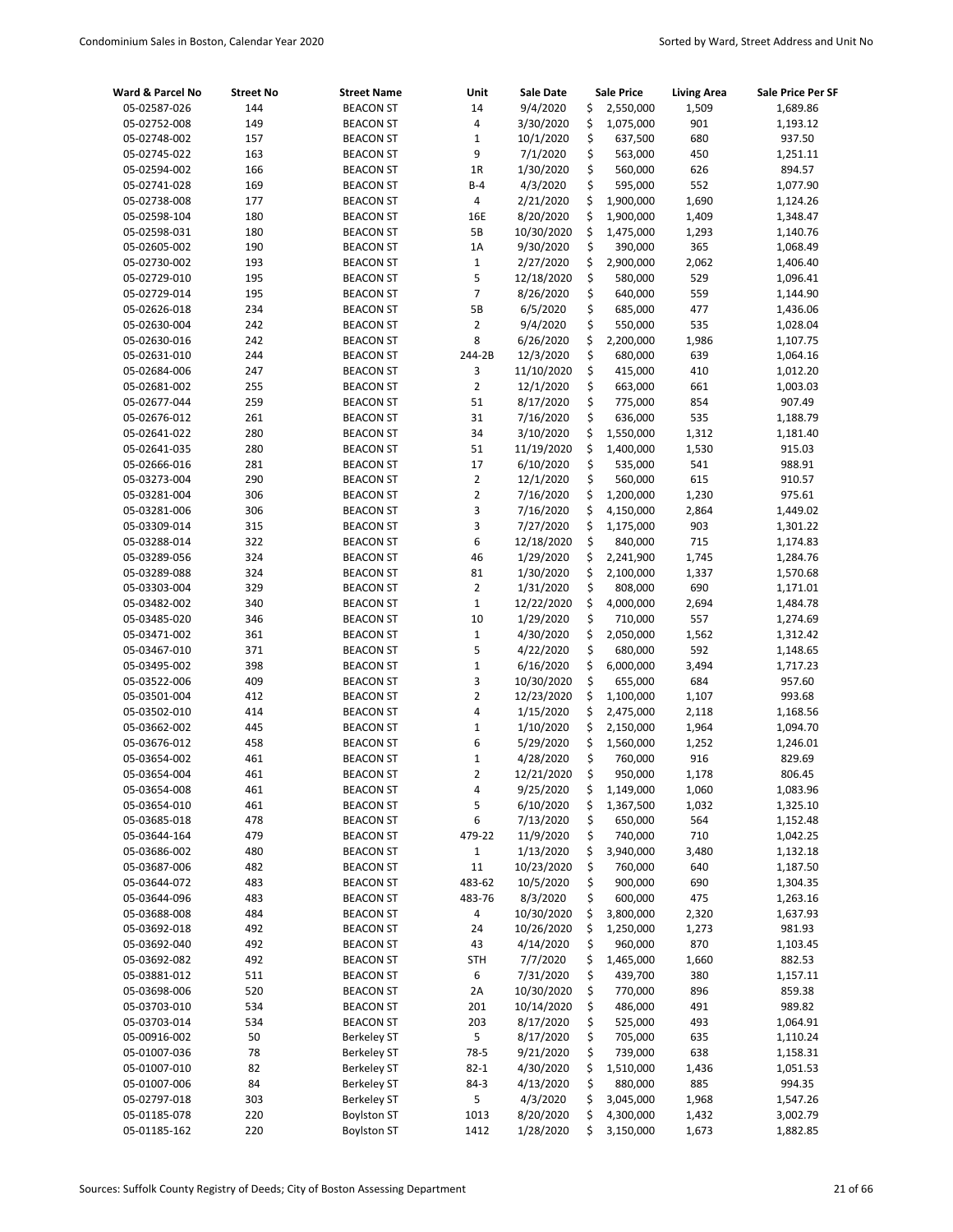| Ward & Parcel No             | <b>Street No</b>      | <b>Street Name</b>                 | Unit             | Sale Date             |          | <b>Sale Price</b>      | <b>Living Area</b> | Sale Price Per SF    |
|------------------------------|-----------------------|------------------------------------|------------------|-----------------------|----------|------------------------|--------------------|----------------------|
| 05-01170-144                 | 300                   | <b>Boylston ST</b>                 | 1002             | 8/31/2020             | \$       | 6,150,000              | 2,583              | 2,380.95             |
| 05-01170-052                 | 300                   | <b>Boylston ST</b>                 | 606              | 12/21/2020            | \$       | 2,550,000              | 2,137              | 1,193.26             |
| 05-01170-068                 | 300                   | <b>Boylston ST</b>                 | 614              | 11/20/2020            | \$       | 2,450,000              | 1,580              | 1,550.63             |
| 05-01170-128                 | 300                   | <b>Boylston ST</b>                 | 905              | 11/17/2020            | \$       | 3,900,000              | 1,932              | 2,018.63             |
| 05-01158-008                 | 410                   | <b>Boylston ST</b>                 | 4                | 7/28/2020             | \$       | 2,270,000              | 2,017              | 1,125.43             |
| 05-01389-008                 | 647                   | <b>Boylston ST</b>                 | 3A               | 3/16/2020             | \$       | 1,715,000              | 1,557              | 1,101.48             |
| 05-04165-102                 | 1111                  | <b>Boylston ST</b>                 | 048              | 8/21/2020             | \$       | 321,888                | 293                | 1,098.59             |
| 05-02511-008                 | 29                    | <b>Brimmer ST</b>                  | 4 & 5            | 1/27/2020             | \$       | 2,800,000              | 2,256              | 1,241.13             |
| 05-02511-014                 | 31                    | <b>Brimmer ST</b>                  | $31 - 2$         | 8/10/2020             | \$       | 1,700,000              | 1,367              | 1,243.60             |
| 05-01052-010                 | 17                    | <b>CAZENOVE ST</b>                 | 204              | 9/30/2020             | \$       | 560,000                | 454                | 1,233.48             |
| 05-01010-004                 | 61                    | <b>Chandler ST</b>                 | $\overline{2}$   | 8/3/2020              | \$       | 2,750,000              | 2,500              | 1,100.00             |
| 05-00994-004                 | 62                    | Chandler ST                        | $\overline{2}$   | 6/15/2020             | \$       | 1,035,000              | 813                | 1,273.06             |
| 05-00990-004                 | 72                    | Chandler ST                        | $\overline{2}$   | 12/30/2020            | \$       | 639,000                | 630                | 1,014.29             |
| 05-00988-002                 | 76                    | Chandler ST                        | $1 - 2$          | 4/16/2020             | \$       | 2,100,000              | 1,807              | 1,162.15             |
| 05-00985-002                 | 82                    | Chandler ST                        | $\mathbf 1$      | 2/14/2020             | \$       | 1,835,000              | 1,386              | 1,323.95             |
| 05-00985-004                 | 82                    | Chandler ST                        | 2                | 2/21/2020             | \$       | 3,050,000              | 2,308              | 1,321.49             |
| 05-00983-006                 | 86                    | Chandler ST                        | 3                | 9/4/2020              | \$       | 1,608,000              | 1,215              | 1,323.46             |
| 05-02394-012                 | 100                   | <b>CHARLES ST</b>                  | $\mathbf 1$      | 8/13/2020             | \$       | 525,000                | 381                | 1,377.95             |
| 05-02439-008                 | 110                   | <b>CHARLES ST</b>                  | 4                | 9/1/2020              | \$       | 640,000                | 452                | 1,415.93             |
| 05-00105-344                 | $\mathbf 1$           | <b>CHARLES STREET SOUTH</b>        | 12H              | 6/17/2020             | \$       | 1,810,000              | 1,571              | 1,152.13             |
| 05-00105-406                 | $\mathbf 1$           | <b>CHARLES STREET SOUTH</b>        | 1504             | 11/30/2020            | \$       | 1,975,000              | 1,699              | 1,162.45             |
| 05-00105-398                 | $\mathbf 1$           | <b>CHARLES STREET SOUTH</b>        | 15G              | 11/13/2020            | \$       | 1,950,000              | 1,715              | 1,137.03             |
| 05-00105-072                 | $\mathbf 1$           | <b>CHARLES STREET SOUTH</b>        | 4G               | 7/15/2020             | \$       | 1,900,000              | 1,753              | 1,083.86             |
| 05-00105-104                 | 1                     | <b>CHARLES STREET SOUTH</b>        | 5D               | 3/10/2020             | \$       | 2,250,000              | 1,986              | 1,132.93             |
| 05-00105-174                 | $\mathbf 1$           | <b>CHARLES STREET SOUTH</b>        | 7A               | 7/10/2020             | \$       | 1,170,000              | 944                | 1,239.41             |
| 05-00105-246                 | $\mathbf 1$           | <b>CHARLES STREET SOUTH</b>        | 810              | 7/9/2020              | \$       | 1,277,500              | 1,294              | 987.25               |
| 05-00105-226                 | $\mathbf{1}$          | <b>CHARLES STREET SOUTH</b>        | 8H               | 12/1/2020             | \$       | 1,800,000              | 1,571              | 1,145.77             |
| 05-00105-256                 | $\mathbf 1$           | <b>CHARLES STREET SOUTH</b>        | 9E               | 9/30/2020             | \$       | 2,275,000              | 1,877              | 1,212.04             |
| 05-00105-458                 | 1                     | <b>CHARLES STREET SOUTH</b>        | PH-104           | 3/2/2020              | \$       | 2,395,000              | 1,788              | 1,339.49             |
| 05-03870-230                 | 4                     | <b>CHARLESGATE EAST</b>            | 107              | 8/21/2020             | \$       | 590,000                | 576                | 1,024.31             |
| 05-03870-238                 | 4                     | <b>CHARLESGATE EAST</b>            | 204              | 5/1/2020              | \$       | 1,152,500              | 1,127              | 1,022.63             |
| 05-03870-252                 | 4                     | CHARLESGATE EAST                   | 304              | 4/6/2020              | \$       | 1,200,000              | 1,130              | 1,061.95             |
| 05-03870-278                 | 4                     | <b>CHARLESGATE EAST</b>            | 503              | 6/22/2020             | \$       | 788,000                | 683                | 1,153.73             |
| 05-03870-306                 | 4                     | <b>CHARLESGATE EAST</b>            | 702              | 11/6/2020             | \$       | 790,000                | 712                | 1,109.55             |
| 05-03707-002                 | 60                    | <b>CHARLESGATE WEST</b>            | B-A              | 4/2/2020              | \$       | 585,000                | 650                | 900.00               |
| 05-01588-002                 | 33                    | <b>CHESTNUT ST</b>                 | $\mathbf 1$      | 7/31/2020             | \$       | 1,800,000              | 1,820              | 989.01               |
| 05-02281-018                 | 82                    | <b>CHESTNUT ST</b>                 | 23               | 9/3/2020              | \$       | 665,000                | 684                | 972.22               |
| 05-02533-003                 | 109<br>53             | <b>CHESTNUT ST</b><br>Clarendon ST | $\mathbf 1$      | 8/11/2020             | \$       | 965,000                | 1,030              | 936.89               |
| 05-01063-008                 |                       |                                    | $\mathbf 1$<br>3 | 12/4/2020             | \$       | 1,195,000              | 1,086              | 1,100.37             |
| 05-01063-012                 | 53                    | Clarendon ST                       | 7                | 9/15/2020             | \$<br>\$ | 1,420,000              | 1,118              | 1,270.13             |
| 05-02704-016<br>05-01226-118 | 278<br>$\overline{2}$ | Clarendon ST<br>COMMONWEALTH AV    | $14-E$           | 6/2/2020<br>1/23/2020 | \$       | 1,221,595<br>2,000,000 | 1,047<br>1,150     | 1,166.76<br>1,739.13 |
| 05-01211-008                 | 34                    | COMMONWEALTH AV                    | 4                | 2/28/2020             | \$       | 1,476,000              | 1,251              | 1,179.86             |
| 05-01278-044                 | 50                    | COMMONWEALTH AV                    | 602              | 8/25/2020             | \$       | 1,425,000              | 1,215              | 1,172.84             |
| 05-01278-048                 | 50                    | COMMONWEALTH AV                    | 604              | 10/29/2020            | \$       | 1,525,000              | 1,210              | 1,260.33             |
| 05-01278-072                 | 50                    | COMMONWEALTH AV                    | 901              | 2/18/2020             | \$       | 1,728,750              | 1,225              | 1,411.22             |
| 05-02891-018                 | 63                    | COMMONWEALTH AV                    | $\overline{2}$   | 12/18/2020            | \$       | 2,275,000              | 1,588              | 1,432.62             |
| 05-01266-052                 | 76                    | COMMONWEALTH AV                    | 76-9             | 9/11/2020             | \$       | 560,000                | 523                | 1,070.75             |
| 05-01260-021                 | 90                    | COMMONWEALTH AV                    | 7                | 11/30/2020            | \$       | 2,275,000              | 1,787              | 1,273.08             |
| 05-02925-002                 | 113                   | COMMONWEALTH AV                    | $\mathbf 1$      | 11/25/2020            | \$       | 435,000                | 485                | 896.91               |
| 05-01357-004                 | 114                   | COMMONWEALTH AV                    | 2                | 11/9/2020             | \$       | 1,310,000              | 1,215              | 1,078.19             |
| 05-01357-006                 | 114                   | COMMONWEALTH AV                    | 3                | 3/18/2020             | \$       | 1,925,000              | 1,538              | 1,251.63             |
| 05-01348-002                 | 132                   | COMMONWEALTH AV                    | $\mathbf 1$      | 7/13/2020             | \$       | 405,000                | 465                | 870.97               |
| 05-02935-012                 | 133                   | COMMONWEALTH AV                    | 6                | 12/30/2020            | \$       | 2,495,000              | 1,994              | 1,251.25             |
| 05-01383-082                 | 160                   | COMMONWEALTH AV                    | 216              | 12/4/2020             | \$       | 480,000                | 460                | 1,043.48             |
| 05-01383-156                 | 160                   | COMMONWEALTH AV                    | 413              | 2/13/2020             | \$       | 1,005,000              | 977                | 1,028.66             |
| 05-01383-208                 | 160                   | COMMONWEALTH AV                    | 518              | 5/8/2020              | \$       | 1,725,000              | 1,423              | 1,212.23             |
| 05-01383-248                 | 160                   | COMMONWEALTH AV                    | 618              | 6/1/2020              | \$       | 1,700,000              | 1,437              | 1,183.02             |
| 05-02943-002                 | 167                   | COMMONWEALTH AV                    | 1                | 2/28/2020             | \$       | 1,150,000              | 1,243              | 925.18               |
| 05-02944-002                 | 169                   | COMMONWEALTH AV                    | $\mathbf{1}$     | 7/2/2020              | \$       | 2,910,000              | 2,933              | 992.16               |
| 05-01382-040                 | 180                   | COMMONWEALTH AV                    | 18               | 11/18/2020            | \$       | 960,000                | 1,035              | 927.54               |
| 05-01382-050                 | 180                   | COMMONWEALTH AV                    | 23               | 4/15/2020             | \$       | 970,000                | 1,070              | 906.54               |
| 05-01382-018                 | 180                   | COMMONWEALTH AV                    | 7                | 3/10/2020             | \$       | 1,299,000              | 1,070              | 1,214.02             |
| 05-01382-020                 | 180                   | COMMONWEALTH AV                    | 8                | 8/7/2020              | \$       | 975,000                | 925                | 1,054.05             |
| 05-01382-002                 | 180                   | COMMONWEALTH AV                    | А                | 7/31/2020             | \$       | 720,000                | 812                | 886.70               |
| 05-02951-002                 | 183                   | COMMONWEALTH AV                    | $\mathbf 1$      | 3/27/2020             | \$       | 2,235,000              | 1,946              | 1,148.51             |
| 05-01380-044                 | 186                   | COMMONWEALTH AV                    | 14               | 1/24/2020             | \$       | 925,000                | 849                | 1,089.52             |
|                              |                       |                                    |                  |                       |          |                        |                    |                      |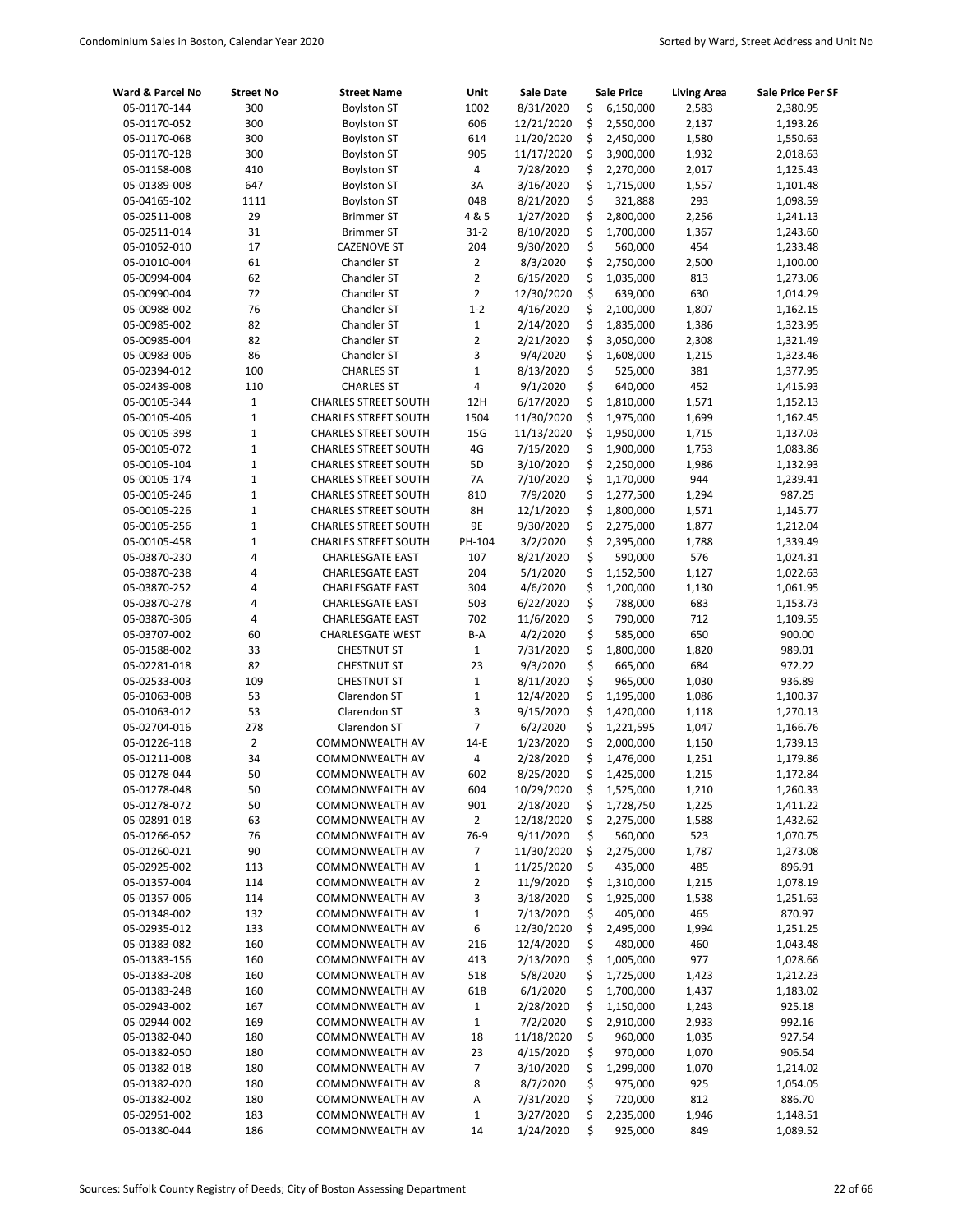| Ward & Parcel No             | <b>Street No</b> | <b>Street Name</b>           | Unit           | Sale Date              |          | <b>Sale Price</b>    | <b>Living Area</b> | Sale Price Per SF    |
|------------------------------|------------------|------------------------------|----------------|------------------------|----------|----------------------|--------------------|----------------------|
| 05-01380-022                 | 188              | COMMONWEALTH AV              | 16             | 9/18/2020              | \$       | 1,057,500            | 1,234              | 856.97               |
| 05-01380-014                 | 190              | COMMONWEALTH AV              | 190-6          | 1/31/2020              | \$       | 585,000              | 519                | 1,127.17             |
| 05-01380-002                 | 190              | COMMONWEALTH AV              | 190-B          | 5/21/2020              | \$       | 882,500              | 1,361              | 648.42               |
| 05-02952-018                 | 191              | COMMONWEALTH AV              | 33             | 3/2/2020               | \$       | 2,225,000            | 1,740              | 1,278.74             |
| 05-02952-024                 | 191              | COMMONWEALTH AV              | 43             | 12/4/2020              | \$       | 1,950,000            | 1,734              | 1,124.57             |
| 05-03374-014                 | 205              | COMMONWEALTH AV              | $\overline{7}$ | 9/1/2020               | \$       | 2,485,000            | 1,801              | 1,379.79             |
| 05-03386-025                 | 233              | COMMONWEALTH AV              | 5              | 11/19/2020             | \$       | 930,000              | 878                | 1,059.23             |
| 05-03196-006                 | 254              | COMMONWEALTH AV              | 3              | 12/18/2020             | \$       | 1,450,000            | 1,081              | 1,341.35             |
| 05-03398-012                 | 257              | COMMONWEALTH AV              | 6              | 7/30/2020              | \$       | 3,500,000            | 2,527              | 1,385.04             |
| 05-03399-018                 | 261              | COMMONWEALTH AV              | $\overline{7}$ | 11/25/2020             | \$       | 1,892,500            | 1,146              | 1,651.40             |
| 05-03187-006                 | 280              | COMMONWEALTH AV              | $G-3$          | 4/10/2020              | \$       | 455,000              | 515                | 883.50               |
| 05-03187-012                 | 280              | COMMONWEALTH AV              | $G-7$          | 9/10/2020              | \$       | 475,000              | 547                | 868.37               |
| 05-03565-006                 | 283              | COMMONWEALTH AV              | 3              | 12/1/2020              | \$       | 1,900,000            | 1,547              | 1,228.18             |
| 05-03076-048                 | 290              | COMMONWEALTH AV              | 20             | 10/9/2020              | \$       | 358,000              | 175                | 2,045.71             |
| 05-03076-058                 | 290              | COMMONWEALTH AV              | 25             | 12/14/2020             | \$       | 1,560,000            | 1,295              | 1,204.63             |
| 05-03076-006                 | 290              | COMMONWEALTH AV              | $\mathsf C$    | 9/4/2020               | \$       | 527,000              | 455                | 1,158.24             |
| 05-03569-056                 | 293              | COMMONWEALTH AV              | 5D             | 6/19/2020              | \$       | 590,000              | 500                | 1,180.00             |
| 05-03069-010                 | 306              | COMMONWEALTH AV              | 5              | 3/12/2020              | \$       | 1,360,000            | 1,072              | 1,268.66             |
| 05-03575-055                 | 311              | COMMONWEALTH AV              | 61             | 7/24/2020              | \$       | 1,456,000            | 1,050              | 1,386.67             |
| 05-03025-004                 | 342              | <b>COMMONWEALTH AV</b>       | $\overline{2}$ | 1/7/2020               | \$       | 462,500              | 500                | 925.00               |
| 05-03590-020                 | 345              | COMMONWEALTH AV              | 8              | 1/13/2020              | \$       | 1,010,000            | 1,125              | 897.78               |
| 05-03015-094                 | 362              | COMMONWEALTH AV              | $5-A$          | 4/21/2020              | \$       | 927,000              | 790                | 1,173.42             |
| 05-03818-020                 | 373              | COMMONWEALTH AV              | 302            | 4/29/2020              | \$       | 839,000              | 764                | 1,098.17             |
| 05-03820-016                 | 377              | COMMONWEALTH AV              | 8              | 1/21/2020              | \$       | 545,000              | 453                | 1,203.09             |
| 05-03810-082                 | 390              | COMMONWEALTH AV              | 411            | 6/1/2020               | \$       | 1,115,000            | 1,349              | 826.54               |
| 05-03810-114                 | 390              | COMMONWEALTH AV              | 601            | 3/30/2020              | \$       | 700,000              | 915                | 765.03               |
| 05-03809-184                 | 416              | COMMONWEALTH AV              | 610            | 9/25/2020              | \$       | 720,000              | 673                | 1,069.84             |
| 05-03809-196                 | 416              | <b>COMMONWEALTH AV</b>       | 617            | 12/30/2020             | \$       | 775,000              | 1,041              | 744.48               |
| 05-03894-012                 | 463              | COMMONWEALTH AV              | 6              | 12/31/2020             | \$       | 562,500              | 668                | 842.07               |
| 05-03916-550                 | 464              | COMMONWEALTH AV              | 43             | 4/1/2020               | \$       | 890,000              | 937                | 949.84               |
| 05-03916-102                 | 466              | COMMONWEALTH AV              | 806            | 3/16/2020              | \$       | 605,000              | 623                | 971.11               |
| 05-01312-085                 | 265              | DARTMOUTH ST                 | 4H             | 11/18/2020             | \$       | 651,000              | 560                | 1,162.50             |
| 05-01312-090                 | 265              | DARTMOUTH ST                 | 4M<br>5C       | 12/16/2020             | \$<br>\$ | 590,000              | 483                | 1,221.53             |
| 05-01312-093                 | 265              | DARTMOUTH ST                 | 6D             | 8/3/2020               | \$       | 697,500              | 625<br>480         | 1,116.00             |
| 05-01312-111<br>05-02971-048 | 265<br>314       | DARTMOUTH ST<br>DARTMOUTH ST | В              | 9/30/2020<br>1/31/2020 | \$       | 550,000<br>6,150,000 |                    | 1,145.83<br>1,787.79 |
| 05-03200-006                 | 29               | Fairfield ST                 | $\overline{2}$ | 4/30/2020              | \$       | 2,625,000            | 3,440<br>2,006     | 1,308.57             |
| 05-03200-008                 | 29               | Fairfield ST                 | 3              | 1/27/2020              | \$       | 2,850,000            | 2,080              | 1,370.19             |
| 05-03245-002                 | 34               | Fairfield ST                 | $34-1$         | 5/6/2020               | \$       | 750,000              | 732                | 1,024.59             |
| 05-00251-004                 | 20               | Fayette ST                   | 2              | 7/13/2020              | \$       | 1,200,000            | 1,120              | 1,071.43             |
| 05-00244-004                 | 34               | Fayette ST                   | $\overline{2}$ | 7/30/2020              | \$       | 1,875,000            | 1,832              | 1,023.47             |
| 05-00735-002                 | 52               | Fayette ST                   | $\mathbf{1}$   | 7/30/2020              | \$       | 1,179,500            | 1,130              | 1,043.81             |
| 05-02187-010                 | $1\,$            | <b>GARDEN ST</b>             | 4              | 12/30/2020             | \$       | 840,000              | 950                | 884.21               |
| 05-02187-012                 | $\mathbf 1$      | GARDEN ST                    | 5              | 5/4/2020               | \$       | 700,000              | 688                | 1,017.44             |
| 05-02184-010                 | 18               | <b>GARDEN ST</b>             | 4              | 2/19/2020              | \$       | 890,000              | 920                | 967.39               |
| 05-02142-018                 | 45               | <b>GARDEN ST</b>             | 45-A           | 6/30/2020              | \$       | 527,000              | 550                | 958.18               |
| 05-03528-004                 | 6                | Gloucester ST                | 2              | 5/11/2020              | \$       | 985,000              | 900                | 1,094.44             |
| 05-03529-008                 | 8                | Gloucester ST                | $\mathbf 2$    | 6/3/2020               | \$       | 848,000              | 808                | 1,049.50             |
| 05-03529-022                 | 8                | Gloucester ST                | 9              | 6/4/2020               | \$       | 1,150,000            | 1,175              | 978.72               |
| 05-03409-006                 | 9                | Gloucester ST                | 3              | 11/5/2020              | \$       | 1,237,500            | 1,110              | 1,114.86             |
| 05-03408-008                 | $11\,$           | Gloucester ST                | 4              | 8/14/2020              | \$       | 1,100,000            | 1,200              | 916.67               |
| 05-03561-002                 | 12               | Gloucester ST                | $\mathbf 1$    | 10/14/2020             | \$       | 750,000              | 477                | 1,572.33             |
| 05-03561-004                 | 12               | Gloucester ST                | 2              | 5/5/2020               | \$       | 749,000              | 599                | 1,250.42             |
| 05-03561-006                 | 12               | Gloucester ST                | 3              | 11/23/2020             | \$       | 710,000              | 751                | 945.41               |
| 05-03561-008                 | 12               | Gloucester ST                | 4              | 3/27/2020              | \$       | 1,800,000            | 1,732              | 1,039.26             |
| 05-03406-014                 | 13               | Gloucester ST                | $13 - 3$       | 2/28/2020              | \$       | 1,000,000            | 770                | 1,298.70             |
| 05-03564-004                 | 20               | Gloucester ST                | 2              | 1/27/2020              | \$       | 2,500,000            | 2,030              | 1,231.53             |
| 05-02018-002                 | $\mathbf 1$      | <b>GOODWIN PL</b>            | $\mathbf 1$    | 11/12/2020             | \$       | 775,000              | 758                | 1,022.43             |
| 05-02018-006                 | $\mathbf{1}$     | <b>GOODWIN PL</b>            | 3              | 6/5/2020               | \$       | 590,000              | 425                | 1,388.24             |
| 05-02023-002                 | 6                | <b>GOODWIN PL</b>            | B              | 9/4/2020               | \$       | 340,000              | 235                | 1,446.81             |
| 05-02094-020                 | 30               | <b>GROVE ST</b>              | 10             | 6/4/2020               | \$       | 435,000              | 385                | 1,129.87             |
| 05-02093-014                 | 34               | <b>GROVE ST</b>              | 7              | 11/16/2020             | \$       | 452,000              | 375                | 1,205.33             |
| 05-01961-020                 | 53               | <b>GROVE ST</b>              | $53 - 4$       | 12/2/2020              | \$       | 1,820,000            | 1,315              | 1,384.03             |
| 05-03067-012                 | 40               | Hereford ST                  | 6              | 12/21/2020             | \$       | 1,525,000            | 1,397              | 1,091.62             |
| 05-02163-010                 | 31               | <b>IRVING ST</b>             | $31 - 5$       | 8/6/2020               | \$       | 535,000              | 380                | 1,407.89             |
| 05-02163-028                 | 33               | <b>IRVING ST</b>             | $33 - 4$       | 7/17/2020              | \$       | 545,000              | 390                | 1,397.44             |
| 05-01139-004                 | $11\,$           | Isabella ST                  | $\overline{2}$ | 9/25/2020              | \$       | 1,369,000            | 1,099              | 1,245.68             |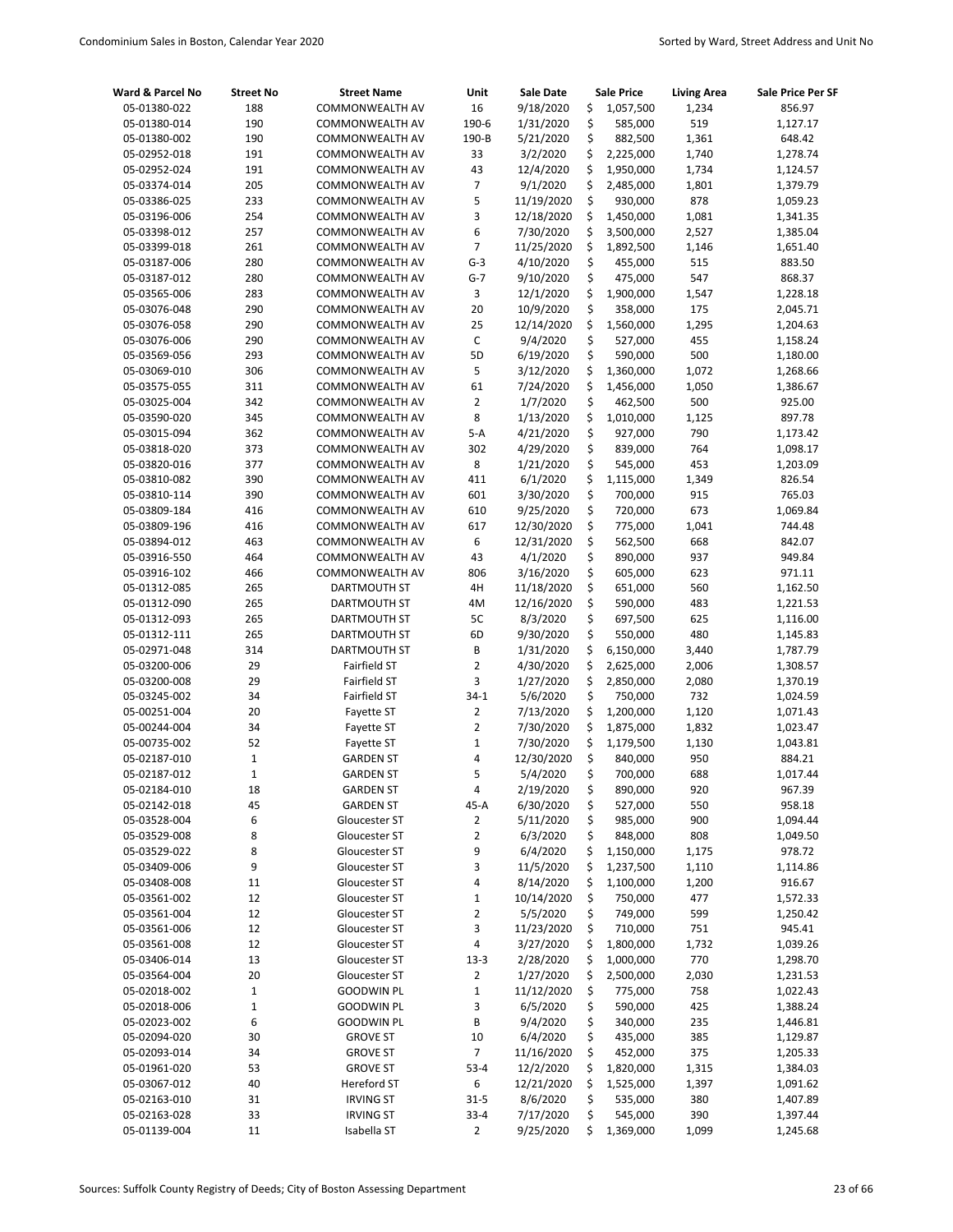| Ward & Parcel No             | <b>Street No</b> | <b>Street Name</b>               | Unit                    | <b>Sale Date</b>      |          | <b>Sale Price</b>  | <b>Living Area</b> | Sale Price Per SF    |
|------------------------------|------------------|----------------------------------|-------------------------|-----------------------|----------|--------------------|--------------------|----------------------|
| 05-01139-006                 | 11               | Isabella ST                      | 3                       | 9/29/2020             | \$       | 1,110,000          | 941                | 1,179.60             |
| 05-01121-010                 | 12               | Isabella ST                      | 5                       | 3/13/2020             | \$       | 441,000            | 367                | 1,201.63             |
| 05-01143-002                 | 27               | Isabella ST                      | $\mathbf 1$             | 4/21/2020             | \$       | 2,335,000          | 2,065              | 1,130.75             |
| 05-01143-006                 | 27               | Isabella ST                      | 3                       | 2/7/2020              | \$       | 3,325,000          | 2,592              | 1,282.79             |
| 05-01111-028                 | 40               | Isabella ST                      | 5W                      | 1/17/2020             | \$       | 1,650,000          | 1,470              | 1,122.45             |
| 05-04224-028                 | 86               | Jersey ST                        | $6 - 33$                | 7/10/2020             | \$       | 555,000            | 619                | 896.61               |
| 05-01601-042                 | 3                | Joy ST                           | $\mathbf 1$             | 9/21/2020             | \$       | 4,000,000          | 2,823              | 1,416.93             |
| 05-01601-012                 | 4                | Joy ST                           | $\mathbf 1$             | 6/8/2020              | \$       | 4,300,000          | 2,754              | 1,561.37             |
| 05-01626-006                 | 9                | Joy ST                           | 3                       | 12/14/2020            | \$       | 1,425,000          | 1,250              | 1,140.00             |
| 05-01631-004                 | 19               | Joy ST                           | D                       | 3/17/2020             | \$       | 1,425,000          | 1,206              | 1,181.59             |
| 05-01887-004                 | 20               | Joy ST                           | $\overline{2}$          | 4/2/2020              | \$       | 640,000            | 579                | 1,105.35             |
| 05-00958-004                 | 15               | <b>LAWRENCE ST</b>               | $\overline{2}$          | 12/9/2020             | \$       | 1,100,000          | 974                | 1,129.36             |
| 05-02777-008                 | $\mathbf 1$      | Marlborough ST                   | 4                       | 8/5/2020              | \$       | 1,795,000          | 1,225              | 1,465.31             |
| 05-02780-004                 | 7                | Marlborough ST                   | $\overline{2}$          | 1/23/2020             | \$       | 5,530,000          | 2,716              | 2,036.08             |
| 05-02844-004                 | 24               | Marlborough ST                   | $\overline{2}$          | 11/10/2020            | \$       | 1,730,000          | 1,338              | 1,292.97             |
| 05-02842-004                 | 28               | Marlborough ST                   | $\overline{2}$          | 1/8/2020              | \$       | 2,530,000          | 1,896              | 1,334.39             |
| 05-02842-008                 | 28               | Marlborough ST                   | 4                       | 4/1/2020              | \$       | 1,470,000          | 963                | 1,526.48             |
| 05-02761-010                 | 65               | Marlborough ST                   | 4                       | 4/17/2020             | \$       | 1,755,000          | 1,304              | 1,345.86             |
| 05-02867-006                 | 76               | Marlborough ST                   | 36                      | 6/17/2020             | \$       | 1,225,000          | 950                | 1,289.47             |
| 05-02865-004                 | 80               | Marlborough ST                   | 2                       | 7/31/2020             | \$       | 970,000            | 777                | 1,248.39             |
| 05-02865-010                 | 80               | Marlborough ST                   | 5                       | 10/1/2020             | \$       | 542,000            | 428                | 1,266.36             |
| 05-02863-018                 | 86               | Marlborough ST                   | 9                       | 4/14/2020             | \$       | 1,805,000          | 1,531              | 1,178.97             |
| 05-02706-016                 | 103              | Marlborough ST                   | 8                       | 6/1/2020              | \$       | 650,000            | 500                | 1,300.00             |
| 05-02918-012                 | 106              | Marlborough ST                   | 6                       | 1/27/2020             | \$       | 1,010,000          | 810                | 1,246.91             |
| 05-02918-014                 | 106              | Marlborough ST                   | $\overline{7}$          | 12/22/2020            | \$       | 1,129,045          | 920                | 1,227.22             |
| 05-02710-002                 | 111              | Marlborough ST                   | B                       | 4/3/2020              | \$       | 975,000            | 905                | 1,077.35             |
| 05-02714-012                 | 119              | Marlborough ST                   | 6                       | 3/6/2020              | \$       | 649,000            | 580                | 1,118.97             |
| 05-02715-006                 | 121              | Marlborough ST                   | 3                       | 3/5/2020              | \$       | 1,650,000          | 1,187              | 1,390.06             |
| 05-02898-016                 | 146              | Marlborough ST                   | 8                       | 4/30/2020             | \$       | 695,000            | 569                | 1,221.44             |
| 05-02642-006                 | 163              | Marlborough ST                   | 3                       | 10/16/2020            | \$       | 1,268,801          | 1,609              | 788.56               |
| 05-02647-014                 | 175              | Marlborough ST                   | $\overline{2}$          | 5/15/2020             | \$       | 4,550,000          | 4,171              | 1,090.87             |
| 05-02960-010                 | 184              | Marlborough ST                   | 5                       | 12/29/2020            | \$       | 660,000            | 454                | 1,453.74             |
| 05-02960-012                 | 184              | Marlborough ST                   | 6                       | 7/31/2020             | \$       | 860,000            | 596                | 1,442.95             |
| 05-02658-014                 | 199              | Marlborough ST                   | 302                     | 10/2/2020             | \$       | 465,000            | 352                | 1,321.02             |
| 05-03326-002                 | 227              | Marlborough ST                   | 2                       | 12/29/2020            | \$       | 395,000            | 280                | 1,410.71             |
| 05-03365-002                 | 230              | Marlborough ST                   | $\mathbf 1$             | 10/23/2020            | \$       | 2,750,000          | 2,796              | 983.55               |
| 05-03363-004                 | 234              | Marlborough ST                   | $\overline{2}$          | 11/23/2020            | \$       | 1,070,000          | 992                | 1,078.63             |
| 05-03363-006                 | 234              | Marlborough ST                   | 3                       | 1/15/2020             | \$       | 1,275,000          | 1,158              | 1,101.04             |
| 05-03360-020                 | 240              | Marlborough ST                   | $4 - B$                 | 2/20/2020             | \$       | 585,000            | 549                | 1,065.57             |
| 05-03337-004                 | 251              | Marlborough ST                   | $\overline{2}$<br>8     | 7/31/2020             | \$       | 2,485,000          | 1,503              | 1,653.36             |
| 05-03337-016                 | 251<br>257       | Marlborough ST                   | $\overline{2}$          | 10/16/2020            | \$<br>\$ | 5,350,000          | 2,773              | 1,929.32             |
| 05-03340-004<br>05-03341-008 | 259              | Marlborough ST<br>Marlborough ST | 4                       | 8/7/2020<br>1/13/2020 | \$       | 490,000<br>670,000 | 449<br>635         | 1,091.31<br>1,055.12 |
| 05-03349-006                 | 276              | Marlborough ST                   | $\overline{2}$          | 1/24/2020             | \$       | 2,600,000          | 2,605              | 998.08               |
| 05-03530-006                 | 337              | Marlborough ST                   | 2                       | 8/7/2020              | \$       | 1,148,000          | 777                | 1,477.48             |
| 05-03555-002                 | 342              | Marlborough ST                   | $\mathbf 1$             | 12/7/2020             | \$       | 2,150,000          | 1,386              | 1,551.23             |
| 05-03551-006                 | 350              | Marlborough ST                   | 3                       | 1/8/2020              | \$       | 780,000            | 790                | 987.34               |
| 05-03616-004                 | 364              | Marlborough ST                   | $B-2$                   | 7/15/2020             | \$       | 360,000            | 312                | 1,153.85             |
| 05-03624-008                 | 373              | Marlborough ST                   | 4                       | 10/8/2020             | \$       | 2,110,000          | 1,536              | 1,373.70             |
| 05-03628-002                 | 381              | Marlborough ST                   | 1                       | 7/30/2020             | \$       | 750,000            | 627                | 1,196.17             |
| 05-03606-018                 | 388              | Marlborough ST                   | 8                       | 3/9/2020              | \$       | 715,000            | 538                | 1,329.00             |
| 05-03634-006                 | 393              | Marlborough ST                   | 3                       | 8/26/2020             | \$       | 435,000            | 313                | 1,389.78             |
| 05-03599-008                 | 402              | Marlborough ST                   | 4                       | 11/3/2020             | \$       | 1,250,000          | 1,084              | 1,153.14             |
| 05-03597-002                 | 406              | Marlborough ST                   | $\mathbf 1$             | 10/30/2020            | \$       | 1,950,000          | 1,821              | 1,070.84             |
| 05-03597-004                 | 406              | Marlborough ST                   | $\mathbf 2$             | 12/18/2020            | \$       | 1,525,000          | 1,330              | 1,146.62             |
| 05-03643-006                 | 411              | Marlborough ST                   | $\overline{\mathbf{c}}$ | 5/6/2020              | \$       | 1,150,000          | 980                | 1,173.47             |
| 05-03596-042                 | 416              | Marlborough ST                   | 303                     | 10/30/2020            | \$       | 765,000            | 801                | 955.06               |
| 05-03596-092                 | 416              | Marlborough ST                   | 604                     | 8/18/2020             | \$       | 760,000            | 749                | 1,014.69             |
| 05-03859-008                 | 437              | Marlborough ST                   | 437-22                  | 10/13/2020            | \$       | 484,000            | 314                | 1,541.40             |
| 05-00231-002                 | $\mathbf{1}$     | Melrose ST                       | $\mathbf{1}$            | 5/1/2020              | \$       | 542,000            | 480                | 1,129.17             |
| 05-00231-004                 | 1                | Melrose ST                       | 2                       | 8/3/2020              | \$       | 629,000            | 625                | 1,006.40             |
| 05-00224-002                 | 15               | Melrose ST                       | $\mathbf 1$             | 10/28/2020            | \$       | 1,225,000          | 1,250              | 980.00               |
| 05-00180-002                 | 18               | Melrose ST                       | $\mathbf 1$             | 5/27/2020             | \$       | 1,045,000          | 981                | 1,065.24             |
| 05-00222-004                 | 19               | Melrose ST                       | $\overline{\mathbf{c}}$ | 7/2/2020              | \$       | 400,000            | 520                | 769.23               |
| 05-00184-002                 | 26               | Melrose ST                       | $\mathbf 1$             | 4/21/2020             | \$       | 875,000            | 825                | 1,060.61             |
| 05-00184-008                 | 26               | Melrose ST                       | 4                       | 11/12/2020            | \$       | 1,160,000          | 1,310              | 885.50               |
| 05-01596-020                 | 26               | MT VERNON ST                     | 5F                      | 3/2/2020              | \$       | 589,000            | 518                | 1,137.07             |
|                              |                  |                                  |                         |                       |          |                    |                    |                      |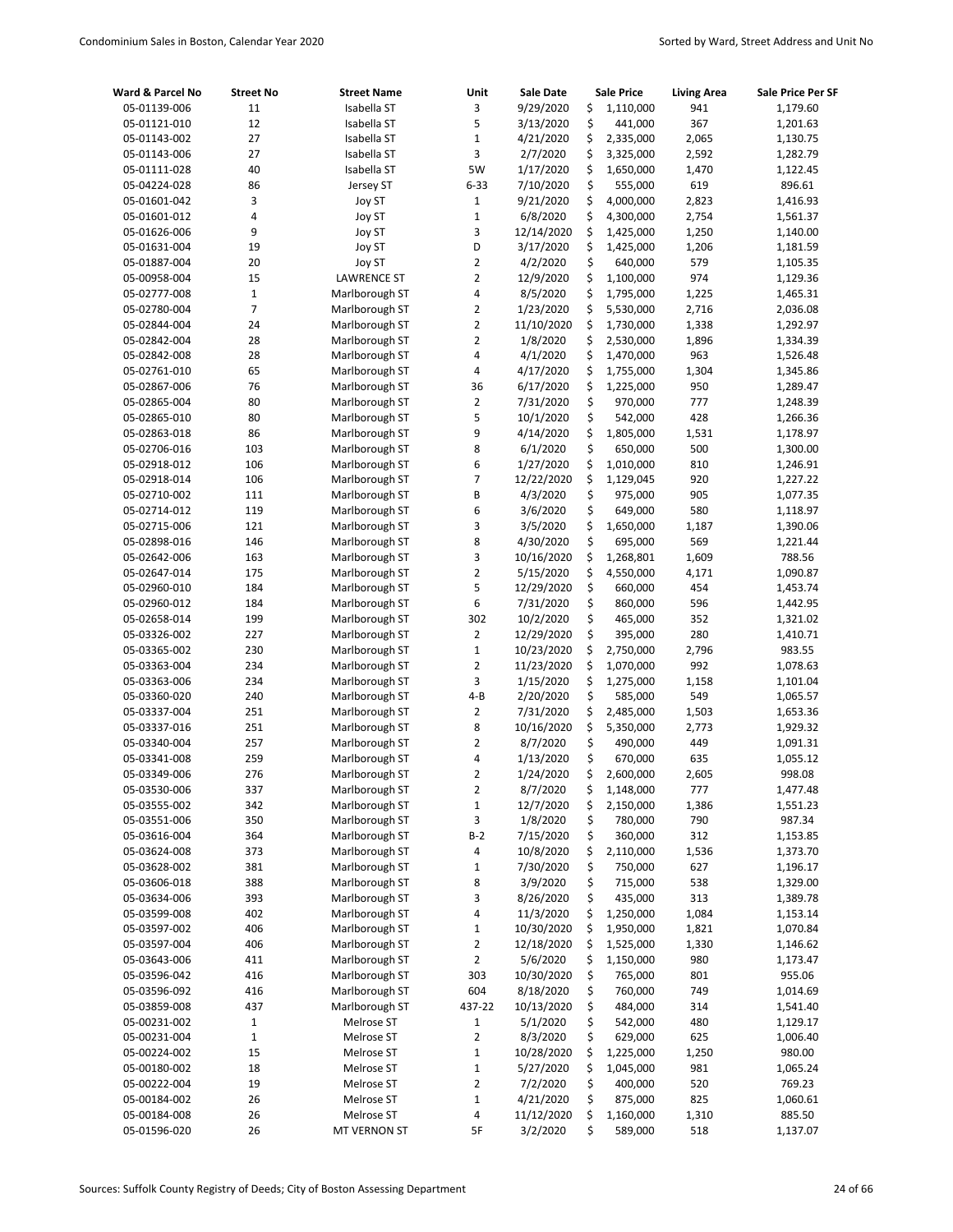| Ward & Parcel No             | <b>Street No</b> | <b>Street Name</b>                | Unit              | <b>Sale Date</b>       |          | <b>Sale Price</b>      | <b>Living Area</b> | Sale Price Per SF    |
|------------------------------|------------------|-----------------------------------|-------------------|------------------------|----------|------------------------|--------------------|----------------------|
| 05-01648-004                 | 33               | <b>MT VERNON ST</b>               | $\overline{2}$    | 10/8/2020              | \$       | 1,450,000              | 889                | 1,631.05             |
| 05-01572-024                 | 40               | MT VERNON ST                      | 5B                | 8/31/2020              | \$       | 1,750,000              | 1,369              | 1,278.31             |
| 05-01687-016                 | 45               | MT VERNON ST                      | $4-A$             | 9/10/2020              | \$       | 998,000                | 1,080              | 924.07               |
| 05-01695-007                 | 61               | MT VERNON ST                      | G                 | 3/26/2020              | \$       | 830,000                | 831                | 998.80               |
| 05-01697-008                 | 65               | <b>MT VERNON ST</b>               | $65 - 4$          | 12/23/2020             | \$       | 1,375,000              | 1,198              | 1,147.75             |
| 05-01560-023                 | 70               | MT VERNON ST                      | 1A-27             | 12/18/2020             | \$       | 1,827,500              | 1,220              | 1,497.95             |
| 05-01560-025                 | 70               | MT VERNON ST                      | 2A-27             | 11/20/2020             | \$       | 1,560,000              | 1,202              | 1,297.84             |
| 05-01560-031                 | 70               | MT VERNON ST                      | 4C-27             | 4/24/2020              | \$       | 1,450,000              | 1,321              | 1,097.65             |
| 05-01555-002                 | 82               | MT VERNON ST                      | $\mathbf{1}$      | 5/22/2020              | \$       | 3,100,000              | 1,764              | 1,757.37             |
| 05-01552-016                 | 88               | MT VERNON ST                      | 20                | 5/15/2020              | \$       | 835,000                | 599                | 1,393.99             |
| 05-01552-024                 | 88               | MT VERNON ST                      | 31                | 7/15/2020              | \$       | 690,000                | 512                | 1,347.66             |
| 05-01746-024                 | 97               | MT VERNON ST                      | 24                | 4/30/2020              | \$       | 631,000                | 526                | 1,199.62             |
| 05-01746-014                 | 97               | MT VERNON ST                      | 3                 | 10/15/2020             | \$       | 790,000                | 748                | 1,056.15             |
| 05-01746-030                 | 97               | MT VERNON ST                      | 33                | 9/29/2020              | \$       | 849,000                | 748                | 1,135.03             |
| 05-01746-042                 | 97               | MT VERNON ST                      | 51                | 5/22/2020              | \$       | 1,122,000              | 1,068              | 1,050.56             |
| 05-01511-002                 | 108              | MT VERNON ST                      | $\mathbf 1$       | 2/24/2020              | \$       | 1,980,000              | 1,626              | 1,217.71             |
| 05-01504-008                 | 116              | MT VERNON ST                      | 4                 | 10/29/2020             | \$       | 1,675,000              | 1,246              | 1,344.30             |
| 05-02375-012                 | 140              | <b>MT VERNON ST</b>               | 5                 | 4/16/2020              | \$       | 1,915,000              | 1,368              | 1,399.85             |
| 05-01879-014                 | 36               | Myrtle ST                         | $\overline{7}$    | 6/30/2020              | \$       | 680,000                | 657                | 1,035.01             |
| 05-01879-016                 | 36               | Myrtle ST                         | 8                 | 12/30/2020             | \$       | 690,000                | 668                | 1,032.93             |
| 05-01877-022                 | 54               | Myrtle ST                         | $54-5$            | 7/28/2020              | \$       | 580,000                | 560                | 1,035.71             |
| 05-01925-012                 | 63               | Myrtle ST                         | 6                 | 7/30/2020              | \$       | 1,475,000              | 1,169              | 1,261.76             |
| 05-01928-002                 | 73               | Myrtle ST                         | $\mathbf 1$       | 9/25/2020              | \$       | 1,225,000              | 1,185              | 1,033.76             |
| 05-01823-020                 | 106              | Myrtle ST                         | 9                 | 3/13/2020              | \$       | 824,500                | 720                | 1,145.14             |
| 05-03228-032                 | 201              | <b>NEWBURY ST</b>                 | 307               | 12/22/2020             | \$       | 920,000                | 908                | 1,013.22             |
| 05-03228-046                 | 201              | <b>NEWBURY ST</b>                 | 405               | 7/30/2020              | \$       | 1,795,000              | 1,289              | 1,392.55             |
| 05-03228-066                 | 201              | <b>NEWBURY ST</b>                 | 506               | 8/21/2020              | \$       | 1,899,000              | 1,314              | 1,445.21             |
| 05-03142-012                 | 282              | <b>NEWBURY ST</b>                 | 5                 | 10/26/2020             | \$       | 850,000                | 758                | 1,121.37             |
| 05-03045-016                 | 360              | <b>NEWBURY ST</b>                 | 403               | 10/19/2020             | \$       | 880,000                | 834                | 1,055.16             |
| 05-03045-032                 | 360              | <b>NEWBURY ST</b>                 | 411               | 6/18/2020              | \$       | 2,000,000              | 1,624              | 1,231.53             |
| 05-03045-102                 | 360              | <b>NEWBURY ST</b>                 | 802               | 7/6/2020               | \$       | 1,299,000              | 1,226              | 1,059.54             |
| 05-02526-004                 | 5                | OTIS PL                           | $\mathbf{1}$      | 1/22/2020              | \$       | 1,600,000              | 1,078              | 1,484.23             |
| 05-04213-042                 | 11               | Park DR                           | 11-20             | 8/31/2020              | \$       | 450,000                | 480                | 937.50               |
| 05-04213-002                 | 11               | Park DR                           | $11 - B$          | 1/13/2020              | \$       | 425,000                | 805                | 527.95               |
| 05-04250-020                 | 51               | Park DR                           | 9                 | 7/6/2020               | \$       | 509,900                | 487                | 1,047.02             |
| 05-04253-038                 | 65               | Park DR                           | 65-19             | 7/9/2020               | \$       | 735,000                | 805                | 913.04               |
| 05-04275-056                 | 125              | Park DR                           | 125-27            | 9/8/2020               | \$       | 545,000                | 546                | 998.17               |
| 05-04275-066                 | 125              | Park DR                           | 125-32            | 7/31/2020              | \$       | 545,000                | 574                | 949.48               |
| 05-04236-028                 | 24               | Peterborough ST                   | 24-12A            | 7/7/2020               | \$<br>\$ | 479,000                | 475                | 1,008.42             |
| 05-02098-024                 | 40<br>41         | Phillips ST                       | $\mathbf 1$       | 1/6/2020               | \$       | 769,000                | 788                | 975.89               |
| 05-02221-002                 |                  | Phillips ST<br><b>Phillips ST</b> | $\mathbf 1$<br>11 | 12/1/2020              | \$       | 2,350,000              | 1,739              | 1,351.35             |
| 05-02221-020<br>05-02221-014 | 41<br>41         | Phillips ST                       | 8                 | 6/22/2020<br>6/17/2020 | \$       | 2,695,000<br>1,750,000 | 1,417<br>1,364     | 1,901.91<br>1,282.99 |
| 05-02223-006                 | 55               | Phillips ST                       | $55 - 1$          | 2/28/2020              | \$       | 567,500                | 486                | 1,167.70             |
| 05-02223-010                 | 55               | Phillips ST                       | $55 - 3$          | 8/4/2020               | \$       | 585,000                | 486                | 1,203.70             |
| 05-02061-064                 | 74               | Phillips ST                       | $74 - 4$          | 5/8/2020               | \$       | 650,000                | 491                | 1,323.83             |
| 05-02264-012                 | 81               | <b>Phillips ST</b>                | 2В                | 3/12/2020              | \$       | 625,000                | 565                | 1,106.19             |
| 05-02264-014                 | 81               | <b>Phillips ST</b>                | 2C                | 3/12/2020              | \$       | 670,000                | 565                | 1,185.84             |
| 05-02264-003                 | 83               | Phillips ST                       | 1B                | 7/24/2020              | \$       | 1,420,000              | 1,185              | 1,198.31             |
| 05-00170-006                 | 12               | Piedmont ST                       | 3                 | 4/1/2020               | \$       | 1,725,000              | 1,353              | 1,274.94             |
| 05-01697-036                 | 30               | Pinckney ST                       | $30-7$            | 8/14/2020              | \$       | 600,000                | 518                | 1,158.30             |
| 05-01661-002                 | 62               | Pinckney ST                       | $\mathbf{1}$      | 9/16/2020              | \$       | 1,400,000              | 1,183              | 1,183.43             |
| 05-01832-002                 | 69               | Pinckney ST                       | $\mathbf{1}$      | 1/30/2020              | \$       | 1,176,000              | 1,103              | 1,066.18             |
| 05-01832-008                 | 69               | Pinckney ST                       | 4                 | 6/30/2020              | \$       | 1,900,000              | 1,450              | 1,310.34             |
| 05-02442-116                 | 145              | Pinckney ST                       | 225               | 7/1/2020               | \$       | 570,000                | 570                | 1,000.00             |
| 05-02059-024                 | $\mathbf{1}$     | PRIMUS AV                         | $1 - 11$          | 9/30/2020              | \$       | 1,315,000              | 1,045              | 1,258.37             |
| 05-04245-002                 | 31               | Queensberry ST                    | $31 - 1$          | 3/18/2020              | \$       | 750,000                | 1,131              | 663.13               |
| 05-04245-044                 | 31               | Queensberry ST                    | 31-22             | 7/31/2020              | \$       | 530,000                | 484                | 1,095.04             |
| 05-04245-082                 | 35               | Queensberry ST                    | 35-17             | 3/9/2020               | \$       | 500,000                | 555                | 900.90               |
| 05-04283-078                 | 64               | Queensberry ST                    | 222               | 7/22/2020              | \$       | 520,000                | 500                | 1,040.00             |
| 05-02113-006                 | 21               | Revere ST                         | 3                 | 9/16/2020              | \$       | 651,000                | 630                | 1,033.33             |
| 05-02124-016                 | 37               | Revere ST                         | $37 - 8$          | 8/14/2020              | \$       | 875,000                | 650                | 1,346.15             |
| 05-02084-006                 | 49               | Revere ST                         | 3                 | 9/1/2020               | \$       | 710,000                | 683                | 1,039.53             |
| 05-02084-012                 | 49               | Revere ST                         | 6                 | 1/17/2020              | \$       | 781,000                | 733                | 1,065.48             |
| 05-01958-040                 | 70               | <b>Revere ST</b>                  | 8                 | 7/10/2020              | \$       | 570,000                | 448                | 1,272.32             |
| 05-02282-030                 | 15               | <b>RIVER ST</b>                   | 306               | 12/1/2020              | \$       | 675,000                | 519                | 1,300.58             |
| 05-02282-034                 | 15               | <b>RIVER ST</b>                   | 401               | 11/30/2020             | \$       | 895,000                | 778                | 1,150.39             |
|                              |                  |                                   |                   |                        |          |                        |                    |                      |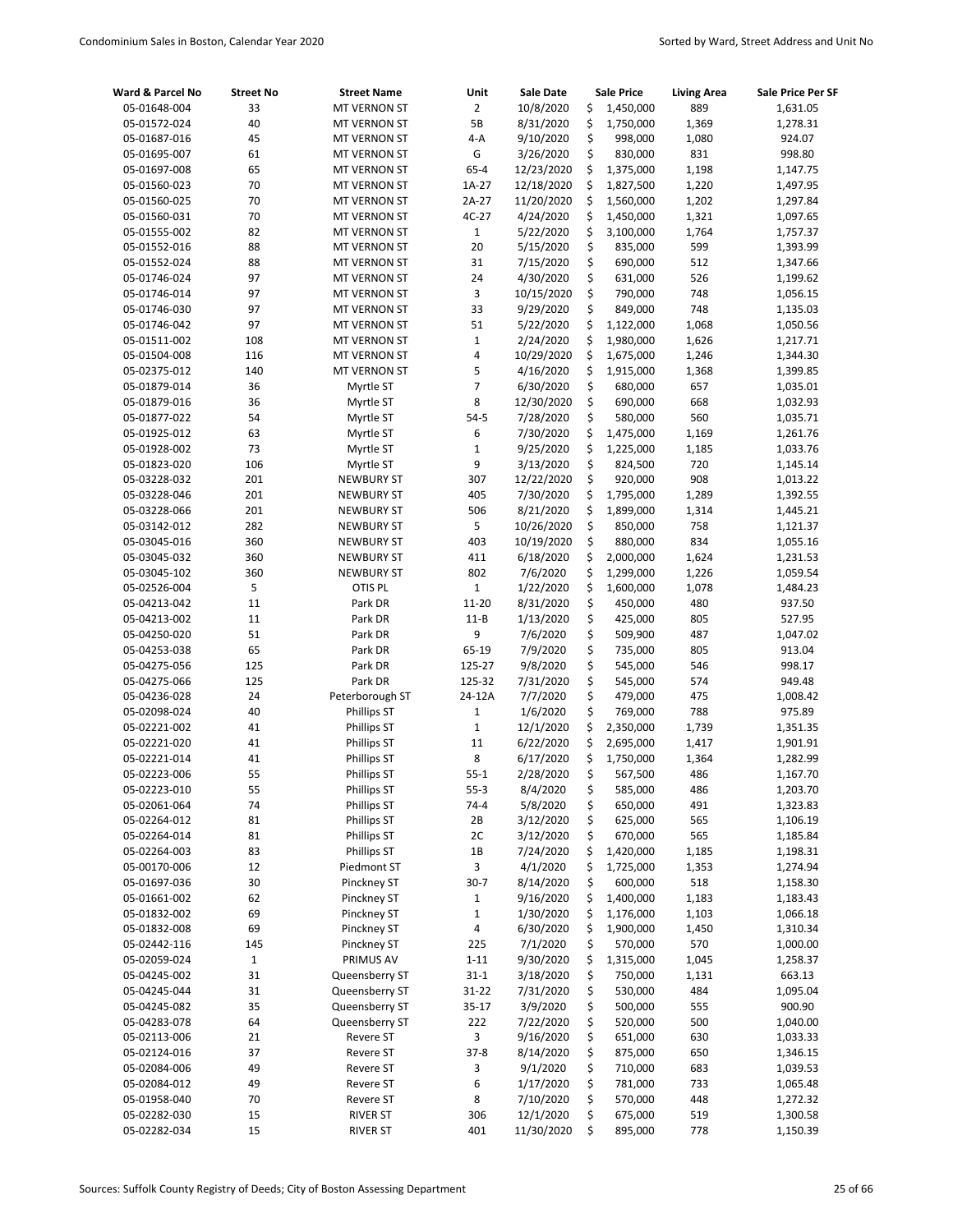| Ward & Parcel No             | <b>Street No</b> | <b>Street Name</b>   | Unit           | <b>Sale Date</b>      |          | <b>Sale Price</b>  | <b>Living Area</b> | <b>Sale Price Per SF</b> |
|------------------------------|------------------|----------------------|----------------|-----------------------|----------|--------------------|--------------------|--------------------------|
| 05-02282-056                 | 15               | <b>RIVER ST</b>      | 506            | 4/8/2020              | \$       | 675,000            | 519                | 1,300.58                 |
| 05-02282-064                 | 15               | <b>RIVER ST</b>      | 603            | 11/4/2020             | \$       | 697,350            | 505                | 1,380.89                 |
| 05-02296-010                 | 22               | <b>RIVER ST</b>      | 5              | 4/30/2020             | \$       | 929,000            | 700                | 1,327.14                 |
| 05-01012-002                 | $\mathbf 1$      | <b>ST CHARLES ST</b> | <b>GARDEN</b>  | 12/15/2020            | \$       | 450,000            | 657                | 684.93                   |
| 05-01023-002                 | 16               | <b>ST CHARLES ST</b> | $\mathbf 1$    | 12/1/2020             | \$       | 1,151,000          | 1,145              | 1,005.24                 |
| 05-00075-046                 | 110              | <b>Stuart ST</b>     | $16-H$         | 11/20/2020            | \$       | 1,165,000          | 1,040              | 1,120.19                 |
| 05-00075-050                 | 110              | <b>Stuart ST</b>     | $17-A$         | 3/31/2020             | \$       | 1,610,000          | 1,446              | 1,113.42                 |
| 05-00075-060                 | 110              | Stuart ST            | $17-F$         | 2/7/2020              | \$       | 1,100,000          | 857                | 1,283.55                 |
| 05-00075-070                 | 110              | <b>Stuart ST</b>     | $18 - B$       | 12/4/2020             | \$       | 1,812,400          | 1,794              | 1,010.26                 |
| 05-00075-080                 | 110              | <b>Stuart ST</b>     | $18-G$         | 12/1/2020             | \$       | 2,150,000          | 1,872              | 1,148.50                 |
| 05-00075-146                 | 110              | Stuart ST            | $21-J$         | 1/15/2020             | \$       | 1,220,000          | 1,112              | 1,097.12                 |
| 05-00075-150                 | 110              | Stuart ST            | $22 - B$       | 3/11/2020             | \$       | 2,050,000          | 1,794              | 1,142.70                 |
| 05-00075-244                 | 110              | Stuart ST            | $26 - J$       | 2/14/2020             | \$       | 1,130,000          | 1,112              | 1,016.19                 |
| 05-00815-032                 | 505              | <b>Tremont ST</b>    | 206            | 5/28/2020             | \$       | 2,400,000          | 1,560              | 1,538.46                 |
| 05-00815-158                 | 505              | <b>Tremont ST</b>    | 613            | 6/30/2020             | \$       | 1,200,000          | 941                | 1,275.24                 |
| 05-00815-200                 | 505              | <b>Tremont ST</b>    | 808            | 9/15/2020             | \$       | 2,900,000          | 1,661              | 1,745.94                 |
| 05-01735-012                 | 19               | W Cedar ST           | 6              | 2/5/2020              | \$       | 655,000            | 796                | 822.86                   |
| 05-01990-004                 | 64               | W Cedar ST           | $\overline{2}$ | 7/15/2020             | \$       | 445,000            | 465                | 956.99                   |
| 05-02489-004                 | 5                | W Hill PL            | A              | 3/13/2020             | \$       | 1,268,000          | 1,090              | 1,163.30                 |
| 05-02489-008                 | 5                | W Hill PL            | D              | 4/17/2020             | \$       | 960,000            | 872                | 1,100.92                 |
| 05-01610-008                 | 6                | <b>WALNUT ST</b>     | 3              | 10/16/2020            | \$       | 1,529,000          | 1,272              | 1,202.04                 |
| 05-01613-004                 | 10               | <b>WALNUT ST</b>     | $\overline{2}$ | 7/8/2020              | \$       | 5,200,000          | 2,885              | 1,802.43                 |
| 05-01613-006                 | 10               | <b>WALNUT ST</b>     | 3              | 11/16/2020            | \$       | 6,200,000          | 3,157              | 1,963.89                 |
| 05-01476-002                 | 13               | <b>WALNUT ST</b>     | $\mathbf 1$    | 3/6/2020              | \$       | 2,900,000          | 2,095              | 1,384.25                 |
| 05-00826-002                 | $\overline{7}$   | <b>WARREN AV</b>     | $\mathbf 1$    | 7/22/2020             | \$       | 1,775,000          | 1,660              | 1,069.28                 |
| 05-00826-020                 | 7                | <b>WARREN AV</b>     | 10             | 9/2/2020              | \$       | 1,169,000          | 1,070              | 1,092.52                 |
| 05-00826-038                 | $\overline{7}$   | <b>WARREN AV</b>     | 19             | 7/27/2020             | \$       | 2,470,000          | 1,920              | 1,286.46                 |
| 05-00840-002                 | 47               | <b>WARREN AV</b>     | $\mathbf{1}$   | 7/27/2020             | \$       | 1,440,000          | 1,238              | 1,163.17                 |
| 05-00779-010                 | 40               | Winchester ST        | 401            | 7/31/2020             | \$       | 1,375,000          | 1,228              | 1,119.71                 |
| 05-00779-018                 | 40               | Winchester ST        | 405            | 8/14/2020             | \$<br>\$ | 1,242,000          | 1,266<br>565       | 981.04                   |
| 06-02761-116                 | 319<br>319       | A ST                 | 207            | 6/11/2020             | \$       | 610,000            |                    | 1,079.65                 |
| 06-02761-118<br>06-02761-124 |                  | A <sub>ST</sub>      | 208            | 3/2/2020              |          | 1,205,000          | 1,043              | 1,155.32                 |
| 06-02761-128                 | 319<br>319       | A ST<br>A ST         | 211<br>301     | 3/31/2020             | \$<br>\$ | 902,500<br>628,500 | 813<br>501         | 1,110.09                 |
| 06-02761-148                 | 319              | A <sub>ST</sub>      | 311            | 7/15/2020<br>8/5/2020 | \$       | 942,000            | 820                | 1,254.49                 |
| 06-02761-164                 | 319              | A ST                 | 407            | 8/21/2020             | \$       | 620,000            | 572                | 1,148.78<br>1,083.92     |
| 06-02761-172                 | 319              | A ST                 | 412            | 3/18/2020             | \$       | 835,000            | 693                | 1,204.91                 |
| 06-02761-192                 | 319              | A ST                 | 511            | 4/23/2020             | \$       | 945,000            | 820                | 1,152.44                 |
| 06-01396-002                 | 148              | <b>ATHENS ST</b>     | $\mathbf 1$    | 9/18/2020             | \$       | 1,150,000          | 1,384              | 830.92                   |
| 06-01396-004                 | 148              | <b>ATHENS ST</b>     | $\overline{2}$ | 12/23/2020            | \$       | 1,057,000          | 1,363              | 775.50                   |
| 06-01636-014                 | 304              | Athens ST            | $\overline{2}$ | 3/26/2020             | \$       | 880,000            | 1,053              | 835.71                   |
| 06-01635-014                 | 308              | Athens ST            | $\overline{2}$ | 12/10/2020            | \$       | 925,000            | 1,053              | 878.44                   |
| 06-01633-002                 | 322              | <b>ATHENS ST</b>     | $\mathbf{1}$   | 3/10/2020             | \$       | 495,000            | 464                | 1,066.81                 |
| 06-01633-012                 | 322              | Athens ST            | 6              | 3/16/2020             | \$       | 526,400            | 621                | 847.67                   |
| 06-00224-016                 | 50               | B ST                 | 8              | 10/16/2020            | \$       | 825,000            | 1,220              | 676.23                   |
| 06-00304-016                 | 111              | <b>BST</b>           | 8              | 11/20/2020            | \$       | 1,200,000          | 1,655              | 725.08                   |
| 06-02459-004                 | 1                | <b>BECKLER AV</b>    | 2              | 8/24/2020             | \$       | 504,000            | 522                | 965.52                   |
| 06-02463-002                 | 9                | <b>BECKLER AV</b>    | $\mathbf 1$    | 7/10/2020             | \$       | 749,000            | 1,005              | 745.27                   |
| 06-00356-002                 | 5                | <b>BELL CT</b>       | $\mathbf 1$    | 2/14/2020             | \$       | 545,000            | 774                | 704.13                   |
| 06-01314-038                 | 79               | <b>BOLTON ST</b>     | 79             | 6/26/2020             | \$       | 716,500            | 1,008              | 710.81                   |
| 06-01476-002                 | 109              | <b>BOLTON ST</b>     | $\mathbf 1$    | 11/24/2020            | \$       | 410,000            | 480                | 854.17                   |
| 06-01476-006                 | 109              | <b>BOLTON ST</b>     | 3              | 6/25/2020             | \$       | 530,000            | 560                | 946.43                   |
| 06-01548-002                 | 174              | <b>BOLTON ST</b>     | $\mathbf 1$    | 10/16/2020            | \$       | 640,000            | 966                | 662.53                   |
| 06-01541-004                 | 188              | <b>BOLTON ST</b>     | 2              | 5/27/2020             | \$       | 599,000            | 742                | 807.28                   |
| 06-01760-014                 | 298              | <b>BOLTON ST</b>     | $\overline{2}$ | 7/10/2020             | \$       | 550,000            | 641                | 858.03                   |
| 06-00628-002                 | 171              | <b>BOWEN ST</b>      | $\mathbf 1$    | 12/10/2020            | \$       | 644,000            | 934                | 689.51                   |
| 06-00628-006                 | 171              | <b>BOWEN ST</b>      | 3              | 4/9/2020              | \$       | 856,000            | 1,061              | 806.79                   |
| 06-00610-016                 | 174              | <b>BOWEN ST</b>      | 174-3          | 5/22/2020             | \$       | 528,000            | 592                | 891.89                   |
| 06-00610-020                 | 176              | <b>BOWEN ST</b>      | 176-2          | 3/5/2020              | \$       | 455,000            | 595                | 764.71                   |
| 06-00632-006                 | 181              | <b>BOWEN ST</b>      | 3              | 5/19/2020             | \$       | 410,000            | 534                | 767.79                   |
| 06-00984-002                 | 225              | <b>BOWEN ST</b>      | $\mathbf 1$    | 4/10/2020             | \$       | 475,000            | 504                | 942.46                   |
| 06-00984-004                 | 225              | <b>BOWEN ST</b>      | $\mathbf 2$    | 4/17/2020             | \$       | 525,000            | 607                | 864.91                   |
| 06-00984-006                 | 225              | <b>BOWEN ST</b>      | 3              | 4/24/2020             | \$       | 542,000            | 607                | 892.92                   |
| 06-01992-002                 | 495              | <b>BROADWAY ST</b>   | $\mathbf 1$    | 9/8/2020              | \$       | 465,000            | 882                | 527.21                   |
| 06-03938-006                 | 821              | <b>BROADWAY ST</b>   | 3              | 12/1/2020             | \$       | 620,000            | 688                | 901.16                   |
| 06-01287-018                 | 288              | C <sub>ST</sub>      | 9              | 3/13/2020             | \$       | 870,000            | 1,061              | 819.98                   |
| 06-02751-128                 | 25               | Channel Center ST    | 210            | 4/14/2020             | \$       | 1,325,000          | 2,351              | 563.59                   |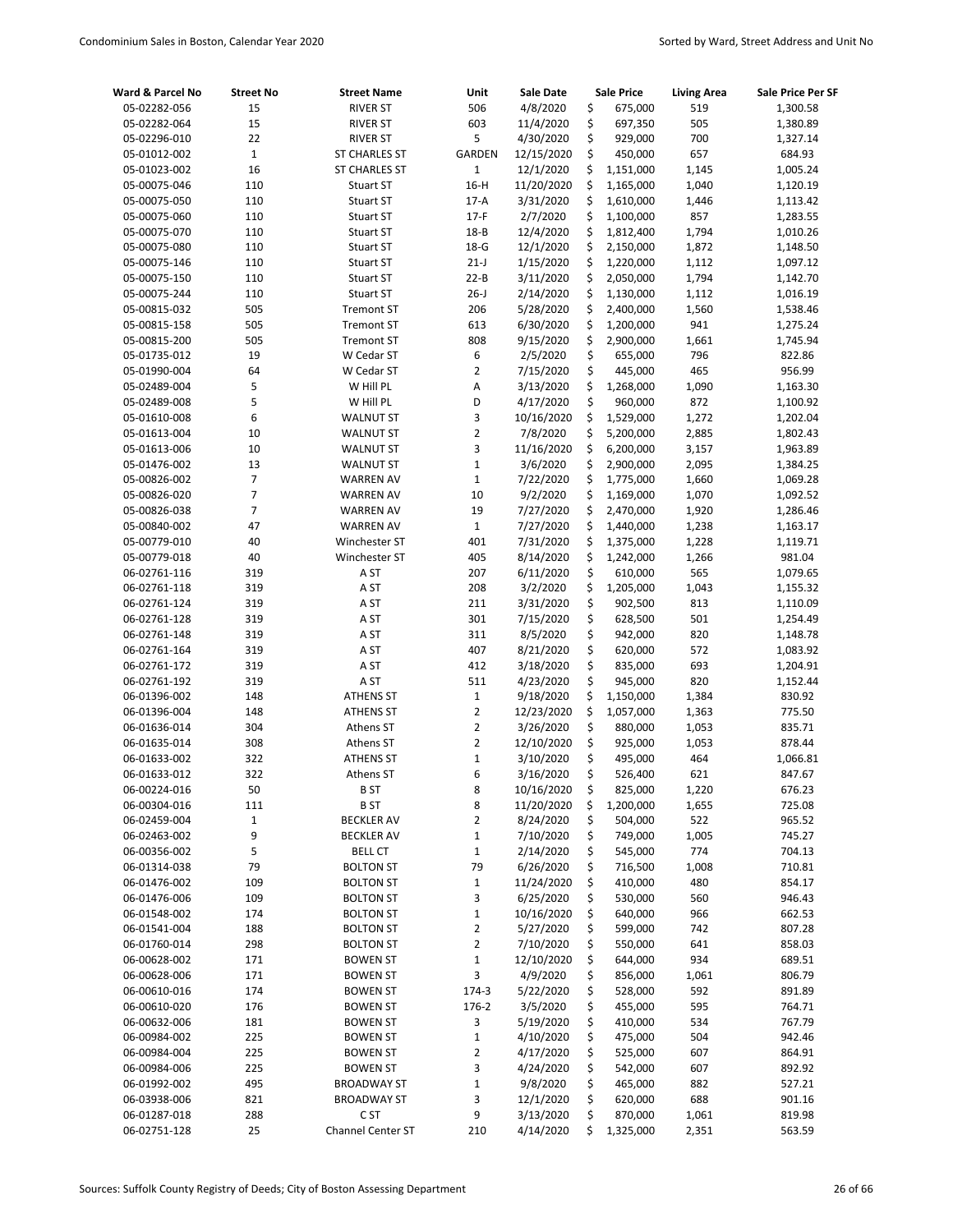| Ward & Parcel No | <b>Street No</b> | <b>Street Name</b>   | Unit            | <b>Sale Date</b> |    | <b>Sale Price</b> | <b>Living Area</b> | Sale Price Per SF |
|------------------|------------------|----------------------|-----------------|------------------|----|-------------------|--------------------|-------------------|
| 06-02751-248     | 25               | Channel Center ST    | PH-108          | 10/23/2020       | \$ | 2,350,000         | 2,131              | 1,102.77          |
| 06-02655-068     | 346              | <b>Congress ST</b>   | 302             | 2/10/2020        | \$ | 1,205,000         | 1,214              | 992.59            |
| 06-02655-082     | 346              | Congress ST          | 309             | 11/4/2020        | \$ | 1,040,000         | 1,027              | 1,012.66          |
| 06-02655-132     | 346              | Congress ST          | 418             | 2/4/2020         | \$ | 1,165,000         | 1,153              | 1,010.41          |
| 06-02655-138     | 346              | Congress ST          | 505             | 10/30/2020       | \$ | 1,030,000         | 1,027              | 1,002.92          |
| 06-02655-162     | 346              | Congress ST          | 517             | 4/7/2020         | \$ | 760,000           | 784                | 969.39            |
| 06-02655-170     | 346              | Congress ST          | 603             | 12/23/2020       | \$ | 1,125,000         | 960                | 1,171.88          |
| 06-02655-190     | 346              | Congress ST          | 613             | 1/16/2020        | \$ | 1,357,000         | 1,159              | 1,170.84          |
| 06-02684-012     | 355              | <b>CONGRESS ST</b>   | 403             | 7/22/2020        | \$ | 1,285,000         | 1,120              | 1,147.32          |
| 06-02684-014     | 355              | <b>CONGRESS ST</b>   | 404             | 4/10/2020        | \$ | 900,000           | 760                | 1,184.21          |
| 06-02684-020     | 355              | <b>CONGRESS ST</b>   | 503             | 6/11/2020        | \$ | 1,300,000         | 1,156              | 1,124.57          |
| 06-00576-016     | 201              | D ST                 | $201 - 3$       | 10/20/2020       | \$ | 560,000           | 724                | 773.48            |
| 06-00576-018     | 203              | D ST                 | $203-1$         | 4/15/2020        | \$ | 477,000           | 600                | 795.00            |
| 06-00552-002     | 215              | D <sub>ST</sub>      | $\mathbf 1$     | 9/25/2020        | \$ | 720,000           | 1,160              | 620.69            |
| 06-01556-002     | 295              | D ST                 | $\mathbf 1$     | 7/2/2020         | \$ | 525,000           | 630                | 833.33            |
| 06-01520-028     | 345              | D ST                 | 10              | 9/21/2020        | \$ | 800,000           | 949                | 842.99            |
| 06-02833-028     | 437              | D <sub>ST</sub>      | 3D              | 8/31/2020        | \$ | 870,000           | 1,178              | 738.54            |
| 06-02833-053     | 437              | D ST                 | 5C              | 4/15/2020        | \$ | 1,200,000         | 1,401              | 856.29            |
| 06-02833-058     | 437              | D ST                 | 5E              | 4/15/2020        | \$ | 1,295,000         | 1,752              | 739.16            |
| 06-00007-344     | 141              | DORCHESTER AV        | 211             | 6/26/2020        | \$ | 830,000           | 1,031              | 805.04            |
| 06-00007-384     | 141              | DORCHESTER AV        | 312             | 9/30/2020        | \$ | 840,000           | 1,180              | 711.86            |
| 06-00007-394     | 141              | DORCHESTER AV        | 317             | 5/28/2020        | \$ | 1,250,000         | 1,544              | 809.59            |
| 06-00007-412     | 141              | DORCHESTER AV        | 406             | 3/31/2020        | \$ | 810,000           | 1,089              | 743.80            |
| 06-00007-422     | 141              | DORCHESTER AV        | 412             | 3/12/2020        | \$ | 870,000           | 1,113              | 781.67            |
| 06-00007-424     | 141              | DORCHESTER AV        | 414             | 11/10/2020       | \$ | 820,000           | 1,032              | 794.57            |
| 06-00007-482     | 141              | DORCHESTER AV        | 610             | 3/31/2020        | \$ | 1,610,000         | 2,132              | 755.16            |
| 06-00074-028     | 150              | DORCHESTER AV        | 109             | 4/2/2020         | \$ | 785,000           | 973                | 806.78            |
| 06-00074-128     | 150              | DORCHESTER AV        | 211             | 7/10/2020        | \$ | 745,000           | 991                | 751.77            |
| 06-00074-060     | 150              | DORCHESTER AV        | 307             | 10/9/2020        | \$ | 799,000           | 1,100              | 726.36            |
| 06-00074-084     | 150              | DORCHESTER AV        | 501             | 6/9/2020         | \$ | 1,580,000         | 2,075              | 761.45            |
| 06-01756-018     | 39               | Dorchester ST        | 9               | 8/28/2020        | \$ | 789,000           | 1,223              | 645.13            |
| 06-01800-038     | 47               | Dorchester ST        | 14              | 5/11/2020        | \$ | 610,000           | 650                | 938.46            |
| 06-01926-016     | 119              | <b>DORCHESTER ST</b> | 3               | 10/5/2020        | \$ | 485,000           | 510                | 950.98            |
| 06-01926-024     | 119              | <b>DORCHESTER ST</b> | $\overline{7}$  | 2/5/2020         | \$ | 595,000           | 783                | 759.90            |
| 06-02900-012     | 101              | <b>DRESSER ST</b>    | 101             | 5/8/2020         | \$ | 1,135,000         | 1,724              | 658.35            |
| 06-02902-012     | 109              | <b>DRESSER ST</b>    | $\mathbf 1$     | 8/5/2020         | \$ | 1,370,000         | 2,071              | 661.52            |
| 06-02053-006     | 527              | E BROADWAY           | 203             | 1/24/2020        | \$ | 795,000           | 1,153              | 689.51            |
| 06-02053-012     | 527              | E BROADWAY           | PH <sub>1</sub> | 4/16/2020        | \$ | 1,900,000         | 1,842              | 1,031.49          |
| 06-02999-002     | 550              | E Broadway           | $\mathbf 1$     | 9/9/2020         | \$ | 1,295,000         | 1,771              | 731.23            |
| 06-02999-004     | 550              | E BROADWAY           | $\overline{2}$  | 7/30/2020        | \$ | 1,200,000         | 1,331              | 901.58            |
| 06-03193-004     | 574              | E BROADWAY           | $\overline{2}$  | 6/19/2020        | \$ | 575,000           | 702                | 819.09            |
| 06-02104-004     | 587              | E BROADWAY           | $\overline{2}$  | 7/15/2020        | \$ | 812,000           | 1,102              | 736.84            |
| 06-02072-010     | 601              | E BROADWAY           | 301             | 7/20/2020        | \$ | 775,000           | 1,054              | 735.29            |
| 06-02345-002     | 745              | E BROADWAY           | $\mathbf 1$     | 4/30/2020        | Ś  | 1,176,000         | 2,110              | 557.35            |
| 06-02617-002     | 783              | E Broadway           | $\mathbf{1}$    | 8/14/2020        | \$ | 1,135,000         | 1,949              | 582.35            |
| 06-03927-006     | 799              | E Broadway           | 3               | 11/6/2020        | \$ | 1,100,000         | 1,731              | 635.47            |
| 06-03941-008     | 827              | E BROADWAY           | D               | 9/21/2020        | \$ | 790,000           | 1,241              | 636.58            |
| 06-03653-016     | 838              | E Broadway           | 8               | 12/22/2020       | \$ | 406,000           | 553                | 734.18            |
| 06-03650-004     | 844              | E Broadway           | $\overline{2}$  | 9/18/2020        | \$ | 595,000           | 1,108              | 537.00            |
| 06-03648-002     | 850              | E Broadway           | $\mathbf{1}$    | 10/16/2020       | \$ | 1,050,000         | 1,913              | 548.88            |
| 06-03647-002     | 854              | E BROADWAY           | $\mathbf 1$     | 8/28/2020        | \$ | 1,400,000         | 2,057              | 680.60            |
| 06-01990-008     | 491              | E BROADWAY ST        | <b>PENTHS</b>   | 12/1/2020        | \$ | 745,000           | 1,260              | 591.27            |
| 06-03191-004     | 578              | E BROADWAY ST        | 2               | 5/11/2020        | \$ | 535,000           | 672                | 796.13            |
| 06-02189-004     | 515              | E FIFTH ST           | $\overline{2}$  | 8/21/2020        | \$ | 585,000           | 717                | 815.90            |
| 06-02207-002     | 559              | E FIFTH ST           | $\mathbf 1$     | 10/14/2020       | \$ | 810,000           | 1,284              | 630.84            |
| 06-02207-004     | 559              | E FIFTH ST           | $\overline{2}$  | 10/19/2020       | \$ | 650,000           | 692                | 939.31            |
| 06-02207-006     | 559              | E FIFTH ST           | 3               | 10/14/2020       | \$ | 650,000           | 740                | 878.38            |
| 06-02207-008     | 559              | E FIFTH ST           | 4               | 10/16/2020       | \$ | 800,000           | 1,204              | 664.45            |
| 06-02207-010     | 559              | E FIFTH ST           | 5               | 10/29/2020       | \$ | 576,000           | 604                | 953.64            |
| 06-02207-012     | 559              | E FIFTH ST           | 6               | 10/16/2020       | \$ | 585,000           | 702                | 833.33            |
| 06-02415-006     | 593              | E FIFTH ST           | 3               | 11/9/2020        | \$ | 406,000           | 515                | 788.35            |
| 06-04013-014     | 681              | E FIFTH ST           | $\overline{2}$  | 12/30/2020       | \$ | 730,000           | 996                | 732.93            |
| 06-04020-002     | 703              | E FIFTH ST           | $\mathbf 1$     | 8/28/2020        | \$ | 650,000           | 929                | 699.68            |
| 06-03992-002     | 714              | E FIFTH ST           | $\mathbf{1}$    | 2/28/2020        | \$ | 760,000           | 1,672              | 454.55            |
| 06-03992-004     | 714              | E FIFTH ST           | $\overline{2}$  | 7/8/2020         | \$ | 780,000           | 1,379              | 565.63            |
| 06-04235-002     | 764              | E FIFTH ST           | 764             | 6/17/2020        | \$ | 663,125           | 1,492              | 444.45            |
| 06-04350-004     | 808              | E FIFTH ST           | $\overline{2}$  | 7/30/2020        | \$ | 770,000           | 1,106              | 696.20            |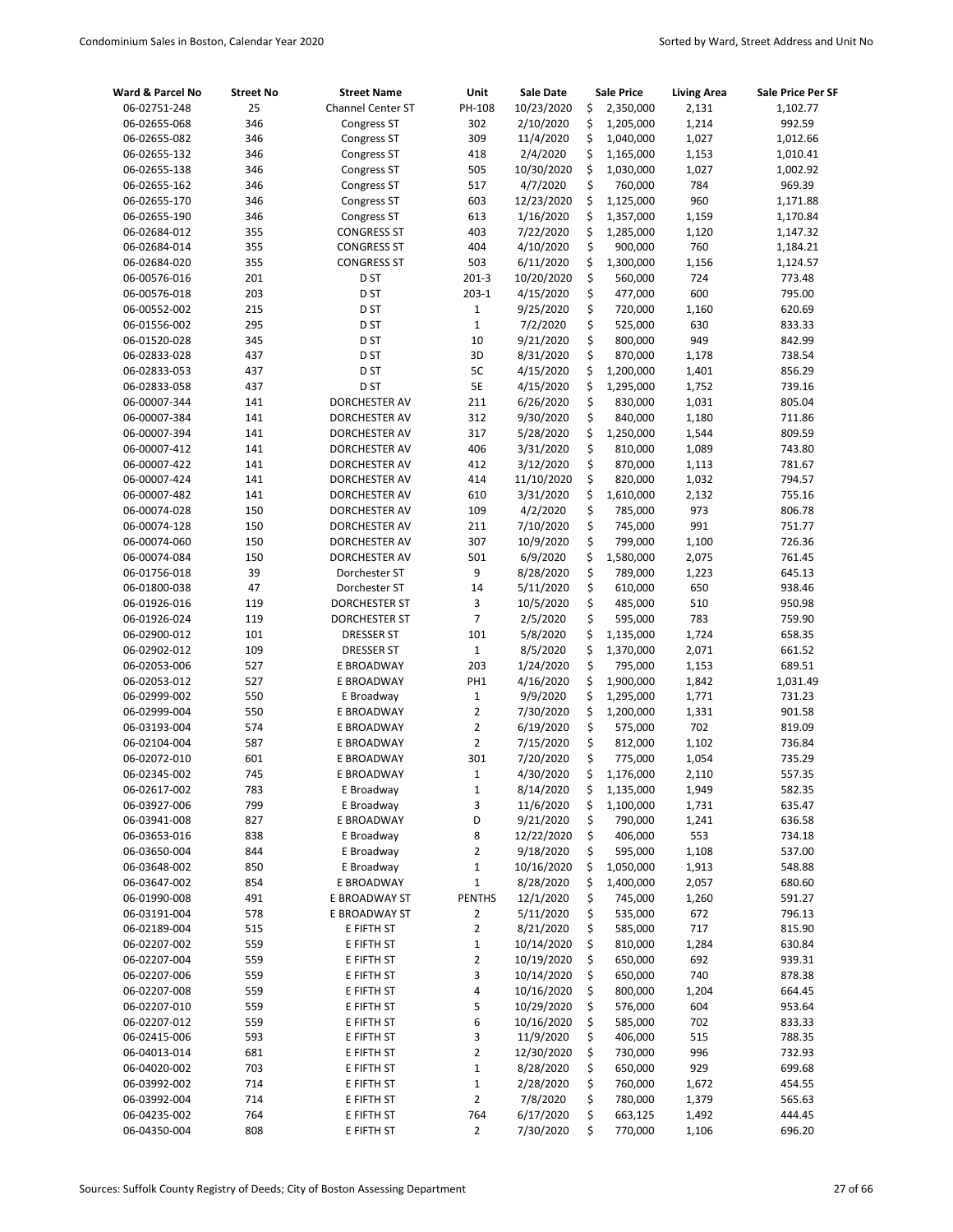| Ward & Parcel No | <b>Street No</b> | <b>Street Name</b> | Unit                    | <b>Sale Date</b> | <b>Sale Price</b> | <b>Living Area</b> | Sale Price Per SF |
|------------------|------------------|--------------------|-------------------------|------------------|-------------------|--------------------|-------------------|
| 06-04350-006     | 808              | E FIFTH ST         | 3                       | 8/3/2020         | \$<br>875,000     | 1,170              | 747.86            |
| 06-04341-008     | 826              | E FIFTH ST         | $\overline{\mathbf{4}}$ | 7/31/2020        | \$<br>737,000     | 918                | 802.83            |
| 06-04428-004     | 845              | E FIFTH ST         | $\overline{2}$          | 11/19/2020       | \$<br>655,000     | 1,082              | 605.36            |
| 06-03368-020     | 537              | E First ST         | $\overline{\mathbf{4}}$ | 1/17/2020        | \$<br>1,045,000   | 1,358              | 769.51            |
| 06-03711-002     | 859              | E FIRST ST         | $\mathbf{1}$            | 8/17/2020        | \$<br>819,000     | 1,555              | 526.69            |
| 06-03733-028     | 881              | E FIRST ST         | 203                     | 11/13/2020       | \$<br>605,000     | 1,053              | 574.55            |
| 06-02018-002     | 474              | E FOURTH ST        | $\mathbf 1$             | 7/21/2020        | \$<br>710,000     | 1,194              | 594.64            |
| 06-02013-012     | 496              | E FOURTH ST        | $\mathbf 1$             | 6/26/2020        | \$<br>819,000     | 1,352              | 605.77            |
| 06-02067-004     | 536              | E FOURTH ST        | $\overline{2}$          | 7/15/2020        | \$<br>850,000     | 1,347              | 631.03            |
| 06-02061-024     | 552              | E FOURTH ST        | $6-A$                   | 4/7/2020         | \$<br>465,000     | 517                | 899.42            |
| 06-02061-002     | 554              | E FOURTH ST        | $1 - B$                 | 8/3/2020         | \$<br>480,000     | 478                | 1,004.18          |
| 06-02076-028     | 616              | E FOURTH ST        | 202                     | 7/22/2020        | \$<br>630,000     | 628                | 1,003.18          |
| 06-02076-058     | 616              | E FOURTH ST        | 404                     | 10/14/2020       | \$<br>1,060,000   | 1,254              | 845.30            |
| 06-02363-002     | 695              | E FOURTH ST        | $\mathbf{1}$            | 12/11/2020       | \$<br>525,000     | 657                | 799.09            |
| 06-02363-004     | 695              | E FOURTH ST        | $\overline{2}$          | 9/8/2020         | \$<br>560,000     | 698                | 802.29            |
| 06-02367-004     | 707              | E FOURTH ST        | $\overline{2}$          | 6/19/2020        | \$<br>955,000     | 1,501              | 636.24            |
| 06-02632-004     | 742              | E FOURTH ST        | $\overline{2}$          | 5/1/2020         | \$<br>719,000     | 910                | 790.11            |
| 06-02628-002     | 750              | E FOURTH ST        | $\mathbf 1$             | 9/10/2020        | \$<br>635,000     | 795                | 798.74            |
| 06-03969-002     | 779              | E FOURTH ST        | $\mathbf 1$             | 7/1/2020         | \$<br>1,375,000   | 2,421              | 567.95            |
| 06-03947-004     | 790              | E FOURTH ST        | $\overline{2}$          | 6/4/2020         | \$<br>575,000     | 736                | 781.25            |
| 06-03980-020     | 809              | E FOURTH ST        | 809-2                   | 3/27/2020        | \$<br>699,000     | 914                | 764.77            |
| 06-04274-002     | 840              | E FOURTH ST        | $\mathbf{1}$            | 7/20/2020        | \$<br>602,500     | 758                | 794.85            |
| 06-04272-016     | 844              | E FOURTH ST        | 3                       | 9/18/2020        | \$<br>995,000     | 1,316              | 756.08            |
| 06-04219-002     | 845              | E FOURTH ST        | $\mathbf 1$             | 9/3/2020         | \$<br>815,000     | 1,437              | 567.15            |
| 06-03036-020     | 523              | E SECOND ST        | $523 - 2$               | 8/19/2020        | \$<br>417,500     | 442                | 944.57            |
| 06-03036-022     | 523              | E SECOND ST        | 523-3                   | 7/10/2020        | \$<br>560,000     | 574                | 975.61            |
| 06-03039-004     | 531              | E SECOND ST        | 102                     | 11/10/2020       | \$<br>930,000     | 1,025              | 907.32            |
| 06-03039-010     | 531              | E SECOND ST        | 301                     | 11/13/2020       | \$<br>1,040,000   | 1,245              | 835.34            |
| 06-03041-002     | 537              | E SECOND ST        | 101                     | 3/5/2020         | \$<br>1,060,000   | 1,256              | 843.95            |
| 06-03041-004     | 537              | E SECOND ST        | 102                     | 3/5/2020         | \$<br>880,000     | 999                | 880.88            |
| 06-03041-006     | 537              | E SECOND ST        | 103                     | 12/28/2020       | \$<br>850,000     | 1,094              | 776.97            |
| 06-03041-008     | 537              | E SECOND ST        | 201                     | 3/9/2020         | \$<br>1,035,000   | 1,188              | 871.21            |
| 06-03041-012     | 537              | E SECOND ST        | 203                     | 4/24/2020        | \$<br>938,000     | 1,094              | 857.40            |
| 06-03041-014     | 537              | E SECOND ST        | 301                     | 4/16/2020        | \$<br>1,050,000   | 1,253              | 837.99            |
| 06-03041-016     | 537              | E SECOND ST        | 302                     | 3/9/2020         | \$<br>840,000     | 1,000              | 840.00            |
| 06-03041-018     | 537              | E SECOND ST        | 303                     | 3/20/2020        | \$<br>953,880     | 1,097              | 869.54            |
| 06-03041-020     | 537              | E SECOND ST        | 401                     | 4/16/2020        | \$<br>1,649,000   | 1,991              | 828.23            |
| 06-03041-022     | 537              | E SECOND ST        | 402                     | 3/19/2020        | \$<br>1,500,000   | 1,895              | 791.56            |
| 06-03085-002     | 580              | E SECOND ST        | $\mathbf{1}$            | 8/14/2020        | \$<br>550,000     | 707                | 777.93            |
| 06-03085-010     | 580              | E SECOND ST        | 5                       | 4/17/2020        | \$<br>749,900     | 1,236              | 606.72            |
| 06-03398-002     | 596              | E SECOND ST        | $\mathbf 1$             | 9/25/2020        | \$<br>550,000     | 708                | 776.84            |
| 06-03391-004     | 628              | E SECOND ST        | $\overline{2}$          | 12/31/2020       | \$<br>1,000,000   | 1,205              | 829.88            |
| 06-03463-004     | 683              | E SECOND ST        | $\overline{2}$          | 11/30/2020       | \$<br>440,000     | 532                | 827.07            |
| 06-03464-012     | 687              | E SECOND ST        | 5                       | 6/23/2020        | \$<br>825,000     | 1,381              | 597.39            |
| 06-03624-004     | 734              | E SECOND ST        | $\overline{2}$          | 9/1/2020         | \$<br>615,000     | 777                | 791.51            |
| 06-03663-002     | 825              | E SECOND ST        | $\mathbf 1$             | 12/2/2020        | \$<br>646,000     | 981                | 658.51            |
| 06-03783-004     | 865              | E SECOND ST        | $\overline{2}$          | 4/23/2020        | \$<br>803,000     | 1,050              | 764.76            |
| 06-03772-002     | 866              | E SECOND ST        | $\mathbf 1$             | 8/31/2020        | \$<br>800,000     | 979                | 817.16            |
| 06-03900-010     | 925              | E SECOND ST        | 5                       | 3/12/2020        | \$<br>840,000     | 1,663              | 505.11            |
| 06-02509-002     | 660              | E SEVENTH ST       | 1                       | 3/17/2020        | \$<br>885,000     | 1,621              | 545.96            |
| 06-02509-004     | 660              | E SEVENTH ST       | $\overline{2}$          | 1/30/2020        | \$<br>1,120,000   | 1,679              | 667.06            |
| 06-04146-024     | 774              | E SEVENTH ST       | $\overline{2}$          | 1/3/2020         | \$<br>690,000     | 974                | 708.42            |
| 06-04410-062     | 794              | E SEVENTH ST       | К                       | 6/26/2020        | \$<br>1,000,000   | 1,152              | 868.06            |
| 06-04410-066     | 794              | E SEVENTH ST       | M                       | 11/4/2020        | \$<br>1,000,000   | 1,449              | 690.13            |
| 06-02184-006     | 522              | E SIXTH ST         | 3                       | 10/23/2020       | \$<br>750,000     | 996                | 753.01            |
| 06-02183-004     | 524              | E SIXTH ST         | $\overline{2}$          | 8/6/2020         | \$<br>659,000     | 856                | 769.86            |
| 06-02181-004     | 530              | E SIXTH ST         | $\overline{2}$          | 8/25/2020        | \$<br>640,000     | 924                | 692.64            |
| 06-02181-006     | 530              | E SIXTH ST         | 3                       | 8/5/2020         | \$<br>677,500     | 1,041              | 650.82            |
| 06-02175-006     | 556              | E SIXTH ST         | 3                       | 8/21/2020        | \$<br>753,620     | 1,074              | 701.69            |
| 06-02448-002     | 594              | E SIXTH ST         | $1\,$                   | 8/17/2020        | \$<br>759,000     | 1,150              | 660.00            |
| 06-02442-002     | 606              | E SIXTH ST         | $\mathbf{1}$            | 7/6/2020         | \$<br>545,100     | 697                | 782.07            |
| 06-02441-004     | 608              | E SIXTH ST         | $\overline{2}$          | 7/1/2020         | \$<br>625,000     | 722                | 865.65            |
| 06-02568-002     | 650              | E SIXTH ST         | $\mathbf 1$             | 8/12/2020        | \$<br>770,000     | 1,333              | 577.64            |
| 06-02489-004     | 651              | E SIXTH ST         | $\overline{2}$          | 10/30/2020       | \$<br>675,000     | 1,065              | 633.80            |
| 06-02490-014     | 655              | E SIXTH ST         | $\overline{2}$          | 7/27/2020        | \$<br>759,995     | 1,073              | 708.29            |
| 06-02490-016     | 655              | E SIXTH ST         | 3                       | 7/28/2020        | \$<br>915,000     | 1,170              | 782.05            |
| 06-02490-022     | 657              | E SIXTH ST         | $\mathbf{1}$            | 9/14/2020        | \$<br>767,500     | 1,021              | 751.71            |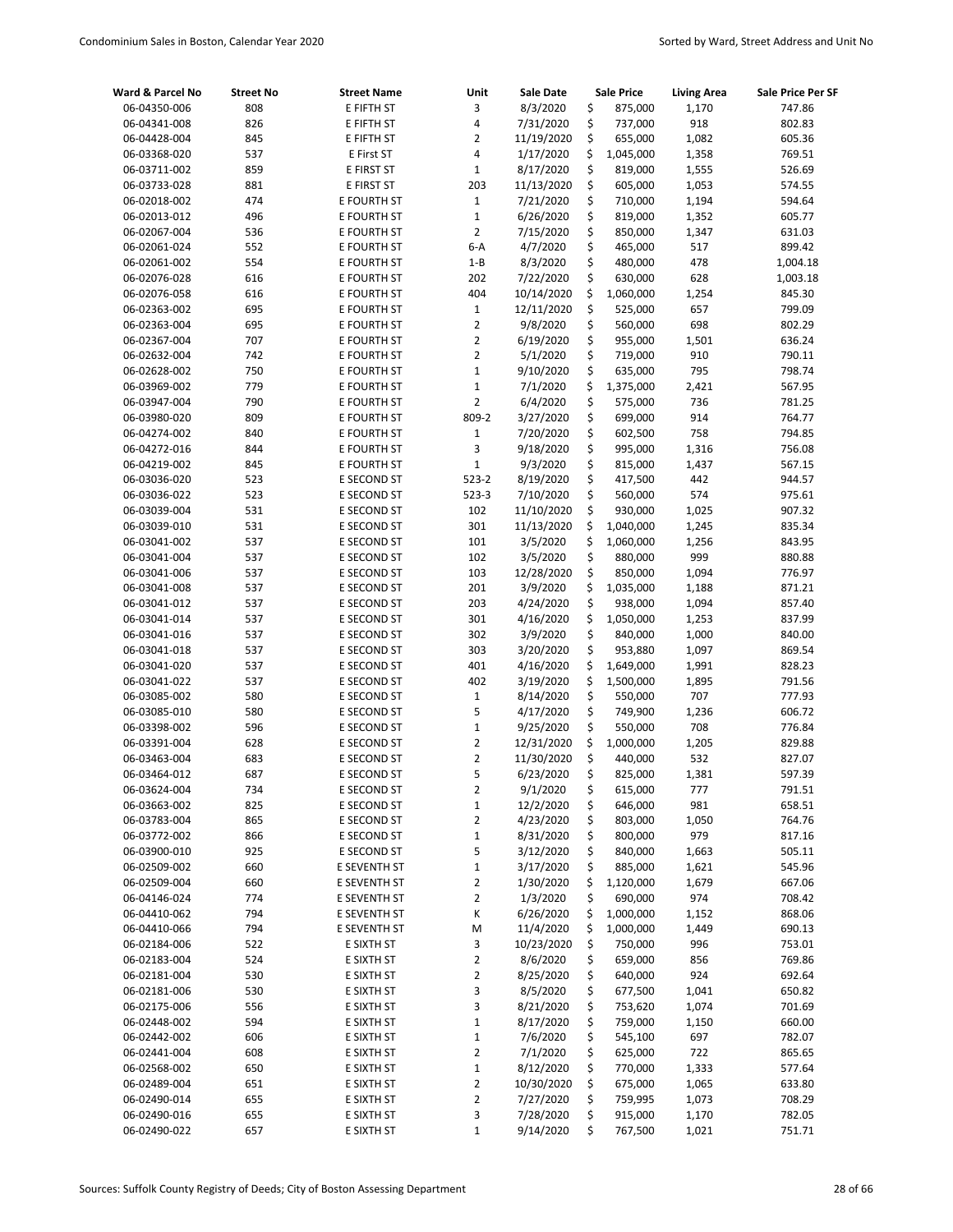| Ward & Parcel No             | <b>Street No</b> | <b>Street Name</b>       | Unit             | <b>Sale Date</b>       | <b>Sale Price</b>              | <b>Living Area</b> | Sale Price Per SF |
|------------------------------|------------------|--------------------------|------------------|------------------------|--------------------------------|--------------------|-------------------|
| 06-02499-004                 | 675              | E SIXTH ST               | $\overline{2}$   | 7/15/2020              | \$<br>795,000                  | 1,185              | 670.89            |
| 06-04187-006                 | 732              | E SIXTH ST               | 3                | 6/18/2020              | \$<br>800,000                  | 1,101              | 726.61            |
| 06-04185-006                 | 736              | E SIXTH ST               | 3                | 7/23/2020              | \$<br>790,500                  | 1,124              | 703.29            |
| 06-04180-002                 | 754              | E SIXTH ST               | $\mathbf{1}$     | 2/27/2020              | \$<br>649,000                  | 832                | 780.05            |
| 06-04177-006                 | 762              | E SIXTH ST               | 3                | 8/19/2020              | \$<br>490,000                  | 478                | 1,025.10          |
| 06-04176-004                 | 764              | E SIXTH ST               | $\overline{2}$   | 12/1/2020              | \$<br>418,000                  | 444                | 941.44            |
| 06-04172-002                 | 772              | E SIXTH ST               | $\mathbf{1}$     | 1/6/2020               | \$<br>575,000                  | 883                | 651.19            |
| 06-04172-004                 | 772              | E SIXTH ST               | $\overline{2}$   | 1/16/2020              | \$<br>789,000                  | 1,035              | 762.32            |
| 06-04134-002                 | 777              | E SIXTH ST               | $\mathbf 1$      | 4/23/2020              | \$<br>585,000                  | 916                | 638.65            |
| 06-04395-018                 | 789              | E SIXTH ST               | 791-1            | 2/18/2020              | \$<br>430,000                  | 551                | 780.40            |
| 06-00743-002                 | 216              | E ST                     | $\mathbf 1$      | 9/8/2020               | \$<br>548,000                  | 627                | 874.00            |
| 06-00743-006                 | 216              | E ST                     | 3                | 12/29/2020             | \$<br>540,000                  | 630                | 857.14            |
| 06-00684-002                 | 236              | E ST                     | $\mathbf 1$      | 7/27/2020              | \$<br>698,000                  | 1,044              | 668.58            |
| 06-00638-004                 | 256              | E ST                     | $\overline{2}$   | 7/28/2020              | \$<br>651,000                  | 1,124              | 579.18            |
| 06-01050-006                 | 289              | E ST                     | 3                | 12/3/2020              | \$<br>1,100,000                | 1,700              | 647.06            |
| 06-01162-004                 | 331              | E ST                     | $\overline{2}$   | 5/14/2020              | \$<br>560,000                  | 751                | 745.67            |
| 06-01644-002                 | 339              | E ST                     | $\mathbf 1$      | 8/4/2020               | \$<br>610,000                  | 683                | 893.12            |
| 06-03017-012                 | 406              | E THIRD ST               | $\mathbf 1$      | 5/8/2020               | \$<br>875,000                  | 1,594              | 548.93            |
| 06-03022-006                 | 412              | E THIRD ST               | $\overline{2}$   | 2/20/2020              | \$<br>565,000                  | 781                | 723.43            |
| 06-02968-002                 | 431              | E THIRD ST               | $\mathbf 1$      | 9/18/2020              | \$<br>592,500                  | 615                | 963.41            |
| 06-03050-006                 | 450              | E THIRD ST               | 3                | 11/6/2020              | \$<br>521,000                  | 590                | 883.05            |
| 06-03130-002                 | 466              | E THIRD ST               | $\mathbf 1$      | 8/14/2020              | \$<br>580,000                  | 839                | 691.30            |
| 06-03125-004                 | 476              | E THIRD ST               | $\overline{2}$   | 3/27/2020              | \$<br>1,205,000                | 2,178              | 553.26            |
| 06-03179-004                 | 477              | E THIRD ST               | $\overline{2}$   | 9/11/2020              | \$<br>737,500                  | 988                | 746.46            |
| 06-03121-024                 | 486              | E THIRD ST               | 12               | 1/29/2020              | \$<br>559,000                  | 902                | 619.73            |
| 06-03119-002                 | 496              | E THIRD ST               | $1\,$            | 12/1/2020              | \$<br>730,000                  | 1,411              | 517.36            |
| 06-03119-006                 | 496              | E THIRD ST               | 3                | 9/16/2020              | \$<br>720,000                  | 906                | 794.70            |
| 06-03311-004                 | 502              | E THIRD ST               | $\overline{2}$   | 5/27/2020              | \$<br>1,250,000                | 1,928              | 648.34            |
| 06-03304-004                 | 514              | E THIRD ST               | $\overline{2}$   | 9/24/2020              | \$<br>540,000                  | 571                | 945.71            |
| 06-03300-002                 | 522              | E THIRD ST               | $\mathbf 1$<br>3 | 9/1/2020               | \$<br>499,000<br>\$            | 516<br>700         | 967.05            |
| 06-03298-006                 | 528<br>545       | E THIRD ST               | $\mathbf{1}$     | 10/9/2020              | 505,000<br>\$                  |                    | 721.43            |
| 06-03227-002                 |                  | E THIRD ST               | 11               | 10/26/2020             | 885,000                        | 1,595              | 554.86            |
| 06-03227-022<br>06-03227-024 | 545<br>545       | E THIRD ST<br>E THIRD ST | 12               | 12/11/2020<br>3/6/2020 | \$<br>950,000<br>\$<br>795,000 | 1,300<br>961       | 730.77<br>827.26  |
| 06-03227-028                 | 545              | E THIRD ST               | 14               | 12/8/2020              | \$<br>825,000                  | 1,159              | 711.82            |
| 06-03227-034                 | 545              | E THIRD ST               | 17               | 2/25/2020              | \$<br>1,136,800                | 1,330              | 854.74            |
| 06-03227-036                 | 545              | E THIRD ST               | 18               | 4/10/2020              | \$<br>950,000                  | 1,016              | 935.04            |
| 06-03227-004                 | 545              | E THIRD ST               | $\overline{2}$   | 2/28/2020              | \$<br>755,000                  | 948                | 796.41            |
| 06-03227-006                 | 545              | E THIRD ST               | 3                | 8/14/2020              | \$<br>615,000                  | 802                | 766.83            |
| 06-03227-008                 | 545              | E THIRD ST               | 4                | 12/30/2020             | Ś<br>800,000                   | 1,382              | 578.87            |
| 06-03227-012                 | 545              | E THIRD ST               | 6                | 1/8/2020               | \$<br>1,100,000                | 1,597              | 688.79            |
| 06-03227-018                 | 545              | E THIRD ST               | 9                | 6/10/2020              | \$<br>1,025,000                | 1,383              | 741.14            |
| 06-03481-018                 | 584              | E THIRD ST               | 9                | 12/18/2020             | \$<br>1,200,000                | 1,116              | 1,075.27          |
| 06-03497-002                 | 591              | E THIRD ST               | $\mathbf{1}$     | 9/25/2020              | Ś<br>770,000                   | 1,017              | 757.13            |
| 06-03534-006                 | 619              | E THIRD ST               | 3                | 10/15/2020             | \$<br>725,000                  | 890                | 814.61            |
| 06-03683-002                 | 744              | E THIRD ST               | $\mathbf{1}$     | 5/1/2020               | \$<br>755,000                  | 1,003              | 752.74            |
| 06-03683-004                 | 744              | E THIRD ST               | $\overline{2}$   | 9/18/2020              | \$<br>795,000                  | 1,223              | 650.04            |
| 06-03791-002                 | 810              | E THIRD ST               | $\mathbf 1$      | 4/21/2020              | \$<br>655,000                  | 1,046              | 626.20            |
| 06-03191-006                 | 578              | East Broadway            | 3                | 8/18/2020              | \$<br>1,050,000                | 1,550              | 677.42            |
| 06-03939-008                 | 823              | <b>EAST BROADWAY</b>     | 4                | 12/18/2020             | \$<br>1,250,000                | 1,415              | 883.39            |
| 06-03064-004                 | 18               | <b>Emerson ST</b>        | $\overline{2}$   | 8/27/2020              | \$<br>489,000                  | 593                | 824.62            |
| 06-03062-004                 | 24               | <b>Emerson ST</b>        | 2                | 9/18/2020              | \$<br>430,000                  | 538                | 799.26            |
| 06-03167-012                 | 90               | <b>EMERSON ST</b>        | $\mathbf{1}$     | 5/28/2020              | \$<br>812,000                  | 1,250              | 649.60            |
| 06-03164-004                 | 100              | <b>Emerson ST</b>        | $\overline{2}$   | 8/14/2020              | \$<br>625,000                  | 836                | 747.61            |
| 06-03162-004                 | 108              | <b>EMERSON ST</b>        | $\overline{2}$   | 7/17/2020              | \$<br>670,000                  | 945                | 708.99            |
| 06-02262-010                 | 159              | Emerson ST               | 2L               | 8/14/2020              | \$<br>541,000                  | 676                | 800.30            |
| 06-03349-004                 | 10               | <b>EMMETT ST</b>         | 2                | 8/19/2020              | \$<br>389,900                  | 375                | 1,039.73          |
| 06-03262-002                 | 13               | <b>EMMETT ST</b>         | $\mathbf{1}$     | 6/24/2020              | \$<br>642,500                  | 824                | 779.73            |
| 06-03904-002                 | 35               | <b>FARRAGUT RD</b>       | $\mathbf{1}$     | 9/11/2020              | \$<br>1,575,000                | 2,140              | 735.98            |
| 06-04434-084                 | 125              | <b>FARRAGUT RD</b>       | 30               | 11/20/2020             | \$<br>466,000                  | 595                | 783.19            |
| 06-00545-010                 | 180              | Gold ST                  | 5                | 1/21/2020              | \$<br>665,000                  | 819                | 811.97            |
| 06-00888-002                 | 5                | <b>GRIMES ST</b>         | $\mathbf{1}$     | 12/18/2020             | \$<br>555,000                  | 1,009              | 550.05            |
| 06-00888-006                 | 5                | <b>GRIMES ST</b>         | 3                | 9/25/2020              | \$<br>585,000                  | 630                | 928.57            |
| 06-00867-004                 | 8                | <b>GRIMES ST</b>         | 10               | 7/31/2020              | \$<br>1,199,000                | 1,641              | 730.65            |
| 06-00867-002                 | 8                | <b>GRIMES ST</b>         | 8                | 12/15/2020             | \$<br>1,059,000                | 1,641              | 645.34            |
| 06-03045-004                 | 39               | H ST                     | $\overline{2}$   | 4/8/2020               | \$<br>525,000                  | 605                | 867.77            |
| 06-03045-006                 | 39               | H ST                     | 3                | 12/31/2020             | \$<br>555,000                  | 668                | 830.84            |
|                              |                  |                          |                  |                        |                                |                    |                   |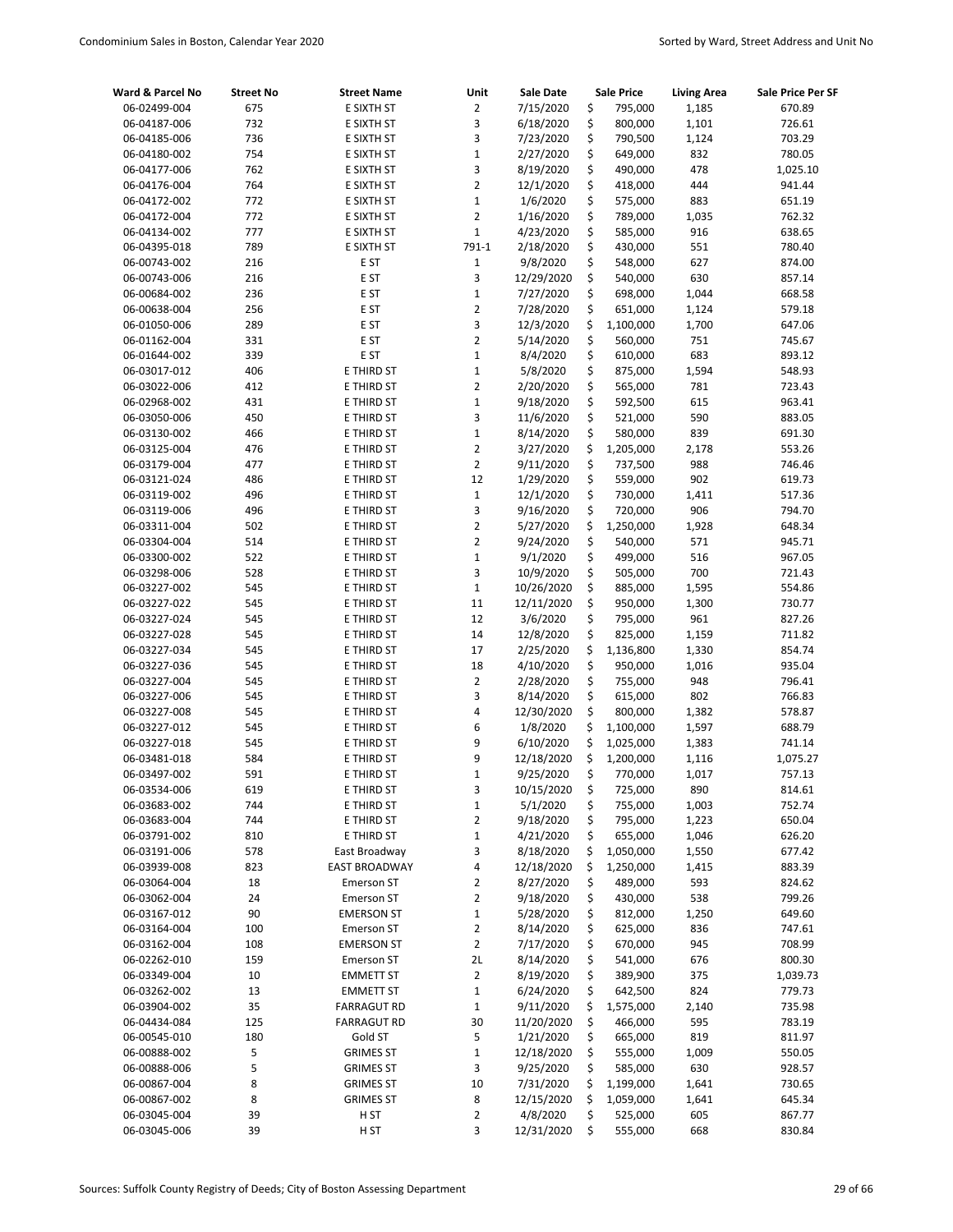| Ward & Parcel No | <b>Street No</b> | <b>Street Name</b> | Unit           | <b>Sale Date</b> | <b>Sale Price</b> | <b>Living Area</b> | Sale Price Per SF |
|------------------|------------------|--------------------|----------------|------------------|-------------------|--------------------|-------------------|
| 06-02119-004     | 98               | H ST               | $\overline{2}$ | 11/25/2020       | \$<br>547,000     | 701                | 780.31            |
| 06-03362-012     | $\overline{2}$   | I ST               | $\mathbf{1}$   | 11/30/2020       | \$<br>1,015,000   | 1,259              | 806.20            |
| 06-03115-002     | 37               | I ST               | $\mathbf{1}$   | 7/1/2020         | \$<br>480,000     | 650                | 738.46            |
| 06-03116-002     | 39               | I ST               | $\mathbf 1$    | 11/13/2020       | \$<br>550,000     | 605                | 909.09            |
| 06-03151-016     | 55               | I ST               | 3              | 6/12/2020        | \$<br>899,000     | 1,753              | 512.84            |
| 06-02074-008     | 87               | I ST               | $\mathbf 1$    | 9/2/2020         | \$<br>581,000     | 680                | 854.41            |
| 06-02126-004     | 131              | I ST               | $\overline{2}$ | 11/13/2020       | \$<br>425,000     | 501                | 848.30            |
| 06-03280-004     | 181              | K ST               | $\overline{2}$ | 6/19/2020        | \$<br>385,000     | 382                | 1,007.85          |
| 06-03493-026     | 202              | K ST               | 8              | 8/31/2020        | \$<br>710,000     | 1,005              | 706.47            |
| 06-03228-016     | 203              | K ST               | $B-5$          | 9/1/2020         | \$<br>830,000     | 1,108              | 749.10            |
| 06-02407-006     | 278              | K ST               | 3              | 12/29/2020       | \$<br>849,000     | 1,425              | 595.79            |
| 06-02161-004     | 293              | K ST               | $\overline{2}$ | 11/16/2020       | \$<br>1,185,000   | 1,350              | 877.78            |
| 06-02600-004     | 94               | L ST               | $\overline{2}$ | 7/17/2020        | \$<br>639,000     | 758                | 843.01            |
| 06-02600-006     | 94               | L ST               | 3              | 12/21/2020       | \$<br>620,000     | 893                | 694.29            |
| 06-02524-004     | 154              | L ST               | $\overline{2}$ | 7/28/2020        | \$<br>755,000     | 1,335              | 565.54            |
| 06-04420-034     | 17               | <b>LENNON CT</b>   | 17             | 1/10/2020        | \$<br>438,000     | 780                | 561.54            |
| 06-02670-116     | 22               | Liberty DR         | 12C            | 10/1/2020        | \$<br>5,700,000   | 2,162              | 2,636.45          |
| 06-02670-019     | 22               | Liberty DR         | 2G             | 8/28/2020        | \$<br>1,950,000   | 1,452              | 1,342.98          |
| 06-02670-042     | 22               | Liberty DR         | 4L             | 9/29/2020        | \$<br>750,000     | 508                | 1,476.38          |
| 06-02670-045     | 22               | Liberty DR         | 5A             | 12/30/2020       | \$<br>5,000,000   | 2,027              | 2,466.70          |
| 06-02670-053     | 22               | Liberty DR         | 5L             | 12/11/2020       | \$<br>760,000     | 508                | 1,496.06          |
| 06-02670-471     | 50               | Liberty DR         | 4D             | 12/1/2020        | \$<br>2,350,000   | 1,327              | 1,770.91          |
| 06-02670-495     | 50               | Liberty DR         | 6F             | 5/22/2020        | \$<br>3,000,000   | 1,546              | 1,940.49          |
| 06-02670-517     | 50               | Liberty DR         | 8F             | 3/11/2020        | \$<br>2,900,000   | 1,546              | 1,875.81          |
| 06-03215-002     | 10               | <b>LINLEY TE</b>   | $\mathbf{1}$   | 9/25/2020        | \$<br>742,000     | 871                | 851.89            |
| 06-03615-088     | 9                | M ST               | 4              | 8/24/2020        | \$<br>890,000     | 1,126              | 790.41            |
| 06-03587-006     | 29               | M ST               | 3              | 5/7/2020         | \$<br>806,000     | 1,113              | 724.17            |
| 06-04089-002     | 146              | M ST               | $\mathbf 1$    | 1/16/2020        | \$<br>660,000     | 718                | 919.22            |
| 06-04089-004     | 146              | M ST               | $\overline{2}$ | 7/28/2020        | \$<br>650,000     | 696                | 933.91            |
| 06-04089-006     | 146              | M ST               | 3              | 6/22/2020        | \$<br>670,000     | 777                | 862.29            |
| 06-04086-002     | 150              | M ST               | $\mathbf 1$    | 7/10/2020        | \$<br>715,000     | 869                | 822.78            |
| 06-04087-002     | 150              | M ST               | $\mathbf 1$    | 12/4/2020        | \$<br>600,000     | 693                | 865.80            |
| 06-01166-132     | 63               | <b>MELCHER ST</b>  | 404            | 2/3/2020         | \$<br>610,000     | 528                | 1,155.30          |
| 06-01166-134     | 63               | <b>MELCHER ST</b>  | 405            | 1/3/2020         | \$<br>625,000     | 533                | 1,172.61          |
| 06-01166-146     | 63               | <b>MELCHER ST</b>  | 503            | 2/14/2020        | \$<br>635,000     | 536                | 1,184.70          |
| 06-01166-152     | 63               | <b>MELCHER ST</b>  | 506            | 7/13/2020        | \$<br>610,000     | 537                | 1,135.94          |
| 06-03654-008     | 66               | N ST               | 4              | 4/17/2020        | \$<br>858,000     | 1,562              | 549.30            |
| 06-03985-002     | 109              | N ST               | $\mathbf 1$    | 8/31/2020        | \$<br>420,000     | 480                | 875.00            |
| 06-04250-012     | 110              | N ST               | 1-110          | 12/16/2020       | \$<br>537,000     | 636                | 844.34            |
| 06-04248-002     | 116              | N ST               | $\mathbf{1}$   | 3/10/2020        | \$<br>749,900     | 1,141              | 657.23            |
| 06-04039-002     | 145              | N ST               | $\mathbf{1}$   | 7/15/2020        | \$<br>700,500     | 1,011              | 692.88            |
| 06-04116-002     | 161              | N ST               | $\mathbf{1}$   | 6/24/2020        | \$<br>602,000     | 858                | 701.63            |
| 06-03674-002     | 33               | O ST               | $\mathbf{1}$   | 12/15/2020       | \$<br>895,000     | 1,104              | 810.69            |
| 06-03674-006     | 33               | O ST               | 3              | 9/1/2020         | \$<br>1,009,000   | 1,136              | 888.20            |
| 06-03803-004     | 52               | O ST               | $\overline{2}$ | 8/3/2020         | \$<br>607,000     | 910                | 667.03            |
| 06-03803-006     | 52               | O ST               | 3              | 6/18/2020        | \$<br>700,000     | 950                | 736.84            |
| 06-04320-006     | 84               | O ST               | 3              | 7/22/2020        | \$<br>779,000     | 1,231              | 632.82            |
| 06-04355-022     | 110              | O ST               | 11             | 10/14/2020       | \$<br>975,000     | 1,357              | 718.50            |
| 06-04355-006     | 110              | O ST               | 3              | 11/30/2020       | \$<br>775,000     | 900                | 861.11            |
| 06-04356-004     | 124              | O ST               | 2              | 4/29/2020        | \$<br>610,000     | 992                | 614.92            |
| 06-04139-006     | 155              | O ST               | 3              | 8/28/2020        | \$<br>700,000     | 745                | 939.60            |
| 06-04141-004     | 159              | O ST               | $\overline{2}$ | 6/24/2020        | \$<br>629,900     | 674                | 934.57            |
| 06-04142-006     | 161              | O ST               | 3              | 8/19/2020        | \$<br>718,463     | 810                | 886.99            |
| 06-03789-002     | 37               | P ST               | $\mathbf{1}$   | 2/28/2020        | \$<br>820,000     | 990                | 828.28            |
| 06-03919-002     | 38               | P ST               | $\mathbf{1}$   | 4/27/2020        | \$<br>770,000     | 979                | 786.52            |
| 06-03919-004     | 38               | P ST               | $\overline{2}$ | 4/17/2020        | \$<br>799,000     | 996                | 802.21            |
| 06-03919-006     | 38               | P ST               | 3              | 4/21/2020        | \$<br>799,000     | 992                | 805.44            |
| 06-03919-008     | 38               | P ST               | 4              | 5/1/2020         | \$<br>779,000     | 979                | 795.71            |
| 06-03919-010     | 38               | P ST               | 5              | 4/24/2020        | \$<br>829,000     | 996                | 832.33            |
| 06-03919-012     | 38               | P ST               | 6              | 5/1/2020         | \$<br>810,000     | 992                | 816.53            |
| 06-03919-014     | 38               | P ST               | 7              | 4/30/2020        | \$<br>1,025,000   | 1,280              | 800.78            |
| 06-03919-016     | 38               | P ST               | 8              | 7/1/2020         | \$<br>1,475,000   | 1,799              | 819.90            |
| 06-04479-002     | 108              | P ST               | $\mathbf{1}$   | 5/15/2020        | \$<br>673,500     | 1,070              | 629.44            |
| 06-02672-074     | 300              | PIER 4 BOULEVARD   | 2A             | 7/29/2020        | \$<br>2,696,000   | 1,348              | 2,000.00          |
| 06-02672-072     | 300              | PIER 4 BOULEVARD   | 2H             | 2/14/2020        | \$<br>3,294,000   | 1,647              | 2,000.00          |
| 06-02672-156     | 300              | PIER 4 BOULEVARD   | 5H             | 8/26/2020        | \$<br>2,984,400   | 1,456              | 2,049.73          |
| 06-02672-256     | 300              | PIER 4 BOULEVARD   | 81             | 4/1/2020         | \$<br>3,725,000   | 1,961              | 1,899.54          |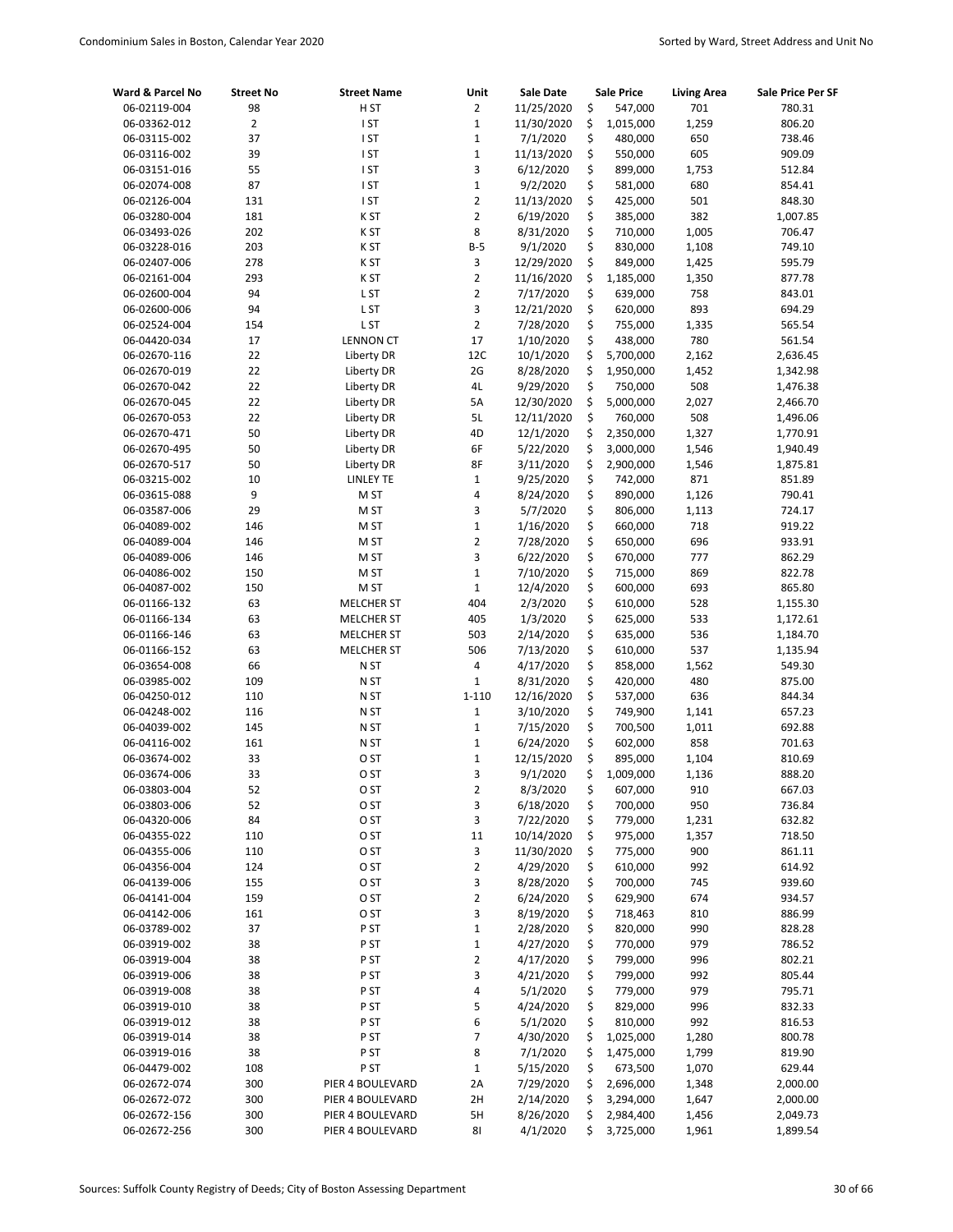| Ward & Parcel No             | <b>Street No</b> | <b>Street Name</b>                         | Unit         | <b>Sale Date</b>      | <b>Sale Price</b>            | <b>Living Area</b> | Sale Price Per SF    |
|------------------------------|------------------|--------------------------------------------|--------------|-----------------------|------------------------------|--------------------|----------------------|
| 06-02672-260                 | 300              | PIER 4 BOULEVARD                           | 8K           | 4/7/2020              | \$<br>3,625,000              | 1,859              | 1,949.97             |
| 06-02642-179                 | 133              | <b>SEAPORT BLVD</b>                        | 1001         | 1/16/2020             | \$<br>913,300                | 667                | 1,369.27             |
| 06-02642-180                 | 133              | <b>SEAPORT BLVD</b>                        | 1002         | 3/18/2020             | \$<br>1,695,000              | 1,064              | 1,593.05             |
| 06-02642-182                 | 133              | <b>SEAPORT BLVD</b>                        | 1005         | 8/19/2020             | \$<br>1,338,800              | 812                | 1,648.77             |
| 06-02642-183                 | 133              | <b>SEAPORT BLVD</b>                        | 1007         | 1/7/2020              | \$<br>1,083,900              | 686                | 1,580.03             |
| 06-02642-185                 | 133              | <b>SEAPORT BLVD</b>                        | 1009         | 7/17/2020             | \$<br>1,805,000              | 1,201              | 1,502.91             |
| 06-02642-186                 | 133              | <b>SEAPORT BLVD</b>                        | 1010         | 1/28/2020             | \$<br>1,361,155              | 779                | 1,747.31             |
| 06-02642-188                 | 133              | <b>SEAPORT BLVD</b>                        | 1015         | 8/19/2020             | \$<br>1,125,000              | 800                | 1,406.25             |
| 06-02642-189                 | 133              | <b>SEAPORT BLVD</b>                        | 1016         | 1/24/2020             | \$<br>1,322,100              | 836                | 1,581.46             |
| 06-02642-190                 | 133              | <b>SEAPORT BLVD</b>                        | 1017         | 3/18/2020             | \$<br>1,600,000              | 1,057              | 1,513.72             |
| 06-02642-192                 | 133              | <b>SEAPORT BLVD</b>                        | 1019         | 1/21/2020             | \$<br>1,048,700              | 646                | 1,623.37             |
| 06-02642-193                 | 133              | <b>SEAPORT BLVD</b>                        | 1020         | 3/12/2020             | \$<br>1,975,000              | 1,255              | 1,573.71             |
| 06-02642-195                 | 133              | <b>SEAPORT BLVD</b>                        | 1022         | 1/24/2020             | \$<br>2,417,600              | 1,285              | 1,881.40             |
| 06-02642-196                 | 133              | <b>SEAPORT BLVD</b>                        | 1023         | 8/20/2020             | \$<br>1,890,900              | 1,244              | 1,520.02             |
| 06-02642-197                 | 133              | <b>SEAPORT BLVD</b>                        | 1101         | 1/28/2020             | \$<br>1,100,700              | 667                | 1,650.22             |
| 06-02642-198                 | 133              | <b>SEAPORT BLVD</b>                        | 1102         | 6/26/2020             | \$<br>1,765,000              | 1,064              | 1,658.83             |
| 06-02642-202                 | 133              | <b>SEAPORT BLVD</b>                        | 1108         | 2/25/2020             | \$<br>2,342,900              | 1,495              | 1,567.16             |
| 06-02642-203                 | 133              | <b>SEAPORT BLVD</b>                        | 1109         | 8/28/2020             | \$<br>1,850,000              | 1,201              | 1,540.38             |
| 06-02642-204                 | 133              | <b>SEAPORT BLVD</b>                        | 1110         | 4/27/2020             | \$<br>1,250,000              | 779                | 1,604.62             |
| 06-02642-205                 | 133              | <b>SEAPORT BLVD</b>                        | 1112         | 8/12/2020             | \$<br>1,174,820              | 691                | 1,700.17             |
| 06-02642-206                 | 133              | <b>SEAPORT BLVD</b>                        | 1115         | 2/21/2020             | \$<br>1,125,000              | 800                | 1,406.25             |
| 06-02642-207                 | 133              | <b>SEAPORT BLVD</b>                        | 1116         | 9/4/2020              | \$<br>1,338,000              | 836                | 1,600.48             |
| 06-02642-209                 | 133              | <b>SEAPORT BLVD</b>                        | 1118         | 2/28/2020             | \$<br>1,925,000              | 1,256              | 1,532.64             |
| 06-02642-210                 | 133              | <b>SEAPORT BLVD</b>                        | 1119         | 1/6/2020              | \$<br>1,101,000              | 646                | 1,704.33             |
| 06-02642-211                 | 133              | <b>SEAPORT BLVD</b>                        | 1120         | 2/10/2020             | \$<br>2,050,000              | 1,255              | 1,633.47             |
| 06-02642-212                 | 133              | <b>SEAPORT BLVD</b>                        | 1121         | 1/10/2020             | \$<br>825,000                | 513                | 1,608.19             |
| 06-02642-213                 | 133              | <b>SEAPORT BLVD</b>                        | 1122         | 2/28/2020             | \$<br>2,191,500              | 1,285              | 1,705.45             |
| 06-02642-214                 | 133              | <b>SEAPORT BLVD</b>                        | 1123         | 10/30/2020            | \$<br>1,848,400              | 1,244              | 1,485.85             |
| 06-02642-216                 | 133              | <b>SEAPORT BLVD</b>                        | 1202         | 5/15/2020             | \$<br>1,765,000              | 1,064              | 1,658.83             |
| 06-02642-218                 | 133              | <b>SEAPORT BLVD</b>                        | 1205         | 2/6/2020              | \$<br>1,378,800<br>\$        | 812<br>686         | 1,698.03             |
| 06-02642-219                 | 133              | <b>SEAPORT BLVD</b>                        | 1207<br>1208 | 8/7/2020              | 1,159,800<br>\$              |                    | 1,690.67             |
| 06-02642-220<br>06-02642-224 | 133<br>133       | <b>SEAPORT BLVD</b><br><b>SEAPORT BLVD</b> | 1215         | 1/6/2020<br>2/20/2020 | 2,327,900<br>\$<br>1,140,000 | 1,494<br>800       | 1,558.17<br>1,425.00 |
| 06-02642-225                 | 133              | <b>SEAPORT BLVD</b>                        | 1216         | 1/6/2020              | \$<br>1,450,000              | 836                | 1,734.45             |
| 06-02642-227                 | 133              | <b>SEAPORT BLVD</b>                        | 1218         | 3/23/2020             | \$<br>2,050,000              | 1,256              | 1,632.17             |
| 06-02642-229                 | 133              | <b>SEAPORT BLVD</b>                        | 1220         | 4/23/2020             | \$<br>2,095,000              | 1,255              | 1,669.32             |
| 06-02642-231                 | 133              | <b>SEAPORT BLVD</b>                        | 1222         | 11/9/2020             | \$<br>2,489,500              | 1,285              | 1,937.35             |
| 06-02642-233                 | 133              | <b>SEAPORT BLVD</b>                        | 1501         | 5/28/2020             | \$<br>1,135,700              | 667                | 1,702.70             |
| 06-02642-238                 | 133              | <b>SEAPORT BLVD</b>                        | 1508         | 2/19/2020             | \$<br>2,535,000              | 1,494              | 1,696.79             |
| 06-02642-239                 | 133              | <b>SEAPORT BLVD</b>                        | 1509         | 9/11/2020             | \$<br>1,895,000              | 1,201              | 1,577.85             |
| 06-02642-240                 | 133              | <b>SEAPORT BLVD</b>                        | 1510         | 6/19/2020             | \$<br>1,360,000              | 779                | 1,745.83             |
| 06-02642-241                 | 133              | <b>SEAPORT BLVD</b>                        | 1512         | 1/8/2020              | \$<br>1,180,800              | 691                | 1,708.83             |
| 06-02642-243                 | 133              | <b>SEAPORT BLVD</b>                        | 1516         | 9/30/2020             | \$<br>1,493,300              | 836                | 1,786.24             |
| 06-02642-245                 | 133              | <b>SEAPORT BLVD</b>                        | 1518         | 3/17/2020             | Ś<br>1,959,100               | 1,256              | 1,559.79             |
| 06-02642-247                 | 133              | <b>SEAPORT BLVD</b>                        | 1520         | 10/14/2020            | \$<br>2,002,900              | 1,255              | 1,595.94             |
| 06-02642-255                 | 133              | <b>SEAPORT BLVD</b>                        | 1607         | 7/15/2020             | \$<br>1,189,800              | 686                | 1,734.40             |
| 06-02642-256                 | 133              | <b>SEAPORT BLVD</b>                        | 1608         | 3/12/2020             | \$<br>2,575,000              | 1,494              | 1,723.56             |
| 06-02642-260                 | 133              | <b>SEAPORT BLVD</b>                        | 1615         | 6/9/2020              | \$<br>1,170,000              | 800                | 1,462.50             |
| 06-02642-261                 | 133              | <b>SEAPORT BLVD</b>                        | 1616         | 8/20/2020             | \$<br>1,549,000              | 836                | 1,852.87             |
| 06-02642-263                 | 133              | <b>SEAPORT BLVD</b>                        | 1618         | 12/14/2020            | \$<br>2,050,000              | 1,256              | 1,632.17             |
| 06-02642-265                 | 133              | <b>SEAPORT BLVD</b>                        | 1620         | 1/21/2020             | \$<br>2,295,000              | 1,255              | 1,828.69             |
| 06-02642-267                 | 133              | <b>SEAPORT BLVD</b>                        | 1622         | 10/6/2020             | \$<br>2,643,600              | 1,285              | 2,057.28             |
| 06-02642-268                 | 133              | <b>SEAPORT BLVD</b>                        | 1623         | 1/15/2020             | \$<br>1,950,000              | 1,244              | 1,567.52             |
| 06-02642-270                 | 133              | <b>SEAPORT BLVD</b>                        | 1702         | 7/29/2020             | \$<br>1,877,500              | 1,064              | 1,764.57             |
| 06-02642-271                 | 133              | <b>SEAPORT BLVD</b>                        | 1703         | 8/27/2020             | \$<br>1,705,600              | 1,062              | 1,606.03             |
| 06-02642-273                 | 133              | <b>SEAPORT BLVD</b>                        | 1707         | 8/26/2020             | \$<br>1,204,800              | 684                | 1,761.40             |
| 06-02642-274                 | 133              | <b>SEAPORT BLVD</b>                        | 1708         | 4/10/2020             | \$<br>2,825,000              | 1,561              | 1,809.74             |
| 06-02642-275                 | 133              | <b>SEAPORT BLVD</b>                        | 1709         | 9/2/2020              | \$<br>2,087,100              | 1,201              | 1,737.80             |
| 06-02642-276                 | 133              | <b>SEAPORT BLVD</b>                        | 1710         | 1/31/2020             | \$<br>1,350,000              | 777                | 1,737.45             |
| 06-02642-277                 | 133              | <b>SEAPORT BLVD</b>                        | 1712         | 10/1/2020             | \$<br>1,210,800              | 691                | 1,752.24             |
| 06-02642-278                 | 133              | <b>SEAPORT BLVD</b>                        | 1715         | 2/26/2020             | \$<br>1,250,000              | 804                | 1,554.73             |
| 06-02642-279                 | 133              | <b>SEAPORT BLVD</b>                        | 1716         | 12/1/2020             | \$<br>1,594,300              | 836                | 1,907.06             |
| 06-02642-281                 | 133              | <b>SEAPORT BLVD</b>                        | 1718         | 9/23/2020             | \$<br>2,003,900              | 1,256              | 1,595.46             |
| 06-02642-283                 | 133              | <b>SEAPORT BLVD</b>                        | 1720         | 7/20/2020             | \$<br>2,350,000              | 1,245              | 1,887.55             |
| 06-02642-286                 | 133              | <b>SEAPORT BLVD</b>                        | 1723         | 1/2/2020              | \$<br>1,971,300              | 1,203              | 1,638.65             |
| 06-02642-287                 | 133              | <b>SEAPORT BLVD</b>                        | 1801         | 8/4/2020              | \$<br>1,175,700              | 667                | 1,762.67             |
| 06-02642-288                 | 133              | <b>SEAPORT BLVD</b>                        | 1802         | 11/16/2020            | \$<br>1,897,500              | 1,064              | 1,783.36             |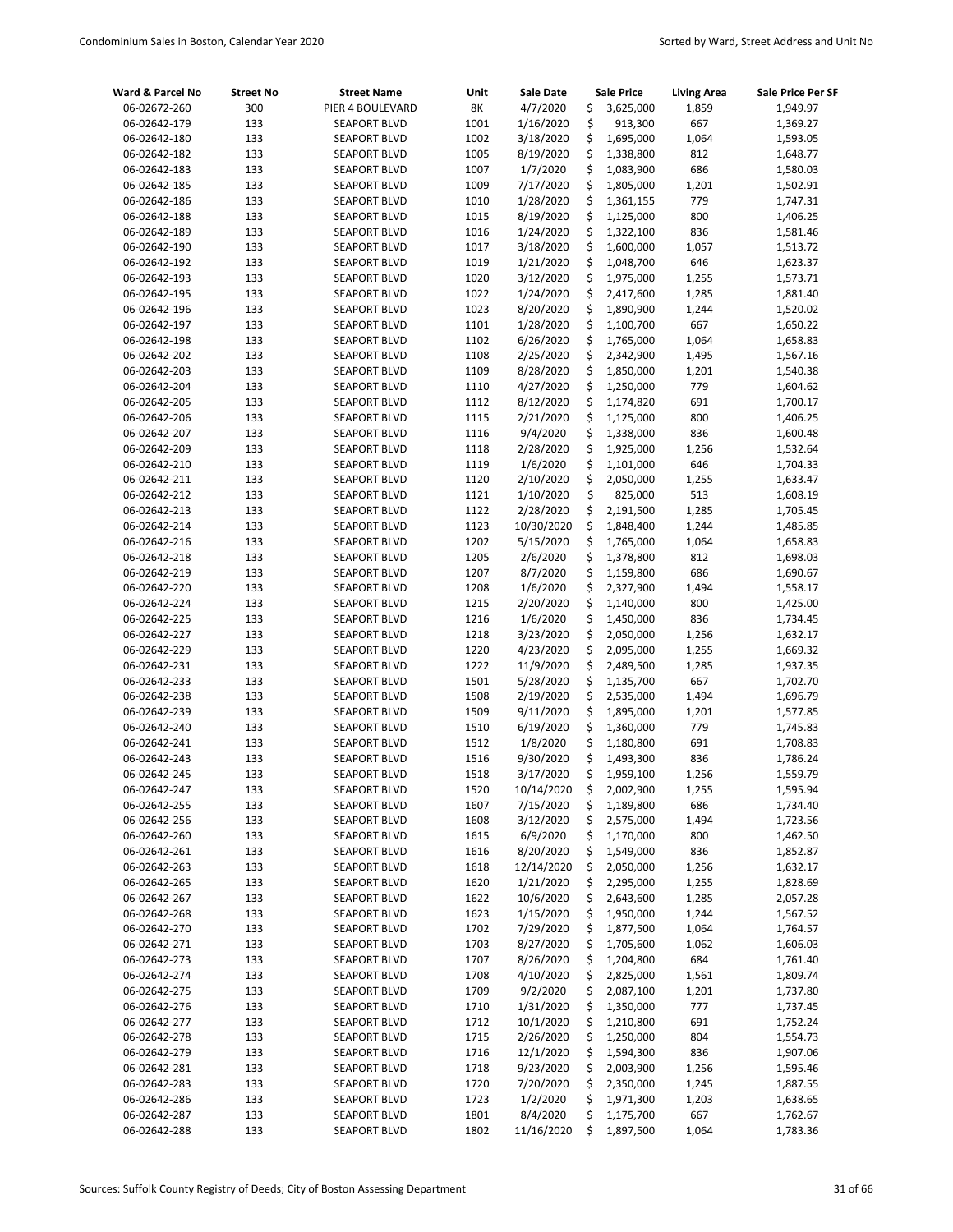| Ward & Parcel No             | <b>Street No</b> | <b>Street Name</b>                         | Unit              | <b>Sale Date</b>      |          | <b>Sale Price</b>    | <b>Living Area</b> | <b>Sale Price Per SF</b> |
|------------------------------|------------------|--------------------------------------------|-------------------|-----------------------|----------|----------------------|--------------------|--------------------------|
| 06-02642-292                 | 133              | <b>SEAPORT BLVD</b>                        | 1808              | 2/7/2020              | \$       | 2,850,000            | 1,560              | 1,826.92                 |
| 06-02642-293                 | 133              | <b>SEAPORT BLVD</b>                        | 1809              | 7/28/2020             | \$       | 2,082,806            | 1,201              | 1,734.23                 |
| 06-02642-297                 | 133              | <b>SEAPORT BLVD</b>                        | 1816              | 7/9/2020              | \$       | 1,605,000            | 836                | 1,919.86                 |
| 06-02642-299                 | 133              | <b>SEAPORT BLVD</b>                        | 1818              | 1/21/2020             | \$       | 2,100,000            | 1,256              | 1,671.97                 |
| 06-02642-300                 | 133              | <b>SEAPORT BLVD</b>                        | 1819              | 2/24/2020             | \$       | 1,176,000            | 649                | 1,812.02                 |
| 06-02642-301                 | 133              | <b>SEAPORT BLVD</b>                        | 1820              | 1/28/2020             | \$       | 3,625,000            | 1,618              | 2,240.42                 |
| 06-02642-302                 | 133              | <b>SEAPORT BLVD</b>                        | 1821              | 3/5/2020              | \$       | 2,990,000            | 1,537              | 1,945.35                 |
| 06-02642-304                 | 133              | <b>SEAPORT BLVD</b>                        | 1902              | 7/10/2020             | \$       | 1,917,500            | 1,064              | 1,802.16                 |
| 06-02642-308                 | 133              | <b>SEAPORT BLVD</b>                        | 1908              | 1/16/2020             | \$       | 2,895,000            | 1,559              | 1,856.96                 |
| 06-02642-310                 | 133              | <b>SEAPORT BLVD</b>                        | 1910              | 7/20/2020             | \$       | 1,400,000            | 777                | 1,801.80                 |
| 06-02642-315                 | 133              | <b>SEAPORT BLVD</b>                        | 1918              | 1/30/2020             | \$       | 4,381,800            | 1,872              | 2,340.71                 |
| 06-02642-322                 | 133              | <b>SEAPORT BLVD</b>                        | 2008              | 2/14/2020             | \$       | 2,743,600            | 1,554              | 1,765.51                 |
| 06-02642-323                 | 133              | <b>SEAPORT BLVD</b>                        | 2010              | 1/29/2020             | \$       | 1,425,000            | 775                | 1,838.71                 |
| 06-02642-324                 | 133              | <b>SEAPORT BLVD</b>                        | 2012              | 1/17/2020             | \$       | 1,298,250            | 691                | 1,878.80                 |
| 06-02642-328                 | 133              | <b>SEAPORT BLVD</b>                        | 2018              | 7/7/2020              | \$       | 3,775,000            | 1,629              | 2,317.37                 |
| 06-02642-329                 | 133              | <b>SEAPORT BLVD</b>                        | 2019              | 5/8/2020              | \$       | 2,904,000            | 1,334              | 2,176.91                 |
| 06-02642-337                 | 133              | <b>SEAPORT BLVD</b>                        | 2109              | 3/18/2020             | \$       | 3,354,600            | 1,497              | 2,240.88                 |
| 06-02642-339                 | 133              | <b>SEAPORT BLVD</b>                        | 2112              | 1/24/2020             | \$       | 4,650,000            | 1,957              | 2,376.09                 |
| 06-02642-343                 | 133              | <b>SEAPORT BLVD</b>                        | 2205              | 3/24/2020             | \$       | 3,504,000            | 1,599              | 2,191.37                 |
| 06-02642-344                 | 133              | <b>SEAPORT BLVD</b>                        | 2206              | 4/9/2020              | \$       | 1,495,000            | 775                | 1,929.03                 |
| 06-02642-101                 | 133              | <b>SEAPORT BLVD</b>                        | 502               | 6/16/2020             | \$       | 754,700              | 444                | 1,699.77                 |
| 06-02642-102                 | 133              | <b>SEAPORT BLVD</b>                        | 508               | 1/14/2020             | \$       | 674,500              | 437                | 1,543.48                 |
| 06-02642-104                 | 133              | <b>SEAPORT BLVD</b>                        | 512               | 12/4/2020             | \$       | 948,900              | 611                | 1,553.03                 |
| 06-02642-110                 | 133              | <b>SEAPORT BLVD</b>                        | 523               | 1/9/2020              | \$       | 1,995,000            | 1,103              | 1,808.70                 |
| 06-02642-115                 | 133              | <b>SEAPORT BLVD</b>                        | 612               | 12/23/2020            | \$       | 1,080,000            | 691                | 1,562.95                 |
| 06-02642-116                 | 133              | <b>SEAPORT BLVD</b>                        | 615               | 9/25/2020             | \$       | 1,998,000            | 1,391              | 1,436.38                 |
| 06-02642-119                 | 133              | <b>SEAPORT BLVD</b>                        | 618               | 7/22/2020             | \$       | 1,900,000            | 1,256              | 1,512.74                 |
| 06-02642-122                 | 133              | <b>SEAPORT BLVD</b>                        | 621               | 1/29/2020             | \$       | 783,900              | 513                | 1,528.07                 |
| 06-02642-124                 | 133              | <b>SEAPORT BLVD</b>                        | 623               | 6/8/2020              | \$       | 1,755,600            | 1,244              | 1,411.25                 |
| 06-02642-125                 | 133              | <b>SEAPORT BLVD</b>                        | 701               | 1/8/2020              | \$       | 877,800              | 667                | 1,316.04                 |
| 06-02642-126                 | 133              | <b>SEAPORT BLVD</b>                        | 702               | 3/4/2020              | \$       | 1,635,000            | 1,064              | 1,536.65                 |
| 06-02642-127                 | 133              | <b>SEAPORT BLVD</b>                        | 703               | 2/3/2020              | \$       | 1,577,400            | 1,062              | 1,485.31                 |
| 06-02642-128                 | 133              | <b>SEAPORT BLVD</b>                        | 705               | 7/10/2020             | \$       | 1,238,100            | 812                | 1,524.75                 |
| 06-02642-134                 | 133              | <b>SEAPORT BLVD</b>                        | 715               | 1/9/2020              | \$       | 1,054,700            | 800                | 1,318.38                 |
| 06-02642-136                 | 133              | <b>SEAPORT BLVD</b>                        | 717               | 5/15/2020             | \$<br>\$ | 1,535,000            | 1,057              | 1,452.22                 |
| 06-02642-137                 | 133              | <b>SEAPORT BLVD</b>                        | 718               | 2/10/2020             | \$       | 1,853,400            | 1,256              | 1,475.64                 |
| 06-02642-139<br>06-02642-140 | 133<br>133       | <b>SEAPORT BLVD</b><br><b>SEAPORT BLVD</b> | 720<br>721        | 5/1/2020<br>10/7/2020 | \$       | 1,938,600            | 1,255<br>513       | 1,544.70                 |
| 06-02642-142                 | 133              | <b>SEAPORT BLVD</b>                        | 723               | 6/4/2020              | \$       | 810,000<br>1,825,600 | 1,244              | 1,578.95                 |
| 06-02642-143                 | 133              | <b>SEAPORT BLVD</b>                        | 801               | 7/14/2020             | \$       | 988,500              | 667                | 1,467.52<br>1,482.01     |
| 06-02642-146                 | 133              | <b>SEAPORT BLVD</b>                        | 805               | 3/17/2020             | \$       | 1,169,400            | 812                | 1,440.15                 |
| 06-02642-147                 | 133              | <b>SEAPORT BLVD</b>                        | 807               | 2/19/2020             | \$       | 973,900              | 686                | 1,419.68                 |
| 06-02642-148                 | 133              | <b>SEAPORT BLVD</b>                        | 808               | 1/7/2020              | \$       | 2,283,500            | 1,494              | 1,528.45                 |
| 06-02642-149                 | 133              | <b>SEAPORT BLVD</b>                        | 809               | 3/9/2020              | \$       | 1,737,500            | 1,201              | 1,446.71                 |
| 06-02642-154                 | 133              | <b>SEAPORT BLVD</b>                        | 817               | 2/3/2020              | \$       | 1,552,400            | 1,057              | 1,468.68                 |
| 06-02642-155                 | 133              | <b>SEAPORT BLVD</b>                        | 818               | 1/31/2020             | \$       | 1,878,800            | 1,256              | 1,495.86                 |
| 06-02642-156                 | 133              | <b>SEAPORT BLVD</b>                        | 819               | 3/9/2020              | \$       | 1,022,800            | 646                | 1,583.28                 |
| 06-02642-157                 | 133              | <b>SEAPORT BLVD</b>                        | 820               | 6/15/2020             | \$       | 1,954,400            | 1,255              | 1,557.29                 |
| 06-02642-158                 | 133              | <b>SEAPORT BLVD</b>                        | 821               | 3/26/2020             | \$       | 767,200              | 513                | 1,495.52                 |
| 06-02642-161                 | 133              | <b>SEAPORT BLVD</b>                        | 901               | 3/17/2020             | \$       | 998,800              | 667                | 1,497.45                 |
| 06-02642-162                 | 133              | <b>SEAPORT BLVD</b>                        | 902               | 1/30/2020             | \$       | 1,767,500            | 1,064              | 1,661.18                 |
| 06-02642-165                 | 133              | <b>SEAPORT BLVD</b>                        | 907               | 4/17/2020             | \$       | 1,070,400            | 686                | 1,560.35                 |
| 06-02642-170                 | 133              | <b>SEAPORT BLVD</b>                        | 915               | 1/31/2020             | \$       | 1,095,000            | 800                | 1,368.75                 |
| 06-02642-172                 | 133              | <b>SEAPORT BLVD</b>                        | 917               | 7/10/2020             | \$       | 1,514,100            | 1,057              | 1,432.45                 |
| 06-02642-173                 | 133              | <b>SEAPORT BLVD</b>                        | 918               | 2/14/2020             | \$       | 1,865,200            | 1,256              | 1,485.03                 |
| 06-02642-174                 | 133              | <b>SEAPORT BLVD</b>                        | 919               | 6/16/2020             | \$       | 1,064,600            | 646                | 1,647.99                 |
| 06-02642-175                 | 133              | <b>SEAPORT BLVD</b>                        | 920               | 4/29/2020             | \$       | 1,995,000            | 1,255              | 1,589.64                 |
| 06-02642-176                 | 133              | <b>SEAPORT BLVD</b>                        | 921               | 8/19/2020             | \$       | 786,300              | 513                | 1,532.75                 |
| 06-02642-177                 | 133              | <b>SEAPORT BLVD</b>                        | 922               | 10/19/2020            | \$       | 2,079,400            | 1,285              | 1,618.21                 |
| 06-02642-178                 | 133              | <b>SEAPORT BLVD</b>                        | 923               | 1/22/2020             | \$       | 1,818,400            | 1,244              | 1,461.74                 |
| 06-02642-347                 | 133              | <b>SEAPORT BLVD</b>                        | PH1B              | 8/7/2020              | \$       | 4,995,000            | 2,006              | 2,490.03                 |
| 06-02642-349                 | 133              | <b>SEAPORT BLVD</b>                        | PH1D              | 7/10/2020             | \$       | 3,095,000            | 1,480              | 2,091.22                 |
| 06-02642-351                 | 133              | <b>SEAPORT BLVD</b>                        | PH <sub>2</sub> B | 6/1/2020              | \$       | 5,898,000            | 2,322              | 2,540.05                 |
| 06-02642-480                 | 135              | <b>SEAPORT BLVD</b>                        | 1105              | 12/22/2020            | \$       | 1,625,500            | 1,024              | 1,587.40                 |
| 06-02642-494                 | 135              | <b>SEAPORT BLVD</b>                        | 1205              | 12/23/2020            | \$       | 1,690,500            | 1,023              | 1,652.49                 |
| 06-02642-522                 | 135              | SEAPORT BLVD                               | 1605              | 12/23/2020            | \$       | 1,720,500            | 1,024              | 1,680.18                 |
| 06-02642-401                 | 135              | <b>SEAPORT BLVD</b>                        | 526               | 12/29/2020            | \$       | 914,200              | 559                | 1,635.42                 |
|                              |                  |                                            |                   |                       |          |                      |                    |                          |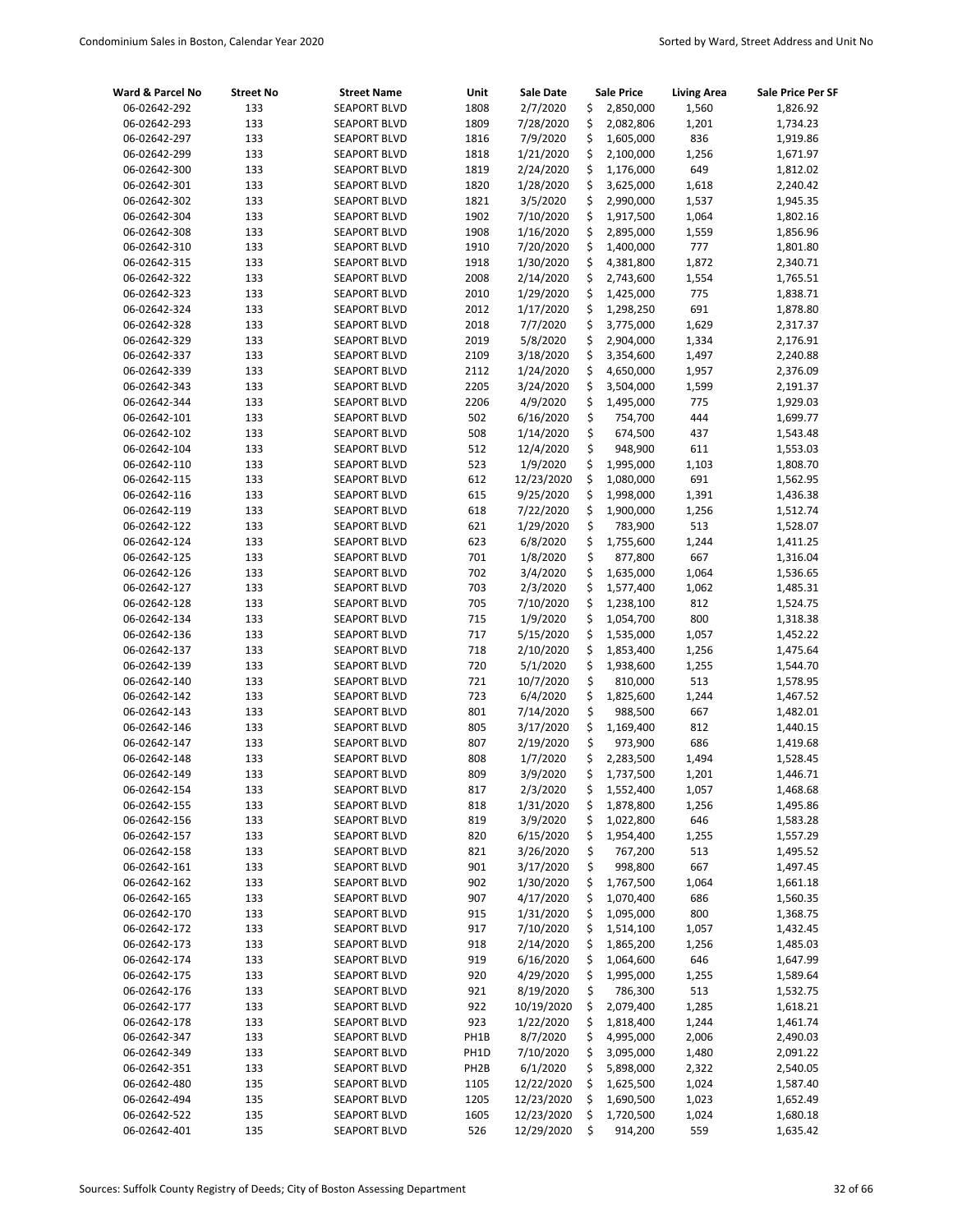| Ward & Parcel No             | <b>Street No</b> | <b>Street Name</b>       | Unit              | <b>Sale Date</b>       |          | <b>Sale Price</b>  | <b>Living Area</b> | Sale Price Per SF |
|------------------------------|------------------|--------------------------|-------------------|------------------------|----------|--------------------|--------------------|-------------------|
| 06-02642-404                 | 135              | <b>SEAPORT BLVD</b>      | 532               | 12/30/2020             | \$       | 1,122,100          | 622                | 1,804.02          |
| 06-02642-406                 | 135              | <b>SEAPORT BLVD</b>      | 538               | 12/28/2020             | \$       | 1,295,000          | 712                | 1,818.82          |
| 06-02642-418                 | 135              | <b>SEAPORT BLVD</b>      | 616               | 12/29/2020             | \$       | 1,048,800          | 648                | 1,618.52          |
| 06-02642-419                 | 135              | <b>SEAPORT BLVD</b>      | 618               | 12/23/2020             | \$       | 825,000            | 506                | 1,630.43          |
| 06-02642-438                 | 135              | <b>SEAPORT BLVD</b>      | 805               | 12/22/2020             | \$       | 1,615,500          | 1,024              | 1,577.64          |
| 06-02642-443                 | 135              | <b>SEAPORT BLVD</b>      | 810               | 12/30/2020             | \$       | 772,500            | 531                | 1,454.80          |
| 06-02642-447                 | 135              | <b>SEAPORT BLVD</b>      | 818               | 12/30/2020             | \$       | 813,900            | 506                | 1,608.50          |
| 06-02642-450                 | 135              | <b>SEAPORT BLVD</b>      | 902               | 12/18/2020             | \$       | 2,055,000          | 1,281              | 1,604.22          |
| 06-02642-454                 | 135              | <b>SEAPORT BLVD</b>      | 907               | 12/18/2020             | \$       | 1,321,043          | 843                | 1,567.07          |
| 06-01116-004                 | 265              | <b>SILVER ST</b>         | $\overline{2}$    | 4/1/2020               | \$       | 529,000            | 667                | 793.10            |
| 06-01914-004                 | 297              | Silver ST                | $\overline{2}$    | 3/2/2020               | \$       | 775,000            | 1,241              | 624.50            |
| 06-02669-030                 | 15               | Sleeper ST               | 302               | 1/31/2020              | \$       | 1,350,000          | 1,430              | 944.06            |
| 06-02669-058                 | 15               | Sleeper ST               | 502               | 9/4/2020               | \$       | 1,150,000          | 1,450              | 793.10            |
| 06-02669-094                 | 33               | Sleeper ST               | 102               | 12/18/2020             | \$       | 620,000            | 703                | 881.93            |
| 06-02669-108                 | 33               | Sleeper ST               | 201               | 6/12/2020              | \$       | 630,000            | 887                | 710.26            |
| 06-02669-138                 | 33               | Sleeper ST               | 306               | 1/31/2020              | \$       | 1,135,000          | 1,599              | 709.82            |
| 06-04156-016                 | 11               | <b>SWALLOW ST</b>        | 3                 | 11/24/2020             | \$       | 610,000            | 827                | 737.61            |
| 06-04165-006                 | 41               | <b>SWALLOW ST</b>        | 3                 | 11/18/2020             | \$       | 600,000            | 710                | 845.07            |
| 06-00685-040                 | 122              | <b>TUDOR ST</b>          | 122D              | 7/24/2020              | \$       | 549,000            | 842                | 652.02            |
| 06-00934-008                 | 161              | <b>Tudor ST</b>          | 4                 | 4/15/2020              | \$       | 1,340,000          | 1,838              | 729.05            |
| 06-04434-018                 | $\mathbf 1$      | <b>TWOMEY CT</b>         | 45                | 11/13/2020             | \$       | 460,000            | 595                | 773.11            |
| 06-04434-066                 | 25               | <b>TWOMEY CT</b>         | 21                | 9/1/2020               | \$       | 470,000            | 648                | 725.31            |
| 06-03089-012                 | 7                | <b>VICKSBURG ST</b>      | $\overline{7}$    | 4/7/2020               | \$       | 1,067,000          | 1,582              | 674.46            |
| 06-00007-024                 | 9                | W Broadway               | 107               | 1/22/2020              | \$       | 923,800            | 1,498              | 616.69            |
| 06-00007-058                 | 9                | W Broadway               | 206               | 1/31/2020              | \$       | 775,000            | 1,129              | 686.45            |
| 06-00007-062                 | 9                | W BROADWAY               | 208               | 8/13/2020              | \$       | 600,000            | 850                | 705.88            |
| 06-00007-072                 | 9                | W BROADWAY               | 213               | 11/25/2020             | \$       | 637,000            | 759                | 839.26            |
| 06-00007-078                 | 9                | W Broadway               | 216               | 6/24/2020              | \$       | 815,000            | 909                | 896.59            |
| 06-00007-108                 | 9                | W Broadway               | 310               | 10/7/2020              | \$       | 850,000            | 1,167              | 728.36            |
| 06-00007-176                 | 9                | W BROADWAY               | 418               | 10/22/2020             | \$       | 655,000            | 837                | 782.56            |
| 06-00007-254                 | 9                | W BROADWAY               | 605               | 12/29/2020             | \$       | 2,800,000          | 2,967              | 943.71            |
| 06-00030-022                 | 14               | W Broadway               | 301               | 12/15/2020             | \$       | 1,050,000          | 1,435              | 731.71            |
| 06-00030-050                 | 14               | W BROADWAY               | 504               | 3/31/2020              | \$       | 975,000            | 1,005              | 970.15            |
| 06-00030-092                 | 14               | W Broadway               | 903               | 4/1/2020               | \$       | 2,250,000          | 2,867              | 784.79            |
| 06-00030-096                 | 14               | W BROADWAY               | 906               | 1/15/2020              | \$       | 1,675,000          | 1,705              | 982.40            |
| 06-00030-098                 | 14               | W Broadway               | 907               | 1/3/2020               | \$       | 1,550,000          | 1,653              | 937.69            |
| 06-00422-006                 | 252              | W BROADWAY               | 3                 | 7/29/2020              | \$       | 730,275            | 1,159              | 630.09            |
| 06-00490-008                 | 345              | W BROADWAY               | 4                 | 8/25/2020              | \$       | 755,000            | 1,006              | 750.50            |
| 06-00490-014                 | 345              | W BROADWAY               | $\overline{7}$    | 11/9/2020              | \$       | 885,000            | 1,500              | 590.00            |
| 06-01130-015                 | 381              | W BROADWAY               | 3                 | 12/14/2020             | \$       | 749,900            | 1,165              | 643.69            |
| 06-01900-013                 | 420              | W BROADWAY               | 203               | 11/18/2020             | \$       | 497,500            | 548                | 907.85            |
| 06-01900-031                 | 420              | W BROADWAY               | 303               | 11/19/2020             | \$<br>\$ | 502,000            | 548                | 916.06            |
| 06-01900-039                 | 420              | W BROADWAY               | 307               | 11/30/2020             | Ś        | 597,000            | 732                | 815.57            |
| 06-01900-045                 | 420              | W BROADWAY               | 402               | 11/20/2020             |          | 590,000            | 554                | 1,064.98          |
| 06-01900-055                 | 420              | W BROADWAY               | 407               | 11/18/2020             | \$       | 699,900            | 732                | 956.15            |
| 06-01900-061                 | 420              | W BROADWAY               | 501               | 11/18/2020             | \$       | 693,650            | 608                | 1,140.87          |
| 06-01900-065                 | 420              | W BROADWAY<br>W BROADWAY | 503               | 11/18/2020             | \$       | 558,000            | 551                | 1,012.70          |
| 06-01900-079                 | 420              |                          | 601               | 11/19/2020             | \$       | 886,750            | 869                | 1,020.43          |
| 06-00570-012<br>06-00570-014 | 192<br>192       | W FIFTH ST<br>W FIFTH ST | $\mathbf{1}$<br>2 | 8/14/2020<br>9/22/2020 | \$<br>\$ | 554,000<br>538,500 | 615<br>673         | 900.81<br>800.15  |
| 06-00570-016                 | 192              | W FIFTH ST               | 3                 | 5/28/2020              | \$       | 552,000            | 673                | 820.21            |
| 06-01005-002                 | 211              | W FIFTH ST               | $\mathbf 1$       | 7/17/2020              | \$       | 470,000            | 575                | 817.39            |
| 06-01006-002                 | 213              | W FIFTH ST               | $\mathbf 1$       | 2/14/2020              | \$       | 633,750            | 894                | 708.89            |
| 06-01006-004                 | 213              | W FIFTH ST               | $\mathbf 2$       | 2/28/2020              | \$       | 760,000            | 977                | 777.89            |
| 06-01009-004                 | 221              | W FIFTH ST               | $\overline{2}$    | 3/16/2020              | \$       | 489,000            | 562                | 870.11            |
| 06-01015-002                 | 231              | W FIFTH ST               | $\mathbf 1$       | 8/21/2020              | \$       | 596,000            | 846                | 704.49            |
| 06-01022-002                 | 245              | W FIFTH ST               | $\mathbf 1$       | 6/26/2020              | \$       | 407,000            | 675                | 602.96            |
| 06-02867-080                 | 406              | W FIRST ST               | 406               | 4/30/2020              | \$       | 1,000,000          | 1,581              | 632.51            |
| 06-00234-004                 | 171              | W FOURTH ST              | 2                 | 4/14/2020              | \$       | 848,000            | 1,191              | 712.01            |
| 06-00234-018                 | 171              | W FOURTH ST              | 9                 | 9/11/2020              | \$       | 986,000            | 1,433              | 688.07            |
| 06-00520-012                 | 322              | W FOURTH ST              | 6                 | 7/31/2020              | \$       | 1,180,000          | 1,533              | 769.73            |
| 06-00534-004                 | 345              | W FOURTH ST              | 2                 | 5/7/2020               | \$       | 825,000            | 1,479              | 557.81            |
| 06-00516-002                 | 350              | W FOURTH ST              | 100               | 9/22/2020              | \$       | 455,000            | 635                | 716.54            |
| 06-00516-022                 | 350              | W FOURTH ST              | 200               | 11/13/2020             | \$       | 490,000            | 832                | 588.94            |
| 06-00516-066                 | 350              | W FOURTH ST              | 310               | 2/28/2020              | \$       | 590,000            | 834                | 707.43            |
| 06-00516-070                 | 350              | W FOURTH ST              | 313               | 2/28/2020              | \$       | 517,000            | 737                | 701.49            |
| 06-00516-088                 | 350              | W FOURTH ST              | 410               | 1/17/2020              | \$       | 560,000            | 753                | 743.69            |
|                              |                  |                          |                   |                        |          |                    |                    |                   |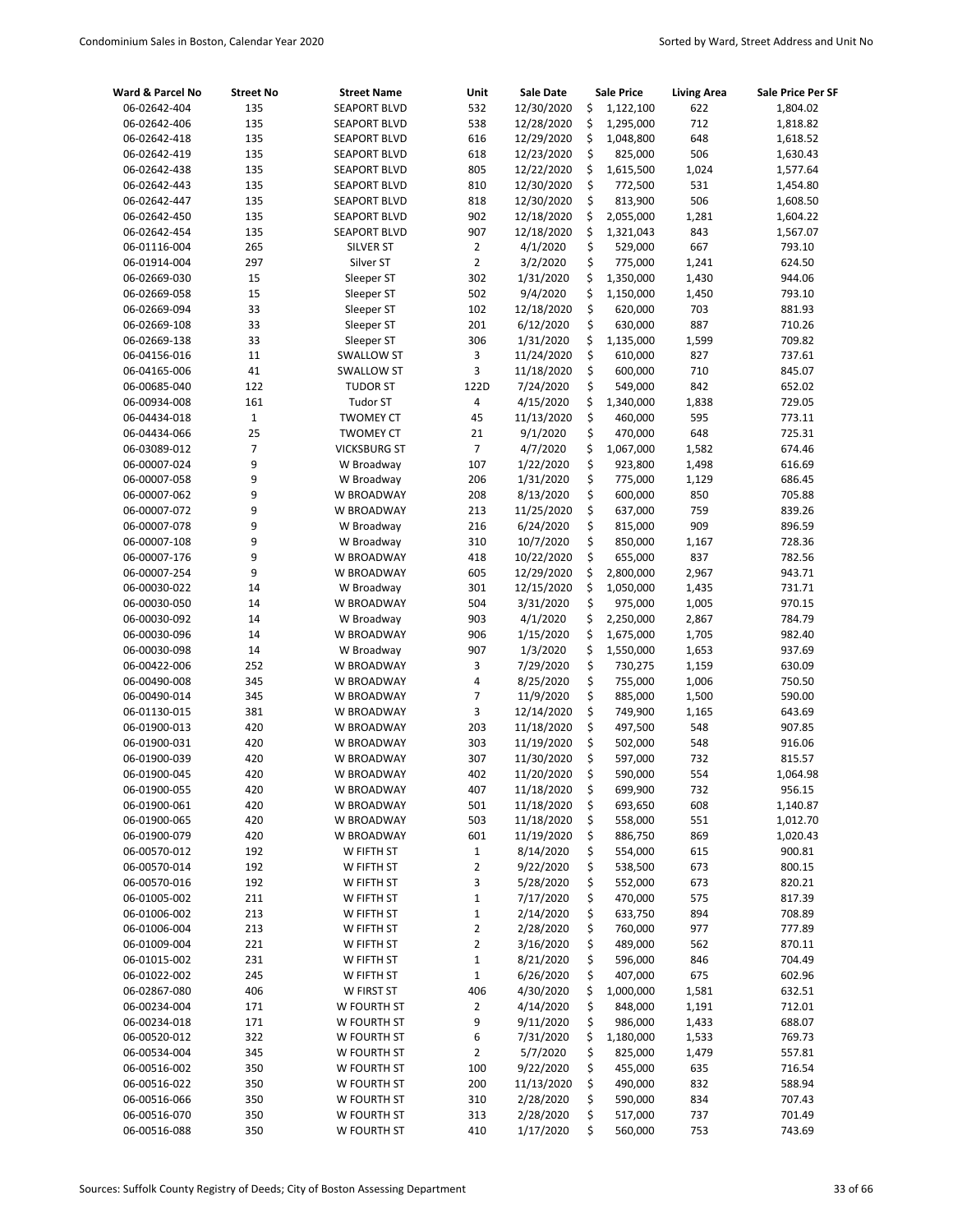| Ward & Parcel No             | <b>Street No</b>         | <b>Street Name</b>                  | Unit                          | Sale Date               |          | <b>Sale Price</b>  | <b>Living Area</b> | Sale Price Per SF |
|------------------------------|--------------------------|-------------------------------------|-------------------------------|-------------------------|----------|--------------------|--------------------|-------------------|
| 06-01095-002                 | 403                      | W FOURTH ST                         | $\mathbf{1}$                  | 7/16/2020               | \$       | 415,000            | 645                | 643.41            |
| 06-01935-002                 | 436                      | W FOURTH ST                         | $\mathbf 1$                   | 5/8/2020                | \$       | 790,000            | 1,240              | 637.10            |
| 06-01926-056                 | 456                      | W FOURTH ST                         | 202                           | 3/26/2020               | \$       | 1,330,000          | 1,450              | 917.24            |
| 06-01254-022                 | 141                      | W SECOND ST                         | 206                           | 1/14/2020               | \$       | 1,065,000          | 1,302              | 817.97            |
| 06-01525-002                 | 265                      | W SECOND ST                         | $1\,$                         | 4/7/2020                | \$       | 650,000            | 1,004              | 647.41            |
| 06-01534-002                 | 293                      | W SECOND ST                         | $\mathbf 1$                   | 10/29/2020              | \$       | 462,500            | 542                | 853.32            |
| 06-01728-066                 | 314                      | W SECOND ST                         | 406                           | 6/19/2020               | \$       | 451,000            | 427                | 1,056.21          |
| 06-01690-014                 | 321                      | W SECOND ST                         | $\overline{2}$                | 7/30/2020               | \$       | 625,000            | 863                | 724.22            |
| 06-01723-032                 | 360                      | W SECOND ST                         | 16                            | 10/23/2020              | \$       | 610,000            | 755                | 807.95            |
| 06-01719-008                 | 366                      | W SECOND ST                         | 4                             | 11/17/2020              | \$       | 715,000            | 866                | 825.64            |
| 06-01719-012                 | 366                      | W SECOND ST                         | 6                             | 8/7/2020                | \$       | 677,000            | 866                | 781.76            |
| 06-02925-006                 | 404                      | W SECOND ST                         | 3                             | 11/19/2020              | \$       | 770,000            | 920                | 836.96            |
| 06-02914-002                 | 436                      | W SECOND ST                         | $\mathbf 1$                   | 6/2/2020                | \$       | 545,000            | 676                | 806.21            |
| 06-02914-004                 | 436                      | W SECOND ST                         | $\overline{2}$                | 8/5/2020                | \$       | 560,000            | 729                | 768.18            |
| 06-02914-006                 | 436                      | W SECOND ST                         | 3<br>203                      | 9/1/2020                | \$<br>\$ | 565,000            | 729                | 775.03            |
| 06-00711-026                 | 120                      | W SEVENTH ST                        |                               | 12/2/2020               |          | 691,000            | 1,131              | 610.96            |
| 06-00828-002<br>06-00860-004 | 163<br>175               | W SEVENTH ST<br>W SEVENTH ST        | $\mathbf 1$<br>$\overline{2}$ | 4/29/2020<br>1/3/2020   | \$<br>\$ | 680,000<br>575,000 | 1,133<br>754       | 600.18<br>762.60  |
| 06-00917-006                 | 180                      | W SEVENTH ST                        | 3                             | 5/7/2020                | \$       | 525,000            | 578                | 908.30            |
| 06-00910-006                 | 188                      | W SEVENTH ST                        | 188-3                         | 4/16/2020               | \$       | 540,000            | 648                | 833.33            |
| 06-00223-022                 | $\overline{2}$           | W SIXTH ST                          | 106                           | 3/16/2020               | \$       | 615,000            | 1,017              | 604.72            |
| 06-00673-024                 | 165                      | W SIXTH ST                          | 165H                          | 9/18/2020               | \$       | 550,000            | 952                | 577.73            |
| 06-00975-004                 | 198                      | W SIXTH ST                          | $\overline{2}$                | 6/15/2020               | \$       | 745,000            | 930                | 801.08            |
| 06-00964-011                 | 205                      | W SIXTH ST                          | 209                           | 9/14/2020               | \$       | 859,000            | 1,390              | 617.99            |
| 06-01371-004                 | 117                      | W THIRD ST                          | $\overline{2}$                | 8/3/2020                | \$       | 775,000            | 965                | 803.11            |
| 06-01454-028                 | 166                      | W THIRD ST                          |                               | 7/17/2020               | \$       | 810,000            | 1,079              | 750.70            |
| 06-01562-012                 | 198                      | W THIRD ST                          | $\mathbf 1$                   | 6/15/2020               | \$       | 780,000            | 959                | 813.35            |
| 06-01678-002                 | 252                      | W THIRD ST                          | $\mathbf 1$                   | 10/30/2020              | \$       | 712,000            | 1,071              | 664.80            |
| 06-01817-002                 | 302                      | W THIRD ST                          | $\mathbf 1$                   | 10/28/2020              | \$       | 629,000            | 891                | 705.95            |
| 06-01812-012                 | 312                      | W THIRD ST                          | 106                           | 9/10/2020               | \$       | 791,025            | 1,170              | 676.09            |
| 06-01812-014                 | 312                      | W THIRD ST                          | 201                           | 9/17/2020               | \$       | 748,000            | 1,110              | 673.87            |
| 06-01812-028                 | 312                      | W THIRD ST                          | 302                           | 4/3/2020                | \$       | 547,400            | 665                | 823.16            |
| 06-01830-024                 | 315                      | W THIRD ST                          | $\overline{2}$                | 1/31/2020               | \$       | 628,000            | 965                | 650.78            |
| 06-01841-004                 | 321                      | W THIRD ST                          | $\overline{2}$                | 8/28/2020               | \$       | 495,000            | 684                | 723.68            |
| 06-01809-002                 | 328                      | W THIRD ST                          | $\mathbf 1$                   | 9/15/2020               | \$       | 799,000            | 902                | 885.81            |
| 06-01809-004                 | 328                      | W THIRD ST                          | $\overline{2}$                | 9/22/2020               | \$       | 1,450,000          | 2,089              | 694.11            |
| 06-02753-040                 | 21                       | Wormwood ST                         | 214                           | 7/15/2020               | \$       | 1,349,000          | 1,540              | 875.97            |
| 06-02753-054                 | 21                       | Wormwood ST                         | 221                           | 3/20/2020               | \$       | 817,000            | 1,026              | 796.30            |
| 06-02753-082                 | 21                       | Wormwood ST                         | 310                           | 3/31/2020               | \$       | 745,000            | 783                | 951.47            |
| 06-02753-180                 | 21                       | Wormwood ST                         | 509                           | 8/6/2020                | \$       | 895,000            | 1,032              | 867.25            |
| 06-02753-196                 | 21                       | Wormwood ST                         | 517                           | 3/6/2020                | \$       | 850,000            | 1,025              | 829.27            |
| 06-02753-220                 | 21                       | Wormwood ST                         | 604                           | 4/30/2020               | \$       | 1,039,000          | 1,096              | 947.99            |
| 06-02753-242                 | 21                       | Wormwood ST                         | 619                           | 5/15/2020               | \$       | 865,000            | 1,089              | 794.31            |
| 07-04009-006                 | 21                       | <b>ANNABEL ST</b>                   | 3                             | 7/10/2020               | Ś        | 544,000            | 920                | 591.30            |
| 07-03224-006                 | $\overline{2}$           | <b>BELLFLOWER ST</b>                | 3                             | 10/30/2020              | \$       | 1,125,000          | 1,849              | 608.44            |
| 07-03233-006                 | $\overline{\phantom{a}}$ | <b>BELLFLOWER ST</b>                | 3                             | 12/10/2020              | \$       | 625,000            | 1,015              | 615.76            |
| 07-03238-008                 | 19                       | <b>BELLFLOWER ST</b>                | 4                             | 7/28/2020               | \$       | 655,000            | 1,183              | 553.68            |
| 07-03238-012                 | 19                       | <b>BELLFLOWER ST</b>                | 6                             | 8/25/2020               | \$       | 727,000            | 1,304              | 557.52            |
| 07-03324-004                 | 102                      | <b>Boston ST</b>                    | $\overline{2}$                | 7/14/2020               | \$<br>\$ | 525,000            | 814                | 644.96            |
| 07-03458-006<br>07-00867-002 | 155<br>252               | <b>Boston ST</b><br><b>BOWEN ST</b> | 3<br>$\mathbf 1$              | 6/26/2020<br>12/11/2020 | \$       | 552,500<br>433,000 | 1,164<br>450       | 474.66<br>962.22  |
| 07-00866-002                 | 254                      | <b>BOWEN ST</b>                     | $\mathbf 1$                   | 11/5/2020               | \$       | 445,000            | 448                | 993.30            |
| 07-00861-002                 | 266                      | <b>BOWEN ST</b>                     | $\mathbf{1}$                  | 7/1/2020                | \$       | 530,000            | 787                | 673.44            |
| 07-00861-004                 | 266                      | <b>BOWEN ST</b>                     | $\overline{2}$                | 3/10/2020               | \$       | 735,000            | 946                | 776.96            |
| 07-00859-004                 | 270                      | <b>BOWEN ST</b>                     | $\mathbf 2$                   | 5/15/2020               | \$       | 685,000            | 912                | 751.10            |
| 07-01889-002                 | 15                       | <b>BURRILL PL</b>                   | $\mathbf 1$                   | 11/24/2020              | \$       | 420,000            | 385                | 1,090.91          |
| 07-01890-002                 | 17                       | <b>BURRILL PL</b>                   | $\mathbf 1$                   | 12/30/2020              | \$       | 415,000            | 385                | 1,077.92          |
| 07-01891-004                 | 19                       | <b>BURRILL PL</b>                   | $\mathbf 2$                   | 5/8/2020                | \$       | 413,000            | 466                | 886.27            |
| 07-03796-002                 | 648                      | COLUMBIA RD                         | $\mathbf{1}$                  | 9/29/2020               | \$       | 395,000            | 1,297              | 304.55            |
| 07-01408-040                 | 1306                     | <b>COLUMBIA RD</b>                  | 4E                            | 3/16/2020               | \$       | 720,000            | 1,174              | 613.29            |
| 07-02435-006                 | 1650                     | <b>COLUMBIA RD</b>                  | 3                             | 6/16/2020               | \$       | 1,162,500          | 1,437              | 808.98            |
| 07-02694-004                 | 1790                     | <b>COLUMBIA RD</b>                  | В                             | 8/18/2020               | \$       | 740,000            | 934                | 792.29            |
| 07-01404-002                 | 8                        | <b>COVINGTON ST</b>                 | $\mathbf 1$                   | 8/14/2020               | \$       | 975,000            | 1,787              | 545.61            |
| 07-00279-016                 | 109                      | D ST                                | 3                             | 7/17/2020               | \$       | 660,000            | 1,062              | 621.47            |
| 07-03981-006                 | 19                       | DAWES ST                            | 3                             | 1/31/2020               | \$       | 745,000            | 980                | 760.20            |
| 07-01400-002                 | 11                       | DIXFIELD ST                         | $\mathbf 1$                   | 10/22/2020              | \$       | 525,000            | 830                | 632.53            |
| 07-01401-004                 | 15                       | DIXFIELD ST                         | $\overline{2}$                | 10/26/2020              | \$       | 780,000            | 1,017              | 766.96            |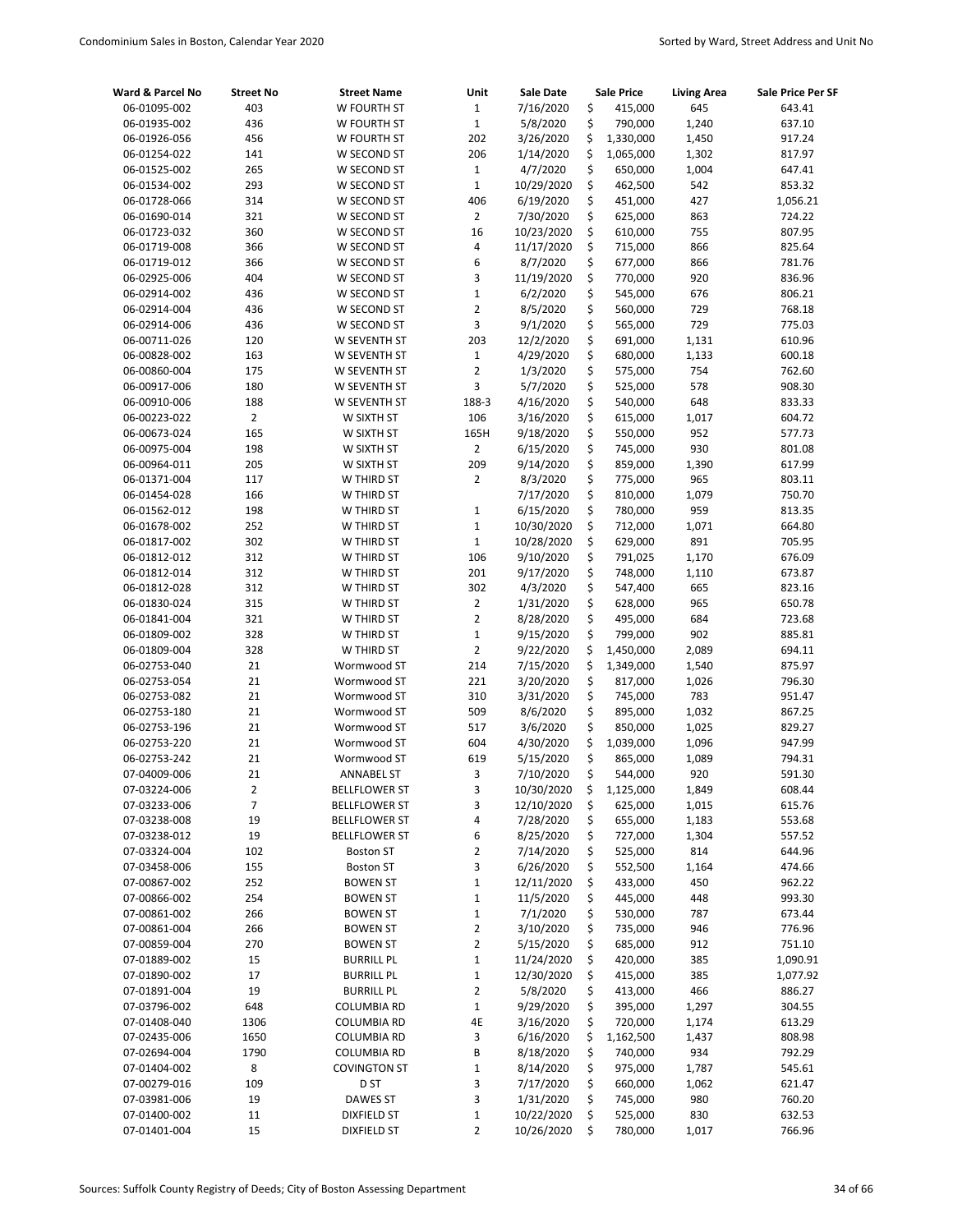| Ward & Parcel No | <b>Street No</b> | <b>Street Name</b>   | Unit           | Sale Date  | Sale Price      | <b>Living Area</b> | Sale Price Per SF |
|------------------|------------------|----------------------|----------------|------------|-----------------|--------------------|-------------------|
| 07-00123-012     | 530              | DORCHESTER AV        | $1\,$          | 9/11/2020  | \$<br>602,000   | 725                | 830.34            |
| 07-00123-014     | 530              | DORCHESTER AV        | $\overline{2}$ | 9/3/2020   | \$<br>560,000   | 641                | 873.63            |
| 07-00123-016     | 530              | DORCHESTER AV        | 3              | 8/28/2020  | \$<br>615,000   | 725                | 848.28            |
| 07-00123-018     | 530              | DORCHESTER AV        | 4              | 10/15/2020 | \$<br>574,000   | 641                | 895.48            |
| 07-00123-020     | 530              | <b>DORCHESTER AV</b> | 5              | 12/30/2020 | \$<br>1,075,000 | 1,800              | 597.22            |
| 07-00121-012     | 542              | DORCHESTER AV        | 201            | 4/15/2020  | \$<br>660,000   | 972                | 679.01            |
| 07-02718-002     | 782              | DORCHESTER AV        | $1\,$          | 7/10/2020  | \$<br>665,000   | 1,135              | 585.90            |
| 07-02718-012     | 782              | DORCHESTER AV        | 6              | 9/1/2020   | \$<br>746,000   | 1,391              | 536.30            |
| 07-02716-014     | 796              | DORCHESTER AV        | 796-3          | 3/24/2020  | \$<br>467,000   | 922                | 506.51            |
| 07-02716-020     | 798              | DORCHESTER AV        | 798-2          | 8/21/2020  | \$<br>522,000   | 846                | 617.02            |
| 07-00775-002     | 225              | DORCHESTER ST        | $\mathbf{1}$   | 11/18/2020 | \$<br>990,000   | 1,839              | 538.34            |
| 07-00775-028     | 225              | DORCHESTER ST        | 14             | 1/10/2020  | \$<br>1,025,000 | 2,011              | 509.70            |
| 07-01200-006     | 232              | Dorchester ST        | $\mathsf C$    | 4/30/2020  | \$<br>415,000   | 488                | 850.41            |
| 07-00157-006     | 351              | DORCHESTER ST        | 3              | 10/21/2020 | \$<br>499,900   | 719                | 695.27            |
| 07-00664-012     | 366              | DORCHESTER ST        | $\mathbf{1}$   | 5/7/2020   | \$<br>635,000   | 944                | 672.67            |
| 07-00664-024     | 366              | DORCHESTER ST        | $\overline{7}$ | 12/18/2020 | \$<br>755,000   | 1,183              | 638.21            |
| 07-00663-012     | 368              | Dorchester ST        | 6              | 10/16/2020 | \$<br>1,150,000 | 2,241              | 513.16            |
| 07-00085-010     | 371              | DORCHESTER ST        | 5              | 9/4/2020   | \$<br>723,500   | 1,419              | 509.87            |
| 07-03184-004     | 6                | <b>DORSET ST</b>     | $\overline{2}$ | 5/26/2020  | \$<br>614,000   | 1,027              | 597.86            |
| 07-01506-004     | 8                | <b>DOUGLAS ST</b>    | 2              | 10/29/2020 | \$<br>764,400   | 926                | 825.49            |
| 07-01494-002     | 9                | <b>DOUGLAS ST</b>    | $\mathbf 1$    | 3/2/2020   | \$<br>507,600   | 501                | 1,013.17          |
| 07-01494-004     | 9                | <b>DOUGLAS ST</b>    | $\overline{2}$ | 3/31/2020  | \$<br>570,000   | 585                | 974.36            |
| 07-01494-006     | 9                | <b>DOUGLAS ST</b>    | 3              | 3/6/2020   | \$<br>674,900   | 677                | 996.90            |
| 07-01494-008     | 9                | <b>DOUGLAS ST</b>    | 4              | 5/29/2020  | \$<br>720,000   | 803                | 896.64            |
| 07-03698-014     | 121              | E Cottage ST         | $\overline{2}$ | 5/20/2020  | \$<br>425,000   | 1,164              | 365.12            |
| 07-01473-002     | 394              | E EIGHTH ST          | $\mathbf 1$    | 10/2/2020  | \$<br>419,000   | 515                | 813.59            |
| 07-01552-006     | 468              | E EIGHTH ST          | 3              | 7/31/2020  | \$<br>675,000   | 1,010              | 668.32            |
| 07-01551-004     | 470              | E EIGHTH ST          | $\overline{2}$ | 5/8/2020   | \$<br>743,000   | 1,037              | 716.49            |
| 07-02025-004     | 509              | E EIGHTH ST          | $\overline{2}$ | 8/7/2020   | \$<br>805,000   | 1,141              | 705.52            |
| 07-02026-002     | 511              | E EIGHTH ST          | $\mathbf 1$    | 9/18/2020  | \$<br>760,000   | 1,070              | 710.28            |
| 07-01957-006     | 522              | E EIGHTH ST          | 3              | 7/24/2020  | \$<br>500,000   | 415                | 1,204.82          |
| 07-01983-002     | 536              | E EIGHTH ST          | $\mathbf 1$    | 4/6/2020   | \$<br>675,000   | 773                | 873.22            |
| 07-01983-004     | 536              | E EIGHTH ST          | $\overline{2}$ | 3/27/2020  | \$<br>660,000   | 824                | 800.97            |
| 07-01983-006     | 536              | E EIGHTH ST          | 3              | 5/15/2020  | \$<br>700,000   | 972                | 720.16            |
| 07-02134-002     | 542              | E EIGHTH ST          | $\mathbf 1$    | 6/12/2020  | \$<br>477,500   | 660                | 723.48            |
| 07-02134-006     | 542              | E EIGHTH ST          | 3              | 3/19/2020  | \$<br>730,000   | 1,145              | 637.55            |
| 07-02134-008     | 542              | E EIGHTH ST          | 4              | 9/30/2020  | \$<br>735,000   | 760                | 967.11            |
| 07-02128-004     | 558              | E EIGHTH ST          | 2              | 8/6/2020   | \$<br>570,000   | 695                | 820.14            |
| 07-02128-006     | 558              | E EIGHTH ST          | 3              | 9/29/2020  | \$<br>690,000   | 795                | 867.92            |
| 07-02330-004     | 628              | E EIGHTH ST          | $\overline{2}$ | 10/14/2020 | \$<br>662,500   | 893                | 741.88            |
| 07-02327-016     | 640              | E EIGHTH ST          | 640            | 7/15/2020  | \$<br>679,000   | 872                | 778.67            |
| 07-02377-002     | 641              | E EIGHTH ST          | $\mathbf{1}$   | 7/28/2020  | \$<br>808,000   | 1,689              | 478.39            |
| 07-02483-002     | 673              | E EIGHTH ST          | $\mathbf 1$    | 7/27/2020  | \$<br>455,000   | 414                | 1,099.03          |
| 07-02494-006     | 681              | E EIGHTH ST          | 3              | 6/19/2020  | \$<br>430,000   | 449                | 957.68            |
| 07-02568-002     | 682              | E EIGHTH ST          | $\mathbf{1}$   | 9/11/2020  | \$<br>850,000   | 1,733              | 490.48            |
| 07-02501-004     | 695              | E EIGHTH ST          | 2              | 8/7/2020   | \$<br>510,000   | 622                | 819.94            |
| 07-02504-004     | 701              | E EIGHTH ST          | $\overline{2}$ | 12/1/2020  | \$<br>875,000   | 1,234              | 709.08            |
| 07-02623-006     | 720              | E EIGHTH ST          | 3              | 5/12/2020  | \$<br>802,000   | 1,038              | 772.64            |
| 07-01847-006     | 436              | E FIFTH ST           | 3              | 3/6/2020   | \$<br>805,000   | 1,140              | 706.14            |
| 07-01845-002     | 440              | E FIFTH ST           | 1              | 7/8/2020   | \$<br>670,000   | 1,065              | 629.11            |
| 07-01784-002     | 475              | E FIFTH ST           | $\mathbf{1}$   | 3/30/2020  | \$<br>648,702   | 755                | 859.21            |
| 07-01014-004     | 495              | E FOURTH ST          | $\overline{2}$ | 6/3/2020   | \$<br>940,000   | 1,461              | 643.39            |
| 07-01827-022     | 549              | E FOURTH ST          | $B-2$          | 5/1/2020   | \$<br>350,000   | 410                | 853.66            |
| 07-01596-002     | 417              | E SEVENTH ST         | $\mathbf{1}$   | 3/23/2020  | \$<br>789,000   | 1,215              | 649.38            |
| 07-01596-004     | 417              | E SEVENTH ST         | 2              | 3/18/2020  | \$<br>889,000   | 1,383              | 642.81            |
| 07-01560-006     | 443              | E SEVENTH ST         | 3              | 9/25/2020  | \$<br>735,000   | 1,188              | 618.69            |
| 07-01911-006     | 482              | E SEVENTH ST         | 3              | 10/30/2020 | \$<br>475,000   | 517                | 918.76            |
| 07-02161-004     | 565              | E SEVENTH ST         | 565-2          | 12/29/2020 | \$<br>690,000   | 1,325              | 520.75            |
| 07-02287-006     | 584              | E SEVENTH ST         | 3              | 11/19/2020 | \$<br>550,000   | 601                | 915.14            |
| 07-02305-006     | 597              | E SEVENTH ST         | 3              | 7/31/2020  | \$<br>888,525   | 1,077              | 825.00            |
| 07-02555-002     | 663              | E SEVENTH ST         | $\mathbf 1$    | 9/25/2020  | \$<br>994,000   | 1,722              | 577.24            |
| 07-02688-004     | 759              | E SEVENTH ST         | 759-2          | 8/11/2020  | \$<br>670,000   | 1,197              | 559.73            |
| 07-01691-002     | 425              | E SIXTH ST           | $\mathbf{1}$   | 6/1/2020   | \$<br>970,000   | 2,011              | 482.35            |
| 07-01755-002     | 428              | E SIXTH ST           | $\mathbf 1$    | 11/20/2020 | \$<br>512,000   | 808                | 633.66            |
| 07-02213-002     | 517              | E SIXTH ST           | $\mathbf 1$    | 6/12/2020  | \$<br>750,000   | 1,114              | 673.25            |
| 07-02259-010     | 615              | E SIXTH ST           | 5              | 3/24/2020  | \$<br>1,035,000 | 1,510              | 685.43            |
| 07-03770-002     | 26               | ELDER ST             | 1              | 3/5/2020   | \$<br>440,000   | 790                | 556.96            |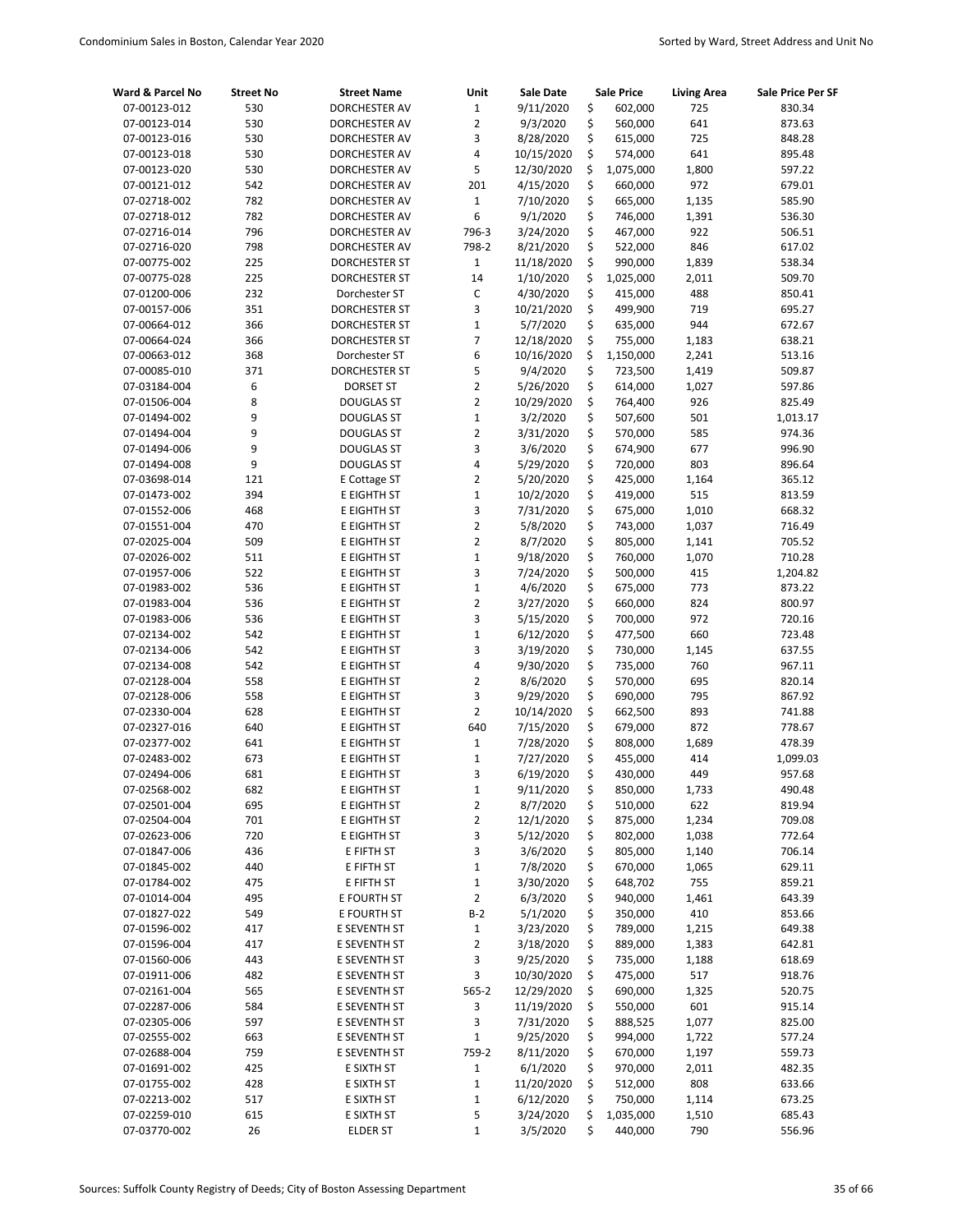| Ward & Parcel No | <b>Street No</b> | <b>Street Name</b>   | Unit           | Sale Date  |    | Sale Price | <b>Living Area</b> | Sale Price Per SF |
|------------------|------------------|----------------------|----------------|------------|----|------------|--------------------|-------------------|
| 07-03770-004     | 26               | <b>ELDER ST</b>      | $\overline{2}$ | 3/30/2020  | \$ | 450,000    | 792                | 568.18            |
| 07-03770-006     | 26               | <b>ELDER ST</b>      | 3              | 2/28/2020  | \$ | 457,500    | 793                | 576.92            |
| 07-03527-016     | 8                | <b>Enterprise ST</b> | $8 - 3$        | 8/7/2020   | \$ | 885,000    | 1,612              | 549.01            |
| 07-01713-002     | 82               | G ST                 | $\mathbf{1}$   | 1/21/2020  | \$ | 1,100,000  | 1,978              | 556.12            |
| 07-01581-002     | 126              | G ST                 | $1\,$          | 3/23/2020  | \$ | 850,000    | 1,312              | 647.87            |
| 07-01581-004     | 126              | G ST                 | $\overline{2}$ | 9/1/2020   | \$ | 550,000    | 558                | 985.66            |
| 07-01124-002     | $\overline{7}$   | <b>GATES ST</b>      | $\mathbf 1$    | 12/9/2020  | \$ | 533,000    | 660                | 807.58            |
| 07-01255-006     | 37               | <b>GATES ST</b>      | 3              | 4/21/2020  | \$ | 575,000    | 724                | 794.20            |
| 07-01265-006     | 57               | <b>GATES ST</b>      | 3              | 5/28/2020  | \$ | 595,000    | 1,013              | 587.36            |
| 07-01333-002     | 62               | <b>GATES ST</b>      | $\mathbf{1}$   | 12/11/2020 | \$ | 825,000    | 2,057              | 401.07            |
| 07-00952-004     | 252              | <b>GOLD ST</b>       | $\overline{2}$ | 4/9/2020   | \$ | 540,000    | 550                | 981.82            |
| 07-00880-002     | 259              | <b>GOLD ST</b>       | $\mathbf 1$    | 4/3/2020   | \$ | 755,000    | 827                | 912.94            |
| 07-00880-004     | 259              | <b>GOLD ST</b>       | $\overline{2}$ | 4/6/2020   | \$ | 760,000    | 827                | 918.98            |
| 07-00880-006     | 259              | <b>GOLD ST</b>       | 3              | 12/11/2020 | \$ | 1,170,000  | 1,626              | 719.56            |
| 07-00880-008     | 259              | <b>GOLD ST</b>       | 4              | 11/24/2020 | \$ | 1,180,000  | 1,626              | 725.71            |
| 07-00885-006     | 269              | Gold ST              | 3              | 10/28/2020 | \$ | 735,000    | 896                | 820.31            |
| 07-00886-004     | 271              | Gold ST              | $\overline{2}$ | 9/24/2020  | \$ | 1,260,000  | 2,014              | 625.62            |
| 07-01919-006     | 150              | H <sub>ST</sub>      | 3              | 4/17/2020  | \$ | 770,000    | 1,072              | 718.28            |
| 07-01634-002     | 155              | H ST                 | $\mathbf{1}$   | 12/23/2020 | \$ | 655,000    | 1,066              | 614.45            |
| 07-01543-002     | 171              | H ST                 | $\mathbf 1$    | 11/20/2020 | \$ | 656,000    | 1,000              | 656.00            |
| 07-03152-002     | 17               | <b>HARVEST ST</b>    | $\mathbf{1}$   | 4/27/2020  | \$ | 555,000    | 1,169              | 474.76            |
| 07-03125-004     | 48               | <b>HARVEST ST</b>    | $\overline{2}$ | 12/3/2020  | \$ | 630,000    | 1,087              | 579.58            |
| 07-03264-022     | 8                | <b>HOWELL ST</b>     | 6              | 6/16/2020  | \$ | 695,000    | 1,132              | 613.96            |
| 07-03254-004     | 30               | <b>HOWELL ST</b>     | $\overline{2}$ | 8/27/2020  | \$ | 500,000    | 824                | 606.80            |
| 07-01879-002     | 153              | I ST                 | $\mathbf{1}$   | 2/11/2020  | \$ | 680,000    | 1,155              | 588.74            |
| 07-02209-004     | 160              | I ST                 | $\overline{2}$ | 6/19/2020  | \$ | 464,000    | 543                | 854.51            |
| 07-02209-006     | 160              | I ST                 | 3              | 5/15/2020  | \$ | 495,000    | 613                | 807.50            |
| 07-02292-002     | 328              | K ST                 | $\mathbf{1}$   | 10/23/2020 | \$ | 710,000    | 1,006              | 705.77            |
| 07-02346-002     | 352              | K ST                 | $\mathbf 1$    | 5/29/2020  | \$ | 740,000    | 1,108              | 667.87            |
| 07-02346-004     | 352              | K ST                 | $\overline{2}$ | 4/29/2020  | \$ | 865,000    | 1,209              | 715.47            |
| 07-02373-006     | 366              | K ST                 | 3              | 8/28/2020  | \$ | 510,000    | 560                | 910.71            |
| 07-02044-002     | 415              | K ST                 | $\mathbf 1$    | 12/11/2020 | \$ | 880,000    | 1,711              | 514.32            |
| 07-02265-004     | 147              | L ST                 | $\overline{2}$ | 6/29/2020  | \$ | 700,000    | 1,075              | 651.16            |
| 07-02268-004     | 153              | L ST                 | $\overline{2}$ | 8/21/2020  | \$ | 629,000    | 854                | 736.53            |
| 07-02583-006     | 174              | L ST                 | 3              | 9/28/2020  | \$ | 880,000    | 1,082              | 813.31            |
| 07-02312-004     | 183              | L ST                 | $\overline{2}$ | 4/10/2020  | \$ | 630,000    | 781                | 806.66            |
| 07-02382-006     | 221              | L ST                 | 3              | 9/11/2020  | \$ | 785,000    | 1,130              | 694.69            |
| 07-00764-002     | 9                | <b>LIBERTY PL</b>    | $\mathbf 1$    | 7/1/2020   | \$ | 649,900    | 840                | 773.69            |
| 07-00764-004     | 9                | <b>LIBERTY PL</b>    | $\overline{2}$ | 8/3/2020   | \$ | 655,000    | 840                | 779.76            |
| 07-02628-004     | 174              | M ST                 | $\overline{2}$ | 7/27/2020  | \$ | 660,000    | 954                | 691.82            |
| 07-02084-002     | $\overline{2}$   | <b>MARINE RD</b>     | $\mathbf 1$    | 3/16/2020  | \$ | 820,000    | 1,205              | 680.50            |
| 07-02065-002     | 47               | <b>MARINE RD</b>     | $\mathbf 1$    | 3/6/2020   | \$ | 1,150,000  | 1,745              | 659.03            |
| 07-02069-004     | 48               | <b>MARINE RD</b>     | 2              | 9/30/2020  | \$ | 1,225,000  | 1,509              | 811.80            |
| 07-02396-004     | 69               | <b>MARINE RD</b>     | $\overline{2}$ | 7/31/2020  | Ś  | 615,000    | 848                | 725.24            |
| 07-02396-006     | 69               | <b>MARINE RD</b>     | 3              | 7/17/2020  | \$ | 625,730    | 889                | 703.86            |
| 07-02527-002     | 122              | <b>MARINE RD</b>     | $\mathbf 1$    | 4/28/2020  | \$ | 835,000    | 1,517              | 550.43            |
| 07-01146-002     | 4                | <b>MERCER ST</b>     | 4              | 7/1/2020   | \$ | 675,000    | 1,416              | 476.69            |
| 07-01164-002     | 9                | <b>MERCER ST</b>     | $\mathbf 1$    | 10/5/2020  | \$ | 698,500    | 1,014              | 688.86            |
| 07-01170-024     | 21               | <b>MERCER ST</b>     | 2              | 12/4/2020  | \$ | 560,000    | 796                | 703.52            |
| 07-01219-018     | 25               | <b>MERCER ST</b>     | 4              | 7/31/2020  | \$ | 810,000    | 1,002              | 808.38            |
| 07-01281-022     | 48               | <b>MERCER ST</b>     | $48 - 3$       | 8/28/2020  | \$ | 645,000    | 876                | 736.30            |
| 07-00202-108     | 19               | MIDDLE ST            | $19 - 4$       | 12/14/2020 | \$ | 585,000    | 1,100              | 531.82            |
| 07-00456-006     | 14               | <b>MITCHELL ST</b>   | 3              | 9/1/2020   | \$ | 539,000    | 600                | 898.33            |
| 07-00448-004     | 34               | MITCHELL ST          | $\overline{2}$ | 1/21/2020  | \$ | 577,500    | 708                | 815.68            |
| 07-03031-018     | 5                | Mt Vernon ST         | 4              | 11/17/2020 | \$ | 807,000    | 1,571              | 513.69            |
| 07-03044-002     | 25               | Mt Vernon ST         | $\mathbf{1}$   | 6/25/2020  | \$ | 645,000    | 1,264              | 510.28            |
| 07-03045-018     | 29               | Mt Vernon ST         | $29-2$         | 12/16/2020 | \$ | 635,000    | 1,155              | 549.78            |
| 07-03045-022     | 29               | Mt Vernon ST         | $29-3$         | 1/6/2020   | \$ | 729,000    | 1,267              | 575.37            |
| 07-03047-004     | 31               | Mt Vernon ST         | $\overline{2}$ | 12/8/2020  | \$ | 629,000    | 1,257              | 500.40            |
| 07-02806-004     | 88               | Mt Vernon ST         | $\overline{2}$ | 3/5/2020   | \$ | 345,000    | 733                | 470.67            |
| 07-01423-012     | $\mathbf 1$      | MT WASHINGTON PL     | $\mathbf 1$    | 2/26/2020  | \$ | 645,000    | 1,356              | 475.66            |
| 07-01422-002     | 3                | MT WASHINGTON PL     | $\mathbf{1}$   | 8/28/2020  | \$ | 675,000    | 1,206              | 559.70            |
| 07-02634-004     | 197              | N ST                 | 2              | 12/28/2020 | \$ | 1,200,000  | 2,187              | 548.70            |
| 07-02679-004     | 204              | N ST                 | $\overline{2}$ | 1/28/2020  | \$ | 729,000    | 1,002              | 727.54            |
| 07-00324-036     | 152              | OLD COLONY AV        | 12             | 9/3/2020   | \$ | 807,500    | 1,187              | 680.29            |
| 07-00324-026     | 152              | OLD COLONY AV        | 7              | 6/2/2020   | \$ | 740,000    | 985                | 751.27            |
| 07-00546-004     | 283              | OLD COLONY AV        | 1              | 2/5/2020   | \$ | 560,000    | 848                | 660.38            |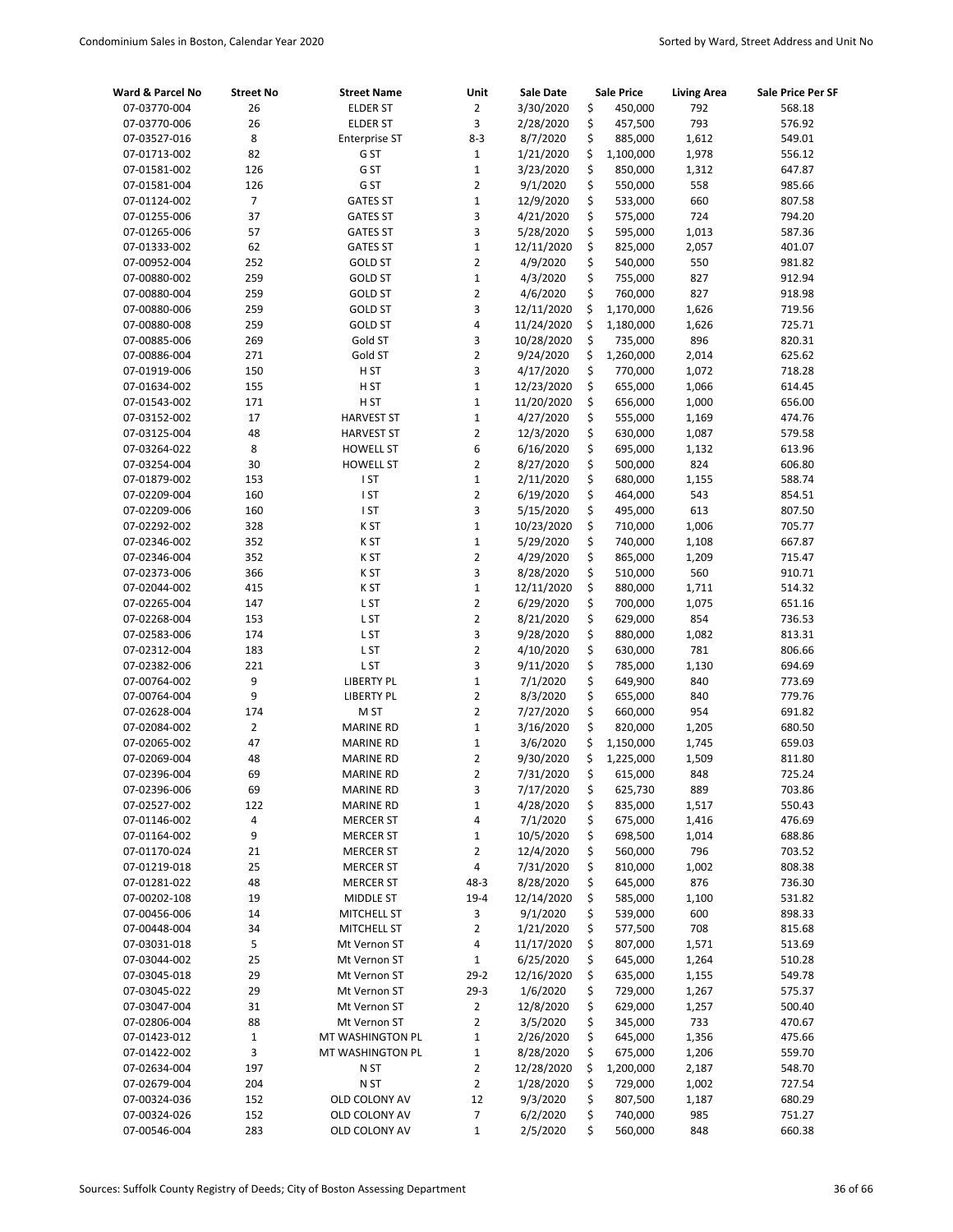| Ward & Parcel No             | <b>Street No</b> | <b>Street Name</b>                   | Unit                | <b>Sale Date</b>       |          | <b>Sale Price</b>  | <b>Living Area</b> | Sale Price Per SF |
|------------------------------|------------------|--------------------------------------|---------------------|------------------------|----------|--------------------|--------------------|-------------------|
| 07-00549-004                 | 287              | OLD COLONY AV                        | $\mathbf 1$         | 1/17/2020              | \$       | 799,000            | 1,226              | 651.71            |
| 07-00549-006                 | 287              | OLD COLONY AV                        | $\overline{2}$      | 1/21/2020              | \$       | 679,000            | 849                | 799.76            |
| 07-00549-008                 | 287              | OLD COLONY AV                        | 3                   | 1/23/2020              | \$       | 829,000            | 1,207              | 686.83            |
| 07-00549-010                 | 287              | OLD COLONY AV                        | 4                   | 2/6/2020               | \$       | 699,000            | 890                | 785.39            |
| 07-00549-012                 | 287              | OLD COLONY AV                        | 5                   | 1/24/2020              | \$       | 1,180,000          | 1,870              | 631.02            |
| 07-01098-002                 | 51               | <b>OLD HARBOR ST</b>                 | $\mathbf 1$         | 10/29/2020             | \$       | 655,000            | 1,126              | 581.71            |
| 07-01310-002                 | 77               | <b>OLD HARBOR ST</b>                 | $\mathbf 1$         | 7/15/2020              | \$       | 825,000            | 1,165              | 708.15            |
| 07-01394-002                 | 102              | <b>OLD HARBOR ST</b>                 | $\mathbf 1$         | 8/3/2020               | \$       | 719,000            | 1,118              | 643.11            |
| 07-01010-002                 | 6                | Pacific ST                           | $\mathbf{1}$        | 7/15/2020              | \$       | 693,000            | 995                | 696.48            |
| 07-01009-002                 | 8                | <b>PACIFIC ST</b>                    | $\mathbf 1$         | 10/28/2020             | \$       | 680,000            | 1,014              | 670.61            |
| 07-01009-004                 | 8                | Pacific ST                           | $\overline{2}$      | 4/16/2020              | \$       | 840,000            | 1,077              | 779.94            |
| 07-01007-002                 | 12               | Pacific ST                           | $\mathbf 1$         | 2/13/2020              | \$       | 585,000            | 845                | 692.31            |
| 07-02943-002                 | 19               | POND ST                              | $\mathbf 1$         | 3/2/2020               | \$       | 524,000            | 1,020              | 513.73            |
| 07-02943-004                 | 19               | POND ST                              | $\overline{2}$      | 2/28/2020              | \$       | 510,000            | 1,010              | 504.95            |
| 07-00754-002                 | 57               | PREBLE ST                            | $\mathbf 1$         | 8/20/2020              | \$       | 685,000            | 1,029              | 665.69            |
| 07-00754-006                 | 57               | PREBLE ST                            | 3                   | 10/9/2020              | \$       | 735,000            | 1,248              | 588.94            |
| 07-03331-004                 | 24               | Rawson ST                            | $\overline{2}$      | 8/7/2020               | \$       | 715,000            | 1,308              | 546.64            |
| 07-03331-006                 | 24               | Rawson ST                            | 3<br>$\overline{2}$ | 6/2/2020               | \$       | 750,000            | 1,346              | 557.21            |
| 07-02953-014                 | 17<br>32         | ROSECLAIR ST                         | $\overline{2}$      | 6/29/2020<br>1/16/2020 | \$<br>\$ | 580,000            | 1,249              | 464.37            |
| 07-02985-004                 |                  | Roseclair ST                         | 3                   |                        | \$       | 579,000            | 1,200<br>907       | 482.50            |
| 07-01748-006<br>07-01922-004 | 446<br>11        | SIXTH ST<br>SPRINGER ST              | $\overline{2}$      | 8/17/2020<br>1/31/2020 | \$       | 749,000<br>825,000 | 1,235              | 825.80<br>668.02  |
| 07-01922-006                 | 11               | SPRINGER ST                          | 3                   | 2/28/2020              | \$       | 1,025,000          | 1,385              | 740.07            |
| 07-01723-002                 | 33               | <b>STORY ST</b>                      | $\mathbf{1}$        | 9/29/2020              | \$       | 749,000            | 1,228              | 609.93            |
| 07-01724-002                 | 35               | <b>STORY ST</b>                      | $\mathbf 1$         | 2/28/2020              | \$       | 445,000            | 528                | 842.80            |
| 07-01726-002                 | 39               | <b>STORY ST</b>                      | $\mathbf 1$         | 11/19/2020             | \$       | 665,000            | 813                | 817.96            |
| 07-01726-006                 | 39               | <b>STORY ST</b>                      | 3                   | 6/19/2020              | \$       | 569,000            | 608                | 935.86            |
| 07-01729-006                 | 51               | <b>STORY ST</b>                      | 3                   | 8/28/2020              | \$       | 660,000            | 777                | 849.42            |
| 07-04045-006                 | $\overline{7}$   | <b>SUMNER ST</b>                     | 3                   | 7/22/2020              | \$       | 525,000            | 967                | 542.92            |
| 07-01252-002                 | 57               | <b>TELEGRAPH ST</b>                  | $\mathbf 1$         | 11/20/2020             | \$       | 705,000            | 1,180              | 597.46            |
| 07-01100-014                 | 66               | Telegraph ST                         | 66-3                | 11/13/2020             | \$       | 602,000            | 855                | 704.09            |
| 07-01001-004                 | 11               | <b>THOMAS PK</b>                     | $\overline{2}$      | 7/30/2020              | \$       | 462,000            | 527                | 876.66            |
| 07-01345-018                 | 53               | <b>THOMAS PK</b>                     | 4                   | 7/31/2020              | \$       | 779,000            | 963                | 808.93            |
| 07-02404-002                 | 10               | <b>TICKNOR ST</b>                    | $\mathbf 1$         | 8/7/2020               | \$       | 975,000            | 1,789              | 545.00            |
| 07-00641-002                 | 6                | <b>VINTON ST</b>                     | $\mathbf{1}$        | 11/16/2020             | \$       | 649,000            | 1,084              | 598.71            |
| 07-00570-012                 | 29               | <b>VINTON ST</b>                     | 6                   | 1/30/2020              | \$       | 665,000            | 1,209              | 550.04            |
| 07-00570-014                 | 29               | <b>VINTON ST</b>                     | $\overline{7}$      | 7/10/2020              | \$       | 750,000            | 1,209              | 620.35            |
| 07-00653-006                 | 30               | <b>VINTON ST</b>                     | 3                   | 11/18/2020             | \$       | 415,000            | 611                | 679.21            |
| 07-00567-022                 | 45               | <b>VINTON ST</b>                     | $\mathbf 1$         | 6/12/2020              | \$       | 750,000            | 1,183              | 633.98            |
| 07-00567-026                 | 45               | <b>VINTON ST</b>                     | 3                   | 10/19/2020             | \$       | 732,500            | 1,207              | 606.88            |
| 07-00293-032                 | 143              | W EIGHTH ST                          | $\mathbf 1$         | 4/2/2020               | \$       | 390,000            | 467                | 835.12            |
| 07-00500-002                 | 183              | W EIGHTH ST                          | $\mathbf{1}$        | 3/23/2020              | \$       | 441,250            | 508                | 868.60            |
| 07-00504-002                 | 193              | W EIGHTH ST                          | $\mathbf{1}$        | 8/31/2020              | \$       | 589,000            | 840                | 701.19            |
| 07-00785-004                 | 200              | W EIGHTH ST                          | 2                   | 10/29/2020             | Ś        | 549,900            | 739                | 744.11            |
| 07-00903-002                 | 280              | W FIFTH ST                           | 101                 | 10/16/2020             | \$       | 1,200,000          | 1,624              | 738.92            |
| 07-00495-012                 | 188              | W NINTH ST                           | $\mathbf 1$         | 12/30/2020             | \$       | 565,000            | 871                | 648.68            |
| 07-00798-002                 | 224              | W SEVENTH ST                         | $\mathbf 1$         | 11/24/2020             | \$       | 610,000            | 825                | 739.39            |
| 07-03316-004                 | 27               | <b>WASHBURN ST</b>                   | $\overline{2}$      | 11/13/2020             | \$       | 700,000            | 1,365              | 512.82            |
| 07-03494-002                 | 85               | WILLOW CT                            | 201                 | 4/7/2020               | \$       | 825,000            | 1,385              | 595.67            |
| 07-03494-004                 | 85               | <b>WILLOW CT</b>                     | 202                 | 7/1/2020               | \$       | 777,000            | 1,217              | 638.46            |
| 07-03494-006                 | 85               | <b>WILLOW CT</b>                     | 203                 | 10/1/2020              | \$       | 690,000            | 1,376              | 501.45            |
| 07-03494-016                 | 85<br>85         | <b>WILLOW CT</b>                     | 304<br>401          | 3/24/2020              | \$<br>\$ | 799,000            | 1,523              | 524.62            |
| 07-03494-018<br>07-03494-024 | 85               | <b>WILLOW CT</b>                     | 404                 | 2/28/2020<br>3/19/2020 | \$       | 860,000<br>830,000 | 1,385<br>1,523     | 620.94<br>544.98  |
| 07-03494-028                 | 85               | <b>WILLOW CT</b><br><b>WILLOW CT</b> | 502                 | 5/15/2020              | \$       | 1,012,250          | 1,682              | 601.81            |
| 07-00170-002                 | 28               | Woodward ST                          | $\mathbf{1}$        | 8/5/2020               | \$       | 895,000            | 1,475              | 606.78            |
| 07-00165-006                 | 38               | WOODWARD ST                          | 3                   | 2/21/2020              | \$       | 620,000            | 864                | 717.59            |
| 07-00164-002                 | 40               | Woodward ST                          | $\mathbf 1$         | 4/1/2020               | \$       | 560,000            | 795                | 704.40            |
| 07-00164-004                 | 40               | WOODWARD ST                          | $\overline{2}$      | 3/25/2020              | \$       | 573,300            | 885                | 647.80            |
| 08-00419-002                 | 91               | <b>Burrell ST</b>                    | $\mathbf 1$         | 11/23/2020             | \$       | 349,900            | 677                | 516.84            |
| 08-00419-004                 | 91               | <b>Burrell ST</b>                    | $\mathbf 2$         | 1/23/2020              | \$       | 309,000            | 677                | 456.43            |
| 08-00419-006                 | 91               | <b>Burrell ST</b>                    | 3                   | 1/30/2020              | \$       | 311,000            | 677                | 459.38            |
| 08-02272-016                 | 272              | Dudley ST                            | $B-8$               | 12/31/2020             | \$       | 325,000            | 1,047              | 310.41            |
| 08-02272-032                 | 282              | Dudley ST                            | $B-16$              | 11/4/2020              | \$       | 312,500            | 1,018              | 306.97            |
| 08-01260-002                 | 85               | E BROOKLINE ST                       | $\mathbf{1}$        | 12/24/2020             | \$       | 552,000            | 577                | 956.67            |
| 08-01266-002                 | 97               | E BROOKLINE ST                       | $\mathbf 1$         | 11/17/2020             | \$       | 650,000            | 607                | 1,070.84          |
| 08-01222-014                 | 108              | E BROOKLINE ST                       | 108-3               | 9/10/2020              | \$       | 650,000            | 716                | 907.82            |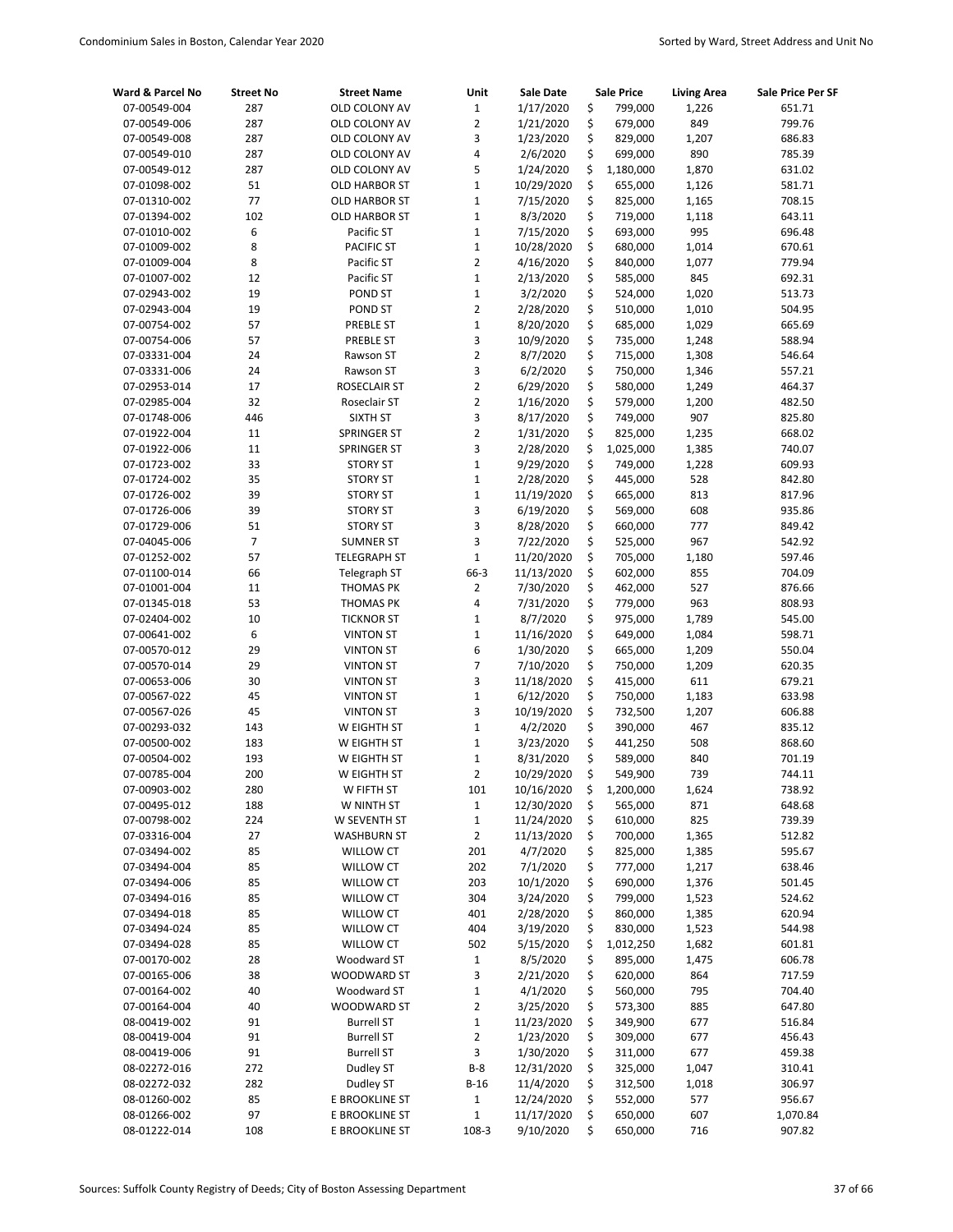| Ward & Parcel No             | <b>Street No</b>    | <b>Street Name</b>           | Unit                | Sale Date               | <b>Sale Price</b> |                    | <b>Living Area</b> | Sale Price Per SF  |
|------------------------------|---------------------|------------------------------|---------------------|-------------------------|-------------------|--------------------|--------------------|--------------------|
| 08-01386-022                 | 30                  | E CONCORD ST                 | 11                  | 11/20/2020              | \$                | 707,500            | 770                | 918.83             |
| 08-01386-006                 | 30                  | E CONCORD ST                 | 3                   | 12/16/2020              | \$                | 709,000            | 895                | 792.18             |
| 08-01459-004                 | 37                  | E CONCORD ST                 | $\overline{2}$      | 8/24/2020               | \$                | 700,000            | 653                | 1,071.98           |
| 08-01459-008                 | 37                  | E CONCORD ST                 | 4                   | 7/1/2020                | \$                | 1,515,000          | 1,488              | 1,018.15           |
| 08-01558-004                 | 17                  | E Springfield ST             | 2                   | 10/21/2020              | \$                | 627,000            | 609                | 1,029.56           |
| 08-01485-004                 | 30                  | E Springfield ST             | 2                   | 9/1/2020                | \$                | 635,000            | 665                | 954.89             |
| 08-01568-002                 | 37                  | E Springfield ST             | $\mathbf 1$         | 12/2/2020               | \$                | 672,500            | 722                | 931.44             |
| 08-01477-004                 | 46                  | E Springfield ST             | 2                   | 3/27/2020               | \$                | 515,000            | 552                | 932.97             |
| 08-01575-008                 | 51                  | E Springfield ST             | 4                   | 8/18/2020               | \$                | 772,000            | 750                | 1,029.33           |
| 08-01577-008                 | 55                  | E Springfield ST             | 4                   | 3/17/2020               | \$                | 720,000            | 736                | 978.26             |
| 08-01577-010                 | 55                  | E Springfield ST             | 5                   | 5/6/2020                | \$                | 650,000            | 765                | 849.67             |
| 08-02253-006                 | 237                 | <b>Eustis ST</b>             | 3                   | 3/31/2020               | \$                | 470,000            | 1,426              | 329.59             |
| 08-01401-526                 | 21                  | FR FRANCIS GILDAY ST         | 108                 | 4/1/2020                | \$                | 1,269,000          | 1,453              | 873.37             |
| 08-01401-558                 | 21                  | FR FRANCIS GILDAY ST         | 208                 | 3/13/2020               | \$                | 1,072,500          | 1,061              | 1,010.84           |
| 08-01401-588                 | 21                  | FR FRANCIS GILDAY ST         | 313                 | 3/17/2020               | \$                | 1,430,000          | 1,291              | 1,107.67           |
| 08-01401-620                 | 21                  | FR FRANCIS GILDAY ST         | 507                 | 8/13/2020               | \$                | 799,000            | 1,138              | 702.11             |
| 08-01361-012                 | 725                 | <b>HARRISON AV</b>           | $E-103$             | 8/10/2020               | \$                | 970,000            | 1,244              | 779.74             |
| 08-01361-016                 | 725                 | <b>HARRISON AV</b>           | E105                | 3/9/2020                | \$                | 780,000            | 1,190              | 655.46             |
| 08-01698-016                 | 877                 | <b>HARRISON AV</b>           | 7                   | 2/7/2020                | \$                | 690,000            | 1,330              | 518.80             |
| 08-01541-002                 | 668                 | MASSACHUSETTS AV             | G                   | 4/13/2020               | \$                | 776,000            | 1,034              | 750.48             |
| 08-01592-056                 | 691                 | MASSACHUSETTS AV             | 406                 | 7/17/2020               | \$                | 587,000            | 613                | 957.59             |
| 08-01592-058                 | 691                 | MASSACHUSETTS AV             | 407                 | 5/11/2020               | \$                | 654,000            | 818                | 799.51             |
| 08-01599-024                 | 701                 | MASSACHUSETTS AV             | 12                  | 1/30/2020               | \$                | 335,000            | 477                | 702.31             |
| 08-02759-002                 | 102                 | MT PLEASANT AV               | $\mathbf 1$         | 5/5/2020                | \$                | 520,000            | 805                | 645.96             |
| 08-02759-004                 | 102                 | MT PLEASANT AV               | $\overline{2}$      | 4/24/2020               | \$                | 540,000            | 981                | 550.46             |
| 08-02757-002                 | 106                 | MT PLEASANT AV               | $\mathbf 1$         | 5/8/2020                | \$                | 590,000            | 1,339              | 440.63             |
| 08-02757-004                 | 106                 | MT PLEASANT AV               | 2                   | 5/1/2020                | \$                | 630,000            | 1,334              | 472.26             |
| 08-02757-006                 | 106                 | MT PLEASANT AV               | 3                   | 5/22/2020               | \$                | 565,000            | 971                | 581.87             |
| 08-01145-004                 | 34                  | Plympton ST                  | 2<br>$\overline{2}$ | 11/20/2020              | \$                | 1,027,000          | 1,490<br>931       | 689.26             |
| 08-00470-014                 | 130<br>$\mathbf{1}$ | Shirley ST<br>ST GEORGE ST   | 3A                  | 11/17/2020<br>3/26/2020 | \$<br>\$          | 449,000            | 1,126              | 482.28<br>931.62   |
| 08-01380-024                 | 11                  |                              | 13C                 |                         | \$                | 1,049,000          |                    |                    |
| 08-01370-028                 | 15                  | ST GEORGE ST<br>ST GEORGE ST | 3                   | 7/30/2020<br>5/8/2020   | \$                | 1,185,000          | 1,124<br>625       | 1,054.27           |
| 08-01369-006<br>08-01975-002 | 41                  | <b>THORNDIKE ST</b>          | $\mathbf{1}$        | 8/19/2020               | \$                | 678,700<br>475,000 | 966                | 1,085.92<br>491.72 |
| 08-01106-068                 | 90                  | Wareham ST                   | 308                 | 12/10/2020              | \$                | 755,000            | 838                | 900.95             |
| 08-01503-004                 | 1682                | <b>Washington ST</b>         | $\overline{2}$      | 8/21/2020               | \$                | 825,000            | 995                | 829.15             |
| 08-01502-006                 | 1686                | <b>Washington ST</b>         | 3                   | 8/25/2020               | \$                | 1,135,000          | 1,466              | 774.22             |
| 08-01501-006                 | 1688                | <b>Washington ST</b>         | 3                   | 6/1/2020                | \$                | 1,035,000          | 1,572              | 658.40             |
| 08-01500-004                 | 1690                | Washington ST                | $\overline{2}$      | 10/21/2020              | \$                | 1,110,000          | 1,492              | 743.97             |
| 08-01887-010                 | 1914                | <b>Washington ST</b>         | 5                   | 7/13/2020               | \$                | 599,000            | 979                | 611.85             |
| 08-01887-012                 | 1920                | <b>Washington ST</b>         | 6                   | 10/23/2020              | \$                | 615,000            | 1,099              | 559.60             |
| 08-03007-006                 | 38                  | WOODVILLE ST                 | 3                   | 8/21/2020               | \$                | 450,000            | 1,361              | 330.64             |
| 08-02980-002                 | 41                  | <b>WOODVILLE ST</b>          | $\mathbf 1$         | 6/1/2020                | \$                | 450,000            | 940                | 478.72             |
| 08-02980-004                 | 41                  | <b>WOODVILLE ST</b>          | $\overline{2}$      | 4/28/2020               | \$                | 442,500            | 940                | 470.74             |
| 08-02980-006                 | 41                  | <b>WOODVILLE ST</b>          | 3                   | 4/28/2020               | \$                | 448,000            | 940                | 476.60             |
| 08-02980-008                 | 41                  | <b>WOODVILLE ST</b>          | 4                   | 6/19/2020               | \$                | 460,000            | 940                | 489.36             |
| 08-02980-010                 | 41                  | WOODVILLE ST                 | 5                   | 4/23/2020               | \$                | 470,000            | 940                | 500.00             |
| 08-02980-012                 | 41                  | WOODVILLE ST                 | 6                   | 4/30/2020               | \$                | 465,000            | 940                | 494.68             |
| 08-02980-016                 | 41                  | <b>WOODVILLE ST</b>          | 8                   | 4/24/2020               | \$                | 475,000            | 940                | 505.32             |
| 08-01440-002                 | 4                   | Worcester SQ                 | $\mathbf 1$         | 5/12/2020               | \$                | 1,500,000          | 1,692              | 886.52             |
| 08-01438-002                 | 8                   | Worcester SQ                 | $\mathbf 1$         | 8/10/2020               | \$                | 869,000            | 1,030              | 843.69             |
| 08-01437-012                 | 10                  | Worcester SQ                 | $\mathbf 1$         | 8/14/2020               | \$                | 1,360,000          | 1,519              | 895.33             |
| 08-01435-018                 | 12                  | Worcester SQ                 | $12 - 4$            | 7/29/2020               | \$                | 920,000            | 900                | 1,022.22           |
| 08-01435-026                 | 14                  | Worcester SQ                 | 14-3                | 8/27/2020               | \$                | 925,000            | 890                | 1,039.33           |
| 08-01435-028                 | 14                  | Worcester SQ                 | $14 - 4$            | 7/31/2020               | \$                | 879,000            | 880                | 998.86             |
| 08-01435-030                 | 14                  | Worcester SQ                 | $14 - 5$            | 8/21/2020               | \$                | 1,098,000          | 1,085              | 1,011.98           |
| 08-01433-006                 | 18                  | Worcester SQ                 | 3                   | 7/16/2020               | \$                | 707,100            | 788                | 897.34             |
| 08-01513-032                 | 21                  | Worcester SQ                 | $21 - 2$            | 12/4/2020               | \$                | 855,000            | 850                | 1,005.88           |
| 08-01517-004                 | 27                  | Worcester SQ                 | 2                   | 10/14/2020              | \$                | 640,000            | 843                | 759.19             |
| 08-01517-012                 | 27                  | Worcester SQ                 | 6                   | 8/4/2020                | \$                | 999,000            | 974                | 1,025.67           |
| 08-01428-004                 | 28                  | Worcester SQ                 | 2                   | 1/2/2020                | \$                | 702,500            | 775                | 906.45             |
| 08-01523-008                 | 39                  | Worcester SQ                 | 4                   | 5/22/2020               | \$                | 740,000            | 792                | 934.34             |
| 09-03775-002                 | 5                   | Cedar ST                     | $5-1$               | 3/24/2020               | \$                | 598,000            | 1,408              | 424.72             |
| 09-03775-004                 | 5                   | Cedar ST                     | $5 - 2$             | 2/26/2020               | \$                | 610,000            | 1,424              | 428.37             |
| 09-00400-148                 | 10                  | <b>CUMSTON ST</b>            | $TH-6$              | 9/9/2020                | \$                | 2,750,000          | 2,253              | 1,220.59           |
| 09-00400-152                 | 14                  | <b>CUMSTON ST</b>            | TH-8                | 9/30/2020               | \$                | 2,600,000          | 2,253              | 1,154.02           |
| 09-01323-104                 | 3                   | <b>DOUGLASS PK</b>           | 106                 | 9/8/2020                | \$                | 850,000            | 1,305              | 651.34             |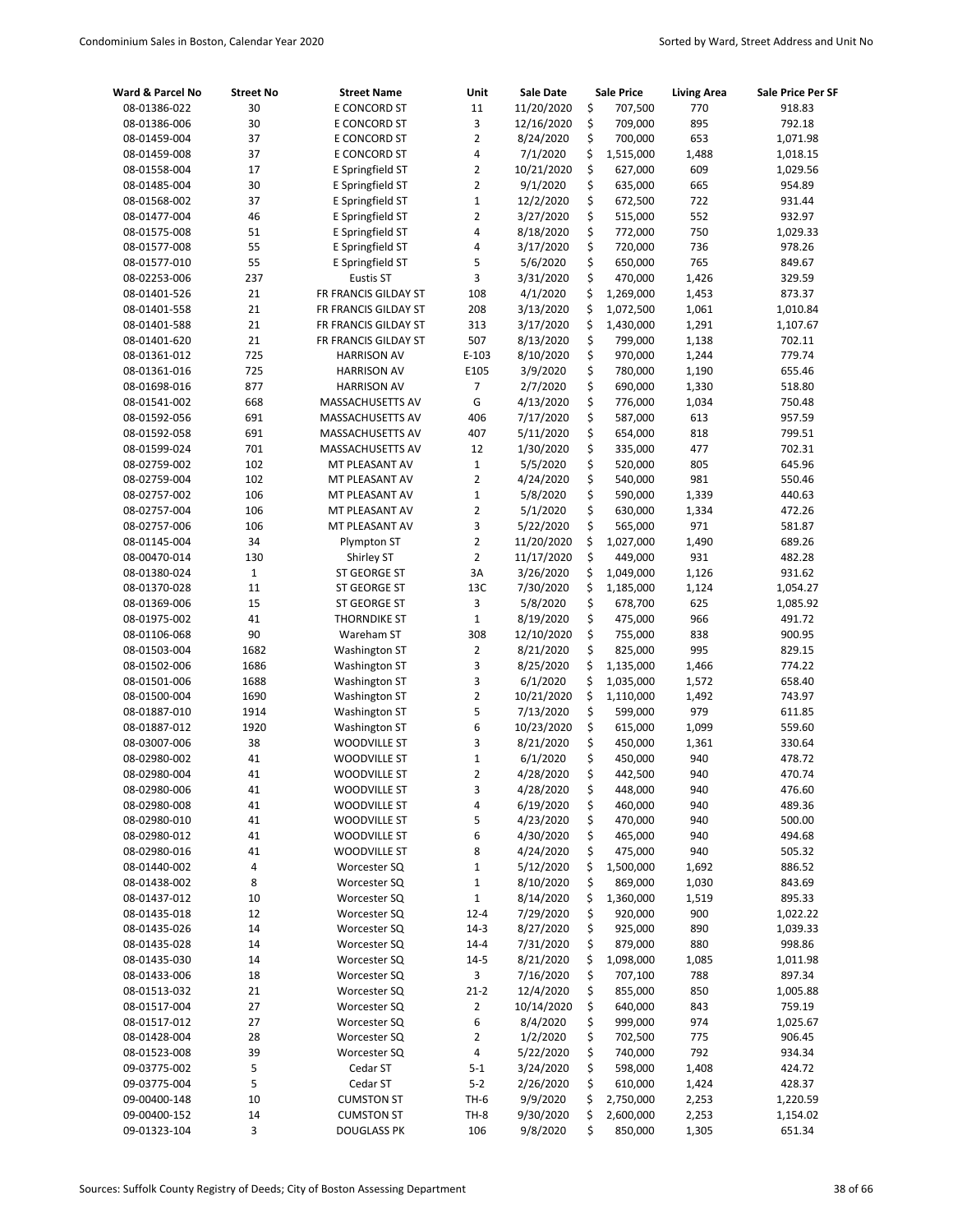| Ward & Parcel No             | <b>Street No</b> | <b>Street Name</b>                  | Unit                           | <b>Sale Date</b>      |          | <b>Sale Price</b>  | <b>Living Area</b> | Sale Price Per SF |
|------------------------------|------------------|-------------------------------------|--------------------------------|-----------------------|----------|--------------------|--------------------|-------------------|
| 09-03737-418                 | 15               | <b>GUILD ST</b>                     | 303                            | 8/31/2020             | \$       | 580,000            | 1,165              | 497.85            |
| 09-03644-020                 | $\overline{7}$   | <b>LAMBERT ST</b>                   | $\overline{7}$                 | 8/20/2020             | \$       | 700,000            | 1,931              | 362.51            |
| 09-03601-002                 | 36               | <b>LAMBERT ST</b>                   | 36                             | 4/10/2020             | \$       | 860,000            | 2,013              | 427.22            |
| 09-03601-004                 | 36               | <b>LAMBERT ST</b>                   | 38                             | 4/16/2020             | \$       | 895,000            | 2,013              | 444.61            |
| 09-03479-002                 | 8                | LINWOOD SQ                          | $\mathbf{1}$                   | 6/12/2020             | \$       | 700,000            | 1,384              | 505.78            |
| 09-03479-004                 | 8                | LINWOOD SQ                          | $\overline{2}$                 | 8/7/2020              | \$       | 749,999            | 1,682              | 445.90            |
| 09-03709-004                 | 6                | <b>LOGAN ST</b>                     | $\overline{2}$                 | 8/21/2020             | \$       | 602,000            | 1,362              | 442.00            |
| 09-00735-006                 | 416              | MASSACHUSETTS AV                    | $\overline{2}$                 | 12/1/2020             | \$       | 705,000            | 848                | 831.37            |
| 09-00731-026                 | 424              | MASSACHUSETTS AV                    | 402                            | 11/13/2020            | \$       | 1,117,500          | 1,184              | 943.83            |
| 09-00731-030                 | 424              | MASSACHUSETTS AV                    | PH <sub>2</sub>                | 10/21/2020            | \$       | 1,735,000          | 1,692              | 1,025.41          |
| 09-00965-026                 | 453              | MASSACHUSETTS AV                    | 453-5                          | 7/29/2020             | \$       | 802,500            | 810                | 990.74            |
| 09-00754-006                 | 460              | MASSACHUSETTS AV                    | 3                              | 7/27/2020             | \$       | 703,000            | 700                | 1,004.29          |
| 09-00748-002                 | 472              | MASSACHUSETTS AV                    | $\mathbf 1$                    | 4/30/2020             | \$       | 1,520,000          | 1,679              | 905.30            |
| 09-00746-002                 | 476              | MASSACHUSETTS AV                    | $\mathbf 1$                    | 10/28/2020            | \$       | 910,000            | 1,136              | 801.06            |
| 09-00742-006                 | 484              | MASSACHUSETTS AV                    | 3                              | 6/11/2020             | \$       | 822,000            | 972                | 845.68            |
| 09-00843-006                 | 514              | MASSACHUSETTS AV                    | 3                              | 9/25/2020             | \$       | 600,000            | 660                | 909.09            |
| 09-00833-012                 | 536              | MASSACHUSETTS AV                    | 6                              | 12/22/2020            | \$       | 852,500            | 990                | 861.11            |
| 09-00817-006                 | 570              | MASSACHUSETTS AV                    | 3                              | 9/18/2020             | \$       | 890,000            | 1,059              | 840.42            |
| 09-00868-008                 | 600              | MASSACHUSETTS AV                    | 4                              | 8/10/2020             | \$       | 700,000            | 1,045              | 669.86            |
| 09-00868-012                 | 600              | MASSACHUSETTS AV                    | 6                              | 4/13/2020             | \$       | 1,075,000          | 1,210              | 888.43            |
| 09-00868-014                 | 600              | MASSACHUSETTS AV                    | $\overline{7}$                 | 8/27/2020             | \$       | 600,000            | 1,050              | 571.43            |
| 09-00866-002                 | 608              | MASSACHUSETTS AV                    | $\mathbf 1$                    | 6/24/2020             | \$       | 535,000            | 702                | 762.11            |
| 09-00866-006                 | 608              | MASSACHUSETTS AV                    | 3                              | 9/1/2020              | \$       | 710,000            | 930                | 763.44            |
| 09-00866-012                 | 608              | MASSACHUSETTS AV                    | 6                              | 7/6/2020              | \$       | 779,000            | 1,145              | 680.35            |
| 09-00872-006                 | 613              | MASSACHUSETTS AV                    | 3                              | 1/2/2020              | \$       | 1,385,000          | 1,672              | 828.35            |
| 09-00875-006                 | 619              | MASSACHUSETTS AV                    | 3                              | 8/21/2020             | \$       | 678,000            | 783                | 865.90            |
| 09-00875-008                 | 619              | MASSACHUSETTS AV                    | 4                              | 10/9/2020             | \$       | 705,000            | 954                | 738.99            |
| 09-03677-004                 | 31<br>19         | <b>MILLMONT ST</b>                  | $\overline{2}$<br>$\mathbf{1}$ | 8/10/2020             | \$<br>\$ | 549,000            | 888                | 618.24            |
| 09-03629-002                 | 200              | <b>NORFOLK ST</b>                   | $200 - 4$                      | 2/4/2020<br>3/23/2020 | \$       | 491,000            | 1,338<br>505       | 366.97            |
| 09-01084-018<br>09-00449-002 | 47               | Northampton ST<br><b>Rutland ST</b> | $\mathbf{1}$                   | 7/17/2020             | \$       | 422,000<br>785,000 | 817                | 835.64<br>960.83  |
| 09-00452-006                 | 53               | <b>Rutland ST</b>                   | 3                              | 6/17/2020             | \$       | 1,495,000          | 1,264              | 1,182.75          |
| 09-00455-002                 | 59               | <b>Rutland ST</b>                   | $\mathbf{1}$                   | 7/1/2020              | \$       | 2,060,000          | 1,820              | 1,131.87          |
| 09-00541-002                 | 60               | <b>Rutland ST</b>                   | $\mathbf{1}$                   | 4/30/2020             | \$       | 1,225,000          | 1,438              | 851.88            |
| 09-00458-006                 | 65               | <b>Rutland ST</b>                   | 3                              | 5/6/2020              | \$       | 1,538,000          | 1,496              | 1,028.07          |
| 09-00461-002                 | 71               | <b>Rutland ST</b>                   | $\mathbf 1$                    | 8/7/2020              | \$       | 1,290,000          | 1,393              | 926.06            |
| 09-00461-004                 | 71               | <b>Rutland ST</b>                   | $\overline{2}$                 | 9/11/2020             | \$       | 750,000            | 657                | 1,141.55          |
| 09-00319-004                 | 407              | SHAWMUT AV                          | $\overline{2}$                 | 5/27/2020             | \$       | 1,535,000          | 1,704              | 900.82            |
| 09-00321-010                 | 411              | SHAWMUT AV                          | 5                              | 9/15/2020             | \$       | 470,000            | 450                | 1,044.44          |
| 09-00326-004                 | 427              | SHAWMUT AV                          | $\overline{2}$                 | 5/26/2020             | \$       | 1,075,000          | 1,015              | 1,059.11          |
| 09-00430-002                 | 437              | SHAWMUT AV                          | $\mathbf 1$                    | 8/24/2020             | \$       | 1,375,000          | 1,401              | 981.44            |
| 09-00426-042                 | 469              | SHAWMUT AV                          | 6                              | 7/1/2020              | \$       | 620,000            | 575                | 1,078.26          |
| 09-00624-004                 | 474              | SHAWMUT AV                          | $\overline{2}$                 | 8/31/2020             | \$       | 877,000            | 873                | 1,004.58          |
| 09-00663-006                 | 501              | SHAWMUT AV                          | 3                              | 1/31/2020             | \$       | 770,000            | 835                | 922.16            |
| 09-00810-024                 | 519              | SHAWMUT AV                          | 519-2                          | 7/30/2020             | \$       | 1,800,000          | 1,600              | 1,125.00          |
| 09-00033-006                 | 602              | <b>Tremont ST</b>                   | 3                              | 11/25/2020            | \$       | 1,150,000          | 905                | 1,270.72          |
| 09-00032-008                 | 604              | <b>Tremont ST</b>                   | 3                              | 7/27/2020             | \$       | 985,000            | 1,020              | 965.69            |
| 09-00316-010                 | 656              | <b>Tremont ST</b>                   | 5                              | 4/1/2020              | \$       | 545,000            | 430                | 1,267.44          |
| 09-00472-002                 | 680              | <b>Tremont ST</b>                   | $\mathbf 1$                    | 10/19/2020            | \$       | 1,540,000          | 1,485              | 1,037.04          |
| 09-00472-004                 | 680              | <b>Tremont ST</b>                   | $\overline{2}$                 | 3/19/2020             | \$       | 720,000            | 650                | 1,107.69          |
| 09-00470-008                 | 684              | <b>Tremont ST</b>                   | 4                              | 9/16/2020             | \$       | 895,000            | 778                | 1,150.39          |
| 09-00467-010                 | 690              | <b>Tremont ST</b>                   | 5                              | 3/10/2020             | \$       | 999,000            | 820                | 1,218.29          |
| 09-00571-006                 | 728              | <b>Tremont ST</b>                   | 3                              | 6/1/2020              | \$       | 5,250,000          | 3,937              | 1,333.50          |
| 09-00785-008                 | 771              | <b>Tremont ST</b>                   | 4                              | 12/7/2020             | \$       | 1,105,000          | 1,263              | 874.90            |
| 09-01335-128                 | 959              | <b>Tremont ST</b>                   | 959-3                          | 11/9/2020             | \$       | 415,010            | 973                | 426.53            |
| 09-00026-010                 | 14               | Upton ST                            | 5                              | 8/7/2020              | \$       | 801,000            | 692                | 1,157.51          |
| 09-00025-006                 | 16               | Upton ST                            | 3                              | 7/31/2020             | \$       | 1,115,000          | 849                | 1,313.31          |
| 09-00023-002                 | 20               | Upton ST                            | $\mathbf 1$                    | 4/7/2020              | \$       | 1,925,000          | 1,820              | 1,057.69          |
| 09-00022-008                 | 22               | Upton ST                            | 4                              | 11/30/2020            | \$       | 1,840,000          | 1,800              | 1,022.22          |
| 09-00020-006                 | 26               | Upton ST                            | 3                              | 8/21/2020             | \$       | 1,820,000          | 1,850              | 983.78            |
| 09-00019-010                 | 28               | Upton ST                            | 5                              | 11/13/2020            | \$       | 1,030,000          | 840                | 1,226.19          |
| 09-00010-004                 | 46               | Upton ST                            | $\overline{2}$                 | 9/28/2020             | \$       | 713,000            | 637                | 1,119.31          |
| 09-00010-008                 | 46               | Upton ST                            | 4                              | 9/22/2020             | \$       | 1,599,000          | 1,477              | 1,082.60          |
| 09-00210-006                 | 77               | W Brookline ST                      | 3                              | 4/14/2020             | \$       | 1,189,000          | 1,187              | 1,001.68          |
| 09-00626-008                 | 80               | W Concord ST                        | 4                              | 6/30/2020             | \$       | 420,000            | 380                | 1,105.26          |
| 09-00626-010                 | 80               | W Concord ST                        | 5                              | 6/30/2020             | \$       | 870,000            | 920                | 945.65            |
| 09-00597-002                 | 112              | W Concord ST                        | $\mathbf{1}$                   | 10/30/2020            | \$       | 1,775,888          | 1,851              | 959.42            |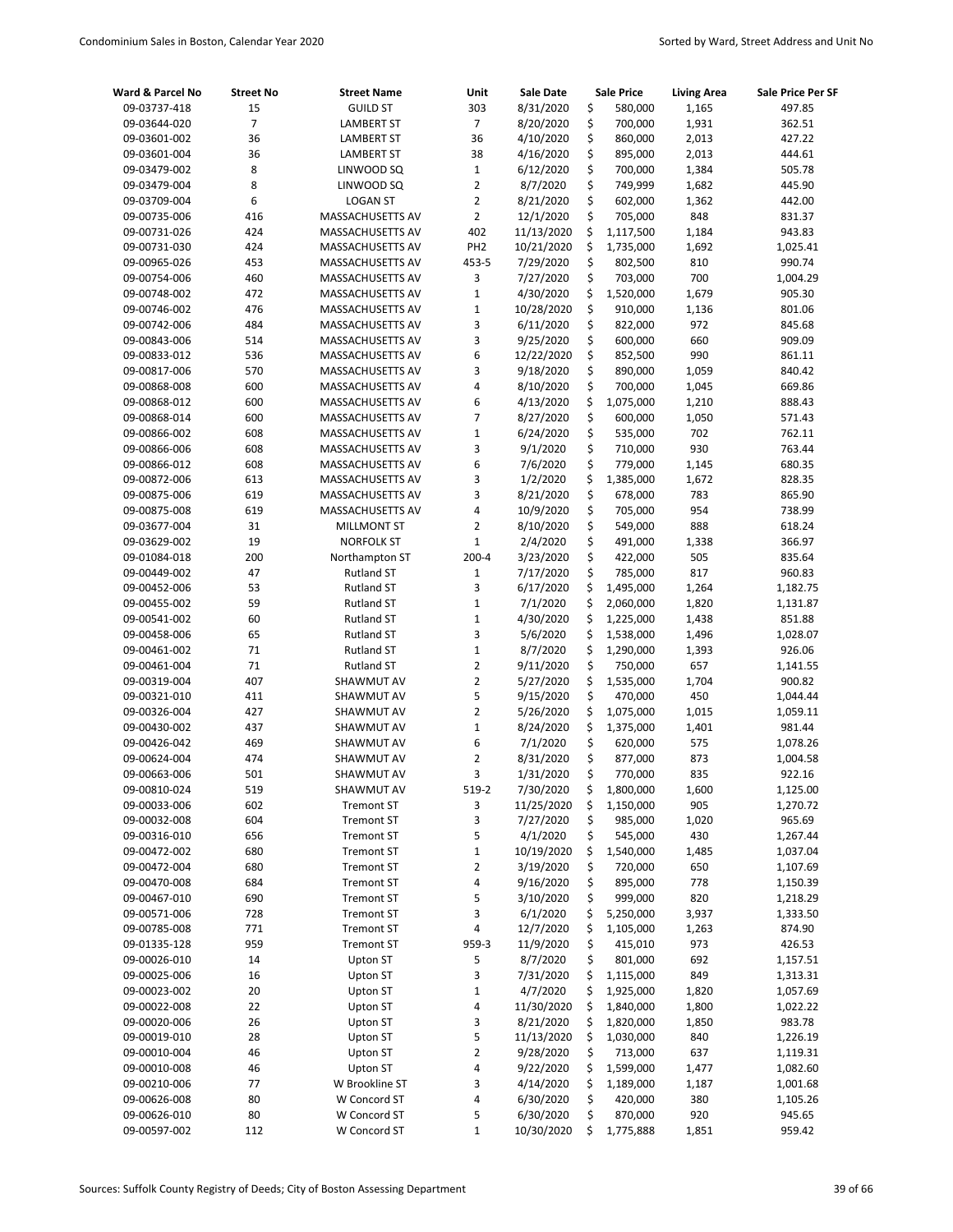| Ward & Parcel No             | <b>Street No</b> | <b>Street Name</b>                    | Unit                    | <b>Sale Date</b>        |          | <b>Sale Price</b>  | <b>Living Area</b> | <b>Sale Price Per SF</b> |
|------------------------------|------------------|---------------------------------------|-------------------------|-------------------------|----------|--------------------|--------------------|--------------------------|
| 09-00592-002                 | 122              | W Concord ST                          | $\mathbf 1$             | 6/1/2020                | \$       | 2,175,000          | 1,810              | 1,201.66                 |
| 09-00583-002                 | 140              | W Concord ST                          | $\mathbf 1$             | 10/30/2020              | \$       | 2,650,000          | 2,551              | 1,038.81                 |
| 09-00516-006                 | 145              | W Concord ST                          | 3                       | 6/26/2020               | \$       | 1,940,000          | 1,665              | 1,165.17                 |
| 09-00577-002                 | 152              | W Concord ST                          | $\mathbf 1$             | 9/9/2020                | \$       | 2,190,000          | 1,963              | 1,115.64                 |
| 09-00576-006                 | 154              | W Concord ST                          | 2A                      | 8/20/2020               | \$       | 345,000            | 325                | 1,061.54                 |
| 09-00352-014                 | 42               | W Newton ST                           | $B-2$                   | 8/14/2020               | \$       | 680,000            | 948                | 717.30                   |
| 09-00352-006                 | 43               | W Newton ST                           | $1 - 10$                | 9/25/2020               | \$       | 585,000            | 494                | 1,184.21                 |
| 09-00857-008                 | 88               | W Springfield ST                      | 4                       | 6/2/2020                | \$       | 550,000            | 581                | 946.64                   |
| 09-00856-002                 | 90               | W Springfield ST                      | $\mathbf 1$             | 6/9/2020                | \$       | 1,125,000          | 1,300              | 865.38                   |
| 09-00855-002                 | 92               | W Springfield ST                      | $\mathbf 1$             | 1/21/2020               | \$       | 540,000            | 506                | 1,067.19                 |
| 09-00852-002                 | 98               | W Springfield ST                      | $\mathbf 1$             | 4/23/2020               | \$       | 1,170,000          | 1,388              | 842.94                   |
| 09-00852-004                 | 98               | W Springfield ST                      | $\overline{2}$          | 2/20/2020               | \$       | 749,000            | 761                | 984.23                   |
| 09-00852-006                 | 98               | W Springfield ST                      | 3                       | 4/29/2020               | \$       | 1,185,000          | 1,496              | 792.11                   |
| 09-00772-008                 | 208<br>1721      | W Springfield ST                      | 4<br>111                | 9/15/2020               | \$       | 1,561,000          | 1,312              | 1,189.79                 |
| 09-00860-020<br>09-00723-006 | $\overline{2}$   | Washington ST<br><b>Wellington ST</b> | 3                       | 3/17/2020<br>7/27/2020  | \$<br>\$ | 996,250<br>610,000 | 1,441<br>695       | 691.36<br>877.70         |
| 09-00720-002                 | 6                | Wellington ST                         | $\mathbf 1$             | 7/20/2020               | \$       | 689,000            | 980                | 703.06                   |
| 09-00720-004                 | 6                | <b>Wellington ST</b>                  | $\overline{2}$          | 12/18/2020              | \$       | 1,500,000          | 1,531              | 979.75                   |
| 09-00720-006                 | 6                | <b>Wellington ST</b>                  | 3                       | 6/30/2020               | \$       | 665,500            | 641                | 1,038.22                 |
| 09-00715-006                 | 16               | <b>Wellington ST</b>                  | 3                       | 1/17/2020               | \$       | 510,000            | 499                | 1,022.04                 |
| 09-02416-022                 | 10               | <b>WILLIAMS ST</b>                    | 13                      | 6/2/2020                | \$       | 618,000            | 1,308              | 472.48                   |
| 09-00614-014                 | 17               | Worcester ST                          | $\overline{7}$          | 9/28/2020               | \$       | 985,000            | 1,049              | 938.99                   |
| 09-00616-004                 | 21               | Worcester ST                          | $\overline{2}$          | 6/2/2020                | \$       | 1,180,000          | 1,313              | 898.71                   |
| 09-00616-006                 | 21               | Worcester ST                          | 3                       | 11/6/2020               | \$       | 1,700,000          | 1,946              | 873.59                   |
| 09-00609-008                 | 33               | <b>Worcester ST</b>                   | 3                       | 10/15/2020              | \$       | 669,900            | 671                | 998.36                   |
| 09-00674-006                 | 36               | <b>Worcester ST</b>                   | 3                       | 11/13/2020              | \$       | 605,000            | 551                | 1,098.00                 |
| 09-00612-012                 | 37               | Worcester ST                          | $\mathbf 1$             | 11/20/2020              | \$       | 900,000            | 984                | 914.63                   |
| 09-00672-002                 | 40               | <b>Worcester ST</b>                   | $\mathbf 1$             | 8/14/2020               | \$       | 1,320,000          | 1,354              | 974.89                   |
| 09-00555-002                 | 61               | Worcester ST                          | $61 - 1$                | 12/30/2020              | \$       | 1,540,000          | 1,410              | 1,092.20                 |
| 09-00557-026                 | 67               | Worcester ST                          | $67-3$                  | 11/17/2020              | \$       | 733,000            | 725                | 1,011.03                 |
| 09-00557-028                 | 67               | Worcester ST                          | $67 - 4$                | 8/10/2020               | \$       | 725,000            | 720                | 1,006.94                 |
| 09-00692-002                 | 82               | Worcester ST                          | $\mathbf{1}$            | 7/10/2020               | \$       | 1,925,000          | 2,055              | 936.74                   |
| 09-00690-010                 | 86               | Worcester ST                          | 5                       | 10/30/2020              | \$       | 747,000            | 862                | 866.59                   |
| 09-00689-002                 | 88               | Worcester ST                          | $\mathbf 1$             | 3/18/2020               | \$       | 1,465,000          | 1,659              | 883.06                   |
| 09-00688-002                 | 90               | Worcester ST                          | $\mathbf 1$             | 8/26/2020               | \$       | 637,000            | 954                | 667.71                   |
| 09-00688-006                 | 90               | Worcester ST                          | 3                       | 11/4/2020               | \$       | 750,000            | 695                | 1,079.14                 |
| 09-00687-010                 | 92               | <b>Worcester ST</b>                   | 1A                      | 4/22/2020               | \$       | 809,500            | 752                | 1,076.46                 |
| 09-00686-002                 | 94               | Worcester ST                          | $\mathbf 1$             | 8/18/2020               | \$       | 2,415,000          | 1,872              | 1,290.06                 |
| 10-02681-004                 | 10               | <b>ASHLEY ST</b>                      | $\overline{2}$          | 11/3/2020               | \$       | 503,000            | 908                | 553.96                   |
| 10-02736-002                 | 14               | <b>BOLSTER ST</b>                     | $\mathbf{1}$            | 5/1/2020                | \$       | 730,000            | 1,200              | 608.33                   |
| 10-01989-006                 | 11               | <b>BYNNER ST</b>                      | 3                       | 10/30/2020              | \$       | 525,000            | 1,143              | 459.32                   |
| 10-02087-006                 | 59               | <b>BYNNER ST</b>                      | $\overline{2}$          | 12/21/2020              | \$       | 360,000            | 786                | 458.02                   |
| 10-01643-018                 | 90               | <b>BYNNER ST</b>                      | $\overline{7}$          | 2/18/2020               | \$       | 425,000            | 784                | 542.09                   |
| 10-01635-010                 | 91               | <b>BYNNER ST</b>                      | 3                       | 12/29/2020              | \$       | 400,000            | 776                | 515.46                   |
| 10-01165-006                 | 152              | <b>CALUMET ST</b>                     | 3                       | 7/21/2020               | \$       | 559,000            | 1,270              | 440.16                   |
| 10-02301-022                 | 323              | <b>CENTRE ST</b>                      | 201/B                   | 8/25/2020               | \$       | 435,000            | 729                | 596.71                   |
| 10-02732-002                 | 326              | <b>CENTRE ST</b>                      | 1                       | 7/1/2020                | \$       | 618,500            | 1,220              | 506.97                   |
| 10-02566-002                 | 17               | <b>CHESTNUT AV</b>                    | $\mathbf{1}$            | 7/9/2020                | \$       | 650,000            | 1,238              | 525.04                   |
| 10-02566-004                 | 17               | <b>CHESTNUT AV</b>                    | $\overline{\mathbf{c}}$ | 6/12/2020               | \$       | 645,000            | 1,238              | 521.00                   |
| 10-02566-006                 | 17               | <b>CHESTNUT AV</b>                    | 3                       | 6/22/2020               | \$       | 668,000            | 1,238              | 539.58                   |
| 10-01982-002                 | 38               | Creighton ST                          | $\mathbf 1$             | 8/31/2020               | \$       | 1,125,000          | 2,815              | 399.64                   |
| 10-02076-002                 | 99               | Day ST                                | $\mathbf 1$             | 6/15/2020               | \$       | 530,000            | 829                | 639.32                   |
| 10-02076-006                 | 99               | DAY ST                                | 3<br>$\mathbf 1$        | 11/20/2020<br>9/16/2020 | \$<br>\$ | 325,000<br>679,000 | 382                | 850.79                   |
| 10-02037-002                 | 100<br>122       | DAY ST                                | 3                       |                         | \$       | 525,000            | 1,228<br>1,026     | 552.93<br>511.70         |
| 10-02035-006<br>10-00319-266 | 80               | Day ST<br>Fenwood RD                  | 1005                    | 8/3/2020<br>3/16/2020   | \$       | 699,000            | 572                | 1,222.03                 |
| 10-00319-282                 | 80               | Fenwood RD                            | 1013                    | 1/16/2020               | \$       | 1,080,000          | 1,052              | 1,026.62                 |
| 10-00319-138                 | 80               | Fenwood RD                            | 609                     | 11/25/2020              | \$       | 650,000            | 570                |                          |
| 10-00319-166                 | 80               | Fenwood RD                            | 706                     | 6/29/2020               | \$       | 665,001            | 569                | 1,140.35<br>1,168.72     |
| 10-00319-206                 | 80               | Fenwood RD                            | 809                     | 7/2/2020                | \$       | 658,000            | 570                | 1,154.39                 |
| 10-01224-002                 | 115              | <b>FISHER AV</b>                      | $\mathbf{1}$            | 12/14/2020              | \$       | 575,000            | 1,017              | 565.39                   |
| 10-01566-130                 | 154              | <b>FISHER AV</b>                      | 13-103                  | 6/15/2020               | \$       | 475,000            | 1,060              | 448.11                   |
| 10-01566-122                 | 162              | <b>FISHER AV</b>                      | 12-99                   | 12/14/2020              | \$       | 364,581            | 1,266              | 287.98                   |
| 10-01373-014                 | 31               | <b>HAYDEN ST</b>                      | В                       | 6/15/2020               | \$       | 750,000            | 1,971              | 380.52                   |
| 10-01261-004                 | 101              | <b>HEATH ST</b>                       | 201                     | 11/17/2020              | \$       | 712,000            | 1,406              | 506.40                   |
| 10-01261-006                 | 101              | <b>HEATH ST</b>                       | 202                     | 7/31/2020               | \$       | 599,000            | 1,041              | 575.41                   |
| 10-01261-010                 | 101              | <b>HEATH ST</b>                       | 301                     | 11/10/2020              | \$       | 746,300            | 1,462              | 510.47                   |
|                              |                  |                                       |                         |                         |          |                    |                    |                          |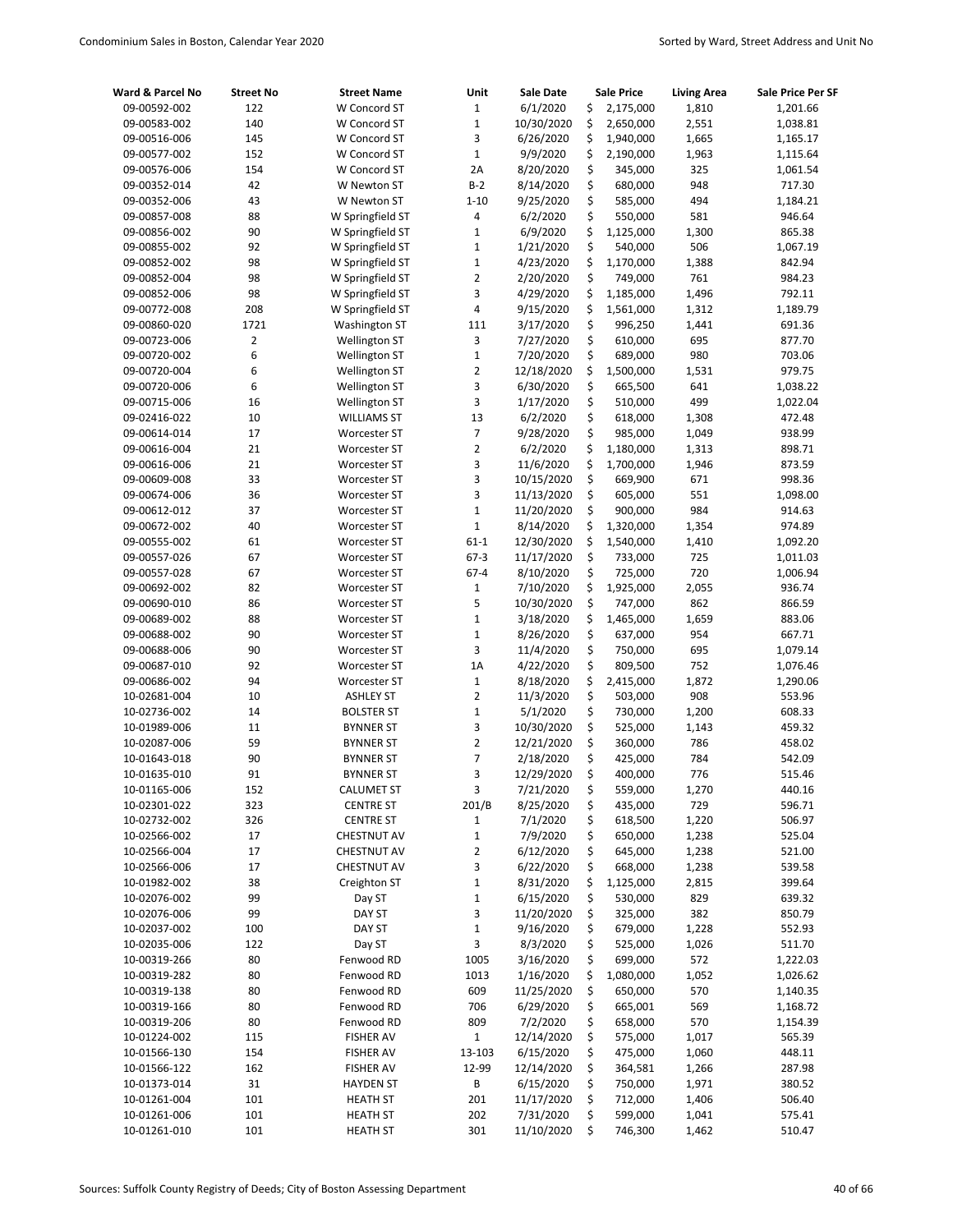| Ward & Parcel No             | <b>Street No</b> | <b>Street Name</b>                          | Unit           | <b>Sale Date</b>       |          | <b>Sale Price</b>  | <b>Living Area</b> | Sale Price Per SF |
|------------------------------|------------------|---------------------------------------------|----------------|------------------------|----------|--------------------|--------------------|-------------------|
| 10-01261-012                 | 101              | <b>HEATH ST</b>                             | 302            | 8/4/2020               | \$       | 615,000            | 1,041              | 590.78            |
| 10-01261-014                 | 101              | <b>HEATH ST</b>                             | 303            | 8/12/2020              | \$       | 725,000            | 1,366              | 530.75            |
| 10-01261-016                 | 101              | <b>HEATH ST</b>                             | 401            | 8/5/2020               | \$       | 775,000            | 1,462              | 530.10            |
| 10-01261-018                 | 101              | <b>HEATH ST</b>                             | 402            | 9/2/2020               | \$       | 630,000            | 1,040              | 605.77            |
| 10-01261-020                 | 101              | <b>HEATH ST</b>                             | 403            | 7/17/2020              | \$       | 755,000            | 1,330              | 567.67            |
| 10-01480-140                 | 251              | Heath ST                                    | 501            | 10/22/2020             | \$       | 885,000            | 1,621              | 545.96            |
| 10-01480-148                 | 251              | <b>HEATH ST</b>                             | 506            | 8/31/2020              | \$       | 420,000            | 593                | 708.26            |
| 10-01404-004                 | 870              | <b>HUNTINGTON AV</b>                        | $\overline{2}$ | 4/17/2020              | \$       | 700,000            | 1,295              | 540.54            |
| 10-01175-006                 | 11               | <b>IROQUOIS ST</b>                          | 3              | 7/10/2020              | \$       | 730,000            | 995                | 733.67            |
| 10-01612-036                 | 10               | <b>JAMAICAWAY ST</b>                        | 17             | 5/15/2020              | \$       | 415,000            | 750                | 553.33            |
| 10-01612-050                 | 10               | <b>JAMAICAWAY ST</b>                        | 24             | 10/16/2020             | \$       | 418,000            | 780                | 535.90            |
| 10-01612-020                 | 10               | <b>JAMAICAWAY ST</b>                        | 9              | 5/5/2020               | \$       | 450,000            | 750                | 600.00            |
| 10-01610-030                 | 30               | <b>JAMAICAWAY ST</b>                        | 15             | 2/24/2020              | \$       | 380,000            | 820                | 463.41            |
| 10-01660-006                 | 226              | <b>JAMAICAWAY ST</b>                        | $\overline{2}$ | 6/26/2020              | \$       | 425,000            | 790                | 537.97            |
| 10-02647-014                 | 101              | <b>LAMARTINE ST</b>                         | $101 - 2$      | 8/5/2020               | \$       | 530,000            | 951                | 557.31            |
| 10-02647-018                 | 103              | Lamartine ST                                | $103-1$        | 6/15/2020              | \$       | 549,000            | 945                | 580.95            |
| 10-02029-010                 | 9                | <b>MARK ST</b>                              | $\mathbf 1$    | 1/10/2020              | \$       | 490,000            | 1,242              | 394.52            |
| 10-01880-004                 | 116              | <b>MINDEN ST</b>                            | $\overline{2}$ | 12/3/2020              | \$       | 450,000            | 881                | 510.78            |
| 10-02266-002                 | 30               | <b>MOZART ST</b>                            | $\mathbf 1$    | 3/30/2020              | \$       | 677,500            | 1,145              | 591.70            |
| 10-02266-004                 | 30               | <b>MOZART ST</b>                            | $\overline{2}$ | 4/2/2020               | \$       | 750,000            | 1,200              | 625.00            |
| 10-02266-006                 | 30               | <b>MOZART ST</b>                            | 3              | 4/2/2020               | \$       | 750,000            | 1,200              | 625.00            |
| 10-00597-012                 | 743              | <b>PARKER ST</b>                            | 6              | 8/7/2020               | \$       | 429,000            | 491                | 873.73            |
| 10-01219-012                 | 841              | <b>PARKER ST</b>                            | 202            | 6/22/2020              | \$       | 530,000            | 714                | 742.30            |
| 10-01219-024                 | 841              | <b>PARKER ST</b>                            | 301            | 8/6/2020               | \$       | 667,500            | 1,063              | 627.94            |
| 10-02122-004                 | 15               | <b>PARKTON RD</b>                           | $\overline{2}$ | 8/28/2020              | \$       | 515,000            | 1,057              | 487.23            |
| 10-02139-002                 | 71               | <b>PARKTON RD</b>                           | $\mathbf 1$    | 5/1/2020               | \$       | 855,000            | 1,320              | 647.73            |
| 10-00308-016<br>10-00308-002 | 386              | <b>RIVERWAY ST</b>                          | 386-6          | 3/9/2020               | \$<br>\$ | 595,000            | 1,125              | 528.89            |
| 10-01784-002                 | 386<br>234       | <b>RIVERWAY ST</b><br><b>SHUNTINGTON AV</b> | 386-A<br>234   | 10/26/2020<br>7/7/2020 | \$       | 292,000<br>819,000 | 514<br>2,127       | 568.09<br>384.98  |
| 10-01783-084                 | 238              | <b>SHUNTINGTON AV</b>                       | 238-12A        | 4/8/2020               | \$       | 536,000            | 907                | 590.96            |
| 10-01783-072                 | 238              | S HUNTINGTON AV                             | 238-7          | 2/19/2020              | \$       | 420,000            | 582                | 721.65            |
| 10-01783-028                 | 246              | <b>SHUNTINGTON AV</b>                       | 246-14         | 12/14/2020             | \$       | 467,000            | 893                | 522.96            |
| 10-01645-028                 | 339              | <b>SHUNTINGTON AV</b>                       | 11             | 10/6/2020              | \$       | 382,000            | 721                | 529.82            |
| 10-01645-006                 | 339              | S HUNTINGTON AV                             | $\mathsf C$    | 11/5/2020              | \$       | 299,000            | 408                | 732.84            |
| 10-00358-022                 | 156              | <b>TERRACE ST</b>                           | 404            | 4/10/2020              | \$       | 399,000            | 795                | 501.89            |
| 10-00358-024                 | 156              | <b>TERRACE ST</b>                           | 405            | 4/8/2020               | \$       | 599,000            | 1,424              | 420.65            |
| 10-00358-030                 | 156              | <b>TERRACE ST</b>                           | 408            | 2/28/2020              | \$       | 650,000            | 1,541              | 421.80            |
| 10-00358-038                 | 156              | <b>TERRACE ST</b>                           | 412            | 5/15/2020              | \$       | 680,000            | 1,612              | 421.84            |
| 10-00126-006                 | 1623             | <b>TREMONT ST</b>                           | 3              | 10/13/2020             | \$       | 399,000            | 493                | 809.33            |
| 10-01296-002                 | 15               | <b>WENSLEY ST</b>                           | $\mathbf 1$    | 12/30/2020             | \$       | 486,000            | 1,058              | 459.36            |
| 10-02226-006                 | 7                | <b>WISE ST</b>                              | 3              | 6/25/2020              | \$       | 840,000            | 1,936              | 433.88            |
| 10-02726-004                 | 6                | <b>WYMAN ST</b>                             | $\overline{2}$ | 1/30/2020              | \$       | 585,000            | 972                | 601.85            |
| 10-02701-004                 | 48               | <b>WYMAN ST</b>                             | $\overline{2}$ | 9/3/2020               | \$       | 785,000            | 1,141              | 687.99            |
| 10-02553-016                 | 51               | WYMAN ST                                    | 3              | 12/8/2020              | \$       | 919,000            | 2,074              | 443.11            |
| 10-02695-002                 | 66               | <b>WYMAN ST</b>                             | $\mathbf{1}$   | 6/30/2020              | \$       | 916,000            | 1,660              | 551.81            |
| 10-02189-004                 | $\mathbf 1$      | <b>ZAMORA ST</b>                            | $\overline{2}$ | 12/10/2020             | \$       | 1,250,000          | 2,139              | 584.39            |
| 11-03445-004                 | 248              | <b>ARBORWAY ST</b>                          | 2              | 6/24/2020              | \$       | 605,000            | 1,006              | 601.39            |
| 11-03444-006                 | 250              | <b>ARBORWAY ST</b>                          | 3              | 3/24/2020              | \$       | 530,000            | 985                | 538.07            |
| 11-03536-004                 | $\mathbf{1}$     | ATWOOD SQ                                   | 3              | 9/14/2020              | \$       | 842,500            | 1,643              | 512.78            |
| 11-03537-008                 | 11               | ATWOOD SQ                                   | $\mathbf 1$    | 5/22/2020              | \$       | 420,000            | 717                | 585.77            |
| 11-01395-006                 | 162              | <b>BOYLSTON ST</b>                          | 3              | 8/21/2020              | \$       | 526,000            | 917                | 573.61            |
| 11-01393-006                 | 166              | <b>BOYLSTON ST</b>                          | 166-3          | 6/29/2020              | \$       | 530,000            | 1,027              | 516.07            |
| 11-01348-002                 | 196              | <b>Boylston ST</b>                          | $\mathbf 1$    | 3/26/2020              | \$       | 632,500            | 901                | 702.00            |
| 11-01348-004                 | 196              | <b>Boylston ST</b>                          | $\mathbf 2$    | 3/27/2020              | \$       | 900,000            | 1,682              | 535.08            |
| 11-01348-006                 | 196              | <b>Boylston ST</b>                          | 3              | 3/26/2020              | \$       | 851,000            | 1,637              | 519.85            |
| 11-02027-014                 | 217              | <b>BOYLSTON ST</b>                          | $\overline{2}$ | 1/6/2020               | \$       | 365,000            | 562                | 649.47            |
| 11-03188-002                 | 9                | <b>BOYNTON ST</b>                           | $\mathbf 1$    | 1/31/2020              | \$       | 765,000            | 1,530              | 500.00            |
| 11-03188-004                 | 9                | <b>BOYNTON ST</b>                           | $\mathbf 2$    | 1/31/2020              | \$       | 689,000            | 1,045              | 659.33            |
| 11-03188-006                 | 9                | <b>BOYNTON ST</b>                           | 3              | 2/7/2020               | \$       | 715,000            | 1,168              | 612.16            |
| 11-03183-004                 | 14               | <b>Boynton ST</b>                           | $\overline{2}$ | 7/13/2020              | \$       | 650,000            | 1,005              | 646.77            |
| 11-03191-002                 | 21               | <b>BOYNTON ST</b>                           | $\mathbf{1}$   | 4/10/2020              | \$       | 649,000            | 1,277              | 508.22            |
| 11-03196-004                 | 35               | <b>Boynton ST</b>                           | $35 - 2$       | 8/7/2020               | \$       | 945,000            | 1,570              | 601.91            |
| 11-03199-012                 | 53               | <b>Boynton ST</b>                           | $\mathbf{1}$   | 8/14/2020              | \$       | 544,900            | 1,060              | 514.06            |
| 11-03174-012                 | 54               | <b>BOYNTON ST</b>                           | 3              | 7/27/2020              | \$       | 705,000            | 927                | 760.52            |
| 11-03173-004                 | 58               | <b>BOYNTON ST</b>                           | $\overline{2}$ | 1/13/2020              | \$       | 480,000            | 813                | 590.41            |
| 11-02734-002                 | 42               | <b>Brookley RD</b>                          | $\mathbf 1$    | 3/17/2020              | \$       | 526,000            | 932                | 564.38            |
| 11-02683-004                 | 63               | <b>BROOKLEY RD</b>                          | $\overline{2}$ | 9/29/2020              | \$       | 510,000            | 964                | 529.05            |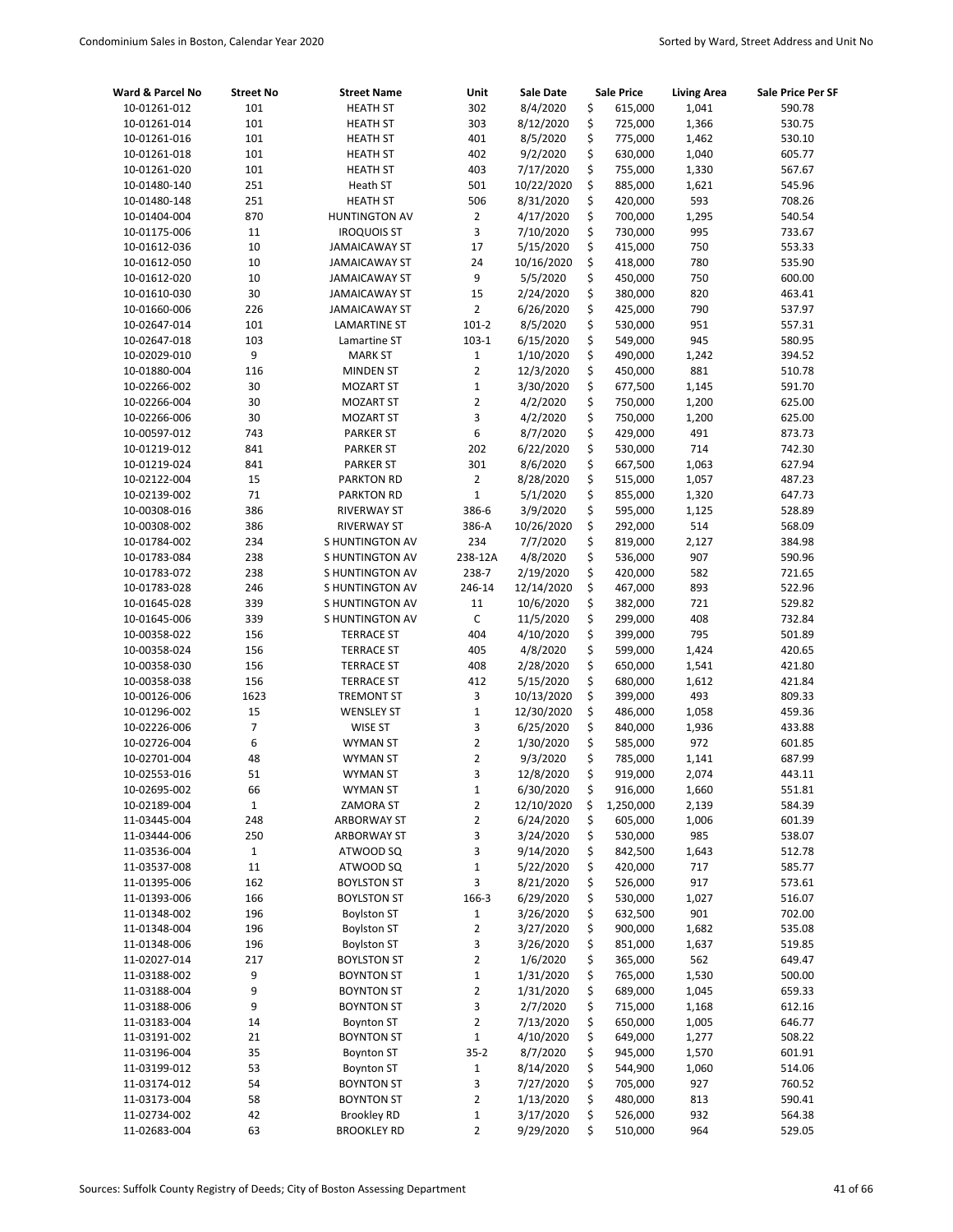| Ward & Parcel No             | <b>Street No</b> | <b>Street Name</b>                     | Unit           | Sale Date              |          | <b>Sale Price</b>  | <b>Living Area</b> | Sale Price Per SF |
|------------------------------|------------------|----------------------------------------|----------------|------------------------|----------|--------------------|--------------------|-------------------|
| 11-02729-004                 | 74               | <b>Brookley RD</b>                     | $\overline{2}$ | 12/9/2020              | \$       | 635,000            | 1,084              | 585.79            |
| 11-02688-014                 | 85               | <b>Brookley RD</b>                     | $\overline{2}$ | 8/6/2020               | \$       | 765,000            | 1,249              | 612.49            |
| 11-02688-046                 | 97               | <b>Brookley RD</b>                     | 3              | 4/30/2020              | \$       | 789,200            | 1,294              | 609.89            |
| 11-02688-052                 | 99               | <b>BROOKLEY RD</b>                     | $\mathbf{1}$   | 10/30/2020             | \$       | 685,000            | 1,142              | 599.82            |
| 11-02721-002                 | 104              | <b>BROOKLEY RD</b>                     | $\mathbf 1$    | 10/8/2020              | \$       | 599,000            | 1,060              | 565.09            |
| 11-02721-004                 | 104              | <b>BROOKLEY RD</b>                     | $\overline{2}$ | 10/7/2020              | \$       | 629,000            | 1,060              | 593.40            |
| 11-02721-006                 | 104              | <b>BROOKLEY RD</b>                     | 3              | 10/7/2020              | \$       | 649,000            | 1,239              | 523.81            |
| 11-02238-024                 | 83               | <b>BROOKSIDE AV</b>                    | G              | 7/7/2020               | \$       | 771,000            | 1,822              | 423.16            |
| 11-02605-042                 | 45               | <b>BURNETT ST</b>                      | 101            | 1/31/2020              | \$       | 695,000            | 1,199              | 579.65            |
| 11-02605-046                 | 45               | <b>BURNETT ST</b>                      | 103            | 6/16/2020              | \$       | 705,000            | 1,128              | 625.00            |
| 11-02605-048                 | 45               | <b>BURNETT ST</b>                      | 104            | 6/18/2020              | \$       | 759,000            | 1,308              | 580.28            |
| 11-02605-050                 | 45               | <b>BURNETT ST</b>                      | 105            | 1/30/2020              | \$       | 499,000            | 752                | 663.56            |
| 11-02605-054                 | 45               | <b>BURNETT ST</b>                      | 107            | 2/26/2020              | \$       | 709,000            | 1,065              | 665.73            |
| 11-02605-058                 | 45               | <b>BURNETT ST</b>                      | 109            | 2/28/2020              | \$       | 835,000            | 1,306              | 639.36            |
| 11-02605-060                 | 45               | <b>BURNETT ST</b>                      | 110            | 2/24/2020              | \$       | 749,000            | 1,150              | 651.30            |
| 11-02605-062                 | 45               | <b>BURNETT ST</b>                      | 111            | 2/12/2020              | \$       | 539,000            | 790                | 682.28            |
| 11-02605-064                 | 45               | <b>BURNETT ST</b>                      | 201            | 2/14/2020              | \$       | 595,000            | 890                | 668.54            |
| 11-02605-066                 | 45               | <b>BURNETT ST</b>                      | 202            | 4/15/2020              | \$       | 749,000            | 1,177              | 636.36            |
| 11-02605-068                 | 45               | <b>BURNETT ST</b>                      | 203            | 1/31/2020              | \$<br>\$ | 749,000            | 1,128              | 664.01            |
| 11-02605-070                 | 45               | <b>BURNETT ST</b>                      | 204            | 7/1/2020               |          | 810,000            | 1,380              | 586.96            |
| 11-02605-074<br>11-02605-078 | 45<br>45         | <b>BURNETT ST</b>                      | 206<br>208     | 8/26/2020<br>1/29/2020 | \$<br>\$ | 763,800<br>519,000 | 1,337<br>755       | 571.28<br>687.42  |
|                              |                  | <b>BURNETT ST</b>                      |                |                        | \$       |                    |                    |                   |
| 11-02605-080                 | 45<br>45         | <b>BURNETT ST</b>                      | 209            | 5/15/2020              |          | 875,000<br>750,000 | 1,430              | 611.89            |
| 11-02605-082                 | 45               | <b>BURNETT ST</b>                      | 210            | 1/29/2020              | \$<br>\$ | 549,000            | 1,150<br>789       | 652.17            |
| 11-02605-084                 | 45               | <b>BURNETT ST</b>                      | 211            | 1/31/2020              |          |                    |                    | 695.82            |
| 11-02605-086<br>11-02605-088 | 45               | <b>BURNETT ST</b><br><b>BURNETT ST</b> | 212<br>301     | 5/22/2020<br>1/31/2020 | \$<br>\$ | 703,000<br>629,000 | 1,196<br>890       | 587.79<br>706.74  |
| 11-02605-092                 | 45               | <b>BURNETT ST</b>                      | 303            | 3/20/2020              | \$       | 699,000            | 1,031              | 677.98            |
| 11-02605-094                 | 45               | <b>BURNETT ST</b>                      | 304            | 3/3/2020               | \$       | 889,000            | 1,364              | 651.76            |
| 11-02605-096                 | 45               | <b>BURNETT ST</b>                      | 305            | 1/30/2020              | \$       | 529,000            | 752                | 703.46            |
| 11-02605-098                 | 45               | <b>BURNETT ST</b>                      | 306            | 7/30/2020              | \$       | 794,000            | 1,337              | 593.87            |
| 11-02605-100                 | 45               | <b>BURNETT ST</b>                      | 307            | 1/30/2020              | \$       | 710,000            | 1,068              | 664.79            |
| 11-02605-102                 | 45               | <b>BURNETT ST</b>                      | 308            | 1/30/2020              | \$       | 529,000            | 750                | 705.33            |
| 11-02605-104                 | 45               | <b>BURNETT ST</b>                      | 309            | 2/28/2020              | \$       | 799,000            | 1,262              | 633.12            |
| 11-02605-106                 | 45               | <b>BURNETT ST</b>                      | 310            | 12/30/2020             | \$       | 729,000            | 1,063              | 685.79            |
| 11-02605-108                 | 45               | <b>BURNETT ST</b>                      | 311            | 2/5/2020               | \$       | 549,000            | 789                | 695.82            |
| 11-02605-112                 | 45               | <b>BURNETT ST</b>                      | 401            | 4/28/2020              | \$       | 824,000            | 1,150              | 716.52            |
| 11-02605-114                 | 45               | <b>BURNETT ST</b>                      | 402            | 1/31/2020              | \$       | 685,000            | 1,063              | 644.40            |
| 11-02605-116                 | 45               | <b>BURNETT ST</b>                      | 403            | 2/5/2020               | \$       | 779,000            | 1,154              | 675.04            |
| 11-02605-118                 | 45               | <b>BURNETT ST</b>                      | 404            | 4/7/2020               | \$       | 644,000            | 910                | 707.69            |
| 11-02605-120                 | 45               | <b>BURNETT ST</b>                      | 405            | 2/3/2020               | \$       | 660,000            | 922                | 715.84            |
| 11-02605-122                 | 45               | <b>BURNETT ST</b>                      | 406            | 2/10/2020              | \$       | 689,000            | 971                | 709.58            |
| 11-02605-124                 | 45               | <b>BURNETT ST</b>                      | 407            | 1/30/2020              | \$       | 749,000            | 1,064              | 703.95            |
| 11-02605-126                 | 45               | <b>BURNETT ST</b>                      | 408            | 1/31/2020              | \$       | 819,000            | 1,148              | 713.41            |
| 11-02605-128                 | 45               | <b>BURNETT ST</b>                      | 409            | 1/31/2020              | \$       | 819,000            | 1,190              | 688.24            |
| 11-03086-002                 | 105              | <b>CALL ST</b>                         | 105            | 1/23/2020              | \$       | 1,075,000          | 2,220              | 484.23            |
| 11-03086-004                 | 107              | <b>CALL ST</b>                         | 107            | 2/6/2020               | \$       | 1,050,000          | 2,167              | 484.54            |
| 11-03086-006                 | 109              | <b>CALL ST</b>                         | 109            | 3/30/2020              | \$       | 1,125,000          | 2,226              | 505.39            |
| 11-02640-047                 | $\mathbf{1}$     | CATENACCIA WY                          | 47B            | 8/4/2020               | \$       | 325,000            | 581                | 559.38            |
| 11-00179-004                 | 88               | Cedar ST                               | $\overline{2}$ | 7/16/2020              | \$       | 425,000            | 953                | 445.96            |
| 11-01441-012                 | 3                | CHILCOTT PL                            | $3-1$          | 12/8/2020              | \$       | 430,000            | 939                | 457.93            |
| 11-01451-004                 | 25               | CHILCOTT PL                            | 2              | 12/9/2020              | \$       | 695,000            | 1,245              | 558.23            |
| 11-01453-002                 | 26               | CHILCOTT PL                            | $\mathbf 1$    | 7/31/2020              | \$       | 700,000            | 1,187              | 589.72            |
| 11-01453-004                 | 26               | CHILCOTT PL                            | 2              | 8/3/2020               | \$       | 680,000            | 1,187              | 572.87            |
| 11-03139-006                 | 73               | <b>CHILD ST</b>                        | 3              | 8/28/2020              | \$       | 590,000            | 860                | 686.05            |
| 11-01032-002                 | 19               | Copley ST                              | $\mathbf 1$    | 12/29/2020             | \$       | 535,000            | 1,510              | 354.30            |
| 11-02238-036                 | 62               | Cornwall ST                            | E              | 5/13/2020              | \$       | 825,000            | 1,784              | 462.44            |
| 11-01368-006                 | 18               | DALRYMPLE ST                           | 3              | 12/28/2020             | \$       | 694,000            | 1,282              | 541.34            |
| 11-00152-004                 | 17               | DORR ST                                | $\overline{2}$ | 11/20/2020             | \$       | 583,000            | 1,256              | 464.17            |
| 11-00152-006                 | 17               | DORR ST                                | 3              | 10/29/2020             | \$       | 675,000            | 1,256              | 537.42            |
| 11-02640-098                 | 3                | <b>DUNNING WY</b>                      | 98F            | 7/30/2020              | \$       | 430,000            | 730                | 589.04            |
| 11-00195-006                 | $\mathbf{1}$     | <b>ELLIS ST</b>                        | $1 - 3$        | 8/27/2020              | \$       | 528,000            | 1,007              | 524.33            |
| 11-02397-004                 | 10               | FOREST HILLS ST                        | $\overline{2}$ | 11/20/2020             | \$       | 515,000            | 946                | 544.40            |
| 11-02312-002                 | 39               | Forest Hills ST                        | $\mathbf 1$    | 5/22/2020              | \$       | 600,000            | 995                | 603.02            |
| 11-02484-002                 | 46               | Forest Hills ST                        | $\mathbf 1$    | 6/11/2020              | \$       | 573,000            | 1,053              | 544.16            |
| 11-02484-004                 | 46               | Forest Hills ST                        | 2              | 6/2/2020               | \$       | 565,000            | 1,014              | 557.20            |
| 11-02484-006                 | 46               | Forest Hills ST                        | 3              | 6/15/2020              | \$       | 580,000            | 1,014              | 571.99            |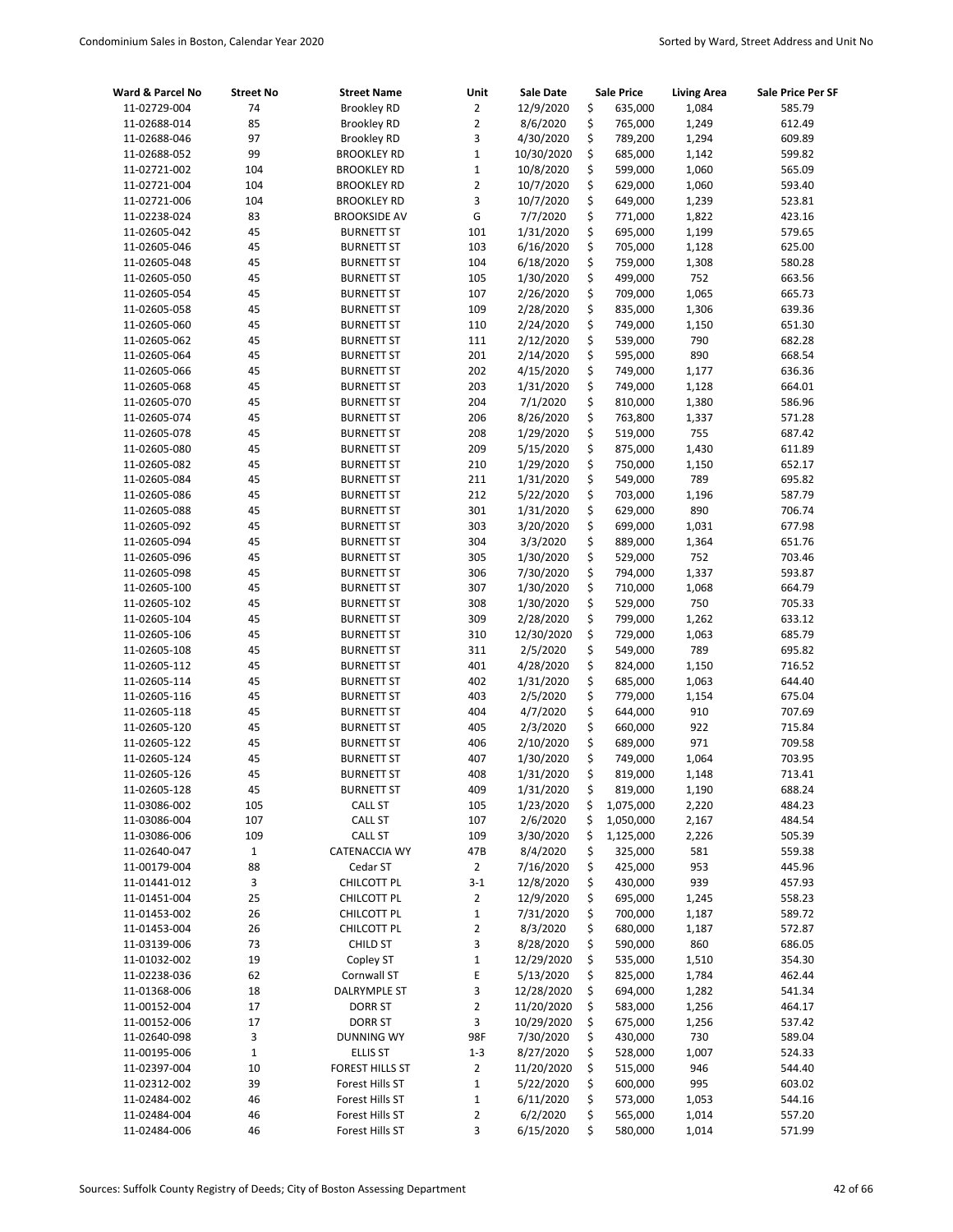| Ward & Parcel No | <b>Street No</b> | <b>Street Name</b>     | Unit                    | Sale Date  | <b>Sale Price</b> | <b>Living Area</b> | Sale Price Per SF |
|------------------|------------------|------------------------|-------------------------|------------|-------------------|--------------------|-------------------|
| 11-02485-002     | 78               | Forest Hills ST        | $\mathbf 1$             | 10/13/2020 | \$<br>520,000     | 1,038              | 500.96            |
| 11-02909-002     | 139              | Forest Hills ST        | $\mathbf{1}$            | 8/21/2020  | \$<br>520,000     | 1,029              | 505.34            |
| 11-02962-006     | 159              | <b>FOREST HILLS ST</b> | 3                       | 4/6/2020   | \$<br>500,000     | 1,263              | 395.88            |
| 11-02763-012     | 269              | Forest Hills ST        | 6                       | 10/19/2020 | \$<br>476,800     | 828                | 575.85            |
| 11-00590-002     | 72               | <b>FORT AV</b>         | 72                      | 5/20/2020  | \$<br>875,000     | 1,596              | 548.25            |
| 11-00590-006     | 76               | <b>FORT AV</b>         | 76                      | 6/24/2020  | \$<br>950,000     | 1,736              | 547.24            |
| 11-00590-008     | 78               | <b>FORT AV</b>         | 78                      | 7/14/2020  | \$<br>950,000     | 1,647              | 576.81            |
| 11-00590-010     | 80               | <b>FORT AV</b>         | 80                      | 5/29/2020  | \$<br>950,000     | 1,689              | 562.46            |
| 11-00470-020     | 59               | <b>FULDA ST</b>        | 59                      | 7/21/2020  | \$<br>575,000     | 1,725              | 333.33            |
| 11-02836-004     | 9                | <b>GARTLAND ST</b>     | $\overline{2}$          | 4/15/2020  | \$<br>512,000     | 1,004              | 509.96            |
| 11-02991-002     | 17               | <b>GLADE AV</b>        | $\mathbf 1$             | 7/10/2020  | \$<br>580,000     | 1,032              | 562.02            |
| 11-02991-006     | 17               | <b>GLADE AV</b>        | 3                       | 12/1/2020  | \$<br>549,000     | 1,056              | 519.89            |
| 11-03005-014     | 88               | <b>GLEN RD</b>         | 7                       | 1/27/2020  | \$<br>885,000     | 2,033              | 435.32            |
| 11-02269-006     | 10               | <b>GREENLEY PL</b>     | 3                       | 9/14/2020  | \$<br>585,000     | 1,292              | 452.79            |
| 11-03209-002     | 50               | <b>HALL ST</b>         | $\mathbf 1$             | 6/25/2020  | \$<br>580,000     | 945                | 613.76            |
| 11-03367-002     | 16               | <b>HAMPSTEAD RD</b>    | 1                       | 10/8/2020  | \$<br>810,000     | 1,569              | 516.25            |
| 11-03367-006     | 16               | <b>HAMPSTEAD RD</b>    | 3                       | 12/10/2020 | \$<br>790,000     | 1,638              | 482.30            |
| 11-02046-004     | 19               | <b>HAVERFORD ST</b>    | 19                      | 8/3/2020   | \$<br>980,000     | 2,227              | 440.05            |
| 11-02058-002     | 36               | Haverford ST           | 36                      | 3/23/2020  | \$<br>641,000     | 1,465              | 437.54            |
| 11-00203-004     | 22               | <b>HAWTHORNE ST</b>    | $22 - 2$                | 7/14/2020  | \$<br>710,000     | 1,618              | 438.81            |
| 11-00203-006     | 22               | <b>HAWTHORNE ST</b>    | $22 - 3$                | 6/23/2020  | \$<br>780,000     | 1,644              | 474.45            |
| 11-00203-016     | 26               | <b>HAWTHORNE ST</b>    | $26 - 3$                | 7/22/2020  | \$<br>780,000     | 1,644              | 474.45            |
| 11-00200-006     | 32               | <b>HAWTHORNE ST</b>    | $32 - 3$                | 7/23/2020  | \$<br>447,000     | 1,109              | 403.07            |
| 11-00642-004     | 15               | HIGHLAND PARK AV       | $15 - 2$                | 9/4/2020   | \$<br>395,000     | 837                | 471.92            |
| 11-00094-018     | 65               | <b>Highland ST</b>     | $65 - 2$                | 5/20/2020  | \$<br>695,000     | 1,540              | 451.30            |
| 11-00099-004     | 73               | <b>Highland ST</b>     | $\overline{2}$          | 11/24/2020 | \$<br>451,500     | 1,299              | 347.58            |
| 11-00099-006     | 73               | <b>Highland ST</b>     | 3                       | 8/28/2020  | \$<br>529,000     | 1,310              | 403.82            |
| 11-00170-004     | 156              | <b>Highland ST</b>     | 152                     | 8/5/2020   | \$<br>745,000     | 1,425              | 522.81            |
| 11-00552-002     | 219              | <b>Highland ST</b>     | $\mathbf 1$             | 9/15/2020  | \$<br>550,000     | 1,565              | 351.44            |
| 11-01529-004     | 28               | Iffley RD              | $\overline{2}$          | 5/1/2020   | \$<br>710,000     | 1,014              | 700.20            |
| 11-01529-006     | 28               | <b>Iffley RD</b>       | 3                       | 5/22/2020  | \$<br>713,000     | 1,014              | 703.16            |
| 11-01528-004     | 30               | <b>IFFLEY RD</b>       | 2                       | 6/22/2020  | \$<br>710,000     | 1,014              | 700.20            |
| 11-01520-006     | 60               | <b>IFFLEY RD</b>       | 3                       | 4/24/2020  | \$<br>550,000     | 1,236              | 444.98            |
| 11-03526-004     | 38               | Jamaica ST             | 2                       | 9/30/2020  | \$<br>920,000     | 1,136              | 809.86            |
| 11-03520-006     | 62               | <b>JAMAICA ST</b>      | 3                       | 9/11/2020  | \$<br>675,000     | 1,007              | 670.31            |
| 11-03462-002     | 79               | Jamaica ST             | $\mathbf 1$             | 8/24/2020  | \$<br>900,000     | 1,811              | 496.96            |
| 11-03462-004     | 79               | Jamaica ST             | $\overline{\mathbf{c}}$ | 9/28/2020  | \$<br>970,000     | 2,173              | 446.39            |
| 11-03507-004     | 100              | Jamaica ST             | $\overline{2}$          | 7/30/2020  | \$<br>640,000     | 1,131              | 565.87            |
| 11-03053-006     | 20               | LEE ST                 | 3                       | 7/15/2020  | \$<br>1,325,000   | 2,332              | 568.18            |
| 11-02920-002     | 43               | <b>LOURDES AV</b>      | $\mathbf{1}$            | 4/28/2020  | \$<br>651,000     | 1,143              | 569.55            |
| 11-00574-004     | 127              | Marcella ST            | 2                       | 3/13/2020  | \$<br>465,000     | 889                | 523.06            |
| 11-00574-006     | 127              | Marcella ST            | 3                       | 5/7/2020   | \$<br>470,000     | 995                | 472.36            |
| 11-00810-012     | 130              | Marcella ST            | 130-1                   | 8/21/2020  | \$<br>592,000     | 1,657              | 357.27            |
| 11-02096-002     | 16               | <b>MARMION ST</b>      | $\mathbf 1$             | 4/10/2020  | \$<br>875,000     | 1,460              | 599.32            |
| 11-02096-004     | 16               | <b>MARMION ST</b>      | $\mathbf 2$             | 4/30/2020  | \$<br>850,000     | 1,477              | 575.49            |
| 11-02096-006     | 16               | <b>MARMION ST</b>      | 3                       | 4/14/2020  | \$<br>930,000     | 1,477              | 629.65            |
| 11-02060-004     | 55               | <b>MARMION ST</b>      | $\mathbf 1$             | 7/31/2020  | \$<br>622,500     | 974                | 639.12            |
| 11-03114-004     | 54               | Mcbride ST             | $\mathbf 2$             | 12/16/2020 | \$<br>583,000     | 1,286              | 453.34            |
| 11-03153-002     | 63               | <b>MCBRIDE ST</b>      | 63                      | 2/21/2020  | \$<br>1,250,000   | 1,330              | 939.85            |
| 11-02535-012     | 3                | <b>MEEHAN PL</b>       | Α                       | 5/29/2020  | \$<br>964,000     | 1,736              | 555.30            |
| 11-02535-014     | 3                | <b>MEEHAN PL</b>       | В                       | 6/22/2020  | \$<br>950,000     | 1,572              | 604.33            |
| 11-02826-002     | 13               | <b>MEEHAN ST</b>       | $\mathbf{1}$            | 12/1/2020  | \$<br>485,000     | 750                | 646.67            |
| 11-01422-014     | 2                | <b>MENDELL WY</b>      | 2A                      | 8/18/2020  | \$<br>910,000     | 1,487              | 611.97            |
| 11-01420-002     | 5                | MENDELL WY             | $\mathbf{1}$            | 11/2/2020  | \$<br>537,000     | 901                | 596.00            |
| 11-01108-002     | 14               | MILES ST               | 14                      | 6/18/2020  | \$<br>552,500     | 1,164              | 474.66            |
| 11-01108-004     | 14               | MILES ST               | 16                      | 9/3/2020   | \$<br>475,000     | 988                | 480.77            |
| 11-02174-026     | 5                | <b>MINTON ST</b>       | $105-B$                 | 5/7/2020   | \$<br>1,020,000   | 2,352              | 433.67            |
| 11-02398-006     | 41               | MONTEBELLO RD          | $\mathbf{1}$            | 3/31/2020  | \$<br>607,500     | 1,003              | 605.68            |
| 11-02398-002     | 43               | MONTEBELLO RD          | 43                      | 10/19/2020 | \$<br>745,000     | 1,339              | 556.39            |
| 11-02367-002     | 70               | MONTEBELLO RD          | $\mathbf 1$             | 12/4/2020  | \$<br>560,000     | 998                | 561.12            |
| 11-03762-076     | 29               | <b>MORTON ST</b>       | 38                      | 7/23/2020  | \$<br>499,000     | 1,345              | 371.00            |
| 11-03762-064     | 37               | <b>MORTON ST</b>       | 32                      | 1/22/2020  | \$<br>515,000     | 1,439              | 357.89            |
| 11-02640-092     | $\mathbf{1}$     | <b>OLEARY WY</b>       | 92E                     | 3/3/2020   | \$<br>425,000     | 898                | 473.27            |
| 11-02393-002     | 10               | <b>OLMSTEAD ST</b>     | $\mathbf{1}$            | 8/27/2020  | \$<br>550,000     | 1,050              | 523.81            |
| 11-02392-006     | 12               | <b>OLMSTEAD ST</b>     | 3                       | 5/21/2020  | \$<br>541,000     | 1,008              | 536.71            |
| 11-02285-012     | 16               | OPHIR ST               | $\mathbf 1$             | 6/12/2020  | \$<br>679,000     | 1,147              | 591.98            |
| 11-02285-006     | 18               | OPHIR ST               | 3                       | 4/14/2020  | \$<br>710,000     | 1,120              | 633.93            |
|                  |                  |                        |                         |            |                   |                    |                   |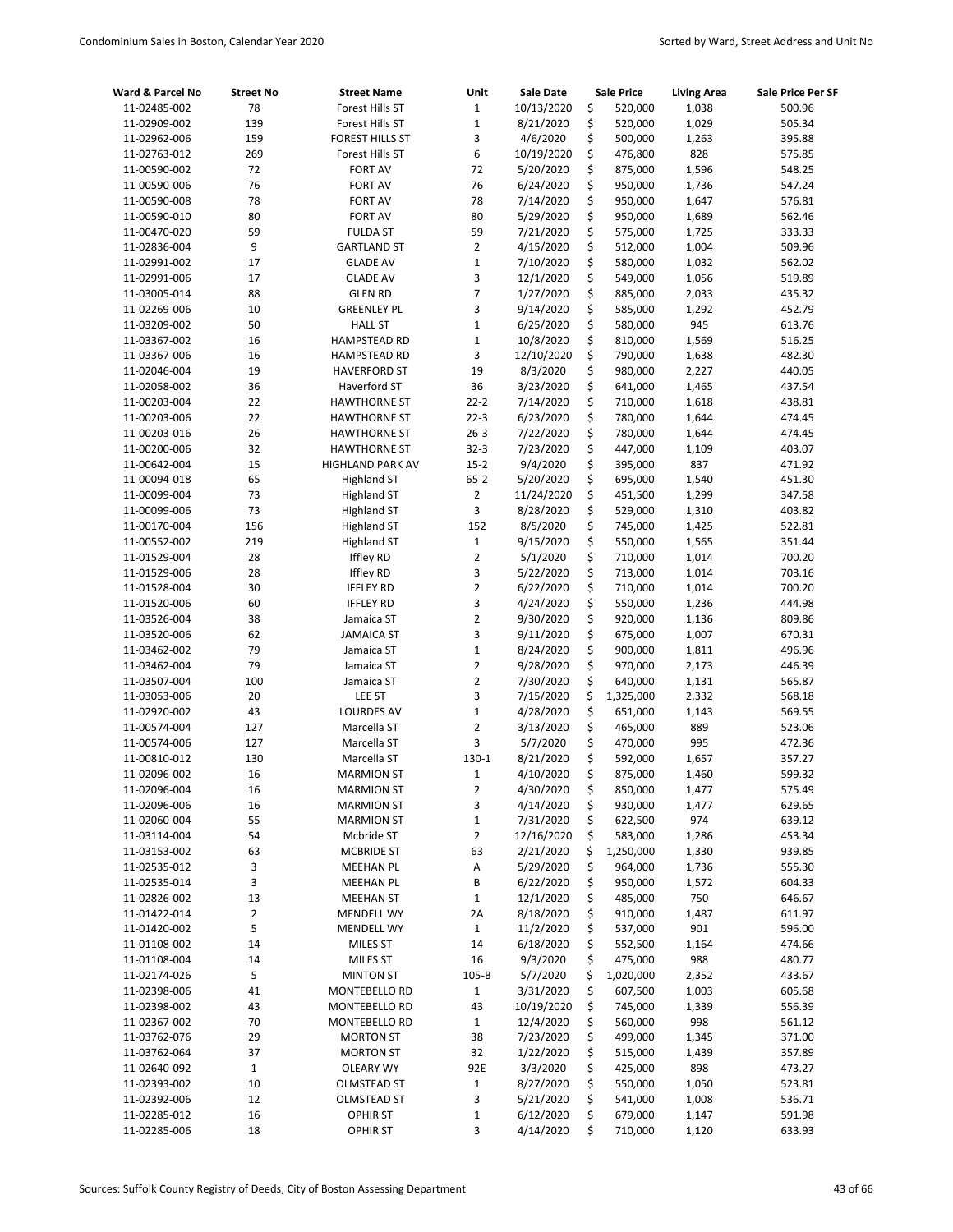| Ward & Parcel No             | <b>Street No</b> | <b>Street Name</b>                 | Unit             | Sale Date              |          | <b>Sale Price</b>  | <b>Living Area</b> | Sale Price Per SF |
|------------------------------|------------------|------------------------------------|------------------|------------------------|----------|--------------------|--------------------|-------------------|
| 11-03759-014                 | 44               | ORCHARDHILL RD                     | 44B              | 7/23/2020              | \$       | 860,000            | 2,493              | 344.97            |
| 11-02676-006                 | 29               | <b>PLAINFIELD ST</b>               | 3                | 3/20/2020              | \$       | 628,000            | 1,113              | 564.24            |
| 11-02677-002                 | 31               | PLAINFIELD ST                      | $\mathbf{1}$     | 9/23/2020              | \$       | 749,000            | 1,984              | 377.52            |
| 11-02885-028                 | 56               | ROCKVALE CI                        | 56               | 6/4/2020               | \$       | 560,000            | 860                | 651.16            |
| 11-02738-002                 | 41               | Rossmore RD                        | $\mathbf 1$      | 7/21/2020              | \$       | 775,000            | 1,015              | 763.55            |
| 11-02740-006                 | 49               | ROSSMORE RD                        | 3                | 5/29/2020              | \$       | 570,000            | 1,028              | 554.47            |
| 11-02706-012                 | 65               | ROSSMORE RD                        | 3R               | 7/31/2020              | \$       | 449,000            | 803                | 559.15            |
| 11-02707-010                 | 71               | <b>ROSSMORE RD</b>                 | 5                | 4/27/2020              | \$       | 420,000            | 753                | 557.77            |
| 11-02712-002                 | 91               | Rossmore RD                        | $\mathbf{1}$     | 6/8/2020               | \$       | 540,000            | 1,080              | 500.00            |
| 11-02770-004                 | 94               | ROSSMORE RD                        | $\overline{2}$   | 8/5/2020               | \$       | 500,000            | 943                | 530.22            |
| 11-02769-006                 | 98               | ROSSMORE RD                        | 3                | 1/16/2020              | \$       | 550,000            | 1,137              | 483.73            |
| 11-01425-004                 | 140              | <b>SCHOOL ST</b>                   | 2                | 2/21/2020              | \$       | 872,000            | 1,928              | 452.28            |
| 11-03535-002                 | 67               | <b>SOUTH ST</b>                    | $\mathbf 1$      | 11/2/2020              | \$       | 835,000            | 1,285              | 649.81            |
| 11-03014-004                 | 72               | SOUTH ST                           | $\overline{2}$   | 11/13/2020             | \$       | 845,000            | 1,900              | 444.74            |
| 11-03270-010                 | 156              | South ST                           | 3L               | 10/30/2020             | \$       | 412,000            | 723                | 569.85            |
| 11-03322-068                 | 171              | South ST                           | $B-19$           | 5/4/2020               | \$       | 282,000            | 450                | 626.67            |
| 11-03324-018                 | 195              | <b>SOUTH ST</b>                    | 195-4            | 12/21/2020             | \$       | 447,000            | 728                | 614.01            |
| 11-03330-002                 | 217              | South ST                           | $\mathbf 1$      | 8/4/2020               | \$       | 459,000            | 739                | 621.11            |
| 11-03330-004                 | 217              | <b>SOUTH ST</b>                    | $\overline{2}$   | 6/24/2020              | \$       | 505,000            | 821                | 615.10            |
| 11-03233-004                 | 15               | SPALDING ST                        | $\overline{2}$   | 11/3/2020              | \$       | 622,500            | 1,181              | 527.10            |
| 11-03235-006                 | 19               | SPALDING ST                        | 3                | 12/11/2020             | \$       | 614,900            | 920                | 668.37            |
| 11-03476-002                 | 36               | St Joseph ST                       | $\mathbf{1}$     | 6/3/2020               | \$       | 632,000            | 1,054              | 599.62            |
| 11-03414-006                 | 10               | ST ROSE ST                         | 3                | 11/2/2020              | \$       | 500,000            | 1,153              | 433.65            |
| 11-03417-004                 | 51<br>62         | ST ROSE ST                         | $\overline{2}$   | 8/27/2020              | \$<br>\$ | 760,000            | 975                | 779.49            |
| 11-03397-002                 | 36               | ST ROSE ST                         | $\mathbf 1$<br>6 | 7/27/2020              | \$       | 745,000            | 1,946<br>1,000     | 382.84            |
| 11-02743-032                 | 5                | <b>STEDMAN ST</b>                  | $\mathbf 1$      | 9/10/2020              |          | 555,000            |                    | 555.00<br>517.16  |
| 11-02334-002<br>11-03664-004 |                  | <b>SYLVIA ST</b>                   | $\overline{2}$   | 8/5/2020               | \$<br>\$ | 663,000            | 1,282              | 477.68            |
| 11-03668-002                 | 37<br>47         | <b>TOWER ST</b><br><b>TOWER ST</b> | $\mathbf{1}$     | 5/22/2020<br>4/10/2020 | \$       | 535,000<br>520,000 | 1,120<br>1,195     | 435.15            |
| 11-03687-004                 | 62               | <b>TOWER ST</b>                    | $\overline{2}$   | 11/23/2020             | \$       | 811,000            | 1,910              | 424.61            |
| 11-03683-002                 | 76               | <b>TOWER ST</b>                    | $\mathbf 1$      | 2/4/2020               | \$       | 662,000            | 1,458              | 454.05            |
| 11-03683-004                 | 76               | <b>TOWER ST</b>                    | $\overline{2}$   | 3/31/2020              | \$       | 669,000            | 1,380              | 484.78            |
| 11-03683-006                 | 76               | <b>TOWER ST</b>                    | 3                | 3/31/2020              | \$       | 689,000            | 1,409              | 489.00            |
| 11-02573-002                 | 14               | <b>UNION AV</b>                    | 14F              | 5/15/2020              | \$       | 749,000            | 1,305              | 573.95            |
| 11-03409-004                 | 4                | VIEW SOUTH AV                      | $\overline{2}$   | 9/28/2020              | \$       | 519,000            | 1,042              | 498.08            |
| 11-02605-156                 | 3531             | <b>WASHINGTON ST</b>               | 218              | 2/28/2020              | \$       | 479,000            | 865                | 553.76            |
| 11-02605-172                 | 3531             | <b>WASHINGTON ST</b>               | 226              | 2/28/2020              | \$       | 870,000            | 1,388              | 626.80            |
| 11-02605-194                 | 3531             | <b>WASHINGTON ST</b>               | 313              | 2/28/2020              | \$       | 450,000            | 790                | 569.62            |
| 11-02605-202                 | 3531             | <b>WASHINGTON ST</b>               | 318              | 2/24/2020              | \$       | 499,000            | 865                | 576.88            |
| 11-02605-248                 | 3531             | <b>WASHINGTON ST</b>               | 418              | 2/24/2020              | \$       | 545,000            | 865                | 630.06            |
| 11-02605-260                 | 3531             | <b>WASHINGTON ST</b>               | 501              | 2/21/2020              | \$       | 695,000            | 952                | 730.04            |
| 11-03587-002                 | 52               | WELD HILL ST                       | $\mathbf 1$      | 12/29/2020             | \$       | 510,000            | 1,125              | 453.33            |
| 11-01712-002                 | 4                | <b>WESTMINSTER AV</b>              | $\mathbf 1$      | 6/30/2020              | \$       | 542,500            | 1,508              | 359.75            |
| 11-02848-006                 | 70               | Williams ST                        | 3                | 4/24/2020              | \$       | 464,000            | 999                | 464.46            |
| 11-02847-006                 | 72               | <b>WILLIAMS ST</b>                 | 3                | 9/8/2020               | \$       | 532,500            | 940                | 566.49            |
| 11-02943-006                 | 102              | <b>WILLIAMS ST</b>                 | $\overline{2}$   | 3/12/2020              | \$       | 536,000            | 838                | 639.62            |
| 11-02940-002                 | 124              | <b>WILLIAMS ST</b>                 | $\mathbf 1$      | 11/20/2020             | \$       | 505,000            | 970                | 520.62            |
| 11-02754-002                 | 131              | Williams ST                        | $\mathbf 1$      | 6/30/2020              | \$       | 600,000            | 1,002              | 598.80            |
| 11-02755-006                 | 135              | <b>WILLIAMS ST</b>                 | 3                | 4/29/2020              | \$       | 480,000            | 950                | 505.26            |
| 11-03644-004                 | 34               | WOODLAWN ST                        | 2                | 9/25/2020              | \$       | 550,000            | 1,010              | 544.55            |
| 11-03568-008                 | 3                | WOODMAN ST                         | $3-2$            | 9/30/2020              | \$       | 825,000            | 1,410              | 585.11            |
| 12-02335-002                 | 29               | <b>BROOKLEDGE ST</b>               | $\mathbf{1}$     | 5/29/2020              | \$       | 600,000            | 1,651              | 363.42            |
| 12-02335-004                 | 29               | <b>BROOKLEDGE ST</b>               | 2                | 6/17/2020              | \$       | 640,000            | 2,521              | 253.87            |
| 12-02789-002                 | 5                | <b>CARLISLE ST</b>                 | $\mathbf 1$      | 10/19/2020             | \$       | 549,999            | 1,350              | 407.41            |
| 12-02789-004                 | 5                | <b>CARLISLE ST</b>                 | 2                | 6/4/2020               | \$       | 555,000            | 1,160              | 478.45            |
| 12-02789-006                 | 5                | <b>CARLISLE ST</b>                 | 3                | 9/30/2020              | \$       | 399,900            | 725                | 551.59            |
| 12-00328-002                 | 57               | Copeland ST                        | $\mathbf 1$      | 7/2/2020               | \$       | 405,000            | 996                | 406.63            |
| 12-02000-002                 | 40               | <b>DECKARD ST</b>                  | $\mathbf 1$      | 5/12/2020              | \$       | 335,000            | 1,140              | 293.86            |
| 12-01999-002                 | 42               | <b>DECKARD ST</b>                  | $\mathbf 1$      | 3/4/2020               | \$       | 405,000            | 2,049              | 197.66            |
| 12-02820-002                 | 18               | Gaston ST                          | $\mathbf 1$      | 10/30/2020             | \$       | 435,000            | 1,096              | 396.90            |
| 12-03332-004                 | 139              | <b>HAROLD ST</b>                   | $\overline{2}$   | 11/18/2020             | \$       | 550,000            | 1,628              | 337.84            |
| 12-02909-002                 | 24               | <b>HOLBORN ST</b>                  | 1A               | 9/21/2020              | \$       | 374,000            | 1,198              | 312.19            |
| 12-03302-006                 | 47               | <b>HOLWORTHY ST</b>                | 3                | 4/28/2020              | \$       | 307,000            | 1,100              | 279.09            |
| 12-01598-104                 | 8                | HUMBOLDT AV                        | 2                | 4/30/2020              | \$       | 419,900            | 1,550              | 270.90            |
| 12-02292-002                 | 51               | <b>HUTCHINGS ST</b>                | $\mathbf 1$      | 8/6/2020               | \$       | 905,000            | 3,717              | 243.48            |
| 12-02292-012                 | 55               | <b>HUTCHINGS ST</b>                | $\mathbf 1$      | 7/30/2020              | \$       | 750,000            | 2,135              | 351.29            |
| 12-02292-014                 | 55               | <b>HUTCHINGS ST</b>                | 2                | 3/3/2020               | \$       | 785,000            | 2,155              | 364.27            |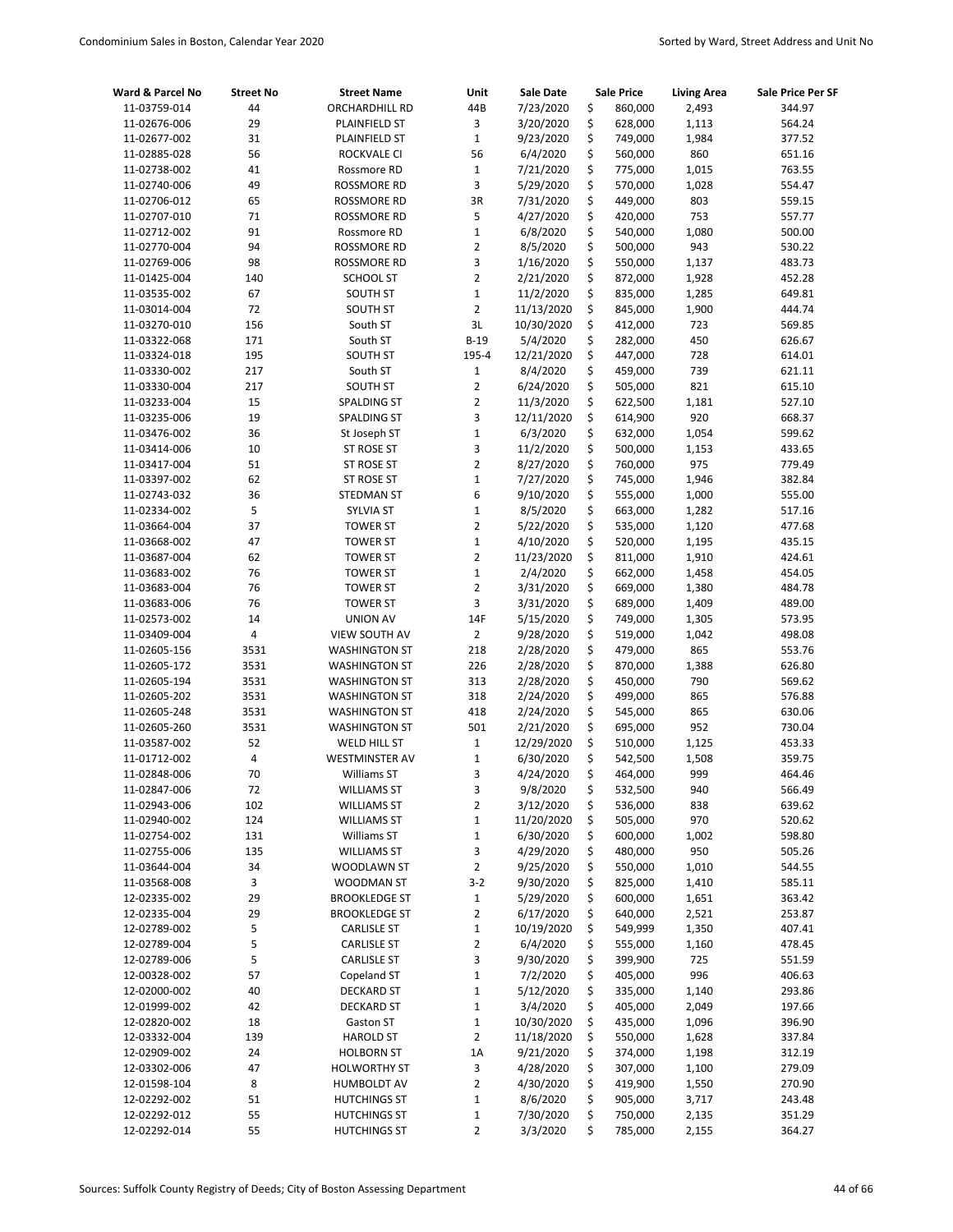| Ward & Parcel No             | <b>Street No</b> | <b>Street Name</b>                 | Unit              | Sale Date                |          | <b>Sale Price</b>  | <b>Living Area</b> | Sale Price Per SF |
|------------------------------|------------------|------------------------------------|-------------------|--------------------------|----------|--------------------|--------------------|-------------------|
| 12-02292-016                 | 55               | <b>HUTCHINGS ST</b>                | 3                 | 3/12/2020                | \$       | 715,000            | 2,155              | 331.79            |
| 12-02292-018                 | 55               | <b>HUTCHINGS ST</b>                | 4                 | 3/13/2020                | \$       | 760,000            | 2,155              | 352.67            |
| 12-00442-014                 | 76               | PERRIN ST                          | $\overline{2}$    | 2/21/2020                | \$       | 393,000            | 1,089              | 360.88            |
| 12-00442-016                 | 76               | PERRIN ST                          | 3                 | 12/11/2020               | \$       | 449,000            | 1,159              | 387.40            |
| 12-01365-004                 | 37               | <b>REGENT ST</b>                   | $\overline{2}$    | 8/17/2020                | \$       | 410,000            | 944                | 434.32            |
| 12-03025-002                 | 11               | Ruthven ST                         | $11 - 1$          | 2/27/2020                | \$       | 485,000            | 2,143              | 226.32            |
| 12-03025-004                 | 11               | Ruthven ST                         | $11-2$            | 2/26/2020                | \$       | 440,000            | 1,300              | 338.46            |
| 12-03025-006                 | 11               | Ruthven ST                         | $11-3$            | 2/24/2020                | \$       | 475,000            | 1,436              | 330.78            |
| 12-03025-008                 | 13               | Ruthven ST                         | $13 - 1$          | 2/21/2020                | \$       | 525,000            | 2,143              | 244.98            |
| 12-03025-010                 | 13               | Ruthven ST                         | $13-2$            | 2/21/2020                | \$       | 440,000            | 1,300              | 338.46            |
| 12-03025-012                 | 13               | Ruthven ST                         | $13 - 3$          | 2/25/2020                | \$       | 490,000            | 1,436              | 341.23            |
| 12-00999-004                 | 72               | <b>SAVIN ST</b>                    | 72                | 7/23/2020                | \$       | 535,000            | 1,760              | 303.98            |
| 12-02377-002                 | 28               | <b>SCHUYLER ST</b>                 | $1\,$             | 6/30/2020                | \$       | 640,000            | 1,894              | 337.91            |
| 12-01440-012                 | 66               | ST JAMES ST                        | 106               | 9/28/2020                | \$       | 401,700            | 875                | 459.09            |
| 12-01440-038                 | 70               | ST JAMES ST                        | 301               | 1/24/2020                | \$       | 430,000            | 1,343              | 320.18            |
| 12-02046-002                 | 33               | <b>WABON ST</b>                    | $1\,$             | 12/31/2020               | \$       | 470,000            | 1,185              | 396.62            |
| 12-02046-004                 | 33               | <b>WABON ST</b>                    | $\overline{2}$    | 12/31/2020               | \$       | 485,000            | 1,185              | 409.28            |
| 12-02046-006                 | 33               | <b>WABON ST</b>                    | 3                 | 12/16/2020               | \$       | 465,000            | 1,185              | 392.41            |
| 12-00462-004                 | 73               | <b>Waverly ST</b>                  | $\overline{2}$    | 11/18/2020               | \$       | 275,000            | 768                | 358.07            |
| 12-00113-002                 | 41               | <b>WINTHROP ST</b>                 | $\mathbf{1}$      | 12/28/2020               | \$       | 596,000            | 1,125              | 529.78            |
| 13-01106-002                 | 45               | ALEXANDER ST                       | $\mathbf 1$       | 7/27/2020                | \$       | 450,000            | 975                | 461.54            |
| 13-01106-004                 | 45               | <b>ALEXANDER ST</b>                | $\overline{2}$    | 7/31/2020                | \$       | 450,000            | 1,000              | 450.00            |
| 13-01106-006                 | 45               | ALEXANDER ST                       | 3                 | 9/18/2020                | \$       | 456,000            | 1,000              | 456.00            |
| 13-02804-004                 | 36               | <b>AUCKLAND ST</b>                 | $\overline{2}$    | 1/9/2020                 | \$       | 560,000            | 1,130              | 495.58            |
| 13-01790-002                 | 53               | <b>BAKERSFIELD ST</b>              | $\mathbf 1$       | 4/6/2020                 | \$       | 689,000            | 1,665              | 413.81            |
| 13-00650-028                 | 3                | <b>BEAUFORD LA</b>                 | 3                 | 10/23/2020               | \$       | 285,000            | 1,092              | 260.99            |
| 13-03257-002                 | 22               | <b>Buttonwood ST</b>               | $\mathbf 1$       | 7/1/2020                 | \$       | 550,000            | 926                | 593.95            |
| 13-03360-004                 | 12               | <b>CARSON ST</b>                   | $\mathbf 1$       | 10/30/2020               | \$       | 645,000            | 1,109              | 581.61            |
| 13-03360-006                 | 12               | <b>CARSON ST</b>                   | 2                 | 10/16/2020               | \$       | 695,000            | 1,110              | 626.13            |
| 13-03360-002                 | 12               | <b>CARSON ST</b>                   | B                 | 10/9/2020                | \$       | 560,000            | 914                | 612.69            |
| 13-01728-008                 | 31               | <b>CUSHING AV</b>                  | $31 - 1$          | 6/30/2020                | \$       | 355,000            | 993                | 357.50            |
| 13-01720-004                 | 41               | <b>CUSHING AV</b>                  | $\overline{2}$    | 7/1/2020                 | \$       | 510,000            | 1,130              | 451.33            |
| 13-01529-002                 | 119              | <b>CUSHING AV</b>                  | $\mathbf 1$       | 8/21/2020                | \$       | 893,331            | 2,312              | 386.39            |
| 13-01529-004                 | 119              | <b>CUSHING AV</b>                  | $\overline{2}$    | 10/1/2020                | \$       | 1,010,000          | 2,251              | 448.69            |
| 13-01477-004<br>13-01473-002 | 124              | <b>CUSHING AV</b>                  | 2<br>$\mathbf{1}$ | 3/13/2020                | \$       | 595,000            | 1,127              | 527.95            |
|                              | 134              | <b>CUSHING AV</b>                  | 3                 | 4/28/2020                | \$       | 615,000            | 1,079              | 569.97            |
| 13-01473-006                 | 134<br>24        | <b>CUSHING AV</b>                  | 6                 | 4/30/2020                | \$<br>\$ | 700,000<br>380,000 | 1,218<br>710       | 574.71<br>535.21  |
| 13-02268-012<br>13-00466-022 | 6                | <b>DENNY ST</b><br><b>DEWEY ST</b> | $\mathbf{1}$      | 11/20/2020<br>10/30/2020 | \$       | 360,000            | 992                | 362.90            |
| 13-00466-024                 | 6                | <b>DEWEY ST</b>                    | $\overline{2}$    | 11/12/2020               | \$       | 400,000            | 1,037              | 385.73            |
| 13-00466-026                 | 6                | <b>DEWEY ST</b>                    | 3                 | 10/15/2020               | \$       | 410,000            | 1,037              | 395.37            |
| 13-01679-002                 | 10               | Dewolf ST                          | $\mathbf{1}$      | 9/11/2020                | \$       | 455,000            | 1,012              | 449.60            |
| 13-03046-076                 | 944              | DORCHESTER AV                      | 51                | 7/31/2020                | \$       | 599,000            | 1,114              | 537.70            |
| 13-03045-012                 | 950              | DORCHESTER AV                      | 204               | 7/9/2020                 | \$       | 525,000            | 905                | 580.11            |
| 13-03045-028                 | 950              | DORCHESTER AV                      | 304               | 2/24/2020                | \$       | 589,000            | 1,229              | 479.25            |
| 13-01948-006                 | 253              | <b>E</b> Cottage ST                | 3                 | 1/31/2020                | \$       | 512,500            | 1,063              | 482.13            |
| 13-01949-006                 | 257              | E Cottage ST                       | 3                 | 7/8/2020                 | \$       | 517,000            | 1,083              | 477.38            |
| 13-01935-004                 | 28               | <b>EDISON GREEN</b>                | $\overline{2}$    | 8/14/2020                | \$       | 589,000            | 1,090              | 540.37            |
| 13-01369-006                 | 5                | <b>EVERETT AV</b>                  | $5 - 3$           | 4/7/2020                 | \$       | 260,000            | 574                | 452.96            |
| 13-01370-002                 | 9                | <b>EVERETT AV</b>                  | $\mathbf{1}$      | 7/1/2020                 | \$       | 450,000            | 632                | 712.03            |
| 13-01375-002                 | 19               | <b>EVERETT AV</b>                  | $19-1$            | 4/13/2020                | \$       | 1,053,000          | 2,431              | 433.16            |
| 13-01375-004                 | 19               | <b>EVERETT AV</b>                  | $19 - 2$          | 4/8/2020                 | \$       | 1,200,000          | 2,422              | 495.46            |
| 13-01375-006                 | 21               | <b>EVERETT AV</b>                  | $21 - 1$          | 2/24/2020                | \$       | 1,150,000          | 2,422              | 474.81            |
| 13-01375-008                 | 21               | <b>EVERETT AV</b>                  | $21-2$            | 2/25/2020                | \$       | 1,150,000          | 2,415              | 476.19            |
| 13-02536-002                 | $\overline{7}$   | <b>GRAMPIAN WY</b>                 | $\mathbf 1$       | 7/31/2020                | \$       | 553,000            | 1,030              | 536.89            |
| 13-02614-032                 | 30               | <b>GRAMPIAN WY</b>                 | 30                | 9/24/2020                | \$       | 1,083,000          | 2,044              | 529.84            |
| 13-03054-004                 | 13               | <b>GRANT ST</b>                    | $\overline{2}$    | 1/24/2020                | \$       | 679,000            | 1,562              | 434.70            |
| 13-00187-002                 | 4                | Hartford ST                        | $\mathbf 1$       | 3/13/2020                | \$       | 410,000            | 1,633              | 251.07            |
| 13-00187-004                 | 4                | Hartford ST                        | 2                 | 3/11/2020                | \$       | 476,000            | 1,781              | 267.27            |
| 13-01505-002                 | 12               | <b>HESSTON TE</b>                  | $\mathbf 1$       | 8/13/2020                | \$       | 435,000            | 944                | 460.81            |
| 13-01378-004                 | 22               | <b>JEROME ST</b>                   | 2                 | 12/22/2020               | \$       | 420,000            | 1,057              | 397.35            |
| 13-01376-002                 | 26               | <b>JEROME ST</b>                   | $\mathbf 1$       | 8/4/2020                 | \$       | 685,000            | 2,029              | 337.60            |
| 13-01775-002                 | 4                | <b>KEVIN RD</b>                    | $\mathbf{1}$      | 3/17/2020                | \$       | 475,000            | 1,042              | 455.85            |
| 13-02562-036                 | 5                | LINDA LA                           | $3-2$             | 3/12/2020                | \$       | 374,000            | 793                | 471.63            |
| 13-02562-056                 | 5                | LINDA LA                           | $4 - 4$           | 1/2/2020                 | \$       | 305,000            | 651                | 468.51            |
| 13-02562-124                 | 10               | LINDA LA                           | 4-6               | 8/21/2020                | \$       | 315,000            | 651                | 483.87            |
| 13-01261-010                 | 52               | <b>MONADNOCK ST</b>                | $52-2$            | 12/2/2020                | \$       | 330,000            | 1,197              | 275.69            |
|                              |                  |                                    |                   |                          |          |                    |                    |                   |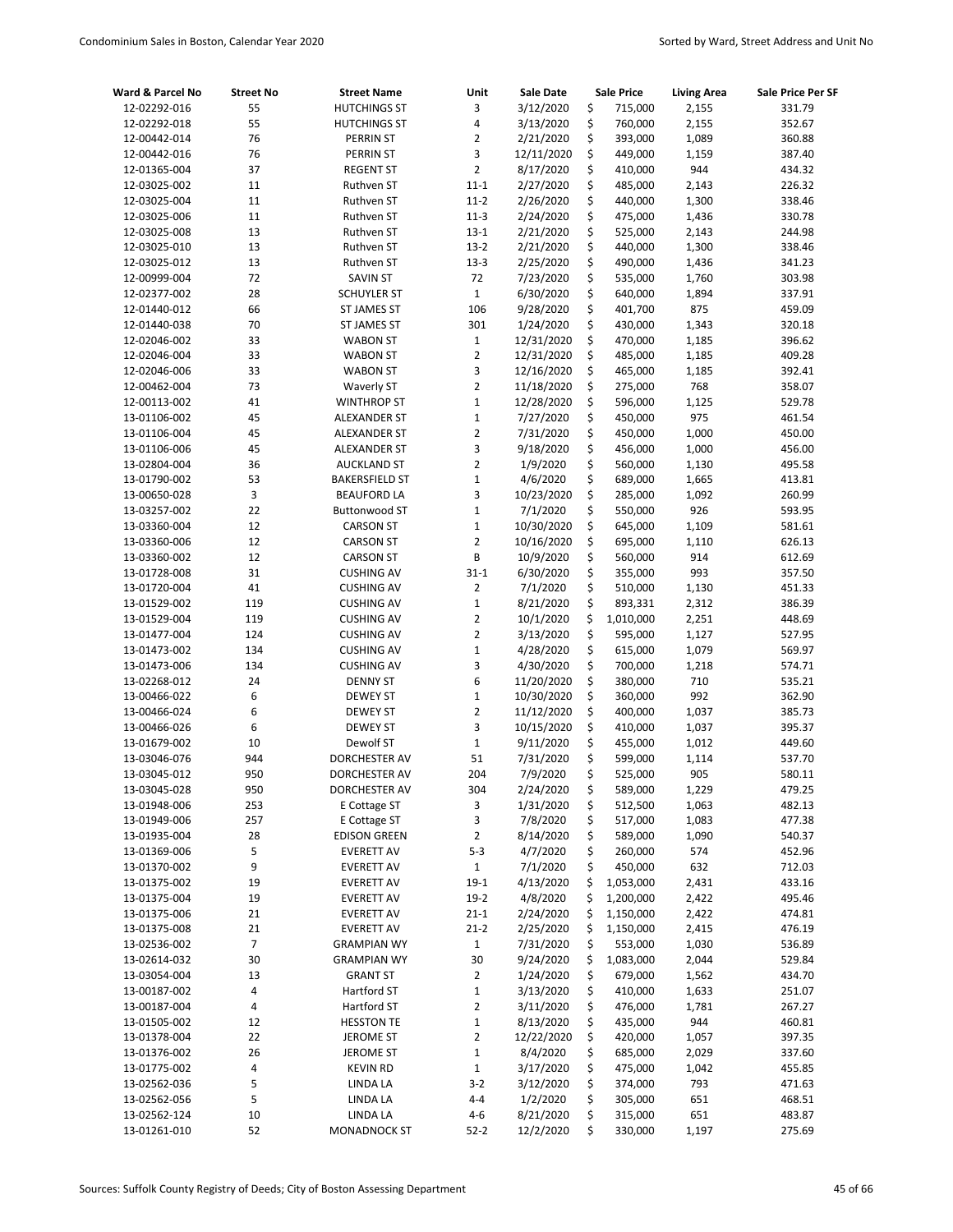| Ward & Parcel No             | <b>Street No</b> | <b>Street Name</b>             | Unit             | Sale Date               |          | <b>Sale Price</b>    | <b>Living Area</b> | Sale Price Per SF  |
|------------------------------|------------------|--------------------------------|------------------|-------------------------|----------|----------------------|--------------------|--------------------|
| 13-03276-002                 | 26               | Moseley ST                     | $1\,$            | 8/21/2020               | \$       | 720,000              | 1,902              | 378.55             |
| 13-03267-002                 | 50               | Moseley ST                     | $\mathbf{1}$     | 2/14/2020               | \$       | 472,000              | 651                | 725.04             |
| 13-03267-004                 | 50               | Moseley ST                     | $\overline{2}$   | 2/28/2020               | \$       | 485,000              | 697                | 695.84             |
| 13-03267-006                 | 50               | Moseley ST                     | 3                | 2/7/2020                | \$       | 415,000              | 527                | 787.48             |
| 13-01391-004                 | $\sqrt{4}$       | MT CUSHING TE                  | $\overline{2}$   | 1/27/2020               | \$       | 635,000              | 1,846              | 343.99             |
| 13-03129-002                 | 26               | <b>NEWPORT ST</b>              | $\mathbf 1$      | 8/7/2020                | \$       | 725,000              | 1,431              | 506.64             |
| 13-03123-002                 | 46               | <b>NEWPORT ST</b>              | $\mathbf 1$      | 9/23/2020               | \$       | 615,000              | 904                | 680.31             |
| 13-02090-004                 | 41               | PEARL ST                       | $\overline{2}$   | 8/28/2020               | \$       | 629,000              | 1,250              | 503.20             |
| 13-02092-004                 | 45               | PEARL ST                       | $\overline{2}$   | 12/10/2020              | \$       | 659,900              | 1,384              | 476.81             |
| 13-01466-006                 | 21               | PEVERELL ST                    | 3                | 7/23/2020               | \$       | 655,000              | 1,068              | 613.30             |
| 13-01894-004                 | 11               | Pleasant ST                    | $\overline{2}$   | 12/1/2020               | \$       | 472,700              | 1,306              | 361.94             |
| 13-02061-004                 | 38               | Pleasant ST                    | $\overline{2}$   | 10/16/2020              | \$       | 521,000              | 1,791              | 290.90             |
| 13-02061-008                 | 38               | Pleasant ST                    | 4                | 9/15/2020               | \$       | 545,000              | 1,171              | 465.41             |
| 13-02061-016                 | 38               | Pleasant ST                    | 8                | 6/1/2020                | \$<br>\$ | 405,000              | 792<br>645         | 511.36             |
| 13-02095-020                 | 54<br>54         | Pleasant ST                    | 10<br>11         | 3/27/2020               | \$       | 504,000              | 1,201              | 781.40             |
| 13-02095-022<br>13-02095-024 | 54               | Pleasant ST<br>Pleasant ST     | 12               | 8/28/2020<br>10/1/2020  | \$       | 740,000<br>785,000   | 1,152              | 616.15<br>681.42   |
| 13-02095-028                 | 54               | Pleasant ST                    | 15               | 4/15/2020               | \$       | 860,000              | 1,247              | 689.66             |
| 13-02095-030                 | 54               | Pleasant ST                    | 16               | 3/30/2020               | \$       | 1,040,000            | 1,554              | 669.24             |
| 13-02095-032                 | 54               | Pleasant ST                    | 17               | 4/9/2020                | \$       | 509,000              | 646                | 787.93             |
| 13-02095-034                 | 54               | Pleasant ST                    | 18               | 3/30/2020               | \$       | 799,000              | 1,142              | 699.65             |
| 13-02095-004                 | 54               | Pleasant ST                    | $\overline{2}$   | 7/15/2020               | \$       | 709,000              | 1,165              | 608.58             |
| 13-02095-006                 | 54               | Pleasant ST                    | 3                | 4/1/2020                | \$       | 800,000              | 1,116              | 716.85             |
| 13-02095-008                 | 54               | Pleasant ST                    | 4                | 9/4/2020                | \$       | 815,000              | 1,259              | 647.34             |
| 13-02095-010                 | 54               | Pleasant ST                    | 5                | 12/4/2020               | \$       | 979,000              | 1,556              | 629.18             |
| 13-02095-012                 | 54               | Pleasant ST                    | 6                | 4/2/2020                | \$       | 760,000              | 1,136              | 669.01             |
| 13-02095-014                 | 54               | Pleasant ST                    | 7                | 5/6/2020                | \$       | 800,000              | 1,228              | 651.47             |
| 13-02095-016                 | 54               | Pleasant ST                    | 8                | 9/10/2020               | \$       | 809,000              | 1,247              | 648.76             |
| 13-01500-004                 | 69               | Pleasant ST                    | 2                | 7/28/2020               | \$       | 507,000              | 1,078              | 470.32             |
| 13-01563-006                 | 113              | Pleasant ST                    | 3                | 11/9/2020               | \$       | 490,000              | 889                | 551.18             |
| 13-01563-012                 | 113              | Pleasant ST                    | 6                | 2/7/2020                | \$       | 518,900              | 1,025              | 506.24             |
| 13-01564-006                 | 115              | Pleasant ST                    | 3                | 3/10/2020               | \$       | 602,000              | 900                | 668.89             |
| 13-01567-002                 | 127              | Pleasant ST                    | $\mathbf{1}$     | 7/17/2020               | \$       | 610,000              | 1,115              | 547.09             |
| 13-01616-004                 | 141              | Pleasant ST                    | $\overline{2}$   | 12/21/2020              | \$       | 400,000              | 945                | 423.28             |
| 13-02915-012                 | 25               | <b>ROMSEY ST</b>               | $\mathbf 1$      | 7/29/2020               | \$       | 667,000              | 1,255              | 531.47             |
| 13-02915-014                 | 25               | <b>ROMSEY ST</b>               | $\overline{2}$   | 4/15/2020               | \$       | 628,000              | 1,040              | 603.85             |
| 13-02991-006                 | 60               | <b>ROMSEY ST</b>               | 3                | 11/23/2020              | \$       | 665,000              | 1,111              | 598.56             |
| 13-02789-004                 | 69               | <b>ROMSEY ST</b>               | 2                | 5/1/2020                | \$       | 575,000              | 1,088              | 528.49             |
| 13-02790-002                 | 71               | <b>ROMSEY ST</b>               | $\mathbf{1}$     | 5/27/2020               | \$       | 540,000              | 1,068              | 505.62             |
| 13-02983-002                 | 84               | <b>ROMSEY ST</b>               | $\mathbf{1}$     | 10/23/2020              | \$       | 665,000              | 1,134              | 586.42             |
| 13-02807-006                 | 10               | SAGAMORE ST                    | 3                | 7/14/2020               | \$       | 715,000              | 1,139              | 627.74             |
| 13-02756-004                 | 39               | SAGAMORE ST                    | $\overline{2}$   | 10/8/2020               | \$       | 540,000              | 1,022              | 528.38             |
| 13-02756-006                 | 39               | SAGAMORE ST                    | 3                | 9/1/2020                | \$       | 385,000              | 1,072              | 359.14             |
| 13-01454-004                 | 27               | Salcombe ST                    | $\overline{2}$   | 3/25/2020               | Ś        | 1,075,000            | 1,881              | 571.50             |
| 13-01481-002                 | 32               | Salcombe ST                    | $\mathbf{1}$     | 4/17/2020               | \$       | 737,500              | 1,505              | 490.03             |
| 13-01457-008                 | 43               | Salcombe ST                    | 4                | 10/1/2020               | \$       | 750,000              | 973                | 770.81             |
| 13-00634-002                 | 47               | <b>SARGENT ST</b>              | $\mathbf 1$      | 1/30/2020               | \$       | 535,000              | 1,213              | 441.06             |
| 13-02229-006                 | 141              | SAVIN HILL AV                  | $B-11$           | 11/3/2020               | \$       | 420,000              | 950                | 442.11             |
| 13-02270-006                 | 175              | SAVIN HILL AV                  | 3                | 4/30/2020               | \$       | 603,000              | 1,055              | 571.56             |
| 13-02480-004                 | 202              | SAVIN HILL AV                  | 2                | 5/28/2020               | \$       | 1,000,000            | 1,945              | 514.14             |
| 13-02331-016<br>13-02585-002 | 247<br>306       | SAVIN HILL AV<br>SAVIN HILL AV | 3<br>$\mathbf 1$ | 3/3/2020                | \$<br>\$ | 464,000              | 1,290<br>824       | 359.69             |
| 13-02579-004                 | 328              | SAVIN HILL AV                  | 328A             | 11/19/2020<br>3/24/2020 | \$       | 320,000<br>1,097,000 | 1,012              | 388.35<br>1,083.99 |
| 13-02556-030                 | 400              | SAVIN HILL AV                  | 15               | 9/16/2020               | \$       | 400,000              | 817                | 489.60             |
| 13-02556-042                 | 400              | SAVIN HILL AV                  | 21               | 11/3/2020               | \$       | 351,500              | 669                | 525.41             |
| 13-02556-046                 | 400              | SAVIN HILL AV                  | 23               | 12/9/2020               | \$       | 400,000              | 817                | 489.60             |
| 13-02556-054                 | 400              | SAVIN HILL AV                  | 27               | 8/19/2020               | \$       | 365,000              | 665                | 548.87             |
| 13-02556-064                 | 400              | SAVIN HILL AV                  | 32               | 10/30/2020              | \$       | 360,000              | 817                | 440.64             |
| 13-02556-010                 | 400              | SAVIN HILL AV                  | 5                | 10/28/2020              | \$       | 333,000              | 669                | 497.76             |
| 13-02550-004                 | 430              | SAVIN HILL AV                  | $\overline{2}$   | 11/10/2020              | \$       | 580,000              | 1,346              | 430.91             |
| 13-01599-008                 | 40               | SAWYER AV                      | 4                | 10/26/2020              | \$       | 1,100,000            | 1,416              | 776.84             |
| 13-01595-002                 | 48               | SAWYER AV                      | $\mathbf 1$      | 10/9/2020               | \$       | 795,000              | 1,553              | 511.91             |
| 13-01592-002                 | 56               | SAWYER AV                      | $\mathbf 1$      | 11/12/2020              | \$       | 660,000              | 1,496              | 441.18             |
| 13-01591-006                 | 58               | SAWYER AV                      | 3                | 8/28/2020               | \$       | 757,500              | 1,315              | 576.05             |
| 13-01590-004                 | 60               | SAWYER AV                      | $\overline{2}$   | 1/9/2020                | \$       | 480,000              | 1,290              | 372.09             |
| 13-01589-016                 | 62               | SAWYER AV                      | 3                | 10/28/2020              | \$       | 725,000              | 1,260              | 575.40             |
| 13-01541-002                 | 65               | SAWYER AV                      | 1                | 1/21/2020               | \$       | 705,000              | 1,181              | 596.95             |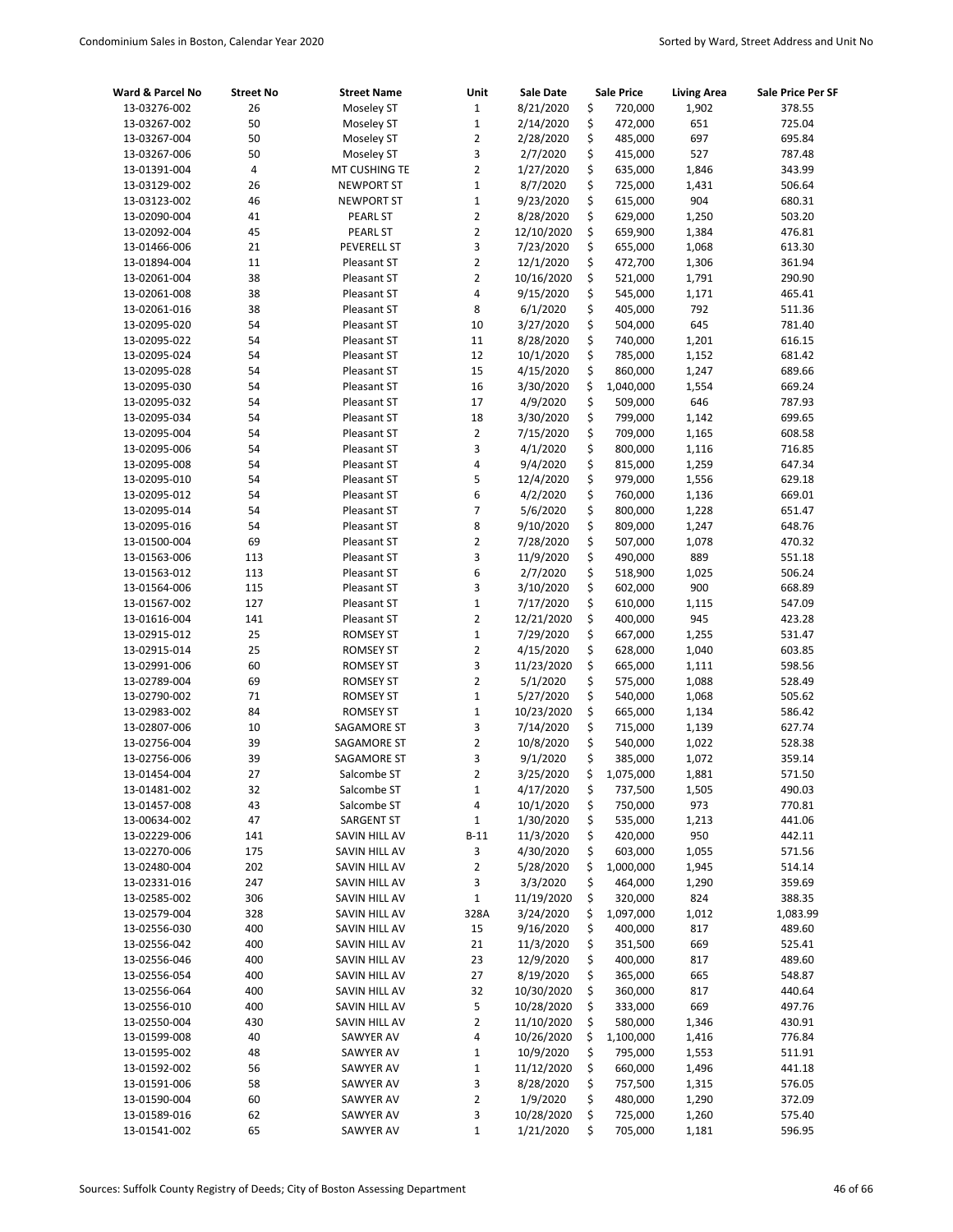| Ward & Parcel No             | <b>Street No</b> | <b>Street Name</b>           | Unit           | <b>Sale Date</b>       |          | <b>Sale Price</b>  | <b>Living Area</b> | Sale Price Per SF |
|------------------------------|------------------|------------------------------|----------------|------------------------|----------|--------------------|--------------------|-------------------|
| 13-01542-006                 | 67               | SAWYER AV                    | 3              | 8/28/2020              | \$       | 759,000            | 1,143              | 664.04            |
| 13-01585-004                 | 78               | <b>SAWYER AV</b>             | $\overline{2}$ | 5/1/2020               | \$       | 523,500            | 1,000              | 523.50            |
| 13-01547-004                 | 87               | SAWYER AV                    | $\overline{2}$ | 8/27/2020              | \$       | 985,000            | 1,408              | 699.57            |
| 13-01665-002                 | 92               | SAWYER AV                    | $\mathbf{1}$   | 8/28/2020              | \$       | 688,000            | 1,082              | 635.86            |
| 13-01550-006                 | 95               | <b>SAWYER AV</b>             | 3              | 12/18/2020             | \$       | 435,500            | 1,000              | 435.50            |
| 13-01552-004                 | 101              | SAWYER AV                    | $\overline{2}$ | 9/10/2020              | \$       | 830,000            | 2,622              | 316.55            |
| 13-02399-002                 | 6                | <b>SEA VIEW TE</b>           | $\mathbf{1}$   | 2/18/2020              | \$       | 715,000            | 1,041              | 686.84            |
| 13-02399-004                 | 6                | <b>SEA VIEW TE</b>           | $\overline{2}$ | 7/3/2020               | \$       | 775,000            | 1,113              | 696.32            |
| 13-03141-002                 | 13               | SPRING GARDEN ST             | $\mathbf{1}$   | 12/1/2020              | \$       | 660,000            | 1,006              | 656.06            |
| 13-03182-002                 | 20               | <b>SPRING GARDEN ST</b>      | $\mathbf{1}$   | 3/31/2020              | \$       | 585,000            | 1,036              | 564.67            |
| 13-01449-002                 | 125              | Stoughton ST                 | $\mathbf 1$    | 6/5/2020               | \$       | 745,000            | 1,670              | 446.11            |
| 13-01449-012                 | 125              | Stoughton ST                 | 6              | 5/15/2020              | \$       | 750,000            | 1,294              | 579.60            |
| 13-01488-006                 | 145              | Stoughton ST                 | 3              | 2/28/2020              | \$       | 645,000            | 768                | 839.84            |
| 13-03035-004                 | 34               | <b>SUDAN ST</b>              | $\overline{2}$ | 11/17/2020             | \$       | 585,000            | 1,026              | 570.18            |
| 13-02972-006                 | 41               | <b>SUDAN ST</b>              | 3              | 8/28/2020              | \$       | 586,000            | 1,005              | 583.08            |
| 13-03028-004                 | 52               | <b>SUDAN ST</b>              | $\overline{2}$ | 6/16/2020              | \$       | 600,000            | 1,072              | 559.70            |
| 13-03027-002                 | 56               | <b>SUDAN ST</b>              | $\mathbf 1$    | 9/24/2020              | \$       | 625,000            | 961                | 650.36            |
| 13-01777-004                 | 68               | <b>SUMNER ST</b>             | $\overline{2}$ | 3/25/2020              | \$       | 705,500            | 2,053              | 343.64            |
| 13-02634-002                 | 61               | Sydney ST                    | $\mathbf{1}$   | 6/1/2020               | \$       | 501,000            | 923                | 542.80            |
| 13-02643-002                 | 89               | Sydney ST                    | $\mathbf 1$    | 6/29/2020              | \$       | 659,000            | 1,140              | 578.07            |
| 13-02643-004                 | 89               | Sydney ST                    | $\overline{2}$ | 6/30/2020              | \$       | 626,000            | 1,266              | 494.47            |
| 13-02643-006                 | 89               | Sydney ST                    | 3              | 7/2/2020               | \$       | 695,000            | 1,266              | 548.97            |
| 13-03216-012                 | 187              | Sydney ST                    | 187            | 11/2/2020              | \$       | 625,000            | 1,290              | 484.50            |
| 13-02121-002                 | 27               | <b>THORNLEY ST</b>           | $\mathbf 1$    | 11/2/2020              | \$       | 710,000            | 1,449              | 489.99            |
| 13-02121-004                 | 27               | <b>THORNLEY ST</b>           | $\overline{2}$ | 7/31/2020              | \$       | 718,000            | 1,440              | 498.61            |
| 13-02121-006                 | 27               | <b>THORNLEY ST</b>           | 3              | 8/31/2020              | \$       | 680,000            | 1,507              | 451.23            |
| 13-02167-002                 | $\overline{7}$   | TREADWAY RD                  | $\mathbf 1$    | 8/11/2020              | \$       | 520,000            | 1,040              | 500.00            |
| 13-02721-006                 | 72               | <b>Tuttle ST</b>             | 3              | 6/11/2020              | \$       | 680,000            | 1,330              | 511.28            |
| 13-02661-004                 | 75               | Tuttle ST                    | 75             | 10/5/2020              | \$       | 855,000            | 2,052              | 416.67            |
| 13-01730-006                 | 12<br>4          | <b>UPHAM AV</b>              | 3<br>$4 - 1$   | 10/28/2020             | \$<br>\$ | 422,500            | 1,138<br>618       | 371.27            |
| 13-00011-002<br>13-00011-004 | 4                | W COTTAGE ST                 | $4 - 2$        | 5/29/2020              | \$       | 300,000            |                    | 485.44            |
|                              | 4                | W COTTAGE ST<br>W COTTAGE ST | $6 - 1$        | 6/12/2020              |          | 415,000            | 1,107<br>618       | 374.89            |
| 13-00011-006<br>13-00011-008 | 4                | W COTTAGE ST                 | $6 - 2$        | 4/28/2020<br>4/30/2020 | \$<br>\$ | 315,000<br>420,000 | 1,107              | 509.71<br>379.40  |
| 13-00923-004                 | 18               | <b>WAYLAND ST</b>            | $\overline{2}$ | 12/16/2020             | \$       | 572,000            | 1,354              | 422.45            |
| 13-01732-006                 | 14               | <b>WILBUR ST</b>             | 3              | 2/4/2020               | \$       | 550,000            | 1,160              | 474.14            |
| 13-01884-002                 | 26               | <b>WILLIS ST</b>             | $\mathbf 1$    | 2/26/2020              | \$       | 820,000            | 1,647              | 497.87            |
| 13-01884-006                 | 26               | <b>WILLIS ST</b>             | 3              | 1/9/2020               | \$       | 809,000            | 1,430              | 565.73            |
| 13-01439-006                 | 4                | WINDERMERE RD                | 3              | 6/12/2020              | \$       | 749,000            | 1,372              | 545.92            |
| 13-00152-002                 | 9                | Woodward Park ST             | $\mathbf{1}$   | 4/3/2020               | \$       | 505,000            | 1,277              | 395.46            |
| 13-00152-004                 | 9                | <b>Woodward Park ST</b>      | $\overline{2}$ | 3/10/2020              | \$       | 525,000            | 1,284              | 408.88            |
| 13-00152-006                 | 9                | Woodward Park ST             | 3              | 3/12/2020              | \$       | 535,000            | 1,293              | 413.77            |
| 14-02671-002                 | 51               | <b>BICKNELL ST</b>           | $\mathbf{1}$   | 6/15/2020              | \$       | 460,000            | 1,102              | 417.42            |
| 14-02671-004                 | 51               | <b>BICKNELL ST</b>           | $\overline{2}$ | 4/22/2020              | Ś        | 485,000            | 1,263              | 384.01            |
| 14-02671-006                 | 51               | <b>BICKNELL ST</b>           | 3              | 7/16/2020              | \$       | 442,500            | 1,068              | 414.33            |
| 14-01236-004                 | 16               | <b>BOWDOIN AV</b>            | $\overline{2}$ | 12/30/2020             | \$       | 395,000            | 1,162              | 339.93            |
| 14-01236-006                 | 16               | <b>BOWDOIN AV</b>            | 3              | 10/2/2020              | \$       | 370,000            | 1,066              | 347.09            |
| 14-02757-002                 | 61               | <b>CHARLOTTE ST</b>          | $\mathbf 1$    | 1/22/2020              | \$       | 449,000            | 1,350              | 332.59            |
| 14-02757-004                 | 61               | <b>CHARLOTTE ST</b>          | $\overline{2}$ | 1/30/2020              | \$       | 455,000            | 1,281              | 355.19            |
| 14-00561-002                 | 55               | Devon ST                     | $\mathbf 1$    | 7/31/2020              | \$       | 271,500            | 747                | 363.45            |
| 14-00561-010                 | 55               | Devon ST                     | 5              | 4/8/2020               | \$       | 269,900            | 722                | 373.82            |
| 14-05198-976                 | 3                | <b>FALCON LN</b>             | 1002           | 8/3/2020               | \$       | 411,000            | 1,107              | 371.27            |
| 14-04390-004                 | 31               | <b>GREENOCK ST</b>           | 2              | 9/18/2020              | \$       | 360,000            | 962                | 374.22            |
| 14-04559-002                 | 31               | <b>HAVELOCK ST</b>           | $\mathbf{1}$   | 1/30/2020              | \$       | 255,000            | 987                | 258.36            |
| 14-04559-004                 | 31               | <b>HAVELOCK ST</b>           | $\overline{2}$ | 2/10/2020              | \$       | 250,000            | 987                | 253.29            |
| 14-00388-004                 | 139              | Intervale ST                 | $\mathbf{1}$   | 7/7/2020               | \$       | 319,000            | 648                | 492.28            |
| 14-03297-004                 | 10               | <b>IRMA ST</b>               | $\overline{2}$ | 8/18/2020              | \$       | 460,000            | 1,261              | 364.79            |
| 14-03297-006                 | 10               | <b>IRMA ST</b>               | 3              | 8/3/2020               | \$       | 475,000            | 1,261              | 376.69            |
| 14-02131-006                 | 74               | Kingsdale ST                 | 3              | 9/18/2020              | \$       | 550,000            | 2,442              | 225.23            |
| 14-05198-624                 | 7                | <b>LARK DR</b>               | 202            | 4/1/2020               | \$       | 420,000            | 1,500              | 280.00            |
| 14-01519-002                 | 20               | <b>Ripley RD</b>             | $\mathbf 1$    | 4/6/2020               | \$       | 383,000            | 997                | 384.15            |
| 14-01519-004                 | 20               | <b>Ripley RD</b>             | 2              | 2/3/2020               | \$       | 365,000            | 997                | 366.10            |
| 14-00990-002                 | 392              | Seaver ST                    | $\mathbf{1}$   | 4/30/2020              | \$       | 422,000            | 1,744              | 241.97            |
| 14-00990-004                 | 392              | Seaver ST                    | $\overline{2}$ | 4/17/2020              | \$       | 420,000            | 994                | 422.54            |
| 14-00990-006                 | 392              | Seaver ST                    | 3              | 4/23/2020              | \$       | 398,000            | 970                | 410.31            |
| 14-00992-008                 | 408              | Seaver ST                    | 4              | 11/30/2020             | \$       | 511,500            | 1,915              | 267.10            |
| 14-05198-632                 | 2                | <b>WEST MAIN ST</b>          | 206            | 9/18/2020              | \$       | 455,000            | 1,417              | 321.10            |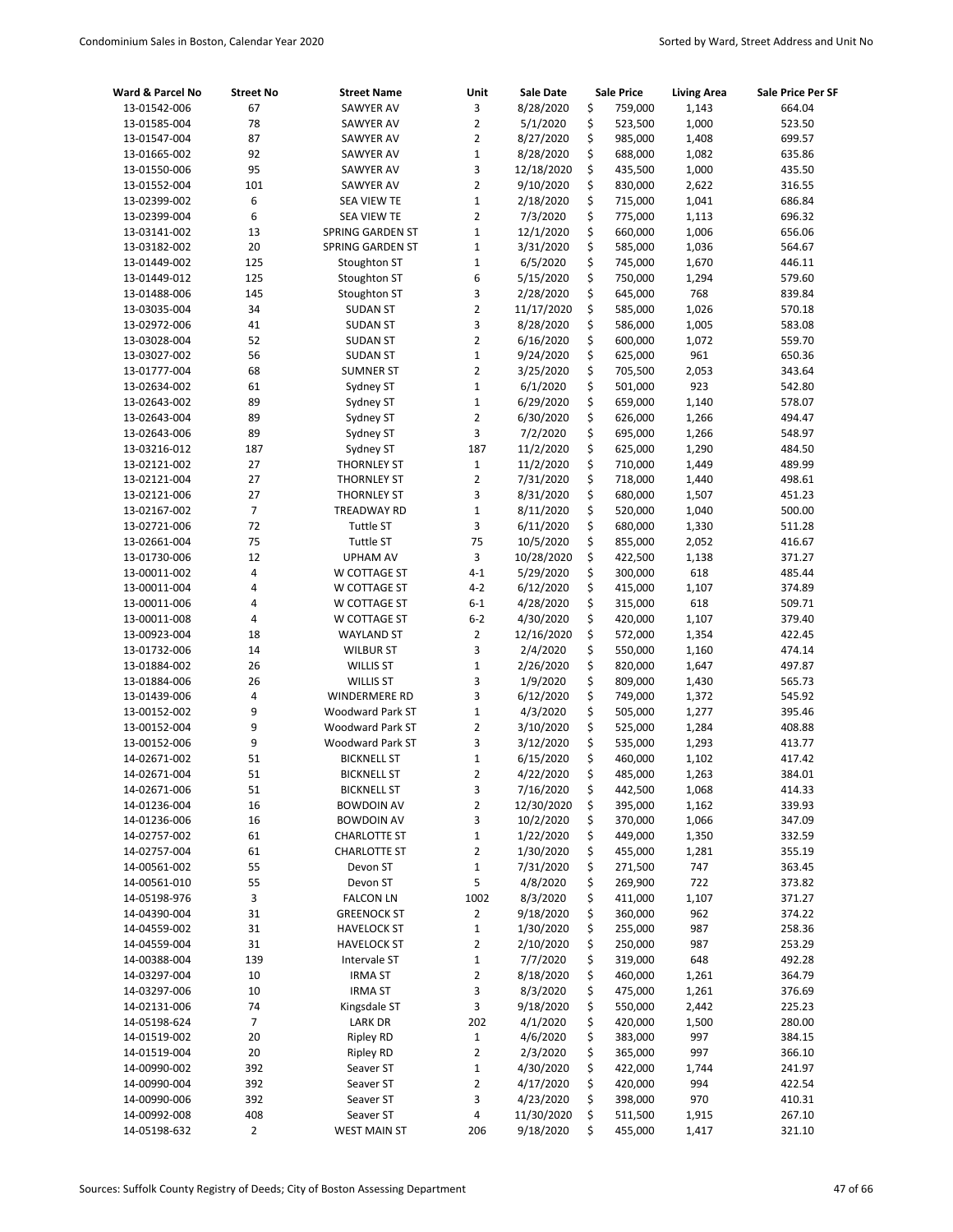| Ward & Parcel No | <b>Street No</b> | <b>Street Name</b>  | Unit                    | Sale Date  | <b>Sale Price</b> | <b>Living Area</b> | Sale Price Per SF |
|------------------|------------------|---------------------|-------------------------|------------|-------------------|--------------------|-------------------|
| 14-05198-972     | 28               | <b>WEST MAIN ST</b> | 907                     | 2/10/2020  | \$<br>402,000     | 1,154              | 348.35            |
| 14-03381-002     | 85               | WILLOWWOOD ST       | 85                      | 4/7/2020   | \$<br>570,000     | 1,973              | 288.90            |
| 15-00389-016     | 46               | Adams ST            | $A-8$                   | 9/4/2020   | \$<br>235,000     | 695                | 338.13            |
| 15-01591-002     | 157              | Adams ST            | $\mathbf{1}$            | 1/17/2020  | \$<br>415,000     | 1,273              | 326.00            |
| 15-01591-004     | 157              | Adams ST            | $\overline{2}$          | 1/7/2020   | \$<br>427,700     | 1,301              | 328.75            |
| 15-01557-004     | 24               | <b>ARCADIA PK</b>   | 2                       | 12/23/2020 | \$<br>455,000     | 837                | 543.61            |
| 15-01557-008     | 24               | <b>ARCADIA PK</b>   | 4                       | 11/3/2020  | \$<br>579,000     | 1,486              | 389.64            |
| 15-01557-010     | 24               | <b>ARCADIA PK</b>   | 5                       | 12/4/2020  | \$<br>475,000     | 967                | 491.21            |
| 15-01557-012     | 24               | <b>ARCADIA PK</b>   | 6                       | 10/28/2020 | \$<br>610,000     | 1,506              | 405.05            |
| 15-03148-002     | 81               | <b>AUCKLAND ST</b>  | $\mathbf{1}$            | 6/24/2020  | \$<br>638,000     | 980                | 651.02            |
| 15-00351-002     | 71               | Church ST           | $\mathbf 1$             | 10/9/2020  | \$<br>535,000     | 1,150              | 465.22            |
| 15-02877-020     | 9                | <b>CLARKSON ST</b>  | 9                       | 5/27/2020  | \$<br>563,900     | 1,638              | 344.26            |
| 15-00624-004     | 32               | Ditson ST           | 2                       | 2/21/2020  | \$<br>485,000     | 1,075              | 451.16            |
| 15-02573-006     | 1187             | DORCHESTER AV       | 3                       | 7/31/2020  | \$<br>462,500     | 796                | 581.03            |
| 15-01405-002     | 77               | Draper ST           | $\mathbf{1}$            | 5/14/2020  | \$<br>470,800     | 950                | 495.58            |
| 15-01405-004     | 77               | Draper ST           | $\overline{2}$          | 6/23/2020  | \$<br>475,000     | 950                | 500.00            |
| 15-01405-006     | 77               | Draper ST           | 3                       | 4/1/2020   | \$<br>489,000     | 1,099              | 444.95            |
| 15-01414-002     | 101              | Draper ST           | $\mathbf 1$             | 5/26/2020  | \$<br>495,000     | 1,108              | 446.75            |
| 15-01414-004     | 101              | Draper ST           | $\overline{2}$          | 5/21/2020  | \$<br>520,000     | 1,096              | 474.45            |
| 15-01414-006     | 101              | Draper ST           | 3                       | 5/26/2020  | \$<br>530,000     | 1,197              | 442.77            |
| 15-01422-004     | 125              | Draper ST           | $\overline{2}$          | 10/30/2020 | \$<br>399,000     | 933                | 427.65            |
| 15-00410-012     | 14               | <b>EAST ST</b>      | 3                       | 5/22/2020  | \$<br>342,000     | 1,082              | 316.08            |
| 15-00398-004     | 54               | <b>EAST ST</b>      | $\overline{2}$          | 4/30/2020  | \$<br>519,000     | 988                | 525.30            |
| 15-01678-002     | 35               | <b>FOX ST</b>       | $\mathbf{1}$            | 6/23/2020  | \$<br>449,900     | 1,092              | 412.00            |
| 15-01678-004     | 35               | <b>FOX ST</b>       | $\overline{2}$          | 6/23/2020  | \$<br>455,000     | 1,092              | 416.67            |
| 15-01678-006     | 35               | <b>FOX ST</b>       | 3                       | 6/30/2020  | \$<br>479,000     | 1,108              | 432.31            |
| 15-02787-004     | 103              | Hancock ST          | $\overline{2}$          | 12/16/2020 | \$<br>429,000     | 1,257              | 341.29            |
| 15-00382-004     | 57               | <b>HECLA ST</b>     | 2                       | 7/29/2020  | \$<br>373,510     | 839                | 445.18            |
| 15-02809-006     | $\overline{2}$   | <b>HOWE TE</b>      | 3                       | 2/14/2020  | \$<br>327,000     | 1,056              | 309.66            |
| 15-01646-006     | 11               | <b>JULIETTE ST</b>  | 3                       | 10/9/2020  | \$<br>512,500     | 1,024              | 500.49            |
| 15-01626-012     | 24               | <b>JULIETTE ST</b>  | 3                       | 7/16/2020  | \$<br>460,000     | 900                | 511.11            |
| 15-00266-008     | 37               | <b>KIMBALL ST</b>   | $39-1$                  | 7/17/2020  | \$<br>470,250     | 771                | 609.92            |
| 15-00266-010     | 37               | <b>KIMBALL ST</b>   | $39-2$                  | 12/22/2020 | \$<br>480,000     | 734                | 653.95            |
| 15-00459-016     | 46               | <b>LYON ST</b>      | $\overline{2}$          | 9/10/2020  | \$<br>260,700     | 660                | 395.00            |
| 15-01657-002     | 14               | <b>MARIE ST</b>     | $\mathbf{1}$            | 10/16/2020 | \$<br>479,900     | 954                | 503.04            |
| 15-01686-004     | 24               | Mt Ida RD           | $\overline{2}$          | 2/21/2020  | \$<br>478,000     | 1,083              | 441.37            |
| 15-01686-006     | 24               | Mt Ida RD           | 3                       | 3/13/2020  | \$<br>515,000     | 1,089              | 472.91            |
| 15-01389-002     | 35               | Mt Ida RD           | $\mathbf{1}$            | 12/15/2020 | \$<br>420,000     | 916                | 458.52            |
| 15-01389-004     | 35               | Mt Ida RD           | $\overline{2}$          | 7/1/2020   | \$<br>454,000     | 916                | 495.63            |
| 15-02509-002     | 90               | Pleasant ST         | $\mathbf{1}$            | 10/22/2020 | \$<br>599,000     | 1,175              | 509.79            |
| 15-01599-002     | 41               | ROBINSON ST         | $\mathbf 1$             | 8/20/2020  | \$<br>365,000     | 1,000              | 365.00            |
| 15-01600-004     | 43               | <b>ROBINSON ST</b>  | $\overline{2}$          | 10/13/2020 | \$<br>479,000     | 1,470              | 325.85            |
| 16-00540-056     | 336              | Adams ST            | 28                      | 10/15/2020 | \$<br>400,000     | 900                | 444.44            |
| 16-00488-008     | 372              | Adams ST            | 3                       | 8/18/2020  | \$<br>500,000     | 860                | 581.40            |
| 16-00469-002     | 440              | Adams ST            | $\mathbf 1$             | 8/7/2020   | \$<br>495,000     | 1,216              | 407.07            |
| 16-01774-066     | 549              | Adams ST            | 4                       | 9/9/2020   | \$<br>260,000     | 686                | 379.01            |
| 16-03193-006     | 663              | <b>ADAMS ST</b>     | 3                       | 7/1/2020   | \$<br>440,000     | 907                | 485.12            |
| 16-03711-002     | 668              | Adams ST            | $\mathbf 1$             | 7/1/2020   | \$<br>468,000     | 970                | 482.47            |
| 16-03711-004     | 668              | Adams ST            | 2                       | 5/15/2020  | \$<br>385,000     | 970                | 396.91            |
| 16-03384-026     | 703              | Adams ST            | 13                      | 10/5/2020  | \$<br>285,000     | 628                | 453.82            |
| 16-03550-004     | 706              | Adams ST            | 2                       | 2/13/2020  | \$<br>410,000     | 1,024              | 400.39            |
| 16-03550-006     | 706              | Adams ST            | 3                       | 11/20/2020 | \$<br>455,000     | 1,024              | 444.34            |
| 16-03632-004     | 730              | Adams ST            | 2                       | 7/1/2020   | \$<br>451,000     | 981                | 459.73            |
| 16-05075-002     | 884              | <b>ADAMS ST</b>     | $\mathbf 1$             | 12/30/2020 | \$<br>695,000     | 1,861              | 373.46            |
| 16-00104-002     | 11               | <b>ASHLAND ST</b>   | $\mathbf 1$             | 7/30/2020  | \$<br>662,500     | 1,351              | 490.38            |
| 16-03111-044     | 386              | Ashmont ST          | 386A                    | 3/20/2020  | \$<br>619,000     | 1,278              | 484.35            |
| 16-03107-004     | 402              | Ashmont ST          | 2                       | 11/18/2020 | \$<br>648,375     | 1,378              | 470.52            |
| 16-03101-004     | 424              | Ashmont ST          | $\overline{\mathbf{c}}$ | 10/28/2020 | \$<br>435,000     | 946                | 459.83            |
| 16-02080-004     | 436              | <b>ASHMONT ST</b>   | 2                       | 7/31/2020  | \$<br>450,000     | 993                | 453.17            |
| 16-03794-004     | 437              | <b>ASHMONT ST</b>   | 437                     | 11/16/2020 | \$<br>429,500     | 945                | 454.50            |
| 16-03804-006     | 465              | <b>ASHMONT ST</b>   | 3                       | 6/15/2020  | \$<br>580,000     | 1,142              | 507.88            |
| 16-03811-002     | 495              | <b>ASHMONT ST</b>   | $\mathbf 1$             | 3/31/2020  | \$<br>542,000     | 1,207              | 449.05            |
| 16-03811-004     | 495              | <b>ASHMONT ST</b>   | 2                       | 4/21/2020  | \$<br>549,000     | 1,135              | 483.70            |
| 16-03811-006     | 495              | <b>ASHMONT ST</b>   | 3                       | 1/9/2020   | \$<br>329,000     | 868                | 379.03            |
| 16-02096-002     | 496              | <b>ASHMONT ST</b>   | $\mathbf 1$             | 4/22/2020  | \$<br>575,000     | 1,153              | 498.70            |
| 16-02187-004     | 544              | <b>ASHMONT ST</b>   | 2                       | 7/7/2020   | \$<br>435,000     | 906                | 480.13            |
| 16-00026-006     | 26               | Beach ST            | 3                       | 8/28/2020  | \$<br>450,000     | 880                | 511.36            |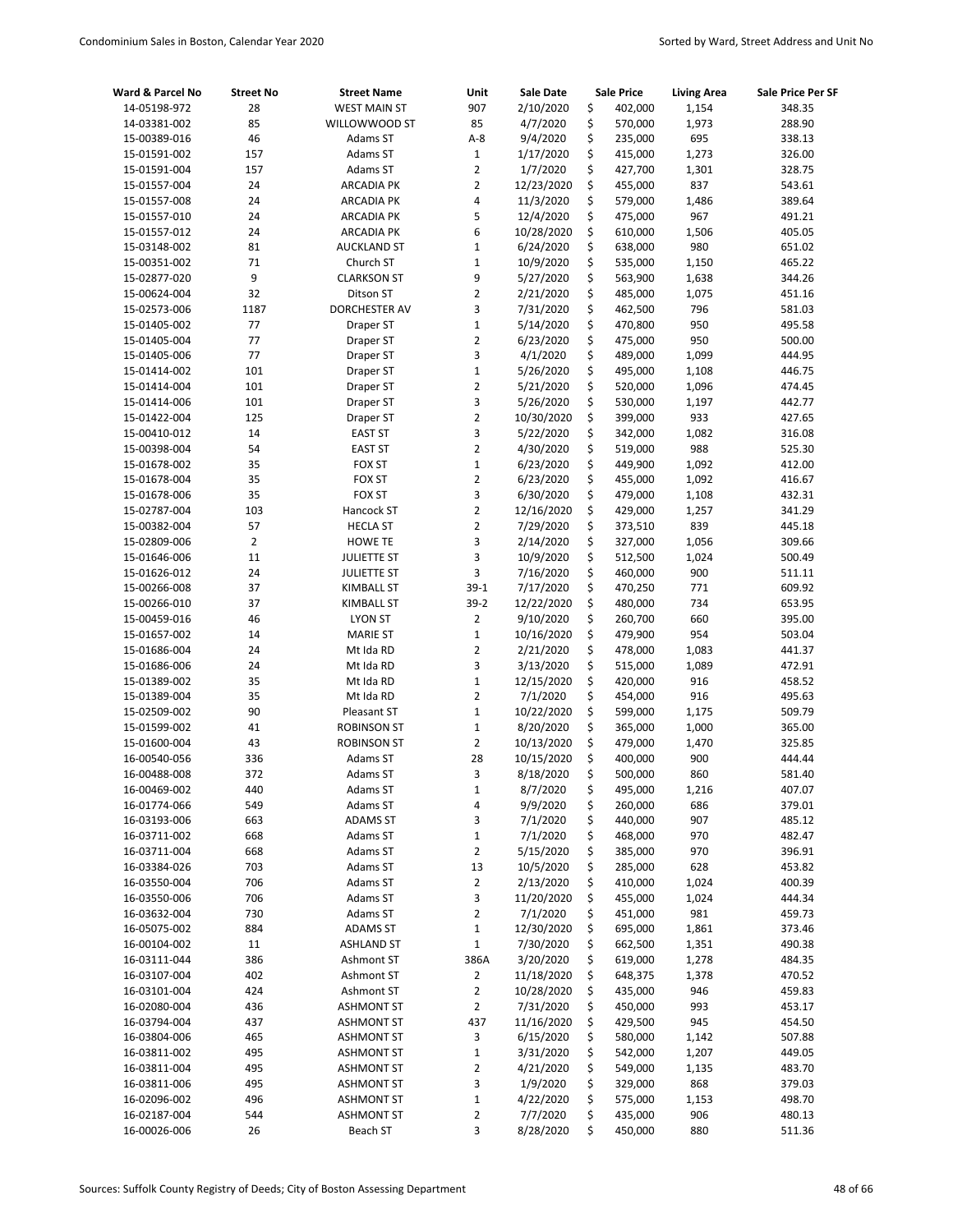| Ward & Parcel No | <b>Street No</b> | <b>Street Name</b>     | Unit           | Sale Date  | <b>Sale Price</b> | <b>Living Area</b> | Sale Price Per SF |
|------------------|------------------|------------------------|----------------|------------|-------------------|--------------------|-------------------|
| 16-00042-024     | 32               | Beach ST               | $32 - 2$       | 10/30/2020 | \$<br>501,000     | 944                | 530.72            |
| 16-04843-002     | 9                | <b>Beale ST</b>        | $\mathbf{1}$   | 7/17/2020  | \$<br>419,500     | 836                | 501.79            |
| 16-04844-010     | 15               | <b>Beale ST</b>        | 5              | 10/29/2020 | \$<br>300,000     | 424                | 707.55            |
| 16-03464-004     | 65               | <b>Beaumont ST</b>     | $\overline{2}$ | 11/18/2020 | \$<br>456,000     | 991                | 460.14            |
| 16-03317-024     | 80               | <b>Beaumont ST</b>     | 203            | 10/23/2020 | \$<br>405,000     | 825                | 490.91            |
| 16-02243-002     | 47               | <b>BOUTWELL ST</b>     | $1\,$          | 8/20/2020  | \$<br>500,000     | 901                | 554.94            |
| 16-02243-004     | 47               | <b>BOUTWELL ST</b>     | $\overline{2}$ | 9/29/2020  | \$<br>480,000     | 901                | 532.74            |
| 16-03966-002     | 26               | <b>BOWMAN ST</b>       | $1\,$          | 1/22/2020  | \$<br>435,000     | 1,175              | 370.21            |
| 16-01302-002     | $\overline{2}$   | <b>CENTRE AV</b>       | 2A             | 6/29/2020  | \$<br>417,400     | 1,039              | 401.73            |
| 16-01300-002     | 12               | <b>CENTRE AV</b>       | $1\,$          | 10/28/2020 | \$<br>552,500     | 992                | 556.96            |
| 16-01108-006     | 385              | <b>CENTRE ST</b>       | 3              | 6/12/2020  | \$<br>400,000     | 814                | 491.40            |
| 16-03705-002     | 16               | <b>CHELMSFORD ST</b>   | $\mathbf{1}$   | 11/16/2020 | \$<br>445,000     | 1,061              | 419.42            |
| 16-03980-002     | 6                | <b>CHICKATAWBUT ST</b> | $\mathbf 1$    | 11/16/2020 | \$<br>465,000     | 948                | 490.51            |
| 16-03962-012     | 21               | <b>CHICKATAWBUT ST</b> | $\mathbf{1}$   | 1/10/2020  | \$<br>705,000     | 2,034              | 346.61            |
| 16-03922-006     | 35               | <b>CHICKATAWBUT ST</b> | $31 - 3$       | 3/27/2020  | \$<br>755,000     | 1,863              | 405.26            |
| 16-03922-002     | 35               | CHICKATAWBUT ST        | $35 - 1$       | 1/10/2020  | \$<br>750,000     | 1,947              | 385.21            |
| 16-03922-004     | 35               | <b>CHICKATAWBUT ST</b> | $35-2$         | 2/26/2020  | \$<br>749,900     | 1,811              | 414.08            |
| 16-03878-032     | 10               | Coffey ST              | 16             | 5/19/2020  | \$<br>366,000     | 779                | 469.83            |
| 16-03878-004     | 10               | Coffey ST              | $\mathbf 2$    | 4/28/2020  | \$<br>305,000     | 777                | 392.54            |
| 16-03878-060     | 10               | Coffey ST              | 30             | 10/28/2020 | \$<br>332,500     | 679                | 489.69            |
| 16-03873-004     | 34               | Coffey ST              | $\overline{2}$ | 1/29/2020  | \$<br>570,000     | 1,335              | 426.97            |
| 16-03897-014     | 35               | Coffey ST              | $\overline{2}$ | 7/17/2020  | \$<br>651,000     | 1,283              | 507.40            |
| 16-03897-054     | 39               | Coffey ST              | 2              | 12/18/2020 | \$<br>725,000     | 2,055              | 352.80            |
| 16-03897-058     | 39               | Coffey ST              | 4              | 7/10/2020  | \$<br>613,000     | 1,272              | 481.92            |
| 16-03898-058     | 45               | Coffey ST              | 4              | 8/7/2020   | \$<br>610,000     | 1,279              | 476.94            |
| 16-03898-077     | 47               | Coffey ST              | 47             | 10/6/2020  | \$<br>899,000     | 1,825              | 492.60            |
| 16-03872-074     | 48               | Coffey ST              | 7D             | 6/26/2020  | \$<br>299,000     | 664                | 450.30            |
| 16-03872-018     | 48               | Coffey ST              | <b>9A</b>      | 8/6/2020   | \$<br>392,500     | 920                | 426.63            |
| 16-00928-036     | 20               | DIX ST                 | 36             | 10/28/2020 | \$<br>335,000     | 709                | 472.50            |
| 16-00940-008     | 23               | DIX ST                 | 4              | 5/29/2020  | \$<br>610,000     | 1,193              | 511.32            |
| 16-00918-006     | 60               | DIX ST                 | 3              | 10/15/2020 | \$<br>600,000     | 1,250              | 480.00            |
| 16-01005-002     | 73               | DIX ST                 | $\mathbf 1$    | 2/14/2020  | \$<br>669,000     | 2,031              | 329.39            |
| 16-01005-004     | 73               | DIX ST                 | $\overline{2}$ | 2/11/2020  | \$<br>675,000     | 2,031              | 332.35            |
| 16-01005-006     | 73               | DIX ST                 | 3              | 1/2/2020   | \$<br>630,000     | 1,314              | 479.45            |
| 16-01005-008     | 73               | DIX ST                 | 4              | 1/7/2020   | \$<br>610,000     | 1,314              | 464.23            |
| 16-01005-012     | 73               | DIX ST                 | 6              | 5/13/2020  | \$<br>740,000     | 1,665              | 444.44            |
| 16-01006-002     | 77               | DIX ST                 | $\mathbf 1$    | 9/25/2020  | \$<br>699,000     | 2,070              | 337.68            |
| 16-01006-004     | 77               | DIX ST                 | $\overline{2}$ | 10/16/2020 | \$<br>689,000     | 2,070              | 332.85            |
| 16-01006-006     | 77               | DIX ST                 | 3              | 9/24/2020  | \$<br>649,000     | 1,318              | 492.41            |
| 16-01006-008     | 77               | DIX ST                 | 4              | 9/11/2020  | \$<br>649,000     | 1,318              | 492.41            |
| 16-01006-010     | 77               | DIX ST                 | 5              | 10/16/2020 | \$<br>740,000     | 1,678              | 441.00            |
| 16-01007-008     | 83               | DIX ST                 | 4              | 5/29/2020  | \$<br>336,375     | 679                | 495.40            |
| 16-01007-010     | 83               | DIX ST                 | 5              | 10/15/2020 | \$<br>355,000     | 663                | 535.44            |
| 16-01009-004     | 91               | DIX ST                 | $\overline{2}$ | 11/5/2020  | \$<br>445,000     | 1,028              | 432.88            |
| 16-00907-010     | 96               | DIX ST                 | 5              | 12/21/2020 | \$<br>540,000     | 1,145              | 471.62            |
| 16-01012-002     | 103              | DIX ST                 | $\mathbf 1$    | 5/5/2020   | \$<br>615,000     | 1,240              | 495.97            |
| 16-01012-004     | 103              | DIX ST                 | 2              | 6/26/2020  | \$<br>634,000     | 1,240              | 511.29            |
| 16-01012-006     | 103              | DIX ST                 | 3              | 12/22/2020 | \$<br>570,000     | 1,240              | 459.68            |
| 16-01721-002     | 1810             | DORCHESTER AV          | $\mathbf 1$    | 11/27/2020 | \$<br>244,020     | 510                | 478.47            |
| 16-01721-008     | 1810             | <b>DORCHESTER AV</b>   | 4              | 4/30/2020  | \$<br>260,000     | 450                | 577.78            |
| 16-04854-022     | 1906             | DORCHESTER AV          | 501            | 12/23/2020 | \$<br>515,000     | 1,236              | 416.67            |
| 16-04854-028     | 1906             | <b>DORCHESTER AV</b>   | 504            | 5/15/2020  | \$<br>460,000     | 910                | 505.49            |
| 16-04854-038     | 1906             | DORCHESTER AV          | 509            | 2/27/2020  | \$<br>508,000     | 1,090              | 466.06            |
| 16-04854-066     | 1906             | DORCHESTER AV          | 602            | 4/10/2020  | \$<br>398,000     | 669                | 594.92            |
| 16-04854-076     | 1906             | <b>DORCHESTER AV</b>   | 607            | 9/30/2020  | \$<br>458,000     | 872                | 525.23            |
| 16-00098-010     | $\overline{2}$   | <b>ELM ST</b>          | 3A             | 3/13/2020  | \$<br>590,000     | 1,265              | 466.40            |
| 16-00090-002     | 23               | <b>ELM ST</b>          | $\mathbf 1$    | 3/13/2020  | \$<br>427,500     | 951                | 449.53            |
| 16-00090-004     | 23               | <b>ELM ST</b>          | $\overline{2}$ | 3/20/2020  | \$<br>429,999     | 992                | 433.47            |
| 16-03351-002     | 92               | <b>ELMER RD</b>        | $\mathbf 1$    | 4/30/2020  | \$<br>540,000     | 1,217              | 443.71            |
| 16-00212-012     | 12               | Everdean ST            | $\mathbf 1$    | 8/21/2020  | \$<br>465,000     | 783                | 593.87            |
| 16-00066-004     | 13               | <b>EVERETT ST</b>      | 2              | 11/6/2020  | \$<br>560,000     | 1,256              | 445.86            |
| 16-00063-012     | 14               | <b>EVERETT ST</b>      | 6              | 6/19/2020  | \$<br>390,000     | 780                | 500.00            |
| 16-01756-006     | 51               | <b>FLORIDA ST</b>      | 3              | 9/3/2020   | \$<br>465,000     | 1,134              | 410.05            |
| 16-02867-002     | 60               | <b>FLORIDA ST</b>      | $\mathbf{1}$   | 11/20/2020 | \$<br>458,100     | 1,014              | 451.78            |
| 16-02814-030     | 79               | <b>FLORIDA ST</b>      | 15             | 8/20/2020  | \$<br>290,000     | 708                | 409.60            |
| 16-02814-006     | 79               | <b>FLORIDA ST</b>      | 3              | 10/29/2020 | \$<br>238,000     | 544                | 437.50            |
| 16-02814-010     | 79               | <b>FLORIDA ST</b>      | 5              | 9/3/2020   | \$<br>300,000     | 705                | 425.53            |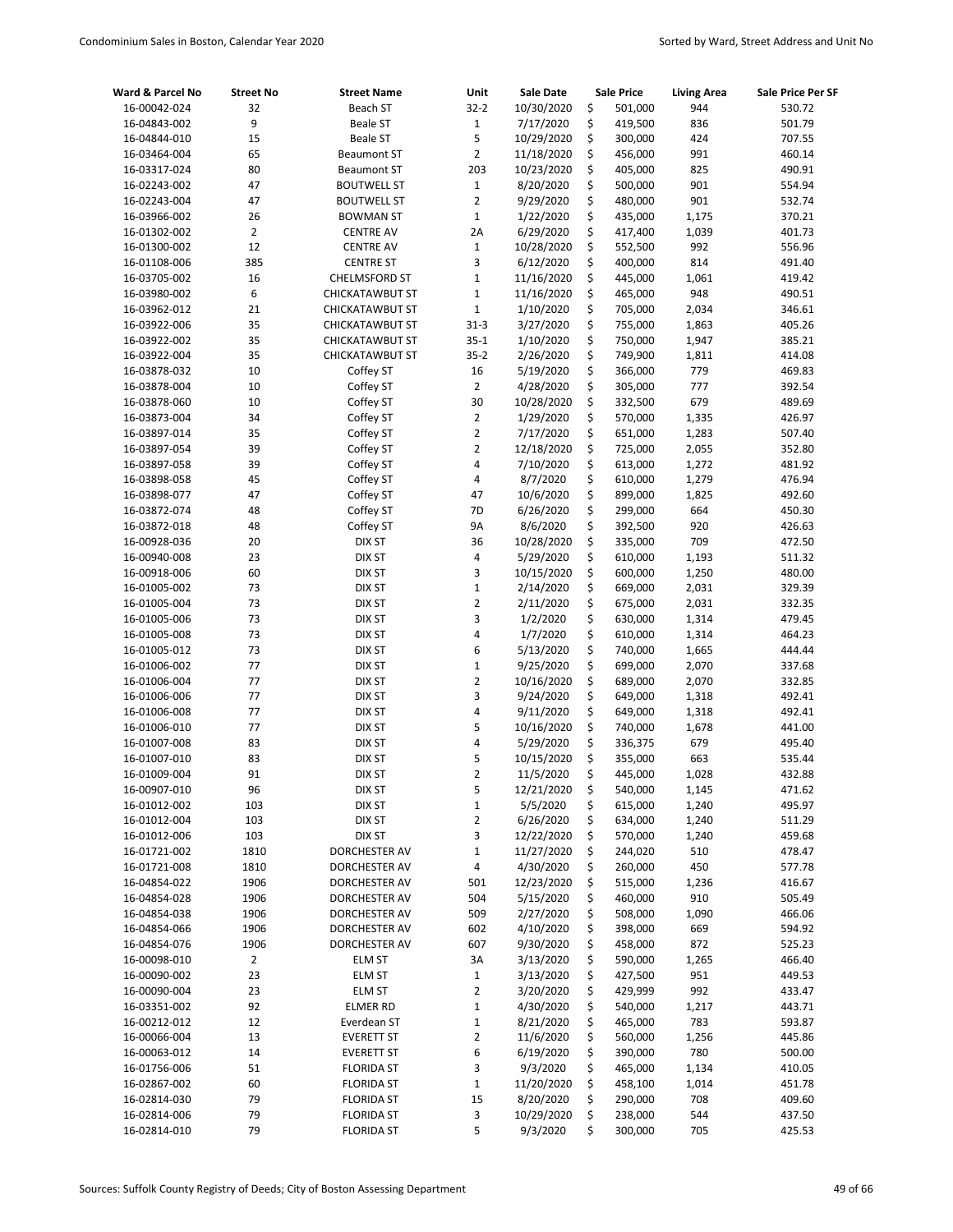| Ward & Parcel No             | <b>Street No</b> | <b>Street Name</b>                       | Unit           | <b>Sale Date</b>     |          | <b>Sale Price</b>  | <b>Living Area</b> | Sale Price Per SF |
|------------------------------|------------------|------------------------------------------|----------------|----------------------|----------|--------------------|--------------------|-------------------|
| 16-02858-016                 | 80               | <b>FLORIDA ST</b>                        | 8              | 12/29/2020           | \$       | 400,000            | 872                | 458.72            |
| 16-02389-004                 | 571              | Freeport ST                              | $\overline{2}$ | 11/10/2020           | \$       | 530,000            | 1,157              | 458.08            |
| 16-02535-008                 | 572              | Freeport ST                              | 102            | 4/14/2020            | \$       | 629,000            | 1,339              | 469.75            |
| 16-02528-004                 | 604              | Freeport ST                              | $\overline{2}$ | 8/3/2020             | \$       | 640,000            | 1,955              | 327.37            |
| 16-00698-004                 | 29               | Gibson ST                                | 1R             | 8/27/2020            | \$       | 328,000            | 726                | 451.79            |
| 16-00656-014                 | 60               | Gibson ST                                | 107            | 10/19/2020           | \$       | 360,000            | 715                | 503.50            |
| 16-00656-038                 | 60               | Gibson ST                                | 209            | 2/14/2020            | \$       | 350,000            | 810                | 432.10            |
| 16-00656-058                 | 60               | Gibson ST                                | 309            | 4/3/2020             | \$       | 359,900            | 805                | 447.08            |
| 16-05381-026                 | 135              | <b>GRANITE AV</b>                        | 22             | 4/1/2020             | \$       | 356,000            | 768                | 463.54            |
| 16-05113-002                 | $\overline{7}$   | <b>GRANVILLE ST</b>                      | $\mathbf{1}$   | 12/18/2020           | \$       | 470,000            | 980                | 479.59            |
| 16-04299-006                 | 30               | Hill Top ST                              | 3              | 3/26/2020            | \$       | 510,000            | 1,244              | 409.97            |
| 16-00341-004                 | 45               | Houghton ST                              | $\overline{2}$ | 7/16/2020            | \$       | 500,000            | 929                | 538.21            |
| 16-01573-004                 | $\mathbf 1$      | King ST                                  | $\overline{2}$ | 11/23/2020           | \$       | 370,000            | 827                | 447.40            |
| 16-01851-004                 | 41               | King ST                                  | $\overline{2}$ | 6/1/2020             | \$       | 399,230            | 800                | 499.04            |
| 16-01852-002                 | 45               | King ST                                  | $\mathbf 1$    | 5/5/2020             | \$       | 370,000            | 805                | 459.63            |
| 16-00421-006                 | 108              | King ST                                  | 3              | 9/1/2020             | \$       | 506,100            | 980                | 516.43            |
| 16-00420-002                 | 112              | King ST                                  | $\mathbf 1$    | 1/31/2020            | \$       | 580,000            | 994                | 583.50            |
| 16-00420-004                 | 112              | King ST                                  | $\overline{2}$ | 2/28/2020            | \$       | 605,000            | 1,100              | 550.00            |
| 16-00418-002                 | 116              | King ST                                  | $\mathbf 1$    | 11/17/2020           | \$       | 508,000            | 1,280              | 396.88            |
| 16-02321-006                 | 133              | King ST                                  | 3              | 3/16/2020            | \$       | 441,500            | 940                | 469.68            |
| 16-02341-004                 | 159              | King ST                                  | $\overline{2}$ | 8/21/2020            | \$       | 398,000            | 881                | 451.76            |
| 16-02343-006                 | 167              | King ST                                  | 3              | 3/31/2020            | \$       | 380,000            | 985                | 385.79            |
| 16-01680-006                 | 59               | <b>LONSDALE ST</b>                       | 3              | 1/29/2020            | \$       | 455,000            | 944                | 481.99            |
| 16-01771-006                 | 113              | LONSDALE ST                              | 3              | 11/4/2020            | \$       | 465,000            | 1,024              | 454.10            |
| 16-02877-002                 | 14               | <b>MALLET ST</b>                         | $\mathbf{1}$   | 3/17/2020            | \$       | 412,500            | 937                | 440.23            |
| 16-00177-002                 | 24               | MILL ST                                  | $\mathbf 1$    | 11/12/2020           | \$       | 775,000            | 2,189              | 354.04            |
| 16-00128-002                 | 32               | <b>MILL ST</b>                           | $\mathbf 1$    | 4/30/2020            | \$       | 615,000            | 2,798              | 219.80            |
| 16-00057-002                 |                  | <b>MILL ST</b>                           | $5 - 1$        | 7/16/2020            | \$       | 620,000            | 1,424              | 435.39            |
| 16-05091-004                 | 37               | MILWOOD ST                               | $\overline{2}$ | 10/16/2020           | \$       | 422,000            | 738                | 571.82            |
| 16-04153-002                 | 62               | Minot ST                                 | $\mathbf 1$    | 12/22/2020           | \$       | 665,000            | 1,670              | 398.20            |
| 16-05223-004                 | 256              | Minot ST                                 | $\overline{2}$ | 8/21/2020            | \$       | 622,500            | 1,599              | 389.31            |
| 16-02997-024                 | 59               | MSGR P J LYDON WY                        | 203            | 1/9/2020             | \$       | 299,000            | 894                | 334.45            |
| 16-02997-068                 | 59               | MSGR P J LYDON WY                        | 403            | 4/22/2020            | \$       | 290,000            | 929                | 312.16            |
| 16-02886-002                 | 126              | MSGR P J LYDON WY                        | $1\,$          | 9/24/2020            | \$       | 525,000            | 1,208              | 434.60            |
| 16-02286-002                 | 16               | N MUNROE TE                              | $\mathbf 1$    | 3/23/2020            | \$       | 455,000            | 980                | 464.29            |
| 16-02280-004                 | 30               | N MUNROE TE                              | $\overline{2}$ | 10/23/2020           | \$       | 600,000            | 2,104              | 285.17            |
| 16-00489-006                 | 58               | <b>NEPONSET AV</b>                       | 3              | 6/10/2020            | \$       | 589,000            | 1,245              | 473.09            |
| 16-02331-026                 | 135              | <b>NEPONSET AV</b>                       | 22             | 3/31/2020            | \$       | 294,000            | 732                | 401.64            |
| 16-02331-016                 | 135              | <b>NEPONSET AV</b>                       | 3              | 9/4/2020             | \$       | 255,400            | 603                | 423.55            |
| 16-02331-048                 | 135              | <b>NEPONSET AV</b>                       | 41             | 3/19/2020            | \$<br>\$ | 303,500            | 732                | 414.62            |
| 16-00317-006                 | 136              | <b>NEPONSET AV</b>                       | 3<br>4         | 5/27/2020            |          | 710,000            | 1,359              | 522.44            |
| 16-00317-008<br>16-00317-010 | 136<br>136       | <b>NEPONSET AV</b><br><b>NEPONSET AV</b> | 5              | 1/8/2020<br>2/4/2020 | \$<br>\$ | 726,500<br>869,000 | 1,359<br>1,829     | 534.58<br>475.12  |
|                              | 136              | <b>NEPONSET AV</b>                       | 6              | 5/29/2020            | Ś        | 809,000            |                    | 466.82            |
| 16-00317-012<br>16-03845-002 | 3                | <b>NEWHALL PL</b>                        | 3              | 9/1/2020             | \$       | 507,000            | 1,733<br>1,442     | 351.60            |
| 16-03881-002                 | 14               | <b>NEWHALL ST</b>                        | Α              | 11/23/2020           | \$       | 384,000            | 790                | 486.08            |
| 16-00038-002                 | 9                | <b>PARK ST</b>                           | $\mathbf{1}$   | 10/9/2020            | \$       | 638,000            | 1,266              | 503.95            |
| 16-00039-026                 | 13               | <b>PARK ST</b>                           | 8              | 12/31/2020           | \$       | 842,500            | 2,191              | 384.53            |
| 16-00042-012                 | 23               | <b>PARK ST</b>                           | $23 - 1$       | 7/21/2020            | \$       | 485,000            | 1,660              | 292.17            |
| 16-00079-006                 | 30               | <b>PARK ST</b>                           | 3              | 6/18/2020            | \$       | 815,000            | 1,628              | 500.61            |
| 16-03773-012                 | 60               | PIERCE AV                                | $\mathbf 1$    | 6/11/2020            | \$       | 600,000            | 1,675              | 358.21            |
| 16-03773-014                 | 60               | PIERCE AV                                | 2              | 7/31/2020            | \$       | 629,000            | 1,955              | 321.74            |
| 16-03730-006                 | 81               | PIERCE AV                                | 3              | 4/24/2020            | \$       | 345,000            | 721                | 478.50            |
| 16-02661-012                 | 29               | PORT NORFOLK ST                          | 3              | 2/20/2020            | \$       | 420,000            | 555                | 756.76            |
| 16-02664-008                 | 41               | PORT NORFOLK ST                          | 3              | 5/18/2020            | \$       | 524,500            | 1,065              | 492.49            |
| 16-02685-004                 | 64               | Redfield ST                              | $\overline{2}$ | 6/1/2020             | \$       | 655,000            | 2,216              | 295.58            |
| 16-01897-004                 | 30               | <b>ROSEMONT ST</b>                       | $\overline{2}$ | 12/18/2020           | \$       | 460,000            | 1,157              | 397.58            |
| 16-01921-006                 | 39               | <b>ROSEMONT ST</b>                       | 3              | 4/9/2020             | \$       | 460,000            | 938                | 490.41            |
| 16-01922-006                 | 41               | <b>ROSEMONT ST</b>                       | 3              | 7/16/2020            | \$       | 498,500            | 940                | 530.32            |
| 16-01893-006                 | 42               | <b>ROSEMONT ST</b>                       | 3              | 1/24/2020            | \$       | 455,000            | 1,085              | 419.35            |
| 16-01891-002                 | 46               | <b>ROSEMONT ST</b>                       | $\mathbf{1}$   | 9/1/2020             | \$       | 470,000            | 1,008              | 466.27            |
| 16-01889-004                 | 50               | <b>ROSEMONT ST</b>                       | 2              | 10/16/2020           | \$       | 590,000            | 1,230              | 479.67            |
| 16-02261-002                 | 25               | S MUNROE TE                              | $\mathbf 1$    | 1/22/2020            | \$       | 600,000            | 1,299              | 461.89            |
| 16-02261-004                 | 25               | S MUNROE TE                              | $\overline{2}$ | 3/13/2020            | \$       | 640,000            | 1,260              | 507.94            |
| 16-02261-006                 | 25               | S MUNROE TE                              | 3              | 1/17/2020            | \$       | 675,000            | 1,260              | 535.71            |
| 16-02262-006                 | 27               | S MUNROE TE                              | 3              | 8/21/2020            | \$       | 505,000            | 1,258              | 401.43            |
| 16-02267-004                 | 39               | S MUNROE TE                              | В              | 1/3/2020             | \$       | 406,000            | 900                | 451.11            |
|                              |                  |                                          |                |                      |          |                    |                    |                   |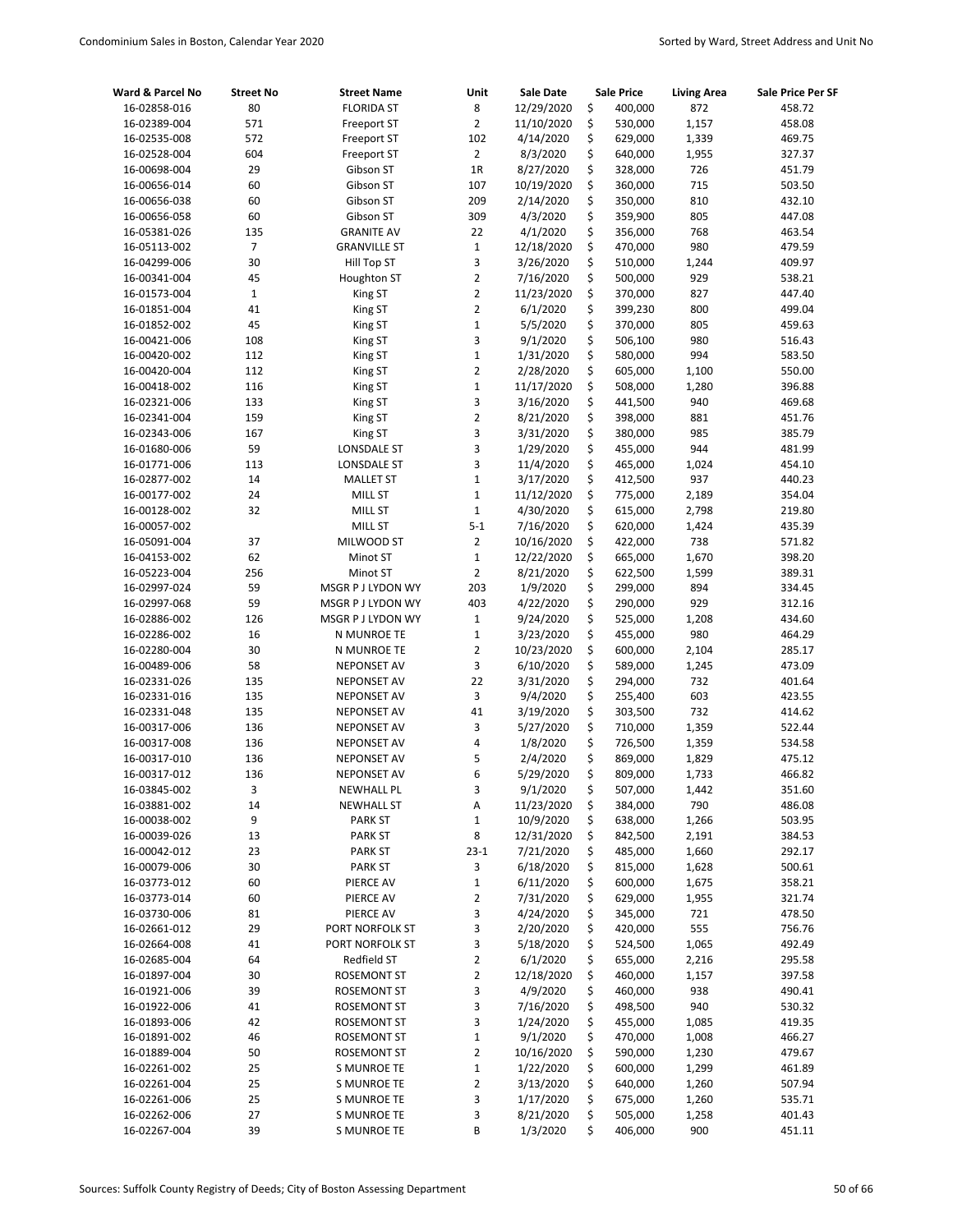| Ward & Parcel No             | <b>Street No</b>     | <b>Street Name</b>               | Unit           | <b>Sale Date</b>       |          | <b>Sale Price</b>  | <b>Living Area</b> | Sale Price Per SF |
|------------------------------|----------------------|----------------------------------|----------------|------------------------|----------|--------------------|--------------------|-------------------|
| 16-02269-004                 | 45                   | <b>S MUNROE TE</b>               | $\overline{2}$ | 3/13/2020              | \$       | 472,500            | 890                | 530.90            |
| 16-02269-006                 | 45                   | <b>S MUNROE TE</b>               | 3              | 1/3/2020               | \$       | 479,000            | 890                | 538.20            |
| 16-02353-002                 | 36                   | SALINA RD                        | $\mathbf 1$    | 6/9/2020               | \$       | 750,000            | 1,900              | 394.74            |
| 16-01359-002                 | 27                   | Samoset ST                       | 27A            | 9/3/2020               | \$       | 460,000            | 1,026              | 448.34            |
| 16-01614-002                 | 38                   | <b>SEMONT RD</b>                 | $\mathbf 1$    | 5/22/2020              | \$       | 392,500            | 1,206              | 325.46            |
| 16-01587-002                 | 32                   | ST MARKS RD                      | $\mathbf 1$    | 11/5/2020              | \$       | 385,900            | 984                | 392.17            |
| 16-01482-002                 | 472                  | <b>TALBOT AV</b>                 | $\mathbf 1$    | 9/14/2020              | \$       | 585,000            | 1,262              | 463.55            |
| 16-01533-014                 | 520                  | <b>TALBOT AV</b>                 | $\overline{2}$ | 7/9/2020               | \$       | 280,000            | 750                | 373.33            |
| 16-00396-002                 | 27                   | THELMA RD                        | $\mathbf 1$    | 6/25/2020              | \$       | 505,000            | 1,121              | 450.49            |
| 16-00396-004                 | 27                   | THELMA RD                        | $\overline{2}$ | 8/14/2020              | \$       | 505,000            | 1,106              | 456.60            |
| 16-00318-002                 | 11                   | <b>TILESBORO ST</b>              | 11             | 2/28/2020              | \$       | 919,000            | 2,052              | 447.86            |
| 16-00318-004                 | 13                   | <b>TILESBORO ST</b>              | 13             | 1/22/2020              | \$       | 919,000            | 2,047              | 448.95            |
| 16-00318-006                 | 15                   | <b>TILESBORO ST</b>              | 15             | 3/9/2020               | \$       | 950,000            | 2,037              | 466.37            |
| 16-02427-006                 | 17                   | <b>TOLMAN ST</b>                 | 3              | 5/8/2020               | \$       | 569,000            | 1,056              | 538.83            |
| 16-02312-004                 | 78                   | <b>Train ST</b>                  | $\overline{2}$ | 9/18/2020              | \$       | 537,500            | 1,177              | 456.67            |
| 16-02305-004                 | 104                  | <b>Train ST</b>                  | $\overline{2}$ | 5/1/2020               | \$       | 485,000            | 1,076              | 450.74            |
| 16-02305-006                 | 104                  | <b>Train ST</b>                  | 3              | 12/18/2020             | \$       | 505,000            | 1,196              | 422.24            |
| 16-02027-002                 | 173                  | <b>Train ST</b>                  | $\mathbf 1$    | 7/15/2020              | \$       | 520,000            | 1,107              | 469.74            |
| 16-04810-006                 | 23                   | Van Winkle ST                    | 3              | 9/15/2020              | \$       | 520,000            | 1,339              | 388.35            |
| 16-05235-004                 | 18                   | <b>VERDUN ST</b>                 | $\overline{2}$ | 4/7/2020               | \$       | 469,000            | 1,056              | 444.13            |
| 16-05234-002                 | 22                   | <b>VERDUN ST</b>                 | $\mathbf 1$    | 8/20/2020              | \$       | 496,800            | 1,095              | 453.70            |
| 16-05234-004                 | 22                   | <b>VERDUN ST</b>                 | $\overline{2}$ | 8/24/2020              | \$       | 455,000            | 1,080              | 421.30            |
| 16-05234-006                 | 22                   | <b>VERDUN ST</b>                 | 3              | 9/25/2020              | \$       | 485,000            | 1,092              | 444.14            |
| 16-00499-002                 | 34                   | Victory RD                       | $\mathbf 1$    | 11/12/2020             | \$       | 475,000            | 1,051              | 451.95            |
| 16-02693-004                 | 92                   | <b>WALNUT ST</b>                 | $\overline{2}$ | 9/8/2020               | \$       | 475,000            | 904                | 525.44            |
| 16-02615-024                 | 171                  | <b>WALNUT ST</b>                 | 171-6          | 1/31/2020              | \$       | 449,000            | 1,243              | 361.22            |
| 16-04119-028                 | 35                   | <b>WENLOCK RD</b>                | 35             | 6/12/2020              | \$       | 530,000            | 1,208              | 438.74            |
| 16-04119-030                 | 37                   | <b>WENLOCK RD</b>                | 37<br>41       | 1/14/2020              | \$<br>\$ | 410,000            | 1,208              | 339.40            |
| 16-04119-034                 | 41                   | <b>WENLOCK RD</b>                | $\overline{2}$ | 10/16/2020             |          | 515,000            | 1,208              | 426.32            |
| 16-03296-004<br>16-02745-030 | 11<br>$\overline{2}$ | <b>WILCOX RD</b><br>Woodworth ST | $\mathbf 1$    | 8/20/2020<br>8/14/2020 | \$<br>\$ | 699,900<br>519,000 | 2,046<br>1,120     | 342.08<br>463.39  |
| 16-02745-036                 | $\overline{2}$       | Woodworth ST                     | 4              | 3/13/2020              | \$       | 600,000            | 1,259              | 476.57            |
| 16-03018-004                 | 47                   | Wrentham ST                      | $\overline{2}$ | 12/14/2020             | \$       | 540,000            | 1,021              | 528.89            |
| 16-02954-004                 | 62                   | Wrentham ST                      | $\overline{2}$ | 7/21/2020              | \$       | 499,500            | 1,337              | 373.60            |
| 16-03132-006                 | 125                  | Wrentham ST                      | $\overline{2}$ | 6/5/2020               | \$       | 550,000            | 1,150              | 478.26            |
| 16-02914-026                 | 150                  | Wrentham ST                      | 12             | 6/30/2020              | \$       | 299,000            | 676                | 442.31            |
| 16-02914-010                 | 150                  | Wrentham ST                      | 4              | 7/31/2020              | \$       | 307,500            | 702                | 438.03            |
| 17-03607-002                 | 1080                 | <b>ADAMS ST</b>                  | $\mathbf 1$    | 12/2/2020              | \$       | 595,000            | 1,055              | 563.98            |
| 17-03607-004                 | 1080                 | <b>ADAMS ST</b>                  | $\overline{2}$ | 10/6/2020              | \$       | 729,000            | 1,831              | 398.14            |
| 17-03602-002                 | 1104                 | <b>ADAMS ST</b>                  | $\mathbf 1$    | 3/24/2020              | \$       | 610,000            | 935                | 652.41            |
| 17-03602-004                 | 1104                 | <b>ADAMS ST</b>                  | $\overline{2}$ | 4/3/2020               | \$       | 619,000            | 885                | 699.44            |
| 17-03602-006                 | 1104                 | <b>ADAMS ST</b>                  | 3              | 7/24/2020              | \$       | 390,000            | 640                | 609.38            |
| 17-03547-011                 | 1185                 | <b>ADAMS ST</b>                  | 5              | 10/15/2020             | \$       | 315,000            | 735                | 428.57            |
| 17-04031-260                 | 1241                 | <b>ADAMS ST</b>                  | <b>B308</b>    | 6/30/2020              | \$       | 615,000            | 1,202              | 511.65            |
| 17-04031-296                 | 1241                 | <b>ADAMS ST</b>                  | <b>B506</b>    | 11/13/2020             | \$       | 1,220,000          | 1,925              | 633.77            |
| 17-04031-308                 | 1241                 | <b>ADAMS ST</b>                  | B602           | 11/20/2020             | \$       | 750,000            | 1,331              | 563.40            |
| 17-04031-344                 | 1241                 | ADAMS ST                         | WM-205         | 5/1/2020               | \$       | 655,000            | 1,276              | 513.32            |
| 17-04031-356                 | 1241                 | ADAMS ST                         | WM-302         | 1/16/2020              | \$       | 889,000            | 1,731              | 513.58            |
| 17-04031-034                 | 1251                 | <b>ADAMS ST</b>                  | F201           | 10/16/2020             | \$       | 510,000            | 866                | 588.91            |
| 17-04031-078                 | 1251                 | ADAMS ST                         | F310           | 5/13/2020              | \$       | 419,900            | 802                | 523.57            |
| 17-04927-010                 | 103                  | Alban ST                         | 5              | 10/26/2020             | \$       | 575,000            | 1,973              | 291.43            |
| 17-01754-002                 | 27                   | <b>ARMANDINE ST</b>              | $\mathbf{1}$   | 7/27/2020              | \$       | 482,500            | 878                | 549.54            |
| 17-01754-004                 | 27                   | ARMANDINE ST                     | 2              | 5/15/2020              | \$       | 499,000            | 878                | 568.34            |
| 17-01754-006                 | 27                   | <b>ARMANDINE ST</b>              | 3              | 7/7/2020               | \$       | 511,500            | 878                | 582.57            |
| 17-02778-002                 | 38                   | ARMANDINE ST                     | $\mathbf{1}$   | 6/15/2020              | \$       | 624,900            | 1,724              | 362.47            |
| 17-02778-004                 | 38                   | ARMANDINE ST                     | $\overline{2}$ | 4/24/2020              | \$       | 624,900            | 1,718              | 363.74            |
| 17-02778-006                 | 38                   | ARMANDINE ST                     | 3              | 5/20/2020              | \$       | 640,000            | 1,785              | 358.54            |
| 17-04947-028                 | 170                  | Ashmont ST                       | 15             | 7/1/2020               | \$       | 460,000            | 1,025              | 448.78            |
| 17-04518-012                 | 53                   | <b>Bailey ST</b>                 | $\mathbf{1}$   | 1/3/2020               | \$       | 700,000            | 1,789              | 391.28            |
| 17-04518-014                 | 53                   | <b>Bailey ST</b>                 | $\overline{2}$ | 3/2/2020               | \$       | 700,000            | 1,789              | 391.28            |
| 17-03683-002                 | 11                   | <b>BEARSE AV</b>                 | $\mathbf 1$    | 1/30/2020              | \$       | 433,250            | 1,025              | 422.68            |
| 17-03655-002                 | 22                   | <b>BRANCHFIELD ST</b>            | A1             | 3/11/2020              | \$       | 300,000            | 813                | 369.00            |
| 17-03655-012                 | 22                   | <b>BRANCHFIELD ST</b>            | <b>B2</b>      | 12/3/2020              | \$       | 307,750            | 877                | 350.91            |
| 17-04822-002                 | 18                   | Brent ST                         | $\mathbf 1$    | 8/7/2020               | \$       | 339,000            | 666                | 509.01            |
| 17-04822-004                 | 18                   | Brent ST                         | 2              | 7/30/2020              | \$       | 360,000            | 743                | 484.52            |
| 17-04822-006                 | 18                   | Brent ST                         | 3              | 7/24/2020              | \$       | 390,000            | 868                | 449.31            |
| 17-04561-002                 | 46                   | <b>BURT ST</b>                   | $\mathbf{1}$   | 6/26/2020              | \$       | 404,500            | 935                | 432.62            |
|                              |                      |                                  |                |                        |          |                    |                    |                   |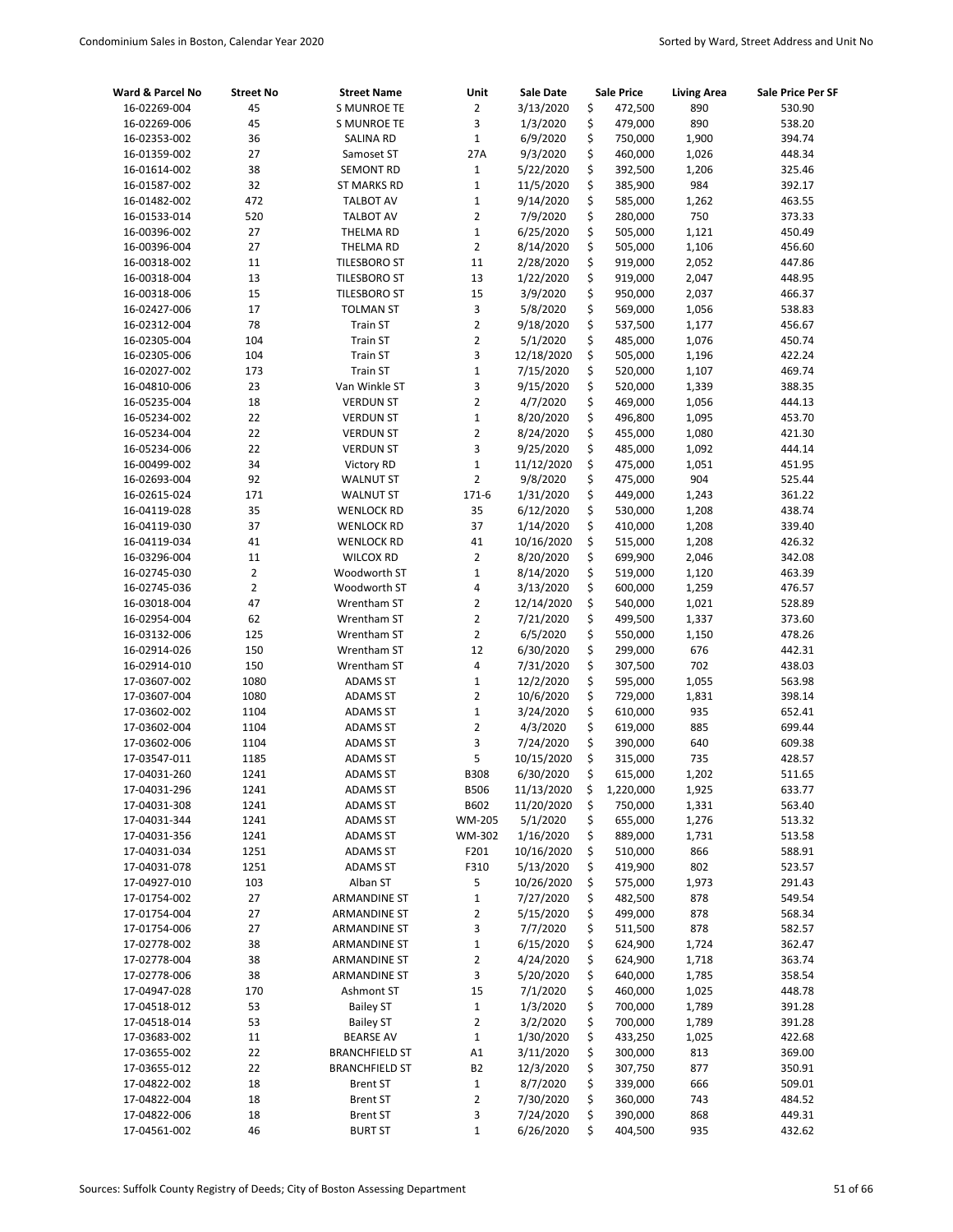| Ward & Parcel No             | <b>Street No</b> | <b>Street Name</b>                 | Unit                | Sale Date             |          | <b>Sale Price</b>  | <b>Living Area</b> | Sale Price Per SF |
|------------------------------|------------------|------------------------------------|---------------------|-----------------------|----------|--------------------|--------------------|-------------------|
| 17-04646-006                 | 57               | <b>BURT ST</b>                     | 3                   | 3/12/2020             | \$       | 226,000            | 584                | 386.99            |
| 17-03882-012                 | 18               | <b>CEDAR ST</b>                    | $1\,$               | 12/29/2020            | \$       | 309,000            | 1,242              | 248.79            |
| 17-01545-006                 | 36               | <b>COLONIAL AV</b>                 | $38-1$              | 9/23/2020             | \$       | 593,500            | 1,140              | 520.61            |
| 17-04330-034                 | 1971             | DORCHESTER AV                      | 5012                | 6/5/2020              | \$       | 390,000            | 690                | 565.22            |
| 17-04192-016                 | 2089             | DORCHESTER AV                      | 8                   | 7/31/2020             | \$       | 340,000            | 720                | 472.22            |
| 17-04091-006                 | 2137             | DORCHESTER AV                      | 3                   | 11/6/2020             | \$       | 390,000            | 905                | 430.94            |
| 17-04096-004                 | 2157             | DORCHESTER AV                      | $\overline{2}$      | 10/26/2020            | \$       | 555,000            | 1,238              | 448.30            |
| 17-04103-008                 | 2183             | DORCHESTER AV                      | 2-2183              | 6/26/2020             | \$       | 472,000            | 989                | 477.25            |
| 17-01791-002                 | 66               | <b>EDSON ST</b>                    | 66-1                | 4/1/2020              | \$       | 565,000            | 1,642              | 344.09            |
| 17-01791-004                 | 66               | <b>EDSON ST</b>                    | $66 - 2$            | 4/28/2020             | \$       | 524,900            | 948                | 553.69            |
| 17-01791-006                 | 66               | <b>EDSON ST</b>                    | 66-3                | 6/17/2020             | \$       | 475,000            | 981                | 484.20            |
| 17-03027-004                 | 56               | <b>FAIRMOUNT ST</b>                | $56-2$              | 6/11/2020             | \$       | 585,000            | 1,144              | 511.36            |
| 17-03001-002                 | 57               | <b>FAIRMOUNT ST</b>                | A                   | 3/30/2020             | \$       | 549,000            | 1,150              | 477.39            |
| 17-04507-004                 | 59               | Fuller ST                          | $\overline{2}$      | 10/8/2020             | \$       | 450,000            | 1,080              | 416.67            |
| 17-04307-006                 | 80               | Fuller ST                          | 3                   | 1/24/2020             | \$       | 577,500            | 1,016              | 568.41            |
| 17-00037-006                 | 11               | <b>GAYLORD ST</b>                  | 3                   | 9/10/2020             | \$       | 415,000            | 1,414              | 293.49            |
| 17-04833-002                 | 9                | LITHGOW ST                         | $\mathbf 1$         | 9/28/2020             | \$       | 499,000            | 951                | 524.71            |
| 17-04833-004                 | 9                | LITHGOW ST                         | $\overline{2}$      | 9/28/2020             | \$       | 510,000            | 965                | 528.50            |
| 17-04833-006                 | 9                | LITHGOW ST                         | 3                   | 12/21/2020            | \$       | 495,000            | 965                | 512.95            |
| 17-04802-002                 | 52               | LITHGOW ST                         | $1\,$               | 7/10/2020             | \$       | 495,000            | 1,033              | 479.19            |
| 17-04802-004                 | 52               | LITHGOW ST                         | $\overline{2}$      | 7/17/2020             | \$       | 525,000            | 1,033              | 508.23            |
| 17-04802-006                 | 52               | LITHGOW ST                         | 3                   | 7/23/2020             | \$       | 520,000            | 1,033              | 503.39            |
| 17-00922-002                 | 77               | LYNDHURST ST                       | $\mathbf 1$         | 3/12/2020             | \$       | 640,000            | 1,235              | 518.22            |
| 17-00922-004                 | 77               | LYNDHURST ST                       | $\overline{2}$      | 1/28/2020             | \$       | 700,000            | 1,747              | 400.69            |
| 17-00924-004                 | 89               | LYNDHURST ST                       | $\overline{2}$      | 12/11/2020            | \$       | 320,000            | 800                | 400.00            |
| 17-02921-006                 | 66               | MORA ST                            | 3                   | 9/30/2020             | \$       | 485,000            | 1,350              | 359.26            |
| 17-00705-002                 | 26               | Moultrie ST                        | 26                  | 9/10/2020             | \$       | 635,000            | 2,073              | 306.32            |
| 17-01640-048                 | 239              | Norfolk ST                         | 239-E               | 11/25/2020            | \$       | 348,000            | 1,299              | 267.90            |
| 17-03104-002                 | 26               | <b>OGDEN ST</b>                    | $\mathbf{1}$        | 2/18/2020             | \$       | 405,000            | 1,030              | 393.20            |
| 17-01126-004                 | 342              | <b>PARK ST</b>                     | $\overline{2}$      | 5/5/2020              | \$       | 390,000            | 1,460              | 267.12            |
| 17-01164-002                 | 359              | <b>PARK ST</b>                     | $1\,$               | 2/14/2020             | \$       | 370,000            | 728                | 508.24            |
| 17-01164-004                 | 359              | <b>PARK ST</b>                     | $\overline{2}$      | 2/12/2020             | \$       | 375,000            | 751                | 499.33            |
| 17-01164-006                 | 359              | PARK ST                            | 3                   | 2/12/2020             | \$       | 375,000            | 752                | 498.67            |
| 17-01164-008                 | 359              | <b>PARK ST</b>                     | 4                   | 1/2/2020              | \$       | 380,000            | 775                | 490.32            |
| 17-01164-010                 | 359              | <b>PARK ST</b>                     | 5                   | 2/27/2020             | \$       | 380,000            | 752                | 505.32            |
| 17-01164-012                 | 359              | <b>PARK ST</b>                     | 6                   | 1/10/2020             | \$       | 375,000            | 775                | 483.87            |
| 17-04042-102                 | 52               | <b>RIVER ST</b>                    | $\mathbf 1$         | 5/20/2020             | \$       | 549,000            | 1,052              | 521.86            |
| 17-04042-104                 | 52               | <b>RIVER ST</b>                    | $\overline{2}$<br>3 | 6/26/2020             | \$<br>\$ | 555,999            | 1,052              | 528.52            |
| 17-04042-106                 | 52<br>52         | <b>RIVER ST</b>                    | 4                   | 3/25/2020             | \$       | 609,000            | 1,511              | 403.04            |
| 17-04042-108<br>17-04042-110 | 52               | <b>RIVER ST</b>                    | 5                   | 4/14/2020<br>4/1/2020 | \$       | 549,000<br>549,000 | 1,078<br>1,078     | 509.28<br>509.28  |
| 17-04042-112                 | 52               | <b>RIVER ST</b><br><b>RIVER ST</b> | 6                   | 3/31/2020             | \$       | 599,000            | 1,158              | 517.27            |
| 17-04042-114                 | 52               | <b>RIVER ST</b>                    | 7                   | 3/25/2020             | \$       | 599,000            | 1,092              | 548.53            |
| 17-04720-006                 | 3                | Roslin ST                          | 3                   | 7/1/2020              | \$       | 571,000            | 1,032              | 553.29            |
| 17-04109-004                 | 23               | ST GREGORY ST                      | $\overline{2}$      | 7/27/2020             | \$       | 744,000            | 1,875              | 396.80            |
| 17-04227-004                 | 30               | ST GREGORY ST                      | 2                   | 12/18/2020            | \$       | 650,000            | 2,402              | 270.61            |
| 17-04931-010                 | 487              | <b>TALBOT AV</b>                   | 5                   | 8/27/2020             | \$       | 541,000            | 1,110              | 487.39            |
| 17-03795-004                 | 8                | <b>TEMPLE ST</b>                   | 10                  | 10/6/2020             | \$       | 585,000            | 1,468              | 398.50            |
| 17-03795-006                 | 8                | <b>TEMPLE ST</b>                   | 12                  | 9/28/2020             | \$       | 589,000            | 1,513              | 389.29            |
| 17-03795-002                 | 8                | <b>TEMPLE ST</b>                   | 8                   | 10/30/2020            | \$       | 544,000            | 1,453              | 374.40            |
| 17-03760-002                 | 21               | <b>TEMPLE ST</b>                   | $\mathbf 1$         | 2/18/2020             | \$       | 545,000            | 1,160              | 469.83            |
| 17-03760-004                 | 21               | <b>TEMPLE ST</b>                   | 2                   | 2/11/2020             | \$       | 550,000            | 1,160              | 474.14            |
| 17-01677-006                 | 14               | <b>Torrey ST</b>                   | 3                   | 11/20/2020            | \$       | 420,000            | 1,147              | 366.17            |
| 17-01017-002                 | 28               | <b>TREMLETT ST</b>                 | $\mathbf{1}$        | 8/4/2020              | \$       | 660,000            | 1,845              | 357.72            |
| 17-01017-004                 | 28               | <b>TREMLETT ST</b>                 | $\overline{2}$      | 8/4/2020              | \$       | 660,000            | 2,211              | 298.51            |
| 17-02048-008                 | 19               | <b>UFFORD ST</b>                   | 25                  | 3/26/2020             | \$       | 435,000            | 1,181              | 368.33            |
| 17-04794-002                 | 11               | <b>WAINWRIGHT ST</b>               | $\mathbf 1$         | 4/16/2020             | \$       | 390,000            | 976                | 399.59            |
| 17-04742-002                 | 29               | <b>WALTON ST</b>                   | $\mathbf 1$         | 6/12/2020             | \$       | 600,000            | 1,060              | 566.04            |
| 17-04742-004                 | 29               | <b>WALTON ST</b>                   | $\overline{2}$      | 5/1/2020              | \$       | 562,500            | 978                | 575.15            |
| 17-04742-006                 | 29               | <b>WALTON ST</b>                   | 3                   | 3/27/2020             | \$       | 580,000            | 1,045              | 555.02            |
| 17-01741-018                 | 717              | <b>Washington ST</b>               | 304                 | 12/4/2020             | \$       | 512,000            | 1,040              | 492.31            |
| 17-04123-016                 | 1058             | <b>Washington ST</b>               | $\mathbf{1}$        | 12/22/2020            | \$       | 434,500            | 1,484              | 292.79            |
| 17-04851-004                 | 48               | <b>WELLES AV</b>                   | $\overline{2}$      | 1/3/2020              | \$       | 400,000            | 1,265              | 316.21            |
| 17-01383-002                 | 42               | <b>WENTWORTH ST</b>                | $\mathbf 1$         | 6/15/2020             | \$       | 425,000            | 1,075              | 395.35            |
| 17-01383-006                 | 42               | <b>WENTWORTH ST</b>                | 3                   | 11/20/2020            | \$       | 465,000            | 1,141              | 407.54            |
| 17-01705-006                 | 38               | <b>WENTWORTH TE</b>                | 3                   | 6/15/2020             | \$       | 469,000            | 1,183              | 396.45            |
| 17-00433-004                 | 145              | <b>WHITFIELD ST</b>                | 2                   | 2/28/2020             | \$       | 400,000            | 791                | 505.69            |
|                              |                  |                                    |                     |                       |          |                    |                    |                   |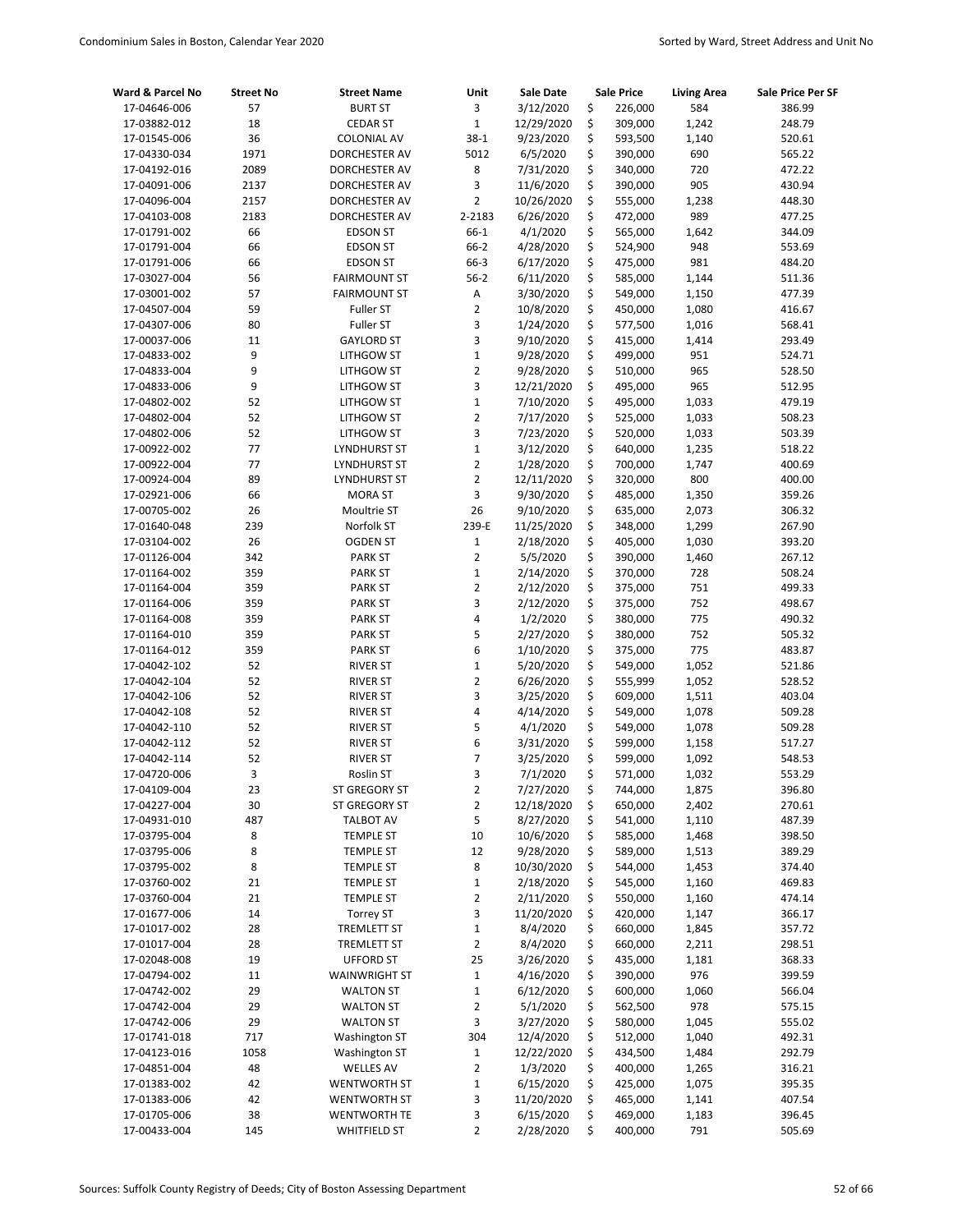| Ward & Parcel No             | <b>Street No</b> | <b>Street Name</b>                       | Unit                    | <b>Sale Date</b>         |          | <b>Sale Price</b>  | <b>Living Area</b> | Sale Price Per SF |
|------------------------------|------------------|------------------------------------------|-------------------------|--------------------------|----------|--------------------|--------------------|-------------------|
| 18-11842-014                 | 14               | <b>ADAMS ST</b>                          | B                       | 12/18/2020               | \$       | 615,000            | 2,300              | 267.39            |
| 18-04597-002                 | 4                | <b>ALBANO ST</b>                         | $\mathbf 1$             | 11/5/2020                | \$       | 500,000            | 1,088              | 459.56            |
| 18-01543-056                 | 25               | <b>ALPINE ST</b>                         | 28                      | 4/1/2020                 | \$       | 250,000            | 600                | 416.67            |
| 18-01543-062                 | 25               | <b>ALPINE ST</b>                         | 31                      | 5/15/2020                | \$       | 290,000            | 858                | 338.00            |
| 18-01543-008                 | 25               | <b>ALPINE ST</b>                         | $\overline{\mathbf{4}}$ | 2/5/2020                 | \$       | 260,000            | 778                | 334.19            |
| 18-01543-088                 | 25               | <b>ALPINE ST</b>                         | 44                      | 9/4/2020                 | \$       | 296,500            | 905                | 327.62            |
| 18-06596-040                 | 592              | AMERICAN LEGION HW                       | 592-2                   | 4/23/2020                | \$       | 229,000            | 624                | 366.99            |
| 18-06596-046                 | 592              | AMERICAN LEGION HW                       | 592-5                   | 12/18/2020               | \$       | 241,500            | 624                | 387.02            |
| 18-04966-004                 | 56               | <b>AUGUSTUS AV</b>                       | $\overline{2}$          | 7/10/2020                | \$       | 447,000            | 886                | 504.51            |
| 18-05862-032                 | 54               | <b>BATEMAN ST</b>                        | $\mathbf 1$             | 7/13/2020                | \$       | 382,500            | 1,307              | 292.65            |
| 18-05862-034                 | 54               | <b>BATEMAN ST</b>                        | $\overline{2}$          | 8/6/2020                 | \$       | 380,000            | 861                | 441.35            |
| 18-11712-002                 | 151              | <b>BEAVER ST</b>                         | $\mathbf 1$             | 11/17/2020               | \$       | 545,000            | 921                | 591.75            |
| 18-05166-016                 | 378              | <b>BEECH ST</b>                          | 378-3                   | 8/25/2020                | \$       | 585,000            | 1,864              | 313.84            |
| 18-05162-002                 | 396              | <b>BEECH ST</b>                          | $\mathbf 1$             | 3/26/2020                | \$       | 549,000            | 1,349              | 406.97            |
| 18-05162-004                 | 396              | <b>BEECH ST</b>                          | $\overline{2}$          | 3/10/2020                | \$       | 565,000            | 1,333              | 423.86            |
| 18-05162-006                 | 396              | <b>BEECH ST</b>                          | 3                       | 2/4/2020                 | \$       | 461,000            | 1,089              | 423.32            |
| 18-04304-002                 | 11               | <b>BLAKE ST</b>                          | $\mathbf 1$             | 7/27/2020                | \$       | 452,200            | 1,026              | 440.74            |
| 18-04304-004                 | 11               | <b>BLAKE ST</b>                          | $\overline{2}$          | 6/19/2020                | \$       | 477,000            | 1,231              | 387.49            |
| 18-11893-074                 | 19               | <b>BUSINESS TE</b>                       | $19-A$                  | 5/22/2020                | \$       | 370,200            | 1,458              | 253.91            |
| 18-11893-068                 | 21               | <b>BUSINESS TE</b>                       | 21                      | 6/19/2020                | \$       | 260,000            | 1,338              | 194.32            |
| 18-11893-060                 | 25               | <b>BUSINESS TE</b>                       | 25                      | 4/21/2020                | \$       | 350,000            | 1,364              | 256.60            |
| 18-06574-012                 | 582              | <b>CANTERBURY ST</b>                     | 6                       | 9/28/2020                | \$       | 680,000            | 2,044              | 332.68            |
| 18-06143-002                 | 794              | <b>CANTERBURY ST</b>                     | 794                     | 5/6/2020                 | \$       | 327,000            | 1,211              | 270.02            |
| 18-06143-004                 | 796              | <b>CANTERBURY ST</b>                     | 796                     | 6/30/2020                | \$       | 320,000            | 1,209              | 264.68            |
| 18-05180-004                 | 45               | <b>CEDRUS AV</b>                         | 47                      | 11/13/2020               | \$       | 500,000            | 1,126              | 444.05            |
| 18-05379-018                 | 12               | CHISHOLM LA                              | 4                       | 11/24/2020               | \$       | 730,000            | 2,081<br>785       | 350.79            |
| 18-07913-062                 | 175              | <b>CLARE AV</b>                          | $E-1$                   | 7/30/2020                | \$<br>\$ | 245,000            |                    | 312.10            |
| 18-07913-070                 | 175              | <b>CLARE AV</b>                          | $E-5$<br>$E-7$          | 6/30/2020                | \$       | 186,000            | 680<br>810         | 273.53            |
| 18-07913-074                 | 175<br>9         | <b>CLARE AV</b>                          |                         | 9/3/2020                 |          | 213,500            |                    | 263.58            |
| 18-09730-004<br>18-09730-002 | 9                | <b>CLIFFORD ST</b><br><b>CLIFFORD ST</b> | 11<br>9                 | 12/30/2020<br>10/15/2020 | \$<br>\$ | 460,000<br>441,000 | 1,601<br>1,601     | 287.32<br>275.45  |
| 18-05429-054                 | 85               | <b>CORNELL ST</b>                        | $\overline{2}$          | 3/26/2020                | \$       | 530,000            | 1,737              | 305.12            |
| 18-05299-004                 | 90               | <b>CORNELL ST</b>                        | $\overline{2}$          | 8/20/2020                | \$       | 485,000            | 1,033              | 469.51            |
| 18-05287-002                 | 130              | <b>CORNELL ST</b>                        | $1\,$                   | 8/17/2020                | \$       | 425,000            | 792                | 536.62            |
| 18-03529-002                 | 621              | <b>CUMMINS HW</b>                        | 621A                    | 1/30/2020                | \$       | 208,000            | 612                | 339.87            |
| 18-01752-002                 | 849              | <b>CUMMINS HW</b>                        | $\mathbf 1$             | 6/24/2020                | \$       | 385,000            | 987                | 390.07            |
| 18-01752-004                 | 849              | <b>CUMMINS HW</b>                        | $\overline{2}$          | 6/22/2020                | \$       | 402,000            | 974                | 412.73            |
| 18-01752-006                 | 849              | <b>CUMMINS HW</b>                        | 3                       | 7/10/2020                | \$       | 410,000            | 1,054              | 388.99            |
| 18-09396-022                 | 12               | <b>DACY ST</b>                           | 11                      | 9/25/2020                | \$       | 410,000            | 1,703              | 240.75            |
| 18-05072-004                 | 20               | <b>DENTON ST</b>                         | $\overline{2}$          | 11/30/2020               | \$       | 388,500            | 805                | 482.61            |
| 18-03106-010                 | 45               | <b>FOTTLER RD</b>                        | 5                       | 8/12/2020                | \$       | 265,000            | 786                | 337.15            |
| 18-03106-012                 | 45               | <b>FOTTLER RD</b>                        | 6                       | 6/3/2020                 | \$       | 240,000            | 786                | 305.34            |
| 18-10206-008                 | 78               | <b>GARFIELD AV</b>                       | 78                      | 8/7/2020                 | \$       | 411,650            | 920                | 447.45            |
| 18-10200-016                 | 112              | <b>GARFIELD AV</b>                       | $\overline{2}$          | 5/22/2020                | \$       | 385,000            | 1,215              | 316.87            |
| 18-05242-004                 | 48               | <b>GLENDOWER RD</b>                      | 2                       | 2/21/2020                | \$       | 483,250            | 1,530              | 315.85            |
| 18-11458-004                 | 88               | <b>GORDON AV</b>                         | $\overline{2}$          | 1/27/2020                | \$       | 500,000            | 1,430              | 349.65            |
| 18-09357-036                 | 35               | <b>Grantley ST</b>                       | 13                      | 1/27/2020                | \$       | 381,000            | 1,301              | 292.85            |
| 18-07677-006                 | 9                | GREENWOOD AV                             | 3                       | 9/9/2020                 | \$       | 467,000            | 1,081              | 432.01            |
| 18-04765-136                 | 73               | <b>GREW AV</b>                           | $VII-4$                 | 8/28/2020                | \$       | 455,000            | 1,050              | 433.33            |
| 18-04765-108                 | 93               | <b>GREW AV</b>                           | $V-7$                   | 11/20/2020               | \$       | 360,000            | 1,380              | 260.87            |
| 18-04765-092                 | 101              | <b>GREW AV</b>                           | $IV-9$                  | 9/24/2020                | \$       | 425,000            | 1,380              | 307.97            |
| 18-04765-056                 | 145              | <b>GREW AV</b>                           | $II-8$                  | 4/17/2020                | \$       | 423,000            | 1,380              | 306.52            |
| 18-08947-002                 | 58               | <b>HARVARD AV</b>                        | 58                      | 12/30/2020               | \$       | 599,900            | 1,711              | 350.61            |
| 18-03370-032                 | 1000             | Harvard ST                               | $\sf V$                 | 8/7/2020                 | \$       | 289,950            | 1,030              | 281.50            |
| 18-06617-002                 | 543              | <b>HYDE PARK AV</b>                      | $\mathbf 1$             | 4/15/2020                | \$       | 495,000            | 1,101              | 449.59            |
| 18-06640-032                 | 624              | <b>HYDE PARK AV</b>                      | $C-4$                   | 5/22/2020                | \$       | 187,500            | 620                | 302.42            |
| 18-06727-004                 | 644              | <b>HYDE PARK AV</b>                      | 1R                      | 3/9/2020                 | \$       | 278,000            | 765                | 363.40            |
| 18-06757-006                 | 699              | <b>HYDE PARK AV</b>                      | 3                       | 3/27/2020                | \$       | 355,000            | 743                | 477.79            |
| 18-06762-002                 | 721              | <b>HYDE PARK AV</b>                      | $\mathbf{1}$            | 7/9/2020                 | \$       | 410,000            | 1,418              | 289.14            |
| 18-06832-004                 | 734              | <b>HYDE PARK AV</b>                      | $\overline{2}$          | 7/15/2020                | \$       | 400,000            | 1,114              | 359.07            |
| 18-06810-056                 | 800              | <b>HYDE PARK AV</b>                      | 800-28                  | 8/5/2020                 | \$       | 220,000            | 740                | 297.30            |
| 18-06810-008                 | 800              | <b>HYDE PARK AV</b>                      | 800-3                   | 9/4/2020                 | \$       | 175,000            | 730                | 239.73            |
| 18-06810-070                 | 800              | <b>HYDE PARK AV</b>                      | 800-35                  | 9/22/2020                | \$       | 189,000            | 604                | 312.91            |
| 18-07728-002                 | 966              | <b>HYDE PARK AV</b>                      | 101                     | 8/13/2020                | \$       | 450,000            | 1,021              | 440.74            |
| 18-07728-008                 | 966              | <b>HYDE PARK AV</b>                      | 201                     | 8/20/2020                | \$       | 451,580            | 1,078              | 418.91            |
| 18-07728-010                 | 966              | <b>HYDE PARK AV</b>                      | 202                     | 7/29/2020                | \$       | 537,500            | 1,286              | 417.96            |
| 18-07728-014                 | 966              | <b>HYDE PARK AV</b>                      | 301                     | 3/26/2020                | \$       | 455,000            | 1,078              | 422.08            |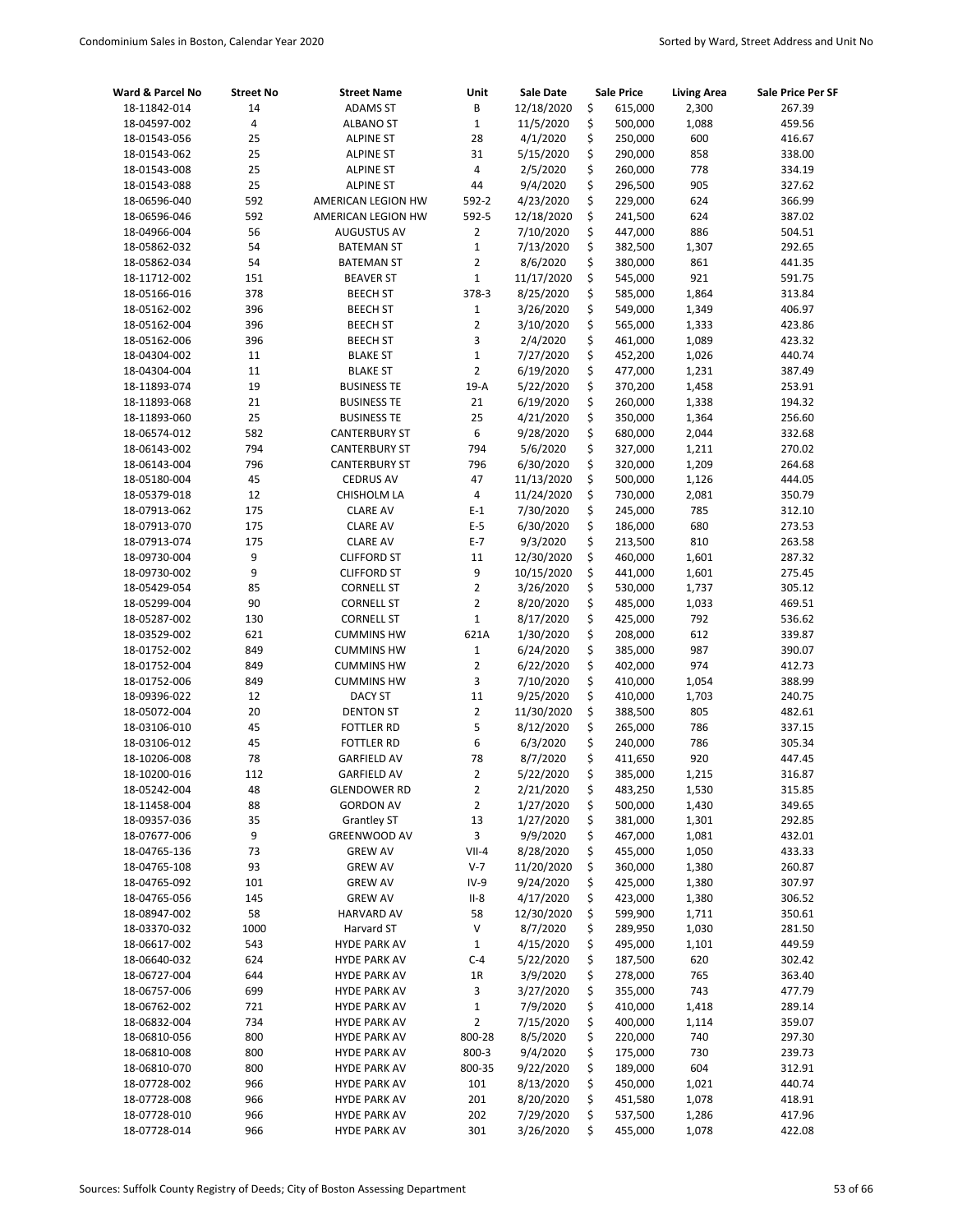| Ward & Parcel No             | <b>Street No</b> | <b>Street Name</b>                       | Unit                          | <b>Sale Date</b>       |          | <b>Sale Price</b>  | <b>Living Area</b> | Sale Price Per SF |
|------------------------------|------------------|------------------------------------------|-------------------------------|------------------------|----------|--------------------|--------------------|-------------------|
| 18-09353-016                 | 1436             | <b>HYDE PARK AV</b>                      | 3                             | 4/10/2020              | \$       | 441,000            | 1,852              | 238.12            |
| 18-09353-022                 | 1442             | <b>HYDE PARK AV</b>                      | 6                             | 9/24/2020              | \$       | 470,000            | 1,852              | 253.78            |
| 18-09415-004                 | 1495             | <b>HYDE PARK AV</b>                      | $\overline{2}$                | 8/26/2020              | \$       | 300,000            | 1,485              | 202.02            |
| 18-02969-024                 | 94               | Itasca ST                                | $96 - 6$                      | 9/24/2020              | \$       | 240,000            | 800                | 300.00            |
| 18-06030-012                 | 11               | <b>JUNE ST</b>                           | 11                            | 3/17/2020              | \$       | 745,000            | 2,667              | 279.34            |
| 18-06030-014                 | 13               | <b>JUNE ST</b>                           | 13                            | 1/10/2020              | \$       | 715,000            | 2,730              | 261.90            |
| 18-06030-016                 | 15               | <b>JUNE ST</b>                           | 15                            | 1/17/2020              | \$       | 715,000            | 2,657              | 269.10            |
| 18-06030-018                 | 17               | <b>JUNE ST</b>                           | 17                            | 1/24/2020              | \$       | 709,000            | 2,710              | 261.62            |
| 18-04519-004                 | 18               | <b>KITTREDGE ST</b>                      | $\overline{2}$                | 10/30/2020             | \$       | 660,000            | 1,786              | 369.54            |
| 18-04513-002                 | 38               | KITTREDGE ST                             | $\mathbf 1$                   | 11/24/2020             | \$       | 455,000            | 1,070              | 425.23            |
| 18-04994-004                 | 140              | KITTREDGE ST                             | $\overline{2}$                | 12/30/2020             | \$       | 510,000            | 1,071              | 476.19            |
| 18-05213-004                 | 305              | KITTREDGE ST                             | $\overline{2}$                | 2/27/2020              | \$       | 399,000            | 1,014              | 393.49            |
| 18-09162-002                 | 52               | Maple ST                                 | $\mathbf 1$                   | 7/31/2020              | \$       | 550,000            | 2,005              | 274.31            |
| 18-09162-004                 | 52               | Maple ST                                 | $\overline{2}$                | 7/31/2020              | \$       | 605,000            | 2,189              | 276.38            |
| 18-04814-004                 | 26<br>233        | <b>MAYNARD ST</b>                        | $\overline{2}$                | 11/19/2020             | \$<br>\$ | 535,000            | 1,511<br>820       | 354.07            |
| 18-05388-002                 | 233              | METROPOLITAN AV                          | $\mathbf 1$                   | 8/12/2020              | \$       | 450,000            |                    | 548.78            |
| 18-05388-004                 | 261              | METROPOLITAN AV                          | $\overline{2}$<br>$\mathbf 2$ | 9/11/2020<br>12/1/2020 | \$       | 599,000<br>509,000 | 1,830<br>1,738     | 327.32<br>292.87  |
| 18-05394-014                 |                  | METROPOLITAN AV                          | 5                             |                        | \$       |                    |                    |                   |
| 18-06152-060<br>18-06366-004 | 161<br>43        | MT HOPE ST<br><b>NEPONSET AV</b>         | $\overline{2}$                | 11/23/2020<br>9/4/2020 | \$       | 425,000<br>742,500 | 1,139<br>2,602     | 373.13<br>285.36  |
|                              | 71               |                                          | $\mathbf 1$                   | 9/3/2020               | \$       | 432,000            | 1,007              |                   |
| 18-10340-005<br>18-10340-007 | 71               | <b>NEPONSET AV</b><br><b>NEPONSET AV</b> | $\overline{2}$                | 2/28/2020              | \$       | 415,000            | 865                | 429.00<br>479.77  |
| 18-10340-009                 | 71               |                                          | 3                             | 8/12/2020              | \$       | 417,000            | 1,146              |                   |
|                              | 19               | <b>NEPONSET AV</b>                       | $\mathbf 1$                   |                        |          |                    |                    | 363.87            |
| 18-08739-002<br>18-09026-026 | 52               | PIERCE ST<br>PIERCE ST                   | 3                             | 5/29/2020<br>7/20/2020 | \$<br>\$ | 461,000<br>286,000 | 1,240<br>635       | 371.77<br>450.39  |
| 18-12880-004                 | $\overline{2}$   | PINE AV                                  | 4                             | 11/2/2020              | \$       | 700,000            | 1,905              | 367.45            |
| 18-05674-004                 | 25               | PINEDALE RD                              | $\overline{2}$                | 8/24/2020              | \$       | 406,000            | 901                | 450.61            |
| 18-05674-006                 | 25               | PINEDALE RD                              | 3                             | 12/1/2020              | \$       | 435,500            | 1,008              | 432.04            |
| 18-04723-006                 | 301              | POPLAR ST                                | 3                             | 6/30/2020              | \$       | 356,000            | 861                | 413.47            |
| 18-09503-004                 | 24               | PRESCOTT ST                              | $\overline{2}$                | 12/4/2020              | \$       | 450,000            | 848                | 530.66            |
| 18-09503-006                 | 24               | PRESCOTT ST                              | 3                             | 12/29/2020             | \$       | 475,000            | 1,005              | 472.64            |
| 18-04416-004                 | 1008             | <b>RIVER ST</b>                          | $\overline{2}$                | 8/3/2020               | \$       | 445,000            | 1,193              | 373.01            |
| 18-11776-008                 | 1409             | <b>RIVER ST</b>                          | 4                             | 11/19/2020             | \$       | 199,900            | 358                | 558.38            |
| 18-11776-054                 | 1409             | <b>RIVER ST</b>                          | 43                            | 10/15/2020             | \$       | 204,000            | 615                | 331.71            |
| 18-11920-010                 | 1455             | <b>RIVER ST</b>                          | 3L                            | 12/18/2020             | \$       | 270,000            | 741                | 364.37            |
| 18-03730-002                 | 176              | RUSKINDALE RD                            | $\mathbf{1}$                  | 11/2/2020              | \$       | 405,000            | 1,780              | 227.53            |
| 18-07263-070                 | 35               | <b>VICTORIA HEIGHTS RD</b>               | 35                            | 12/30/2020             | \$       | 305,000            | 1,155              | 264.07            |
| 18-07263-156                 | 69               | <b>VICTORIA HEIGHTS RD</b>               | 69                            | 1/31/2020              | \$       | 350,000            | 1,793              | 195.20            |
| 18-00765-004                 | 71               | W Selden ST                              | $\overline{2}$                | 2/21/2020              | \$       | 190,500            | 763                | 249.67            |
| 18-08996-002                 | 11               | Walter ST                                | $\mathbf{1}$                  | 5/8/2020               | \$       | 394,537            | 970                | 406.74            |
| 18-08996-004                 | 11               | Walter ST                                | $\overline{2}$                | 5/4/2020               | \$       | 399,900            | 1,040              | 384.52            |
| 18-10752-006                 | 95               | <b>WARREN AV</b>                         | $\overline{2}$                | 8/21/2020              | \$       | 540,000            | 2,112              | 255.68            |
| 18-04587-004                 | 4362             | <b>WASHINGTON ST</b>                     | $\overline{2}$                | 8/26/2020              | \$       | 606,000            | 1,308              | 463.30            |
| 18-05146-002                 | 4438             | <b>WASHINGTON ST</b>                     | $\mathbf{1}$                  | 7/30/2020              | Ś        | 409,000            | 675                | 605.93            |
| 18-05146-004                 | 4438             | <b>WASHINGTON ST</b>                     | 2                             | 9/22/2020              | \$       | 410,000            | 673                | 609.21            |
| 18-05146-006                 | 4438             | <b>WASHINGTON ST</b>                     | 3                             | 8/28/2020              | \$       | 429,000            | 675                | 635.56            |
| 18-05146-008                 | 4438             | <b>WASHINGTON ST</b>                     | 4                             | 8/13/2020              | \$       | 420,000            | 678                | 619.47            |
| 18-05146-010                 | 4438             | <b>WASHINGTON ST</b>                     | 5                             | 8/11/2020              | \$       | 429,000            | 678                | 632.74            |
| 18-05146-012                 | 4438             | <b>WASHINGTON ST</b>                     | 6                             | 7/31/2020              | \$       | 429,000            | 675                | 635.56            |
| 18-08953-008                 | 46               | <b>WEBSTER ST</b>                        | 46                            | 7/31/2020              | \$       | 399,000            | 1,047              | 381.09            |
| 18-05092-002                 | 76               | <b>WELLSMERE RD</b>                      | $\mathbf{1}$                  | 11/18/2020             | \$       | 483,000            | 970                | 497.94            |
| 18-05092-004                 | 76               | <b>WELLSMERE RD</b>                      | $\overline{2}$                | 11/18/2020             | \$       | 525,000            | 1,055              | 497.63            |
| 18-08876-020                 | 154              | West ST                                  | 154                           | 6/10/2020              | \$       | 440,000            | 2,481              | 177.35            |
| 18-04634-002                 | 14               | <b>WHITFORD ST</b>                       | 14                            | 10/7/2020              | \$       | 375,000            | 1,179              | 318.07            |
| 18-10558-002                 | 19               | <b>WILLIAMS AV</b>                       | $\mathbf 1$                   | 2/20/2020              | \$       | 425,000            | 1,135              | 374.45            |
| 18-10558-004                 | 19               | <b>WILLIAMS AV</b>                       | 2                             | 7/8/2020               | \$       | 442,500            | 1,056              | 419.03            |
| 19-01488-002                 | $\mathbf{1}$     | <b>ACHORN CI</b>                         | $\mathbf{1}$                  | 8/25/2020              | \$       | 650,000            | 996                | 652.61            |
| 19-00704-008                 | 30               | <b>ADELAIDE ST</b>                       | 4                             | 6/11/2020              | \$       | 481,500            | 839                | 573.90            |
| 19-00718-002                 | 3                | <b>ADELAIDE TE</b>                       | $\mathbf 1$                   | 8/19/2020              | \$       | 697,500            | 1,360              | 512.87            |
| 19-01725-002                 | 29               | <b>ALDWORTH ST</b>                       | $\mathbf 1$                   | 10/30/2020             | \$       | 650,000            | 1,362              | 477.24            |
| 19-01725-004                 | 29               | <b>ALDWORTH ST</b>                       | $\overline{\mathbf{c}}$       | 8/3/2020               | \$       | 815,000            | 1,243              | 655.67            |
| 19-01656-004                 | 32               | <b>ALDWORTH ST</b>                       | $\overline{2}$                | 3/3/2020               | \$       | 790,000            | 1,298              | 608.63            |
| 19-01654-004                 | 42               | <b>ALDWORTH ST</b>                       | $\overline{2}$                | 7/20/2020              | \$       | 975,000            | 2,113              | 461.43            |
| 19-01117-022                 | 4                | <b>ALFRED ST</b>                         | $4 - 2$                       | 7/2/2020               | \$       | 403,500            | 520                | 775.96            |
| 19-02812-002                 | 27               | <b>ASTICOU RD</b>                        | $\mathbf 1$                   | 8/31/2020              | \$       | 550,000            | 1,192              | 461.41            |
| 19-02812-004                 | 27               | <b>ASTICOU RD</b>                        | 2                             | 9/1/2020               | \$       | 613,000            | 1,658              | 369.72            |
| 19-01463-006                 | 15               | <b>BALLARD ST</b>                        | 3                             | 12/1/2020              | \$       | 575,000            | 851                | 675.68            |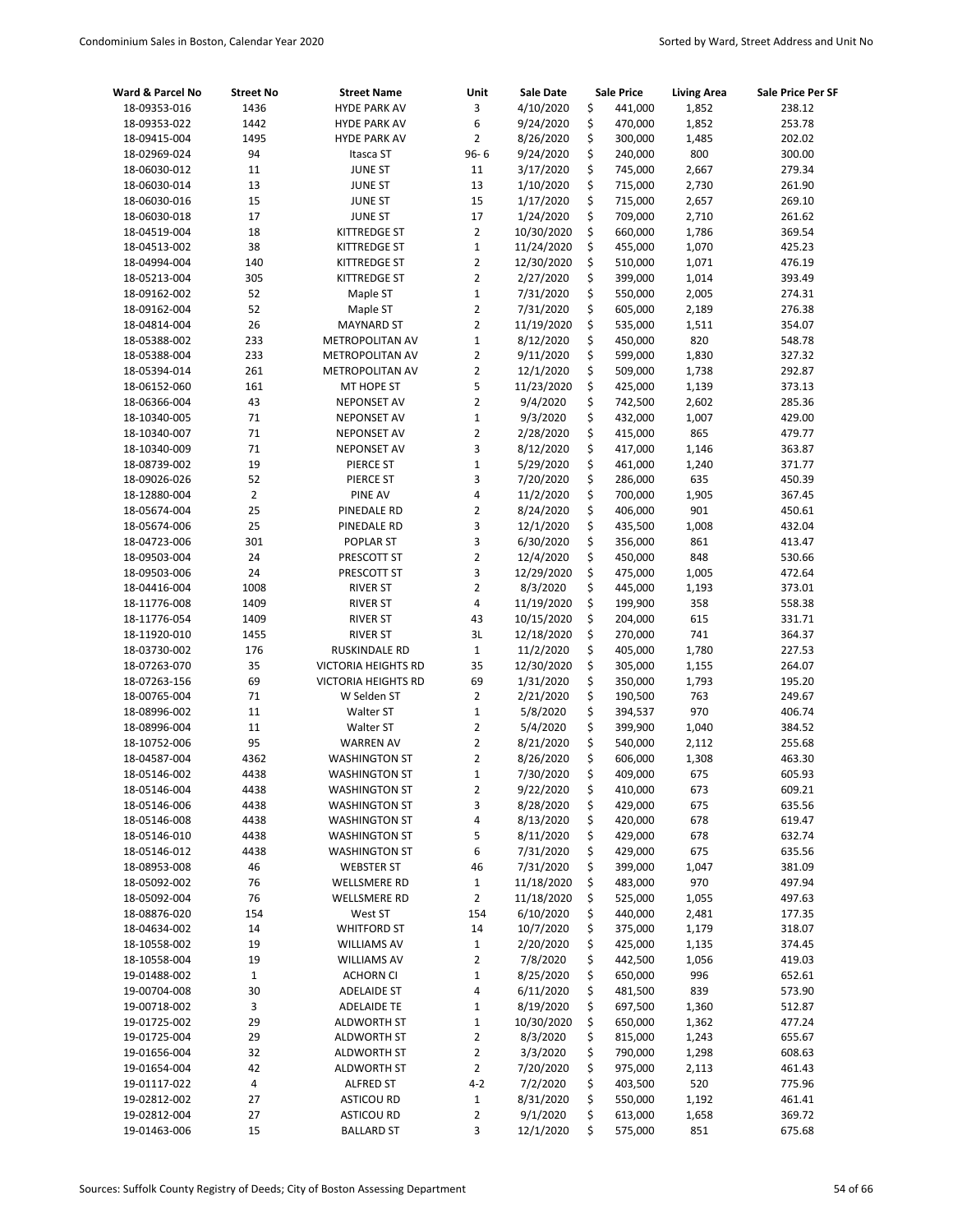| Ward & Parcel No             | <b>Street No</b> | <b>Street Name</b>                    | Unit                           | Sale Date             |          | <b>Sale Price</b>  | <b>Living Area</b> | Sale Price Per SF |
|------------------------------|------------------|---------------------------------------|--------------------------------|-----------------------|----------|--------------------|--------------------|-------------------|
| 19-01481-004                 | 24               | <b>BARDWELL ST</b>                    | $\overline{2}$                 | 9/16/2020             | \$       | 765,000            | 1,659              | 461.12            |
| 19-01480-004                 | 26               | <b>BARDWELL ST</b>                    | $\overline{2}$                 | 1/3/2020              | \$       | 695,000            | 1,029              | 675.41            |
| 19-04615-002                 | 9                | <b>BARLOW ST</b>                      | $\mathbf 1$                    | 4/14/2020             | \$       | 535,000            | 1,052              | 508.56            |
| 19-02014-110                 | 10               | <b>BEAUFORT RD</b>                    | $10-1$                         | 9/2/2020              | \$       | 710,000            | 1,284              | 552.96            |
| 19-02014-094                 | 24               | <b>BEAUFORT RD</b>                    | $24-2$                         | 9/30/2020             | \$       | 710,000            | 1,432              | 495.81            |
| 19-02014-076                 | 30               | <b>BEAUFORT RD</b>                    | $30-2$                         | 12/18/2020            | \$       | 675,000            | 1,271              | 531.08            |
| 19-04505-002                 | 84               | <b>Bourne ST</b>                      | $\mathbf 1$                    | 11/2/2020             | \$       | 710,000            | 1,606              | 442.09            |
| 19-00295-002                 | 22               | <b>Boylston ST</b>                    | $\mathbf 1$                    | 7/14/2020             | \$       | 680,000            | 1,433              | 474.53            |
| 19-00714-004                 | 33               | <b>BOYLSTON ST</b>                    | $\overline{2}$                 | 10/2/2020             | \$       | 640,000            | 1,018              | 628.68            |
| 19-00288-002                 | 42               | <b>BOYLSTON ST</b>                    | $\mathbf{1}$                   | 11/3/2020             | \$       | 619,150            | 1,112              | 556.79            |
| 19-00288-004                 | 42               | <b>BOYLSTON ST</b>                    | 2                              | 5/1/2020              | \$       | 665,000            | 1,151              | 577.76            |
| 19-00057-004                 | 66               | <b>BOYLSTON ST</b>                    | $\overline{2}$                 | 4/27/2020             | \$       | 830,000            | 1,553              | 534.45            |
| 19-03984-024                 | 35               | <b>BROWN AV</b>                       | $35 - 2$                       | 3/19/2020             | \$       | 461,000            | 878                | 525.06            |
| 19-03832-004                 | 95               | <b>BROWN AV</b>                       | $\overline{2}$                 | 12/1/2020             | \$       | 710,000            | 2,308              | 307.63            |
| 19-01861-002                 | 46               | <b>BURROUGHS ST</b>                   | $\mathbf 1$                    | 10/6/2020             | \$       | 780,000            | 1,417              | 550.46            |
| 19-01909-002                 | 47               | <b>BURROUGHS ST</b>                   | $\mathbf 1$                    | 12/15/2020            | \$       | 765,000            | 1,509              | 506.96            |
| 19-01914-018                 | 79               | <b>BURROUGHS ST</b>                   | К                              | 2/28/2020             | \$       | 1,900,000          | 3,632              | 523.13            |
| 19-01286-002                 | 36               | <b>CAROLINA AV</b>                    | $\mathbf 1$                    | 1/16/2020             | \$       | 575,000            | 1,016              | 565.94            |
| 19-01283-036                 | 46               | CAROLINA AV                           | 3                              | 12/22/2020            | \$       | 567,000            | 857                | 661.61            |
| 19-01283-040                 | 46               | <b>CAROLINA AV</b>                    | 5                              | 10/13/2020            | \$       | 725,000            | 882                | 822.00            |
| 19-01277-004                 | 74               | <b>CAROLINA AV</b>                    | $74-2$                         | 9/30/2020             | \$       | 510,000            | 1,059              | 481.59            |
| 19-01277-010                 | 76               | <b>CAROLINA AV</b>                    | $76-2$                         | 6/17/2020             | \$       | 505,000            | 1,059              | 476.86            |
| 19-01277-012                 | 76               | <b>CAROLINA AV</b>                    | $76-3$                         | 4/13/2020             | \$       | 575,000            | 1,069              | 537.89            |
| 19-04443-002                 | 45               | <b>CATHERINE ST</b>                   | $1\,$                          | 3/20/2020             | \$       | 481,000            | 1,112              | 432.55            |
| 19-00372-020                 | 456              | <b>CENTRE ST</b>                      | 10                             | 12/15/2020            | \$       | 389,000            | 745                | 522.15            |
| 19-00372-010                 | 456              | <b>CENTRE ST</b>                      | 5                              | 8/14/2020             | \$       | 560,000            | 925                | 605.41            |
| 19-00372-016                 | 456              | <b>CENTRE ST</b>                      | 8                              | 3/2/2020              | \$       | 505,000            | 835                | 604.79            |
| 19-01313-030                 | 754              | <b>CENTRE ST</b>                      | 15                             | 8/20/2020             | \$       | 655,000            | 1,290              | 507.75            |
| 19-01528-004                 | 770              | <b>CENTRE ST</b>                      | $\overline{2}$                 | 11/23/2020            | \$       | 600,000            | 1,388              | 432.28            |
| 19-00502-012                 | 9                | <b>CERINA RD</b>                      | 9                              | 11/6/2020             | \$       | 985,000            | 1,453              | 677.91            |
| 19-00535-002                 | 6                | <b>CHESHIRE ST</b>                    | 6                              | 12/21/2020            | \$       | 1,120,000          | 2,614              | 428.46            |
| 19-00088-004                 | 113              | <b>CHESTNUT AV</b>                    | 2                              | 9/1/2020              | \$       | 625,000            | 1,000              | 625.00            |
| 19-00352-006                 | 139              | <b>CHESTNUT AV</b>                    | 3                              | 12/18/2020            | \$       | 575,000            | 1,098              | 523.68            |
| 19-01022-024                 | 243              | <b>CHESTNUT AV</b>                    | $\overline{2}$                 | 8/14/2020             | \$       | 1,158,000          | 2,334              | 496.14            |
| 19-01038-008                 | 279              | <b>CHESTNUT AV</b>                    | 2                              | 12/21/2020            | \$       | 506,000            | 921                | 549.40            |
| 19-01039-004                 | 281              | <b>CHESTNUT AV</b>                    | $\overline{2}$                 | 1/3/2020              | \$       | 520,000            | 961                | 541.10            |
| 19-01039-006                 | 281              | <b>CHESTNUT AV</b>                    | 3                              | 11/30/2020            | \$       | 650,000            | 993                | 654.58            |
| 19-00672-002                 | $\overline{7}$   | Clive ST                              | $\mathbf{1}$<br>$\overline{2}$ | 3/30/2020             | \$       | 630,000            | 1,019              | 618.25            |
| 19-00667-004                 | 12               | Clive ST                              | $\overline{2}$                 | 5/13/2020             | \$       | 625,000            | 960                | 651.04            |
| 19-02913-004                 | 10<br>6          | <b>COLGATE RD</b>                     | $\mathbf 1$                    | 11/12/2020            | \$<br>\$ | 420,000            | 945                | 444.44            |
| 19-04725-012<br>19-00213-006 | 39               | <b>CRAFT PL</b><br><b>CRANSTON ST</b> | 3                              | 5/14/2020             | \$       | 651,000            | 1,308              | 497.71            |
| 19-04176-006                 | 73               | <b>CUMMINGS HW</b>                    | 75                             | 5/5/2020<br>12/8/2020 | \$       | 620,000<br>857,500 | 1,060<br>2,046     | 584.91<br>419.11  |
| 19-04176-008                 | 73               | <b>CUMMINGS HW</b>                    | 75A                            | 12/11/2020            | \$       | 875,000            | 2,046              | 427.66            |
| 19-04177-014                 | 61               | <b>CUMMINS HW</b>                     | $61 - 2$                       | 1/30/2020             | \$       | 444,500            | 1,055              | 421.33            |
| 19-01475-020                 | 25               | <b>CUSTER ST</b>                      | 25-104                         | 5/1/2020              | \$       | 355,000            | 727                | 488.31            |
| 19-00066-007                 | $\mathbf 1$      | Danforth ST                           | $1-A$                          | 7/15/2020             | \$       | 1,000,000          | 1,450              | 689.66            |
| 19-00066-013                 | 3                | Danforth ST                           | $3 - B$                        | 6/29/2020             | \$       | 1,150,000          | 1,615              | 712.07            |
| 19-00066-015                 | 5                | <b>DANFORTH ST</b>                    | $5-A$                          | 9/14/2020             | \$       | 1,052,000          | 1,450              | 725.52            |
| 19-01741-002                 | 34               | <b>DUNSTER RD</b>                     | $\mathbf{1}$                   | 7/29/2020             | \$       | 689,000            | 1,056              | 652.46            |
| 19-01766-002                 | 59               | <b>DUNSTER RD</b>                     | $\mathbf 1$                    | 6/29/2020             | \$       | 805,000            | 1,235              | 651.82            |
| 19-01690-004                 | 72               | <b>DUNSTER RD</b>                     | 2                              | 10/15/2020            | \$       | 1,333,000          | 2,260              | 589.82            |
| 19-01686-006                 | 88               | Dunster RD                            | 3                              | 11/16/2020            | \$       | 657,000            | 940                | 698.94            |
| 19-01712-002                 | 91               | Dunster RD                            | $\mathbf 1$                    | 4/1/2020              | \$       | 992,500            | 1,503              | 660.35            |
| 19-04906-002                 | 32               | <b>ELDRIDGE RD</b>                    | $\mathbf 1$                    | 7/16/2020             | \$       | 715,000            | 1,101              | 649.41            |
| 19-04906-004                 | 32               | <b>ELDRIDGE RD</b>                    | 2                              | 7/21/2020             | \$       | 700,000            | 1,071              | 653.59            |
| 19-04906-006                 | 32               | <b>ELDRIDGE RD</b>                    | 3                              | 7/23/2020             | \$       | 570,000            | 895                | 636.87            |
| 19-04914-024                 | 35               | <b>ELDRIDGE ST</b>                    | 202                            | 4/28/2020             | \$       | 480,000            | 974                | 492.81            |
| 19-01852-044                 | 55               | <b>ELIOT ST</b>                       | 44                             | 11/20/2020            | \$       | 840,000            | 1,520              | 552.63            |
| 19-01237-102                 | 76               | <b>ELM ST</b>                         | 103                            | 1/27/2020             | \$       | 585,000            | 970                | 603.09            |
| 19-01237-056                 | 76               | <b>ELM ST</b>                         | 202                            | 9/10/2020             | \$       | 587,000            | 950                | 617.89            |
| 19-01237-124                 | 76               | ELM ST                                | 212                            | 4/24/2020             | \$       | 420,000            | 655                | 641.22            |
| 19-01237-080                 | 76               | ELM ST                                | 317                            | 8/24/2020             | \$       | 388,000            | 550                | 705.45            |
| 19-01237-084                 | 76               | ELM ST                                | 403                            | 1/15/2020             | \$       | 440,000            | 780                | 564.10            |
| 19-01237-150                 | 76               | ELM ST                                | $G-17$                         | 4/17/2020             | \$       | 515,000            | 785                | 656.05            |
| 19-00817-006                 | 8                | <b>ENFIELD ST</b>                     | 3                              | 12/2/2020             | \$       | 650,000            | 1,325              | 490.57            |
| 19-00815-004                 | 16               | <b>ENFIELD ST</b>                     | 2                              | 11/20/2020            | \$       | 620,000            | 925                | 670.27            |
|                              |                  |                                       |                                |                       |          |                    |                    |                   |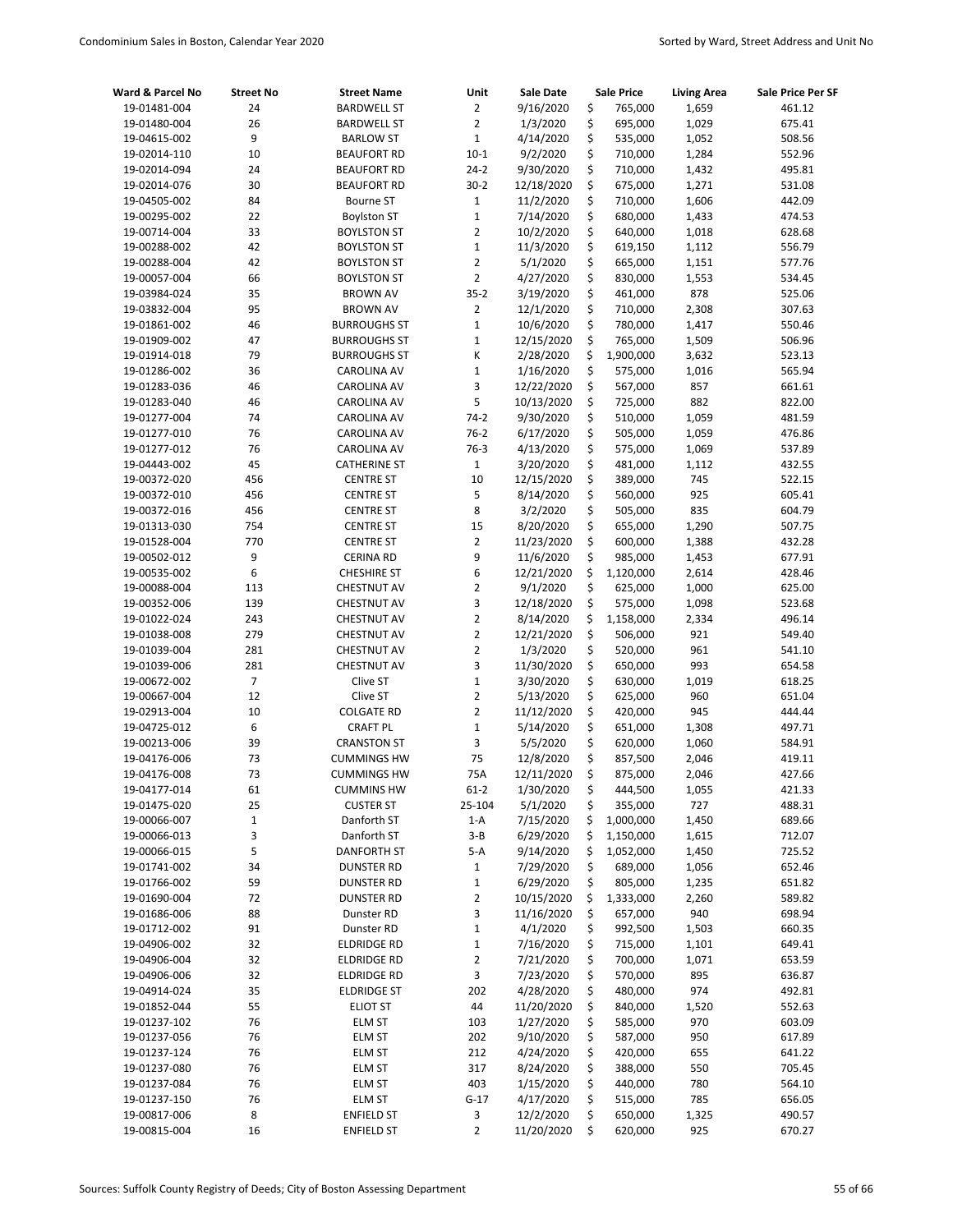| Ward & Parcel No             | <b>Street No</b>        | <b>Street Name</b>                         | Unit                    | <b>Sale Date</b>       |          | <b>Sale Price</b>  | <b>Living Area</b> | Sale Price Per SF |
|------------------------------|-------------------------|--------------------------------------------|-------------------------|------------------------|----------|--------------------|--------------------|-------------------|
| 19-01169-004                 | 8                       | <b>Everett ST</b>                          | $\overline{2}$          | 10/22/2020             | \$       | 1,035,000          | 1,400              | 739.29            |
| 19-01153-004                 | 11                      | <b>EVERETT ST</b>                          | $\overline{2}$          | 10/2/2020              | \$       | 850,000            | 1,212              | 701.32            |
| 19-01167-002                 | 16                      | Everett ST                                 | 101                     | 1/28/2020              | \$       | 1,200,000          | 1,544              | 777.20            |
| 19-01167-004                 | 16                      | Everett ST                                 | 102                     | 6/30/2020              | \$       | 1,035,000          | 1,442              | 717.75            |
| 19-01167-008                 | 16                      | <b>Everett ST</b>                          | 201                     | 2/3/2020               | \$       | 1,225,000          | 1,603              | 764.19            |
| 19-01167-010                 | 16                      | Everett ST                                 | 202                     | 1/23/2020              | \$       | 1,165,000          | 1,439              | 809.59            |
| 19-01167-012                 | 16                      | Everett ST                                 | 203                     | 1/24/2020              | \$       | 1,100,000          | 1,461              | 752.91            |
| 19-01167-014                 | 16                      | <b>Everett ST</b>                          | 301                     | 2/6/2020               | \$       | 1,260,000          | 1,544              | 816.06            |
| 19-01167-018                 | 16                      | Everett ST                                 | 303                     | 1/28/2020              | \$       | 1,175,000          | 1,461              | 804.24            |
| 19-01173-012                 | 30                      | <b>EVERETT ST</b>                          | $\mathbf{1}$            | 5/28/2020              | \$       | 852,000            | 1,297              | 656.90            |
| 19-04177-022                 | 49                      | <b>FLORENCE HW</b>                         | 49-3                    | 5/19/2020              | \$       | 505,000            | 1,042              | 484.64            |
| 19-04211-004                 | 36                      | <b>FLORENCE ST</b>                         | $\overline{2}$          | 11/10/2020             | \$       | 685,000            | 1,897              | 361.10            |
| 19-03544-008                 | 155                     | <b>FLORENCE ST</b>                         | $\overline{\mathbf{4}}$ | 7/30/2020              | \$       | 367,500            | 620                | 592.74            |
| 19-03657-008                 | 187                     | <b>FLORENCE ST</b>                         | 2R                      | 12/18/2020             | \$       | 375,000            | 806                | 465.26            |
| 19-03657-012                 | 187                     | <b>FLORENCE ST</b>                         | 3R                      | 3/12/2020              | \$       | 400,000            | 807                | 495.66            |
| 19-03904-002                 | 200                     | <b>FLORENCE ST</b>                         | $\mathbf 1$             | 9/28/2020              | \$       | 429,280            | 885                | 485.06            |
| 19-00122-004                 | 17                      | <b>FORBES ST</b>                           | $\overline{2}$          | 7/1/2020               | \$<br>\$ | 650,000            | 1,247              | 521.25            |
| 19-00566-006                 | 6<br>28                 | <b>GLENVALE TE</b>                         | 3<br>$\overline{2}$     | 6/15/2020              |          | 540,000            | 894<br>900         | 604.03            |
| 19-01452-004<br>19-03338-004 | 10                      | <b>GOLDSMITH ST</b>                        | $\overline{2}$          | 8/28/2020<br>6/5/2020  | \$<br>\$ | 590,000<br>440,000 | 848                | 655.56<br>518.87  |
| 19-03334-004                 | 18                      | <b>GRANFIELD AV</b><br><b>GRANFIELD AV</b> | $18 - 2$                | 10/30/2020             | \$       | 575,000            | 1,399              | 411.01            |
| 19-03308-002                 | 25                      | <b>GRANFIELD AV</b>                        | $\mathbf 1$             | 7/1/2020               | \$       | 641,500            | 1,576              | 407.04            |
| 19-01110-003                 | 45                      | <b>GREEN ST</b>                            | $\mathbf 1$             | 10/26/2020             | \$       | 675,000            | 1,019              | 662.41            |
| 19-00967-052                 | 54                      | <b>GREEN ST</b>                            | $\mathbf 1$             | 12/1/2020              | \$       | 680,000            | 1,045              | 650.72            |
| 19-00967-054                 | 54                      | Green ST                                   | $\overline{2}$          | 4/14/2020              | \$       | 715,000            | 1,123              | 636.69            |
| 19-00966-006                 | 58                      | <b>GREEN ST</b>                            | 3                       | 9/16/2020              | \$       | 785,000            | 1,310              | 599.24            |
| 19-01129-004                 | 95                      | Green ST                                   | $\overline{2}$          | 10/30/2020             | \$       | 890,000            | 1,644              | 541.36            |
| 19-01130-002                 | 97                      | <b>GREEN ST</b>                            | $97-1$                  | 7/8/2020               | \$       | 800,000            | 1,129              | 708.59            |
| 19-01130-004                 | 97                      | <b>GREEN ST</b>                            | $97 - 2$                | 4/24/2020              | \$       | 975,000            | 1,205              | 809.13            |
| 19-01131-014                 | 101                     | <b>GREEN ST</b>                            | $\overline{2}$          | 6/5/2020               | \$       | 850,000            | 1,825              | 465.75            |
| 19-01144-016                 | 111                     | <b>GREEN ST</b>                            | 103                     | 7/2/2020               | \$       | 510,000            | 710                | 718.31            |
| 19-01144-050                 | 131                     | Green ST                                   | 306                     | 9/11/2020              | \$       | 685,000            | 1,045              | 655.50            |
| 19-01958-008                 | 11                      | <b>GROVENOR RD</b>                         | $11 - 4$                | 8/31/2020              | \$       | 795,000            | 1,410              | 563.83            |
| 19-01959-104                 | 17                      | <b>GROVENOR RD</b>                         | $17-2$                  | 8/17/2020              | \$       | 460,000            | 671                | 685.54            |
| 19-01813-002                 | $\overline{\mathbf{4}}$ | <b>HAGAR ST</b>                            | $\mathbf 1$             | 8/28/2020              | \$       | 845,000            | 1,148              | 736.06            |
| 19-03201-002                 | 14                      | <b>HARRISON ST</b>                         | $\mathbf 1$             | 11/20/2020             | \$       | 450,000            | 970                | 463.92            |
| 19-03201-004                 | 14                      | <b>HARRISON ST</b>                         | $\overline{2}$          | 9/14/2020              | \$       | 490,000            | 1,030              | 475.73            |
| 19-03201-006                 | 14                      | <b>HARRISON ST</b>                         | 3                       | 7/27/2020              | \$       | 387,000            | 832                | 465.14            |
| 19-03911-002                 | 19                      | <b>HARRISON ST</b>                         | $\mathbf{1}$            | 10/22/2020             | \$       | 525,000            | 1,074              | 488.83            |
| 19-03888-216                 | 25                      | <b>HARRISON ST</b>                         | 18-F                    | 9/28/2020              | \$       | 420,000            | 1,729              | 242.91            |
| 19-03888-192                 | 29                      | <b>HARRISON ST</b>                         | $16-F$                  | 8/31/2020              | \$       | 415,000            | 1,729              | 240.02            |
| 19-03888-088                 | 31                      | <b>HARRISON ST</b>                         | 8B                      | 6/25/2020              | \$       | 485,000            | 1,729              | 280.51            |
| 19-03888-120                 | 35                      | <b>HARRISON ST</b>                         | 10F                     | 11/20/2020             | \$       | 470,000            | 1,729              | 271.83            |
| 19-03888-126                 | 41                      | <b>HARRISON ST</b>                         | $13-C$                  | 4/13/2020              | \$       | 405,000            | 1,731              | 233.97            |
| 19-03888-132                 | 41                      | <b>HARRISON ST</b>                         | $13-F$                  | 10/30/2020             | \$       | 425,000            | 1,731              | 245.52            |
| 19-03888-136                 | 43                      | <b>HARRISON ST</b>                         | $14 - B$                | 8/14/2020              | \$       | 439,900            | 1,729              | 254.42            |
| 19-01521-004                 | 14                      | <b>HATHAWAY ST</b>                         | 2                       | 11/18/2020             | \$       | 780,000            | 1,290              | 604.65            |
| 19-04184-003                 | 41                      | <b>HAWTHORNE ST</b>                        | $\mathbf 1$             | 10/23/2020             | \$       | 515,000            | 1,718              | 299.77            |
| 19-04184-005                 | 41                      | <b>HAWTHORNE ST</b>                        | $\overline{2}$          | 9/30/2020              | \$       | 465,000            | 1,148              | 405.05            |
| 19-01790-004                 | 21                      | <b>HOLBROOK ST</b>                         | $\overline{2}$          | 10/28/2020             | \$       | 820,000            | 1,347              | 608.76            |
| 19-04773-004                 | 172                     | <b>HYDE PARK AV</b>                        | $\overline{\mathbf{c}}$ | 8/14/2020              | \$       | 539,000            | 1,279              | 421.42            |
| 19-04846-002                 | 244                     | <b>HYDE PARK AV</b>                        | $\mathbf 1$             | 5/8/2020               | \$       | 480,000            | 934                | 513.92            |
| 19-04846-006                 | 244                     | <b>HYDE PARK AV</b>                        | 3                       | 8/27/2020              | \$       | 370,000            | 934                | 396.15            |
| 19-04598-004                 | 379                     | <b>HYDE PARK AV</b>                        | 379-2                   | 7/30/2020              | \$       | 509,000            | 1,427              | 356.69            |
| 19-04599-008                 | 385<br>385              | <b>HYDE PARK AV</b>                        | 387-2<br>389-1          | 1/16/2020<br>12/8/2020 | \$<br>\$ | 529,000            | 1,427              | 370.71            |
| 19-04599-010<br>19-02115-028 | 332                     | <b>HYDE PARK AV</b><br><b>JAMAICAWAY</b>   | 302                     | 2/28/2020              | \$       | 510,000<br>395,000 | 1,466<br>707       | 347.89<br>558.70  |
| 19-01977-014                 | 470                     | <b>JAMAICAWAY</b>                          | 472                     | 8/28/2020              | \$       | 1,078,500          | 2,115              | 509.93            |
| 19-03787-004                 | 68                      | JOHNSWOOD RD                               | 70                      | 11/20/2020             | \$       | 630,000            | 1,927              | 326.93            |
| 19-00751-004                 | 21                      | <b>KINGSBORO PK</b>                        | 2                       | 10/29/2020             | \$       | 710,000            | 1,132              | 627.21            |
| 19-02014-020                 | $11\,$                  | Lakeville RD                               | $11 - 4$                | 4/2/2020               | \$       | 715,000            | 1,347              | 530.81            |
| 19-00603-002                 | 213                     | <b>LAMARTINE ST</b>                        | 213                     | 3/16/2020              | \$       | 1,215,000          | 1,400              | 867.86            |
| 19-00568-006                 | 239                     | <b>LAMARTINE ST</b>                        | 3                       | 10/29/2020             | \$       | 645,000            | 910                | 708.79            |
| 19-00449-006                 | 282                     | Lamartine ST                               | 3                       | 9/25/2020              | \$       | 440,000            | 733                | 600.27            |
| 19-00479-006                 | 304                     | Lamartine ST                               | 3                       | 8/12/2020              | \$       | 505,000            | 703                | 718.35            |
| 19-04692-002                 | 28                      | <b>LELAND ST</b>                           | $\mathbf 1$             | 8/4/2020               | \$       | 659,000            | 1,047              | 629.42            |
| 19-04692-006                 | 28                      | <b>LELAND ST</b>                           | 3                       | 8/3/2020               | \$       | 830,000            | 1,217              | 682.00            |
|                              |                         |                                            |                         |                        |          |                    |                    |                   |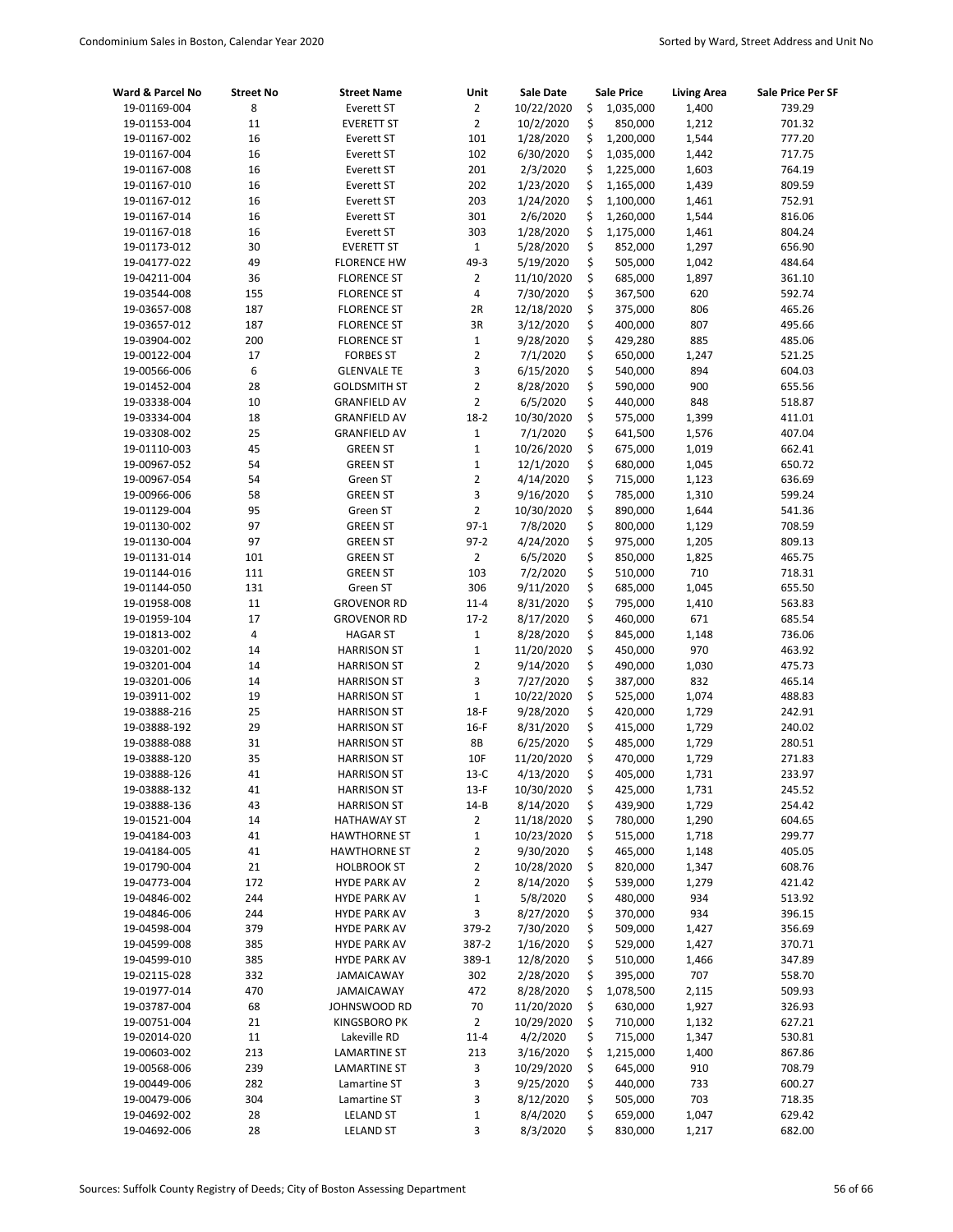| Ward & Parcel No             | <b>Street No</b> | <b>Street Name</b>                     | Unit               | <b>Sale Date</b>       |          | <b>Sale Price</b>    | <b>Living Area</b> | Sale Price Per SF |
|------------------------------|------------------|----------------------------------------|--------------------|------------------------|----------|----------------------|--------------------|-------------------|
| 19-04691-002                 | 32               | <b>LELAND ST</b>                       | $\mathbf 1$        | 1/31/2020              | \$       | 455,000              | 864                | 526.62            |
| 19-03888-058                 | 11               | <b>MARION ST</b>                       | 5E                 | 3/30/2020              | \$       | 417,000              | 1,731              | 240.90            |
| 19-03888-068                 | 13               | <b>MARION ST</b>                       | 6D                 | 2/6/2020               | \$       | 295,000              | 1,074              | 274.67            |
| 19-04439-004                 | $\overline{2}$   | <b>MEYER ST</b>                        | $\mathbf 1$        | 12/18/2020             | \$       | 485,000              | 1,006              | 482.11            |
| 19-02104-002                 | 75               | <b>MORAINE ST</b>                      | $\mathbf 1$        | 5/5/2020               | \$       | 785,000              | 1,345              | 583.64            |
| 19-03015-004                 | 12               | MOSGROVE AV                            | $\overline{2}$     | 12/11/2020             | \$       | 621,500              | 1,670              | 372.16            |
| 19-03153-002                 | 32               | <b>MURRAY HILL RD</b>                  | $\mathbf 1$        | 8/7/2020               | \$       | 501,000              | 1,071              | 467.79            |
| 19-03153-004                 | 32               | MURRAY HILL RD                         | $\overline{2}$     | 8/25/2020              | \$       | 538,000              | 1,110              | 484.68            |
| 19-04282-002                 | 32               | <b>NEPONSET AV</b>                     | 32                 | 8/28/2020              | \$       | 687,000              | 1,740              | 394.83            |
| 19-04299-012                 | 3                | <b>NEPONSET CT</b>                     | 3                  | 8/28/2020              | \$       | 630,000              | 1,424              | 442.42            |
| 19-04299-014                 | 5                | <b>NEPONSET CT</b>                     | 5                  | 7/8/2020               | \$       | 640,000              | 1,421              | 450.39            |
| 19-01200-002                 | 28               | <b>NEWBERN ST</b>                      | $28-1$             | 12/1/2020              | \$       | 505,000              | 760                | 664.47            |
| 19-01200-004                 | 28               | <b>NEWBERN ST</b>                      | $28-2$             | 1/15/2020              | \$       | 548,000              | 824                | 665.05            |
| 19-01194-012                 | 42               | <b>NEWBERN ST</b>                      | $\mathbf{1}$       | 5/27/2020              | \$       | 600,000              | 1,108              | 541.52            |
| 19-04950-002                 | 18<br>3          | NORTHBOURNE RD                         | 18                 | 3/13/2020              | \$<br>\$ | 635,000              | 959<br>701         | 662.15            |
| 19-00497-002<br>19-00488-004 | 19               | <b>OAKDALE ST</b>                      | $3 - 1$            | 6/26/2020              | \$       | 435,000              |                    | 620.54            |
| 19-00314-014                 | 42               | <b>OAKDALE ST</b><br><b>OAKVIEW TE</b> | $\mathbf{1}$<br>44 | 3/2/2020<br>7/1/2020   | \$       | 725,000<br>1,200,000 | 1,053<br>1,877     | 688.51<br>639.32  |
| 19-00311-004                 | 47               | <b>OAKVIEW TE</b>                      | $\overline{2}$     | 9/18/2020              | \$       | 949,000              | 2,071              | 458.23            |
| 19-01645-004                 | 27               | <b>ORCHARD ST</b>                      | 29                 | 12/16/2020             | \$       | 1,499,000            | 2,496              | 600.56            |
| 19-01666-002                 | 45               | Orchard ST                             | $\mathbf 1$        | 12/11/2020             | \$       | 1,300,000            | 2,332              | 557.46            |
| 19-01670-002                 | 53               | <b>ORCHARD ST</b>                      | $\mathbf 1$        | 4/1/2020               | \$       | 850,000              | 1,425              | 596.49            |
| 19-01569-004                 | 54               | <b>ORCHARD ST</b>                      | $\overline{2}$     | 8/11/2020              | \$       | 1,169,000            | 1,950              | 599.49            |
| 19-01563-004                 | 78               | Orchard ST                             | $\overline{2}$     | 7/15/2020              | \$       | 1,002,000            | 1,830              | 547.54            |
| 19-00954-008                 | 11               | PARLEY AV                              | 11D                | 11/6/2020              | \$       | 821,000              | 1,316              | 623.86            |
| 19-04811-006                 | 52               | PATTEN ST                              | 3                  | 12/16/2020             | \$       | 410,000              | 934                | 438.97            |
| 19-04807-004                 | 64               | PATTEN ST                              | $\overline{2}$     | 12/18/2020             | \$       | 608,500              | 1,769              | 343.98            |
| 19-04805-004                 | 70               | <b>PATTEN ST</b>                       | $\overline{2}$     | 7/15/2020              | \$       | 550,000              | 1,023              | 537.63            |
| 19-00259-034                 | $\overline{7}$   | PAUL GORE ST                           | 5                  | 7/14/2020              | \$       | 907,500              | 2,013              | 450.82            |
| 19-00263-004                 | 23               | PAUL GORE ST                           | $\overline{2}$     | 7/23/2020              | \$       | 650,000              | 1,044              | 622.61            |
| 19-00267-002                 | 37               | PAUL GORE ST                           | $\mathbf 1$        | 10/9/2020              | \$       | 800,000              | 1,369              | 584.37            |
| 19-00253-006                 | 40               | PAUL GORE ST                           | 3                  | 2/25/2020              | \$       | 399,000              | 592                | 673.99            |
| 19-00269-002                 | 41               | PAUL GORE ST                           | $\mathbf 1$        | 11/10/2020             | \$       | 590,000              | 830                | 710.84            |
| 19-00237-004                 | 100              | PAUL GORE ST                           | $\overline{2}$     | 8/3/2020               | \$       | 675,000              | 1,277              | 528.58            |
| 19-00074-002                 | 120              | PAUL GORE ST                           | $\mathbf 1$        | 5/8/2020               | \$       | 670,000              | 1,245              | 538.15            |
| 19-02141-008                 | 68               | <b>PERKINS ST</b>                      | 4                  | 1/31/2020              | \$       | 760,000              | 1,903              | 399.37            |
| 19-02125-014                 | 108              | Perkins ST                             | 3                  | 5/8/2020               | \$       | 485,000              | 872                | 556.19            |
| 19-02190-076                 | 177              | <b>PERKINS ST</b>                      | $J-702$            | 12/14/2020             | \$       | 690,000              | 1,500              | 460.00            |
| 19-02190-068                 | 181              | <b>PERKINS ST</b>                      | $J-502$            | 3/25/2020              | \$       | 750,000              | 1,503              | 499.00            |
| 19-02190-246                 | 215              | <b>PERKINS ST</b>                      | $E-101$            | 9/1/2020               | \$       | 699,000              | 1,236              | 565.53            |
| 19-02190-278                 | 223              | Perkins ST                             | E-501              | 5/7/2020               | \$       | 791,000              | 1,267              | 624.31            |
| 19-02190-280                 | 223              | <b>PERKINS ST</b>                      | E-502              | 8/27/2020              | \$       | 749,000              | 1,260              | 594.44            |
| 19-02190-324                 | 235              | <b>PERKINS ST</b>                      | F-504              | 1/6/2020               | \$       | 625,000              | 1,025              | 609.76            |
| 19-02190-202                 | 275              | <b>PERKINS ST</b>                      | $C-204$            | 4/2/2020               | \$       | 662,500              | 1,740              | 380.75            |
| 19-02190-110                 | 291              | Perkins ST                             | B-301              | 2/11/2020              | \$       | 700,000              | 2,341              | 299.02            |
| 19-02190-122                 | 297              | Perkins ST                             | $A-101$            | 2/3/2020               | \$       | 783,200              | 2,998              | 261.24            |
| 19-02019-004                 | 21               | Pershing RD                            | Ш                  | 6/30/2020              | \$       | 764,000              | 1,364              | 560.12            |
| 19-01946-022                 | 18               | POND ST                                | 11                 | 8/10/2020              | \$       | 462,088              | 787                | 587.15            |
| 19-04133-194                 | 250              | POPLAR ST                              | $\overline{2}$     | 4/30/2020              | \$       | 460,000              | 975                | 471.79            |
| 19-01535-002                 | $11\,$           | PRINCE ST                              | $\mathbf{1}$       | 11/10/2020             | \$       | 880,000              | 1,532              | 574.41            |
| 19-04314-002                 | 14               | <b>QUARLEY RD</b>                      | 14                 | 12/30/2020             | \$       | 485,000              | 1,071              | 452.85            |
| 19-01909-004                 | $\mathbf 1$      | <b>REGENT CI</b>                       | $\overline{2}$     | 6/2/2020               | \$       | 710,000              | 1,481              | 479.41            |
| 19-01360-014                 | 9                | <b>REVERE ST</b>                       | $\overline{2}$     | 9/1/2020               | \$       | 937,500              | 1,468              | 638.62            |
| 19-03688-006                 | 5                | RIDGE ST                               | 3                  | 8/31/2020              | \$       | 455,000              | 1,001              | 454.55            |
| 19-03664-004                 | 47               | RIDGE ST                               | 47                 | 5/22/2020              | \$       | 420,000              | 916                | 458.52            |
| 19-00838-028                 | 4<br>8           | ROBINWOOD AV                           | $4 - 6$<br>$8 - 6$ | 11/13/2020             | \$<br>\$ | 440,000<br>420,000   | 756<br>756         | 582.01<br>555.56  |
| 19-00838-012<br>19-00921-032 | 31               | ROBINWOOD AV<br>ROBINWOOD AVE          | $31 - 1$           | 10/1/2020<br>11/2/2020 | \$       | 590,000              | 1,189              | 496.22            |
| 19-00992-002                 | 40               | <b>ROCKVIEW ST</b>                     | $40 - 1$           | 5/18/2020              | \$       | 640,000              | 1,205              | 531.12            |
| 19-00990-006                 | 44               | <b>ROCKVIEW ST</b>                     | 3                  | 4/27/2020              | \$       | 562,500              | 847                | 664.11            |
| 19-00990-008                 | 44               | <b>ROCKVIEW ST</b>                     | 4                  | 7/29/2020              | \$       | 505,000              | 771                | 654.99            |
| 19-00975-004                 | 100              | Rockview ST                            | 2                  | 1/6/2020               | \$       | 1,050,000            | 1,733              | 605.89            |
| 19-00973-004                 | 106              | <b>ROCKVIEW ST</b>                     | $\overline{2}$     | 4/30/2020              | \$       | 530,000              | 837                | 633.21            |
| 19-01377-022                 | 28               | <b>SEAVERNS AV</b>                     | 11                 | 8/10/2020              | \$       | 639,000              | 1,051              | 607.99            |
| 19-01381-004                 | 33               | <b>SEAVERNS AV</b>                     | 33                 | 5/1/2020               | \$       | 925,000              | 2,109              | 438.60            |
| 19-01376-002                 | 38               | SEAVERNS AV                            | $\mathbf{1}$       | 12/18/2020             | \$       | 850,000              | 1,554              | 546.98            |
| 19-01369-010                 | 47               | SEAVERNS AV                            | 5                  | 6/2/2020               | \$       | 770,000              | 2,388              | 322.45            |
|                              |                  |                                        |                    |                        |          |                      |                    |                   |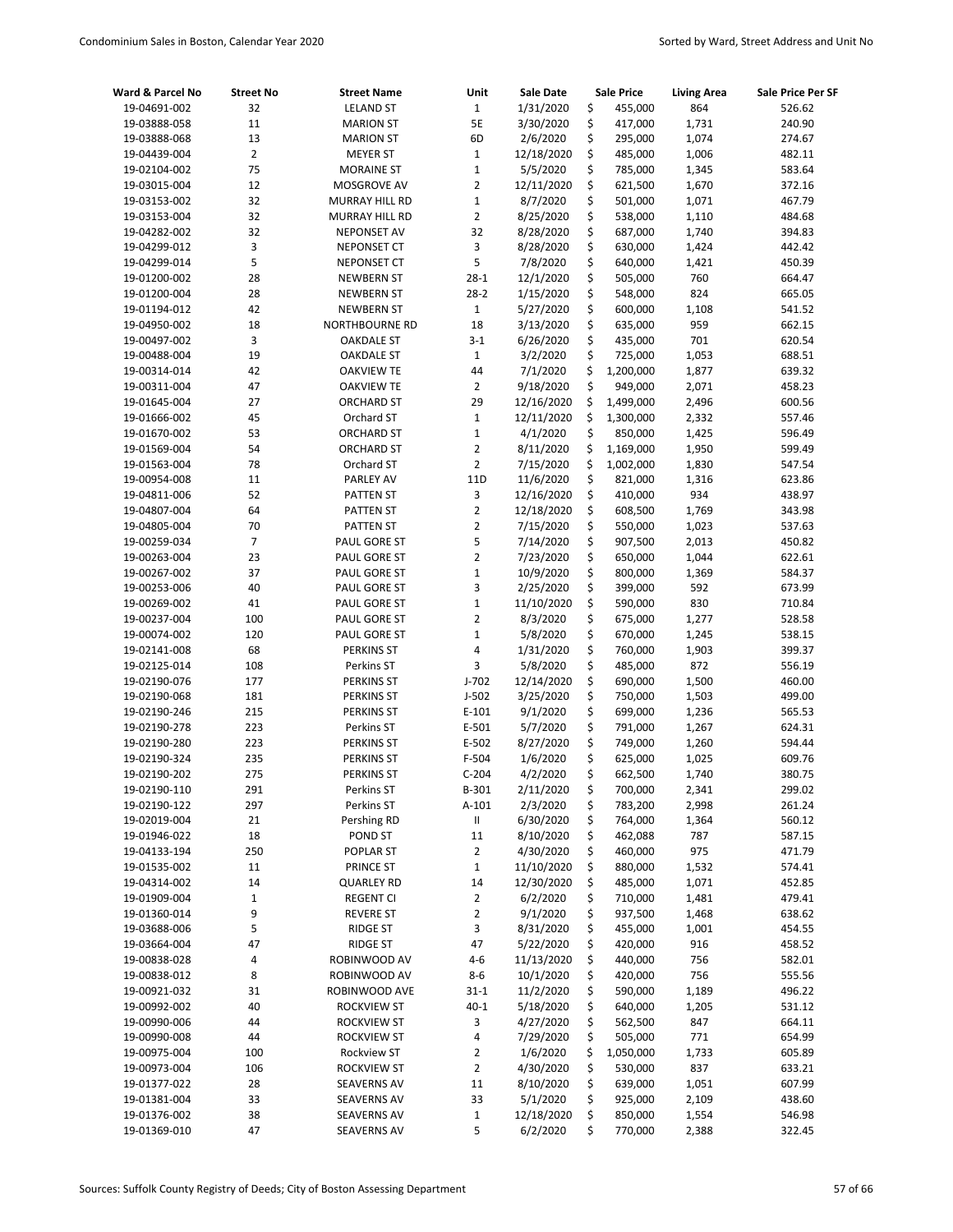| Ward & Parcel No             | <b>Street No</b> | <b>Street Name</b>                     | Unit                             | <b>Sale Date</b>       |          | <b>Sale Price</b>  | <b>Living Area</b> | Sale Price Per SF |
|------------------------------|------------------|----------------------------------------|----------------------------------|------------------------|----------|--------------------|--------------------|-------------------|
| 19-01137-002                 | 84               | <b>SEAVERNS AV</b>                     | $1\,$                            | 9/16/2020              | \$       | 490,000            | 681                | 719.53            |
| 19-01130-008                 | 92               | <b>SEAVERNS AV</b>                     | $92 - 1$                         | 4/28/2020              | \$       | 625,000            | 904                | 691.37            |
| 19-01130-010                 | 92               | <b>SEAVERNS AV</b>                     | $92 - 2$                         | 10/26/2020             | \$       | 1,085,000          | 1,526              | 711.01            |
| 19-01262-004                 | 53               | SEDGWICK ST                            | $53 - B$                         | 7/27/2020              | \$       | 875,000            | 2,054              | 426.00            |
| 19-03965-002                 | 17               | SEYMOUR ST                             | $1\,$                            | 11/18/2020             | \$       | 465,000            | 1,052              | 442.02            |
| 19-04016-006                 | 20               | SEYMOUR ST                             | 3                                | 8/17/2020              | \$       | 485,000            | 1,168              | 415.24            |
| 19-04009-030                 | 50               | SEYMOUR ST                             | 15                               | 5/15/2020              | \$       | 291,500            | 890                | 327.53            |
| 19-03978-004                 | 69               | SEYMOUR ST                             | $\overline{2}$                   | 12/18/2020             | \$       | 550,000            | 1,000              | 550.00            |
| 19-03978-006                 | 69               | SEYMOUR ST                             | 3                                | 11/19/2020             | \$       | 575,000            | 1,000              | 575.00            |
| 19-00102-004                 | 50               | <b>SHERIDAN ST</b>                     | $\overline{2}$                   | 7/1/2020               | \$       | 685,000            | 1,127              | 607.81            |
| 19-00097-004                 | 72               | SHERIDAN ST                            | $\overline{2}$                   | 6/1/2020               | \$       | 549,000            | 1,055              | 520.38            |
| 19-00227-004                 | 99               | SHERIDAN ST                            | 101                              | 7/15/2020              | \$       | 625,000            | 1,099              | 568.70            |
| 19-00228-012                 | 109              | SHERIDAN ST                            | $\mathbf{1}$                     | 8/5/2020               | \$       | 450,000            | 670                | 671.64            |
| 19-01516-002                 | 35               | SOUTH ST                               | $\mathbf{1}$                     | 8/5/2020               | \$       | 482,000            | 790                | 610.13            |
| 19-03009-004                 | 610              | SOUTH ST                               | $\overline{2}$<br>$\overline{2}$ | 9/28/2020              | \$<br>\$ | 551,500            | 977                | 564.48            |
| 19-03007-004<br>19-03049-004 | 614<br>653       | <b>SOUTH ST</b>                        | $\overline{2}$                   | 9/15/2020              | \$       | 465,000            | 1,043<br>1,078     | 445.83            |
| 19-00844-002                 | 5                | <b>SOUTH ST</b><br>SPRING PARK AV      | $\mathbf{1}$                     | 5/22/2020<br>10/9/2020 | \$       | 450,000<br>550,000 | 1,090              | 417.44<br>504.59  |
| 19-00731-006                 | 32               | <b>SPRING PARK AV</b>                  | 3                                | 2/21/2020              | \$       | 857,500            | 1,926              | 445.22            |
| 19-00702-004                 | 42               | SPRING PARK AV                         | $\overline{2}$                   | 6/30/2020              | \$       | 870,000            | 1,738              | 500.58            |
| 19-01001-004                 | 67               | SPRING PARK AV                         | $\overline{2}$                   | 5/19/2020              | \$       | 615,000            | 1,367              | 449.89            |
| 19-01001-006                 | 67               | SPRING PARK AV                         | 3                                | 7/8/2020               | \$       | 775,000            | 2,589              | 299.34            |
| 19-01004-004                 | 73               | SPRING PARK AV                         | B                                | 8/6/2020               | \$       | 945,000            | 1,632              | 579.04            |
| 19-00935-002                 | 42               | St John ST                             | $\mathbf 1$                      | 6/16/2020              | \$       | 760,000            | 1,106              | 687.16            |
| 19-00348-006                 | 8                | ST PETER ST                            | 3                                | 1/7/2020               | \$       | 556,000            | 931                | 597.21            |
| 19-03217-002                 | 19               | STELLMAN RD                            | $\mathbf{1}$                     | 11/20/2020             | \$       | 430,000            | 851                | 505.29            |
| 19-03229-004                 | 43               | STELLMAN ST                            | $\overline{2}$                   | 4/7/2020               | \$       | 445,000            | 870                | 511.49            |
| 19-03643-002                 | 169              | <b>SYCAMORE ST</b>                     | $\mathbf{1}$                     | 3/23/2020              | \$       | 461,000            | 739                | 623.82            |
| 19-03643-004                 | 169              | SYCAMORE ST                            | $\overline{2}$                   | 2/24/2020              | \$       | 499,000            | 803                | 621.42            |
| 19-03643-006                 | 169              | SYCAMORE ST                            | 3                                | 3/3/2020               | \$       | 399,000            | 611                | 653.03            |
| 19-04618-004                 | 24               | Wachusett ST                           | $\overline{2}$                   | 12/22/2020             | \$       | 490,000            | 915                | 535.52            |
| 19-04696-002                 | 29               | Wachusett ST                           | $\mathbf 1$                      | 6/18/2020              | \$       | 527,000            | 980                | 537.76            |
| 19-04708-016                 | 63               | <b>WACHUSETT ST</b>                    | 3                                | 11/18/2020             | \$       | 585,000            | 1,708              | 342.51            |
| 19-04709-016                 | 73               | <b>WACHUSETT ST</b>                    | 3                                | 7/31/2020              | \$       | 735,000            | 1,303              | 564.08            |
| 19-04766-004                 | 97               | Wachusett ST                           | $\overline{2}$                   | 12/9/2020              | \$       | 412,000            | 785                | 524.84            |
| 19-04768-002                 | 101              | <b>WACHUSETT ST</b>                    | $\mathbf{1}$                     | 4/22/2020              | \$       | 476,000            | 820                | 580.49            |
| 19-04768-004                 | 101              | Wachusett ST                           | $\overline{2}$                   | 4/24/2020              | \$       | 472,000            | 800                | 590.00            |
| 19-04664-014                 | $\overline{2}$   | Walk Hill ST                           | $\overline{2}$                   | 8/28/2020              | \$       | 480,000            | 768                | 625.00            |
| 19-04664-016                 | $\overline{2}$   | <b>WALK HILL ST</b>                    | 3                                | 8/7/2020               | \$       | 505,500            | 882                | 573.13            |
| 19-04787-002                 | 59               | <b>WALK HILL ST</b>                    | $\mathbf{1}$                     | 9/22/2020              | \$       | 546,000            | 961                | 568.16            |
| 19-04788-002                 | 61               | <b>WALK HILL ST</b>                    | $\mathbf{1}$                     | 10/29/2020             | \$       | 462,500            | 1,015              | 455.67            |
| 19-04545-004                 | 105              | Walk Hill ST                           | $\overline{2}$                   | 11/25/2020             | \$       | 575,000            | 1,144              | 502.62            |
| 19-01056-004                 | 6                | <b>WARREN SQ</b>                       | $\overline{2}$                   | 5/7/2020               | \$       | 1,150,000          | 2,101              | 547.36            |
| 19-03440-006                 | 3984             | <b>WASHINGTON ST</b>                   | 3                                | 9/29/2020              | Ś        | 442,000            | 952                | 464.29            |
| 19-03376-052                 | 4044             | <b>WASHINGTON ST</b>                   | 4                                | 11/13/2020             | \$       | 435,000            | 925                | 470.27            |
| 19-04635-004                 | $11\,$           | WELD HILL ST                           | $\overline{2}$                   | 9/24/2020              | \$       | 595,000            | 1,127              | 527.95            |
| 19-04727-004                 | 53               | Wenham ST                              | 2                                | 5/15/2020              | \$       | 541,000            | 1,185              | 456.54            |
| 19-04736-002                 | 73               | Wenham ST                              | 1                                | 12/8/2020              | \$       | 425,000            | 830                | 512.05            |
| 19-03376-018<br>19-03376-020 | 15<br>15         | <b>WHIPPLE AV</b>                      | 4<br>5                           | 1/28/2020<br>10/2/2020 | \$<br>\$ | 399,000            | 925<br>925         | 431.35            |
| 19-03385-010                 | 29               | <b>WHIPPLE AV</b><br><b>WHIPPLE AV</b> | 3L                               | 9/1/2020               | \$       | 448,000<br>375,000 | 678                | 484.32<br>553.10  |
| 19-04267-004                 | 16               | <b>WYVERN ST</b>                       | $\overline{2}$                   | 7/31/2020              | \$       | 425,000            | 1,124              | 378.11            |
| 19-04257-016                 | 17               | <b>WYVERN ST</b>                       | 3                                | 8/19/2020              | \$       | 450,000            | 1,055              | 426.54            |
| 19-04293-004                 | 71               | <b>WYVERN ST</b>                       | 71                               | 10/27/2020             | \$       | 750,000            | 2,325              | 322.58            |
| 20-00058-002                 | 69               | <b>ALBANO ST</b>                       | $\mathbf 1$                      | 11/16/2020             | \$       | 499,000            | 1,214              | 411.04            |
| 20-01265-006                 | 80               | <b>ALDRICH ST</b>                      | 3                                | 12/30/2020             | \$       | 400,000            | 1,093              | 365.97            |
| 20-03590-096                 | 218              | ALLANDALE RD                           | 218A                             | 10/15/2020             | \$       | 1,550,000          | 5,297              | 292.62            |
| 20-03590-034                 | 232              | ALLANDALE RD                           | 232-2A                           | 11/12/2020             | \$       | 1,525,000          | 2,688              | 567.34            |
| 20-01668-004                 | 123              | ANAWAN AV                              | $\overline{2}$                   | 9/1/2020               | \$       | 825,000            | 2,114              | 390.26            |
| 20-07665-060                 | 95               | ANDERER LA                             | $95 - 2$                         | 7/10/2020              | \$       | 540,000            | 1,391              | 388.21            |
| 20-07665-072                 | 95               | ANDERER LA                             | $95 - 8$                         | 11/23/2020             | \$       | 460,000            | 1,569              | 293.18            |
| 20-07665-076                 | 97               | ANDERER LA                             | 102                              | 8/14/2020              | \$       | 510,000            | 1,032              | 494.19            |
| 20-07665-096                 | 97               | ANDERER LA                             | 204                              | 8/31/2020              | \$       | 430,000            | 1,130              | 380.53            |
| 20-07665-018                 | 99               | ANDERER LA                             | 99-4                             | 7/27/2020              | \$       | 515,000            | 1,374              | 374.82            |
| 20-09459-038                 | 211              | Baker ST                               | 211-22                           | 7/30/2020              | \$       | 305,000            | 730                | 417.81            |
| 20-07842-002                 | 577              | Baker ST                               | 577                              | 6/1/2020               | \$       | 785,000            | 2,229              | 352.18            |
| 20-07842-004                 | 577              | Baker ST                               | 579                              | 1/7/2020               | \$       | 775,000            | 2,201              | 352.11            |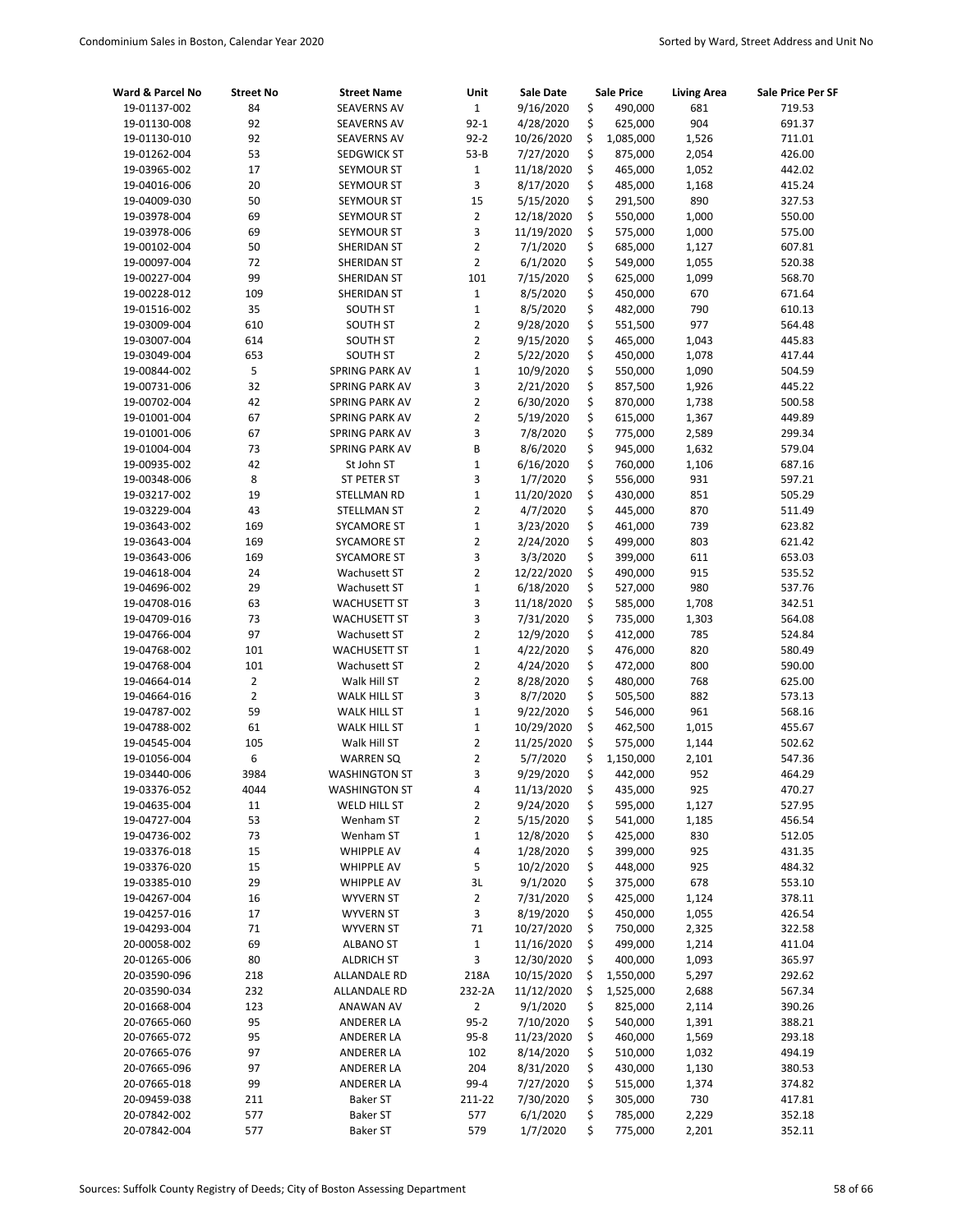| Ward & Parcel No             | <b>Street No</b> | <b>Street Name</b>                         | Unit              | Sale Date             |          | <b>Sale Price</b>  | <b>Living Area</b> | Sale Price Per SF |
|------------------------------|------------------|--------------------------------------------|-------------------|-----------------------|----------|--------------------|--------------------|-------------------|
| 20-07842-008                 | 577              | <b>Baker ST</b>                            | 583               | 10/20/2020            | \$       | 745,000            | 2,201              | 338.48            |
| 20-07842-010                 | 577              | <b>Baker ST</b>                            | 583B              | 1/17/2020             | \$       | 799,000            | 2,229              | 358.46            |
| 20-00254-002                 | 91               | <b>BELGRADE AV</b>                         | $\mathbf{1}$      | 12/24/2020            | \$       | 465,000            | 1,406              | 330.73            |
| 20-01378-004                 | 243              | <b>BELGRADE AV</b>                         | $\overline{2}$    | 9/4/2020              | \$       | 737,500            | 1,601              | 460.65            |
| 20-01383-004                 | 261              | <b>BELGRADE AV</b>                         | $\overline{2}$    | 12/18/2020            | \$       | 420,000            | 1,043              | 402.68            |
| 20-01388-002                 | 281              | <b>BELGRADE AV</b>                         | $\mathbf 1$       | 9/8/2020              | \$       | 536,000            | 1,276              | 420.06            |
| 20-01390-002                 | 289              | <b>BELGRADE AV</b>                         | $\mathbf 1$       | 7/28/2020             | \$       | 440,000            | 1,137              | 386.98            |
| 20-01390-006                 | 289              | <b>BELGRADE AV</b>                         | 3                 | 11/23/2020            | \$       | 400,000            | 1,163              | 343.94            |
| 20-01615-010                 | 416              | <b>BELGRADE AV</b>                         | 6                 | 6/11/2020             | \$       | 282,500            | 720                | 392.36            |
| 20-04687-002                 | 75               | <b>BRADFIELD AV</b>                        | $\mathbf{1}$      | 11/18/2020            | \$       | 640,000            | 1,320              | 484.85            |
| 20-01489-002                 | 59               | BRADWOOD ST                                | $\mathbf 1$       | 5/26/2020             | \$       | 490,000            | 1,098              | 446.27            |
| 20-07013-558                 | 44               | <b>BROADLAWN PK</b>                        | 16B               | 8/20/2020             | \$       | 430,440            | 924                | 465.84            |
| 20-07013-572                 | 44               | <b>BROADLAWN PK</b>                        | 22B               | 6/30/2020             | \$       | 390,000            | 894                | 436.24            |
| 20-07013-552                 | 44               | <b>BROADLAWN PK</b>                        | $S-2$             | 2/26/2020             | \$       | 323,000            | 645                | 500.78            |
| 20-07013-088<br>20-07013-114 | 50<br>50         | <b>BROADLAWN PK</b>                        | 115<br>205        | 7/23/2020<br>8/4/2020 | \$<br>\$ | 436,000<br>458,775 | 1,164<br>1,164     | 374.57<br>394.14  |
| 20-07013-614                 | 55               | <b>BROADLAWN PK</b><br><b>BROADLAWN PK</b> | 17                | 10/26/2020            | \$       | 300,000            | 770                | 389.61            |
| 20-07013-664                 | 55               | <b>BROADLAWN PK</b>                        | 18B               | 12/22/2020            | \$       | 308,000            | 770                | 400.00            |
| 20-07013-710                 | 57               | <b>BROADLAWN PK</b>                        | 20                | 1/8/2020              | \$       | 350,000            | 770                | 454.55            |
| 20-07013-716                 | 57               | <b>BROADLAWN PK</b>                        | 23                | 11/12/2020            | \$       | 319,000            | 760                | 419.74            |
| 20-07013-788                 | 57               | <b>BROADLAWN PK</b>                        | 7B                | 9/28/2020             | \$       | 319,000            | 763                | 418.09            |
| 20-07011-308                 | 30               | <b>BRYON RD</b>                            | $B-30-4$          | 9/1/2020              | \$       | 270,000            | 625                | 432.00            |
| 20-07011-290                 | 34               | <b>BRYON RD</b>                            | $B-34-3$          | 12/22/2020            | \$       | 362,245            | 780                | 464.42            |
| 20-07011-140                 | 56               | <b>BRYON RD</b>                            | $56-2$            | 10/1/2020             | \$       | 310,000            | 786                | 394.40            |
| 20-07011-142                 | 56               | <b>BRYON RD</b>                            | $56-3$            | 10/20/2020            | \$       | 399,320            | 786                | 508.04            |
| 20-07011-126                 | 58               | <b>BRYON RD</b>                            | $58-1$            | 11/13/2020            | \$       | 252,000            | 625                | 403.20            |
| 20-07011-114                 | 60               | <b>BRYON RD</b>                            | $60 - 1$          | 1/22/2020             | \$       | 330,000            | 786                | 419.85            |
| 20-07011-112                 | 62               | <b>BRYON RD</b>                            | $62 - 6$          | 10/23/2020            | \$       | 362,500            | 786                | 461.20            |
| 20-07011-006                 | 64               | <b>BRYON RD</b>                            | $B-64-3$          | 12/30/2020            | \$       | 319,750            | 780                | 409.94            |
| 20-07011-028                 | 68               | <b>BRYON RD</b>                            | $B-68-2$          | 8/12/2020             | \$       | 240,000            | 625                | 384.00            |
| 20-06180-004                 | 17               | <b>BURWELL RD</b>                          | 19                | 7/31/2020             | \$       | 720,000            | 2,035              | 353.81            |
| 20-10343-055                 | 11               | CASS ST                                    | $D-11$            | 12/31/2020            | \$       | 230,000            | 552                | 416.67            |
| 20-10343-048                 | 11               | CASS ST                                    | $D-4$             | 11/17/2020            | \$       | 360,000            | 845                | 426.04            |
| 20-09553-002                 | 81               | <b>CASS ST</b>                             | 81                | 4/17/2020             | \$       | 500,000            | 1,068              | 468.16            |
| 20-09353-026                 | 102              | <b>CASS ST</b>                             | 3                 | 9/1/2020              | \$       | 377,500            | 773                | 488.36            |
| 20-04688-002                 | 1540             | <b>CENTRE ST</b>                           | $\mathbf 1$       | 7/15/2020             | \$       | 430,000            | 1,006              | 427.44            |
| 20-04688-004                 | 1540             | <b>CENTRE ST</b>                           | $\overline{2}$    | 6/18/2020             | \$       | 470,000            | 1,020              | 460.78            |
| 20-04636-002                 | 1554             | <b>CENTRE ST</b>                           | $\mathbf{1}$      | 7/20/2020             | \$       | 610,000            | 1,208              | 504.97            |
| 20-04635-002                 | 1558             | <b>CENTRE ST</b>                           | $\mathbf{1}$      | 7/7/2020              | \$       | 570,000            | 1,179              | 483.46            |
| 20-04498-006                 | 1561             | <b>CENTRE ST</b>                           | 3                 | 7/22/2020             | \$       | 399,000            | 839                | 475.57            |
| 20-04462-006                 | 1571             | <b>CENTRE ST</b>                           | C                 | 4/7/2020              | \$       | 450,000            | 1,705              | 263.93            |
| 20-11957-088                 | 11               | <b>CHERITON RD</b>                         | 206B              | 4/14/2020             | \$       | 450,000            | 1,245              | 361.45            |
| 20-11957-096                 | 11               | <b>CHERITON RD</b>                         | 302B              | 7/1/2020              | \$       | 424,900            | 1,062              | 400.09            |
| 20-00105-002                 | 29               | <b>COHASSET ST</b>                         | $29-1$            | 7/27/2020             | \$       | 460,000            | 834                | 551.56            |
| 20-00065-002                 | 52               | <b>COHASSET ST</b>                         | $\mathbf{1}$      | 4/3/2020              | \$       | 725,000            | 2,451              | 295.80            |
| 20-00065-004                 | 52               | <b>COHASSET ST</b>                         | 2                 | 3/20/2020             | \$       | 825,000            | 2,091              | 394.55            |
| 20-04733-002                 | 59               | <b>CONGREVE ST</b>                         | $\mathbf 1$       | 9/25/2020             | \$       | 605,000            | 1,443              | 419.27            |
| 20-04693-002                 | 86               | <b>CONGREVE ST</b>                         | $\mathbf{1}$      | 9/11/2020             | \$       | 505,900            | 1,075              | 470.60            |
| 20-05228-004                 | 16<br>305        | <b>CONWAY ST</b>                           | 16                | 10/1/2020<br>7/6/2020 | \$       | 556,850            | 1,159              | 480.46            |
| 20-07368-002<br>20-07368-004 | 305              | <b>COREY ST</b>                            | $\mathbf{1}$<br>2 | 7/1/2020              | \$       | 550,000            | 1,133              | 485.44            |
| 20-05313-002                 | 15               | <b>COREY ST</b><br>COTTON ST               | $\mathbf 1$       | 9/9/2020              | \$<br>\$ | 570,000<br>529,000 | 1,225<br>867       | 465.31<br>610.15  |
| 20-08849-004                 | 30               | <b>ELGIN ST</b>                            | 2                 | 10/28/2020            | \$       | 670,000            | 2,010              | 333.33            |
| 20-09070-004                 | $\overline{2}$   | ELLSWOOD ST                                | 4                 | 5/29/2020             | \$       | 845,000            | 1,838              | 459.74            |
| 20-05496-002                 | 10               | <b>FAIRVIEW ST</b>                         | $\mathbf 1$       | 5/15/2020             | \$       | 700,000            | 1,419              | 493.31            |
| 20-05496-004                 | 10               | <b>FAIRVIEW ST</b>                         | 2                 | 5/29/2020             | \$       | 799,000            | 1,693              | 471.94            |
| 20-05221-004                 | 13               | <b>FAIRVIEW ST</b>                         | $\overline{2}$    | 10/30/2020            | \$       | 570,000            | 1,090              | 522.94            |
| 20-04747-002                 | 102              | <b>FLETCHER ST</b>                         | $\mathbf 1$       | 11/24/2020            | \$       | 540,000            | 1,226              | 440.46            |
| 20-09323-002                 | 46               | Gardner ST                                 | $\mathbf 1$       | 10/6/2020             | \$       | 645,000            | 1,594              | 404.64            |
| 20-09323-004                 | 46               | Gardner ST                                 | 2                 | 10/6/2020             | \$       | 630,000            | 1,208              | 521.52            |
| 20-09323-006                 | 46               | Gardner ST                                 | 3                 | 10/9/2020             | \$       | 445,000            | 759                | 586.30            |
| 20-07255-002                 | 72               | <b>GARNET RD</b>                           | $\mathbf 1$       | 10/19/2020            | \$       | 499,000            | 1,206              | 413.76            |
| 20-07255-004                 | 72               | <b>GARNET RD</b>                           | 2                 | 10/16/2020            | \$       | 531,500            | 1,382              | 384.59            |
| 20-11354-018                 | 95               | Grove ST                                   | 95-9              | 6/17/2020             | \$       | 227,500            | 605                | 376.03            |
| 20-11354-032                 | 99               | Grove ST                                   | 99-4              | 9/30/2020             | \$       | 270,000            | 605                | 446.28            |
| 20-11354-054                 | 111              | Grove ST                                   | $111-3$           | 10/14/2020            | \$       | 239,000            | 635                | 376.38            |
| 20-11354-086                 | 115              | <b>GROVE ST</b>                            | 115-7             | 12/9/2020             | \$       | 291,000            | 740                | 393.24            |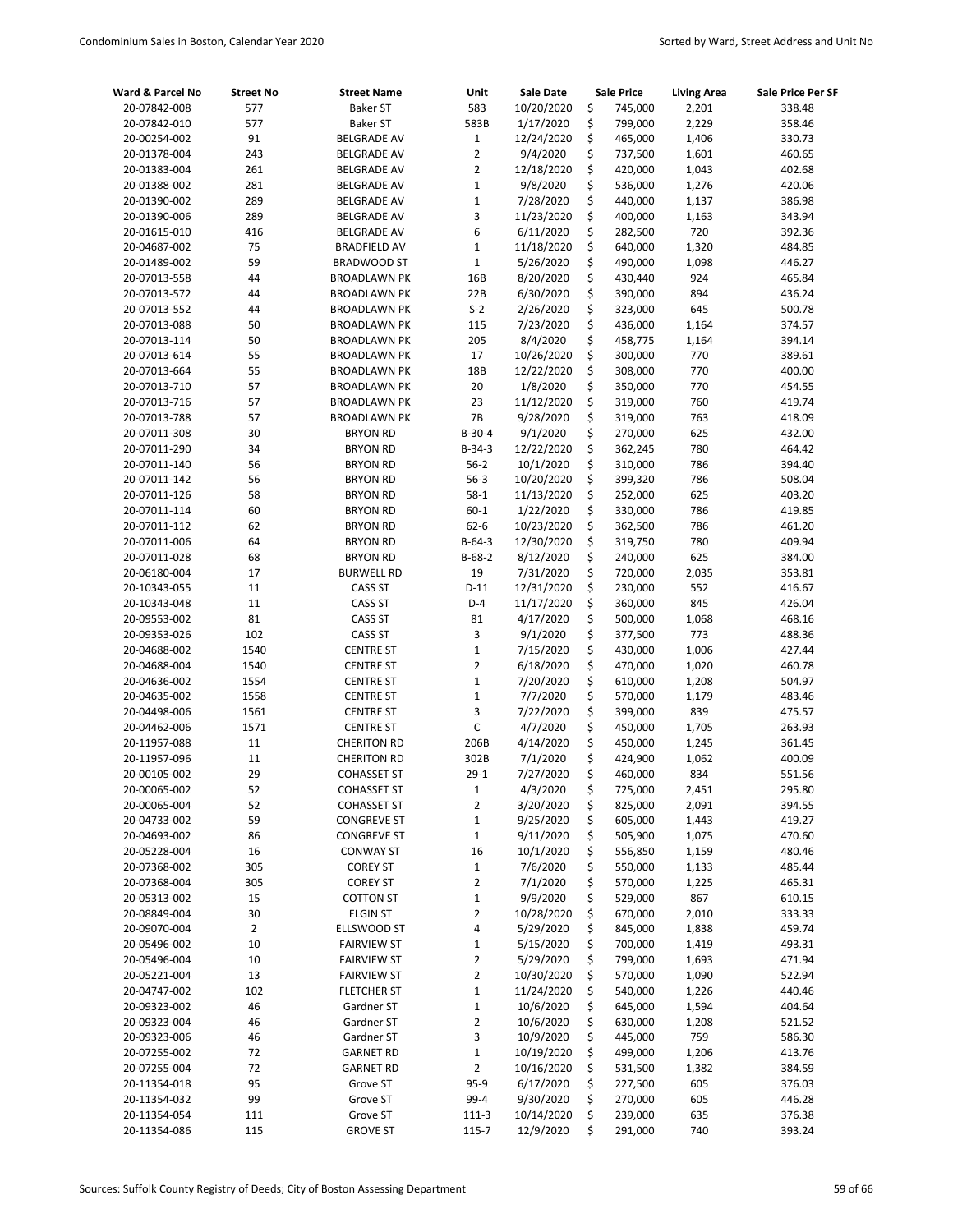| Ward & Parcel No             | <b>Street No</b> | <b>Street Name</b>                     | Unit                          | Sale Date              | <b>Sale Price</b> |                    | <b>Living Area</b> | Sale Price Per SF |
|------------------------------|------------------|----------------------------------------|-------------------------------|------------------------|-------------------|--------------------|--------------------|-------------------|
| 20-11354-098                 | 121              | <b>GROVE ST</b>                        | $121 - 1$                     | 12/2/2020              | \$                | 302,000            | 740                | 408.11            |
| 20-11354-114                 | 121              | Grove ST                               | 121-9                         | 10/21/2020             | \$                | 309,000            | 820                | 376.83            |
| 20-04563-002                 | 3                | <b>GUERNSEY ST</b>                     | $\mathbf{1}$                  | 12/15/2020             | \$                | 484,500            | 1,180              | 410.59            |
| 20-04574-004                 | 36               | <b>GUERNSEY ST</b>                     | $\overline{2}$                | 1/17/2020              | \$                | 517,000            | 1,165              | 443.78            |
| 20-04573-004                 | 38               | <b>GUERNSEY ST</b>                     | $\overline{2}$                | 5/8/2020               | \$                | 710,000            | 1,633              | 434.78            |
| 20-00209-006                 | 15               | <b>HASLET ST</b>                       | 3                             | 3/25/2020              | \$                | 505,000            | 964                | 523.86            |
| 20-00211-002                 | 23               | <b>HASLET ST</b>                       | $\mathbf{1}$                  | 12/15/2020             | \$                | 450,000            | 988                | 455.47            |
| 20-05761-004                 | 9                | <b>HASTINGS ST</b>                     | $\overline{2}$                | 9/28/2020              | \$                | 540,000            | 968                | 557.85            |
| 20-05762-006                 | 17               | <b>Hastings ST</b>                     | 3                             | 11/12/2020             | \$                | 410,000            | 703                | 583.21            |
| 20-00386-042                 | 6                | <b>HAYES RD</b>                        | 17                            | 5/6/2020               | \$                | 268,000            | 795                | 337.11            |
| 20-02929-160                 | 14               | <b>HERON ST</b>                        | $T-407$                       | 11/19/2020             | \$                | 285,000            | 883                | 322.76            |
| 20-04906-006                 | 27               | <b>HEWLETT ST</b>                      | 3                             | 1/23/2020              | \$                | 430,000            | 911                | 472.01            |
| 20-04841-004                 | 82               | <b>HEWLETT ST</b>                      | $\overline{2}$                | 8/28/2020              | \$                | 575,000            | 1,105              | 520.36            |
| 20-01578-016                 | 11               | <b>IONA ST</b>                         | 11B                           | 8/14/2020              | \$                | 590,000            | 1,619              | 364.42            |
| 20-09740-004                 | 50               | <b>KEYSTONE ST</b>                     | $\overline{2}$                | 12/7/2020              | \$                | 467,500            | 972                | 480.97            |
| 20-05091-004                 | 27               | <b>KNOLL ST</b>                        | $\overline{2}$                | 2/20/2020              | \$                | 469,900            | 1,214              | 387.07            |
| 20-05109-002                 | 95               | <b>KNOLL ST</b>                        | 95                            | 10/15/2020             | \$                | 460,000            | 957                | 480.67            |
| 20-02709-026                 | $\overline{2}$   | <b>LAGRANGE ST</b>                     | 12                            | 6/10/2020              | \$                | 222,000            | 575                | 386.09            |
| 20-08068-018                 | 470              | LaGrange ST                            | $\overline{2}$                | 7/14/2020              | \$                | 537,000            | 1,846              | 290.90            |
| 20-07660-008                 | 845              | <b>LAGRANGE ST</b>                     | 4                             | 3/27/2020              | \$                | 535,000            | 1,141              | 468.89            |
| 20-07504-022                 | 935              | LAGRANGE ST                            | 11                            | 3/6/2020               | \$                | 715,000            | 2,475              | 288.89            |
| 20-07835-068                 | 1400             | <b>LAGRANGE ST</b>                     | 1400                          | 9/28/2020              | \$                | 655,000            | 2,315              | 282.94            |
| 20-01553-002                 | 31               | <b>LORRAINE ST</b>                     | $\mathbf{1}$                  | 8/24/2020              | \$                | 579,000            | 1,119              | 517.43            |
| 20-06031-004                 | 120              | <b>MANTHORNE RD</b>                    | $\overline{2}$                | 5/27/2020              | \$<br>\$          | 624,000<br>560,000 | 2,207              | 282.74            |
| 20-06027-002                 | 136              | <b>MANTHORNE RD</b>                    | $\mathbf 1$<br>$\overline{2}$ | 6/19/2020              | \$                |                    | 1,058              | 529.30            |
| 20-06027-004<br>20-06985-002 | 136<br>231       | <b>MANTHORNE RD</b><br><b>MAPLE ST</b> | $\mathbf{1}$                  | 7/10/2020<br>8/14/2020 | \$                | 593,000<br>520,000 | 1,227<br>1,158     | 483.29<br>449.05  |
| 20-00571-002                 | 15               | MENDELSSOHN ST                         | $\mathbf{1}$                  | 4/13/2020              | \$                | 495,000            | 925                | 535.14            |
| 20-00571-004                 | 15               | MENDELSSOHN ST                         | $\overline{2}$                | 5/20/2020              | \$                | 550,000            | 1,045              | 526.32            |
| 20-01519-004                 | 49               | <b>MONTVALE ST</b>                     | $\overline{2}$                | 7/30/2020              | \$                | 565,000            | 1,003              | 563.31            |
| 20-01520-002                 | 53               | <b>MONTVALE ST</b>                     | $\mathbf{1}$                  | 3/30/2020              | \$                | 550,000            | 1,053              | 522.32            |
| 20-01520-006                 | 53               | <b>MONTVALE ST</b>                     | 3                             | 3/27/2020              | \$                | 532,500            | 1,207              | 441.18            |
| 20-01467-004                 | 60               | <b>MONTVALE ST</b>                     | $\overline{2}$                | 6/22/2020              | \$                | 430,000            | 1,198              | 358.93            |
| 20-10461-010                 | 41               | Morrell ST                             | $\overline{2}$                | 12/29/2020             | \$                | 200,000            | 581                | 344.23            |
| 20-01233-004                 | 15               | <b>NEWBURG ST</b>                      | $\overline{2}$                | 7/20/2020              | \$                | 350,000            | 844                | 414.69            |
| 20-01219-002                 | 40               | <b>NEWBURG ST</b>                      | $\mathbf{1}$                  | 3/24/2020              | \$                | 555,888            | 1,164              | 477.57            |
| 20-01216-004                 | 52               | <b>NEWBURG ST</b>                      | $\overline{2}$                | 12/18/2020             | \$                | 710,000            | 2,277              | 311.81            |
| 20-00852-004                 | 25               | NIKISCH AV                             | 27                            | 12/21/2020             | \$                | 870,000            | 2,580              | 337.21            |
| 20-00899-012                 | 132              | <b>ORANGE ST</b>                       | 132                           | 5/15/2020              | \$                | 850,000            | 2,331              | 364.65            |
| 20-00899-014                 | 132              | <b>ORANGE ST</b>                       | 134                           | 5/5/2020               | \$                | 850,000            | 2,331              | 364.65            |
| 20-02160-002                 | 9                | ORIOLE ST                              | $\mathbf{1}$                  | 5/28/2020              | \$                | 595,000            | 1,271              | 468.14            |
| 20-02160-004                 | 9                | <b>ORIOLE ST</b>                       | $\overline{2}$                | 5/27/2020              | \$                | 600,000            | 1,761              | 340.72            |
| 20-09781-010                 | 42               | PARAGON RD                             | $\overline{2}$                | 1/10/2020              | \$                | 372,500            | 816                | 456.50            |
| 20-00193-002                 | 81               | PENFIELD ST                            | 81                            | 6/18/2020              | \$                | 440,000            | 1,072              | 410.45            |
| 20-05982-002                 | 96               | REDLANDS RD                            | $\mathbf 1$                   | 3/19/2020              | \$                | 555,000            | 1,157              | 479.69            |
| 20-05982-004                 | 96               | REDLANDS RD                            | 2                             | 3/23/2020              | \$                | 519,000            | 1,049              | 494.76            |
| 20-05982-006                 | 96               | REDLANDS RD                            | 3                             | 5/8/2020               | \$                | 402,500            | 863                | 466.40            |
| 20-11612-006                 | 25               | Rockland ST                            | 3                             | 8/27/2020              | \$                | 360,000            | 905                | 397.79            |
| 20-00321-002                 | 99               | ROSLINDALE AV                          | 1                             | 10/23/2020             | \$                | 460,000            | 947                | 485.74            |
| 20-00336-002                 | 112              | ROSLINDALE AV                          | $\mathbf 1$                   | 8/24/2020              | \$                | 495,000            | 769                | 643.69            |
| 20-00487-002                 | 180              | ROSLINDALE AV                          | 180                           | 9/10/2020              | \$                | 865,000            | 1,955              | 442.46            |
| 20-00487-004                 | 180              | ROSLINDALE AV                          | 182                           | 11/20/2020             | \$                | 852,000            | 1,955              | 435.81            |
| 20-00869-002                 | 222              | ROSLINDALE AV                          | $\mathbf{1}$                  | 7/27/2020              | \$                | 495,000            | 972                | 509.26            |
| 20-00869-004                 | 222              | ROSLINDALE AV                          | $\overline{2}$                | 5/28/2020              | \$                | 529,000            | 924                | 572.51            |
| 20-00869-006                 | 222              | ROSLINDALE AV                          | 3                             | 6/4/2020               | \$                | 539,000            | 955                | 564.40            |
| 20-06104-002                 | 108              | RUSSETT ST                             | $\mathbf 1$                   | 10/29/2020             | \$                | 540,000            | 1,062              | 508.47            |
| 20-05511-040                 | 11               | <b>S FAIRVIEW ST</b>                   | $11 - 4$                      | 4/10/2020              | \$                | 505,000            | 1,012              | 499.01            |
| 20-05502-002                 | 44               | S FAIRVIEW ST                          | $\mathbf 1$                   | 5/11/2020              | \$                | 425,100            | 782                | 543.61            |
| 20-05502-006                 | 44               | S FAIRVIEW ST                          | 3                             | 8/18/2020              | \$                | 435,000            | 869                | 500.58            |
| 20-08633-004                 | 98               | <b>SANBORN ST</b>                      | $\overline{2}$                | 5/5/2020               | \$                | 625,000            | 1,700              | 367.65            |
| 20-05119-006                 | 55               | <b>SELWYN ST</b>                       | 3                             | 1/10/2020              | \$                | 375,375            | 1,258              | 298.39            |
| 20-04996-002                 | 15               | SHEFFIELD RD                           | $\mathbf 1$                   | 9/14/2020              | \$                | 512,500            | 978                | 524.03            |
| 20-04999-004                 | 27               | SHEFFIELD RD                           | 2                             | 8/17/2020              | \$                | 520,000            | 1,004              | 517.93            |
| 20-05511-012                 | 818              | SOUTH ST                               | 818-G                         | 10/5/2020              | \$                | 402,000            | 772                | 520.73            |
| 20-05511-026                 | 820              | SOUTH ST                               | 820-1                         | 8/18/2020              | \$                | 400,000            | 647                | 618.24            |
| 20-05511-028                 | 820              | SOUTH ST                               | 820-2                         | 10/1/2020              | \$                | 595,000            | 1,385              | 429.60            |
| 20-05555-004                 | 848              | SOUTH ST                               | 2                             | 3/30/2020              | \$                | 400,000            | 811                | 493.22            |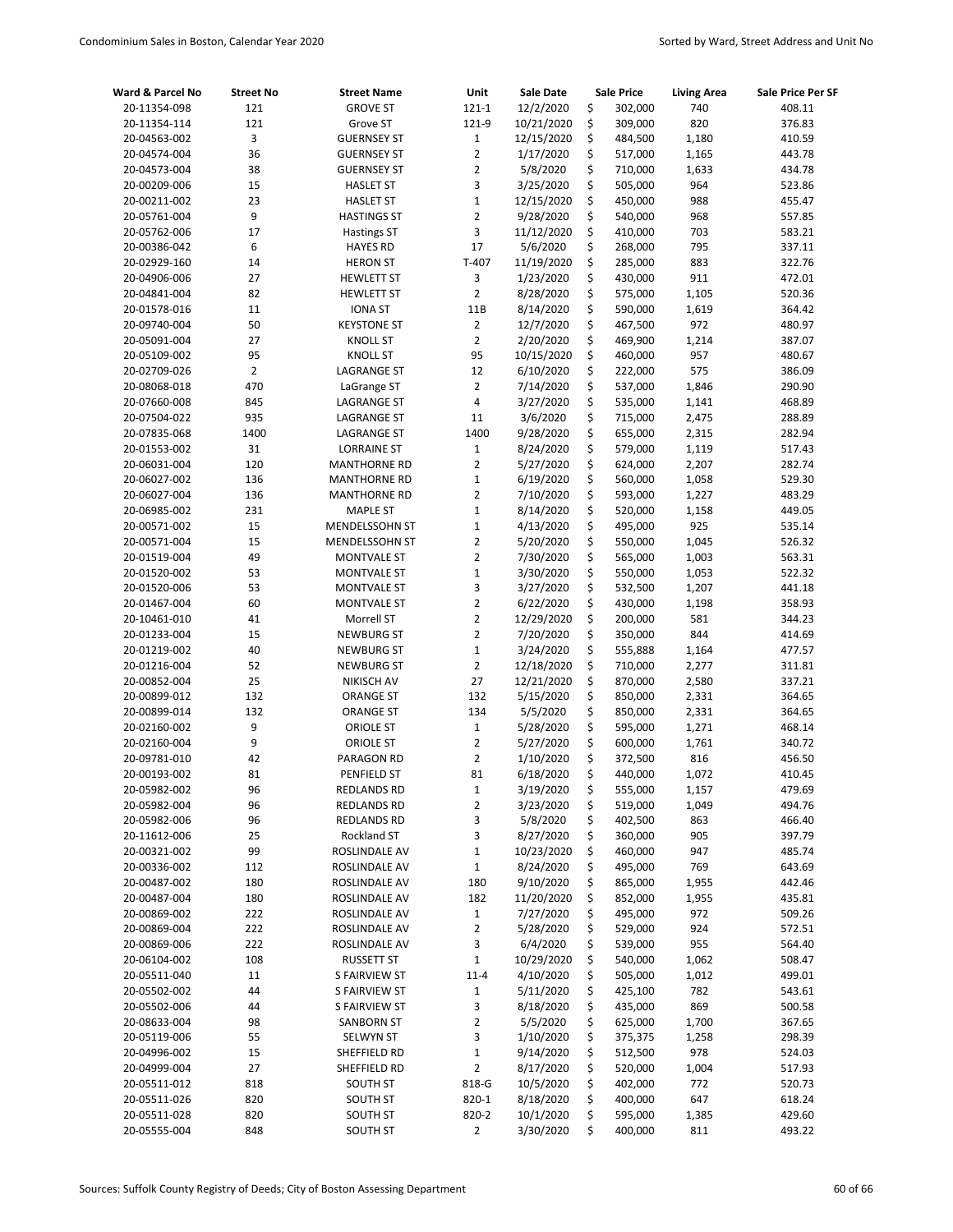| Ward & Parcel No | <b>Street No</b> | <b>Street Name</b>   | Unit           | Sale Date  | <b>Sale Price</b> | <b>Living Area</b> | Sale Price Per SF |
|------------------|------------------|----------------------|----------------|------------|-------------------|--------------------|-------------------|
| 20-04717-002     | 931              | <b>SOUTH ST</b>      | $1 - 2$        | 9/30/2020  | \$<br>652,000     | 2,140              | 304.67            |
| 20-04658-002     | 979              | <b>SOUTH ST</b>      | $\mathbf{1}$   | 10/16/2020 | \$<br>668,500     | 1,536              | 435.22            |
| 20-04658-004     | 979              | <b>SOUTH ST</b>      | $\overline{2}$ | 8/28/2020  | \$<br>840,000     | 2,413              | 348.11            |
| 20-04568-004     | 1077             | <b>SOUTH ST</b>      | $\overline{2}$ | 12/3/2020  | \$<br>475,000     | 1,110              | 427.93            |
| 20-10347-022     | 116              | SPRING ST            | $B-1$          | 4/17/2020  | \$<br>300,000     | 786                | 381.68            |
| 20-10347-058     | 116              | <b>SPRING ST</b>     | C-9            | 6/26/2020  | \$<br>310,000     | 768                | 403.65            |
| 20-11516-025     | 49               | <b>STIMSON ST</b>    | 49             | 8/25/2020  | \$<br>450,000     | 1,116              | 403.23            |
| 20-05491-002     | 10               | <b>SYMMES ST</b>     | $\mathbf{1}$   | 12/10/2020 | \$<br>490,000     | 981                | 499.49            |
| 20-05491-004     | 10               | <b>SYMMES ST</b>     | $\overline{2}$ | 11/19/2020 | \$<br>530,000     | 956                | 554.39            |
| 20-05482-002     | 46               | <b>SYMMES ST</b>     | $\mathbf 1$    | 12/4/2020  | \$<br>710,000     | 1,641              | 432.66            |
| 20-05412-006     | 51               | <b>SYMMES ST</b>     | 3              | 3/12/2020  | \$<br>410,000     | 801                | 511.86            |
| 20-00024-020     | 20               | TAFTHILL PK          | 5              | 3/30/2020  | \$<br>487,000     | 727                | 669.88            |
| 20-05452-002     | 19               | <b>TAPPAN ST</b>     | $\mathbf 1$    | 1/21/2020  | \$<br>515,000     | 1,032              | 499.03            |
| 20-08448-052     | 295              | Temple ST            | 26             | 10/30/2020 | \$<br>432,000     | 875                | 493.71            |
| 20-05630-004     | 134              | <b>TYNDALE ST</b>    | $\overline{2}$ | 7/20/2020  | \$<br>450,000     | 903                | 498.34            |
| 20-05628-002     | 142              | <b>TYNDALE ST</b>    | $\mathbf 1$    | 8/20/2020  | \$<br>580,000     | 1,622              | 357.58            |
| 20-05626-002     | 150              | <b>TYNDALE ST</b>    | $\mathbf 1$    | 9/1/2020   | \$<br>610,000     | 1,101              | 554.04            |
| 20-05626-004     | 150              | <b>TYNDALE ST</b>    | $\overline{2}$ | 12/2/2020  | \$<br>610,000     | 1,183              | 515.64            |
| 20-08245-002     | 266              | <b>VERMONT ST</b>    | $\mathbf{1}$   | 8/4/2020   | \$<br>425,000     | 905                | 469.61            |
| 20-09063-046     | 990              | <b>VFW PW</b>        | 404            | 9/9/2020   | \$<br>509,000     | 1,077              | 472.61            |
| 20-09216-004     | 1210             | <b>VFW PW</b>        | $\mathbf{1}$   | 9/1/2020   | \$<br>450,000     | 1,035              | 434.78            |
| 20-09216-008     | 1210             | <b>VFW PW</b>        | 3              | 9/29/2020  | \$<br>439,900     | 1,038              | 423.80            |
| 20-09216-046     | 1212             | <b>VFW PW</b>        | 23             | 7/27/2020  | \$<br>445,000     | 1,073              | 414.73            |
| 20-09216-106     | 1218             | <b>VFW PW</b>        | 53             | 9/30/2020  | \$<br>418,000     | 1,073              | 389.56            |
| 20-00043-008     | 4281             | <b>WASHINGTON ST</b> | 3A             | 10/5/2020  | \$<br>675,000     | 1,062              | 635.59            |
| 20-02929-004     | 4925             | Washington ST        | 102            | 11/18/2020 | \$<br>230,000     | 567                | 405.64            |
| 20-02964-052     | 4975             | <b>WASHINGTON ST</b> | 209            | 7/31/2020  | \$<br>403,000     | 1,055              | 381.99            |
| 20-02964-134     | 4975             | <b>WASHINGTON ST</b> | 412            | 1/8/2020   | \$<br>363,000     | 1,055              | 344.08            |
| 20-12245-012     | 5050             | <b>WASHINGTON ST</b> | 16             | 4/30/2020  | \$<br>270,000     | 750                | 360.00            |
| 20-12245-004     | 5050             | <b>Washington ST</b> | 2 PS 2         | 4/2/2020   | \$<br>320,000     | 750                | 426.67            |
| 20-12245-036     | 5050             | <b>WASHINGTON ST</b> | 218            | 9/18/2020  | \$<br>235,000     | 660                | 356.06            |
| 20-12245-076     | 5050             | <b>Washington ST</b> | 338            | 8/7/2020   | \$<br>293,000     | 870                | 336.78            |
| 20-12176-002     | 5082             | <b>WASHINGTON ST</b> | $\mathbf 1$    | 11/18/2020 | \$<br>569,000     | 1,315              | 432.70            |
| 20-11959-022     | 5140             | <b>Washington ST</b> | 20             | 9/30/2020  | \$<br>230,000     | 647                | 355.49            |
| 20-11959-034     | 5140             | <b>Washington ST</b> | 26             | 12/29/2020 | \$<br>310,500     | 819                | 379.12            |
| 20-11959-006     | 5140             | <b>Washington ST</b> | 3              | 11/5/2020  | \$<br>300,000     | 825                | 363.64            |
| 20-11959-044     | 5140             | <b>WASHINGTON ST</b> | 31             | 5/29/2020  | \$<br>330,000     | 922                | 357.92            |
| 20-11957-012     | 5170             | <b>Washington ST</b> | 101            | 6/29/2020  | \$<br>425,000     | 1,262              | 336.77            |
| 20-11957-020     | 5170             | <b>Washington ST</b> | 105            | 10/30/2020 | \$<br>447,500     | 1,290              | 346.90            |
| 20-07012-168     | 20               | <b>WESTGATE RD</b>   | $W-20-6$       | 8/21/2020  | \$<br>340,000     | 775                | 438.71            |
| 20-07011-490     | 39               | <b>WESTGATE RD</b>   | W-39-2         | 1/3/2020   | \$<br>314,000     | 775                | 405.16            |
| 20-07012-028     | 42               | <b>WESTGATE RD</b>   | $W-42-2$       | 6/12/2020  | \$<br>249,000     | 575                | 433.04            |
| 20-06333-002     | 128              | <b>WILLOW ST</b>     | 128            | 7/30/2020  | \$<br>510,000     | 1,068              | 477.53            |
| 20-06013-002     | 129              | Willow ST            | $\mathbf 1$    | 6/12/2020  | \$<br>525,000     | 1,068              | 491.57            |
| 20-07284-002     | 227              | <b>Willow ST</b>     | $\mathbf{1}$   | 1/28/2020  | \$<br>342,500     | 1,221              | 280.51            |
| 20-12068-002     | 42               | WOODLEY AV           | 42             | 4/17/2020  | \$<br>750,000     | 2,372              | 316.19            |
| 20-12068-006     | 42               | WOODLEY AV           | 46             | 2/28/2020  | \$<br>740,000     | 2,372              | 311.97            |
| 20-02165-002     | 70               | Wren ST              | $\mathbf{1}$   | 4/24/2020  | \$<br>491,100     | 1,168              | 420.46            |
| 21-00151-006     | 12               | Aberdeen ST          | 3              | 8/24/2020  | \$<br>735,000     | 763                | 963.30            |
| 21-00139-124     | 21               | Aberdeen ST          | $21 - 5$       | 9/16/2020  | \$<br>472,500     | 580                | 814.66            |
| 21-01690-018     | 198              | <b>ALLSTON ST</b>    | 198-3          | 1/29/2020  | \$<br>235,000     | 318                | 738.99            |
| 21-01690-022     | 198              | <b>ALLSTON ST</b>    | 198-5          | 6/10/2020  | \$<br>300,000     | 378                | 793.65            |
| 21-01707-112     | 300              | <b>ALLSTON ST</b>    | 107            | 7/1/2020   | \$<br>687,500     | 1,086              | 633.06            |
| 21-01707-142     | 300              | <b>ALLSTON ST</b>    | 205            | 9/22/2020  | \$<br>680,000     | 1,085              | 626.73            |
| 21-01707-156     | 300              | <b>ALLSTON ST</b>    | 212            | 10/1/2020  | \$<br>540,000     | 824                | 655.34            |
| 21-01707-198     | 300              | <b>ALLSTON ST</b>    | 316            | 4/30/2020  | \$<br>745,000     | 1,395              | 534.05            |
| 21-01707-218     | 300              | <b>ALLSTON ST</b>    | 409            | 9/18/2020  | \$<br>560,000     | 957                | 585.16            |
| 21-01707-232     | 300              | <b>ALLSTON ST</b>    | 416            | 7/21/2020  | \$<br>740,000     | 1,395              | 530.47            |
| 21-01707-240     | 300              | <b>ALLSTON ST</b>    | 503            | 7/1/2020   | \$<br>560,000     | 818                | 684.60            |
| 21-01724-170     | 319              | <b>ALLSTON ST</b>    | 319-1          | 12/1/2020  | \$<br>346,125     | 660                | 524.43            |
| 21-01724-174     | 319              | <b>ALLSTON ST</b>    | 319-3          | 11/24/2020 | \$<br>287,000     | 345                | 831.88            |
| 21-00550-010     | 45               | Ashford ST           | 5              | 12/18/2020 | \$<br>340,000     | 595                | 571.43            |
| 21-00093-010     | 909              | <b>BEACON ST</b>     | 5              | 8/6/2020   | \$<br>850,000     | 891                | 953.98            |
| 21-02439-206     | 2400             | <b>BEACON ST</b>     | 103            | 12/3/2020  | \$<br>1,495,000   | 1,899              | 787.26            |
| 21-02439-216     | 2400             | <b>BEACON ST</b>     | 108            | 2/14/2020  | \$<br>1,450,000   | 1,514              | 957.73            |
| 21-02439-248     | 2400             | <b>BEACON ST</b>     | 210            | 4/30/2020  | \$<br>1,145,000   | 1,379              | 830.31            |
| 21-02439-250     | 2400             | <b>BEACON ST</b>     | 211            | 6/11/2020  | \$<br>840,000     | 1,170              | 717.95            |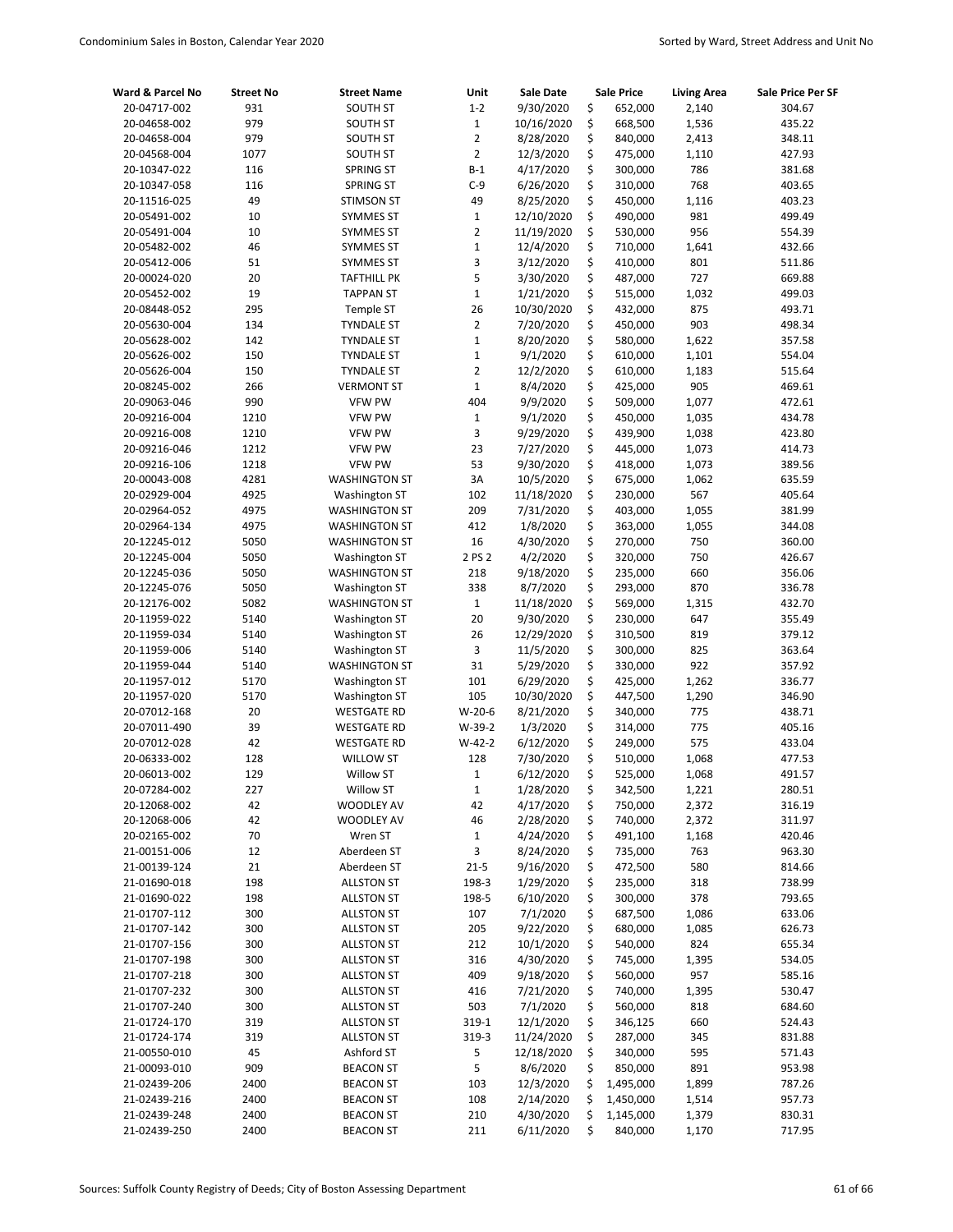| Ward & Parcel No             | <b>Street No</b> | <b>Street Name</b>                         | Unit              | <b>Sale Date</b>        |          | <b>Sale Price</b>      | <b>Living Area</b> | Sale Price Per SF    |
|------------------------------|------------------|--------------------------------------------|-------------------|-------------------------|----------|------------------------|--------------------|----------------------|
| 21-02439-334                 | 2400             | <b>BEACON ST</b>                           | 509               | 8/7/2020                | \$       | 1,299,000              | 1,405              | 924.56               |
| 21-02439-362                 | 2400             | <b>BEACON ST</b>                           | PH-609            | 1/7/2020                | \$       | 1,450,000              | 1,648              | 879.85               |
| 21-02439-072                 | 2420             | <b>BEACON ST</b>                           | 204               | 6/29/2020               | \$       | 930,000                | 1,100              | 845.45               |
| 21-02439-090                 | 2420             | <b>BEACON ST</b>                           | PH1 4TH           | 10/2/2020               | \$       | 1,450,000              | 2,094              | 692.45               |
| 21-02439-040                 | 2430             | <b>BEACON ST</b>                           | 105               | 1/31/2020               | \$       | 542,500                | 706                | 768.41               |
| 21-01539-070                 | 59               | <b>Brainerd RD</b>                         | 501               | 12/21/2020              | \$       | 539,500                | 777                | 694.34               |
| 21-01539-086                 | 59               | <b>Brainerd RD</b>                         | 509               | 9/10/2020               | \$       | 556,000                | 864                | 643.52               |
| 21-01539-110                 | 59               | <b>Brainerd RD</b>                         | 607               | 11/12/2020              | \$       | 582,000                | 710                | 819.72               |
| 21-01515-028                 | 85               | <b>Brainerd RD</b>                         | 207               | 8/4/2020                | \$       | 592,000                | 1,220              | 485.25               |
| 21-01515-066                 | 85               | <b>Brainerd RD</b>                         | 311               | 4/10/2020               | \$       | 562,000                | 1,040              | 540.38               |
| 21-01515-114                 | 85               | <b>Brainerd RD</b>                         | 506               | 5/12/2020               | \$       | 700,000                | 980                | 714.29               |
| 21-00898-006                 | 178              | <b>BRIGHTON AV</b>                         | 178-3             | 8/21/2020               | \$       | 395,000                | 655                | 603.05               |
| 21-01161-022                 | 244              | <b>BRIGHTON AV</b>                         | R-304             | 12/29/2020              | \$<br>\$ | 565,000                | 850                | 664.71               |
| 21-01161-034                 | 244              | <b>BRIGHTON AV</b>                         | R-405             | 4/23/2020               |          | 630,000                | 1,065              | 591.55               |
| 21-00056-072                 | 188              | <b>BROOKLINE AV</b>                        | 21F               | 3/9/2020                | \$<br>\$ | 1,030,000              | 658                | 1,565.35             |
| 21-00056-080<br>21-00056-106 | 188<br>188       | <b>BROOKLINE AV</b><br><b>BROOKLINE AV</b> | 22C<br>231        | 7/31/2020<br>5/15/2020  | \$       | 1,250,000<br>1,605,000 | 761<br>949         | 1,642.58<br>1,691.25 |
| 21-01294-010                 | 533              | Cambridge ST                               | 105               | 8/20/2020               | \$       | 757,000                | 1,083              | 698.98               |
| 21-01294-030                 | 533              | Cambridge ST                               | 203               | 6/19/2020               | \$       | 635,000                | 952                | 667.02               |
| 21-01294-056                 | 533              | Cambridge ST                               | 304               | 5/28/2020               | \$       | 590,000                | 812                | 726.60               |
| 21-00806-040                 | 40               | <b>CHESTER ST</b>                          | 7                 | 1/24/2020               | \$       | 465,000                | 735                | 632.65               |
| 21-00806-012                 | 50               | <b>CHESTER ST</b>                          | 6                 | 1/2/2020                | \$       | 415,000                | 735                | 564.63               |
| 21-00566-064                 | 65               | <b>CHESTER ST</b>                          | 65-6              | 9/18/2020               | \$       | 399,000                | 650                | 613.85               |
| 21-00566-068                 | 65               | <b>CHESTER ST</b>                          | $65 - 8$          | 9/18/2020               | \$       | 415,800                | 700                | 594.00               |
| 21-02514-010                 | 210              | CHESTNUT HILL AV                           | 4                 | 7/2/2020                | \$       | 500,000                | 970                | 515.46               |
| 21-02493-016                 | 247              | CHESTNUT HILL AV                           | 247-22            | 7/31/2020               | \$       | 315,000                | 559                | 563.51               |
| 21-02493-066                 | 249              | CHESTNUT HILL AV                           | 249-03            | 2/28/2020               | \$       | 353,000                | 524                | 673.66               |
| 21-02493-076                 | 249              | CHESTNUT HILL AV                           | 249-24            | 3/2/2020                | \$       | 377,000                | 560                | 673.21               |
| 21-02493-090                 | 249              | CHESTNUT HILL AV                           | 249-41            | 10/1/2020               | \$       | 409,500                | 763                | 536.70               |
| 21-02497-020                 | 276              | CHESTNUT HILL AV                           | 10                | 10/27/2020              | \$       | 450,000                | 704                | 639.20               |
| 21-02497-038                 | 276              | CHESTNUT HILL AV                           | 19                | 8/6/2020                | \$       | 599,460                | 1,070              | 560.24               |
| 21-02333-002                 | 324              | CHESTNUT HILL AV                           | 324-1             | 5/28/2020               | \$       | 408,000                | 400                | 1,020.00             |
| 21-02352-202                 | 370              | CHESTNUT HILL AV                           | 45                | 4/17/2020               | \$       | 423,000                | 860                | 491.86               |
| 21-02352-172                 | 370              | CHESTNUT HILL AV                           | 5                 | 10/23/2020              | \$       | 405,000                | 770                | 525.97               |
| 21-02352-122                 | 374              | CHESTNUT HILL AV                           | 22                | 1/17/2020               | \$       | 392,000                | 688                | 569.77               |
| 21-02330-102                 | 4                | Chiswick RD                                | 442               | 7/10/2020               | \$       | 430,000                | 698                | 616.05               |
| 21-02330-054                 | 8                | Chiswick RD                                | $8 - 46$          | 11/25/2020              | \$       | 320,000                | 583                | 548.89               |
| 21-02320-038                 | 24               | Chiswick RD                                | $24 - B$          | 12/7/2020               | \$       | 325,000                | 700                | 464.29               |
| 21-02320-002                 | 26               | Chiswick RD                                | $26-1$            | 1/17/2020               | \$       | 340,000                | 590                | 576.27               |
| 21-02542-008                 | 133              | Chiswick RD                                | 133-3             | 11/6/2020               | \$       | 570,000                | 1,204              | 473.42               |
| 21-02543-012                 | 137              | Chiswick RD                                | 137-5             | 1/14/2020               | \$       | 550,000                | 1,179              | 466.50               |
| 21-01986-030                 | 43               | Colborne RD                                | $43 - 5$          | 3/20/2020               | \$       | 520,000                | 760                | 684.21               |
| 21-01986-020                 | 43               | Colborne RD                                | 43-B2             | 8/5/2020                | \$       | 410,000                | 760                | 539.47               |
| 21-01986-124                 | 55               | Colborne RD                                | $55 - 4$          | 10/7/2020               | \$       | 378,250                | 600                | 630.42               |
| 21-01986-114                 | 55               | Colborne RD                                | 55-B1             | 2/28/2020               | \$       | 300,000                | 360                | 833.33               |
| 21-01986-174                 | 61               | Colborne RD                                | $61 - 5$          | 12/31/2020              | \$       | 475,000                | 760                | 625.00               |
| 21-01986-208                 | 65               | Colborne RD                                | 65-6              | 9/22/2020               | \$       | 451,950                | 760                | 594.67               |
| 21-02108-012                 | 15               | <b>COLLISTON RD</b>                        | 6                 | 4/10/2020               | \$       | 344,000                | 577                | 596.19               |
| 21-00778-040                 | 1177             | COMMONWEALTH AV                            | 1177-3            | 7/27/2020               | \$       | 420,500                | 700                | 600.71               |
| 21-00870-024                 | 1269<br>1307     | COMMONWEALTH AV                            | 1269-4            | 12/16/2020<br>4/17/2020 | \$<br>\$ | 299,000<br>524,000     | 427<br>865         | 700.23               |
| 21-01036-004<br>21-01036-016 | 1307             | COMMONWEALTH AV<br>COMMONWEALTH AV         | $\mathbf{1}$<br>7 | 1/22/2020               | \$       | 410,000                | 580                | 605.78<br>706.90     |
| 21-01514-036                 | 1330             | COMMONWEALTH AV                            | 18                | 7/31/2020               | \$       | 390,000                | 477                | 817.61               |
| 21-01414-104                 | 1400             | COMMONWEALTH AV                            | 12                | 7/15/2020               | \$       | 525,000                | 843                | 622.78               |
| 21-01414-054                 | 1404             | COMMONWEALTH AV                            | $4 - 7$           | 12/30/2020              | \$       | 380,000                | 680                | 558.82               |
| 21-01414-036                 | 1408             | COMMONWEALTH AV                            | $8 - 19$          | 9/24/2020               | \$       | 419,000                | 672                | 623.51               |
| 21-01413-032                 | 1412             | COMMONWEALTH AV                            | 17                | 7/1/2020                | \$       | 370,000                | 658                | 562.31               |
| 21-01110-104                 | 1415             | COMMONWEALTH AV                            | 1-102             | 3/11/2020               | \$       | 525,000                | 720                | 729.17               |
| 21-01110-140                 | 1419             | COMMONWEALTH AV                            | $2 - 102$         | 12/14/2020              | \$       | 404,500                | 710                | 569.72               |
| 21-01110-158                 | 1419             | COMMONWEALTH AV                            | $2 - 401$         | 7/6/2020                | \$       | 449,000                | 513                | 875.24               |
| 21-01110-226                 | 1427             | COMMONWEALTH AV                            | 6-103             | 4/30/2020               | \$       | 540,000                | 1,077              | 501.39               |
| 21-01770-070                 | 1486             | COMMONWEALTH AV                            | $16-C$            | 7/9/2020                | \$       | 390,000                | 540                | 722.22               |
| 21-01770-050                 | 1486             | COMMONWEALTH AV                            | $5-C$             | 12/16/2020              | \$       | 410,000                | 700                | 585.71               |
| 21-01916-016                 | 1607             | COMMONWEALTH AV                            | 6                 | 7/24/2020               | \$       | 340,000                | 556                | 611.51               |
| 21-01925-042                 | 1625             | COMMONWEALTH AV                            | 21                | 5/1/2020                | \$       | 315,000                | 350                | 900.00               |
| 21-01925-228                 | 1645             | COMMONWEALTH AV                            | 16                | 1/3/2020                | \$       | 344,000                | 530                | 649.06               |
| 21-01929-012                 | 1653             | COMMONWEALTH AV                            | 1653-5            | 3/24/2020               | \$       | 600,000                | 1,400              | 428.57               |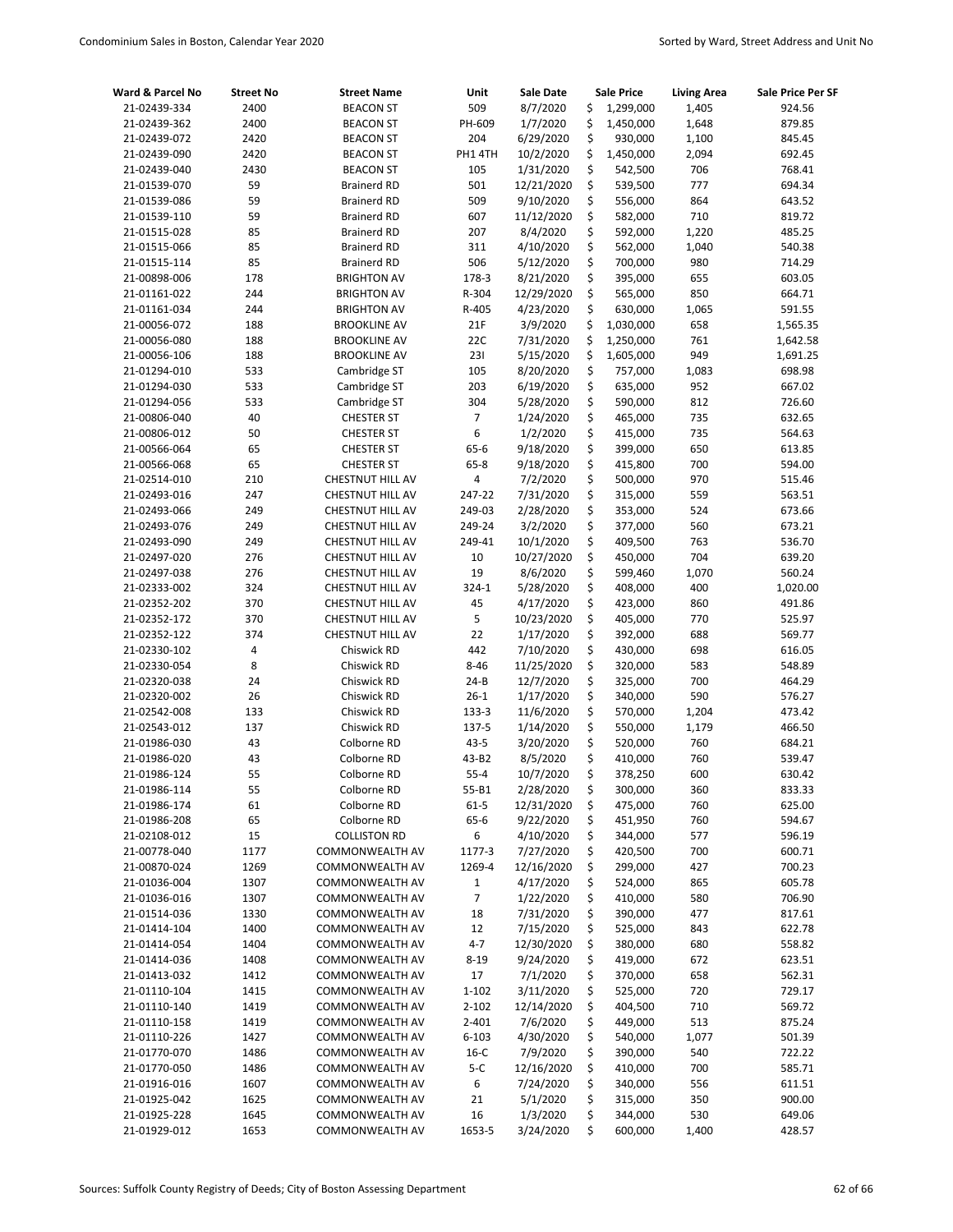| Ward & Parcel No             | <b>Street No</b> | <b>Street Name</b>                         | Unit            | Sale Date              |          | <b>Sale Price</b>  | <b>Living Area</b> | Sale Price Per SF |
|------------------------------|------------------|--------------------------------------------|-----------------|------------------------|----------|--------------------|--------------------|-------------------|
| 21-02013-070                 | 1662             | COMMONWEALTH AV                            | 62-11           | 8/12/2020              | \$       | 390,000            | 691                | 564.40            |
| 21-02013-026                 | 1666             | COMMONWEALTH AV                            | 66-33           | 9/25/2020              | \$       | 396,000            | 602                | 657.81            |
| 21-01925-312                 | 1673             | COMMONWEALTH AV                            | 1673-2          | 3/27/2020              | \$       | 265,000            | 290                | 913.79            |
| 21-02649-008                 | 1691             | COMMONWEALTH AV                            | 4               | 11/17/2020             | \$       | 279,000            | 550                | 507.27            |
| 21-02192-022                 | 1706             | COMMONWEALTH AV                            | 13              | 10/2/2020              | \$       | 533,000            | 895                | 595.53            |
| 21-02215-062                 | 1722             | COMMONWEALTH AV                            | 1722-7          | 10/30/2020             | \$       | 507,000            | 761                | 666.23            |
| 21-02212-030                 | 1736             | COMMONWEALTH AV                            | 1736-A          | 12/24/2020             | \$       | 320,000            | 730                | 438.36            |
| 21-02212-026                 | 1738             | COMMONWEALTH AV                            | 1738-5          | 11/30/2020             | \$       | 495,000            | 760                | 651.32            |
| 21-02212-016                 | 1742             | COMMONWEALTH AV                            | 1742-6          | 12/14/2020             | \$       | 475,000            | 760                | 625.00            |
| 21-02211-036                 | 1746             | COMMONWEALTH AV                            | 1746-4          | 8/28/2020              | \$       | 415,000            | 630                | 658.73            |
| 21-02207-082                 | 1754             | COMMONWEALTH AV                            | 12              | 6/26/2020              | \$       | 477,500            | 819                | 583.03            |
| 21-02207-048                 | 1758             | COMMONWEALTH AV                            | 1758-9          | 8/17/2020              | \$       | 521,000            | 835                | 623.95            |
| 21-02333-160                 | 1870             | COMMONWEALTH AV                            | 14              | 9/17/2020              | \$       | 351,000            | 650                | 540.00            |
| 21-02510-020                 | 1871             | COMMONWEALTH AV                            | 10              | 8/14/2020              | \$       | 485,000            | 867                | 559.40            |
| 21-02510-038                 | 1875             | COMMONWEALTH AV                            | 1875-7          | 12/11/2020             | \$       | 745,000            | 2,041              | 365.02            |
| 21-02476-060                 | 1933             | COMMONWEALTH AV                            | 306             | 1/8/2020               | \$       | 462,500            | 661                | 699.70            |
| 21-02476-088                 | 1933             | COMMONWEALTH AV                            | 408             | 11/9/2020              | \$       | 463,300            | 663                | 698.79            |
| 21-02476-098                 | 1933             | COMMONWEALTH AV                            | 501             | 1/8/2020               | \$       | 478,000            | 662                | 722.05            |
| 21-02478-034                 | 1945             | COMMONWEALTH AV                            | 33              | 9/1/2020               | \$       | 394,000            | 550                | 716.36            |
| 21-02478-114                 | 1949             | COMMONWEALTH AV                            | 32              | 9/9/2020               | \$       | 380,000            | 610                | 622.95            |
| 21-01776-102                 | 8                | COMMONWEALTH CT                            | $8 - 3$         | 6/25/2020              | \$       | 365,000            | 604                | 604.30            |
| 21-01776-190                 | 9                | COMMONWEALTH CT                            | $9 - 15$        | 5/4/2020               | \$       | 440,000            | 734                | 599.46            |
| 21-01776-174                 | 9                | COMMONWEALTH CT                            | $9 - 7$         | 1/17/2020              | \$       | 466,000            | 738                | 631.44            |
| 21-01776-056                 | 12               | <b>COMMONWEALTH CT</b>                     | $12 - 12$       | 12/31/2020             | \$       | 430,000            | 734                | 585.83            |
| 21-01776-016                 | 14               | COMMONWEALTH CT                            | $14 - 8$        | 11/9/2020              | \$       | 400,000            | 604                | 662.25            |
| 21-01770-122                 | 26               | <b>COMMONWEALTH TE</b>                     | $6-A$           | 8/12/2020              | \$       | 325,000            | 370                | 878.38            |
| 21-01603-134                 | 276              | Corey RD                                   | 276-12          | 1/31/2020              | \$       | 373,000            | 690                | 540.58            |
| 21-01620-024                 | 289              | Corey RD                                   | 4               | 10/5/2020              | \$       | 542,000            | 954                | 568.13            |
| 21-02063-016                 | 40               | <b>Cummings RD</b>                         | $40 - 8$        | 11/9/2020              | \$       | 627,501            | 1,100              | 570.46            |
| 21-01392-002                 | 49               | <b>DUSTIN ST</b>                           | $\mathbf 1$     | 6/2/2020               | \$       | 850,000            | 1,387              | 612.83            |
| 21-01392-004                 | 49               | <b>DUSTIN ST</b>                           | $\overline{2}$  | 6/26/2020              | \$       | 865,000            | 1,392              | 621.41            |
| 21-01392-006                 | 49               | <b>DUSTIN ST</b>                           | 3               | 12/29/2020             | \$       | 690,000            | 1,268              | 544.16            |
| 21-02331-034                 | 137              | ENGLEWOOD AV                               | 137-34          | 8/27/2020              | \$       | 415,000            | 600                | 691.67            |
| 21-02331-086                 | 141              | ENGLEWOOD AV                               | 141-31          | 9/1/2020               | \$       | 419,000            | 765                | 547.71            |
| 21-02331-138                 | 145              | ENGLEWOOD AV                               | 145-24          | 6/1/2020               | \$       | 425,000            | 610                | 696.72            |
| 21-02331-150                 | 145              | ENGLEWOOD AV                               | 145-33          | 8/26/2020              | \$       | 435,000            | 620                | 701.61            |
| 21-02056-050                 | 106              | <b>EVANS RD</b>                            | 106-3           | 12/8/2020              | \$<br>\$ | 422,000            | 640                | 659.38            |
| 21-02056-030                 | 110              | <b>EVANS RD</b>                            | $110-1$         | 4/29/2020              |          | 450,000            | 590                | 762.71            |
| 21-02056-028<br>21-00873-070 | 114              | <b>EVANS RD</b>                            | 114-6           | 10/30/2020             | \$<br>\$ | 470,000<br>490,000 | 660                | 712.12            |
| 21-00873-044                 | 12<br>20         | <b>GLENVILLE AV</b><br><b>GLENVILLE AV</b> | 12A<br>$20 - 1$ | 2/28/2020<br>5/19/2020 | \$       | 575,100            | 950<br>1,255       | 515.79<br>458.25  |
| 21-00873-022                 | 26               | <b>GLENVILLE AV</b>                        | 26A             | 4/6/2020               | \$       | 365,000            | 860                | 424.42            |
| 21-00968-042                 | 39               | <b>GLENVILLE AV</b>                        | $39-1$          | 1/10/2020              | \$       | 359,000            | 584                | 614.73            |
| 21-00968-100                 | 43               | <b>GLENVILLE AV</b>                        | 43-14           | 4/29/2020              | \$       | 265,000            | 323                | 820.43            |
| 21-01042-016                 | 78               | <b>GLENVILLE AV</b>                        | 78-8            | 7/30/2020              | \$       | 397,500            | 674                | 589.76            |
| 21-01110-316                 | 88               | <b>GORDON ST</b>                           | 8-302           | 8/14/2020              | \$       | 265,000            | 285                | 929.82            |
| 21-01110-298                 | 92               | <b>GORDON ST</b>                           | 7-404           | 10/16/2020             | \$       | 423,000            | 657                | 643.84            |
| 21-01137-014                 | $11\,$           | <b>HIGH ROCK WY</b>                        | $11 - 1$        | 7/7/2020               | \$       | 700,000            | 1,126              | 621.67            |
| 21-01137-016                 | $11\,$           | <b>HIGH ROCK WY</b>                        | $11 - 2$        | 8/17/2020              | \$       | 601,000            | 1,211              | 496.28            |
| 21-01821-026                 | 147              | Kelton ST                                  | 401             | 6/22/2020              | \$       | 660,000            | 1,227              | 537.90            |
| 21-01821-036                 | 147              | Kelton ST                                  | 406             | 10/8/2020              | \$       | 555,000            | 1,005              | 552.24            |
| 21-01821-048                 | 147              | Kelton ST                                  | 412             | 4/23/2020              | \$       | 700,000            | 1,209              | 578.99            |
| 21-01821-050                 | 147              | Kelton ST                                  | 501             | 8/14/2020              | \$       | 670,800            | 1,227              | 546.70            |
| 21-01821-054                 | 147              | Kelton ST                                  | 503             | 9/2/2020               | \$       | 560,000            | 1,005              | 557.21            |
| 21-01821-056                 | 147              | Kelton ST                                  | 504             | 6/19/2020              | \$       | 510,000            | 797                | 639.90            |
| 21-01821-080                 | 147              | Kelton ST                                  | 604             | 8/18/2020              | \$       | 495,000            | 797                | 621.08            |
| 21-01821-098                 | 147              | Kelton ST                                  | 701             | 12/4/2020              | \$       | 730,000            | 1,400              | 521.43            |
| 21-01821-120                 | 147              | Kelton ST                                  | 712             | 1/27/2020              | \$       | 680,000            | 1,145              | 593.89            |
| 21-01423-004                 | 158              | Kelton ST                                  | 2               | 4/7/2020               | \$       | 500,000            | 929                | 538.21            |
| 21-01601-006                 | 229              | Kelton ST                                  | 229-2           | 4/10/2020              | \$       | 395,000            | 568                | 695.42            |
| 21-01601-014                 | 229              | Kelton ST                                  | 229-6           | 1/3/2020               | \$       | 425,000            | 754                | 563.66            |
| 21-01603-026                 | 239              | Kelton ST                                  | 239-41          | 11/10/2020             | \$       | 410,000            | 690                | 594.20            |
| 21-01603-060                 | 245              | Kelton ST                                  | 245-42          | 10/19/2020             | \$       | 450,000            | 690                | 652.17            |
| 21-00099-006                 | 5                | <b>Keswick ST</b>                          | 3               | 11/25/2020             | \$       | 898,000            | 1,070              | 839.25            |
| 21-00100-006                 | 7                | <b>Keswick ST</b>                          | $\mathbf 1$     | 9/21/2020              | \$       | 1,060,000          | 932                | 1,137.34          |
| 21-00100-008                 | 7                | <b>Keswick ST</b>                          | 2               | 10/2/2020              | \$       | 1,217,000          | 1,040              | 1,170.19          |
| 21-00089-004                 | 12               | <b>Keswick ST</b>                          | 2               | 6/17/2020              | \$       | 749,000            | 819                | 914.53            |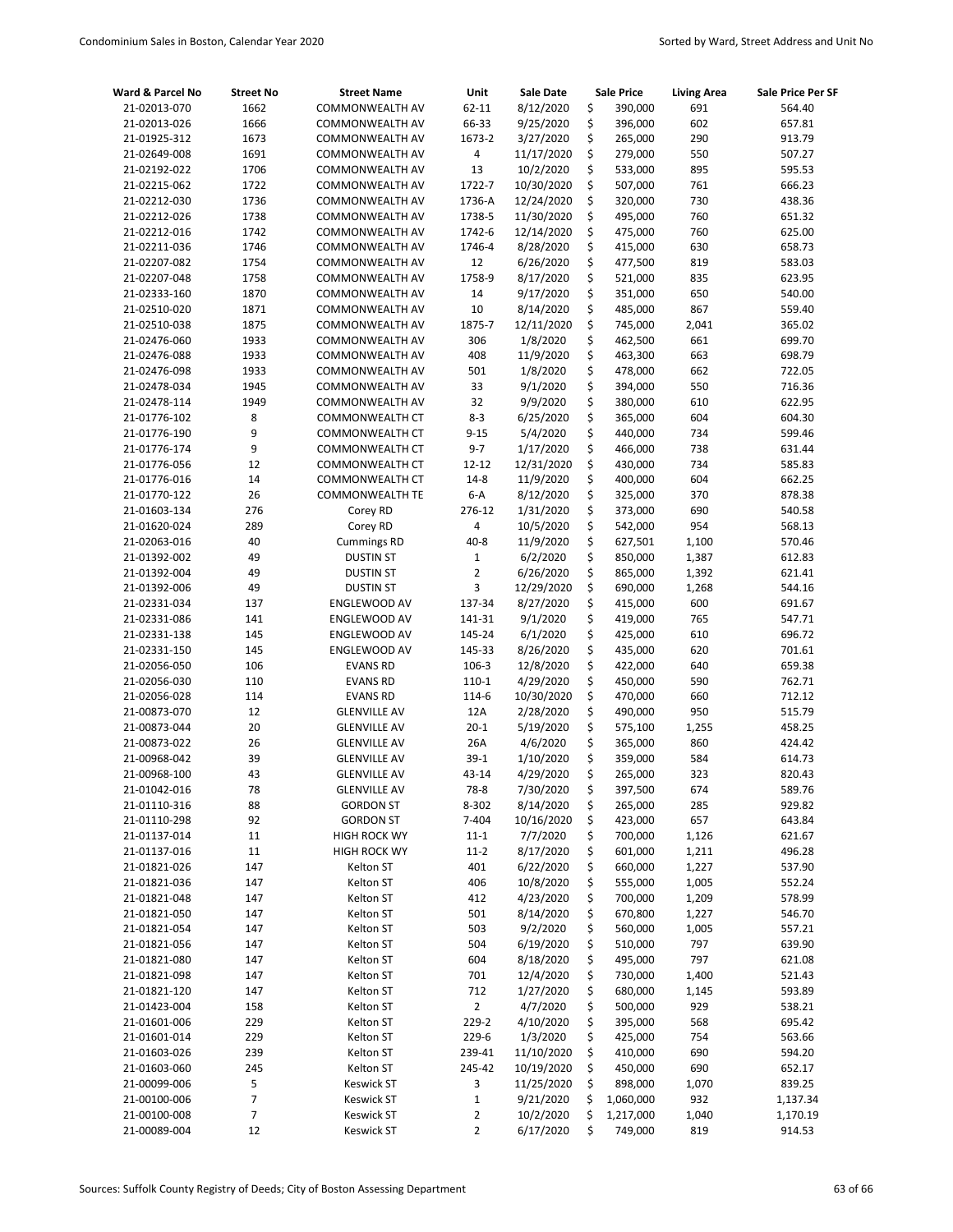| Ward & Parcel No             | <b>Street No</b> | <b>Street Name</b>                  | Unit             | <b>Sale Date</b>        |          | <b>Sale Price</b>  | <b>Living Area</b> | Sale Price Per SF |
|------------------------------|------------------|-------------------------------------|------------------|-------------------------|----------|--------------------|--------------------|-------------------|
| 21-00089-006                 | 12               | <b>Keswick ST</b>                   | 3                | 11/25/2020              | \$       | 810,000            | 992                | 816.53            |
| 21-02112-056                 | 90               | KILSYTH RD                          | 46               | 5/5/2020                | \$       | 455,000            | 694                | 655.62            |
| 21-02148-002                 | 140              | <b>KILSYTH RD</b>                   | $\mathbf 1$      | 9/14/2020               | \$       | 444,000            | 662                | 670.69            |
| 21-02148-008                 | 140              | KILSYTH RD                          | 4                | 9/24/2020               | \$       | 545,000            | 937                | 581.64            |
| 21-02148-014                 | 140              | KILSYTH RD                          | 7                | 8/31/2020               | \$       | 550,000            | 879                | 625.71            |
| 21-02128-092                 | 12               | KILSYTH TE                          | 12-44            | 8/27/2020               | \$       | 403,000            | 692                | 582.37            |
| 21-02223-006                 | 21               | <b>KINROSS RD</b>                   | 3                | 8/3/2020                | \$       | 815,000            | 2,195              | 371.30            |
| 21-02180-156                 | 30               | <b>KINROSS RD</b>                   | 5                | 10/16/2020              | \$       | 391,500            | 516                | 758.72            |
| 21-02110-028                 | 59               | Lanark RD                           | 59-04            | 8/21/2020               | \$       | 379,500            | 582                | 652.06            |
| 21-02634-006                 | $\overline{7}$   | <b>LEAMINGTON RD</b>                | 3                | 5/29/2020               | \$       | 490,000            | 1,165              | 420.60            |
| 21-00818-034                 | 96               | Linden ST                           | $96-1$           | 8/12/2020               | \$       | 380,000            | 675                | 562.96            |
| 21-00818-002                 | 100              | Linden ST                           | $100 - 1$        | 7/1/2020                | \$       | 419,000            | 620                | 675.81            |
| 21-02525-016                 | $\overline{7}$   | <b>LOTHIAN RD</b>                   | $2 - 2$          | 7/31/2020               | \$       | 410,000            | 655                | 625.95            |
| 21-00119-002                 | 22               | <b>MEDFIELD ST</b>                  | $22 - 1$         | 11/6/2020               | \$       | 1,305,000          | 1,766              | 738.96            |
| 21-00119-008                 | 22               | <b>MEDFIELD ST</b>                  | $22 - 4$         | 11/12/2020              | \$       | 845,000            | 1,016              | 831.69            |
| 21-00167-014                 | 16               | Miner ST                            | 204              | 11/10/2020              | \$       | 915,000            | 1,084              | 844.10            |
| 21-00167-076                 | 16               | Miner ST                            | 505              | 3/2/2020                | \$       | 850,000            | 946                | 898.52            |
| 21-01992-042                 | 29               | Mt Hood RD                          | $29 - 5$         | 10/9/2020               | \$       | 420,000            | 686                | 612.24            |
| 21-01992-102                 | 39               | Mt Hood RD                          | $39-7$           | 6/19/2020               | \$       | 432,000            | 679                | 636.23            |
| 21-02381-022                 | 22               | <b>ORKNEY RD</b>                    | 31               | 5/19/2020               | \$       | 470,000            | 755                | 622.52            |
| 21-02372-036                 | 31               | <b>ORKNEY RD</b>                    | 36               | 12/18/2020              | \$       | 333,000            | 590                | 564.41            |
| 21-00131-046                 | 465              | Park DR                             | 19               | 4/29/2020               | \$       | 500,000            | 540                | 925.93            |
| 21-00885-026                 | 37               | PARK VALE AV                        | $37 - 1$         | 9/25/2020               | \$       | 518,000            | 1,000              | 518.00            |
| 21-00887-022                 | 43               | PARK VALE AV                        | 10               | 9/1/2020                | \$       | 385,000            | 578                | 666.09            |
| 21-00033-042                 | 108              | Peterborough ST                     | 4H               | 3/3/2020                | \$       | 446,500            | 431                | 1,035.96          |
| 21-00044-026                 | 137              | Peterborough ST                     | 12A              | 9/1/2020                | \$       | 736,500            | 955<br>715         | 771.20            |
| 21-00044-042<br>21-02787-002 | 137              | Peterborough ST                     | 21               | 2/28/2020               | \$<br>\$ | 645,000            |                    | 902.10            |
|                              | $\overline{2}$   | Priscilla RD                        | $\mathbf 1$<br>9 | 5/1/2020                | \$       | 560,000            | 1,144              | 489.51            |
| 21-00962-050                 | 61               | <b>QUINT AV</b>                     | $69-1$           | 8/10/2020               |          | 405,000            | 540                | 750.00            |
| 21-00968-004<br>21-01925-626 | 69<br>24         | <b>QUINT AV</b><br><b>RANSOM RD</b> | 24-12A           | 10/26/2020<br>8/21/2020 | \$<br>\$ | 402,000<br>375,000 | 640<br>864         | 628.13<br>434.03  |
| 21-01925-652                 | 28               | <b>RANSOM RD</b>                    | 28-12A           | 7/31/2020               | \$       |                    | 889                | 410.57            |
| 21-01925-664                 | 32               | <b>RANSOM RD</b>                    | $32 - 6$         | 11/4/2020               | \$       | 365,000<br>439,000 | 739                | 594.05            |
| 21-00795-014                 | 32               | Reedsdale ST                        | $32 - 3$         | 2/28/2020               | \$       | 530,000            | 820                | 646.34            |
| 21-01426-054                 | 10               | SCOTTFIELD RD                       | $B2-2$           | 2/19/2020               | \$       | 465,000            | 746                | 623.32            |
| 21-02120-004                 | 6                | <b>SELKIRK RD</b>                   | $\mathbf{1}$     | 6/9/2020                | \$       | 640,000            | 1,325              | 483.02            |
| 21-02529-110                 | 24               | SIDLAW RD                           | 24-12A           | 11/13/2020              | \$       | 324,000            | 552                | 586.96            |
| 21-00110-010                 | 124              | St Marys ST                         | 4                | 7/27/2020               | \$       | 434,000            | 565                | 768.14            |
| 21-02366-016                 | 52               | STRATHMORE RD                       | $52 - 21$        | 12/28/2020              | \$       | 391,000            | 740                | 528.38            |
| 21-02366-042                 | 52               | <b>STRATHMORE RD</b>                | 52-37            | 9/9/2020                | \$       | 285,000            | 416                | 685.10            |
| 21-02366-010                 | 52               | STRATHMORE RD                       | $52 - 5$         | 4/21/2020               | \$       | 490,000            | 884                | 554.30            |
| 21-02164-064                 | 70               | <b>STRATHMORE RD</b>                | 70-7B            | 11/30/2020              | \$       | 268,000            | 335                | 800.00            |
| 21-02170-036                 | 84               | <b>STRATHMORE RD</b>                | $84-2$           | 4/30/2020               | \$       | 430,000            | 711                | 604.78            |
| 21-02170-046                 | 84               | <b>STRATHMORE RD</b>                | $84 - 7$         | 6/2/2020                | \$       | 575,000            | 877                | 655.64            |
| 21-02305-028                 | 93               | STRATHMORE RD                       | $93-2$           | 11/25/2020              | \$       | 336,000            | 617                | 544.57            |
| 21-02313-040                 | 114              | STRATHMORE RD                       | 403              | 11/30/2020              | \$       | 320,000            | 558                | 573.48            |
| 21-01759-030                 | 330              | <b>SUMMIT AV</b>                    | 305              | 6/16/2020               | \$       | 380,000            | 523                | 726.58            |
| 21-02352-060                 | 2                | Sutherland RD                       | 5                | 9/2/2020                | \$       | 315,000            | 350                | 900.00            |
| 21-02378-044                 | 21               | Sutherland RD                       | 22               | 5/28/2020               | \$       | 415,000            | 585                | 709.40            |
| 21-02180-042                 | 124              | Sutherland RD                       | 4                | 7/24/2020               | \$       | 415,000            | 751                | 552.60            |
| 21-02180-026                 | 130              | Sutherland RD                       | 11               | 1/6/2020                | \$       | 360,000            | 497                | 724.35            |
| 21-02180-016                 | 130              | Sutherland RD                       | 6                | 4/29/2020               | \$       | 375,000            | 488                | 768.44            |
| 21-01674-052                 | $11\,$           | <b>VINAL ST</b>                     | $11 - 12$        | 8/13/2020               | \$       | 525,000            | 834                | 629.50            |
| 21-02671-004                 | 41               | <b>Wallingford RD</b>               | 2                | 9/24/2020               | \$       | 585,000            | 1,018              | 574.66            |
| 21-01677-002                 | 18               | <b>WOODSTOCK AV</b>                 | $\mathbf 1$      | 9/10/2020               | \$       | 1,110,000          | 2,376              | 467.17            |
| 21-01677-004                 | 18               | WOODSTOCK AV                        | $\mathbf 2$      | 8/26/2020               | \$       | 950,000            | 1,735              | 547.55            |
| 21-01677-006                 | 18               | <b>WOODSTOCK AV</b>                 | 3                | 9/23/2020               | \$       | 1,055,000          | 1,802              | 585.46            |
| 22-01273-002                 | 35               | Aldie ST                            | $37-1$           | 3/17/2020               | \$       | 580,000            | 733                | 791.27            |
| 22-01218-002                 | 7                | <b>BAGNAL ST</b>                    | 7                | 10/2/2020               | \$       | 585,000            | 1,117              | 523.72            |
| 22-04027-002                 | 70               | <b>Beechcroft ST</b>                | $\mathbf 1$      | 8/31/2020               | \$       | 908,000            | 2,460              | 369.11            |
| 22-04073-002                 | 71               | <b>Beechcroft ST</b>                | $\mathbf 1$      | 8/11/2020               | \$       | 545,000            | 988                | 551.62            |
| 22-03171-046                 | 142              | <b>Bigelow ST</b>                   | 148-A            | 10/15/2020              | \$       | 792,500            | 1,662              | 476.84            |
| 22-03171-034                 | 142              | <b>Bigelow ST</b>                   | 305              | 1/27/2020               | \$       | 600,000            | 1,311              | 457.67            |
| 22-03231-006                 | 141              | <b>Brooks ST</b>                    | 3                | 2/14/2020               | \$       | 505,000            | 1,301              | 388.16            |
| 22-03231-018                 | 145              | <b>Brooks ST</b>                    | 3                | 4/17/2020               | \$       | 525,000            | 1,226              | 428.22            |
| 22-04946-050                 | 99               | CHESTNUT HILL AV                    | 220              | 2/14/2020               | \$       | 585,000            | 897                | 652.17            |
| 22-04946-088                 | 99               | CHESTNUT HILL AV                    | 318              | 10/30/2020              | \$       | 735,000            | 1,166              | 630.36            |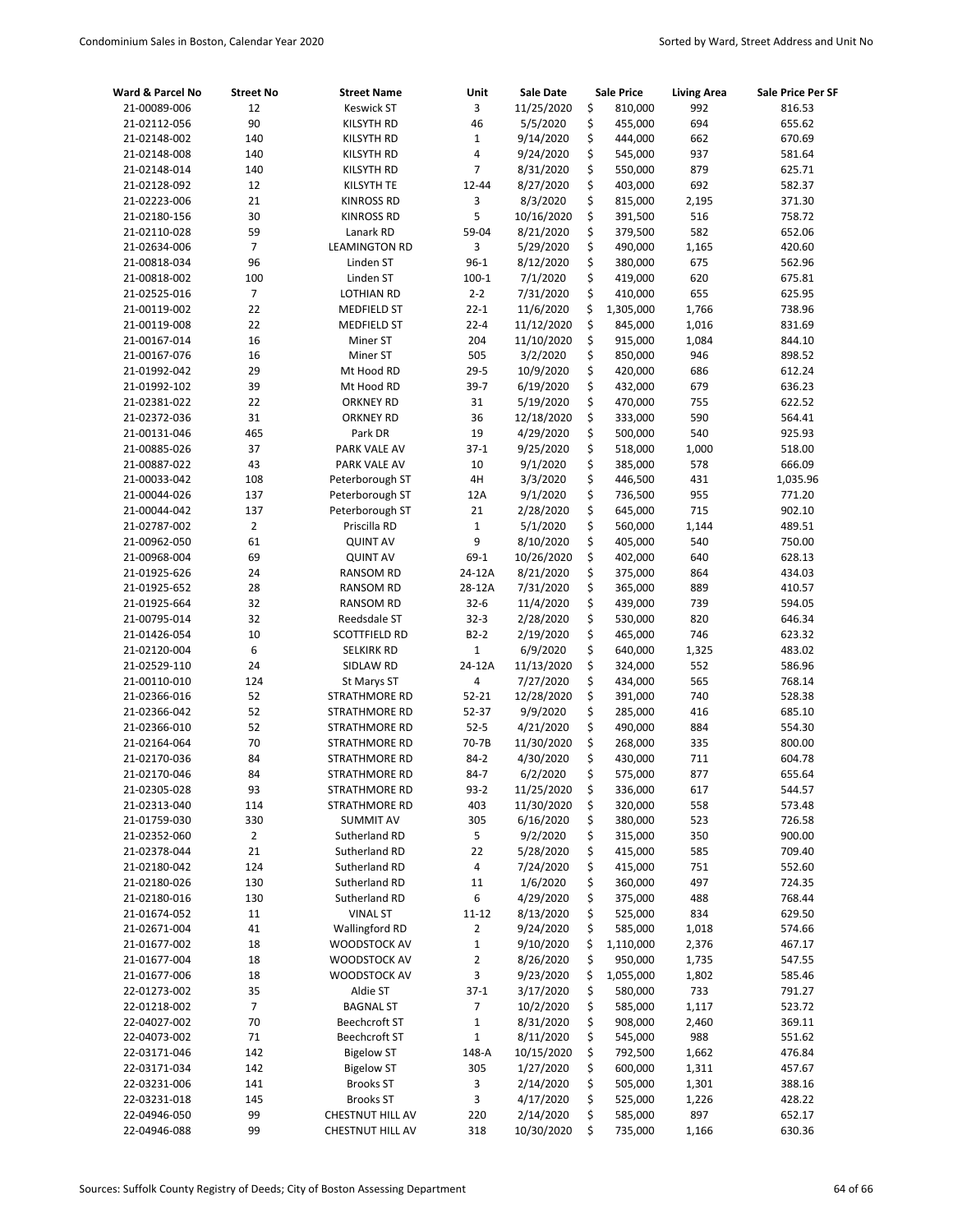| Ward & Parcel No             | <b>Street No</b> | <b>Street Name</b>           | Unit                          | <b>Sale Date</b>       |          | <b>Sale Price</b>  | <b>Living Area</b> | Sale Price Per SF |
|------------------------------|------------------|------------------------------|-------------------------------|------------------------|----------|--------------------|--------------------|-------------------|
| 22-05081-040                 | 1999             | COMMONWEALTH AV              | 19                            | 3/20/2020              | \$       | 510,000            | 940                | 542.55            |
| 22-05284-026                 | 2031             | COMMONWEALTH AV              | $12-A$                        | 9/1/2020               | \$       | 505,000            | 855                | 590.64            |
| 22-02200-098                 | $\overline{2}$   | <b>CYPRESS RD</b>            | 205                           | 7/31/2020              | \$       | 425,000            | 579                | 734.02            |
| 22-02200-040                 | 5                | <b>CYPRESS RD</b>            | 505                           | 10/27/2020             | \$       | 390,000            | 608                | 641.45            |
| 22-04891-012                 | 12               | Eastburn ST                  | 12A                           | 8/28/2020              | \$       | 690,000            | 1,420              | 485.92            |
| 22-01389-002                 | 90               | Easton ST                    | $\mathbf{1}$                  | 11/10/2020             | \$       | 580,000            | 1,039              | 558.23            |
| 22-01389-004                 | 90               | Easton ST                    | $\overline{2}$                | 6/2/2020               | \$       | 640,000            | 1,039              | 615.98            |
| 22-01389-006                 | 90               | <b>Easton ST</b>             | 3                             | 5/18/2020              | \$       | 640,000            | 1,039              | 615.98            |
| 22-03894-006                 | 46               | <b>FAIRBANKS ST</b>          | 3                             | 9/4/2020               | \$       | 525,700            | 1,010              | 520.50            |
| 22-02595-002                 | 116              | <b>Faneuil ST</b>            | 116                           | 12/9/2020              | \$       | 600,000            | 1,248              | 480.77            |
| 22-02595-004                 | 116              | <b>Faneuil ST</b>            | 118                           | 9/30/2020              | \$       | 750,000            | 1,795              | 417.83            |
| 22-03328-020                 | 357              | <b>Faneuil ST</b>            | 10                            | 4/14/2020              | \$       | 361,000            | 755                | 478.15            |
| 22-03328-216                 | 365              | <b>Faneuil ST</b>            | 8                             | 2/28/2020              | \$       | 400,000            | 755                | 529.80            |
| 22-02145-028                 | 18               | <b>GLENCOE ST</b>            | 24                            | 2/14/2020              | \$       | 320,000            | 722                | 443.21            |
| 22-02190-026                 | 35               | <b>GLENCOE ST</b>            | 24                            | 4/1/2020               | \$<br>\$ | 285,000            | 372                | 766.13            |
| 22-02242-004                 | 88<br>46         | <b>GLENCOE ST</b>            | 88                            | 4/29/2020              | \$       | 550,000            | 950                | 578.95            |
| 22-01795-002<br>22-01604-014 | 41               | Hano ST<br><b>HASKELL ST</b> | $\mathbf 1$<br>$\overline{2}$ | 4/8/2020<br>8/20/2020  | \$       | 699,000<br>785,000 | 1,548<br>1,900     | 451.55<br>413.16  |
| 22-03020-006                 | 26               | <b>HOBART ST</b>             | 3                             | 9/14/2020              | \$       | 505,000            | 911                | 554.34            |
| 22-00895-002                 | 132              | <b>Holton ST</b>             | $\mathbf 1$                   | 2/25/2020              | \$       | 740,000            | 1,669              | 443.38            |
| 22-00895-006                 | 132              | <b>Holton ST</b>             | 3                             | 3/18/2020              | \$       | 685,000            | 1,039              | 659.29            |
| 22-03406-002                 | $\overline{7}$   | HUNNEWELL AV                 | $7 - 1$                       | 2/12/2020              | \$       | 479,000            | 856                | 559.58            |
| 22-03406-006                 | 7                | HUNNEWELL AV                 | $7 - 3$                       | 2/14/2020              | \$       | 495,000            | 902                | 548.78            |
| 22-03406-008                 | $\overline{7}$   | HUNNEWELL AV                 | $9 - 1$                       | 2/6/2020               | \$       | 485,000            | 876                | 553.65            |
| 22-03406-010                 | $\overline{7}$   | HUNNEWELL AV                 | $9 - 2$                       | 2/7/2020               | \$       | 497,000            | 896                | 554.69            |
| 22-03406-012                 | $\overline{7}$   | HUNNEWELL AV                 | $9 - 3$                       | 2/7/2020               | \$       | 505,000            | 922                | 547.72            |
| 22-05550-408                 | 10               | LAKE SHORE CT                | $10-2$                        | 7/15/2020              | \$       | 455,000            | 823                | 552.86            |
| 22-05550-374                 | 26               | LAKE SHORE CT                | $26 - 2$                      | 8/27/2020              | \$       | 423,400            | 823                | 514.46            |
| 22-05550-300                 | 27               | LAKE SHORE CT                | $27-1$                        | 1/22/2020              | \$       | 410,000            | 825                | 496.97            |
| 22-05550-364                 | 30               | LAKE SHORE CT                | $30 - 1$                      | 3/30/2020              | \$       | 529,000            | 1,057              | 500.47            |
| 22-05550-722                 | 104              | Lake Shore RD                | 104-4                         | 12/30/2020             | \$       | 490,000            | 1,056              | 464.02            |
| 22-05550-026                 | 117              | Lake Shore RD                | 117-4                         | 9/22/2020              | \$       | 405,500            | 825                | 491.52            |
| 22-05550-496                 | 166              | Lake Shore RD                | 166-3                         | 8/12/2020              | \$       | 525,000            | 1,057              | 496.69            |
| 22-05550-142                 | 177              | Lake Shore RD                | $177 - 2$                     | 12/30/2020             | \$       | 427,500            | 823                | 519.44            |
| 22-05550-146                 | 177              | Lake Shore RD                | $177 - 3$                     | 10/19/2020             | \$       | 438,000            | 828                | 528.99            |
| 22-05550-204                 | 211              | Lake Shore RD                | $211-2$                       | 4/6/2020               | \$       | 469,000            | 820                | 571.95            |
| 22-05550-532                 | 9                | LAKE SHORE TE                | $9 - 1$                       | 3/20/2020              | \$       | 469,000            | 824                | 569.17            |
| 22-05550-586                 | 22               | LAKE SHORE TE                | $22 - 2$                      | 12/23/2020             | \$       | 515,000            | 1,053              | 489.08            |
| 22-05550-564                 | 30               | LAKE SHORE TE                | $30 - 1$                      | 3/5/2020               | \$       | 520,000            | 1,055              | 492.89            |
| 22-00928-004                 | 47               | LITCHFIELD ST                | 102                           | 8/7/2020               | \$       | 560,000            | 839                | 667.46            |
| 22-01530-004                 | 11               | Mansfield ST                 | $\overline{2}$                | 2/6/2020               | \$       | 318,000            | 655                | 485.50            |
| 22-01530-014                 | 11               | Mansfield ST                 | $\overline{7}$                | 3/31/2020              | \$       | 310,000            | 550                | 563.64            |
| 22-02177-020                 | 214              | Market ST                    | 209                           | 3/30/2020              | \$       | 680,000            | 817                | 832.31            |
| 22-02177-026                 | 214              | Market ST                    | 303                           | 3/2/2020               | \$       | 890,000            | 1,085              | 820.28            |
| 22-02177-034                 | 214              | Market ST                    | 307                           | 2/26/2020              | \$       | 620,000            | 677                | 915.81            |
| 22-02177-038                 | 214              | Market ST                    | 309                           | 3/2/2020               | \$       | 665,000            | 817                | 813.95            |
| 22-02177-040                 | 214              | Market ST                    | 401<br>407                    | 3/6/2020<br>3/3/2020   | \$<br>\$ | 880,000            | 1,198<br>910       | 734.56            |
| 22-02177-052<br>22-02177-054 | 214<br>214       | Market ST<br>Market ST       | 501                           |                        | \$       | 700,000<br>860,000 | 981                | 769.23            |
| 22-02373-046                 | 354              | Market ST                    | 354-1                         | 2/25/2020<br>11/6/2020 | \$       | 392,000            | 660                | 876.66<br>593.94  |
| 22-02373-030                 | 360              | Market ST                    | 360-12A                       | 4/7/2020               | \$       | 320,000            | 410                | 780.49            |
| 22-03875-004                 | 45               | <b>MONTFERN AV</b>           | 2                             | 3/12/2020              | \$       | 515,000            | 1,010              | 509.90            |
| 22-02212-002                 | 14               | <b>MORROW RD</b>             | $\mathbf{1}$                  | 8/26/2020              | \$       | 710,000            | 1,409              | 503.90            |
| 22-02212-004                 | 14               | <b>MORROW RD</b>             | $\overline{2}$                | 8/10/2020              | \$       | 650,000            | 1,456              | 446.43            |
| 22-01749-064                 | 15               | N BEACON ST                  | 226                           | 8/11/2020              | \$       | 552,500            | 825                | 669.70            |
| 22-01749-078                 | 15               | N BEACON ST                  | 305                           | 8/21/2020              | \$       | 375,000            | 694                | 540.35            |
| 22-01749-086                 | 15               | N BEACON ST                  | 309                           | 10/19/2020             | \$       | 425,000            | 648                | 655.86            |
| 22-01749-156                 | 15               | N BEACON ST                  | 418                           | 10/22/2020             | \$       | 399,000            | 565                | 706.19            |
| 22-01749-190                 | 15               | N BEACON ST                  | 507                           | 8/28/2020              | \$       | 475,000            | 690                | 688.41            |
| 22-01749-256                 | 15               | N BEACON ST                  | 710                           | 6/18/2020              | \$       | 550,000            | 903                | 609.08            |
| 22-01749-320                 | 15               | N BEACON ST                  | 912                           | 10/16/2020             | \$       | 522,000            | 825                | 632.73            |
| 22-03429-062                 | 156              | Newton ST                    | 156-6                         | 9/3/2020               | \$       | 470,000            | 923                | 509.21            |
| 22-03429-076                 | 164              | Newton ST                    | 164-3                         | 12/7/2020              | \$       | 510,000            | 1,053              | 484.33            |
| 22-03429-084                 | 168              | Newton ST                    | 168-3                         | 11/20/2020             | \$       | 519,000            | 1,053              | 492.88            |
| 22-03429-132                 | 188              | Newton ST                    | 188-2                         | 4/7/2020               | \$       | 450,000            | 923                | 487.54            |
| 22-04488-014                 | 20               | <b>NONANTUM ST</b>           | $\overline{2}$                | 9/23/2020              | \$       | 725,000            | 1,311              | 553.01            |
| 22-04204-002                 | 15               | Oakland ST                   | $\mathbf{1}$                  | 4/9/2020               | \$       | 548,500            | 1,079              | 508.34            |